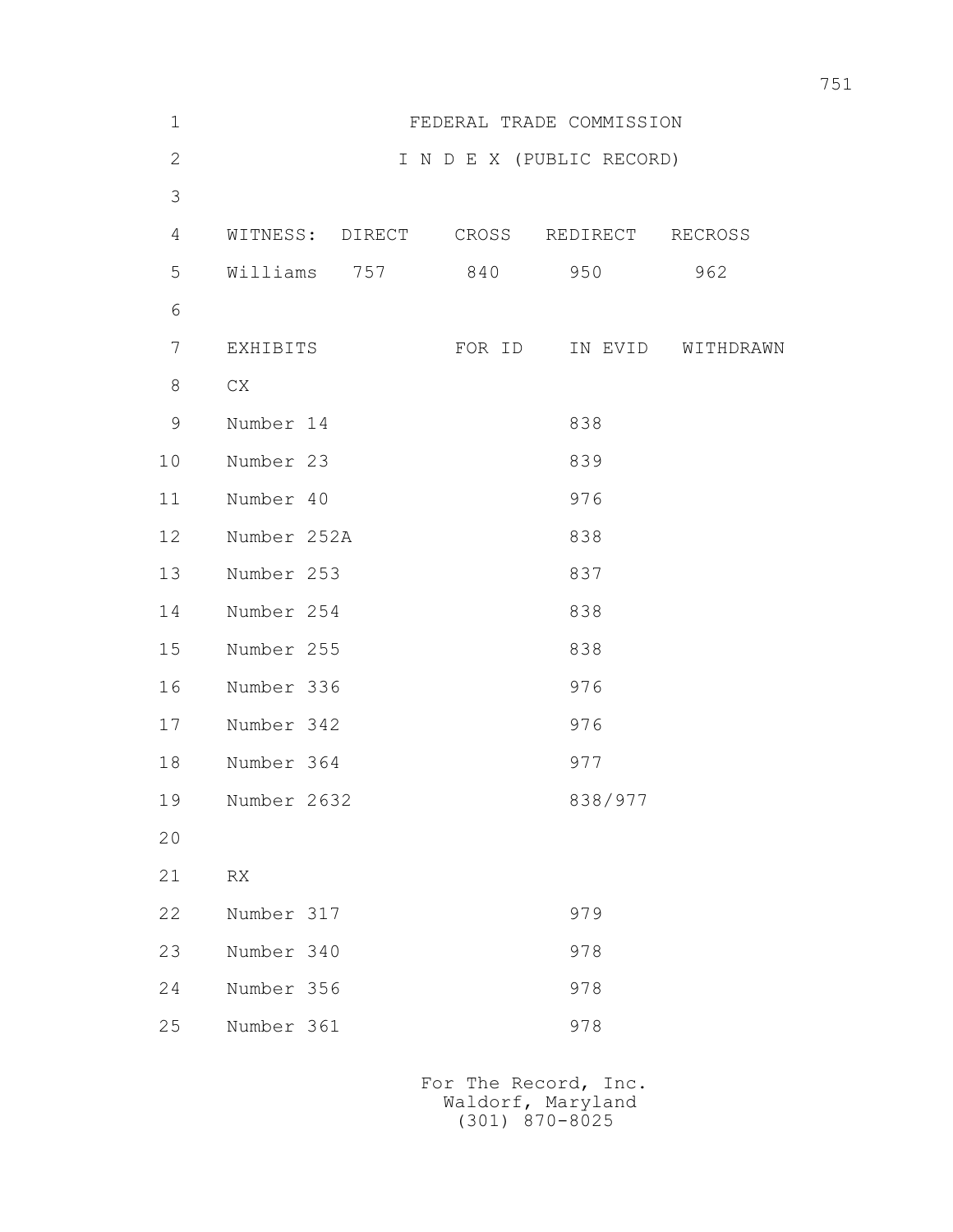- 2
	- 3 RX

| 4 Number 559 | 977 |
|--------------|-----|
| 5 Number 585 | 978 |
| 6 Number 629 | 977 |

- 7 Number 663 978
- 8 Number 2250 979
- 9
	- 10 JX
	- 11 None
	- 12
	- 13 DX
	- 14 Number 4 809
	- 15
	- 16
	- 17
	- 18
	- 19
	- 20
	-
	- 21
	- 22
	- 23
	- 24
	- 25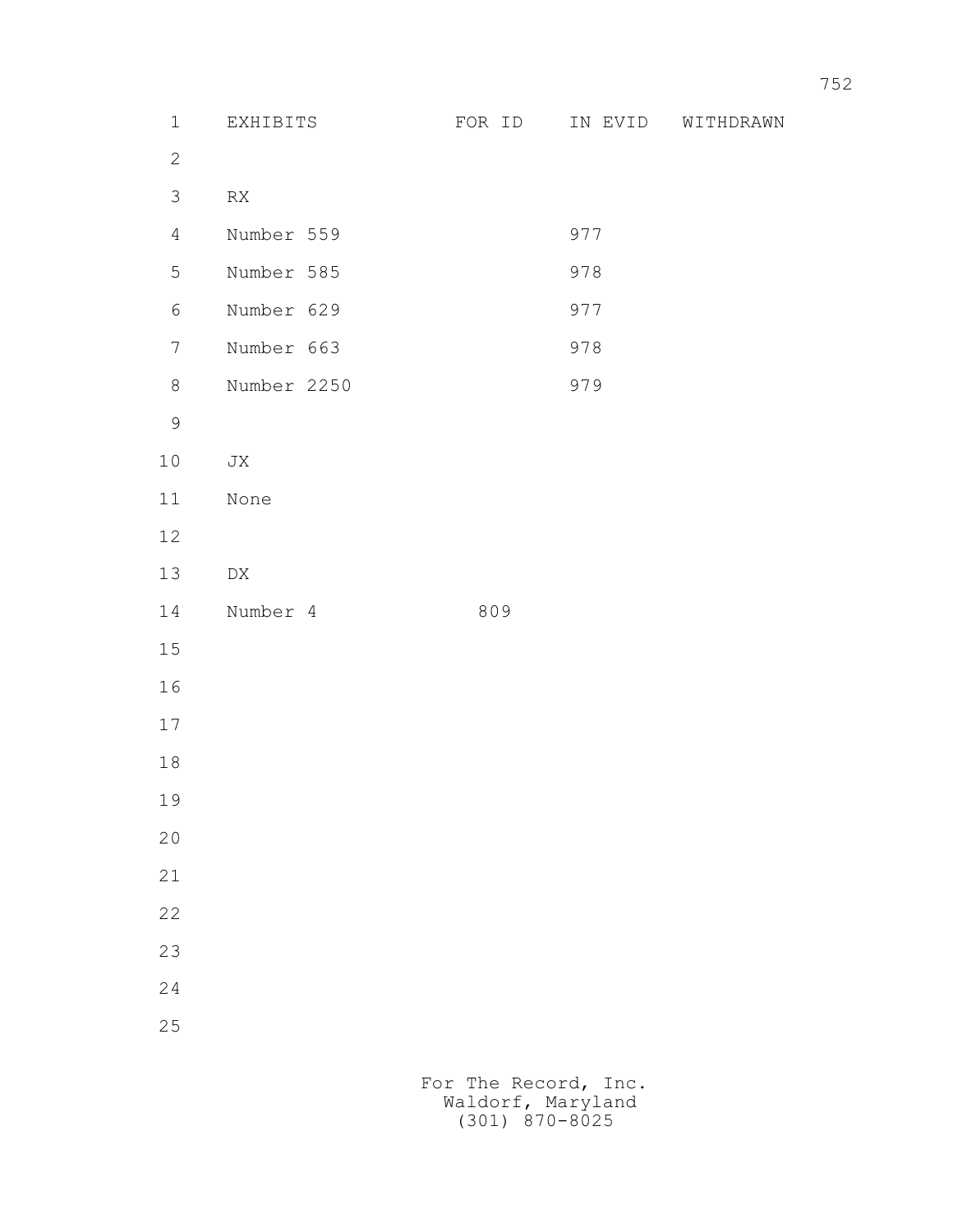| $1\,$          |                                         | UNITED STATES OF AMERICA                                          |  |  |
|----------------|-----------------------------------------|-------------------------------------------------------------------|--|--|
| $\mathbf{2}$   |                                         | FEDERAL TRADE COMMISSION                                          |  |  |
| 3              |                                         |                                                                   |  |  |
| $\overline{4}$ | In the Matter of:                       | $\left( \right)$                                                  |  |  |
| 5              | Rambus, Inc.                            | Docket No. 9302<br>$\rightarrow$                                  |  |  |
| 6              |                                         |                                                                   |  |  |
| 7              |                                         |                                                                   |  |  |
| $8\,$          |                                         |                                                                   |  |  |
| $\mathcal{G}$  |                                         | Monday, May 5, 2003                                               |  |  |
| 10             | 9:30 a.m.                               |                                                                   |  |  |
| 11             |                                         |                                                                   |  |  |
| 12             |                                         |                                                                   |  |  |
| 13             | TRIAL VOLUME 4                          |                                                                   |  |  |
| 14             | PART 1                                  |                                                                   |  |  |
| 15             | PUBLIC RECORD                           |                                                                   |  |  |
| 16             |                                         |                                                                   |  |  |
| 17             | BEFORE THE HONORABLE STEPHEN J. MCGUIRE |                                                                   |  |  |
| 18             | Chief Administrative Law Judge          |                                                                   |  |  |
| 19             | Federal Trade Commission                |                                                                   |  |  |
| 20             | 600 Pennsylvania Avenue, N.W.           |                                                                   |  |  |
| 21             |                                         | Washington, D.C.                                                  |  |  |
| 22             |                                         |                                                                   |  |  |
| 23             |                                         |                                                                   |  |  |
| 24             |                                         |                                                                   |  |  |
| 25             |                                         | Reported by: Susanne Bergling, RMR                                |  |  |
|                |                                         | For The Record, Inc.<br>Waldorf, Maryland<br>$(301)$ $870 - 8025$ |  |  |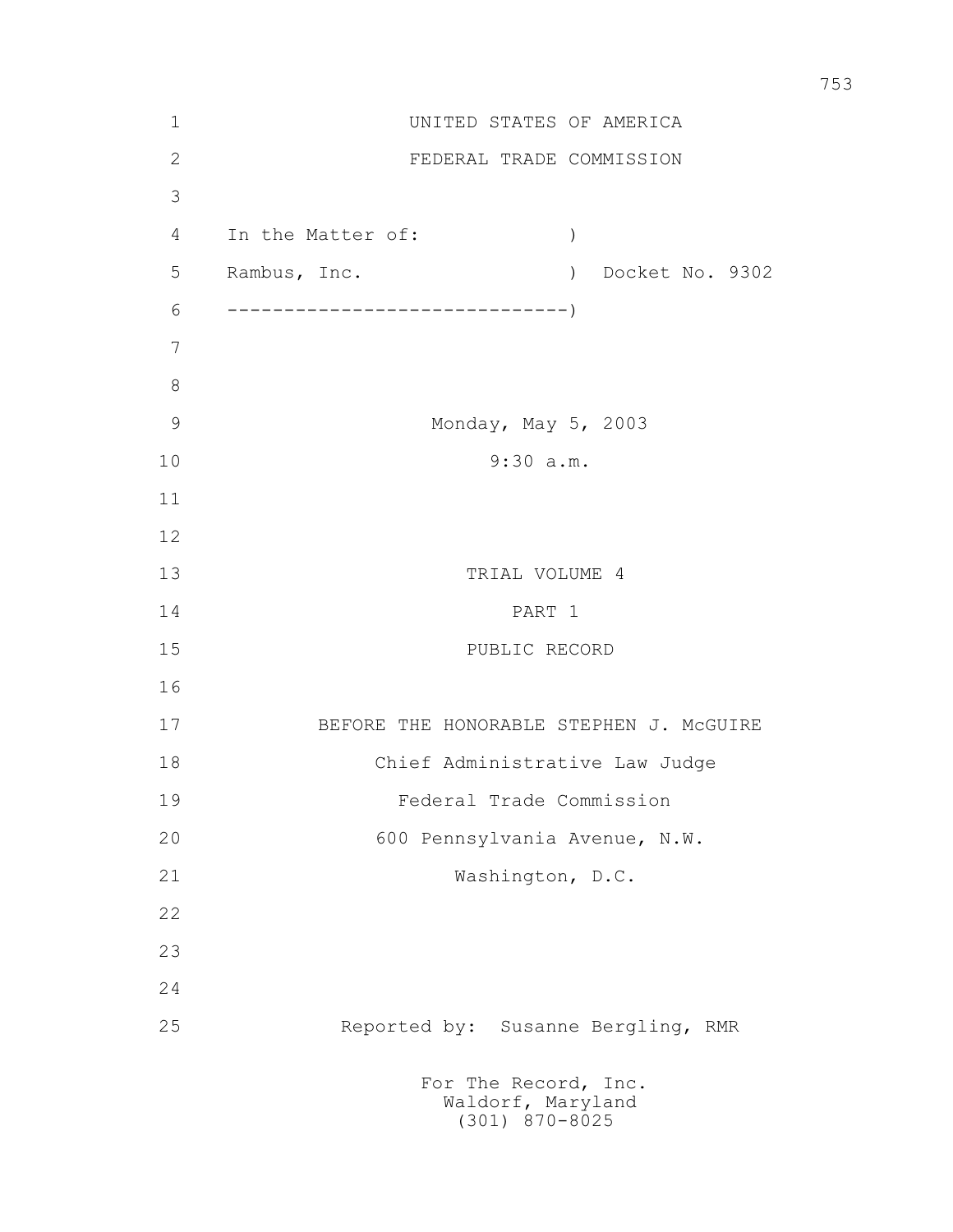```
 1 APPEARANCES:
```
2

```
 3 ON BEHALF OF THE FEDERAL TRADE COMMISSION: 
4 M. SEAN ROYALL, Attorney
 5 GEOFFREY OLIVER, Attorney
 6 JOHN C. WEBER, Attorney
 7 CARY ZUK, Attorney
 8 Federal Trade Commission
9 601 New Jersey Avenue, N.W.
 10 Washington, D.C. 20580-0000
 11 (202) 326-3663
 12
 13
 14 ON BEHALF OF THE RESPONDENT:
 15 GREGORY P. STONE, Attorney
 16 STEVEN M. PERRY, Attorney
 17 PETER A. DETRE, Attorney
 18 SEAN GATES, Attorney
 19 Munger, Tolles & Olson LLP
 20 355 South Grand Avenue, 35th Floor
 21 Los Angeles, California 90071-1560
 22 (213) 683-9255
 23
 24
 25
```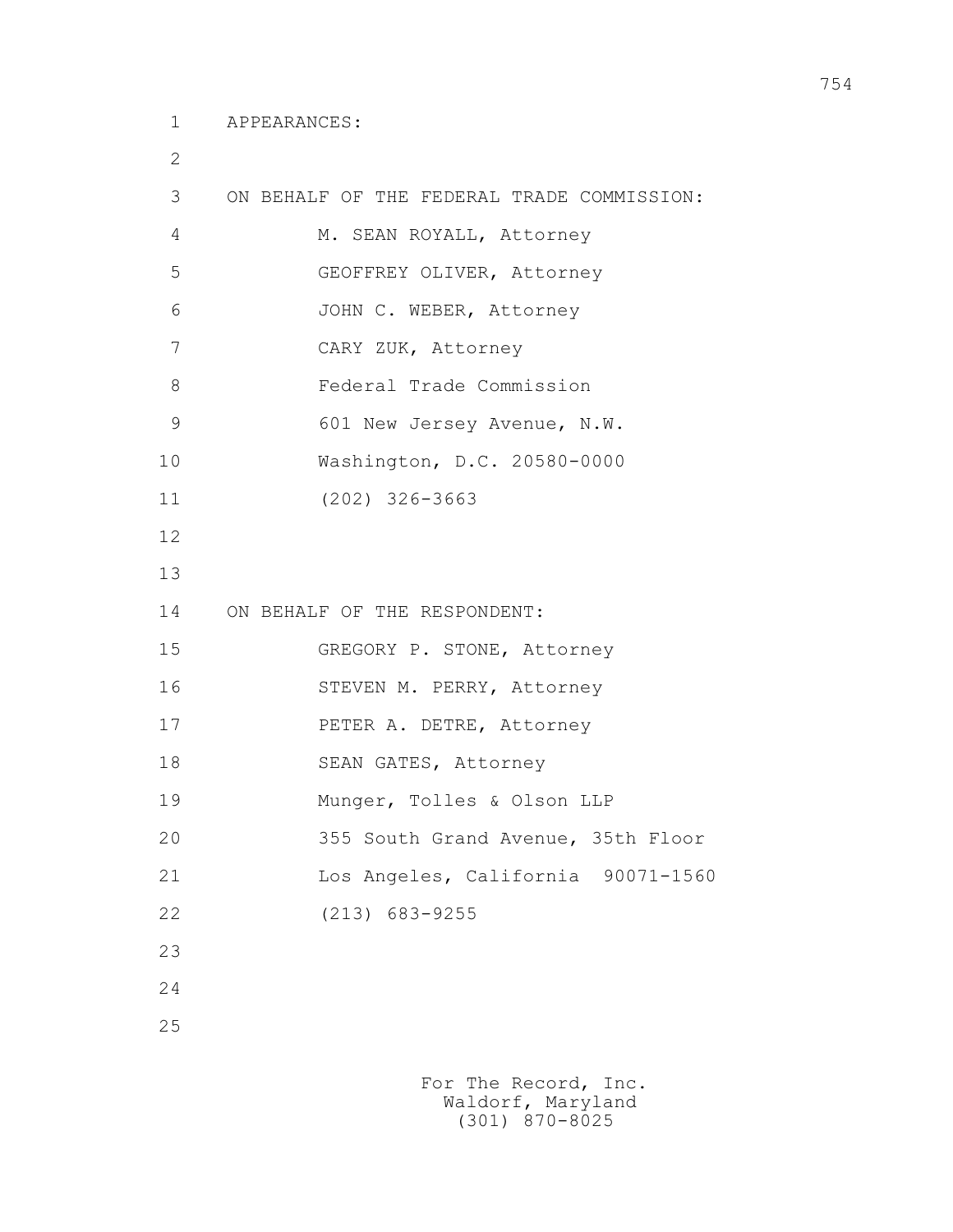```
 1 APPEARANCES:
 2
         3 ON BEHALF OF THE RESPONDENT:
 4
        5 A. DOUGLAS MELAMED, Attorney
         6 Wilmer, Cutler & Pickering
         7 2445 M Street, N.W.
         8 Washington, D.C. 20037-1420
         9 (202) 663-6090
        10
        11
        12
        13
        14
        15
        16
        17
        18
        19
        20
        21
        22
        23
        24
        25
```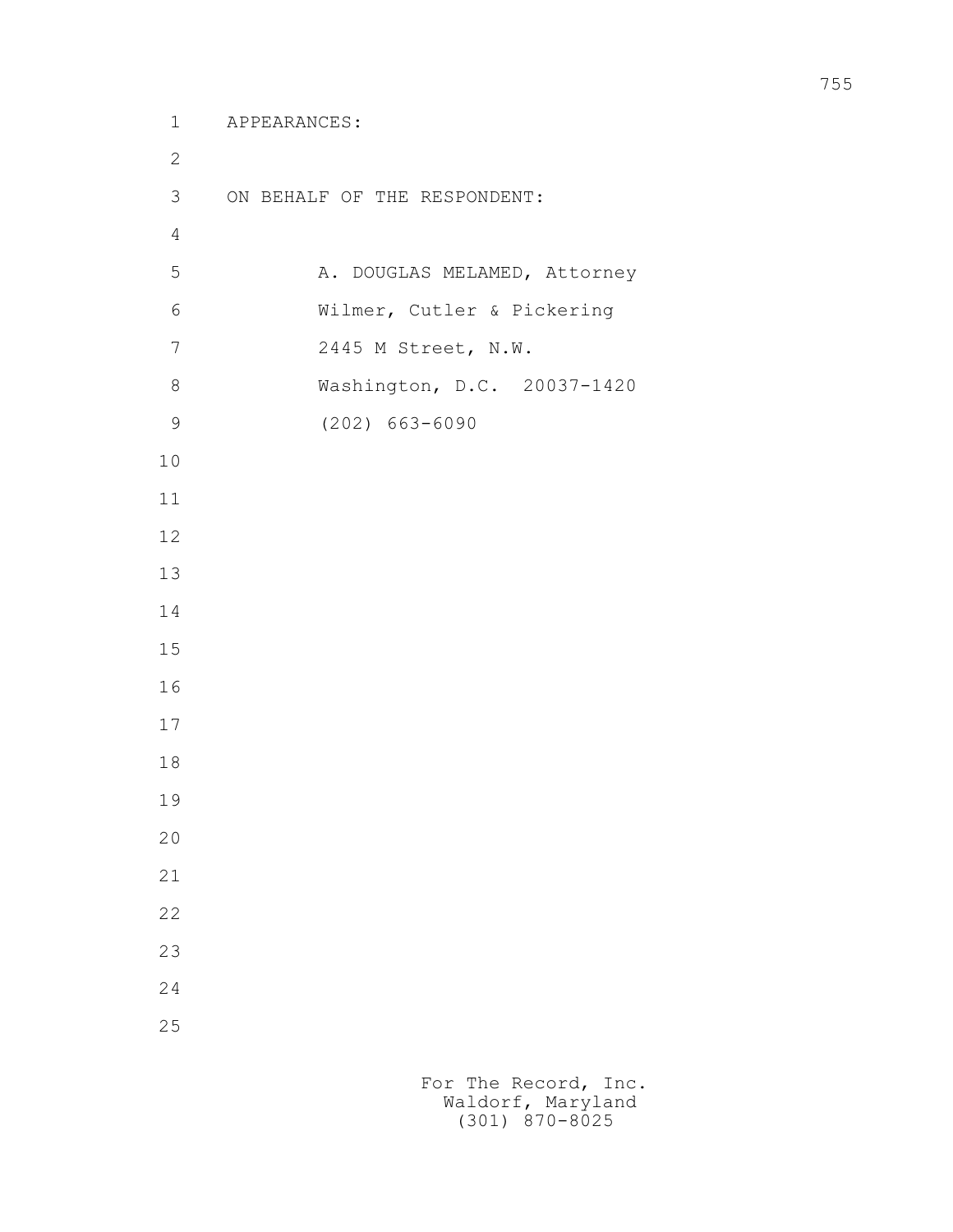1 P R O C E E D I N G S  $2$  - - - - - - - 3 JUDGE McGUIRE: This hearing is now order, 4 convened at 9:30 a.m. 5 Counsel, how is everyone this morning? I trust 6 everyone had a peaceful weekend, a quiet weekend. 7 Before we get started today, are there any 8 housekeeping chores that we should take up before the 9 start of the testimony? 10 MR. STONE: I can just report, Your Honor, that 11 I think we have agreed on the form of a stipulation and 12 that the lists are being processed, and we should be 13 able to file everything with you tomorrow afternoon. 14 JUDGE McGUIRE: Is there anything that you want 15 to add to that, Mr. Oliver?  $16$   $\Omega$ MR. OLIVER: No, I agree with that statement. 17 I simply want to mention that over the weekend, we have 18 been considering trying to work on some changes to our 19 schedule in light of the discussions late Friday, and I 20 hope I will be in a position to report by the end of 21 the day today or tomorrow morning about some changes in 22 our schedule. 23 JUDGE McGUIRE: Okay, all right, very good. 24 Then if there are no other issues to be brought 25 to the Court's attention at this time, then the For The Record, Inc.

 Waldorf, Maryland (301) 870-8025

756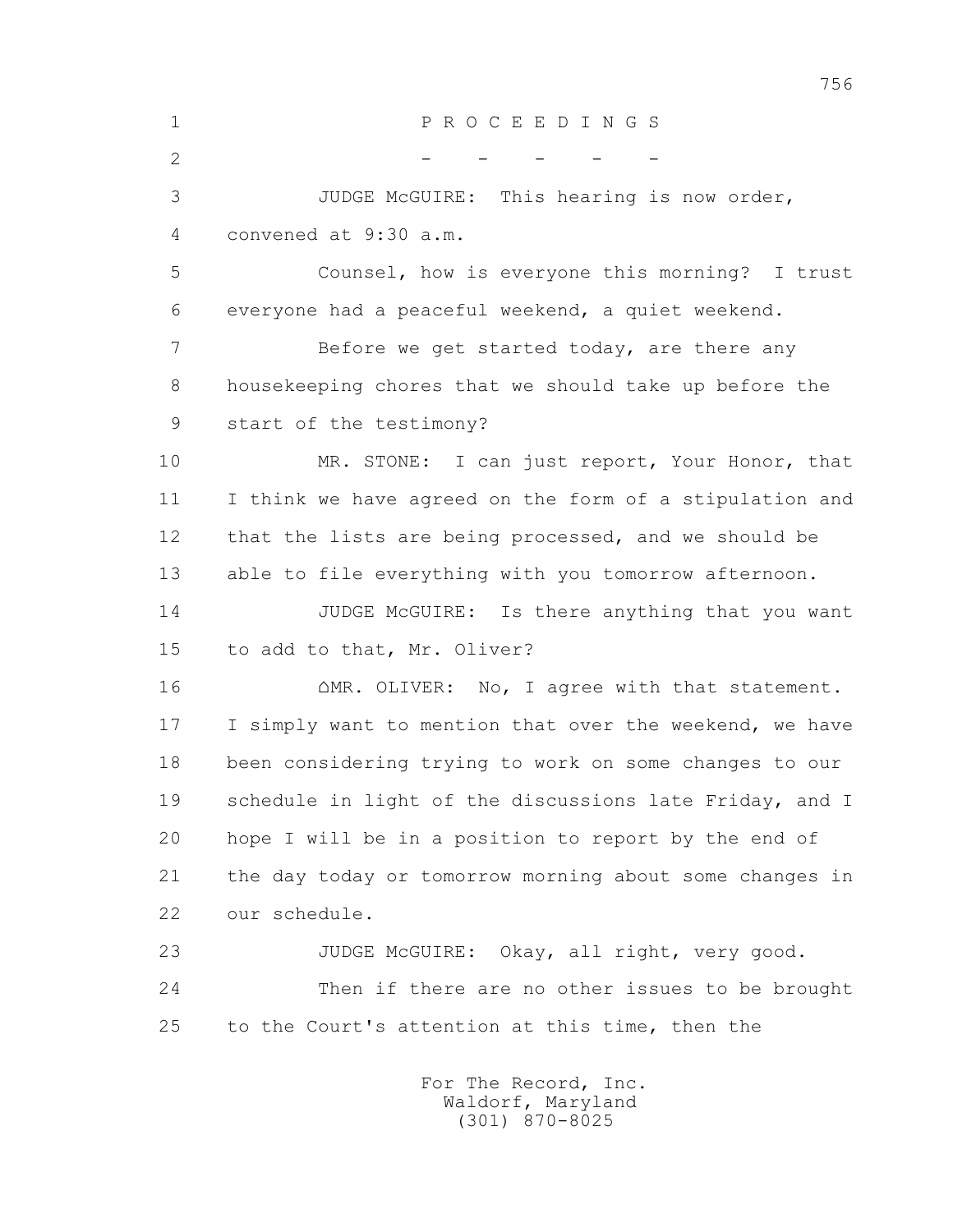1 complaint counsel can call its next witness. 2 MR. OLIVER: Your Honor, Ms. Cary Zuk will be 3 handling the next witness on behalf of complaint 4 counsel. 5 JUDGE McGUIRE: How is that spelled, Counsel? 6 MS. ZUK: Z like in zebra, U, K like in kite. 7 JUDGE McGUIRE: Thank you very much. 8 Sir, could you please come this way and then 9 you will be sworn by the court reporter. 10 Whereupon-- 11 BRETT WILLIAMS 12 a witness, called for examination, having been first 13 duly sworn, was examined and testified as follows: 14 DIRECT EXAMINATION 15 BY MS. ZUK: 16 Q. Good morning, Mr. Williams. 17 A. Good morning. 18 Q. Could you please state your name for the 19 record? 20 A. Brett Williams. 21 Q. And where do you work, Mr. Williams? 22 A. I work at Micron Technology. 23 Q. And what kind of company is Micron Technology? 24 A. It's a company that manufactures memory 25 products.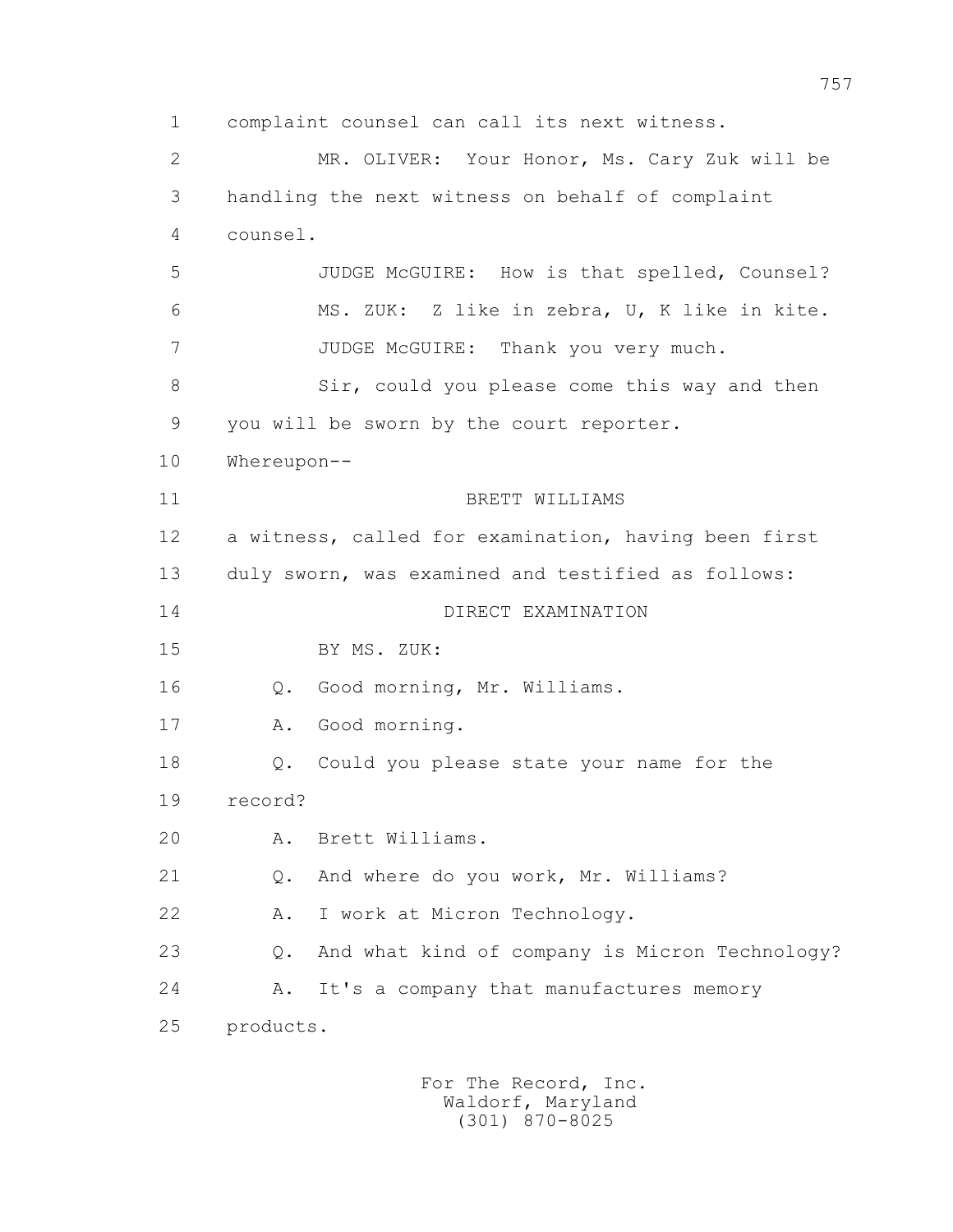1 Q. And what is your job there?

 2 A. I am the strategic marketing manager in charge 3 of desktop systems.

 4 Q. And could you briefly describe what your job 5 responsibilities are as strategic marketing manager?

 6 A. My main job responsibilities are to interface 7 with customers and try to determine the requirements 8 for the next generation memory products as well as help 9 them designing in the current memory problems.

 10 Q. What kinds of products are you responsible for 11 as strategic marketing manager at Micron Technology?

12 A. Mainly DRAM.

 13 Q. And how long have you been strategic marketing 14 manager at Micron Technology?

15 A. For about three years.

 16 Q. Can you briefly describe your educational 17 background to the Court?

 18 A. Yes, I graduated with a Bachelor of Science in 19 electrical engineering from Brigham Young University in 20 1981.

 21 Q. And what did you do after you graduated from 22 BYU?

 23 A. I joined Intel Corporation and worked with them 24 as an application engineer.

25 Q. And how long were you at Intel?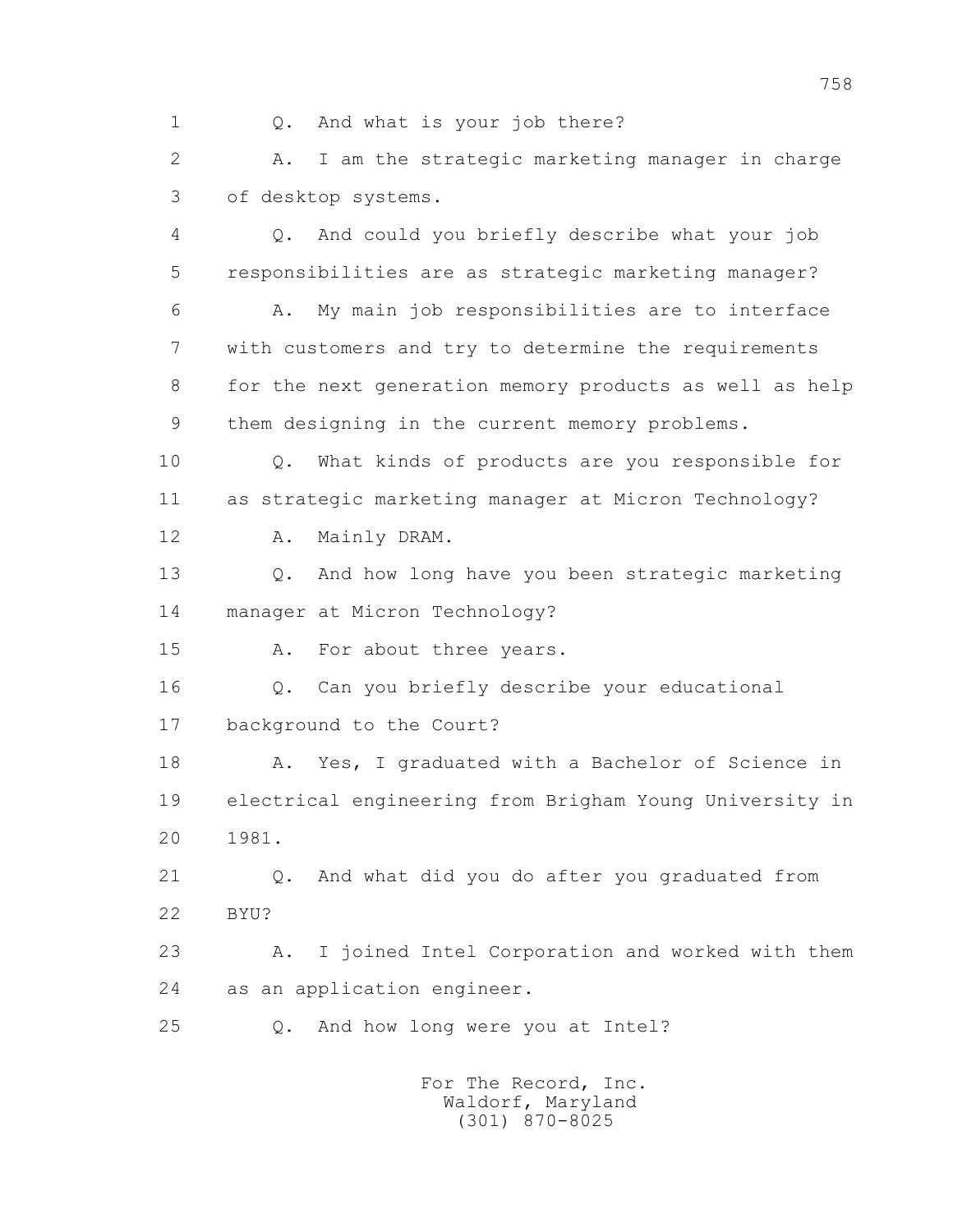1 A. Until 1989.

 2 Q. And could you please briefly describe your job 3 responsibilities at -- while you were at Intel?

 4 A. Yeah, I started initially as an application 5 engineer in the board division, then moved from there 6 to the field as an application engineer in the field, 7 and then got promoted as a regional architecture 8 specialist in the field also.

 9 Q. And when you were at Intel, what kinds of 10 customers were you involved with?

11 A. Mainly customers that would build computer 12 systems, AST, ALi, and my territory was the Southern 13 California area. So, people that build motherboards or 14 build computer systems, worked a lot with military 15 accounts down there also.

 16 Q. And when you were at Intel, what products were 17 you primarily responsible for?

18 A. Microprocessor products.

 19 Q. At Micron, have you held several different 20 positions?

21 A. Yes, I have. I started as an application 22 engineer and after two years there became the 23 application engineering manager; held that position for 24 a couple years and then was asked to go start up a 25 couple ventures, one with after-market memory called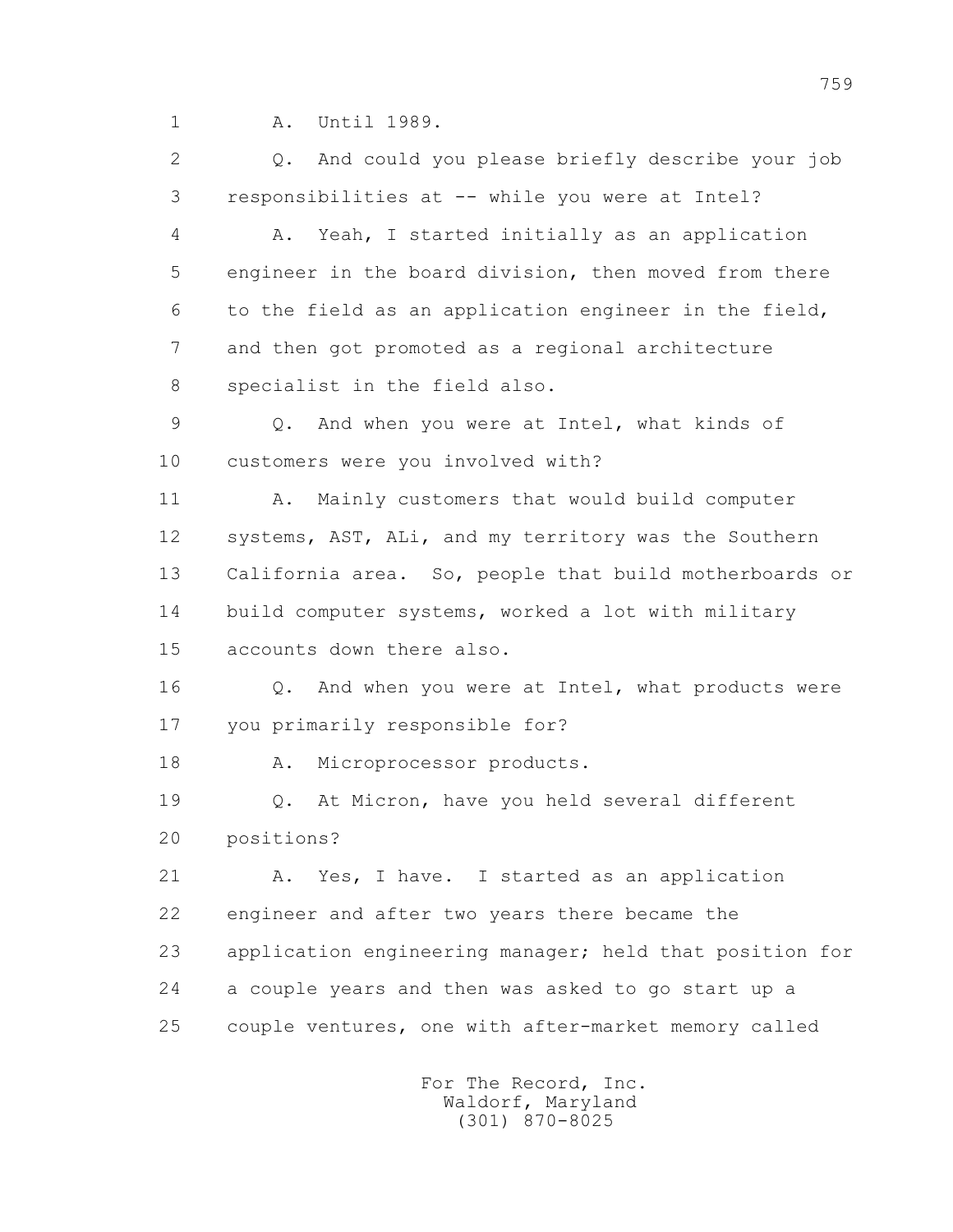1 Crucial Technology, and then another one called the 2 Integrated Platform Group, which was making 3 motherboards.

 4 Q. And in general terms, what did you do as an 5 applications engineer manager in the 1991 to 1994 time 6 frame?

 7 A. In that time, again, interfaced with customers 8 to try to design in our current products, also trying 9 to understand their needs for the next generation 10 products.

 11 Q. And as an applications engineer manager in 1991 12 to 1994, did you have a focus in any particular DRAM 13 products?

14 A. Yeah, at that point, since I had people working 15 for me that had focus on specific DRAM, SRAM and flash 16 products, I was focused more on leading edge products, 17 and at that time it was SDRAM and burst EDO.

 18 Q. And in your role as applications engineering 19 manager in 1991 to 1994, what kinds of customers did 20 you work with?

 21 A. The typical computer customers, HP, Dell, 22 Compaq, Sun, Unysis, DEC.

 23 Q. Have you ever published any technical articles? 24 A. Yes, I have published several.

25 Q. And what subjects did these technical articles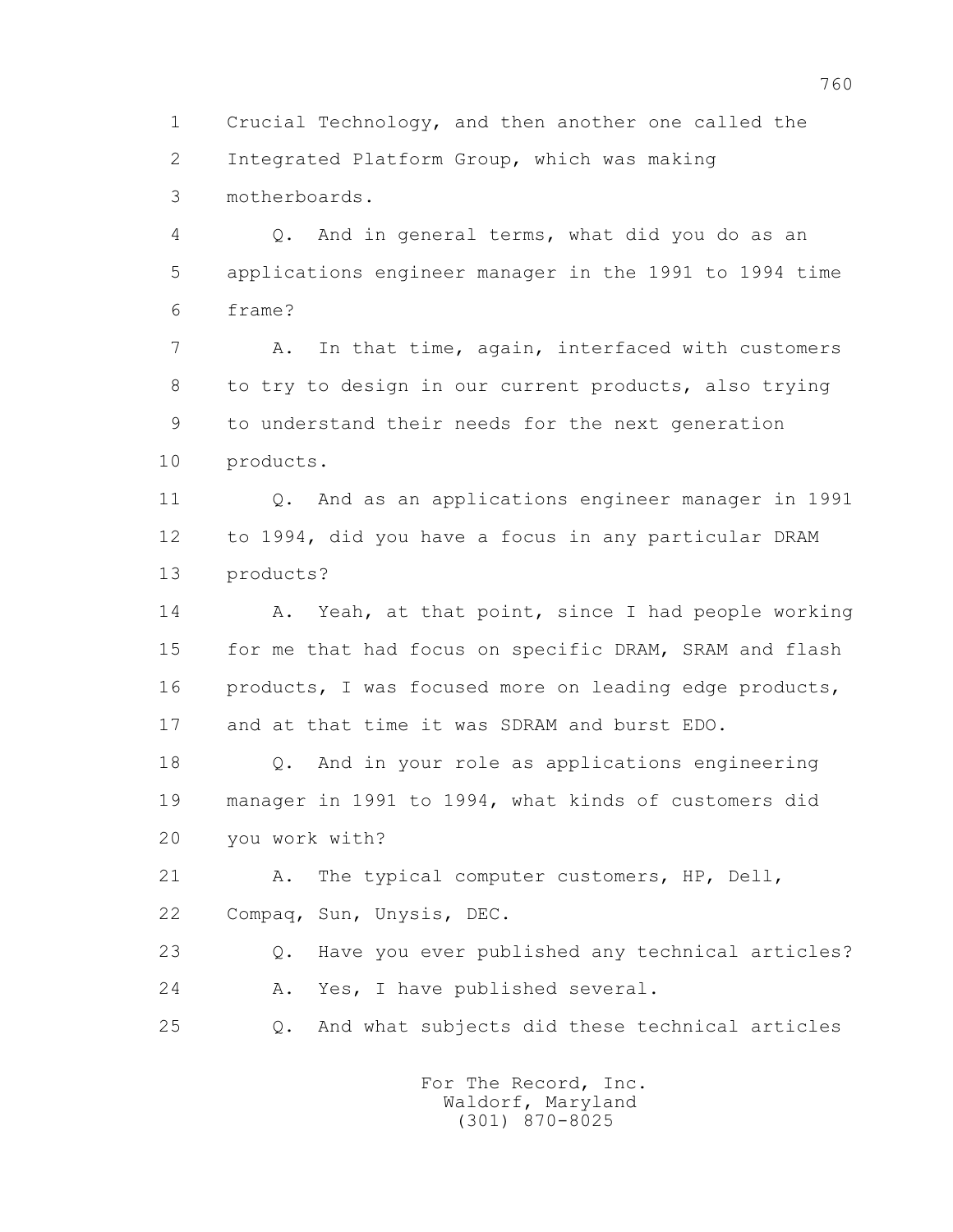1 cover?

 2 A. Typically memory products and how to use 3 memory -- specific memory products or the advantages of 4 one memory product over another. 5 Q. And where were these technical articles 6 published? 7 A. In trade publications. 8 Q. Are you familiar an organization called JEDEC? 9 A. Yes, I am. 10 Q. What is JEDEC? 11 A. JEDEC is a committee of industry people who set 12 standards based upon an open standard that everybody 13 can use. 14 Q. Have you had any personal involvement with 15 JEDEC? 16 A. Yes, I have. I was actually the JEDEC 17 representative for Micron from the '91 to '93 time 18 frame. 19 Q. And when you said you were the JEDEC 20 representative for Micron, what did you mean by that? 21 A. JEDEC requires that each member company select 22 a -- what they call a representative, and they can also 23 have several alternates. The representative's duty is 24 to attend the meetings. They get the official minutes 25 of the meetings. They are really chartered to do the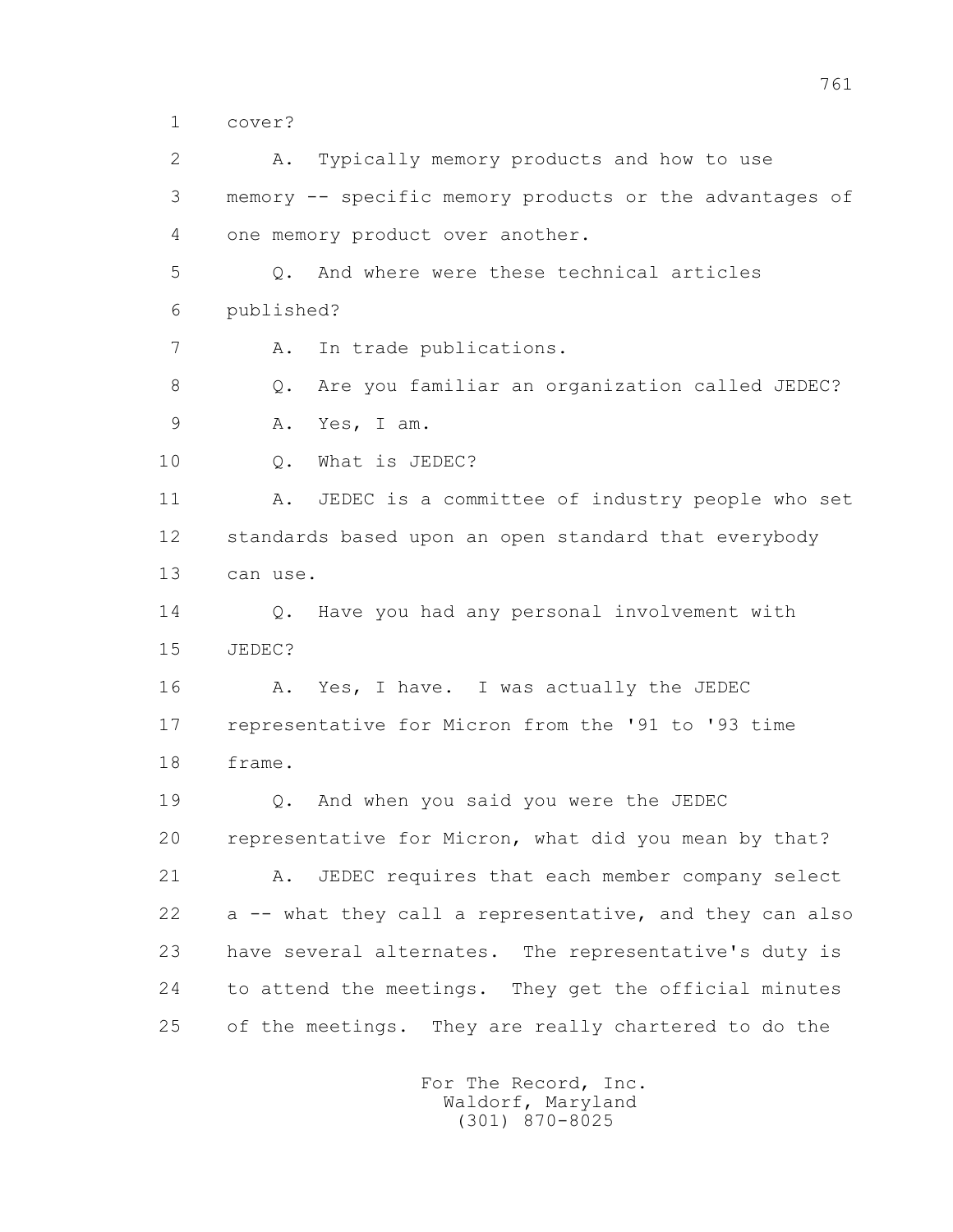1 voting at the JEDEC meetings and in essence be the 2 liaison between JEDEC and the member company. 3 Q. Would you say between the 1991 to 1993 time 4 frame you were the official JEDEC representative for 5 Micron? 6 A. Yes. 7 Q. As far as you know, has Micron always had a 8 JEDEC representative? 9 A. As long as I've been there, yes, they have. 10 Q. Do you think it's important for Micron to have 11 a JEDEC representative? 12 MR. STONE: Objection, Your Honor, lacks 13 foundation, calls for speculation. 14 JUDGE McGUIRE: Sustained. 15 BY MS. ZUK: 16 Q. Do you have an understanding of why it was 17 important for Micron to have a JEDEC representative? 18 MR. STONE: Same objection, and now assumes 19 facts which are not in evidence, namely, assuming that 20 there is an importance. This witness has simply no 21 basis to express an opinion as to whether it is or is 22 not important for Micron to have a representative, or 23 if he has such a foundation, one has not been laid. 24 JUDGE McGUIRE: Overruled, but I will insist on 25 a better foundation on that, Ms. Zuk.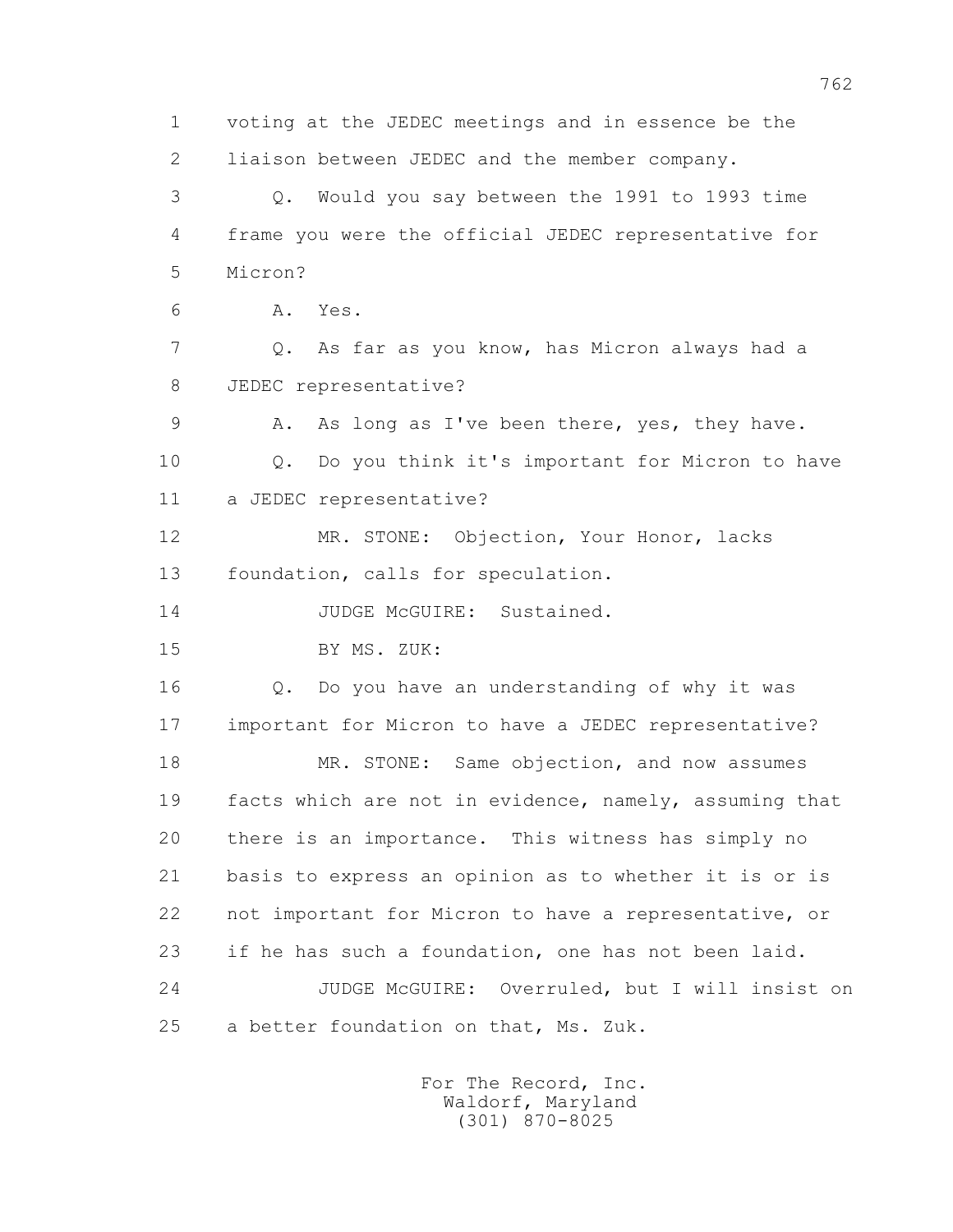1 MS. ZUK: Okay.

2 BY MS. ZUK:

 3 Q. Do you have an understanding as to why Micron 4 had a JEDEC representative?

 5 A. Yes, for Micron, they make memory products that 6 are used in the industry. Their customers are mainly 7 computer customers who require that they are able to 8 buy products from multiple sources and that these 9 products interoperate, and JEDEC is the body that sets 10 those standards by which there are interoperability and 11 everybody has, in essence, the same part based upon the 12 JEDEC standard. So, it was very important for Micron 13 to be a member of JEDEC to ensure that we know what 14 those standards are and we help formulate those 15 standards.

 16 Q. How long were you personally Micron's official 17 JEDEC representative?

18 A. For between two and three years, '91 to '93.

 19 Q. And between 1991 to 1993, what JEDEC committees 20 did you participate in?

 21 A. The memory committees primarily. JC-42, and of 22 JC-42, there's several subcommittees; JC-42.3, which is 23 the RAM committee; JC-42.5, which is the module 24 committee; attended several meetings on JC-16, which is 25 the low voltage committee; and I believe I even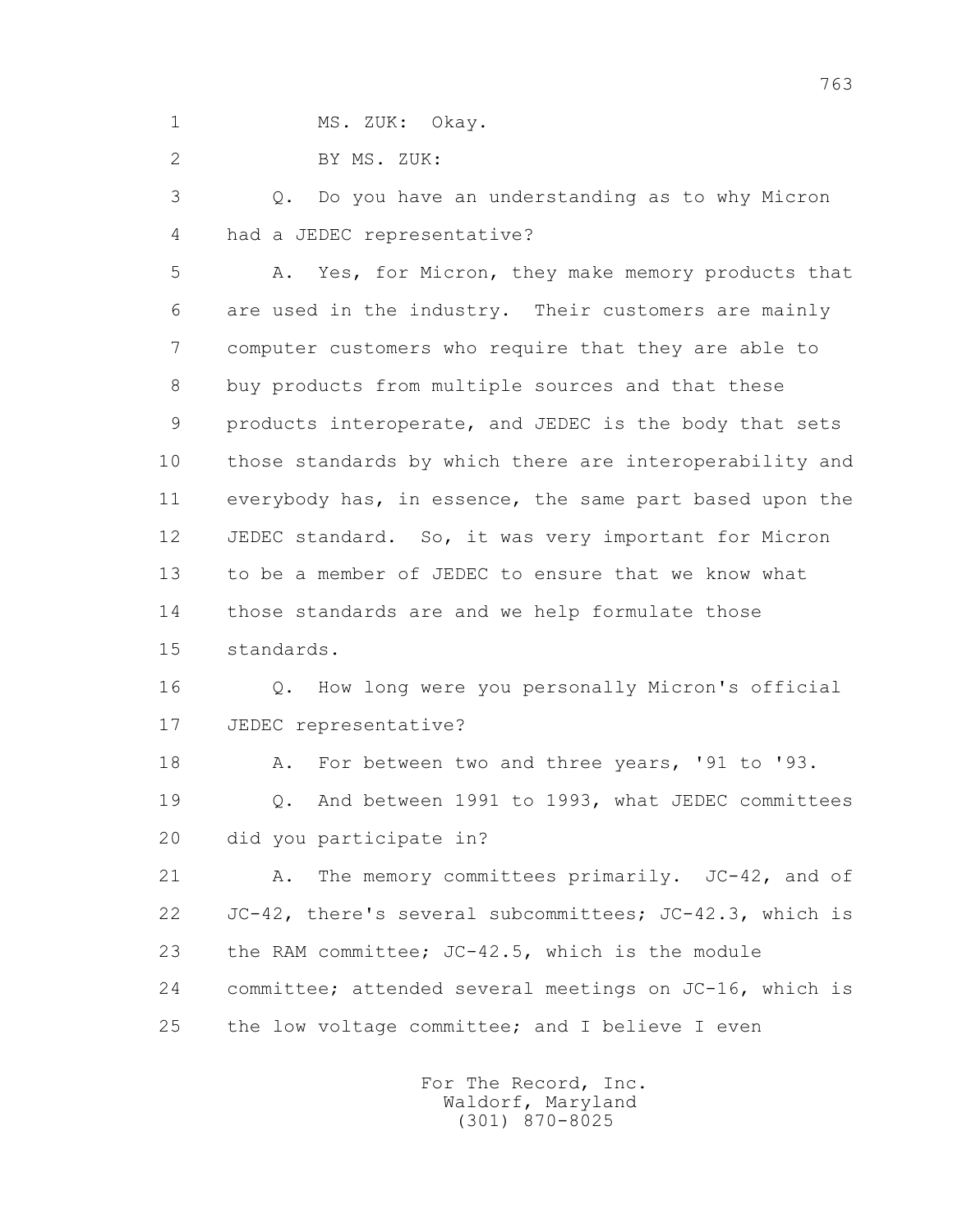1 attended JC-11, which is really the packaging

2 committee.

 3 Q. In the 1991 to 1993 time period, did you attend 4 JEDEC meetings regularly? 5 A. Yes, I did. 6 Q. And in that same time period, was there a 7 Rambus representative who attended those meetings? 8 A. Yes. 9 Q. Do you remember who represented Rambus at JEDEC 10 meetings in the 1991 to 1993 time frame? 11 A. Yes, Richard Crisp I believe was the one that 12 attended most of the meetings that I remember. I 13 remember seeing Dave Mooring there also from time to 14 time, but in essence, it was Richard Crisp. 15 Q. Why do you remember Richard Crisp and David 16 Mooring attending meetings in the 1991 to 1993 time 17 frame? 18 A. I saw Richard Crisp there quite often. I also 19 knew Mr. Crisp previously. He was at a company that 20 when I was at Intel in Southern California, I had some 21 interaction with him. 22 As far as Mr. Mooring, I actually worked with 23 him at Intel. I was a field application engineer at 24 Intel, and he was a salesman in the Southern California

25 area.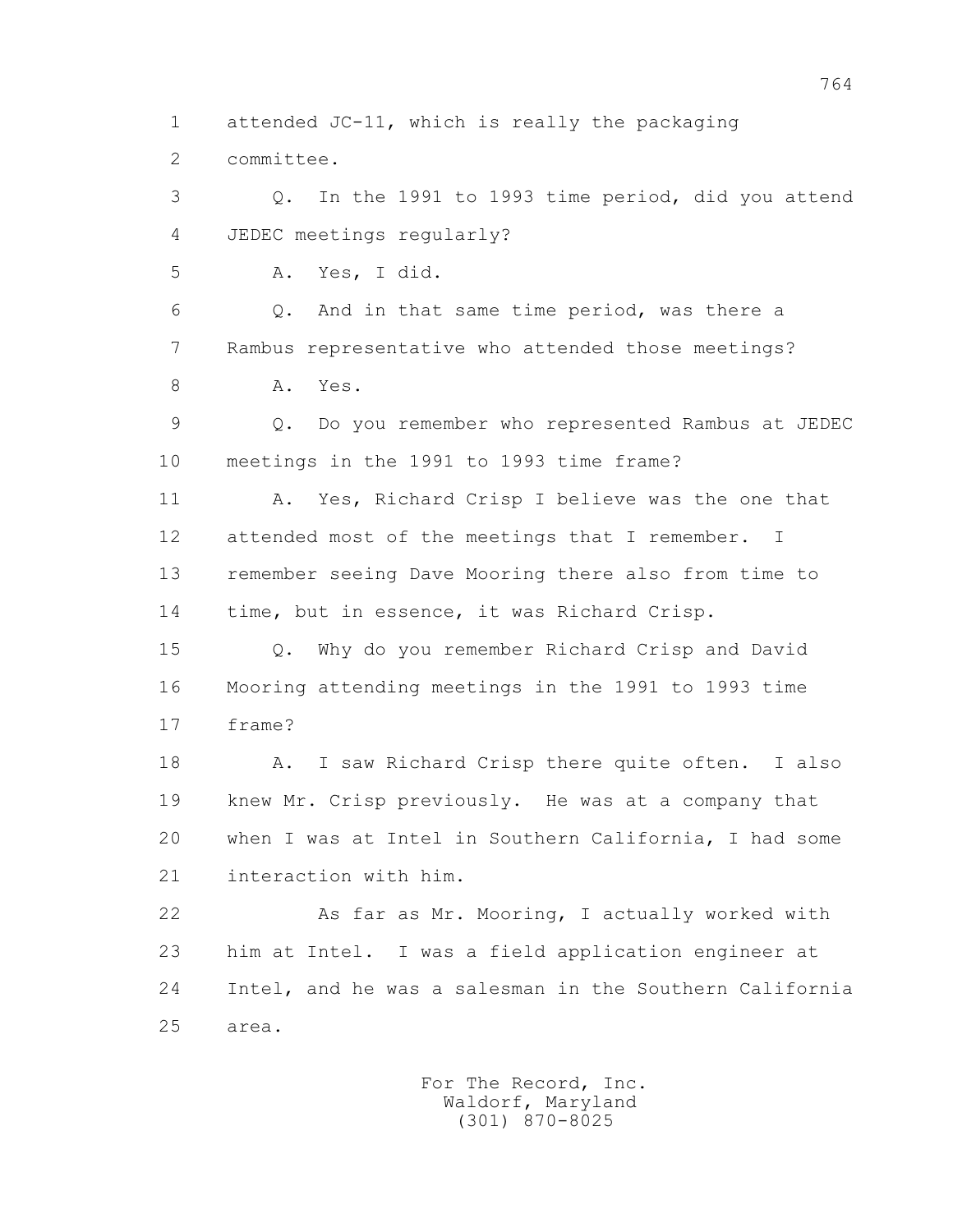1 Q. Okay. Now, you mentioned that you participated 2 in the JC-42.3 subcommittee of JEDEC.

3 A. Yes.

 4 Q. What types of companies participate in that 5 subcommittee?

 6 A. Almost all of the DRAM memory companies, SRAM 7 memory companies, logic companies, customers of memory, 8 as well as interconnect companies, such as socket 9 manufacturers.

 10 Q. Between late 1991 and 1993, what are some of 11 the names of the DRAM manufacturers who participated in 12 JC-42.3?

13 A. They would be companies like Toshiba, OKI, 14 Mitsubishi, Panasonic. Those are some that I remember. 15 Q. And in that same time frame, what are the names 16 of some of the DRAM customers who participated in 17 JC-42.3?

18 A. HP, Compaq, IBM, Unysis, DEC, Sun.

 19 Q. And you mentioned there were other companies 20 besides DRAM manufacturers and DRAM customers who 21 participated in JEDEC.

22 A. That's correct.

 23 Q. What are the names of some of those companies? 24 A. Those are the test companies, like Teradyne 25 would be there. There's interconnect companies like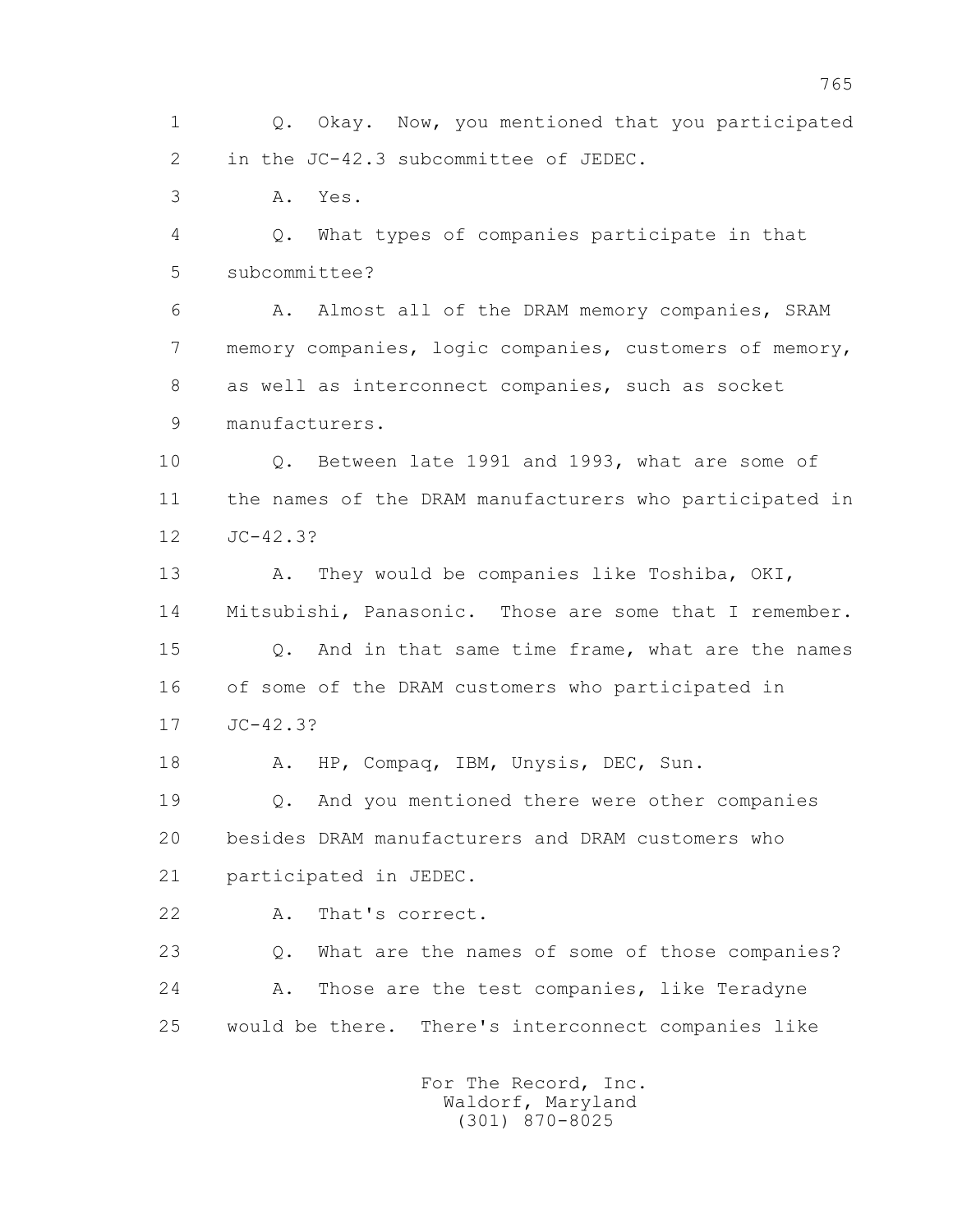1 AMP.

2 0. Why are customers, suppliers, tester companies 3 and interconnect companies working together in JC-42.3? 4 A. They all make products based upon the DRAM and 5 have an interest in ensuring they know what the next 6 standard is going to be so that their interests can be 7 incorporated into this standard, as well as they know 8 that they can use that standard. 9 Q. Okay. Do you have an understanding of why 10 these companies -- all of these companies were 11 interested in an open standard? 12 A. That's because their business is based upon the 13 standard. They have a direct relationship to the 14 standard based upon their businesses. 15 Q. Do you have an understanding of why their 16 business is based on the standard? 17 A. Because -- 18 MR. STONE: Your Honor, I don't really think 19 this witness can testify as to why a tester company's 20 business is based on a standard. I don't think he's 21 ever worked at any tester company, for example. So, I 22 think there's just no foundation for him to testify as 23 to what other companies -- why their business is based 24 on a standard or not. 25 JUDGE McGUIRE: Then Ms. Zuk, in response?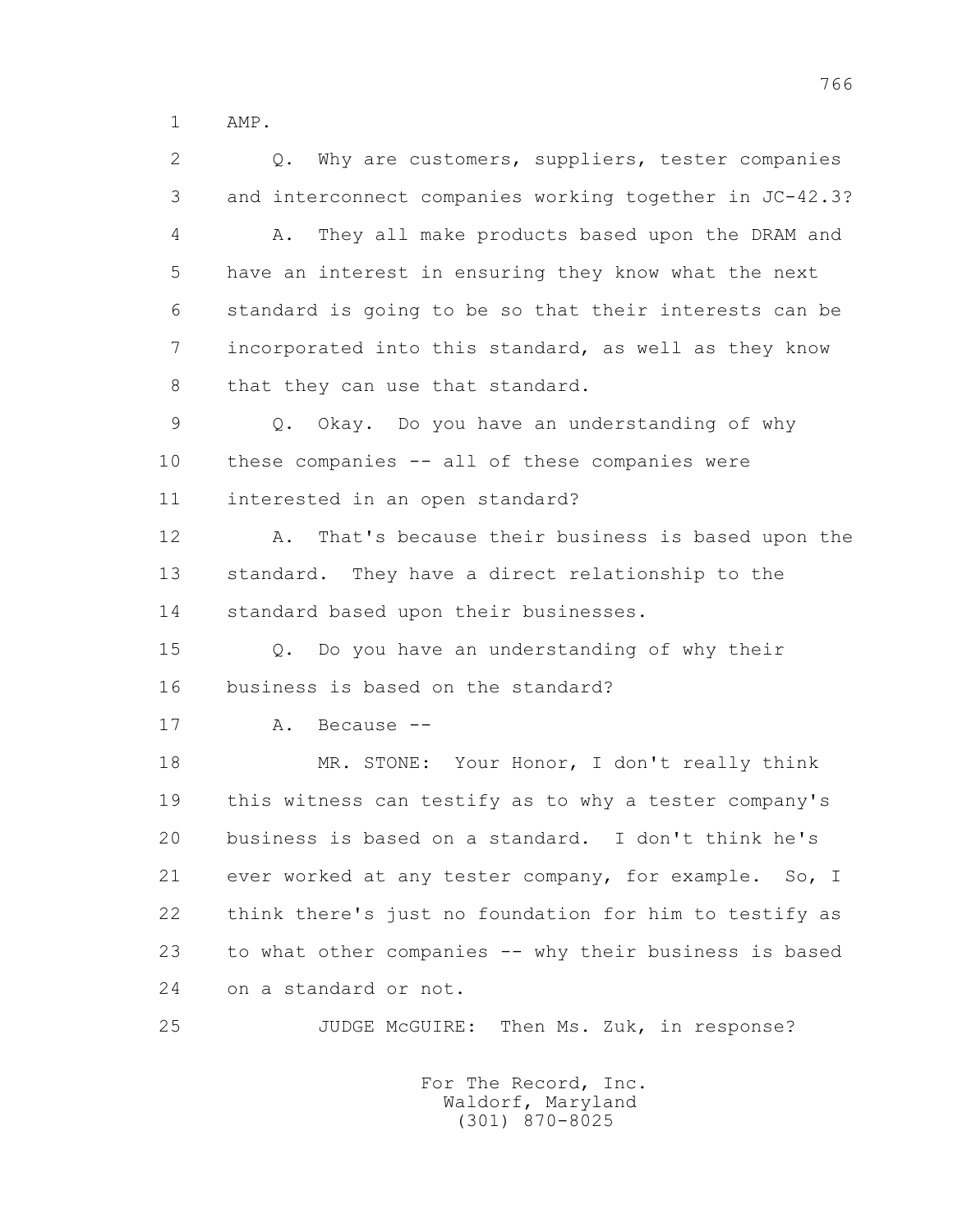1 MS. ZUK: Well, I'm happy to try to lay the 2 foundation. I believe we have established that Mr. 3 Williams has worked with DRAM customers, has worked for 4 a DRAM customer in the past and also has involvement 5 with JEDEC where all of these companies get together. 6 JUDGE McGUIRE: Okay, the objection is 7 sustained. I am going to ask you if you want to go 8 into that inquiry that you lay a proper foundation to 9 that inquiry. 10 MS. ZUK: Okay. 11 BY MS. ZUK: 12 Q. You worked with many DRAM customers in the 1991 13 to 1993 time frame. Is that true? 14 A. Again, repeat the question. 15 Q. Did you work with several DRAM companies in the 16 1991 to 1993 time frame? 17 A. In a cooperative effort, yes. 18 Q. And would any of that work entail a discussion 19 about standards? 20 A. At the JEDEC meetings, that is correct, they 21 would. 22 Q. And the JEDEC meetings would involve DRAM 23 customers as well? 24 A. Yes, they were there. 25 Q. And would JEDEC meetings also involve DRAM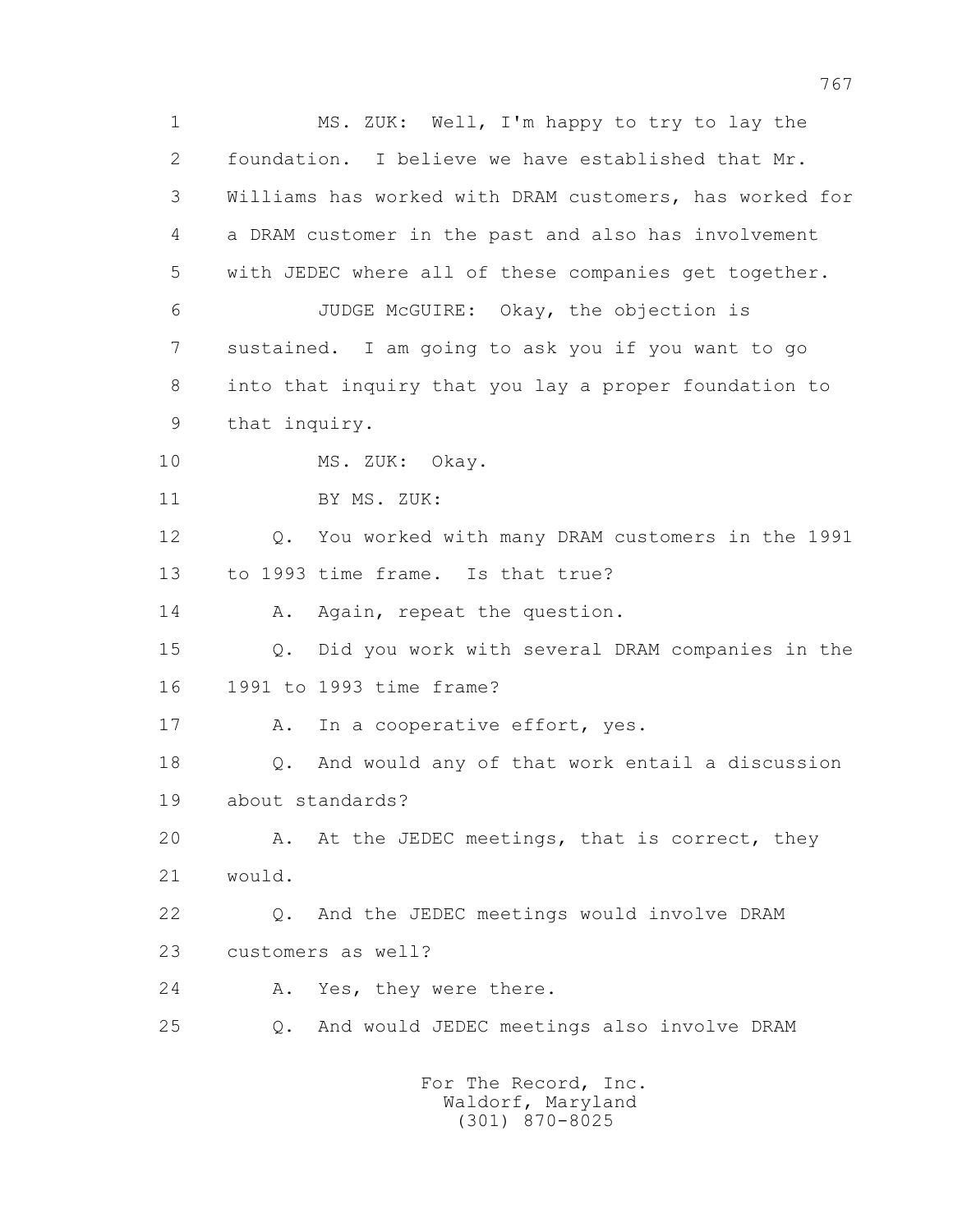1 suppliers or manufacturers?

2 A. Yes, the manufacturers were there, and they 3 were in the discussions.

 4 Q. Okay. Based on that understanding that you 5 developed in exchanging with DRAM customers and DRAM 6 suppliers, did you have an understanding as to why 7 these companies based their business on the standard?

 8 MR. STONE: Your Honor, I don't mean to 9 interrupt, but there is no testimony that they based 10 their business on these standards. This witness can't 11 testify as to whether they based their business on a 12 standard. He -- I know they all attended the meetings, 13 I don't dispute that, I think that's clear from the 14 minutes, but whether a tester company based their 15 business on a standard or not is not something that 16 there's any foundation for this witness to testify to.

17 He never worked at a tester company, doesn't 18 know whether they based it on a standard or based it on 19 something else, and it's presumed in the question, the 20 way the question is framed, that that is a fact, and 21 there's no showing it's a fact, and this witness has no 22 foundation.

 23 JUDGE McGUIRE: All right, I think they have 24 laid at this point some foundation, and Counselor, I 25 think that's something you can properly take up on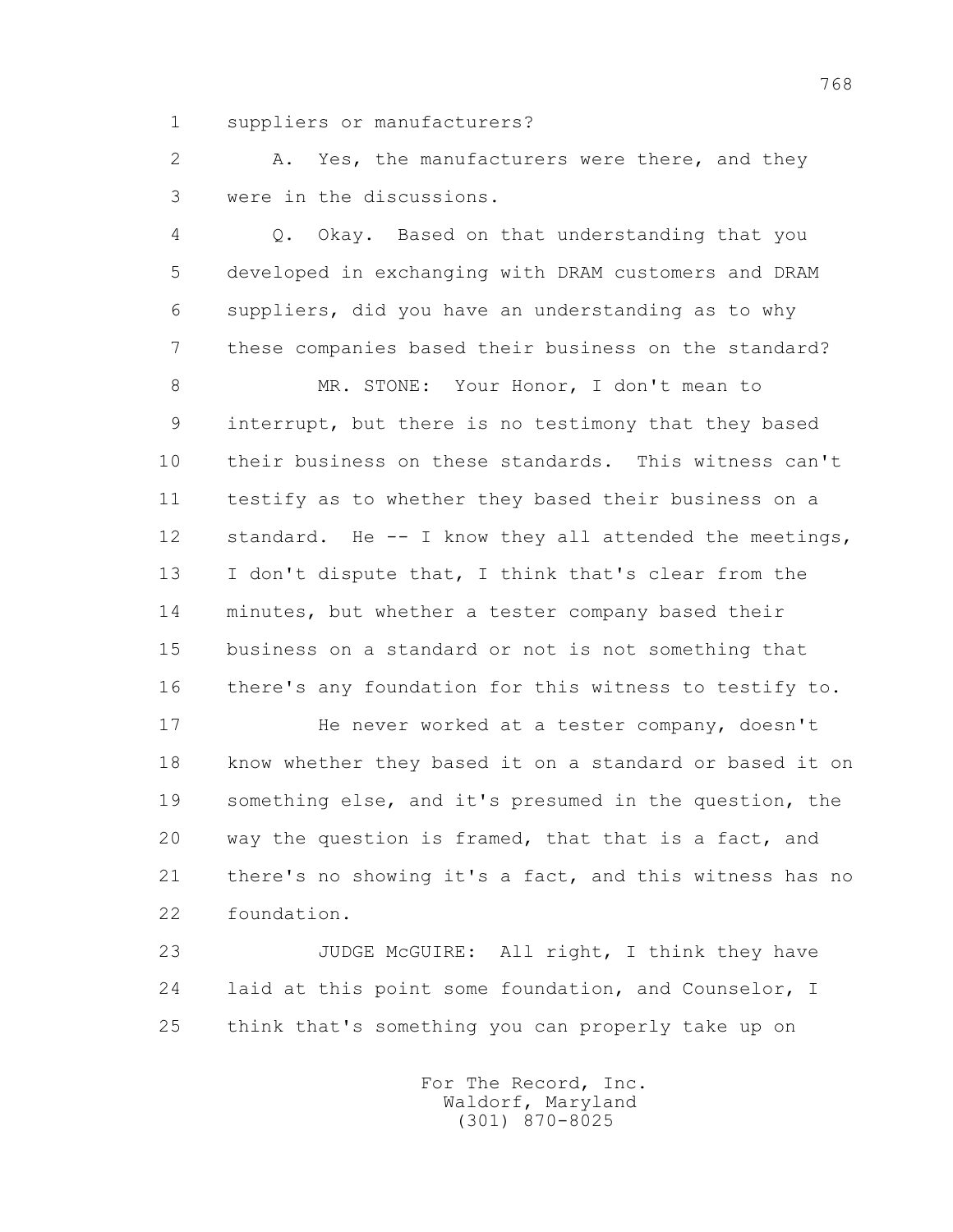1 cross examination --

 2 MR. STONE: That's fine. Thank you, Your 3 Honor. 4 JUDGE McGUIRE: -- of the witness. Overruled. 5 You may proceed.

6 BY MS. ZUK:

7 Q. Do you have my question in mind?

8 **A.** No.

9 Q. Okay, I'll try to paraphrase.

 10 Do you have an understanding -- you testified 11 earlier that companies you worked with based their 12 business on the standard. Do you have an understanding 13 of why that was so?

14 A. Yes, the computer companies need to keep the 15 costs of their systems as low as possible. If they use 16 a standard device, they know it's going to be 17 manufactured by everybody in the industry, and they 18 require that, and they ensure that -- even when we were 19 trying to bring out new products, they wanted to make 20 sure that JEDEC was going to be the -- the standards 21 body that would grant the standard to the device, and 22 so it was very important to them.

 23 And they reiterated over and over when I would 24 talk to them, where's JEDEC on this device? And before 25 JEDEC had a standard, they wanted to make sure it was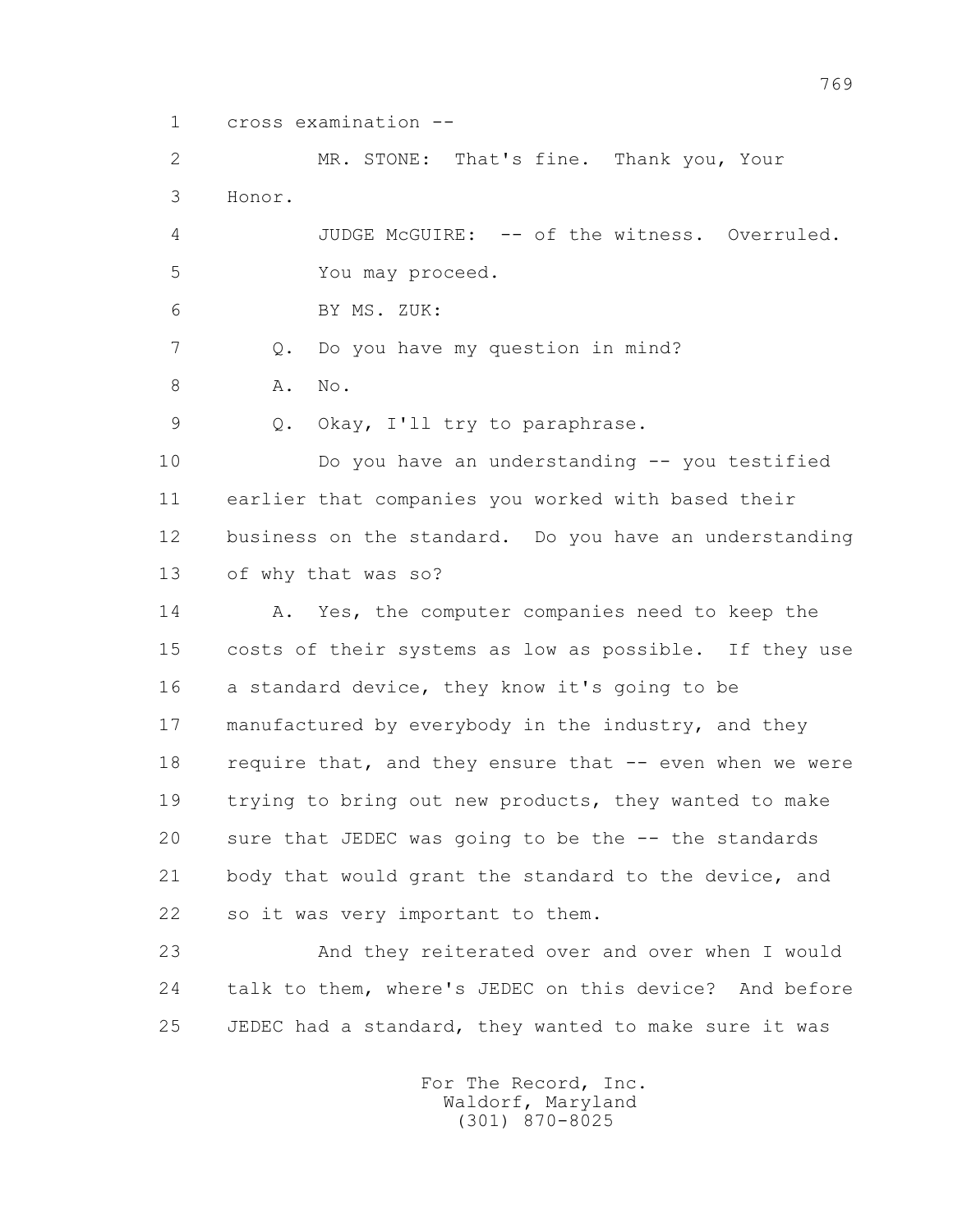1 well down the road before they would actually adopt it 2 for their systems.

 3 Q. Now, turning back to JEDEC meetings themselves, 4 does Micron compete for the same business as the other 5 DRAM manufacturers who participated in JEDEC? 6 A. Yes, we do. 7 Q. Given that companies are ultimately competing 8 for business with at least a few other JEDEC members 9 during the time you attended JEDEC, can everyone work 10 together to formulate a standard? 11 MR. STONE: Objection, Your Honor, leading and 12 assumes facts not in evidence. 13 JUDGE McGUIRE: Sustained. 14 BY MS. ZUK: 15 Q. Do you have an understanding that everyone can 16 work together at JEDEC? 17 A. Yes, because we have. 18 Q. Okay. And can you explain a little bit further 19 about why -- what your understanding was based on? 20 A. I sat in many, many meetings where we would try 21 to formulate a standard based upon the discussions and 22 the proposals that various member companies would bring 23 to the committee, and we had long discussions of the 24 pros and cons of various options and tried to determine 25 what was the best standard that everybody could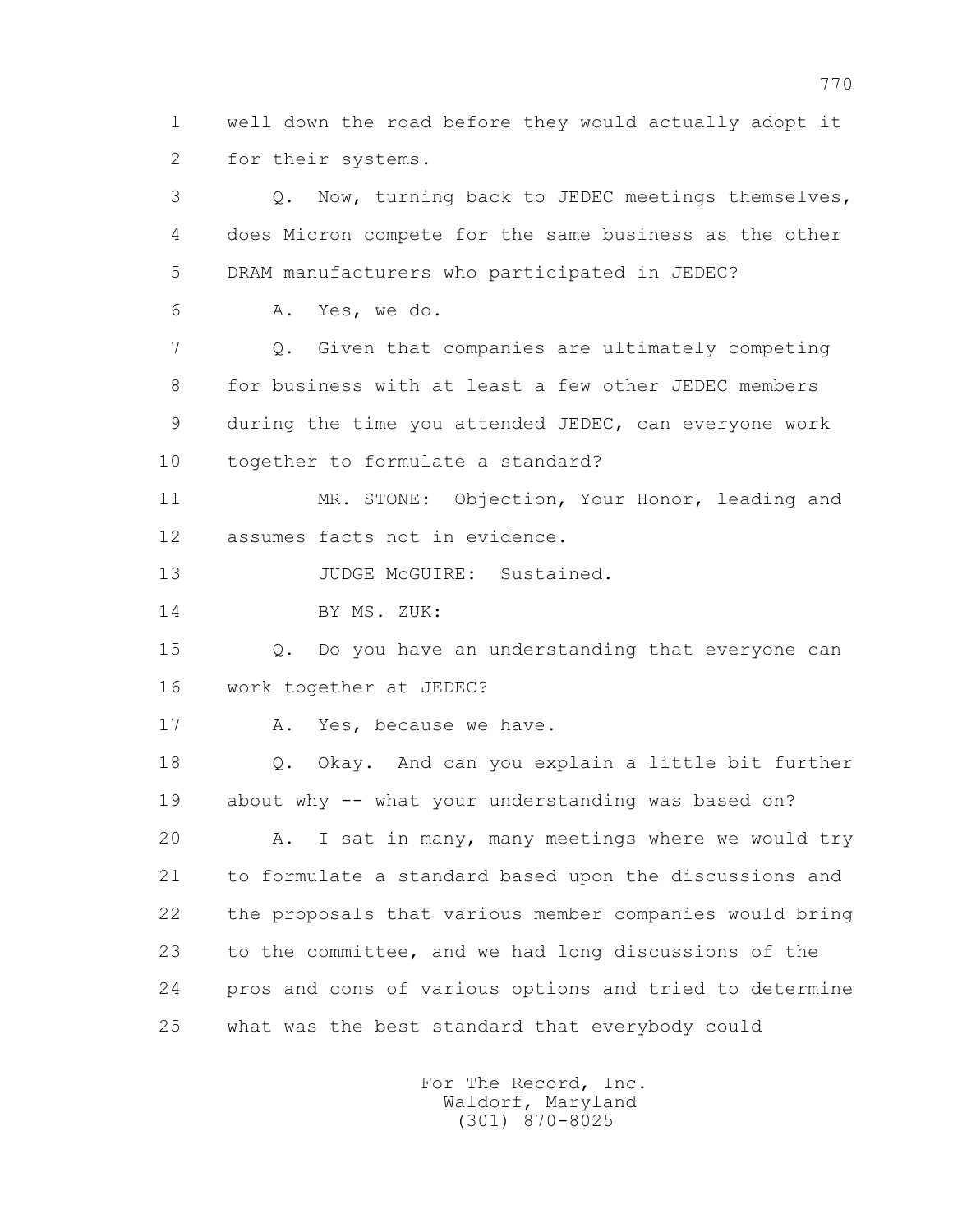1 produce.

 2 Q. Are you familiar with JEDEC's patent policy 3 between late 1991 and 1993?

4 A. Yes.

 5 Q. Between late 1991 through 1993, how did you 6 learn about JEDEC's patent policy?

 7 A. Mainly by the presentations that were given at 8 every meeting by Mr. Townsend.

 9 Q. And in that time period between late 1991 and 10 1993, what was your understanding of JEDEC's patent 11 policy?

 12 A. That if somebody had a patent or pending patent 13 based upon the work that was being discussed at JEDEC, 14 that there needed to be disclosure of sufficient 15 information so that the council or the committee could 16 determine whether or not what was being discussed was 17 actually implied in the patent.

 18 Q. Did you have an understanding of how close a 19 connection there needed to be between the discussion 20 that was taking place in JEDEC and patents and pending 21 patents that a company might have?

 22 A. Just needed to know -- just needed to have 23 sufficient information to ensure that -- and none of us 24 were lawyers there, so we couldn't determine if it 25 was -- if it infringed or not. I mean, that wasn't the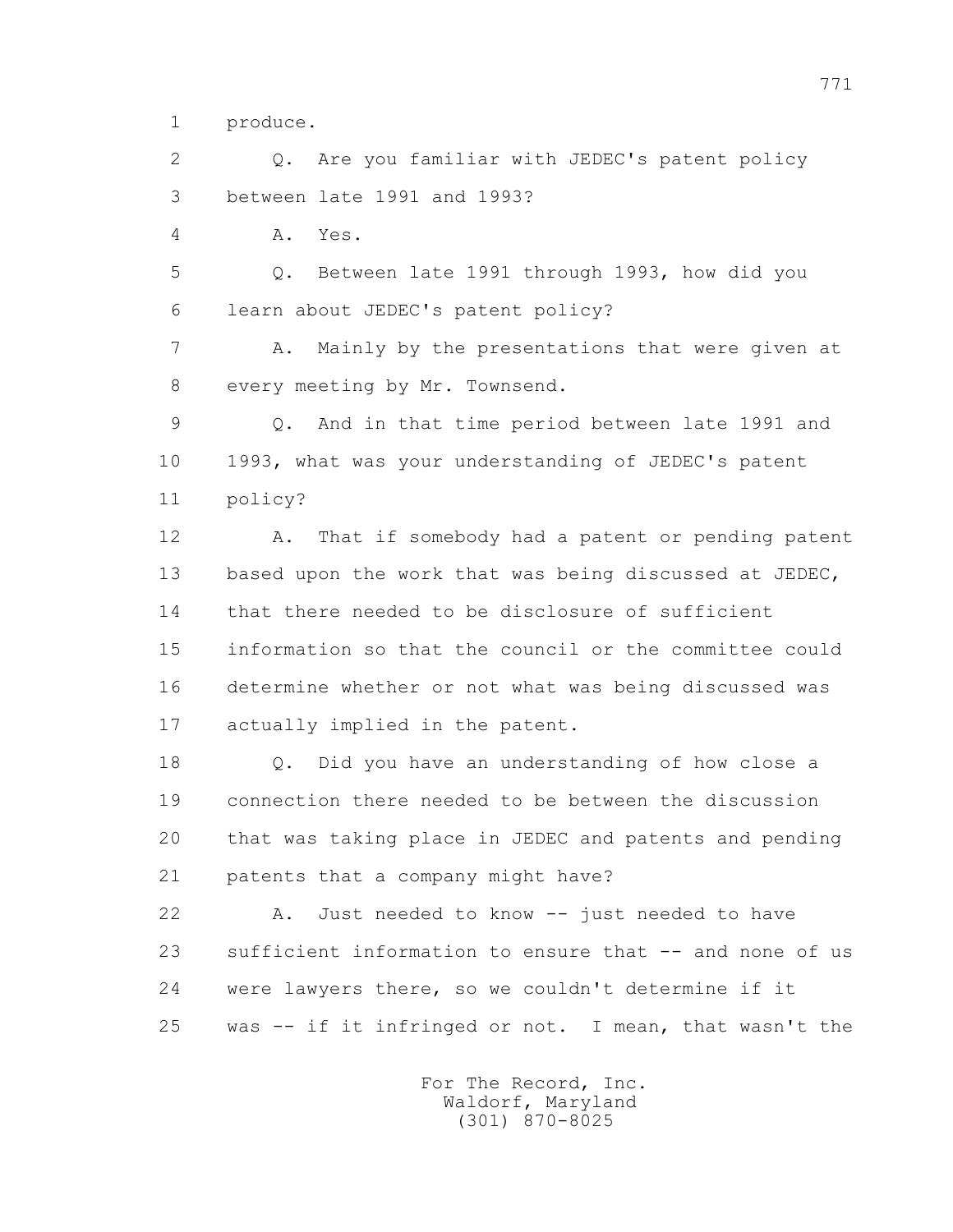1 purpose.

 2 The purpose was to bring the information to the 3 committee so that based upon the information that was 4 given we could determine if the actual aspect that was 5 being discussed at JEDEC was included in the patent. 6 And it was incumbent upon the member committee -- I 7 mean the member -- the member to bring that information 8 to the committee.

 9 Q. Between late 1991 through 1993, did you have an 10 understanding of when a company had to disclose a 11 patent?

 12 A. Yes, it was determined that we didn't want to 13 waste time at JEDEC, so it was encouraged to bring that 14 information forward as soon as you knew. As soon as 15 you knew that there was a possible patent that could 16 apply to what was being discussed, you were to bring 17 that forward to get it out of the way and determine 18 whether or not -- you were going to see if you needed 19 to use that patent and what the terms of use of that 20 patent would be or you tried to design around it.

 21 Q. Now, you used the phrase "waste time." Do you 22 have an understanding of why it would waste time to not 23 disclose a patent or pending patent as soon as 24 possible?

25 A. Yes, at that time, JEDEC was meeting about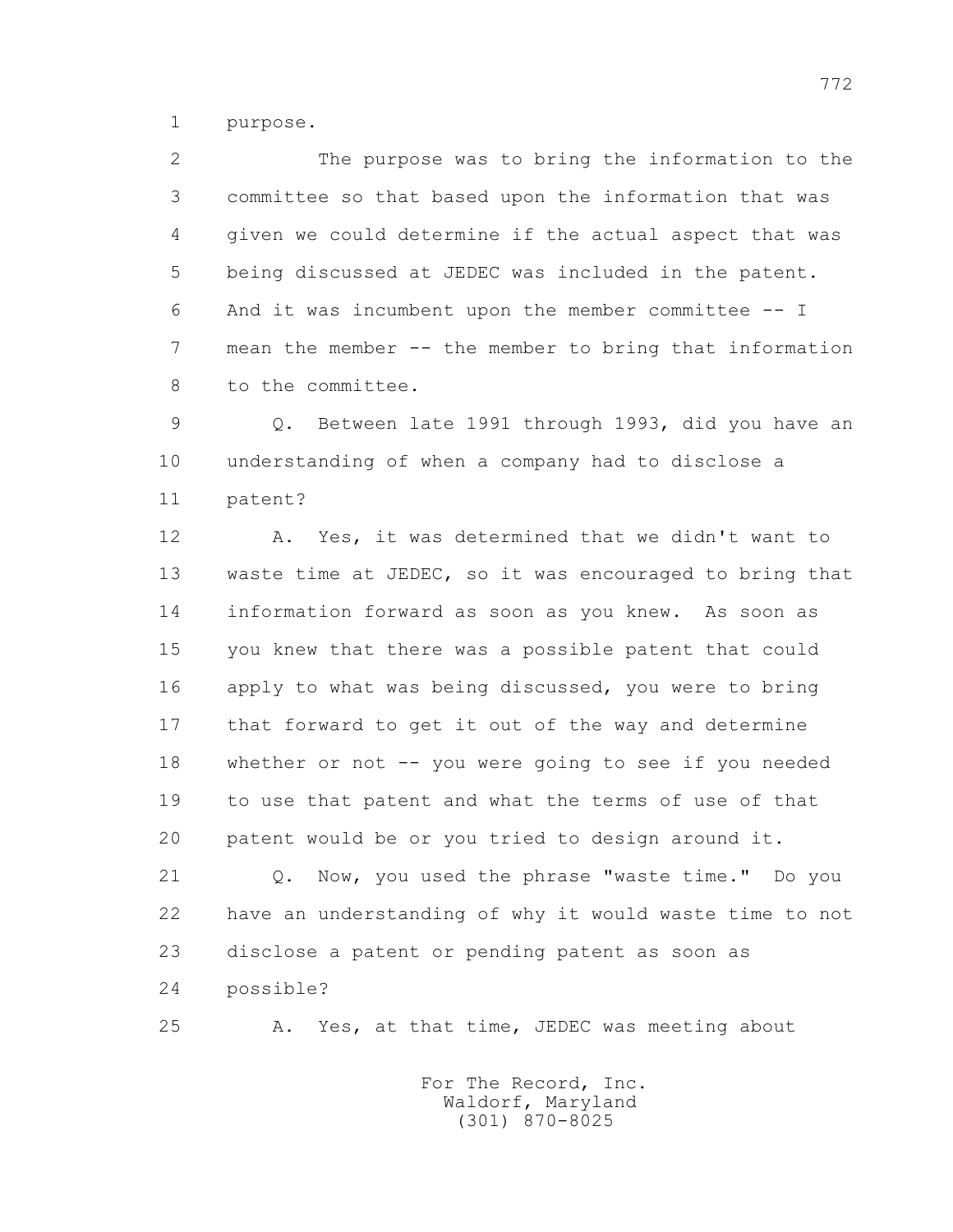1 every three months, and in order to get a point or 2 feature to ballot, it required a first showing, which 3 would happen at one meeting. You would then go to a 4 second showing at the second meeting. You could then 5 at the end of the second showing request that the item 6 or the ballot -- the item be sent to ballot. The 7 ballots would be issued. They would count the ballots 8 at the third showing, and then based upon if it passed, 9 then it would go to the board, which would then ratify 10 it or -- and it typically got ratified if it got that 11 far.

 12 So, you're talking about nine months from the 13 time that you introduced an item to the earliest time 14 that it typically could be sent to ballot and voted on. 15 Q. Okay. Between late 1991 through 1993, if you 16 thought you had a relevant patent or patent 17 application, what, if anything, did you need to inform 18 the committee about?

 19 MR. STONE: Your Honor, just so I understand, 20 is this based on his understanding when she says -- or 21 something else? Because the question as phrased is, 22 what did you need to inform the committee about? Is 23 this just his understanding as to what you needed to 24 inform the committee about or some other source of 25 opinion?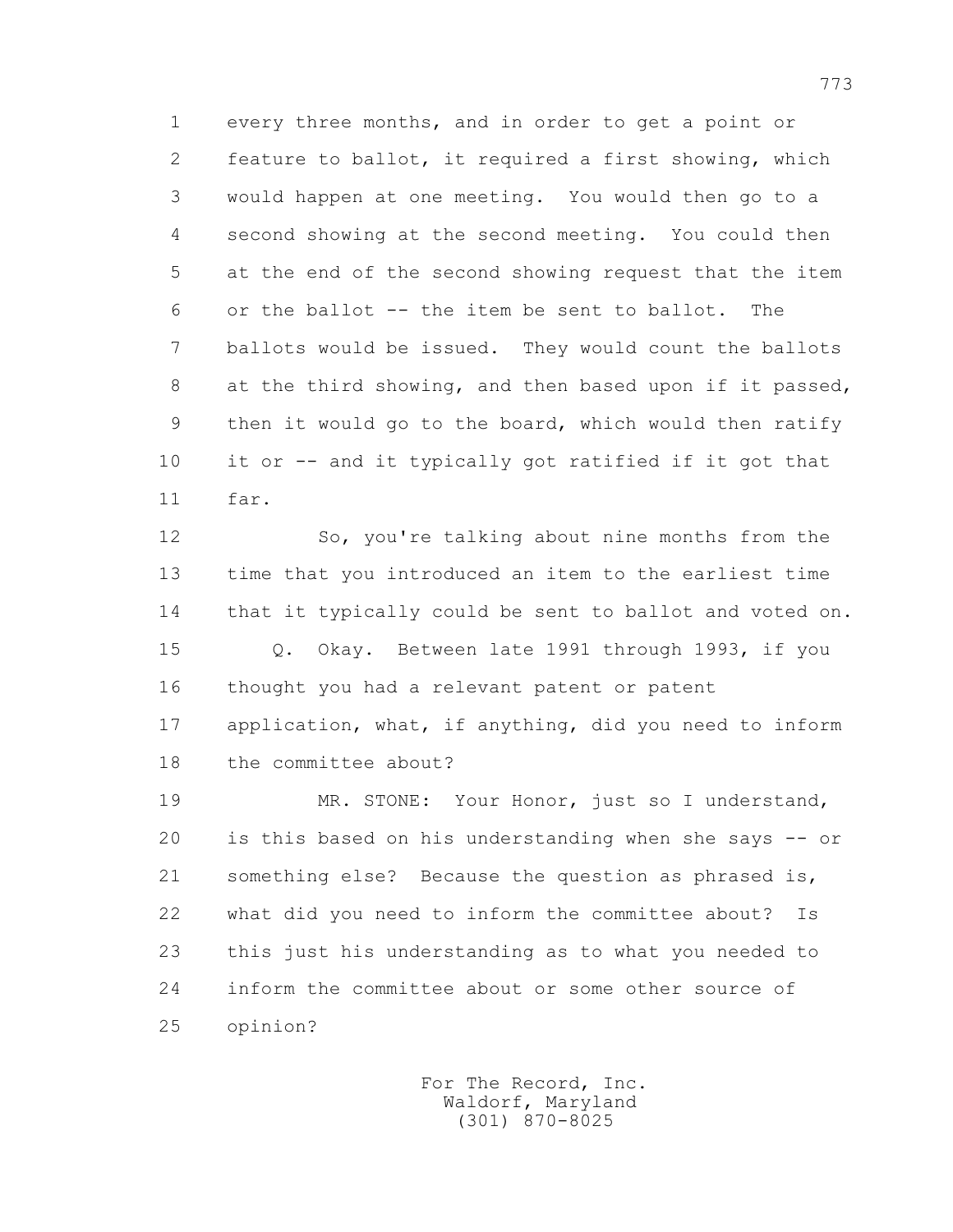1 JUDGE McGUIRE: Is that his understanding? Is 2 that the import of your inquiry, Ms. Zuk? 3 MS. ZUK: I certainly wouldn't ask him to 4 answer anything beyond his understanding, so -- 5 JUDGE McGUIRE: All right, does that satisfy 6 you, Counsel? 7 MR. STONE: Absolutely, thank you. 8 JUDGE McGUIRE: All right, proceed. 9 BY MS. ZUK: 10 Q. Do you have my question in mind? 11 A. Repeat it if you would, just to make sure. 12 Q. Between late 1991 through 1993, if you thought 13 you had a relevant patent or patent application, what, 14 if anything, did you have to inform the committee 15 about? 16 A. Based upon my understanding, it would be that 17 you had to bring sufficient information, whatever that 18 meant, so the committee could make a determination, and 19 I think it was a -- it was a case-by-case basis what 20 that actually meant, but you -- the committee, if they 21 didn't think it was sufficient information so that they 22 could make an informed decision, they would then ask 23 for more definite information. 24 Q. In the case of a patent application, did 25 companies provide a copy of their patent applications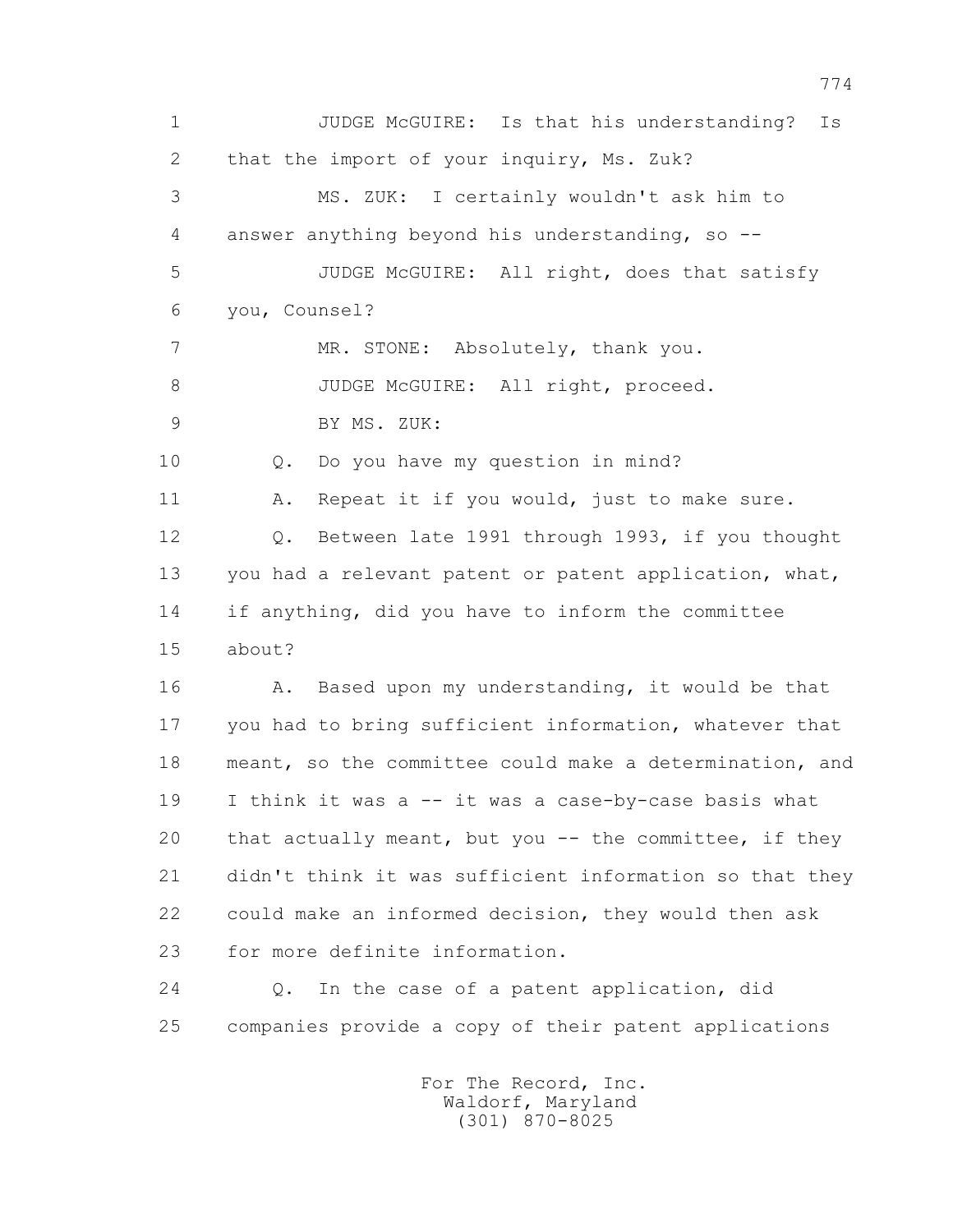1 to the committee?

2 A. I don't ever remember that happening. 3 Q. Do you know whether they were required to give 4 the committee a copy of their patent application? 5 A. No, I don't think so. 6 Q. Now, we've just gone over the -- your 7 understanding of the patent policy at JEDEC, and I'd 8 like to draw on your memory of particular applications 9 of the patent policy, if I could. 10 Do you remember any examples of companies 11 between late 1991 and 1993 who disclosed patents or 12 patent applications during a JC-42.3 meeting? 13 A. Yes, there were several. 14 Q. In the late 1991 to 1993 time frame, do you 15 remember an example where Micron disclosed a patent? 16 A. Yeah, I remember specifically we disclosed a 17 patent on the VPAK package. 18 Q. Can you tell us what you remember about 19 Micron's disclosure of the VPAK patent in the 1991 to 20 1993 time frame? 21 A. Yes, we disclosed to the committee that we had 22 a patent that possibly applied and that -- at that time 23 gave the patent number and submitted a letter as to -- 24 that we would license that at a reasonable and 25 nondiscriminatory rate, which is what was required by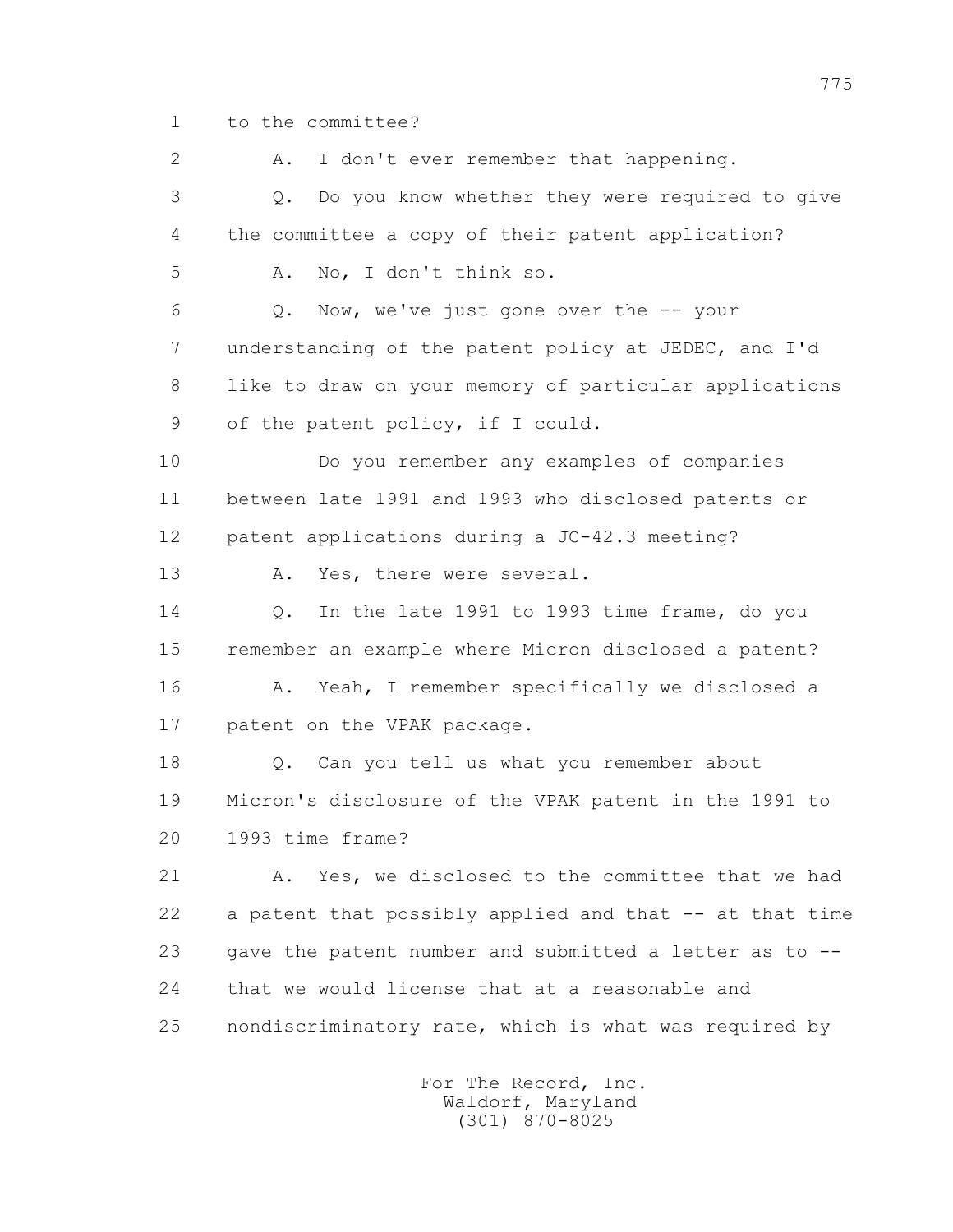1 the committee.

 2 Q. In general terms, how did the committee react 3 to Micron's disclosure of the VPAK patent?

 4 A. They wrote it down on the patent tracking list 5 so that other people, if they wanted to delve more in 6 detail, could look at that and determine whether or not 7 it was applicable to what was being discussed.

 8 Q. In the 1991 to 1993 time frame, do you remember 9 an example where a company failed to disclose a patent? 10 A. Yes, I do.

11 0. Could you tell us what you remember?

 12 A. Yeah, this was a case where it was found out 13 that TI had -- and it could have been Micron I believe 14 that brought it to the committee -- had a patent on the 15 quad CAS device that had just been standardized or was 16 in the process of being standardized, and it did pass, 17 became a standard, and the council -- so, here we are, 18 we had just either made a standard or it was past the 19 voting stage of council, I can't remember exactly where 20 it was, but I remember a great uproar in the committee 21 based upon it.

 22 I mean, they were very irate that it had gotten 23 this far and they had a patent based upon what was 24 being standardized. So -- in fact, I remember Ernest 25 Powell, who was the committee member for TI, just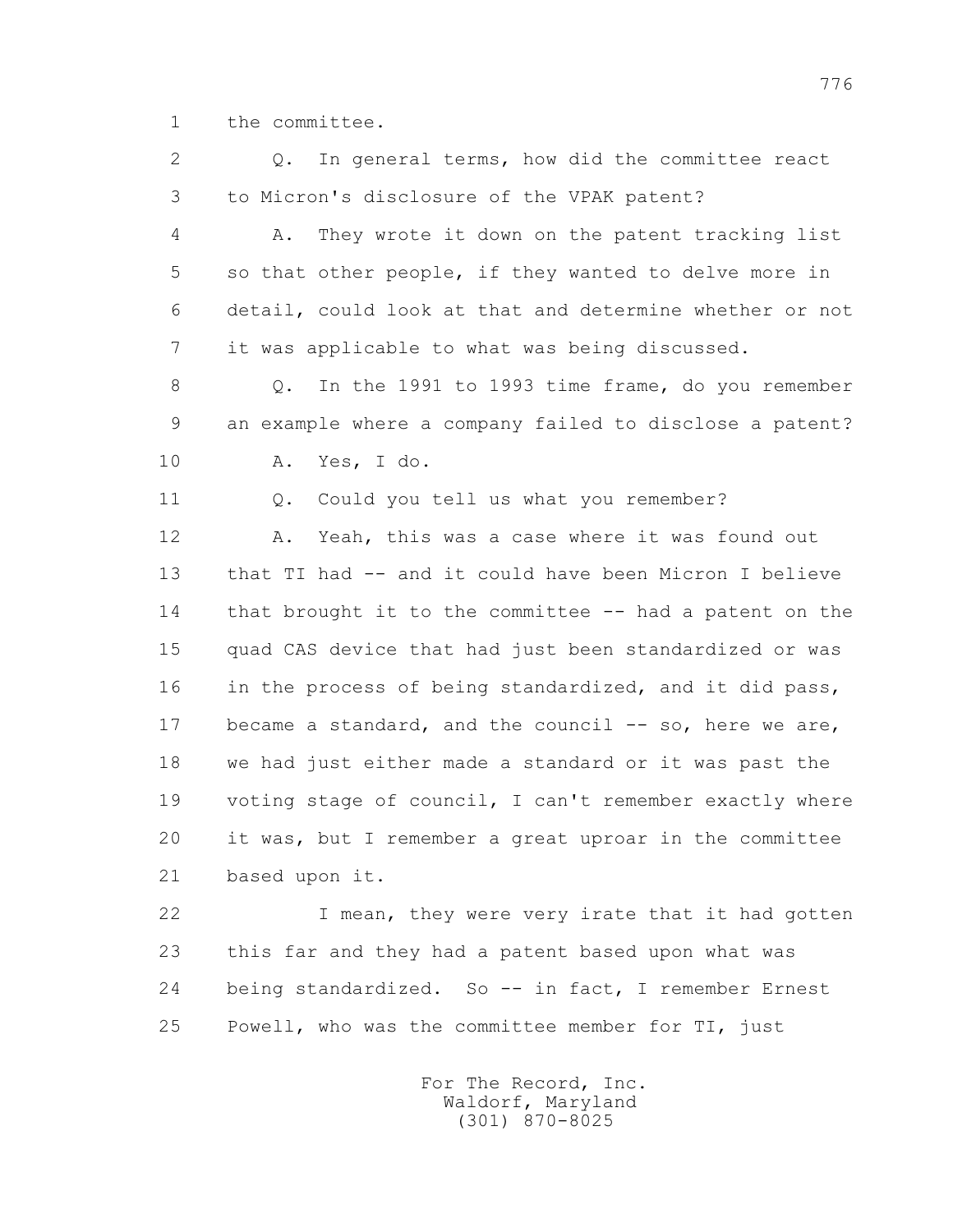1 getting pummeled in that meeting for his failure to 2 disclose.

 3 Q. Do you remember -- 4 JUDGE McGUIRE: Now, who was Ernest Powell? 5 THE WITNESS: Ernest Powell was the JEDEC 6 committee member from TI. 7 JUDGE McGUIRE: Okay, thank you. 8 Go ahead, Ms. Zuk. 9 BY MS. ZUK: 10 Q. Do you remember how the committee responded to 11 the disclosure of the TI patent on quad CAS? 12 A. Yes, I believe that standard was actually 13 rescinded. 14 0. And was that because of the patent issues 15 surrounding the quad CAS standard? 16 A. Yes. 17 MS. ZUK: I would like to now introduce my 18 first exhibit, but I thought, Your Honor, perhaps it 19 would be more efficient if I just handed the witness 20 and opposing counsel a copy -- and if you would like a 21 copy -- copies of the documents I intend to use today 22 at this time. 23 JUDGE McGUIRE: Is it going to be on the ELMO? 24 MS. ZUK: Yes, it is going to be. 25 JUDGE McGUIRE: Then I don't need a hard copy.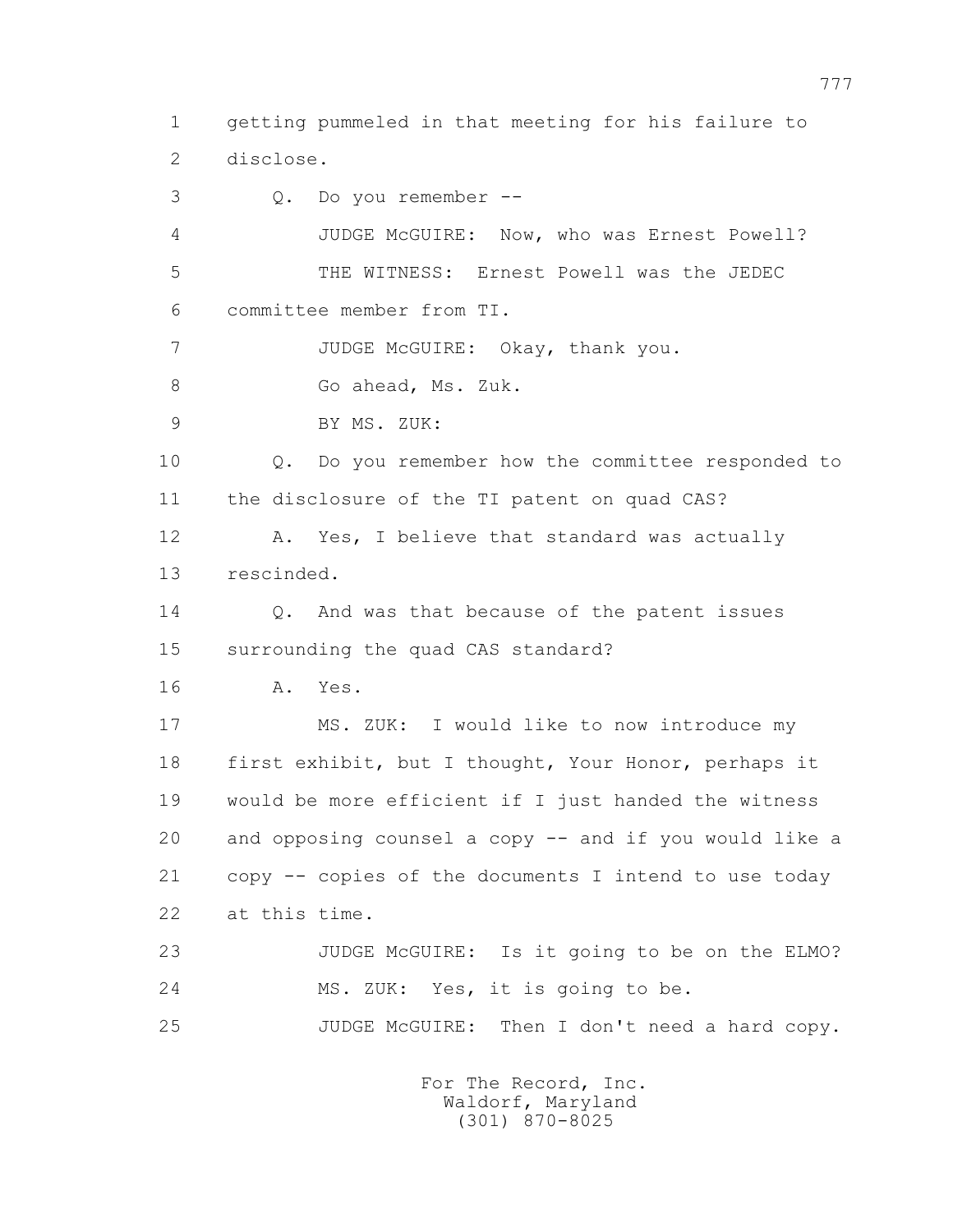1 MS. ZUK: May I approach the witness? 2 JUDGE McGUIRE: That will be fine. Just make 3 sure you give a copy to opposing counsel. 4 MS. ZUK: Okay. 5 BY MS. ZUK: 6 Q. Mr. Williams, I have just handed you a set of 7 exhibits, and I'd like you to look at the first in the 8 set. It's JX-10. Do you have that document in front 9 of you? 10 A. Yes, I do. 11 O. Are you familiar with JX-10? 12 A. Yes, I am. 13 Q. What is it? 14 A. These are committee minutes of the JC-42.3 15 committee for December '91. 16 Q. And I see your name on the attendance roster of 17 this set of minutes. Did you attend this meeting? 18 A. Yes, I did. 19 Q. Where did this meeting take place? 20 A. In Maui, Hawaii. 21 Q. Did you attend the entire December 1991 JC-42.3 22 meeting? 23 A. Yes, I did. 24 Q. Okay. And if I can refer you to the next page, 25 which is page 2 of JX-10, I see a name next to Rambus For The Record, Inc. Waldorf, Maryland

(301) 870-8025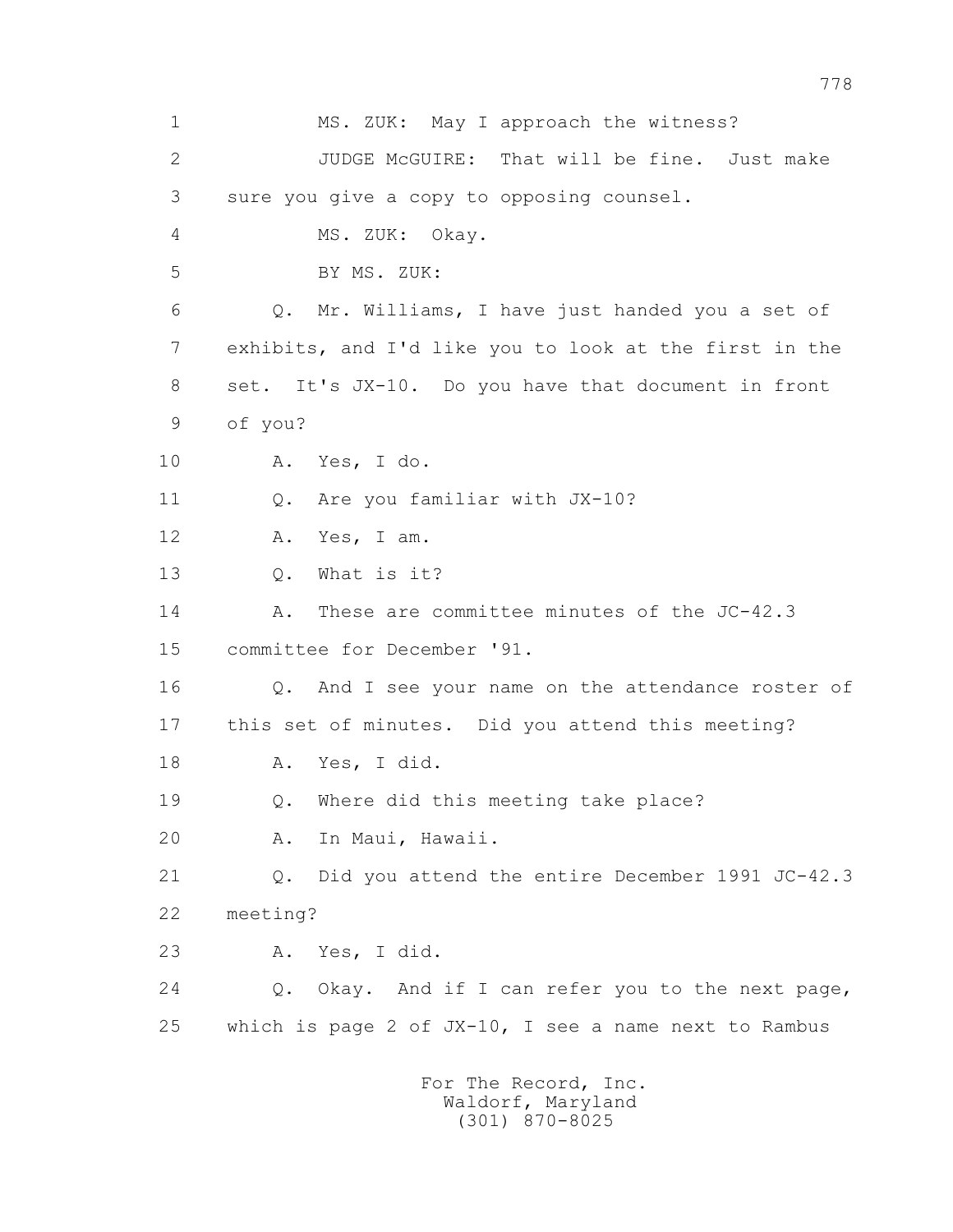1 of Billy Garrett. Do you see that? 2 A. Yes, I do. 3 Q. Does this indicate that someone from Rambus 4 attended the December 1991 JC-42.3 meeting? 5 A. Yes, it does. 6 Q. And who does it indicate attended on behalf of 7 Rambus? 8 A. Billy Garrett. 9 Q. And if you could turn to page 8 of JX-10, which 10 is also JEDEC 14188. Do you see that? 11 A. Yes, I do. 12 Q. Okay. At the middle of the page, Section 6.2, 13 it appears that a ballot on V-Pack is mentioned. Do 14 you see that? 15 A. Yes. 16 Q. Does this indicate that a V-Pack ballot was 17 discussed during the December 1991 meeting? 18 A. Yes, it does. 19 Q. Did you observe the discussion of the V-Pack 20 ballot during the December 1991 meeting? 21 A. Yes. 22 Q. And below the mention of the VPAK ballot, there 23 appears a statement from Micron, and it says, "Possible 24 Micron patent may or may not apply. Copies of the 25 patent were handed out at the Philadelphia meeting."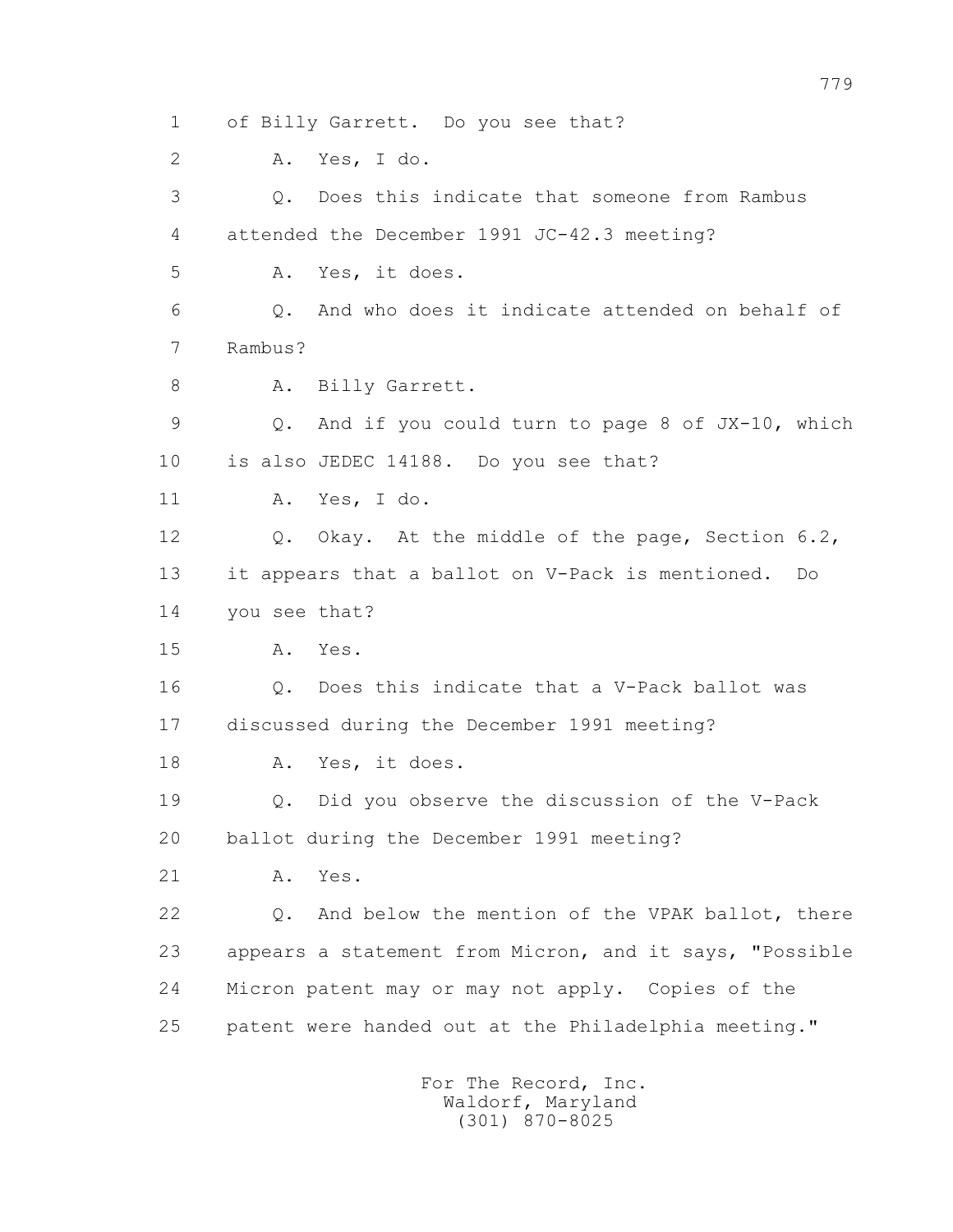1 Do you see that?

2 A. Yes.

 3 Q. Does this passage in the December 1991 minutes 4 relate to the VPAK disclosure that you made to JEDEC on 5 Micron's behalf just a moment -- that you mentioned 6 just a moment ago? 7 A. Actually, I believe the disclosure was made at 8 the Philadelphia meeting, and this was just a follow-up 9 stating that we didn't know whether it applied or not, 10 but we disclosed it. 11 0. And next I'd like to focus your attention 12 towards the bottom of the page. It states, "TI 13 responded the mechanical issues and packaging viability 14 were already proves. TI felt patent issue was resolved 15 by disclosure." (Sic) 16 Do you see that? 17 A. Yes. 18 Q. Does this indicate that TI felt the patent 19 issue was resolved by disclosure? 20 MR. STONE: Objection, Your Honor, the document 21 speaks for itself, and unless he has independent 22 knowledge as to what TI felt, this witness has no basis 23 for testifying to what TI felt. 24 JUDGE McGUIRE: Sustained. 25 MS. ZUK: I -- if I -- could I respond to that?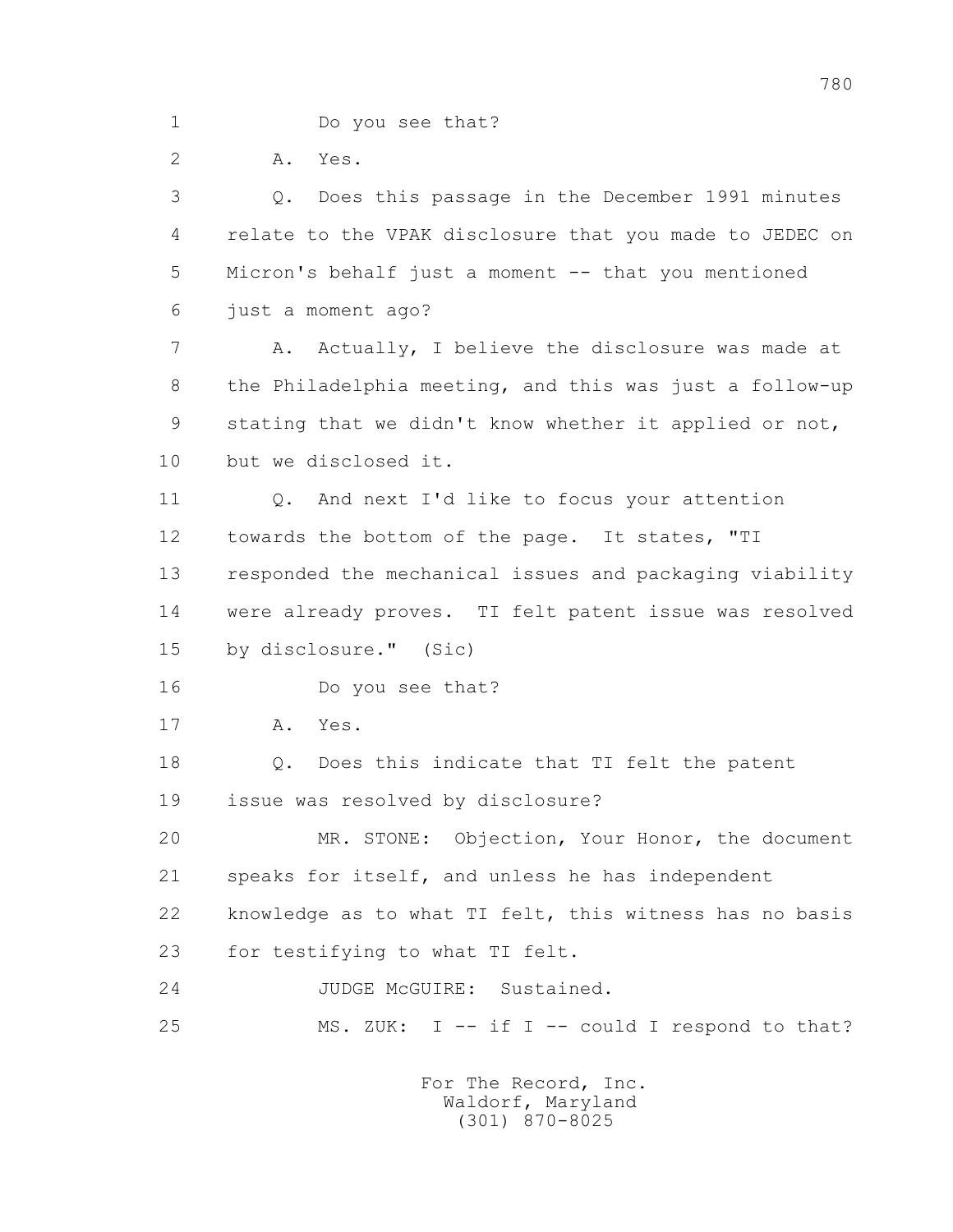1 JUDGE McGUIRE: Well, you can, but it's already 2 been -- what you can do at this point is restate the 3 question.

4 MS. ZUK: Okay.

5 BY MS. ZUK:

 6 Q. Do you have an understanding of what TI stated 7 during this discussion of the VPAK ballot at the 8 December 1991 meeting?

 9 A. Yeah, they stated that they believed that the 10 patent issue was resolved during -- due to their 11 disclosure.

 12 Q. And I'd like to focus your attention at the 13 very bottom of the page, it states, "Committee felt 14 there were at least two patent owners that we know of 15 and a royalty would have to be paid to each and this 16 inhibited the standard. Other patents might also cover 17 this part."

18 Do you see that?

19 A. Yes.

 20 Q. Do you have an understanding about what the 21 committee decided to do with respect to the VPAK ballot 22 given these patent issues?

 23 A. Yeah, I believe that it -- it actually failed, 24 the ballot failed.

25 Q. Okay. Do you have an understanding of why the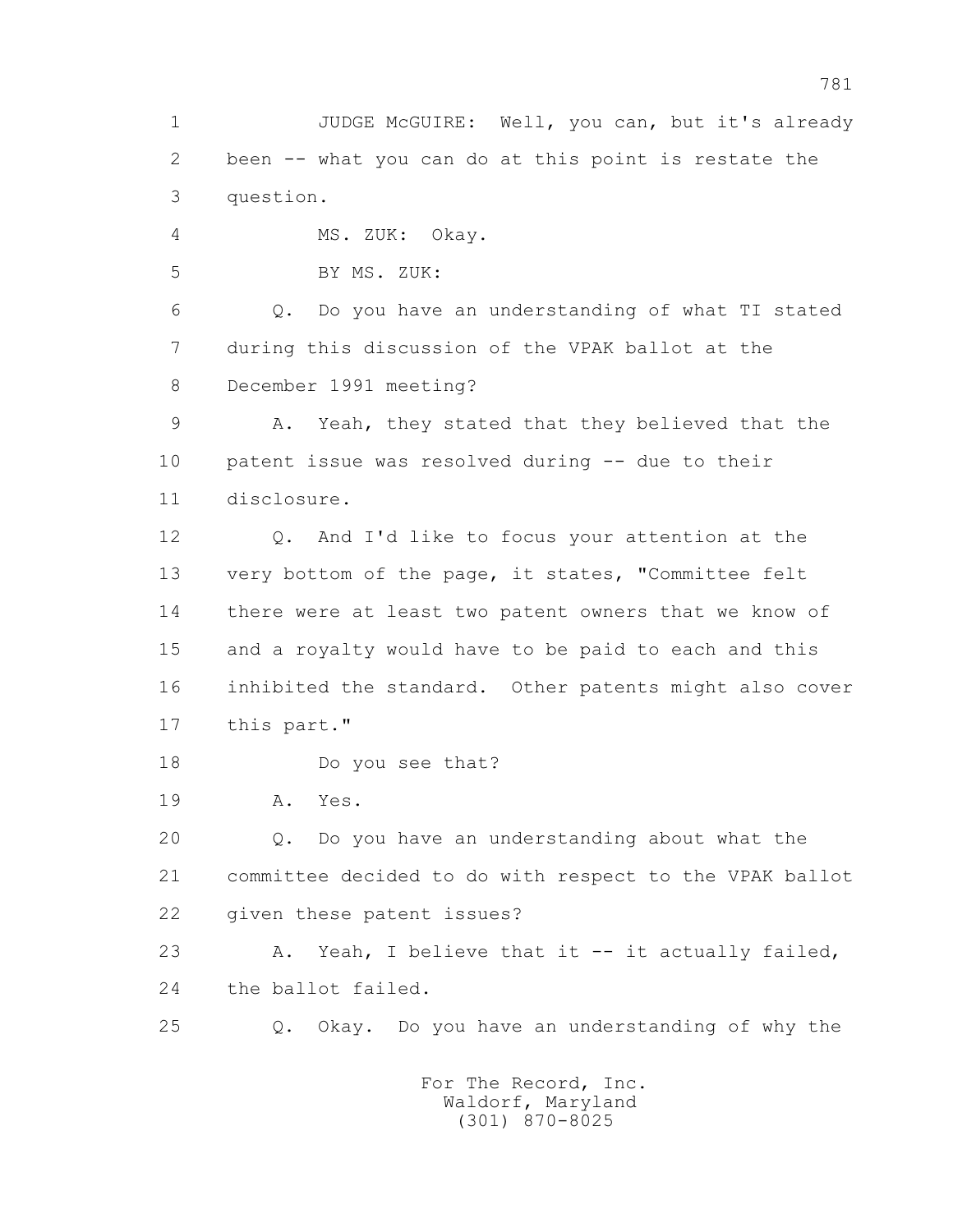1 ballot failed at the committee?

 2 A. I think it failed due to the possible patent 3 problems.

 4 Q. Did you ever reach an understanding about 5 whether or not the Micron patent you disclosed actually 6 applied to the VPAK ballot?

 7 A. I believe that it actually did not. I think it 8 was determined that it did not apply.

 9 Q. And how did you reach your understanding that 10 the patent you disclosed during the meeting or during 11 the discussion of the VPAK standard actually didn't 12 apply?

 13 A. I believe that committee members -- I'm trying 14 to recall. I think I recall that committee members 15 decided that it didn't apply.

 16 Q. Okay. I'd like to direct your attention to the 17 second exhibit in this stack that I handed you earlier, 18 and this is Respondent's Exhibit 356. Do you have that 19 exhibit?

20 A. Yes, I do.

21 Q. Can you tell me what this exhibit is?

 22 A. Yeah, these are some draft minutes from the 23 JC-42.5 committee that was held on December 8th of '92

24 in Fort Lauderdale.

25 Q. How can you tell that this is -- that this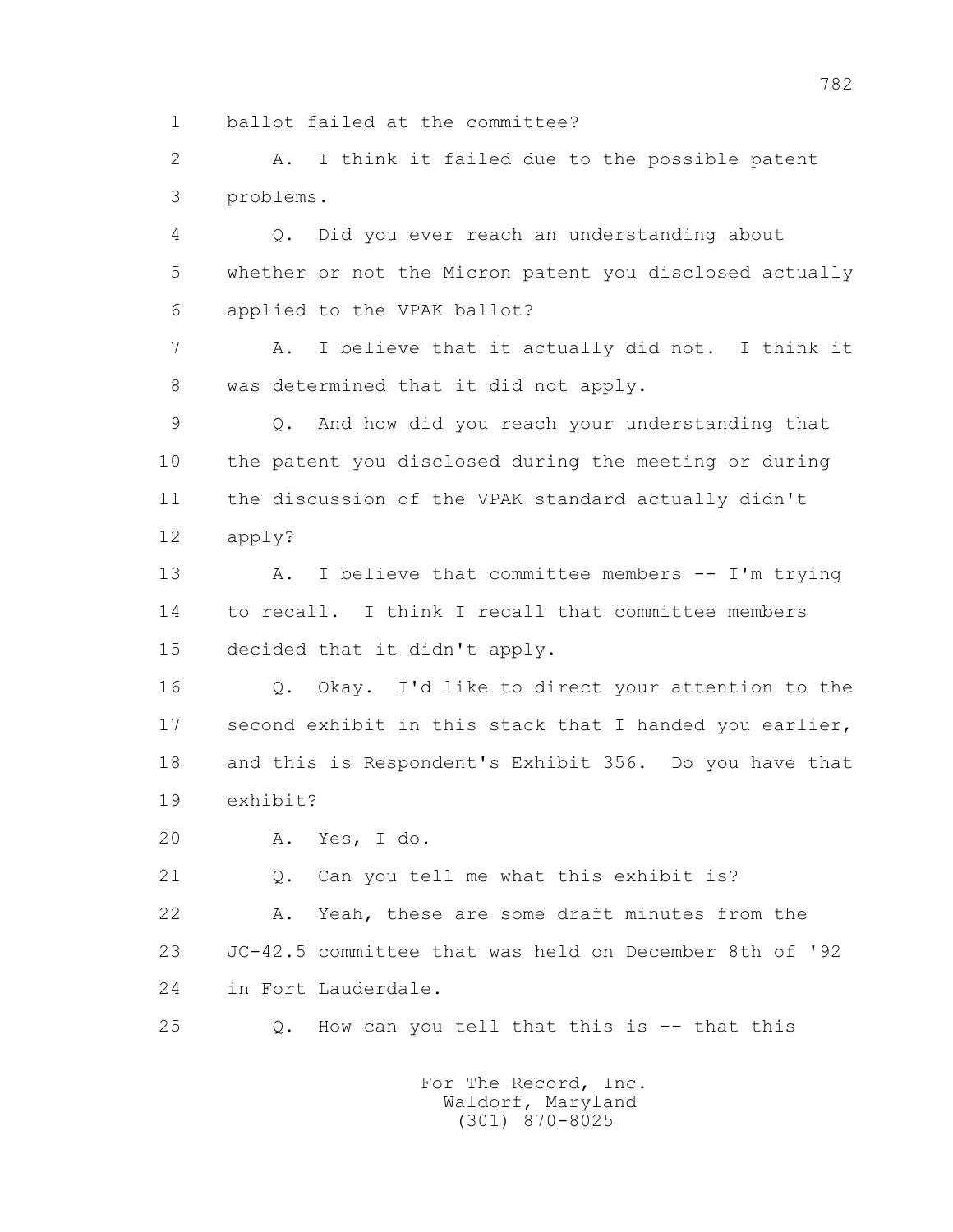1 exhibit is a set of draft minutes?

 2 A. They're not in the final form that would be 3 issued from the JEDEC office.

 4 Q. Okay. Between late 1991 and 1993, was it 5 typical for you to receive draft minutes?

 6 A. Yes. Every meeting -- after every meeting, we 7 got a set of draft minutes.

 8 Q. Okay. Do you have an understanding of why you 9 received -- it was typical for you to receive draft 10 minutes?

11 A. It's because it took the JEDEC office so long 12 to get to the final draft minutes -- I mean to the 13 final version of the minutes, and people wanted to 14 ensure that they got something to take back to start 15 discussing with their companies as soon as possible.

 16 Also, it gave the members a time to review the 17 minutes and make sure that everything was included that 18 was discussed.

19 Q. Okay.

 20 Your Honor, I don't believe that this exhibit 21 has been introduced yet, so I would ask to offer it 22 into evidence at this time.

23 JUDGE McGUIRE: Mr. Stone, any response? 24 MR. STONE: Yes, Your Honor. I don't know that 25 this witness has testified he received this document,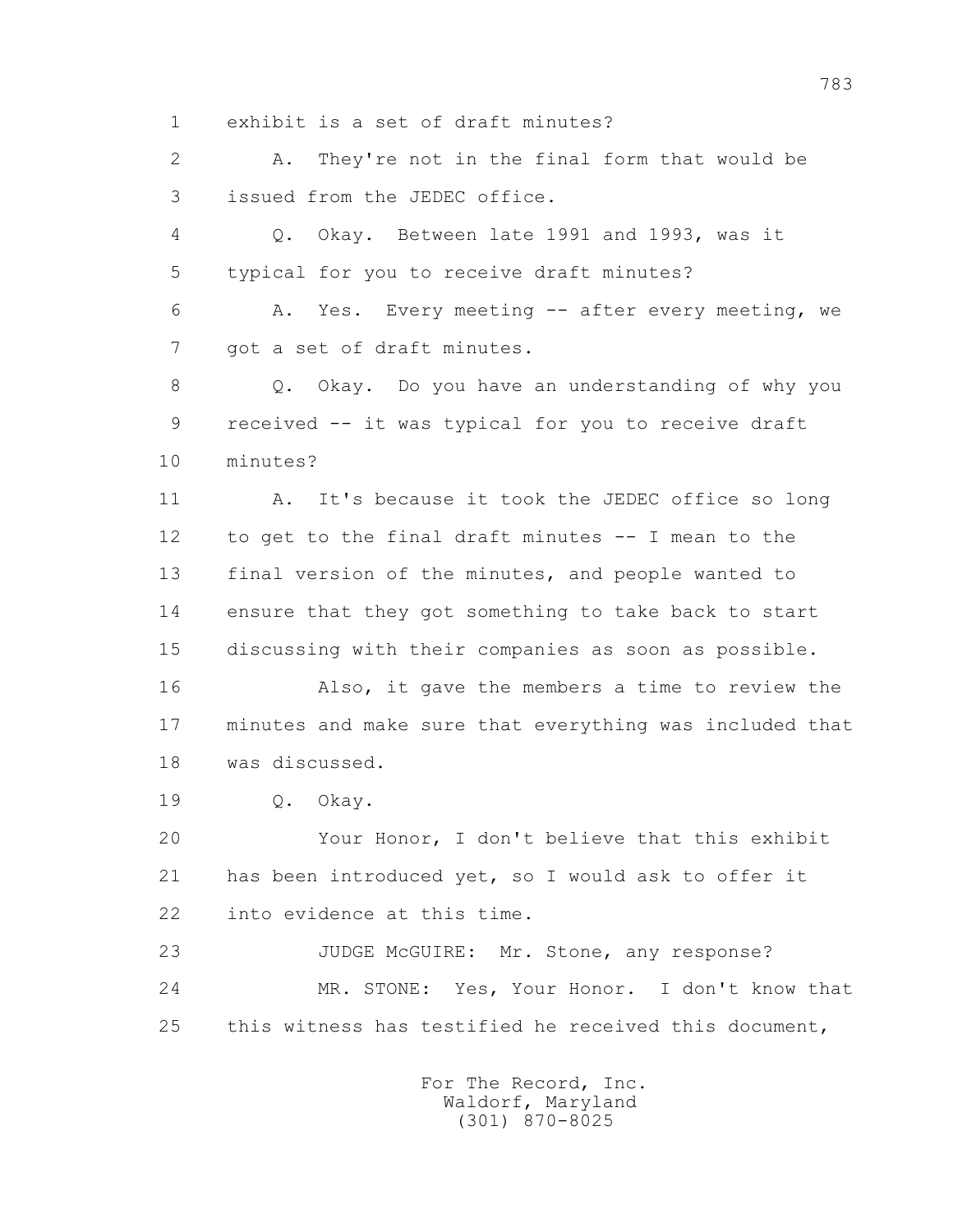1 so I don't know that -- what the basis is for his 2 testimony. If he received it, then I think his 3 description of the document may indeed be correct, but 4 I don't know if he has any basis for describing what 5 the document is or not. 6 JUDGE McGUIRE: Can you answer that inquiry, 7 Mr. Williams? 8 THE WITNESS: Yes, I did receive a copy. 9 JUDGE McGUIRE: Go ahead. Okay, I'm sorry, you 10 did receive it. 11 Does that satisfy the objection, Mr. Stone? 12 MR. STONE: Yes, Your Honor. 13 JUDGE McGUIRE: All right, then we will enter 14 it at this time. 15 (RX Exhibit Number 356 was admitted into 16 evidence.) 17 BY MS. ZUK: 18 Q. If you could turn to page 2 of Respondent's 19 Exhibit 356. In the middle of the page it reads, "Call 20 to Order - Jim Townsend. Review of Patent Items - 21 Members are cautioned to disclose their relevant patent 22 applications. Those believed to be in violation of 23 this policy will be identified to the committee at the 24 next meeting." 25 Do you see that?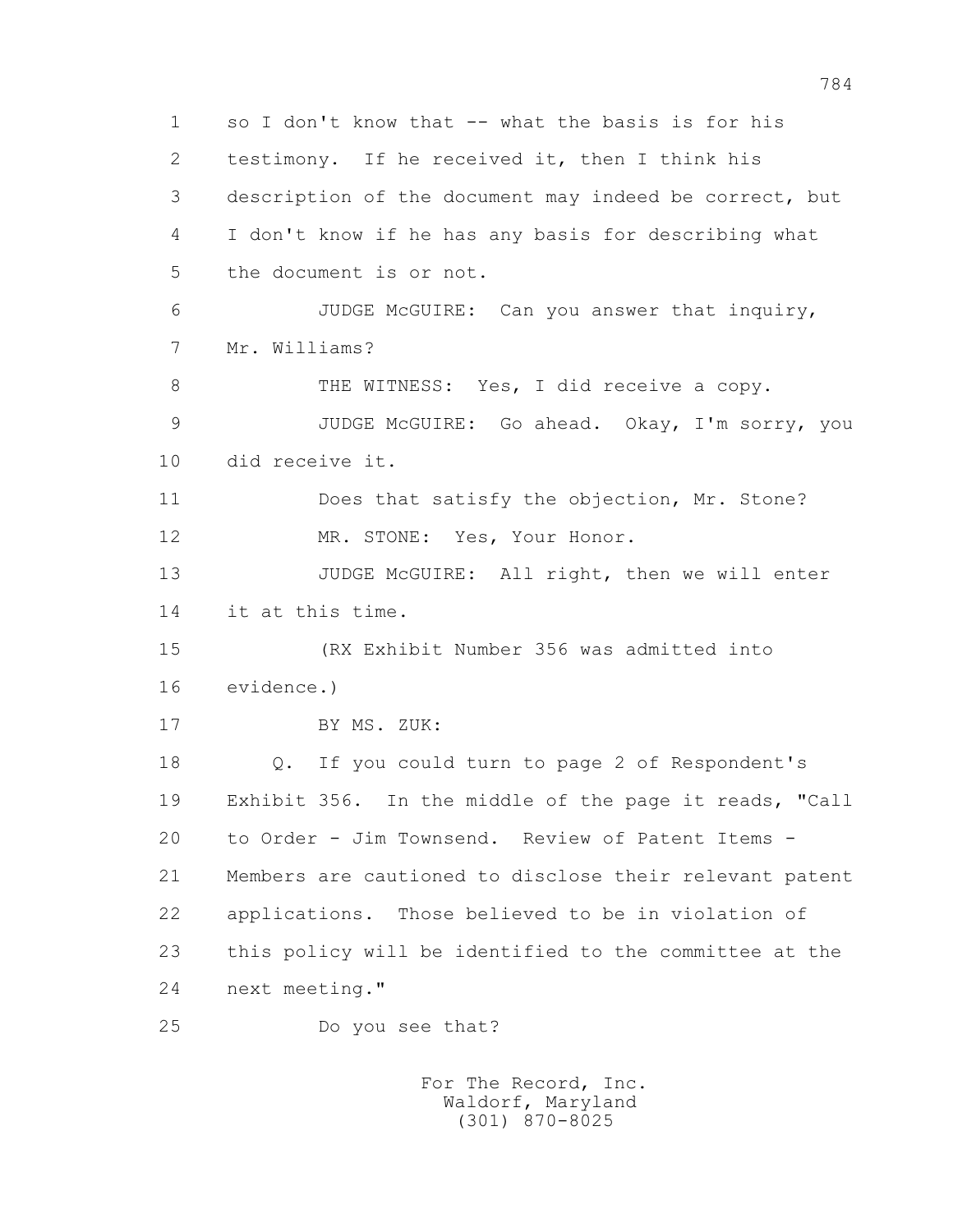1 **A.** Yes.

2 0. What does "call to order" mean?

 3 A. This was just a call to the members that were 4 around to sit down, we are going to start the meeting 5 and get going.

 6 Q. Who would typically call to order the meetings 7 between late 1991 and 1993?

 8 A. It would have been the committee chair, in this 9 case for this committee it was Jim Townsend.

 10 Q. Between late 1991 and 1993, was Chairman -- 11 what would Chairman Townsend typically do after he 12 called JC-42.3 meetings to order?

13 A. He would take care of some logistical issues, 14 and then he would go through the -- he would pass out a 15 sign-in sheet to make sure everybody that was there 16 would get their name on the sign-in sheet so we could 17 say who and who was not present, make sure we have a 18 quorum, and then he would pass out -- he would go 19 through the patent issue presentation that he would 20 present at each one of these meetings.

 21 Q. And between late -- and what would he do after 22 he passed out the sign-in sheet to the committee? 23 A. He would then start his presentation on the 24 patent policy.

25 Q. Okay. Between late 1991 and 1993, how long did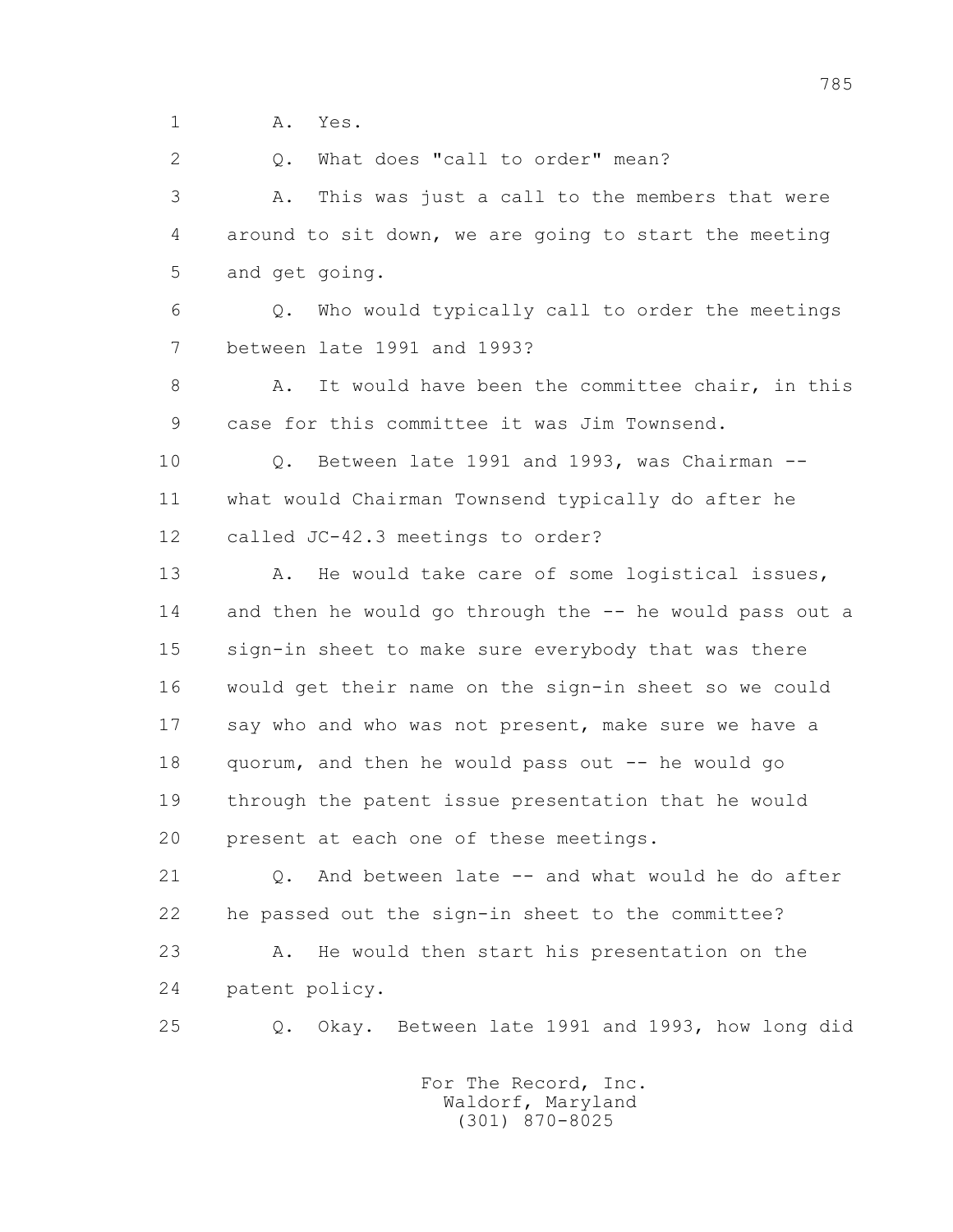1 Chairman Townsend's patent presentations last?

 2 A. It actually varied. Early on it was quite 3 lengthy, because he would ask for discussion. He would 4 put up a foil set and go through it point by point, 5 ensuring that everybody understood that -- what the 6 patent policy covered, that it covered patents issued, 7 that it would cover pending patents, that it covered -- 8 and what the obligation of each member was, that they 9 had an obligation to bring that information to the 10 committee so that they can make an informed choice of 11 what's being discussed, whether or not it applied to 12 the patent that's being disclosed.

 13 So, early on it was quite lengthy. Towards the 14 end of my -- my stay as a patent -- I mean as a 15 committee representative, it got short, because 16 everybody was quite tired of hearing it every time, 17 beating into you what your responsibility was.

 18 Q. In that -- in the time frame when the 19 presentations were quite lengthy, as you testified -- 20 just testified to, what was your understanding, if any, 21 about why Chairman Townsend devoted time at JC-42.3 22 meetings to give these presentations on the patent 23 policy?

 24 MR. STONE: Objection, Your Honor, lacks 25 foundation as to this witness having any knowledge as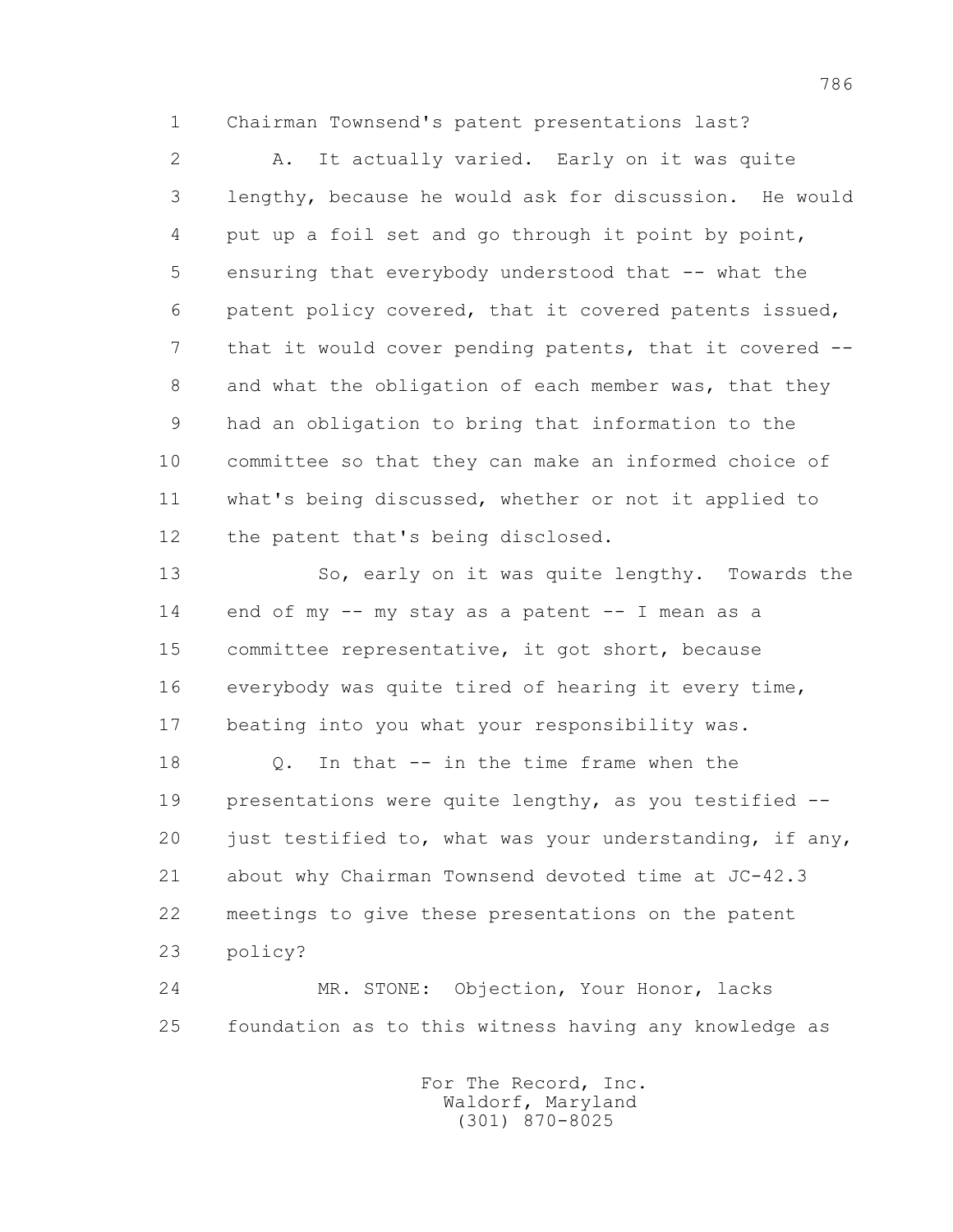1 to why Jim Townsend did or didn't spend a long or a 2 short period of time on things. He just can't know -- 3 JUDGE McGUIRE: That's overruled. 4 If you have an understanding as to why, sir, 5 you may answer, and if not, you may not answer. 6 THE WITNESS: As to why he had spent longer 7 time versus shorter time on it? Is that the question? 8 BY MS. ZUK: 9 Q. Yes.

 10 A. Well, I think from the beginning, because of 11 what had happened just prior to this time period with 12 the WANG case where they were part of the committee, 13 they had helped set a standard, and then they went out 14 and enforced their patents against everybody in the 15 industry who used a SIMM module. That's what Chairman 16 Townsend and the rest of the board wanted to ensure 17 never happened again, and so that's why there was so 18 much emphasis placed upon why the policy was where it 19 was and why there was discussion upon it and why it was 20 at length discussed that this was so important, so that 21 the industry was not held hostage again like it was 22 under the WANG case.

 23 Q. And how did you -- you testified that you -- 24 you just mentioned the WANG case. How did you develop 25 an understanding about what happened in the WANG case?

> For The Record, Inc. Waldorf, Maryland (301) 870-8025

787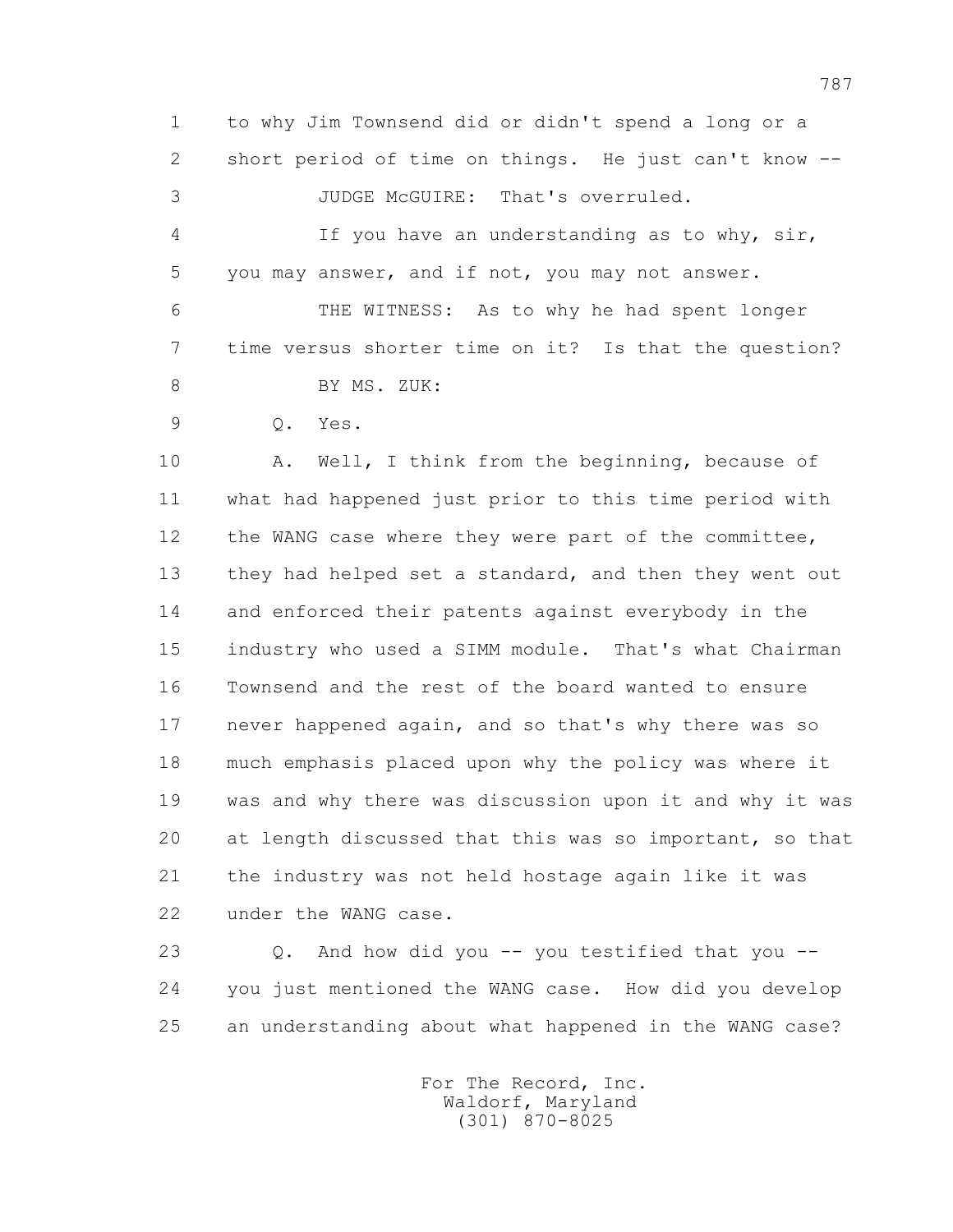1 A. Well, being in the industry, I heard about what 2 happened prior to my joining the JEDEC, but it was 3 brought up during Chairman Townsend's discussions.

 4 Q. Now, this statement on page 2 of RX-356 uses 5 the word "cautioned." Between late 1991 and 1993, did 6 Chairman Townsend typically caution members to disclose 7 relevant patent applications?

 8 A. I can't remember how often he used the word 9 "caution," but he did explain to the members the 10 importance of disclosure, the importance of making sure 11 that the work that's being done there is -- remains an 12 open standard and tried to emphasize the importance for 13 each member there, their duty to ensure that patents 14 were disclosed.

 15 Q. And what is your understanding, if any, of what 16 Chairman Townsend meant when he used the term "relevant 17 patent applications"?

18 A. I think he -- here -- well, what he was trying 19 to state, based upon my knowledge in hearing him, was 20 that it didn't mean -- it means all patented items, no 21 matter what stage of process it was in. If you believe 22 you have some invention that is covered -- that applies 23 to what is being discussed at JEDEC, if there's a 24 reasonable possibility that it applies, then you need 25 to bring that up to the committee so that they can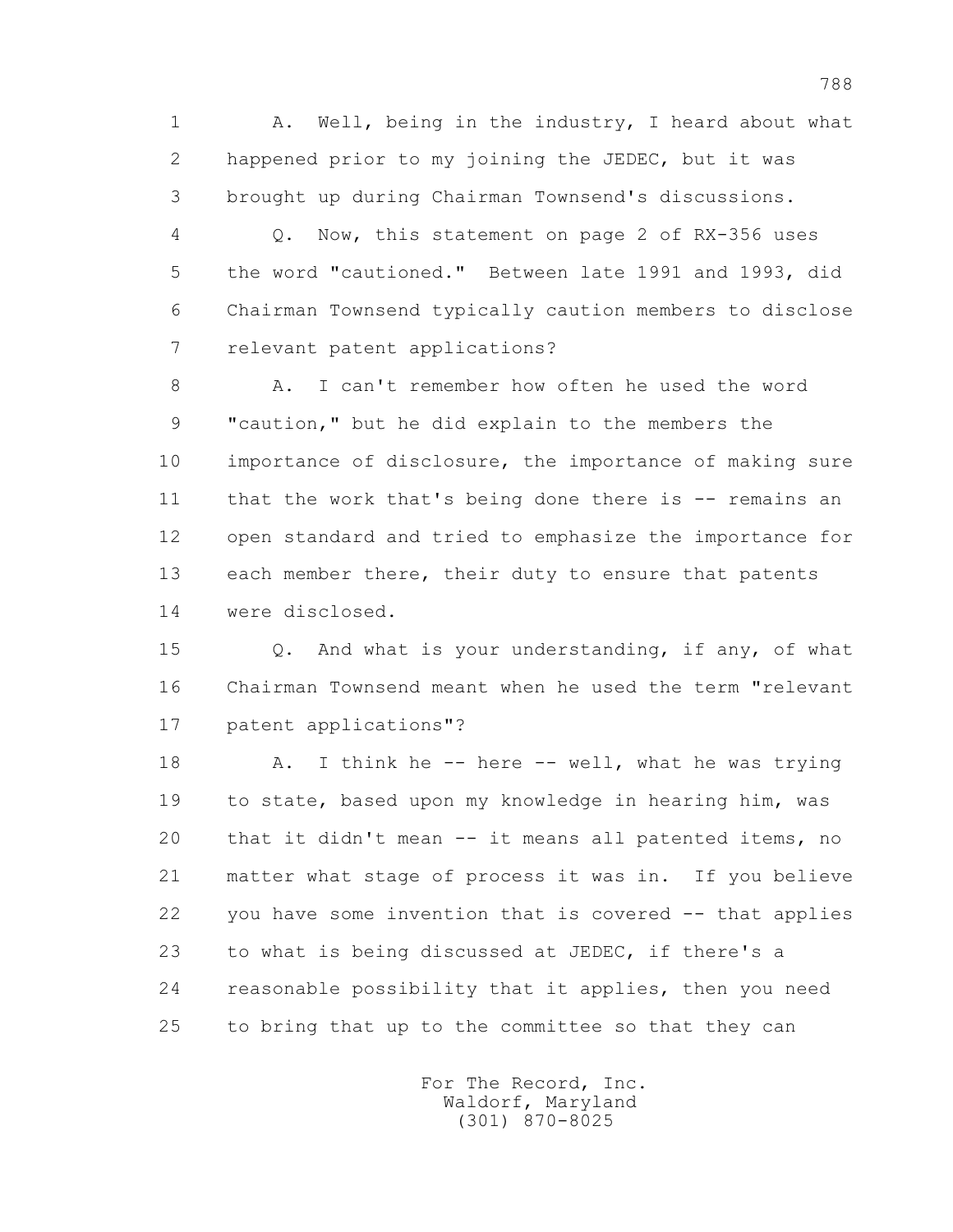1 determine whether or not it does apply.

 2 Q. I'd like to direct your attention to the next 3 exhibit in the set of documents I handed to you 4 earlier, and it's JX-14.

 5 Now, we just looked at the draft minutes of the 6 December 1992 JC-42.3 meeting. Can you tell the Court 7 what this exhibit is?

8 A. Yes, these are the meeting minutes from the 9 JC-42.3 committee of December '92 that was held in Fort 10 Lauderdale, Florida.

 11 Q. Okay. And the first page of JX-14 appears to 12 be an attendance roster, and I see about midway down 13 the page your name appears on the list. Did you attend 14 the December 1992 JC-42.3 meeting?

15 A. Yes, I did.

 16 Q. Okay. And if you could turn to the next 17 page -- or I'm sorry, stay on that page, my apologies.

 18 I see a Richard Crisp next to Rambus on the 19 attendance roster. Do you see that?

20 A. Yes.

 21 Q. Does this indicate that Mr. Crisp attended the 22 December 1992 JC-42.3 meeting?

23 A. Yes, it does.

 24 Q. And if you could turn to the next page, about 25 halfway down the list again, there is a Dave Mooring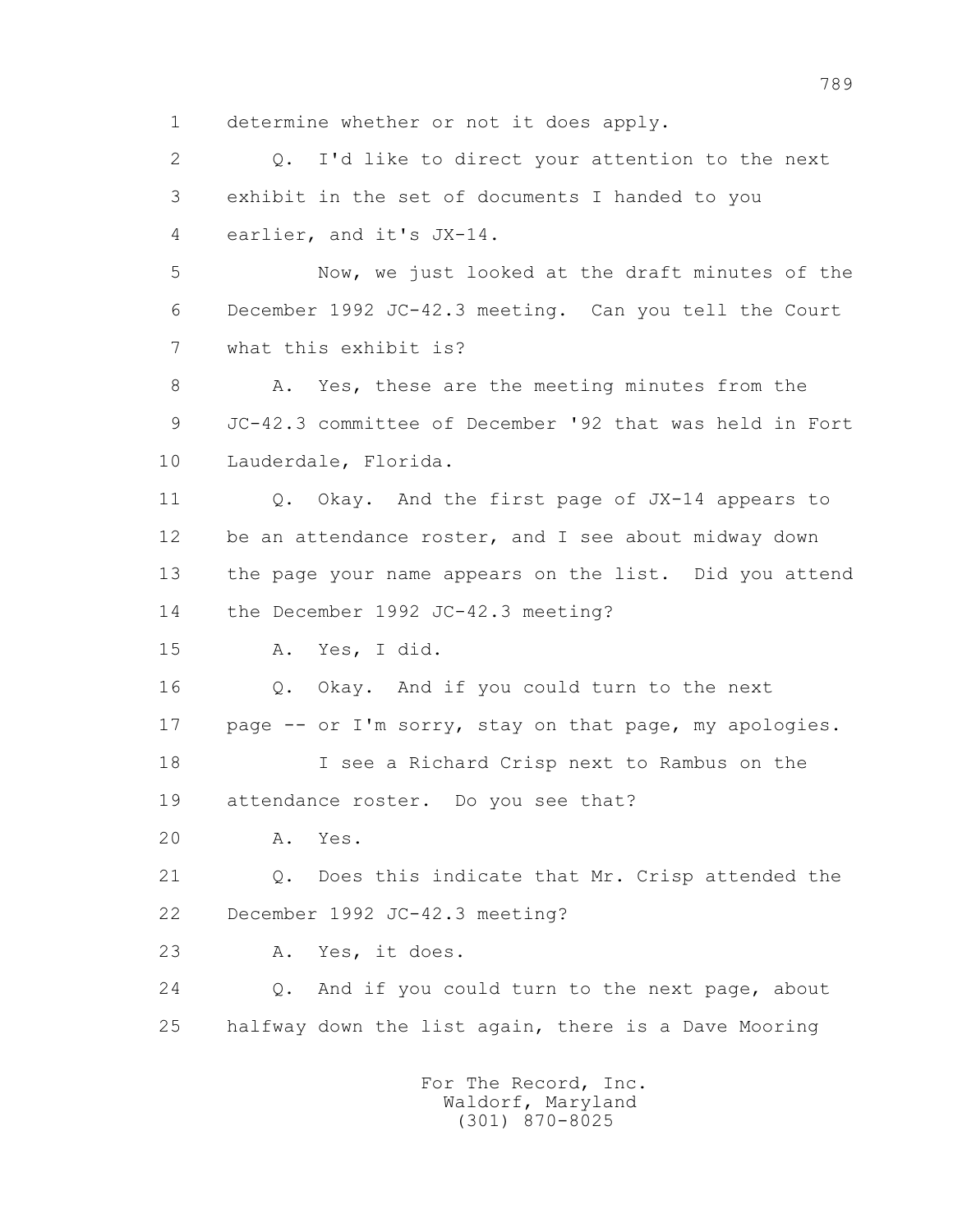1 next to Rambus on the attendance roster. Do you see 2 that?

3 A. Yes.

 4 Q. Does this indicate that Mr. Mooring attended 5 the December 1992 JC-42.3 meeting?

6 A. Yes, it does.

 7 Q. Now, I'd like to refer you to the next page. 8 Section 5 refers to patent policy, and it reads, "A 9 presentation was made on the EIA patent policies by Mr. 10 Townsend. The tracking list was shown and also the 11 draft of Appendix F of JEP-21H policy manual."

12 Do you see that?

13 A. Yes.

 14 Q. Does this passage indicate that Mr. -- Chairman 15 Townsend showed the draft of Appendix F of JEP-21H at 16 this meeting?

17 A. Yes.

18 Q. Do you know what JEP-21H stands for?

 19 A. Not specifically, but it is a JEDEC manual. I 20 don't know exactly what the JEP stands for, but it is a 21 manual that guides the policies of JEDEC, how the JEDEC 22 ought to operate.

 23 Q. Okay. And is one of the policies the patent 24 policy?

25 A. Yes.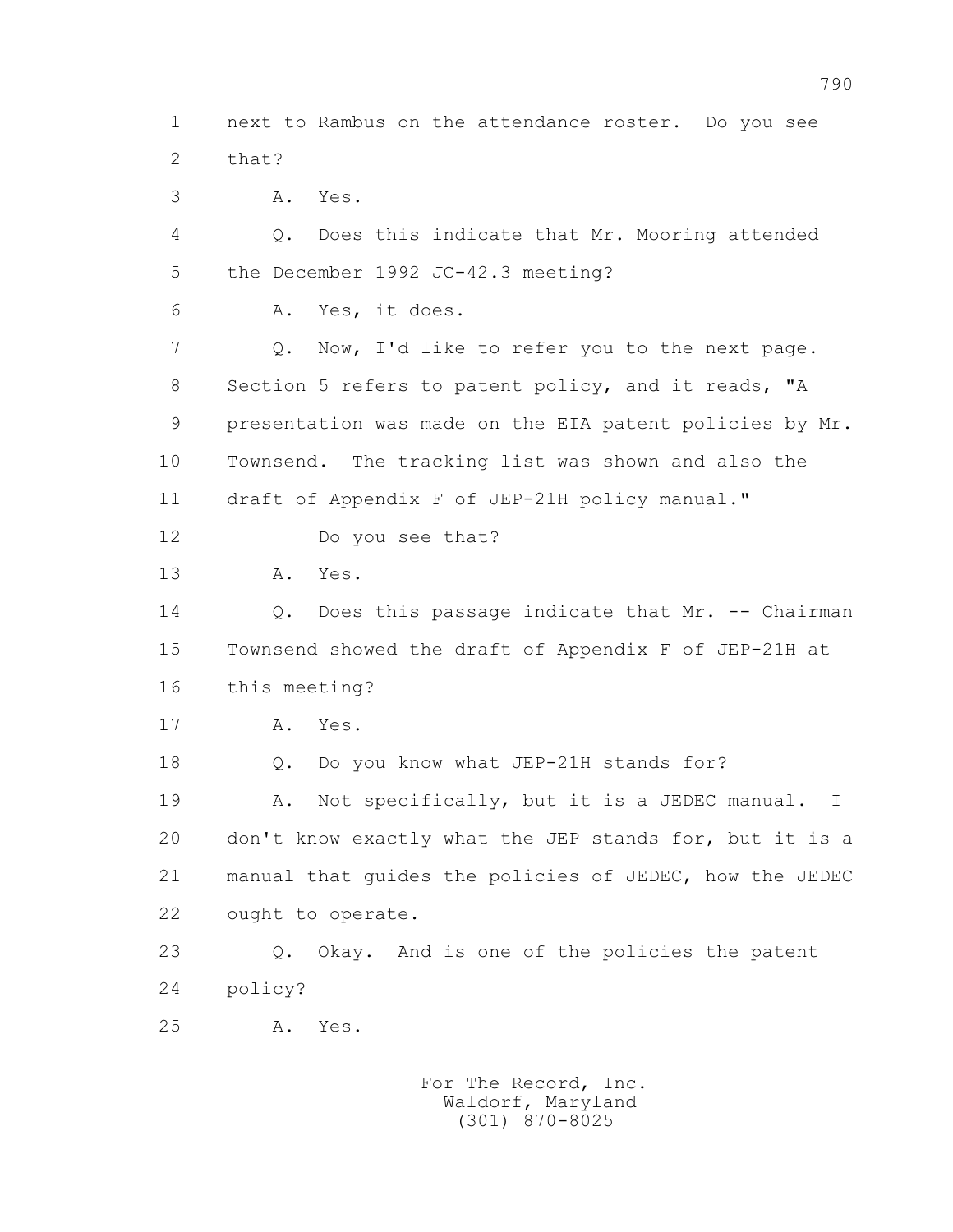1 Q. Between late 1991 and 1993, did you observe 2 discussions about how to revise portions of the patent 3 policy?

 4 A. Yes, there were several discussions over 5 several meetings.

 6 Q. Okay. And who typically led those discussions 7 about how to revise the patent policy?

8 A. Mr. Townsend.

 9 Q. And in general terms, between late 1991 to 10 1993, what was discussed about how to revise portions 11 of the patent policy?

 12 A. It was discussed how to revise the wording to 13 ensure that the patent policy was clear so that new 14 members, when they came on board, would know exactly 15 the spirit of the patent policy; that being that you're 16 able -- that the -- no matter what stage a patent might 17 be, whether it's been applied for or granted or 18 whatever, that if you believe that there is information 19 being discussed at JEDEC that might be -- apply to your 20 patent that you have or the invention that you have, 21 then you need to make disclosure.

 22 Q. Okay. Now, I've been using the term "revise" 23 the policy. Were these revisions placed in the draft 24 JEP-21H manual?

25 A. Yes, actually, the policy wasn't what was being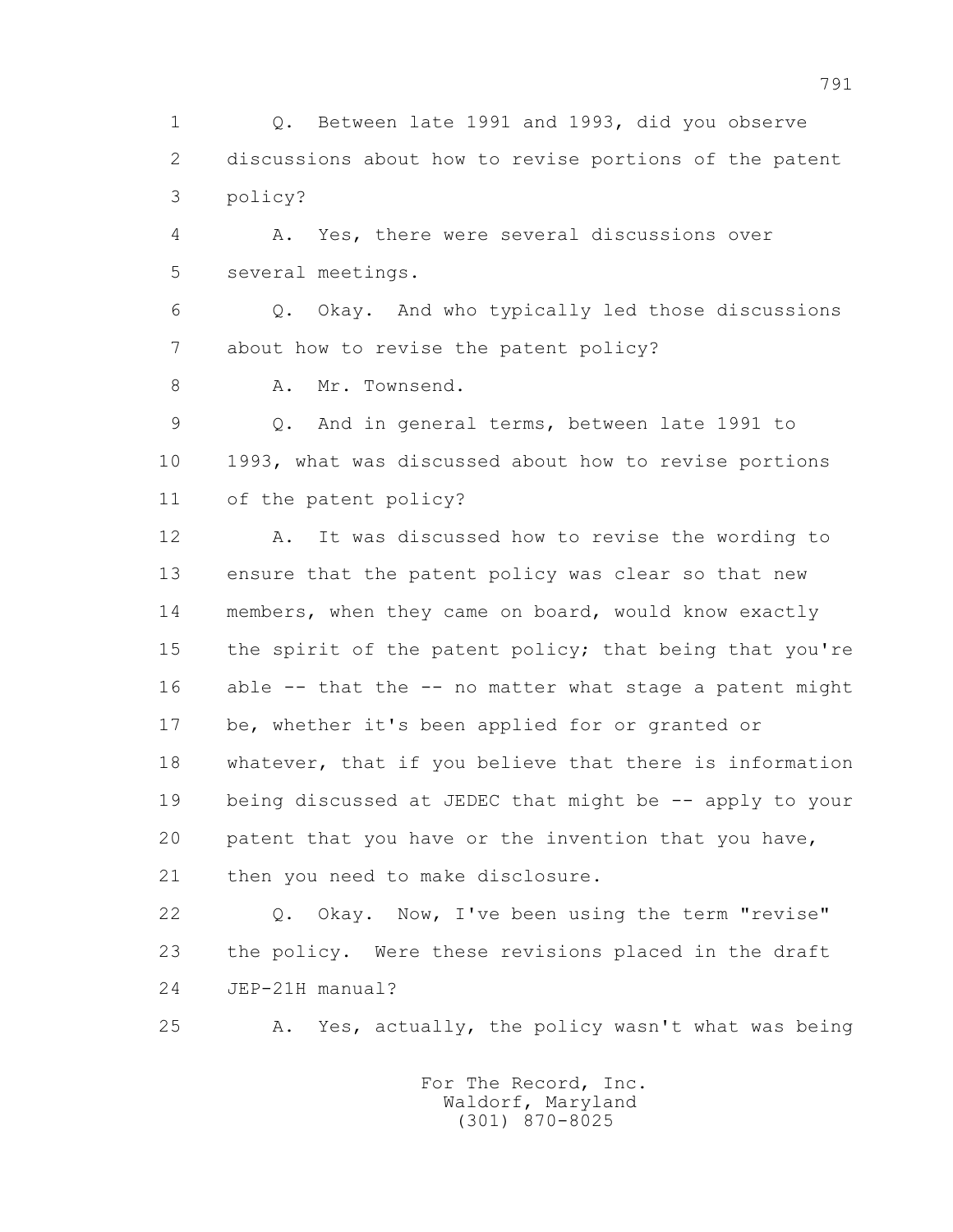1 revised; only the manual was being revised. The 2 policy, even from my very first time at JEDEC, was 3 always the same, and that is you needed to disclose if 4 you felt that you had IP that was -- on something that 5 was being discussed at JEDEC. The whole point here was 6 to ensure that the manual reflected the spirit of the 7 policy.

 8 Q. Okay. Now, if I could direct your attention to 9 page 25 of JX-14, which is JEDEC 15111. Can you tell 10 me what this page of the JEDEC minutes from December 11 1991 is?

 12 A. Yes, this looks like a page from the policy 13 manual that was being discussed and revised.

14 0. If I could direct your attention to the first 15 underlined portion of the page, it -- where it starts, 16 "While there is no objection in principle to drafting a 17 proposed Standard in terms that include the use of an 18 existing or pending patented item, if it is considered 19 that technical reasons justify this approach, 20 committees should ensure that no program of 21 standardization shall refer to a product on which there 22 is a known patent unless all the relevant technical 23 information covered by the patent is known to the 24 formulating committee, subcommittee, or working group." 25 Do you see that?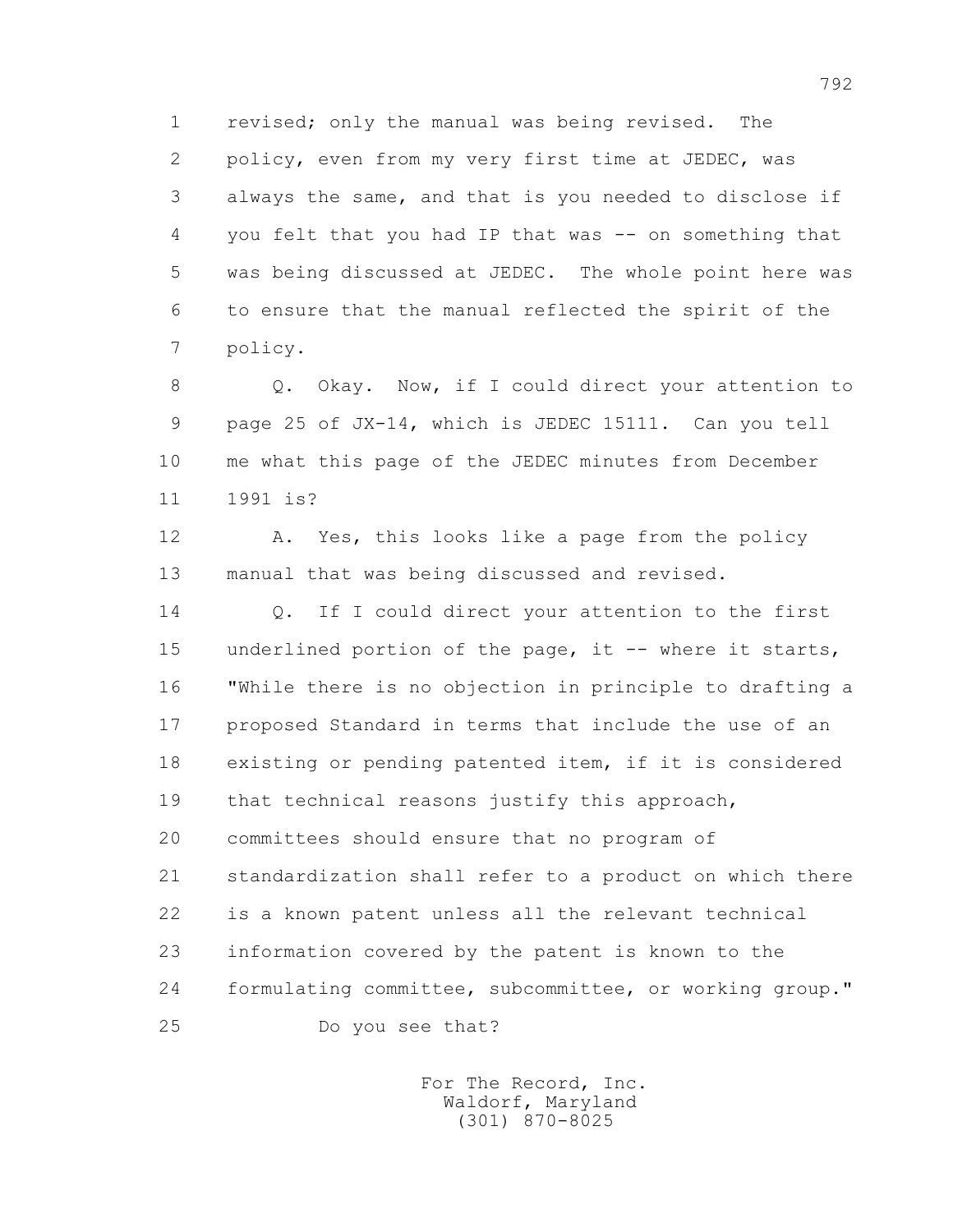1 A. Yes.

2 0. Do you have an understanding of what this 3 portion of the revised manual meant to communicate? 4 A. Yeah, what it was trying to say here is that, 5 first of all, the committee had an obligation to try to 6 avoid patents to ensure an open standard, because 7 that's the whole goal of the committee.

8 However, if for some reason there is some 9 technology or some item, some aspect, some feature that 10 needed to be included in the standard that was covered 11 by a patent, that that was okay as long as the 12 information of that patent was known and that beyond 13 that, that the committee or the working group, whoever 14 was making the decision, knew what the terms were for 15 usage of that patent.

 16 Q. And do you have an understanding of what the 17 committee needed to know about the terms for the use of 18 a patent that happened to be needed for JEDEC 19 standards?

 20 A. It was kind of broad there. You needed to know 21 sufficient information to make an informed decision 22 whether or not it applied, and that was really 23 different on a case-by-case basis and was left quite 24 open based upon that, but that's one thing you needed 25 to know. You needed to know sufficient information so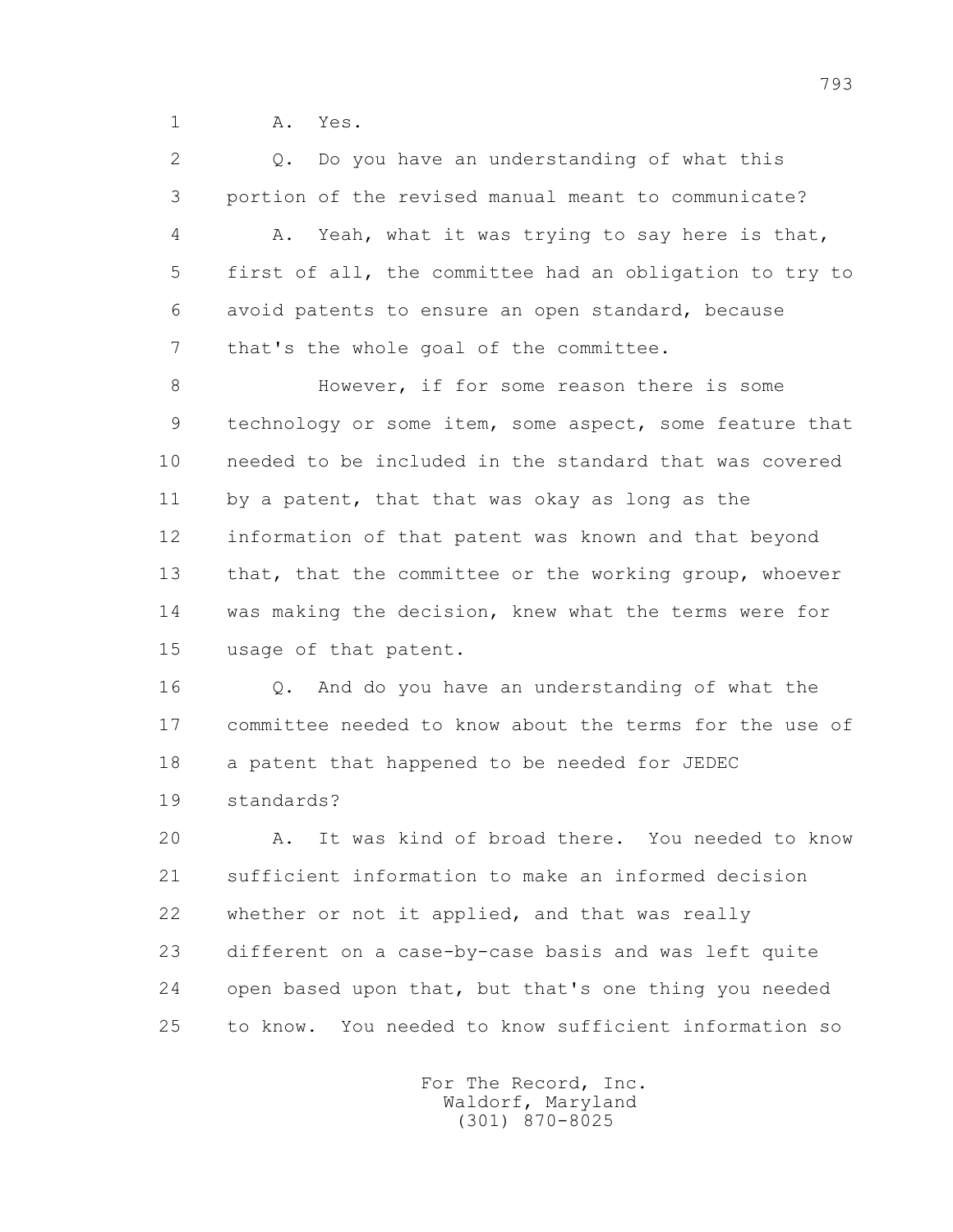1 that you could make a decision.

 2 Also, if you were going to use the patent, you 3 also needed to know -- and it was described up front -- 4 that you needed a letter from the company stating their 5 position on the patent in order to use it, the license 6 requirement.

 7 Q. Did the JEDEC policy require anything about the 8 terms of that license?

 9 A. Yeah, they stated that they -- it needed to be 10 licensed on a reasonable and nondiscriminatory basis to 11 ensure that it's an under -- that it's an open standard 12 and everybody was treated the same.

 13 Q. Now, if I could direct your attention to the 14 last sentence of this paragraph on page 25 of JX-14, 15 "The term 'patented' as used in this policy, also 16 includes pending patents on items and processes under 17 discussion -- under consideration by a committee, 18 subcommittee, or working group."

19 Do you see that?

20 A. Yes.

 21 Q. Do you have an understanding of what this 22 sentence in the revised -- or the manual under revision 23 meant in the late 1991 to 1993 time frame? 24 A. Yes, it meant that it not only applied to

25 patents granted but applied to patents that were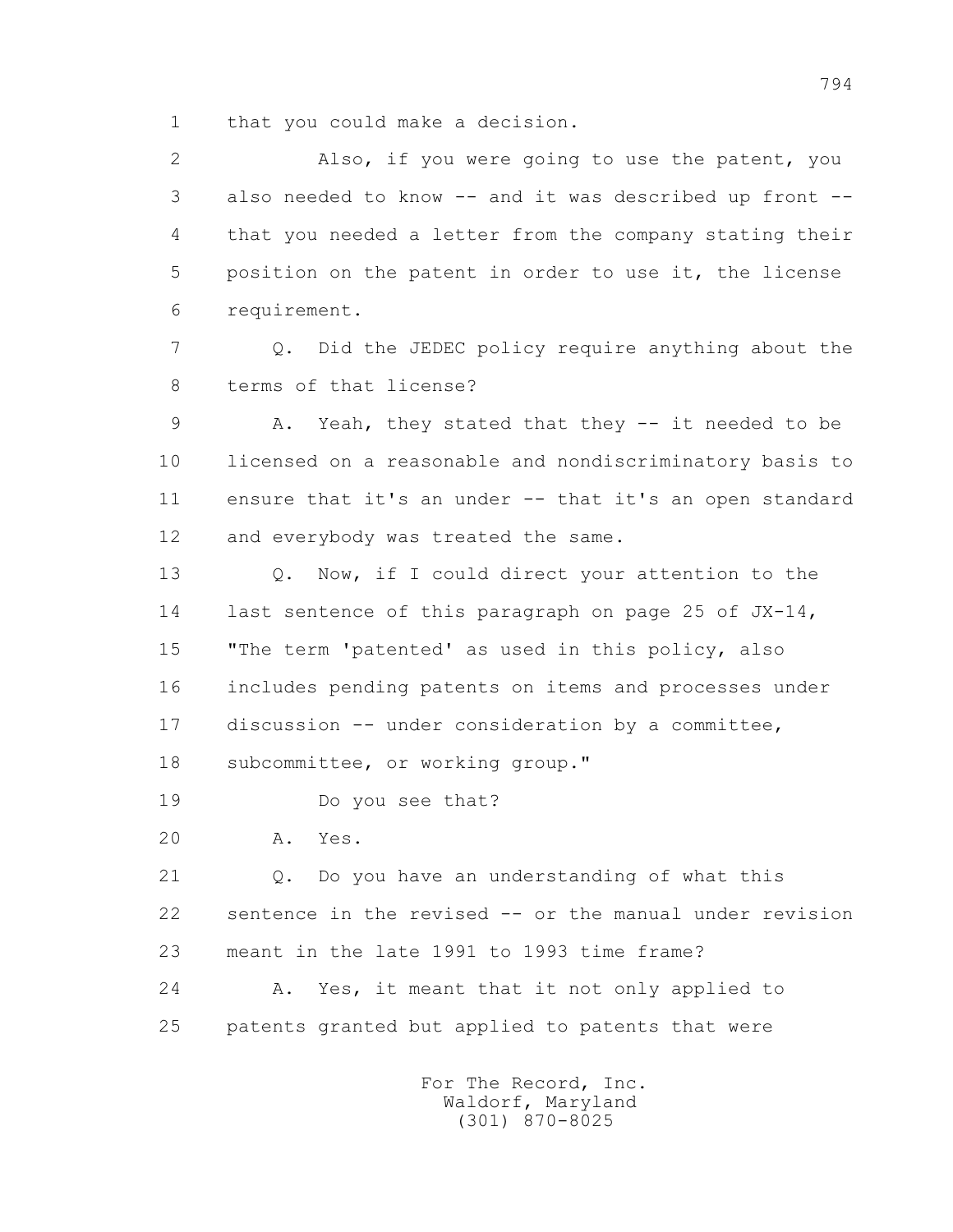1 pending, really any patented -- and by "patented," I 2 mean any IP that was in the process of being patented, 3 whatever stage of the process that might be.

 4 Q. And lastly I'll refer you to the first 5 paragraph of Section 8.3.1 of the manual under revision 6 that was shown at the December 1992 JC-42.3 meeting. 7 It reads, "The Chairperson must call to the attention 8 of the members present the requirements contained in 9 EIA Legal Guides, and call attention to the obligation 10 of all participants to inform the Committee of any 11 knowledge they may have of any patents, or pending 12 patents that might be involved in the work they are 13 undertaking."

14 Do you see that?

15 A. Yes.

 16 Q. Do you have an understanding of what this 17 passage of the manual under revision meant?

18 A. Yes, it was -- and this is actually what was 19 taking place at all the meetings, is that the 20 chairperson of the committee, prior to starting the 21 work, would let everybody know of their requirement to 22 disclose patents, whether the patents are granted or 23 whether they're pending, as stated here. Again, the 24 patented work, regardless of the stage that it's in, to 25 ensure really more than anything that the committee can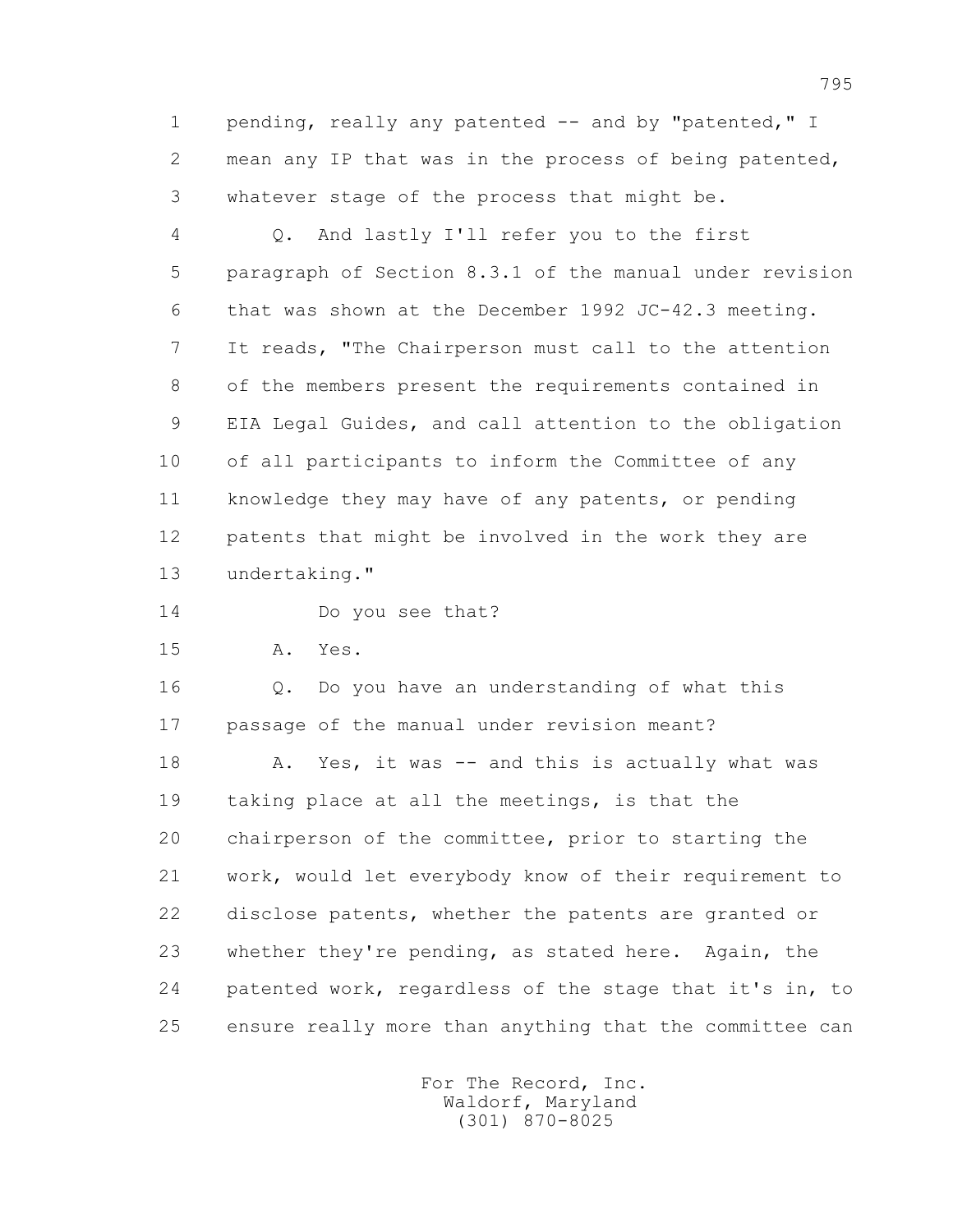1 do its work, that it can progress with a standard and 2 not get down the road like happened, you know, with the 3 quad CAS device, that you get to the final throes of 4 getting a standard, and then in the standard there's 5 some patent road blocks. 6 Q. Now, when you attended JEDEC meetings as 7 Micron's official representative in 1991 to 1993, was

 8 the JC-42.3 subcommittee working towards an SDRAM 9 standard?

10 A. Yes, they were.

 11 Q. What data rate was the JC-42.3 subcommittee 12 striving to achieve with an SDRAM standard?

13 A. Initially, it was 66 megahertz.

14 Q. And afterwards, did that target change?

15 A. That got extended to 100 megahertz.

 16 Q. And when did the target get extended to 100 17 megahertz?

18 A. I'm not sure exactly when. Later in the -- in 19 the development process.

 20 Q. Do you have an understanding as to why JC-42.3 21 was striving to achieve those data rates in the early 22 1990s?

 23 A. Yes, that was the data rates of the front side 24 bus of the processor, and the customers were requiring 25 to get -- to get the best utilization of the processor,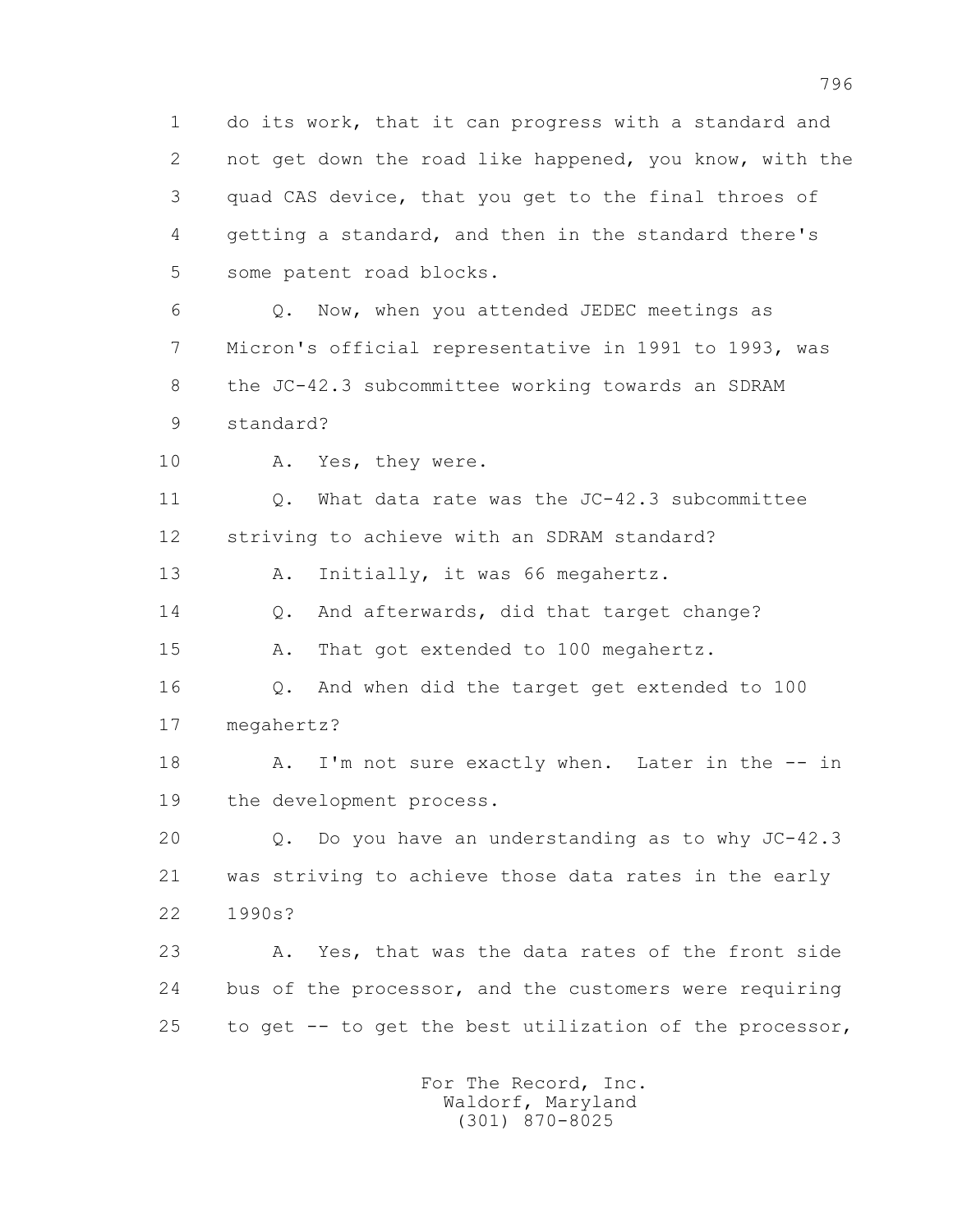1 so the customers were demanding that -- and this was 2 the view of the customers -- were demanding that the 3 memory be at the same rate to utilize the processor. 4 Q. Are you familiar with how a JEDEC SDRAM 5 operates? 6 A. In general, yes. 7 Q. How did you become familiar with how a JEDEC 8 SDRAM operates? 9 A. Through the discussions at JEDEC, through the 10 ballots that were issued and through our data sheet as 11 well as competitor data sheets. 12 Q. Are you aware that the JEDEC SDRAM standard 13 calls for programmable CAS latency and burst length? 14 A. Yes, I am. 15 Q. What is your understanding of the term "CAS 16 latency"? 17 A. CAS latency is the time in the DRAM from when a 18 read is registered at the DRAM to the time that data is 19 guaranteed to be valid on the output. 20 Q. What is your understanding of the term 21 "programmable CAS latency"? 22 A. That means that that time, that CAS latency 23 time, might be of one or multiple items -- it can be 24 one or multiple values, and that those values can be 25 programmed on the DRAM.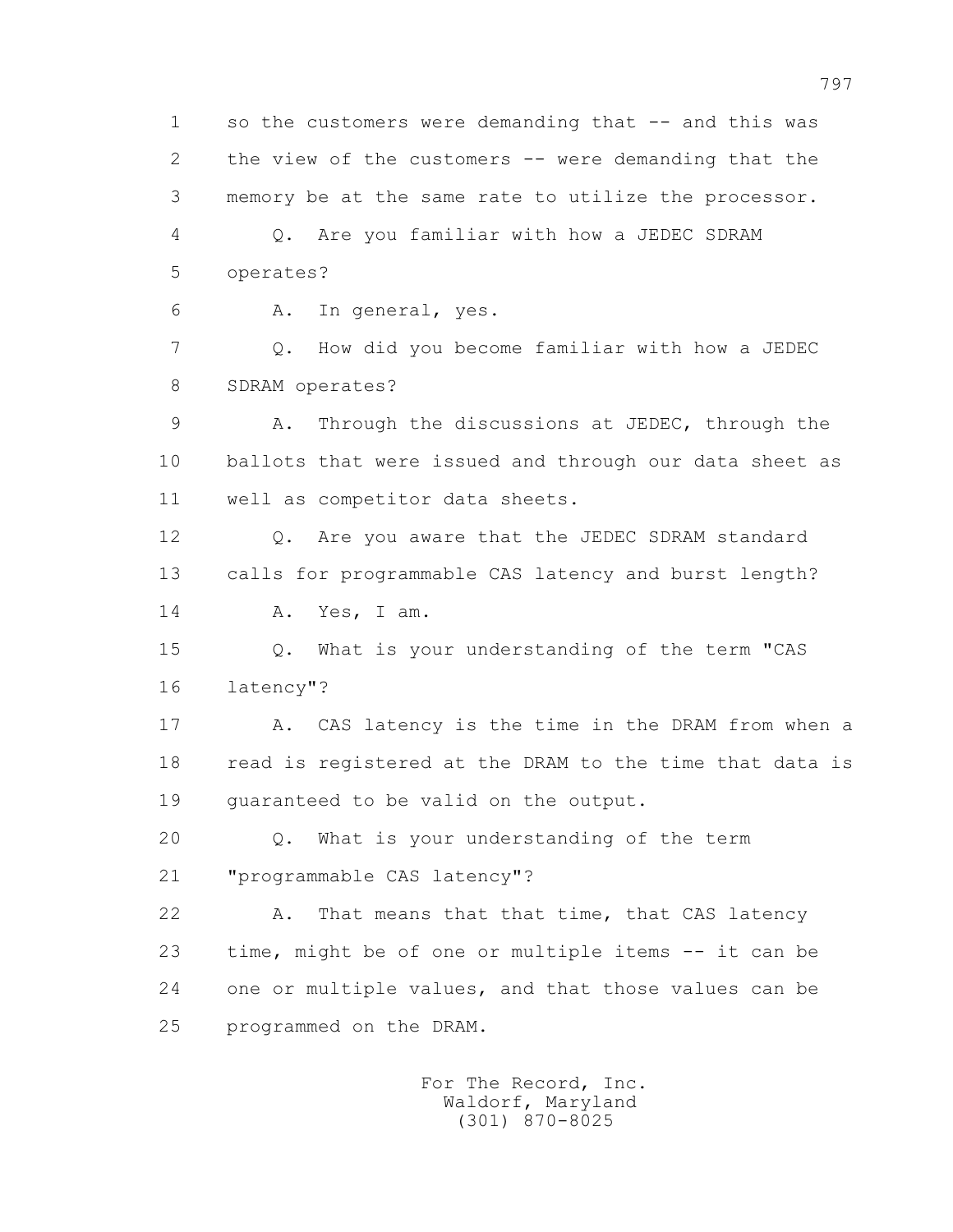1 Q. How does the JEDEC standard require 2 programmable CAS latency to be implemented? 3 A. It uses a mode register where it stores the 4 data, stores the CAS latency item. 5 Q. In the early 1990s, did JC-42.3 consider 6 different ways to determine CAS latency? 7 A. Yes, there were discussions on various ways to 8 program it. 9 Q. What were the different ways that were proposed 10 within JC-42.3 to determine CAS latency in the early 11 1990s? 12 A. Either to have a fixed CAS latency, use a 13 combination of signal levels, of various signals, a 14 programming pin were some that were discussed. 15 Q. Now, switching gears to burst length, what is 16 your understanding of the term "burst length"? 17 A. This is the amount of data items that would 18 come out of the DRAM based upon giving a column 19 address. 20 Q. Okay. And what do you mean when you say giving 21 the DRAM a column address? 22 A. When you address the DRAM, you give it a row 23 address and then a column address, and after you give 24 it a column address, then it gives it the information 25 that it needs with the control signals in order to get For The Record, Inc.

 Waldorf, Maryland (301) 870-8025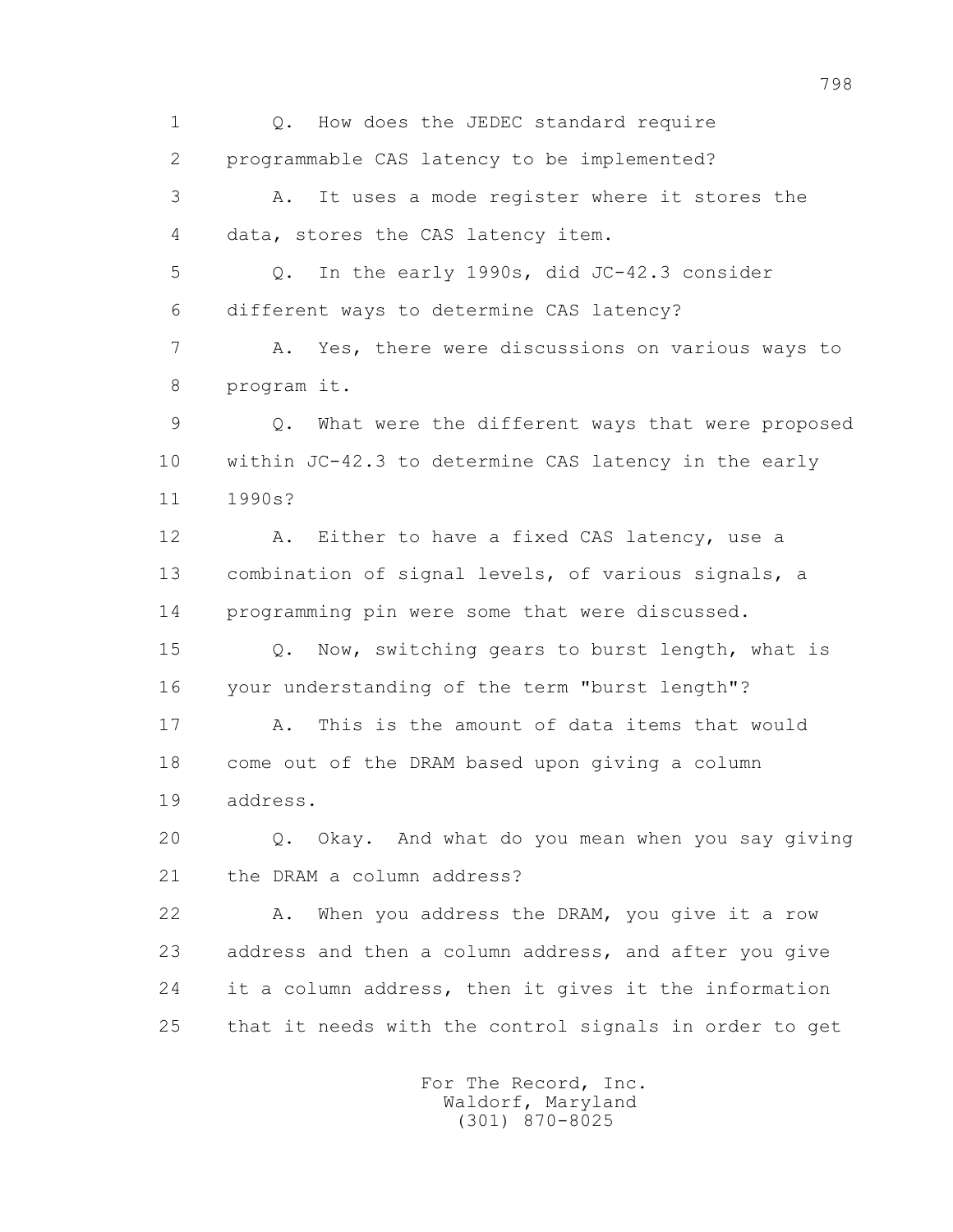1 so many data items out, and those data items are called 2 the burst length, and the typical ones at that time 3 were either four or eight data items would appear at 4 the output.

 5 Q. What is your understanding of the term 6 "programmable burst length"?

 7 A. Very similar to programmable CAS latency. You 8 could have multiple versions -- not versions, but you 9 could have multiple lengths of those bursts. Like I 10 say, the typical one was four and eight. There were 11 others being discussed as a burst length of one, a 12 burst length of two, and actually that -- you actually 13 stream out the whole page were being discussed, but I 14 think finally the standard stated four or eight.

 15 Q. How does the JEDEC standard require 16 programmable burst length to be implemented?

 17 A. The same way it does in the CAS latency. It 18 uses a mode register and stores that length information 19 in the mode register.

 20 Q. In the early 1990s, did JC-42.3 consider 21 different ways to determine burst length?

 22 A. Yes, the same type of discussion for CAS 23 latency applied to burst length, whether to use a 24 multiplicity of signals and signal levels, whether to 25 use a programming pin or do you fix it. All those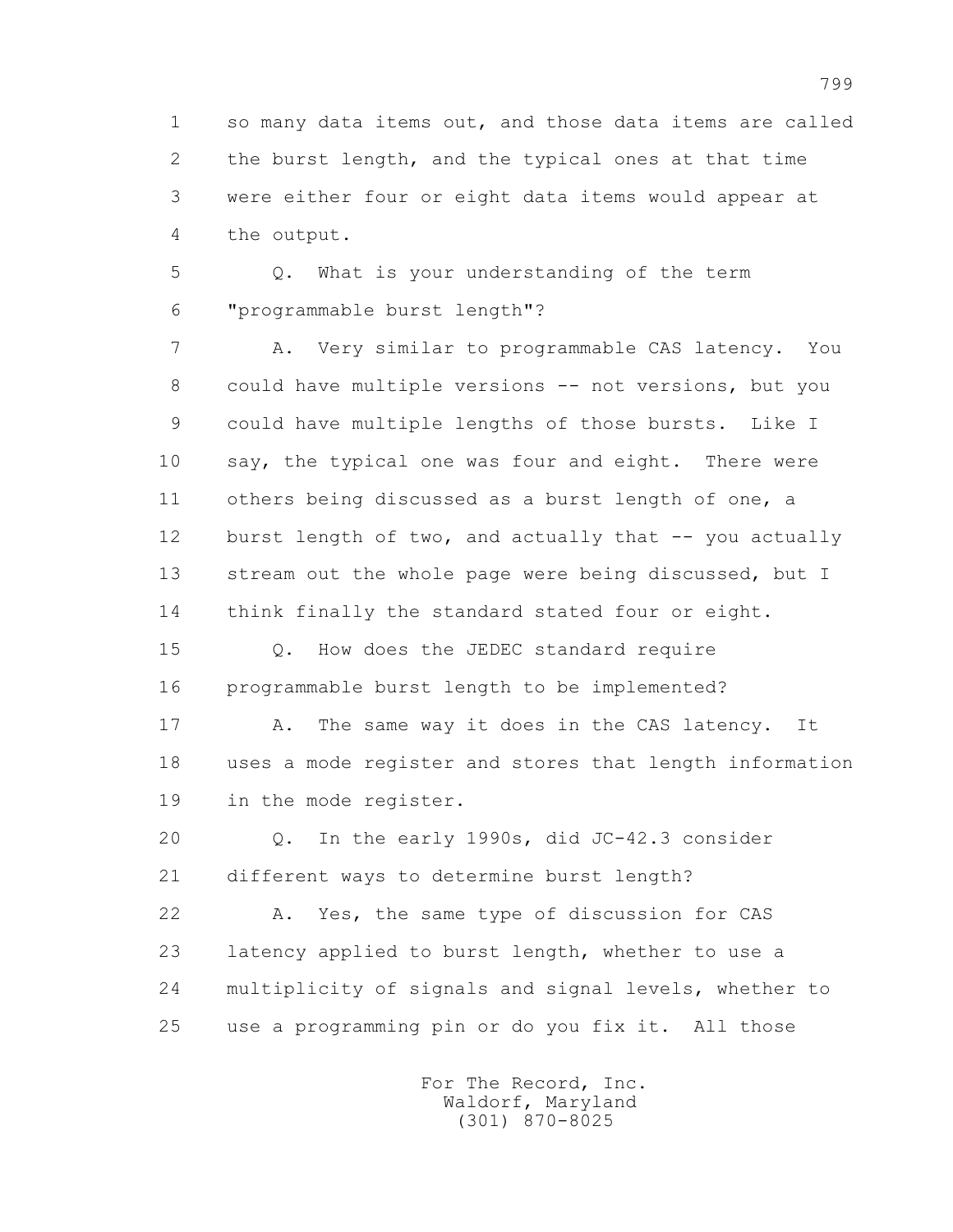1 options were really discussed for all of the 2 programmability portions of the DRAM. 3 Q. I'd like to direct your attention to JX-56, 4 which is the next -- what should be the next exhibit in 5 your stack. It looks like it's below those documents. 6 A. CX-56 or -- oh, J. 7 Q. JX-56. 8 A. Okay. 9 Q. Are you familiar -- 10 MR. STONE: Give me just a minute to get it, 11 Your Honor. It was not in our stack. 12 JUDGE McGUIRE: All right, just a moment. 13 MS. ZUK: It's probably at the bottom. I took 14 it out of order. 15 JUDGE McGUIRE: Off the record. 16 (Discussion off the record.) 17 JUDGE McGUIRE: On the record. 18 You may proceed, Ms. Zuk. 19 MS. ZUK: Okay. 20 BY MS. ZUK: 21 Q. Are you familiar with this document? 22 A. Yes, I am. 23 Q. Can you tell me what this document -- what this 24 exhibit is? 25 A. This is the -- the actual JEDEC standard,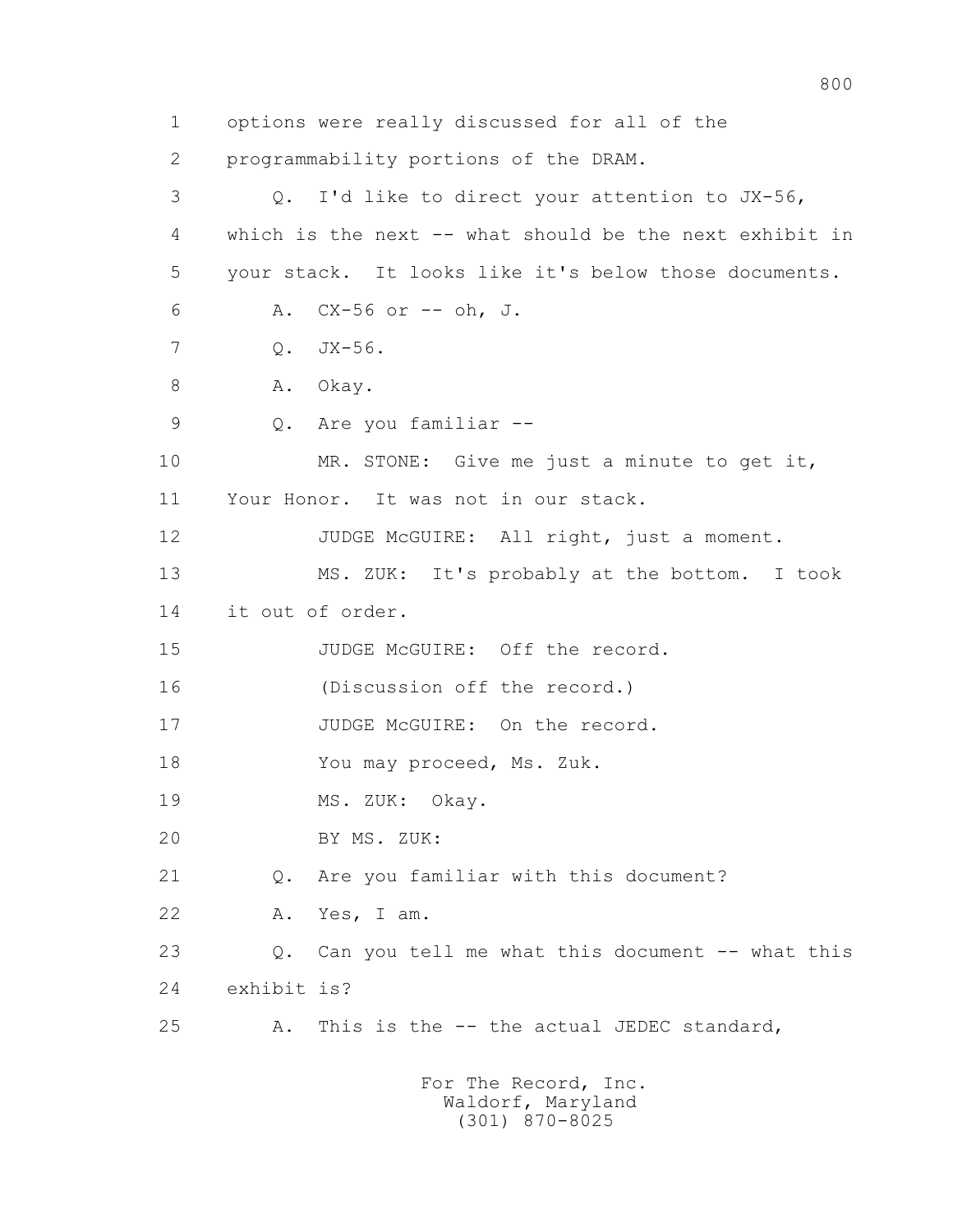1 printed standard, in which all of the RAM standards are 2 incorporated. After they've passed the council and 3 passed the board of directors, they are actually 4 printed from time to time in the actual standard. This 5 is that standard. 6 Q. And when was this version of the standard 7 published? 8 A. This was November of '93. 9 Q. And is the title of this particular standard 10 JEDEC Standard Number 21-C, Release 4? 11 A. Yes, it is. 12 Q. Does Release 4 of Standard 21-C contain the 13 first publication of JEDEC's SDRAM standard? 14 A. Yes, it does. 15 Q. Can you turn to page 114 of this exhibit, which 16 is also JEDEC 7793. 17 A. Okay. 18 Q. Now, this page is titled SDRAM Mode Register. 19 Do you see that? 20 A. Yes. 21 Q. Would you please explain what this page titled 22 SDRAM Mode Register shows? 23 A. Yeah, what this is showing is that the SDRAM 24 contains a register of bits zero through 11 and that 25 different fields of those bits have been defined to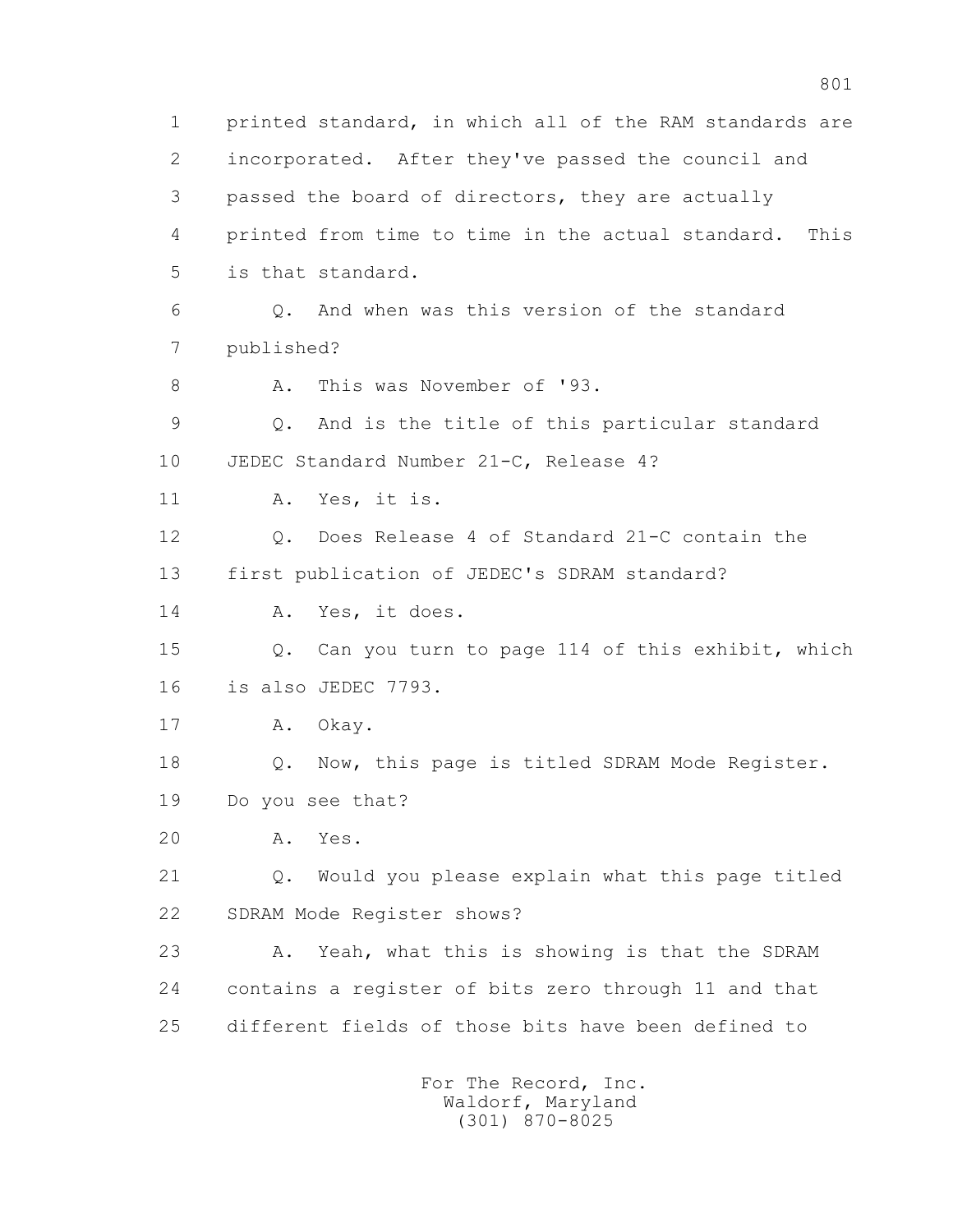1 contain the burst length, the burst type and the CAS 2 latency or what they are calling latency mode. Both 3 are the same. So that this is the actual register in 4 the DRAM you would program in order to gain the 5 specific burst length and specific burst type and CAS 6 latency. 7 Q. Okay. Can you enlarge the mode register part 8 of this page at the top? 9 Do you see this part of page 114 -- 10 A. Yes. 11 Q. -- of Exhibit 56? 12 A. Yes. 13 Q. Is this element of the page an illustration of 14 a mode register? 15 A. Yes, it is. 16 Q. Can you enlarge the bottom half of the page, 17 the rest of the page? 18 I'd like you to walk us through each element of 19 this page, if possible, and I will try to take them one 20 by one. If you could explain the burst length portion 21 of this mode register depiction for us. 22 A. The lower bits, bits zero, one and two, 23 actually contain the burst length information, and in 24 the table, it shows that the burst length of one and 25 the burst length of two are -- and the burst length of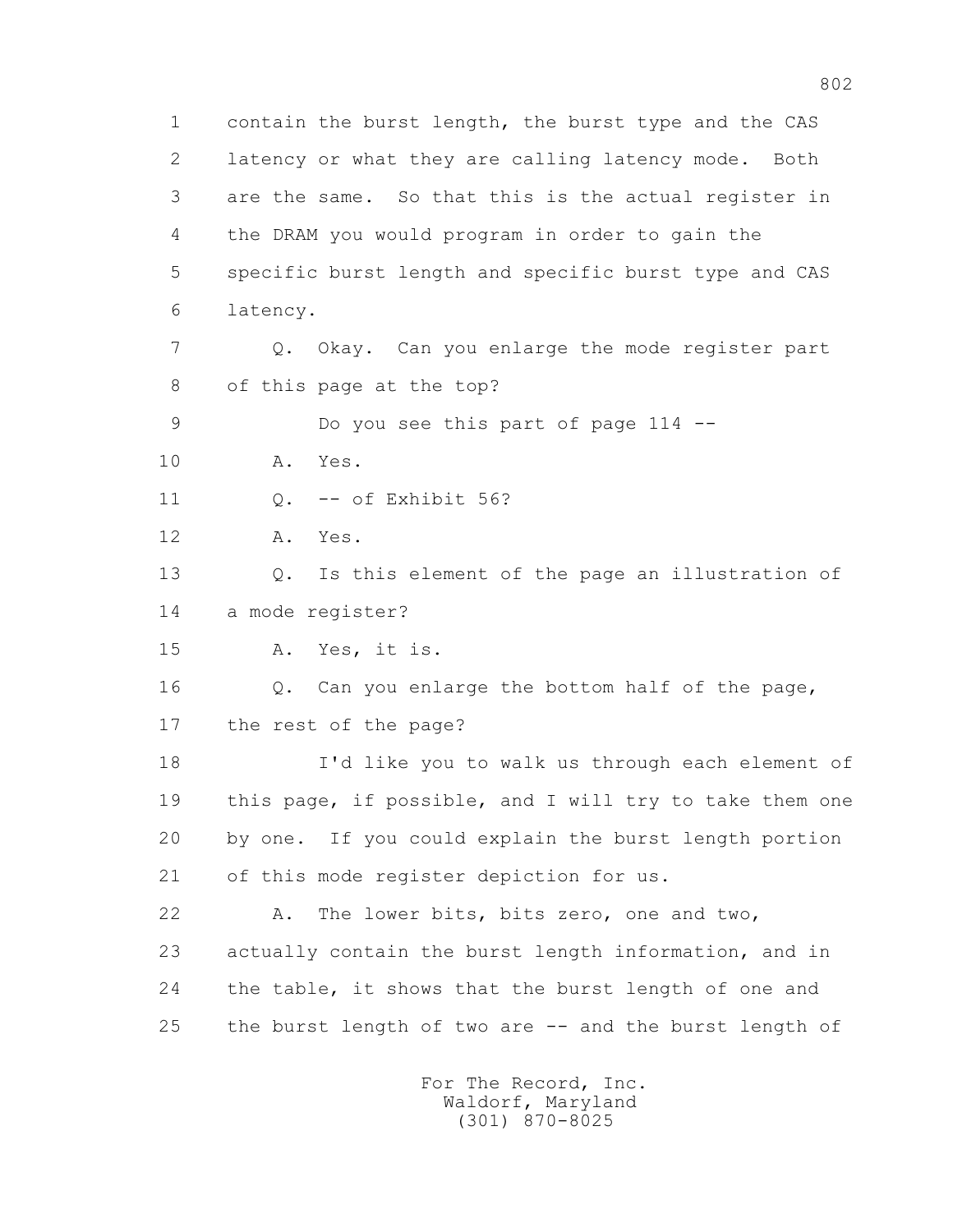1 full page are actually in parentheses, meaning they are 2 optional but not really used. The main ones are the 3 burst length of four and the burst length of eight, as 4 is the descriptor in the table.

 5 Q. And where in the mode register is the burst 6 length information that is programmed stored?

7 A. In bits zero, one and two.

 8 Q. Okay. And if I could direct your attention to 9 the burst type portion of the mode register as 10 illustrated on this page.

11 A. Yes.

12 Q. Could you please explain that?

13 A. The burst type allows for two options, which is 14 a sequential option or an interleaved option, and that 15 information is stored in bit three of the mode 16 register.

 17 Q. And lastly, the latency mode table on this 18 page, could you please explain what that illustrates? 19 A. Yes, the latency mode is described or actually 20 held in bits four, five and six, and it gives -- the 21 table gives options for one, two and three, and in 22 parentheses, there is also an option for four, but 23 because it's in parentheses, all DRAM do not have to 24 contain that option. That is an optional option, but 25 you had to contain options for one, two and three.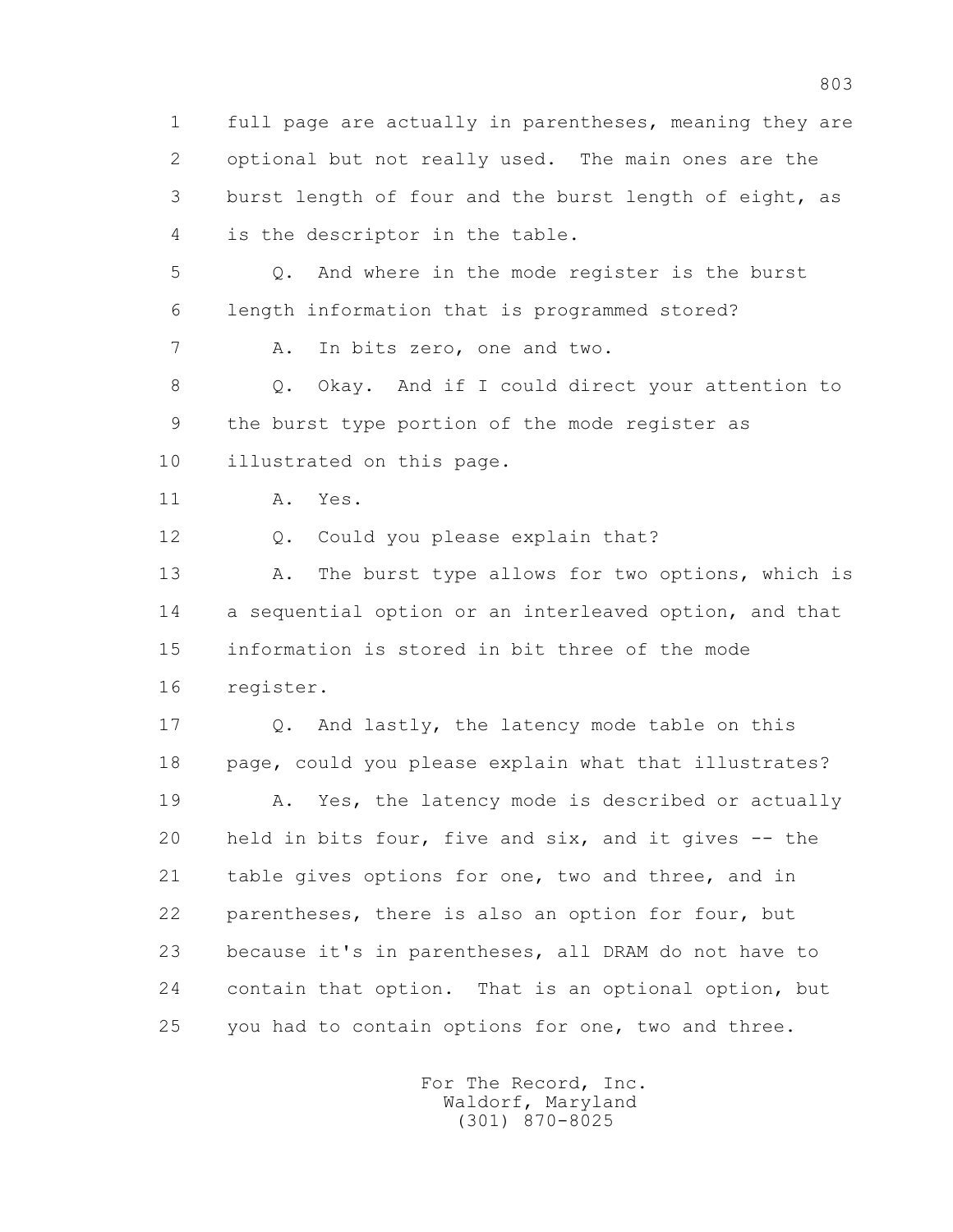1 Q. Okay. I'd now like to show the witness a 2 demonstrative, and we've provided respondent with a 3 copy of the demonstrative I think Friday, and I have 4 copies. 5 May I approach? 6 JUDGE McGUIRE: All right, you may approach. 7 MS. ZUK: Would you like a copy? 8 JUDGE McGUIRE: Yes, I'll take one. Thank you. 9 BY MS. ZUK: 10 Q. Mr. Williams, I've just handed you a 11 demonstrative. Do you feel comfortable explaining what 12 this demonstrative shows? 13 A. Yes. 14 O. Okay. And again, I'd like to go through each 15 element of this demonstrative like we did with the mode 16 register page. 17 On the left-hand corner of the demonstrative, 18 there is a block representation of a memory controller. 19 Can you explain what a memory controller does in a 20 JEDEC style SDRAM memory system? 21 A. Yes, the memory controller would give to the 22 memory the commands required, as well as the address 23 required and control signals required, in order to get 24 data to the DRAM, to be contained in the DRAM, as well 25 as get data out of the DRAM, which then would go to and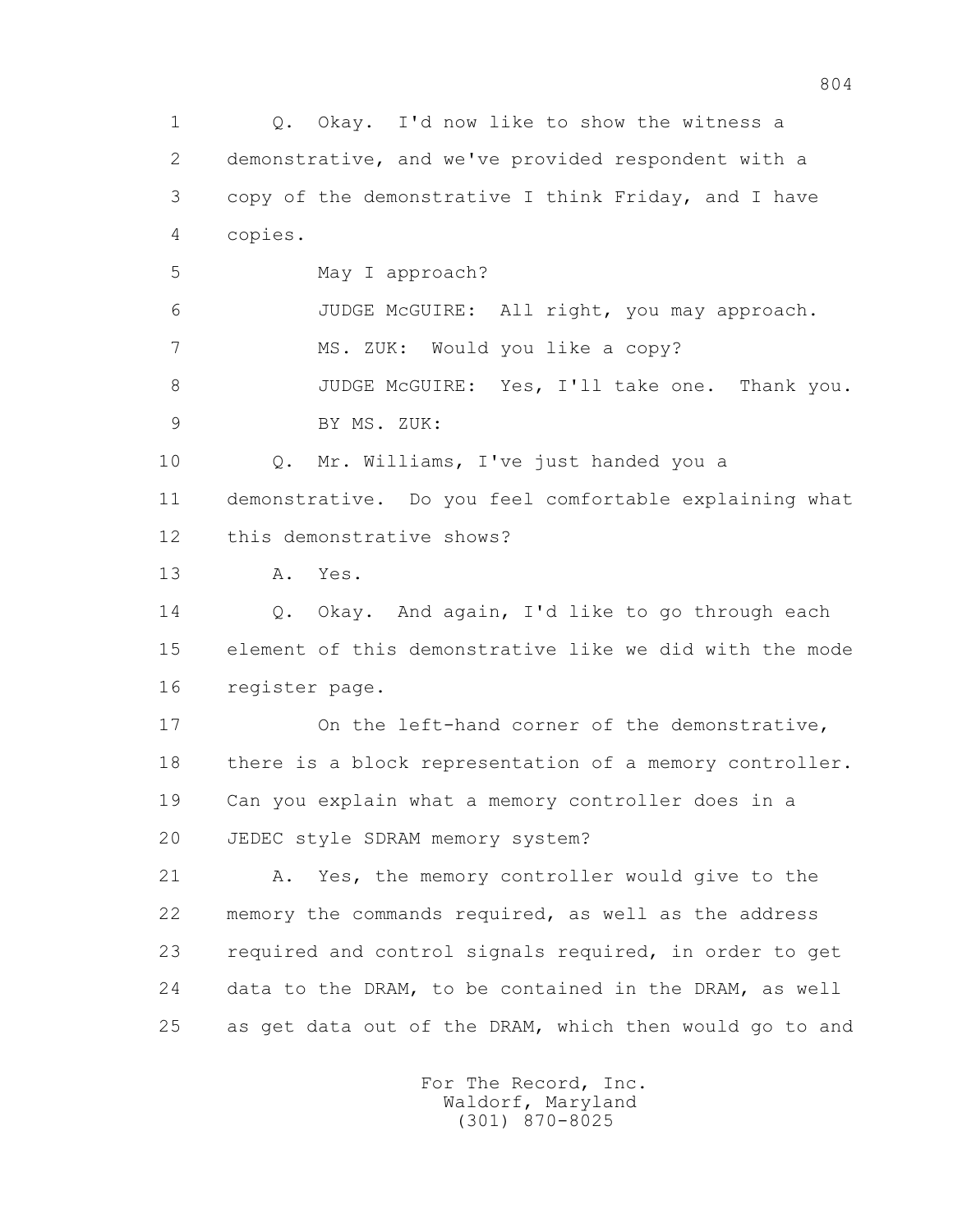1 from other parts of the system.

 2 Q. Okay. And the arrow with the words address and 3 command bus, do you see that?

4 A. Yes.

 5 Q. Could you explain what this arrow with address 6 and command bus illustrates?

 7 A. Yeah, the memory controller would issue a 8 specific address to the DRAM as well as the command 9 signals in order to tell the DRAM which location to go 10 to and what it ought to do with that location, whether 11 it's going to read to it, write from it, do a refresh 12 or other commands.

13 O. Okay. And below the address and command bus, 14 there is a multi-directional arrow that is titled data 15 bus. Do you see that?

16 A. Yes.

 17 Q. Do you have an understanding of what this 18 illustrates?

 19 A. Yes, unlike the address and command bus, which 20 are signals that go only from the memory controller to 21 the DRAM, the data actually is bi-directional, which 22 means that you actually get data going to the DRAM to 23 be stored within the DRAM or you've got data from the 24 DRAM to go to other parts of the system.

25 Q. Okay. And there are two -- two arrows below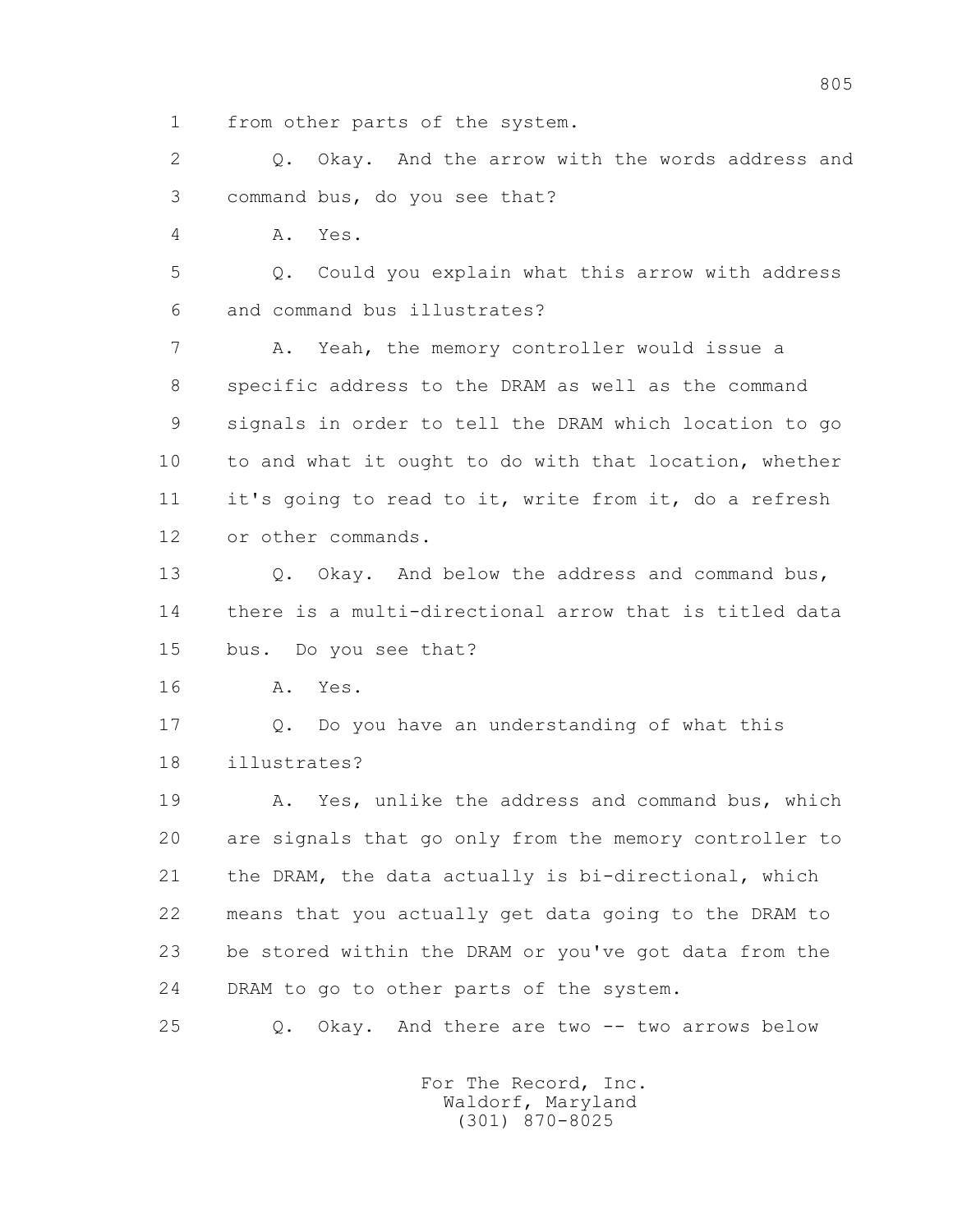1 the data bus, one that is labeled chip select1, and 2 another that is labeled chip select2. Do you see that? 3 A. Yes.

 4 Q. What does a chip -- chip select signals do in a 5 JEDEC style SDRAM memory system?

 6 A. The chip select actually selects which DRAMs in 7 the system -- and in this case, as they go to all chips 8 on the actual module -- which module you're going to do 9 the operation on that is included in the command bus, 10 and so if you select chip select1, you're going to do 11 the operation read, write, et cetera, on module one. 12 If you generate chip select2 -- and you would only 13 select one or the other, not both, at a specific 14 command -- if you select chip select2, then you would 15 read and write to module two.

 16 Q. Okay. Now, there are two modules in this 17 system. What does this -- or in this demonstrative. 18 What does this illustrate about a typical SDRAM memory 19 system?

 20 A. It shows that you have multiple modules in a 21 typical system. You can have just one. You can have 22 several. And based upon the architecture and the 23 amount of connectors in the system would tell you how 24 many modules you're able to plug in, again, each module 25 being accessed independently. They are not accessed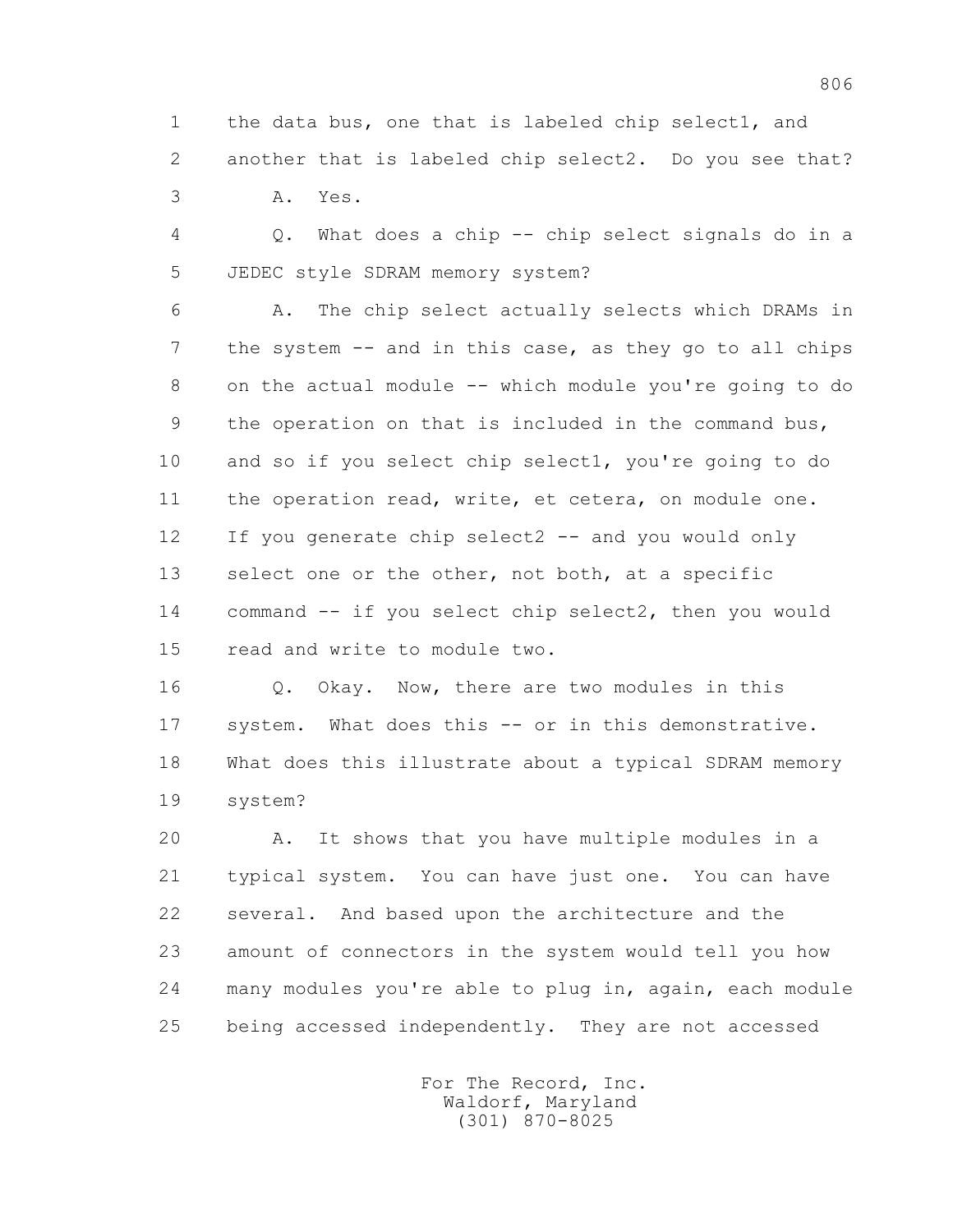1 together. They are only given the command -- even 2 though they might all say the same command and address 3 bus and all the same data bus, they are only active 4 when the chip selects are given to those specific 5 modules.

 6 Q. And each module has a DRAM 1 and DRAM N. Do 7 you have an understanding of what these components of 8 each module are intended to illustrate?

 9 A. This shows that you can have a number of DRAM 10 chips, and typically, in a typical SDRAM system, based 11 upon the organization of the DRAM, you would have from 12 four to 18 chips on a specific module to get a specific 13 bus width.

14 0. Okay. And there is a block on each DRAM chip 15 that is labeled mode register.

16 Do you see that?

17 A. Yes.

18 **Q.** What does this illustrate about a JEDEC style 19 SDRAM memory system?

 20 A. Each DRAM has its own individual mode register 21 that needs to be programmed individually, and what 22 happens is that you actually give a mode register set 23 command, and by selecting all the DRAMs, they are all 24 programmed at the same time. So, they are programmed 25 for the specific CAS latency, burst length and burst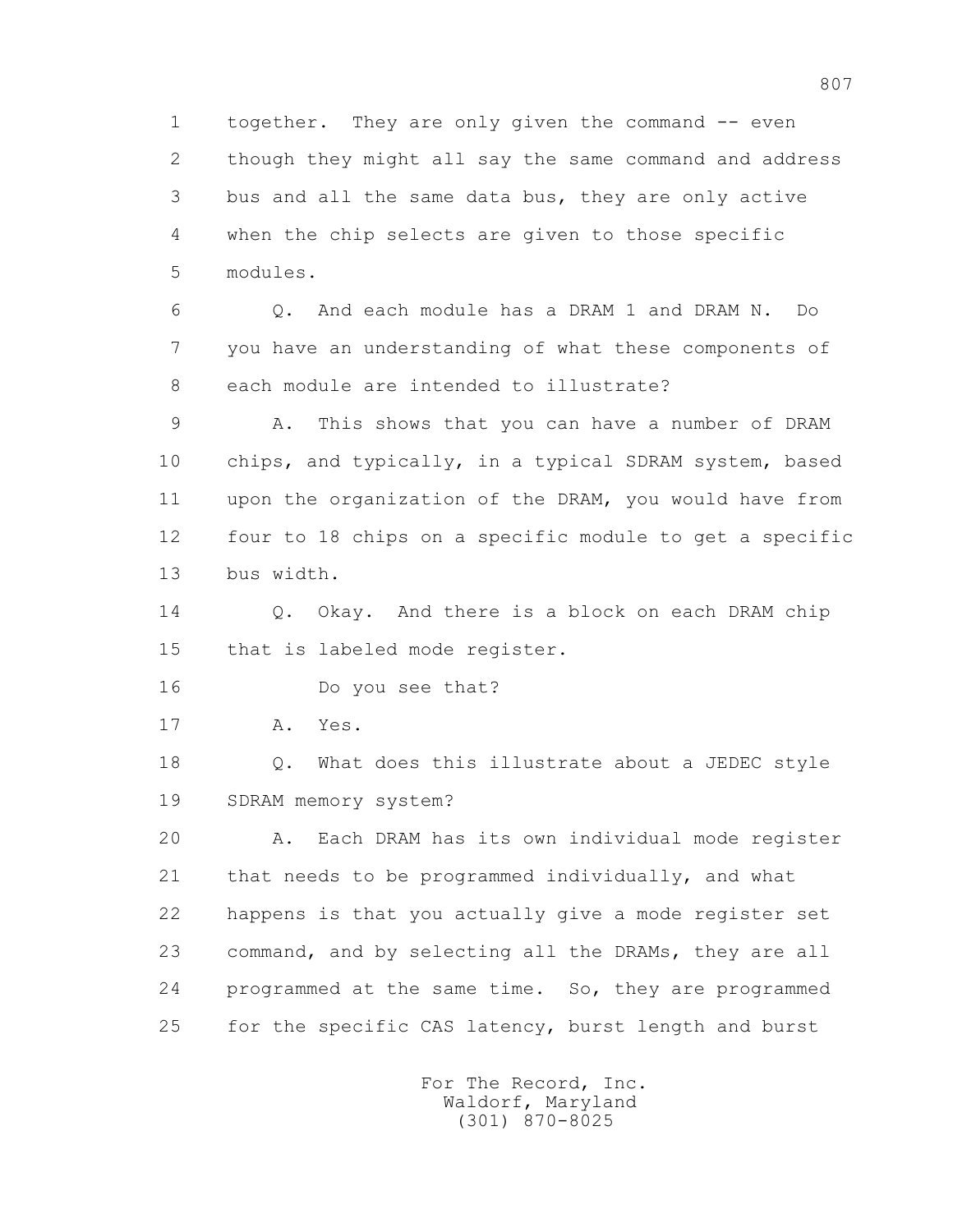1 type.

 2 Q. Okay. And the top hand portion of this 3 demonstrative enlarges one of the DRAM chips on the 4 module. Do you see that?

5 A. Yes.

 6 Q. What does this illustration of a larger scale 7 DRAM chip illustrate about a typical SDRAM memory 8 system?

 9 A. It's showing that the mode register affects 10 really the SDRAM logic and how it's going to operate, 11 specifically what the CAS latency will be and what the 12 burst length is going to be.

 13 Q. Okay. And is the mode register represented in 14 this portion of the demonstrative?

 15 A. Yes, it's represented by the block that 16 contains the BL, BT and LM, with the numbers above it 17 zero to 11, that represents the mode register.

18 Q. And what does BL stand for?

19 A. That is the burst length.

20 Q. And how about BT?

21 A. That is the burst type.

22 Q. And lastly, what does LM stand for?

23 A. That would be the CAS latency or latency mode. 24 Q. Is this demonstrative a fair representation of 25 the use of a mode register in a JEDEC Release 4 style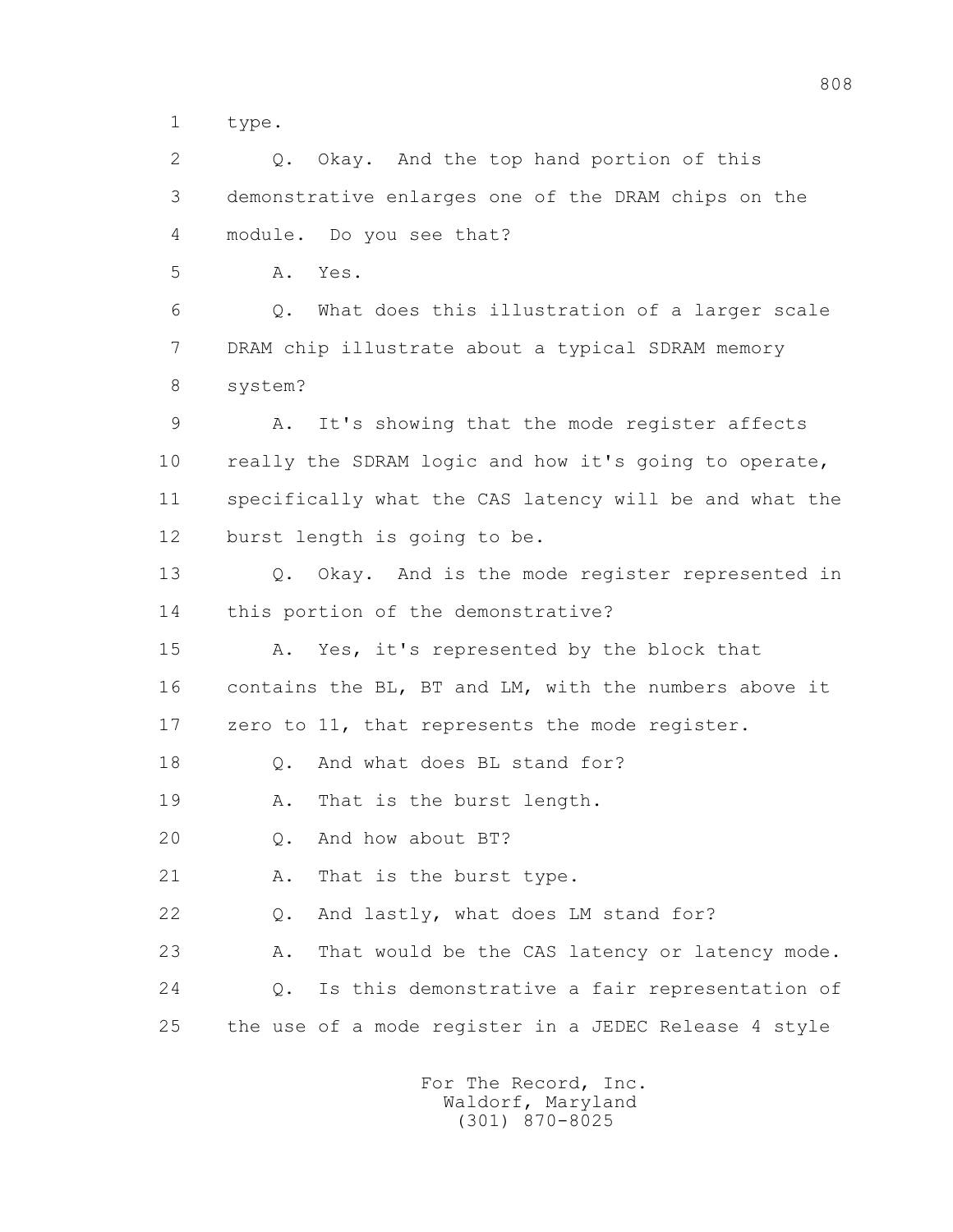1 SDRAM memory system?

 2 A. Yes, I believe so. 3 MS. ZUK: Your Honor, I would like to now 4 introduce this demonstrative -- offer this 5 demonstrative into evidence, if that's possible. 6 JUDGE McGUIRE: Is it RX-7, did you say? Or I 7 don't think it's RX -- it's about RX-4 by now, isn't 8 it? 9 MR. STONE: It's a DX. It's going to be a DX I 10 think since it's a demonstrative. 11 JUDGE McGUIRE: You're exactly right, Mr. 12 Stone, DX. 13 MR. STONE: And I don't think demonstratives 14 are admitted; they are just marked. 15 JUDGE McGUIRE: That's right, they are just 16 marked. 17 MS. ZUK: I would like to mark this as DX-4. 18 JUDGE McGUIRE: All right, so marked. 19 (DX Exhibit Number 4 was marked for 20 identification.) 21 BY MS. ZUK: 22 Q. I'd like to direct your attention now, Mr. 23 Williams, to four documents, CX-255, CX-252A, CX-253 24 and CX-254. 25 A. Okay.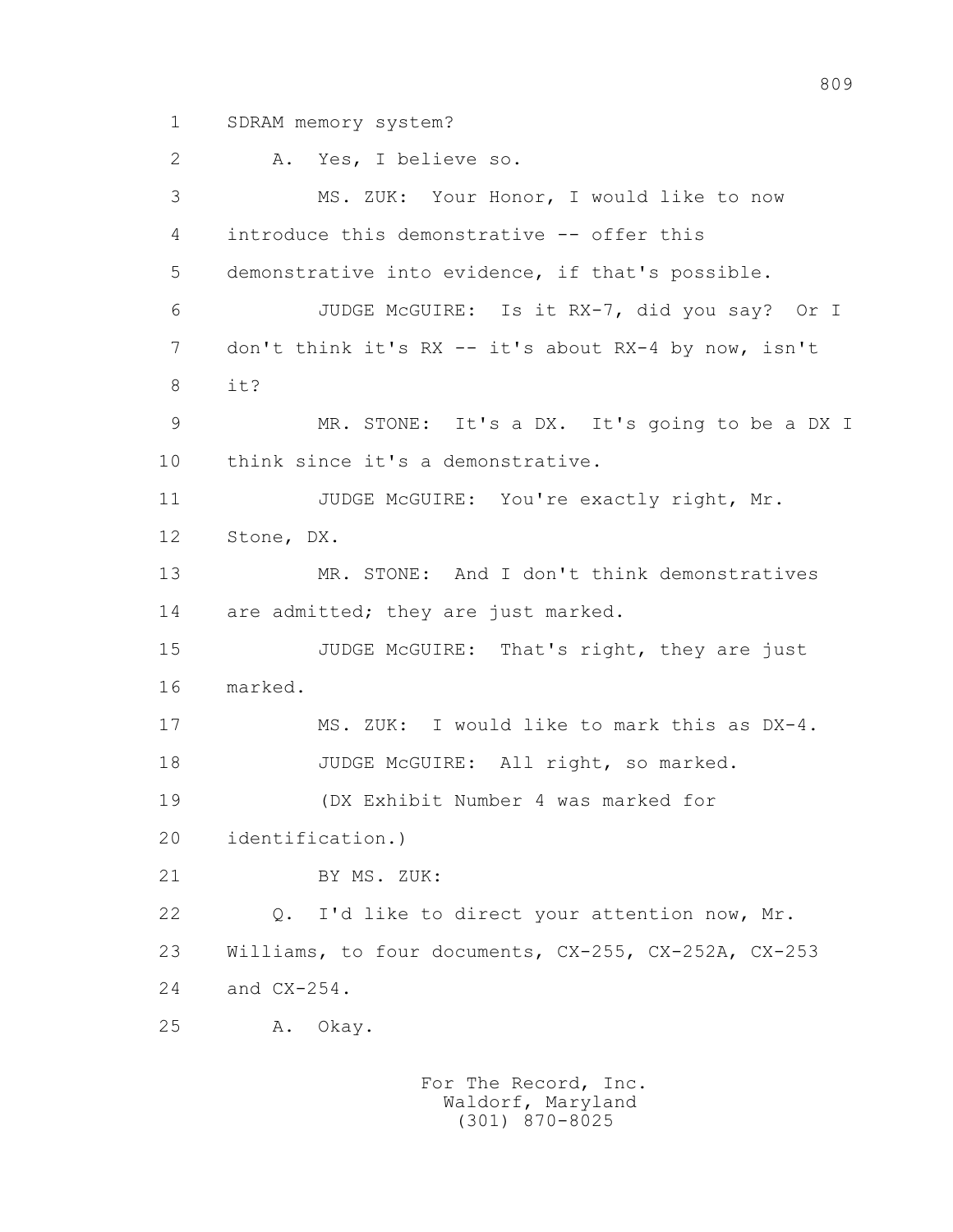1 0. Do you have those in front of you? 2 A. Yes. 3 Q. Are you familiar with these exhibits? 4 A. Yes, I am. 5 Q. Can you tell me what CX-253 is? 6 A. Yes, CX-253 is a committee ballot of JC-42.3 7 that is titled JC-42.3-92-83. 8 Q. Okay. And what subject is the ballot covering? 9 A. This is the proposed standard for by eight/by 10 nine II DRAM package, the TSOP package. 11 0. And is this an SDRAM ballot? 12 A. Yes. 13 Q. I'd like to direct -- before we move on to the 14 next exhibit, when was this ballot distributed to JEDEC 15 members? 16 A. June 11th, '92. 17 Q. Now I'd like to direct your attention to 18 CX-254. Do you have that exhibit? 19 A. Yes. 20 Q. Can you tell me what CX-254 is? 21 A. Yes, this is a committee ballot, JC-42.3-92-84, 22 for the by four Sync DRAM TSOP package. 23 Q. And when was this ballot distributed to JEDEC 24 members? 25 A. In June of '92 also.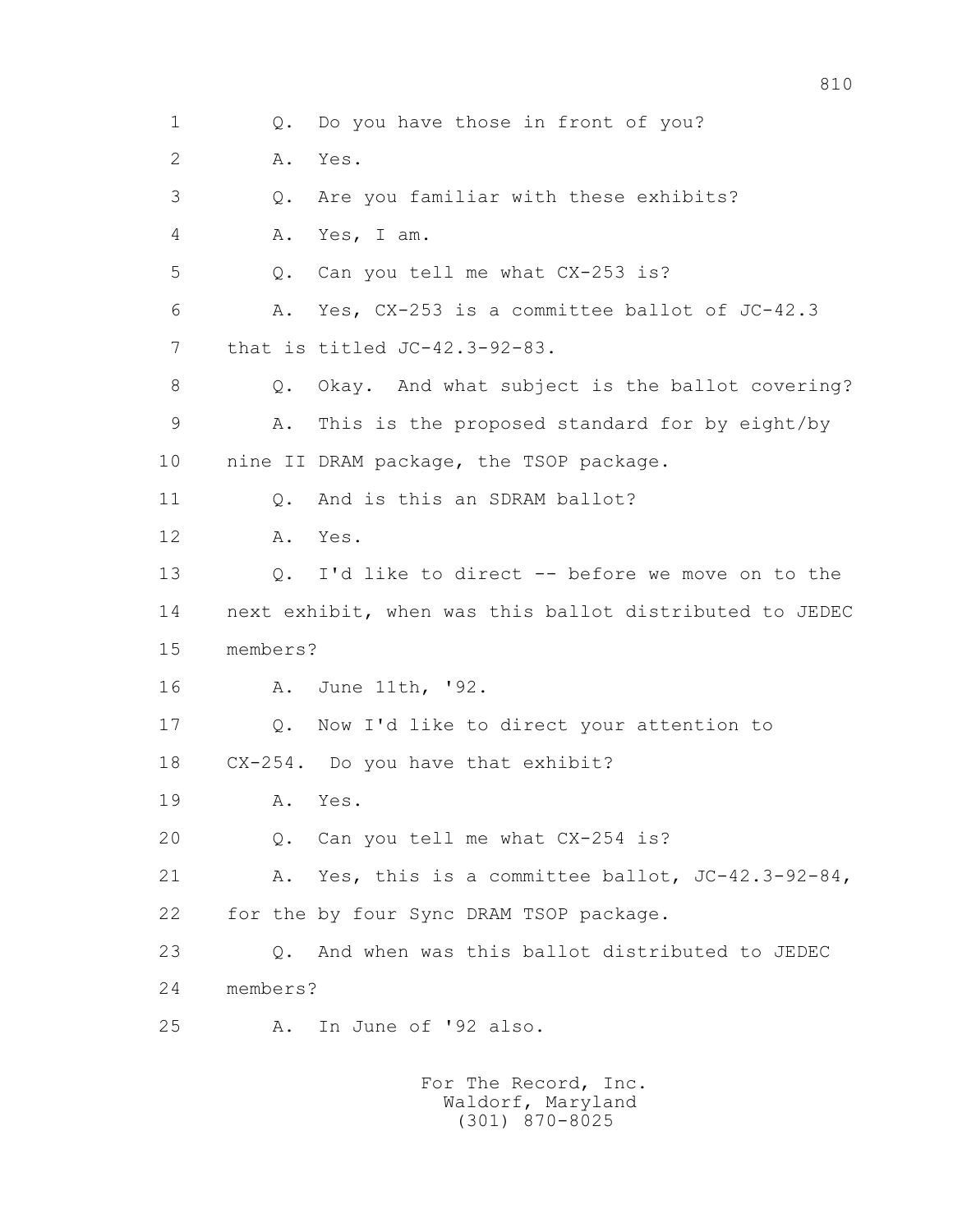1 Q. Okay. And now I'd like to direct your 2 attention to CX-252A. Do you have that exhibit in 3 front of you? 4 A. Yes, I do. 5 Q. Can you tell me what that exhibit is? 6 A. This is another JC-42.3 committee ballot, 7 JC-42.3-92-85, which is the proposed standard for Sync 8 DRAM mode register. 9 Q. And when was this ballot distributed to JC-42.3 10 members? 11 A. This, again, was on June 11 of '92. 12 Q. Would you please explain how this ballot on a 13 Sync DRAM mode register relates to the SDRAM mode 14 register that we just looked at in Release 4 of 15 Standard 21-C? 16 A. Sync DRAM is just another name for SDRAM. This 17 is the same. 18 Q. Okay. And if you could turn to page 3 of 19 CX-252A, it's entitled Mode Register. 20 A. Yes, I have that. 21 Q. Does this page of CX-252A indicate that members 22 were being asked to vote on programmable CAS latency 23 via a mode register in June 1992? 24 A. Yes, it does. 25 Q. Does this page also indicate that JC-42.3 For The Record, Inc.

 Waldorf, Maryland (301) 870-8025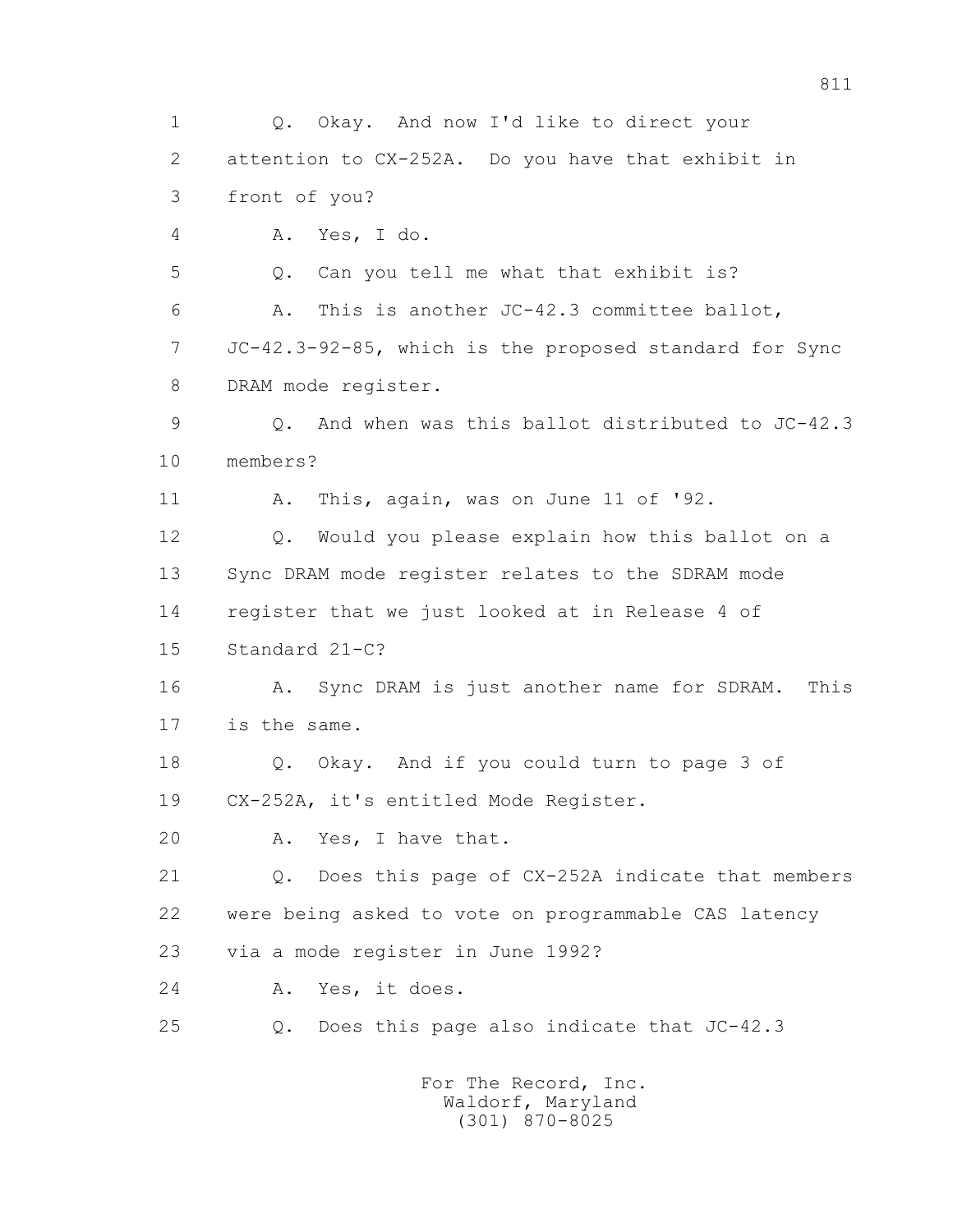1 members were being asked to vote on programmable burst 2 length via a mode register in June 1992?

 3 A. Yes, it does. They call it wrap length, but 4 wrap length is the same as burst length.

 5 Q. Okay. And if you could just flip back to page 6 2 of CX-252A, in the middle of the page, it reads, "If 7 anyone receiving this ballot is aware of patents 8 involving this ballot, please alert the Committee 9 accordingly during your voting response."

10 Do you see that?

11 A. Yes, I do.

 12 Q. Do you have an understanding of what this 13 statement required of members who received the ballot 14 to do?

 15 A. Yes, what this is stating is that if, up to 16 this point, if you knew that you had an IP, if you had 17 some IP that applied to this specific item which was 18 being voted on here, the mode register, and it had not 19 been disclosed to the committee before now, that it 20 needs to be disclosed at this time. This is like a 21 last ditch effort to get a disclosure and to remind 22 people that they have that obligation even when voting. 23 JUDGE McGUIRE: All right, now, does this mean 24 that if only -- I guess if your company had IP, that 25 you had the obligation to disclose, or if you knew that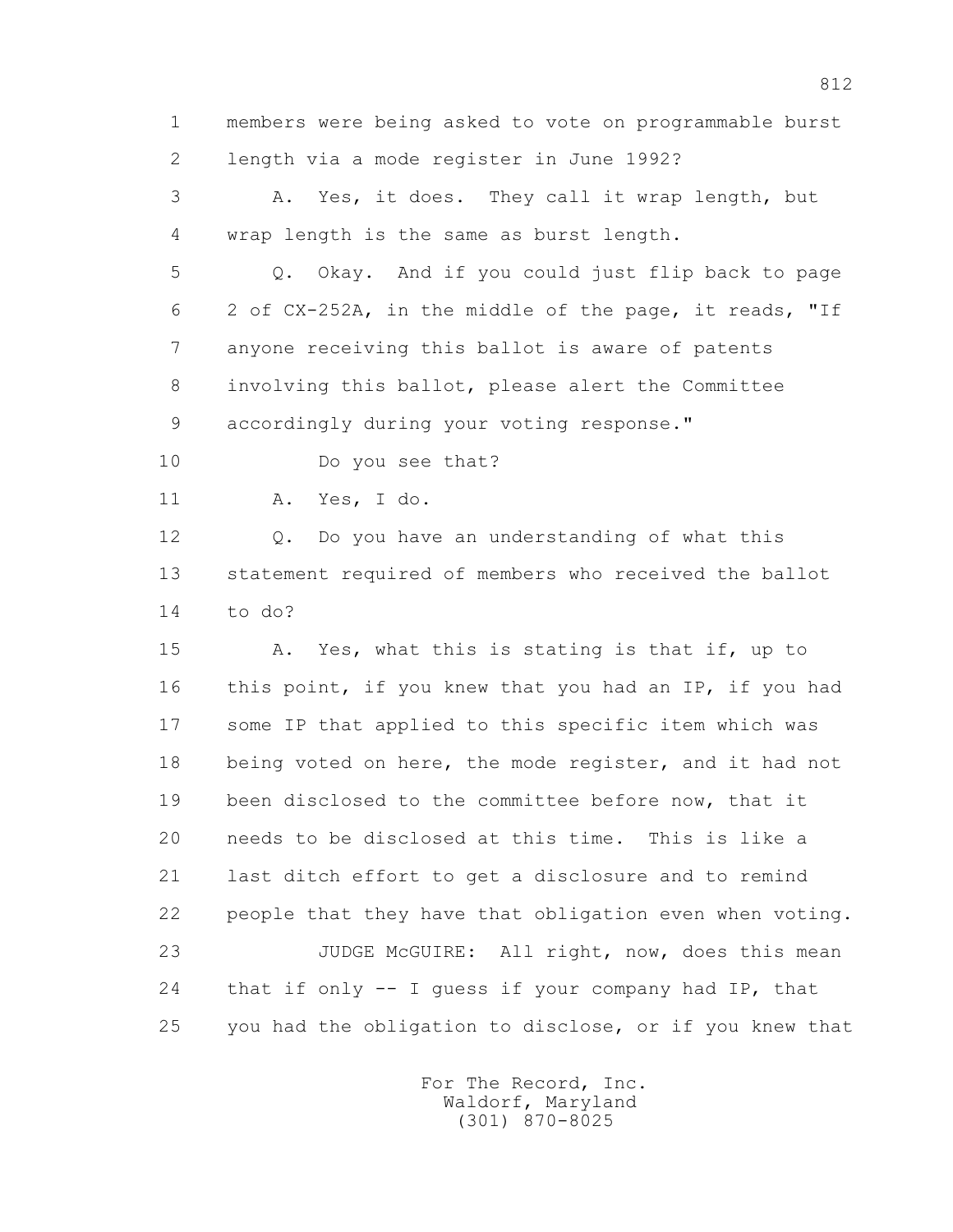1 other companies had the IP, you still had the

2 obligation to disclose?

 3 THE WITNESS: Both. 4 JUDGE McGUIRE: All right, proceed, Ms. Zuk. 5 MS. ZUK: Okay. 6 BY MS. ZUK: 7 Q. Now, was it typical for ballots between late 8 1991 through 1993 to include a statement of this kind 9 that requires members to indicate whether there were 10 patents involving a ballot? 11 A. Yes, it was standard practice that all ballots 12 included that verbiage. 13 Q. And between late 1991 to 1993, was it typical 14 for ballots to be distributed to all JC-42.3 members? 15 A. Yes, they were. 16 Q. And lastly, I would like to direct your 17 attention to CX-255. 18 A. Okay. 19 Q. Are you familiar with this exhibit? 20 A. Yes. 21 Q. Can you tell me what this exhibit is? 22 A. This is another committee ballot for the JC-42 23 committee, this one JC-42.3-92-86, which is the 24 proposed standard for the DRAM function truth table. 25 Q. Okay. And when was this ballot distributed to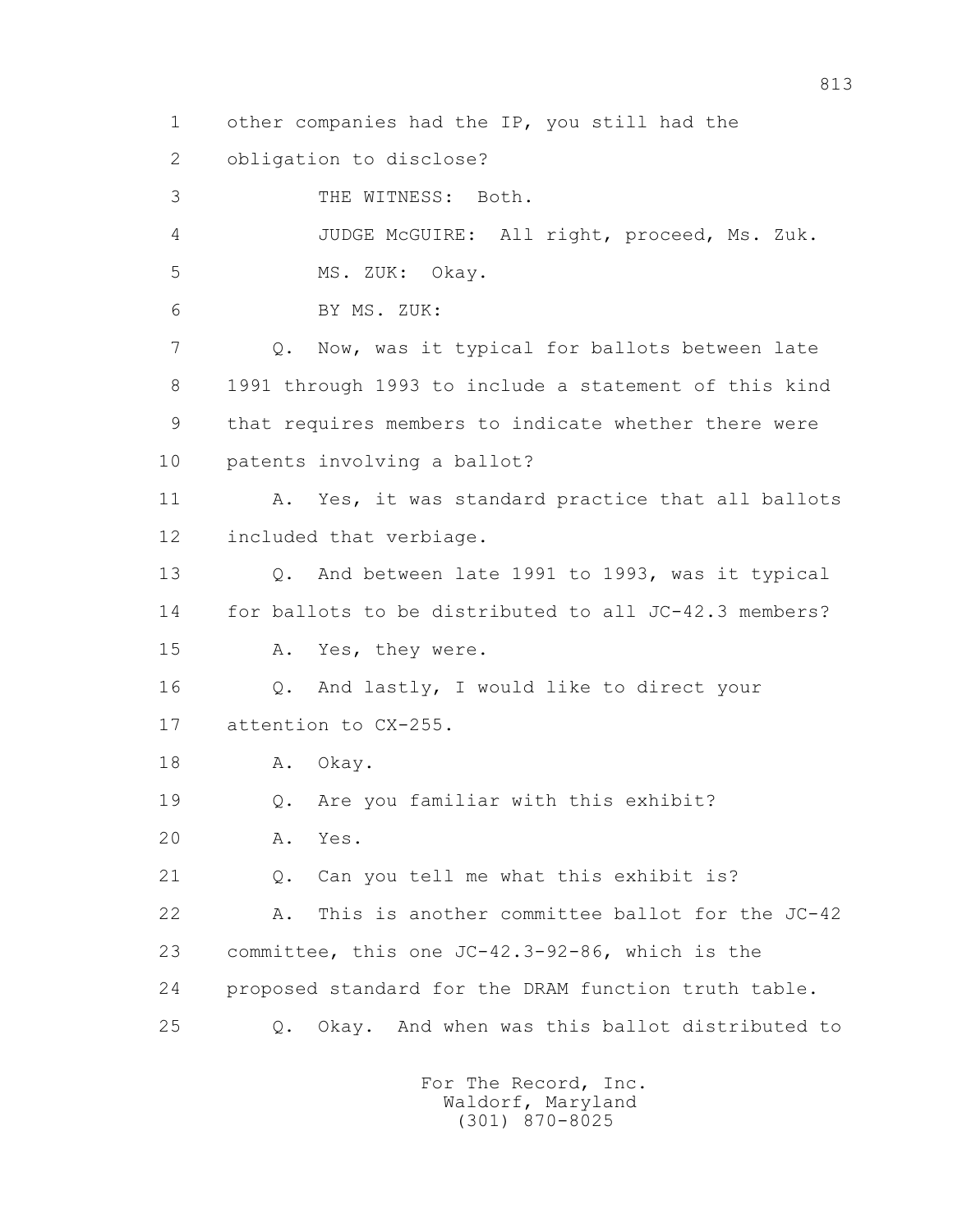1 JC-42.3 members?

 2 A. In June of '92, the same as the others. 3 Q. Now, you just described this as a truth table 4 or a ballot involving a truth -- an SDRAM truth table. 5 Can you briefly explain what an SDRAM truth table is? 6 A. Yes, if you go to page 3, it is a good 7 description of what it is. What a truth table is is a 8 combination of signals, and based upon the levels of 9 those signals, a specific operation would occur, and 10 the truth table outlines all the possible combinations 11 of those signals and what associated operation would 12 occur when that combination of signals was received by 13 the DRAM. 14 0. And actually, if I could direct your attention 15 to page 3 that you just directed us to, the first line 16 or the second line of the truth table reads, "Mode 17 register set." 18 Do you see that? 19 A. Yes. 20 Q. Do you have an understanding of what "mode 21 register set" means? 22 A. Yes, this means that you would have to have 23 this specific -- this specific -- you would have to 24 have this specific sequence of these signals, meaning 25 that chip select, RAS, CAS and write-enable, were all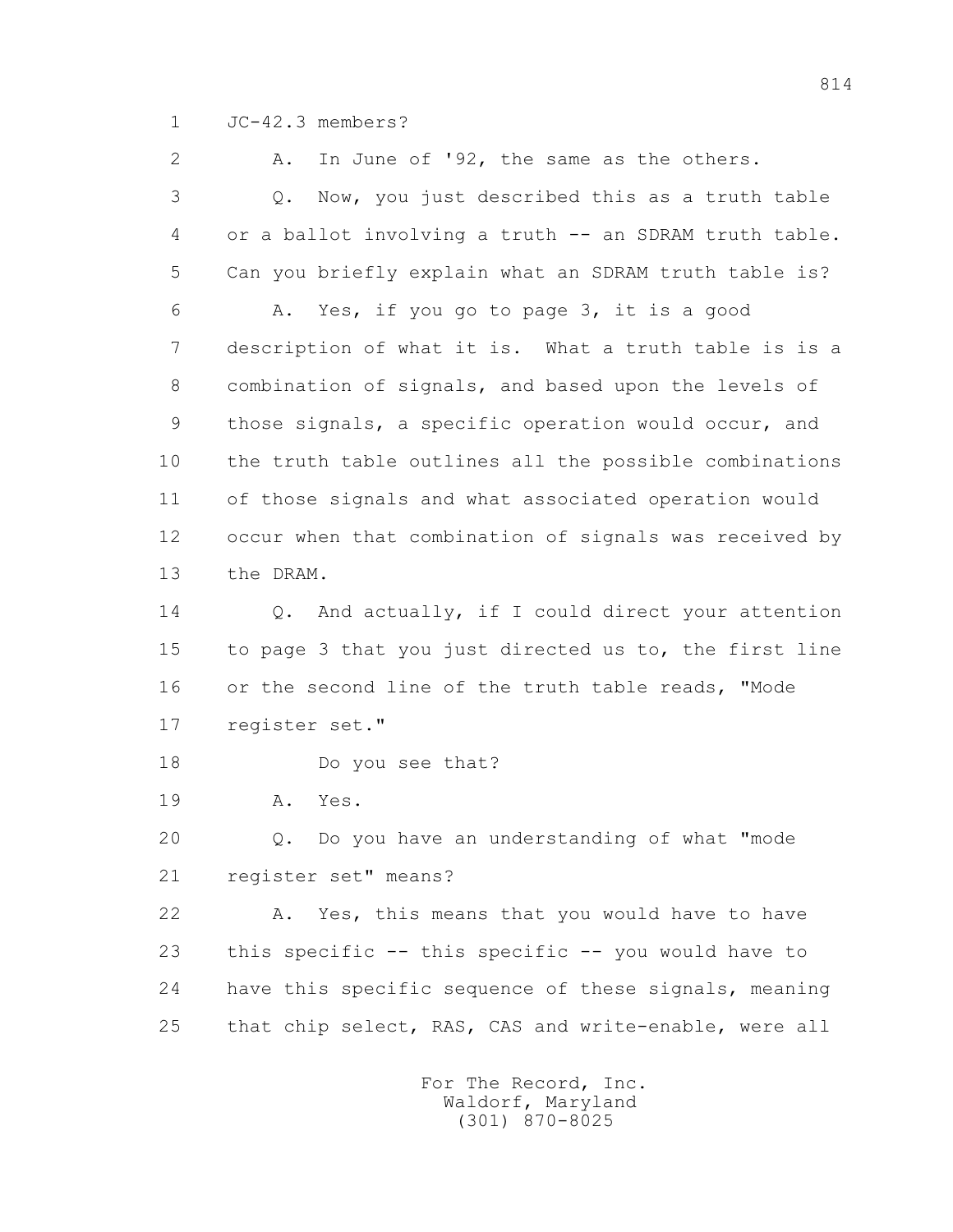1 low in order to program the mode register. 2 0. Now, as I understood your testimony on these 3 ballots, and if I could paraphrase, there was a package 4 ballot -- two package ballots on SDRAM? 5 A. That's correct. 6 Q. A mode register ballot -- 7 A. That's correct. 8 0. -- on SDRAM? 9 A. Yes. 10 Q. And a truth table ballot on SDRAM that were 11 distributed to members of the JC-42.3 committee in 12 June -- on June 11th, 1992? 13 A. That's correct. 14 Q. I'd like to move on to JX-13. 15 A. Okay. 16 Q. Do you have that document? 17 A. Yes, I do. 18 Q. Are you familiar with this document? 19 A. Yes, this is committee minutes of the JC-42.3 20 committee from July of '93 in Denver, Colorado. 21 Q. And I see that your name is on the attendance 22 roster of the July 21st, 1992 JC-42.3 -- 23 MR. STONE: Your Honor, I think the witness 24 probably misspoke when he identified it as 1993. 25 THE WITNESS: That's correct, it is '92. I had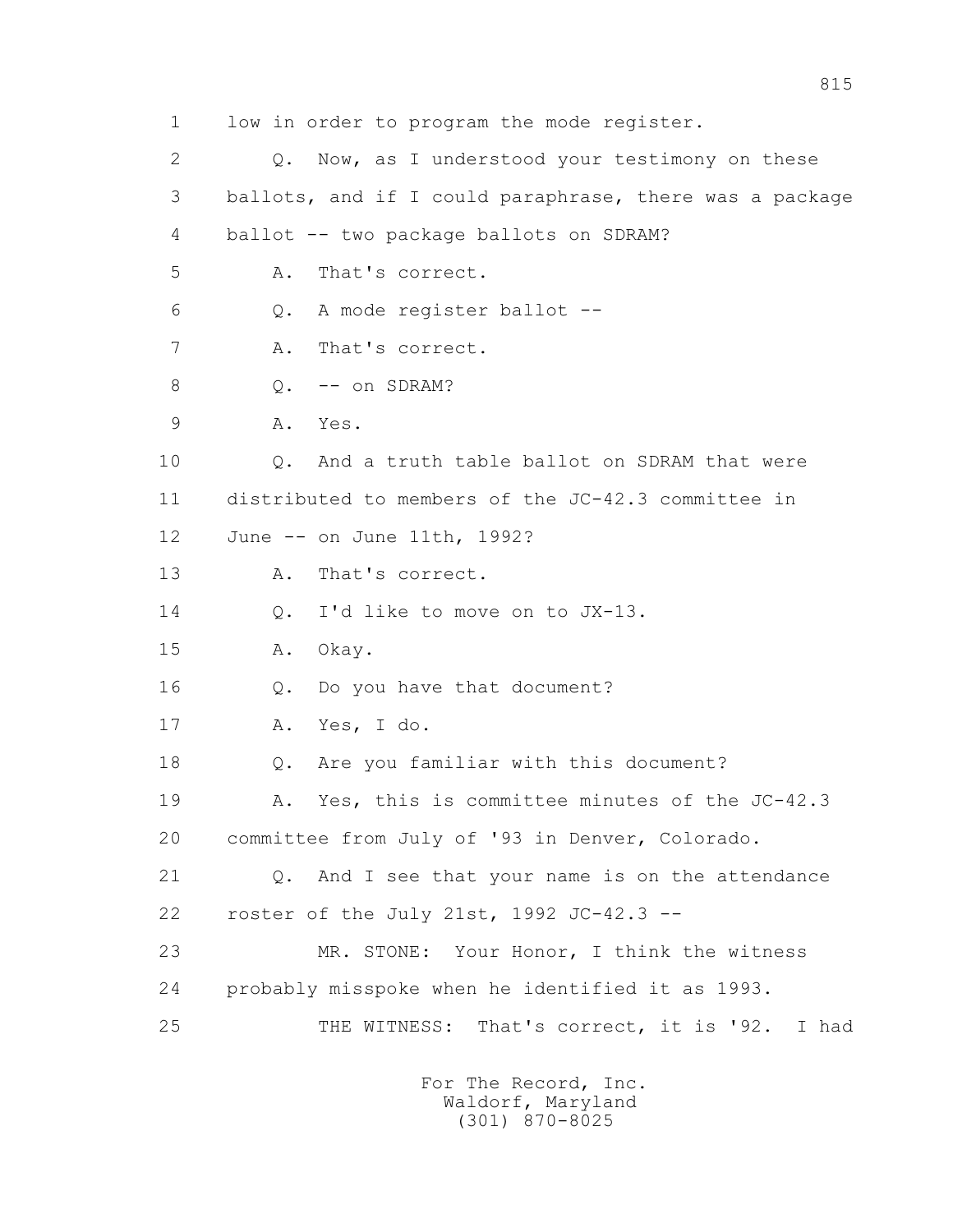1 a hard time reading that.

 2 JUDGE McGUIRE: Thank you, Mr. Stone. 3 BY MS. ZUK: 4 Q. Did you attend the July 1992 JC-42.3 meeting? 5 A. Yes, I did. 6 Q. Okay. And just down the list on this -- on 7 page 1 of JX-13 appears Rod Crisp from Rambus. Do you 8 see that? 9 A. Yes, I do. 10 Q. Does that indicate that a Mr. Crisp attended 11 the July 1992 JC-42.3 meeting on behalf of Rambus? 12 A. Yes, it does. It also indicates that they 13 probably misspelled his name. I think his name was 14 Richard, not Rod. 15 Q. And if you could turn to page 2 of JX-13, about 16 halfway down the page, there is a Dave Mooring next to 17 Rambus that appears on the attendance sheet on this 18 page. 19 Do you see that? 20 A. Yes. 21 Q. Does this -- does this indicate that Mr. 22 Mooring attended this meeting on behalf of Rambus? 23 A. Yes, it does. 24 Q. If you could turn next to page 9 of JX-13, 25 which is JEDEC 14776.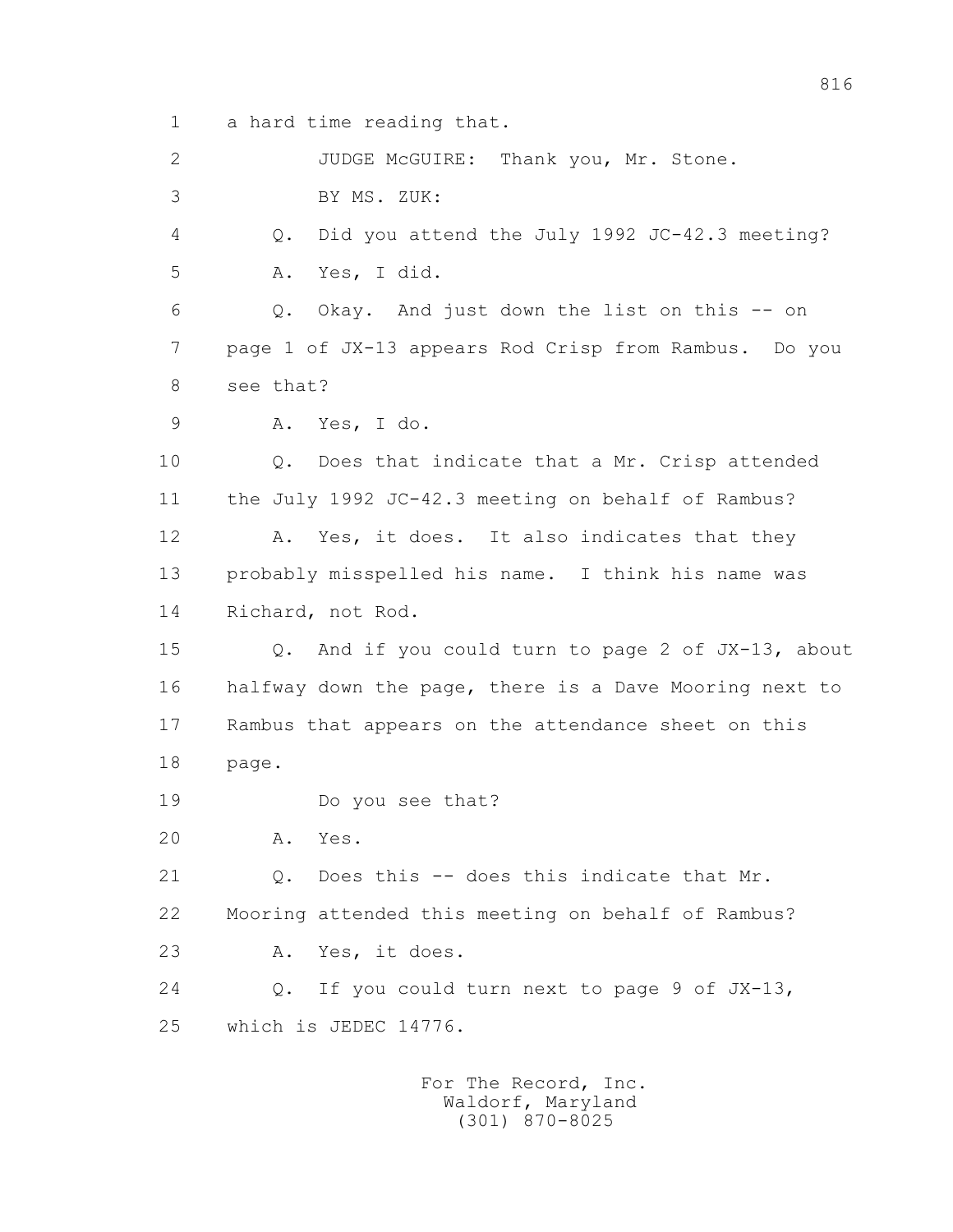1 A. Okay.

 2 Q. And Section 16.1 appears to refer to the 3 package ballot that we just looked at. Is that -- do 4 you see that? 5 A. Yes, I do. 6 Q. Does this indicate that the JC-42.3 committee 7 voted on the package ballot at this meeting? 8 A. The voting had already taken place. We are 9 tallying the votes here. 10 Q. And midway down the page, there appear to be 11 comments from Rambus. Do you see that? 12 A. Yes, I do. 13 Q. Do the minutes indicate that a representative 14 from Rambus voted on this package ballot for SDRAM? 15 A. Yes, it does. 16 Q. How did the representative from Rambus vote on 17 this SDRAM packaging ballot? 18 A. They voted no. 19 Q. Do the minutes indicate why the representative 20 from Rambus voted no on the package ballot for SDRAM? 21 A. Yes, his -- when you typically vote no, you 22 have to give a reason for your no vote, and those 23 reasons are typically captured in the minutes here, and 24 here it was stated that they felt like there were some 25 issues with the location of Vcc and Vss, that was their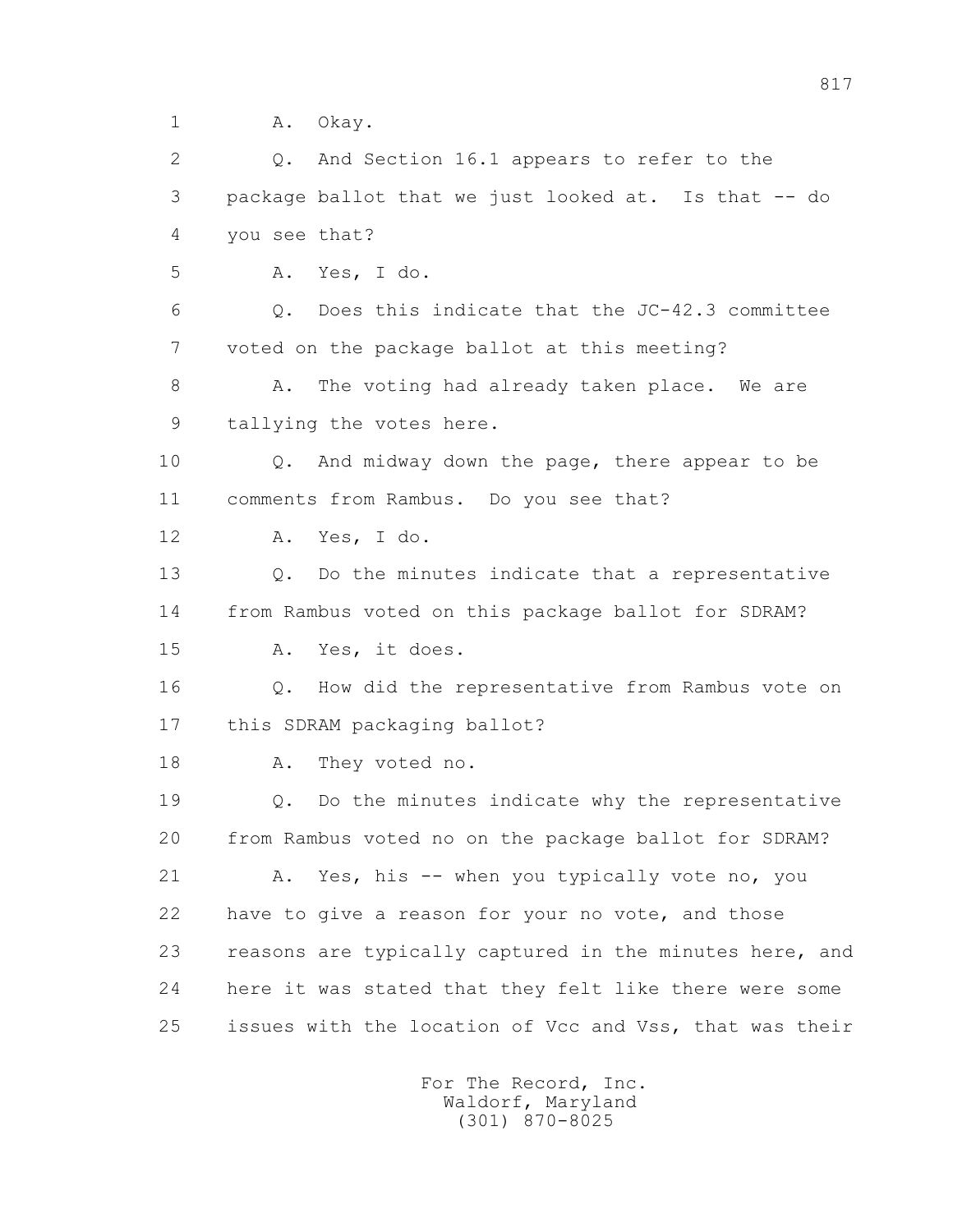1 reason for voting no.

2 0. Do you have a recollection that Rambus 3 disclosed a patent or patent application in connection 4 with this SDRAM packaging ballot? 5 A. They did not. 6 Q. If you could turn to the next page, which is 7 page 10 of JX-13, also labeled as JEDEC 14777. 8 A. Okay. 9 Q. And a little bit more than midway down the 10 page, the Section 16.3, which appears to refer to the 11 mode register ballot that we just looked at. 12 Do you see that? 13 A. Yes. 14 0. Does this indicate that the mode register 15 ballot for SDRAM was tallied at the JC-42.3 meeting on 16 July 1992? 17 A. Yes, it does. 18 Q. Did anyone vote no on the SDRAM mode register 19 ballot? 20 A. Yes, there were "no" votes. 21 Q. Who voted no on the SDRAM mode register ballot? 22 A. Compaq, Hitachi, IBM, Rambus and TI. 23 Q. Did the representative from Rambus indicate why 24 he voted no on the SDRAM mode register ballot on July 25 1992?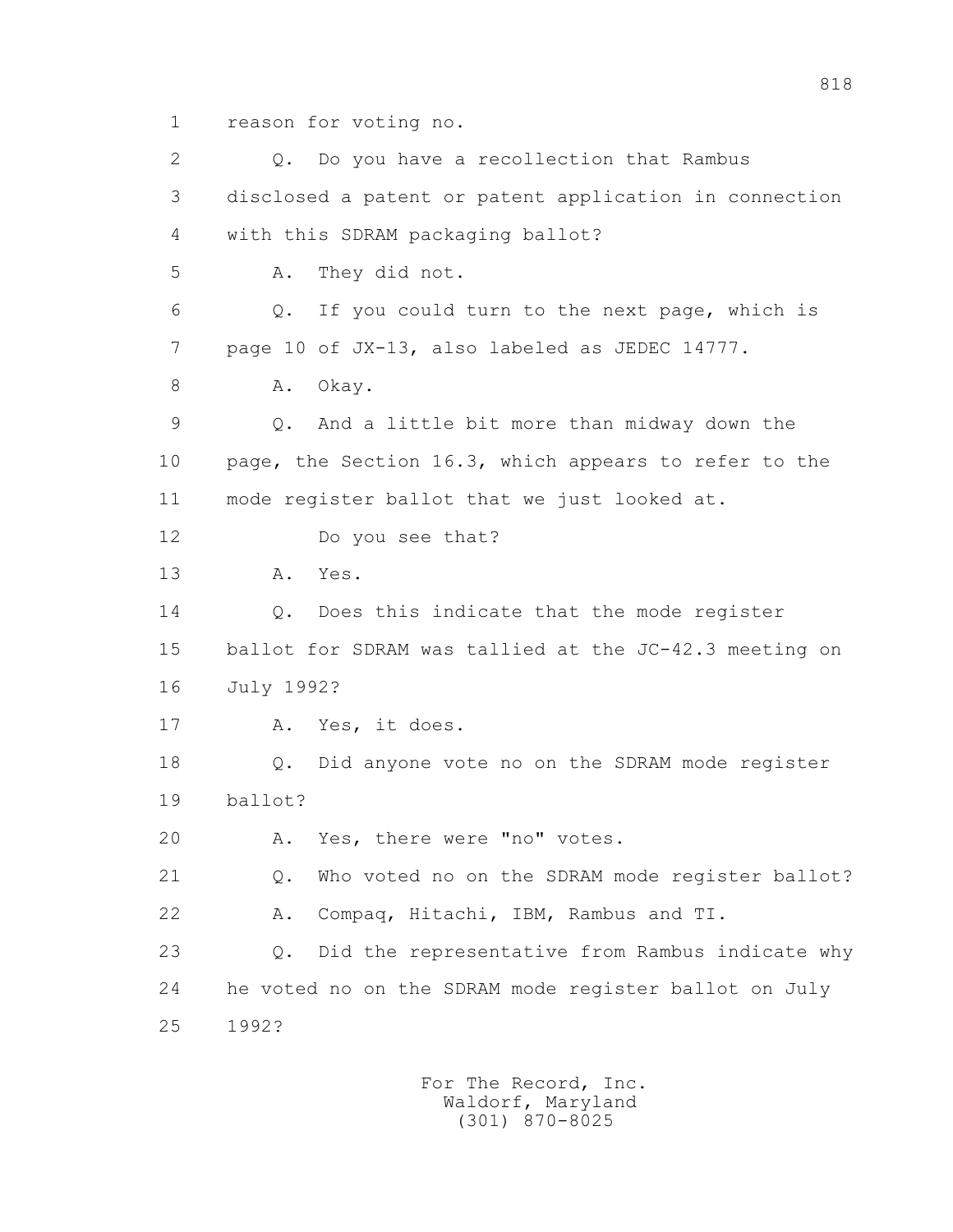1 A. There would be comments, but from here, I'm not 2 seeing the comment.

 3 Q. If I could direct your attention to the -- 4 well, strike that, actually.

 5 Do you have a recollection that in connection 6 with Rambus' "no" vote on this ballot whether Rambus 7 also disclosed a patent or patent application in 8 connection with the mode register ballot?

9 A. No, they didn't disclose any patents.

 10 Q. Okay. And if you could turn to the next page, 11 which is page 111 of JX-13, and it's also JEDEC 14778.

12 A. Okay.

 13 Q. Section 16.4 appears to refer to the SDRAM 14 truth table ballot that we just took a look at.

15 A. Yes.

 16 Q. Does this indicate that the JC-42.3 committee 17 tallied the votes on the SDRAM truth table ballot at 18 this meeting?

19 A. Yes, it does.

 20 Q. Did anyone vote no on the SDRAM truth table 21 ballot during the July 1992 meeting?

22 A. Yes.

 23 Q. Who voted no on the SDRAM truth table ballot? 24 A. Compaq, Hitachi, Rambus, Samsung and TI. 25 Q. And at the bottom of this page, it reads,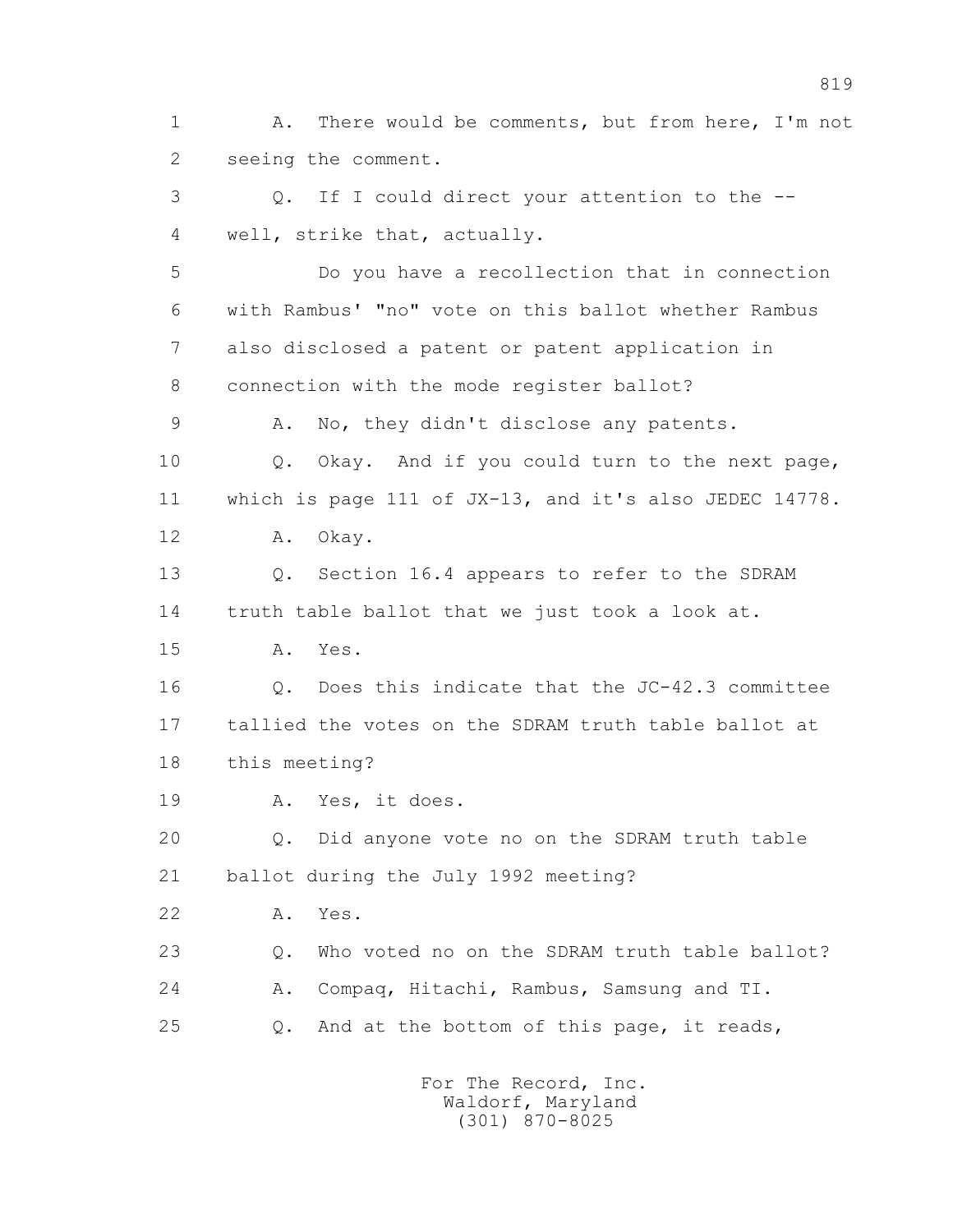1 "Rambus: Mode register not readable; bad for testing." 2 Do you see that? 3 A. Yes, I do. 4 Q. Does this indicate that the representative of 5 Rambus who voted no on this SDRAM truth table ballot 6 provided a comment about why he voted no? 7 A. Yes, and these were his exact comments. 8 Q. Do you have a recollection that the 9 representative of Rambus disclosed a patent or patent 10 application in connection with the SDRAM truth table 11 ballot? 12 A. They did not. 13 O. Okay. Earlier you testified that Release 4, 14 which contained the first publication of the SDRAM 15 standard, was published in late 1993. 16 A. Correct. 17 Q. After the JEDEC -- after JEDEC published that 18 standard, what work did it move on to next? 19 A. It took up several different options, mainly 20 looking at the next standard, the next generation of 21 memory. 22 Q. Now, earlier you testified that you were the 23 official representative from Micron at JEDEC in -- 24 starting in 1991 to 1993. 25 A. Yes. For The Record, Inc. Waldorf, Maryland

(301) 870-8025

820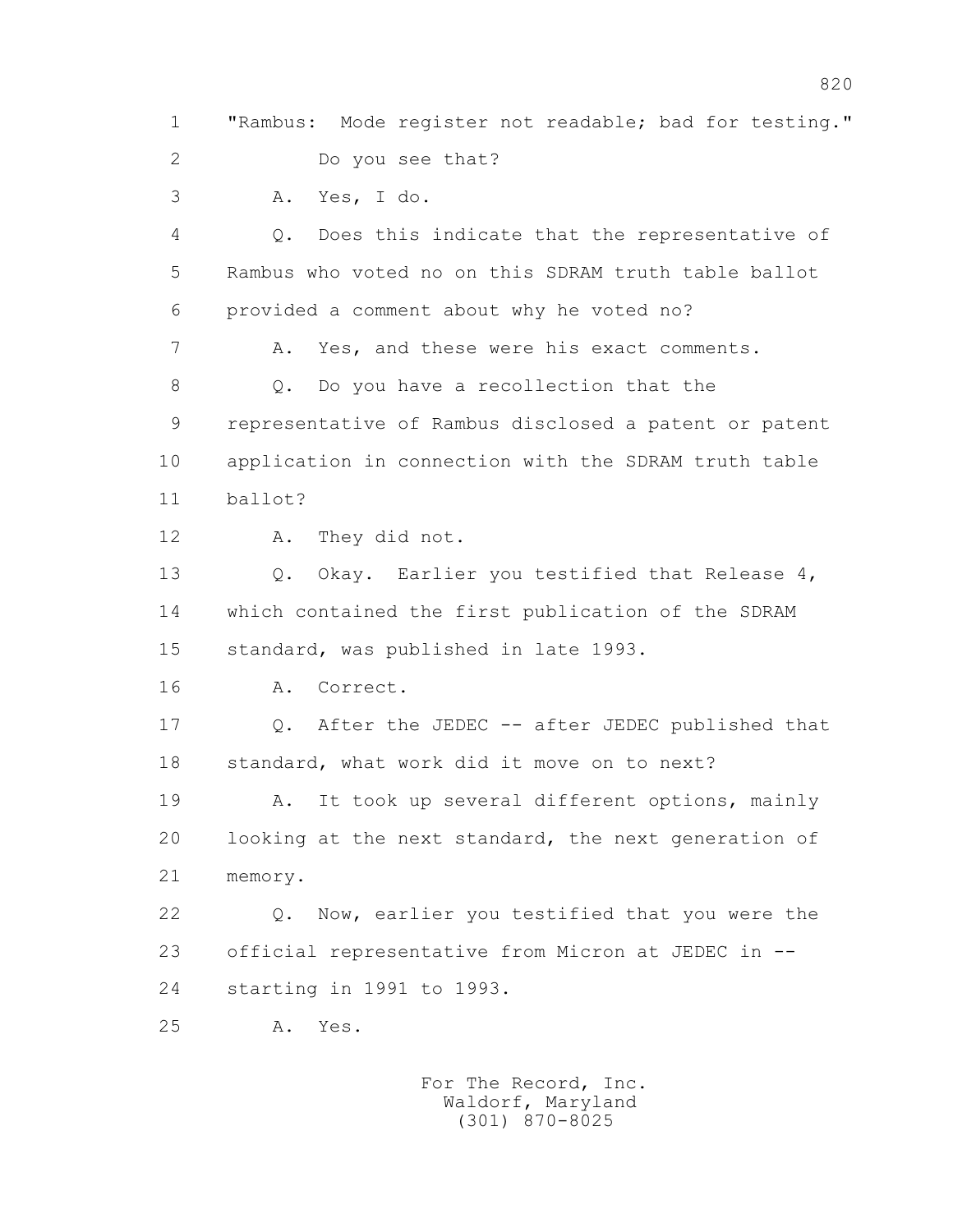1 Q. Were you no longer the official representative 2 of Micron after 1993? 3 A. That's correct. Sometime in '93, I -- Bob 4 Fusco I think initially was made the official JEDEC 5 rep, and then after him, it was Terry Walther. 6 Q. Are you familiar with burst EDO DRAM? 7 A. Yes, I am. 8 0. What is burst EDO DRAM? 9 A. It's an asynchronous DRAM based upon a page 10 mode DRAM that allows multiple data items to be able to 11 be presented at the outputs when you toggle CAS, 12 meaning that you don't have to give it a column address 13 for every data item that comes out. 14 0. Now, you mentioned page mode DRAM. Can you 15 briefly describe what that means? 16 A. What page mode DRAM is is that the DRAM is 17 architected into what's called pages of a specific page 18 size, and if you continue to access the DRAM within the 19 page, you're able to get data out faster than if you 20 moved from page to page. So, page mode DRAM was the 21 typical DRAM architecture at this specific point in 22 time. 23 Q. Okay. Were you responsible for managing burst 24 EDO DRAM products at Micron? 25 A. I was the application manager. I didn't manage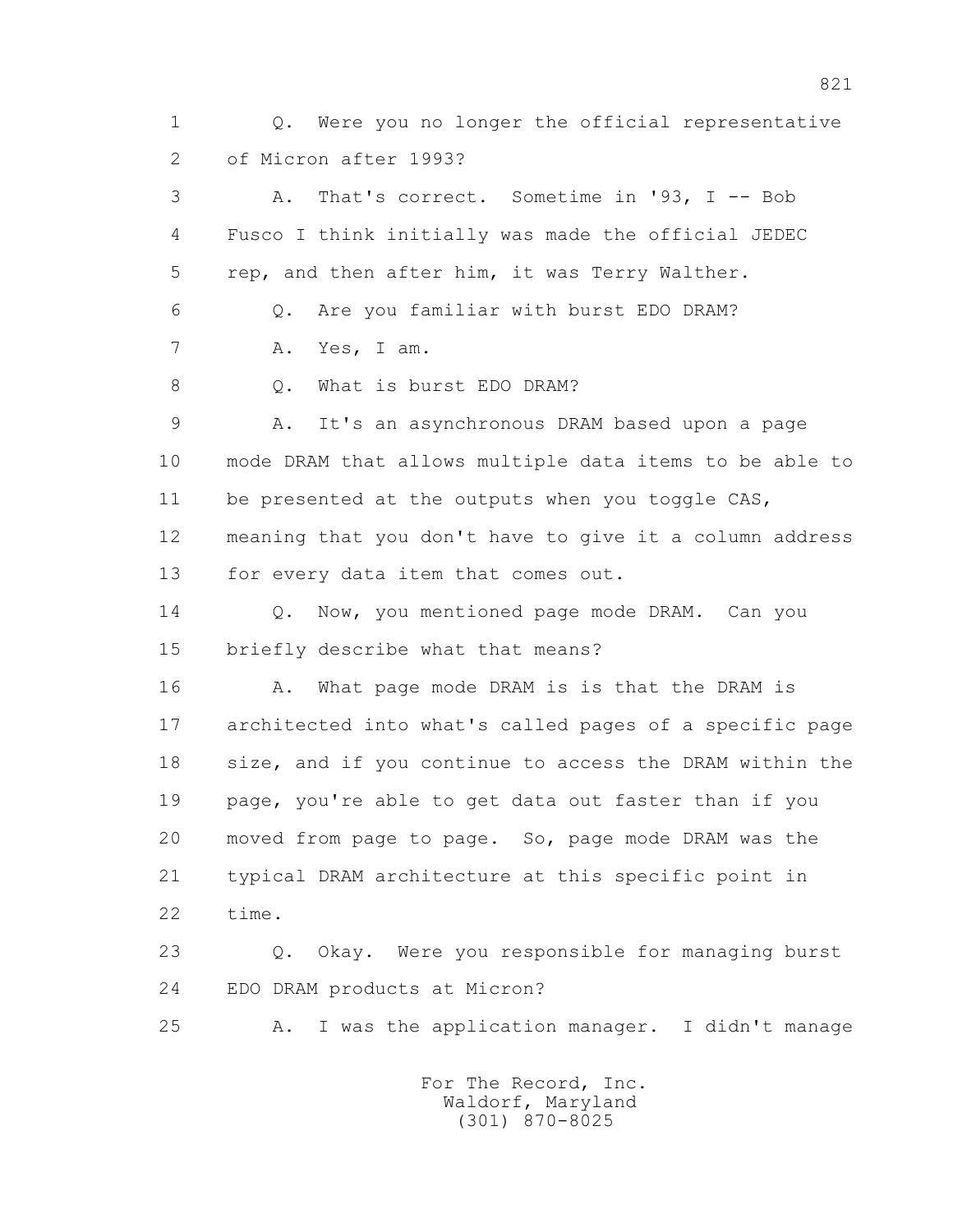1 the products, but I managed a group of application 2 engineers in the '91 to '94 time frame, '95 time frame. 3 Q. What were you trying to do at Micron with burst 4 EDO DRAM?

 5 A. It started with our meetings with some 6 customers who wanted to get faster access out of the 7 DRAM in order to meet the requirements of the processor 8 as the processor speeds were increasing, and it was 9 clear that past page mode DRAMs were not able to keep 10 up, so with some meetings with customers, we came up 11 with the idea to make burst EDO DRAM, and it allowed 12 data to stream out of the device faster than it would 13 with a page mode DRAM.

 14 So, the goal was to get better speed out of the 15 DRAM, get more data items out quicker than were -- at 16 that time was available in page mode DRAMs.

 17 Q. What are the names of some of the DRAM 18 customers you met with about burst EDO DRAM?

 19 A. It would have been almost all of the prevalent 20 computer customers at that time. It would have been 21 like Compaq, HP, Dell, IBM, DEC, most of them, Sun.

 22 Q. And what would typically happen at these 23 meetings that you had with customers about burst EDO 24 DRAM?

25 A. I'd have a presentation that would explain the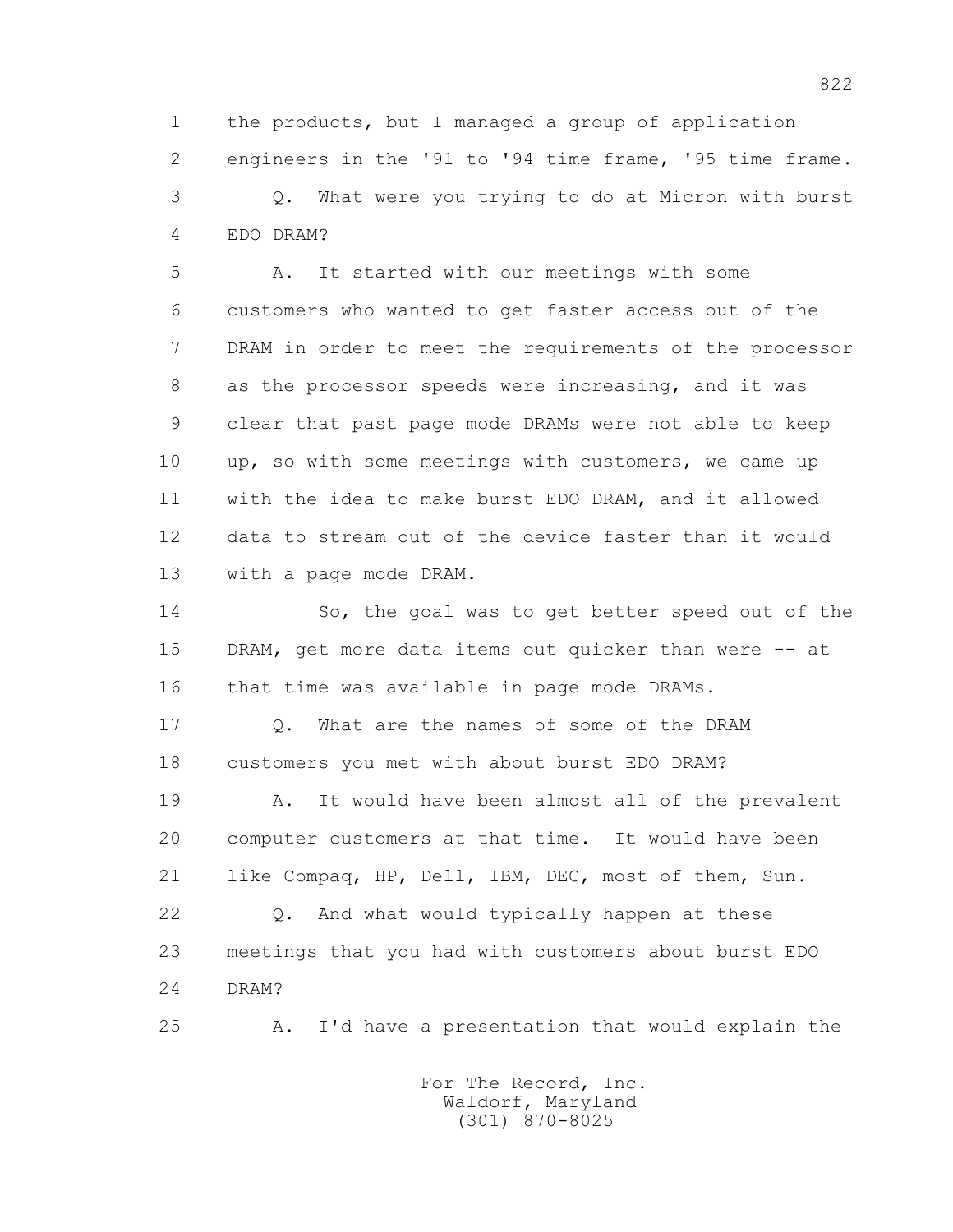1 differences between burst EDO and EDO, and then -- 2 DRAMs, and then going to how we believe its cost would 3 compare to an EDO DRAM, and when we thought we would be 4 able to bring it to market, and then try to see what 5 their requirements were, just see if there was a match 6 between what we thought we could do and what they were 7 going to require in their next systems.

 8 Q. Did the topic of intellectual property ever 9 come up during these meetings that you had with 10 customers on burst EDO DRAM?

11 A. Not specifically with customers; however, the 12 customers were very concerned, like they always are, to 13 ensure that you've got multiple sources and that 14 they're not locked into a proprietary product where 15 then you can charge whatever you want. They want to 16 make sure that there's a plentiful supply and that 17 you're able to -- they can get it from everybody. 18 Keeping the cost low of the DRAM was the goal.

19 So, I was working mostly with a lot of the 20 other memory manufacturers and chipset makers to ensure 21 that there was broad support for the product, both with 22 other memory manufacturers as well as chipset makers, 23 and definitely with the memory manufacturers, there was 24 some concern about intellectual property, and at that 25 time, I let them know that, yeah, we have patents on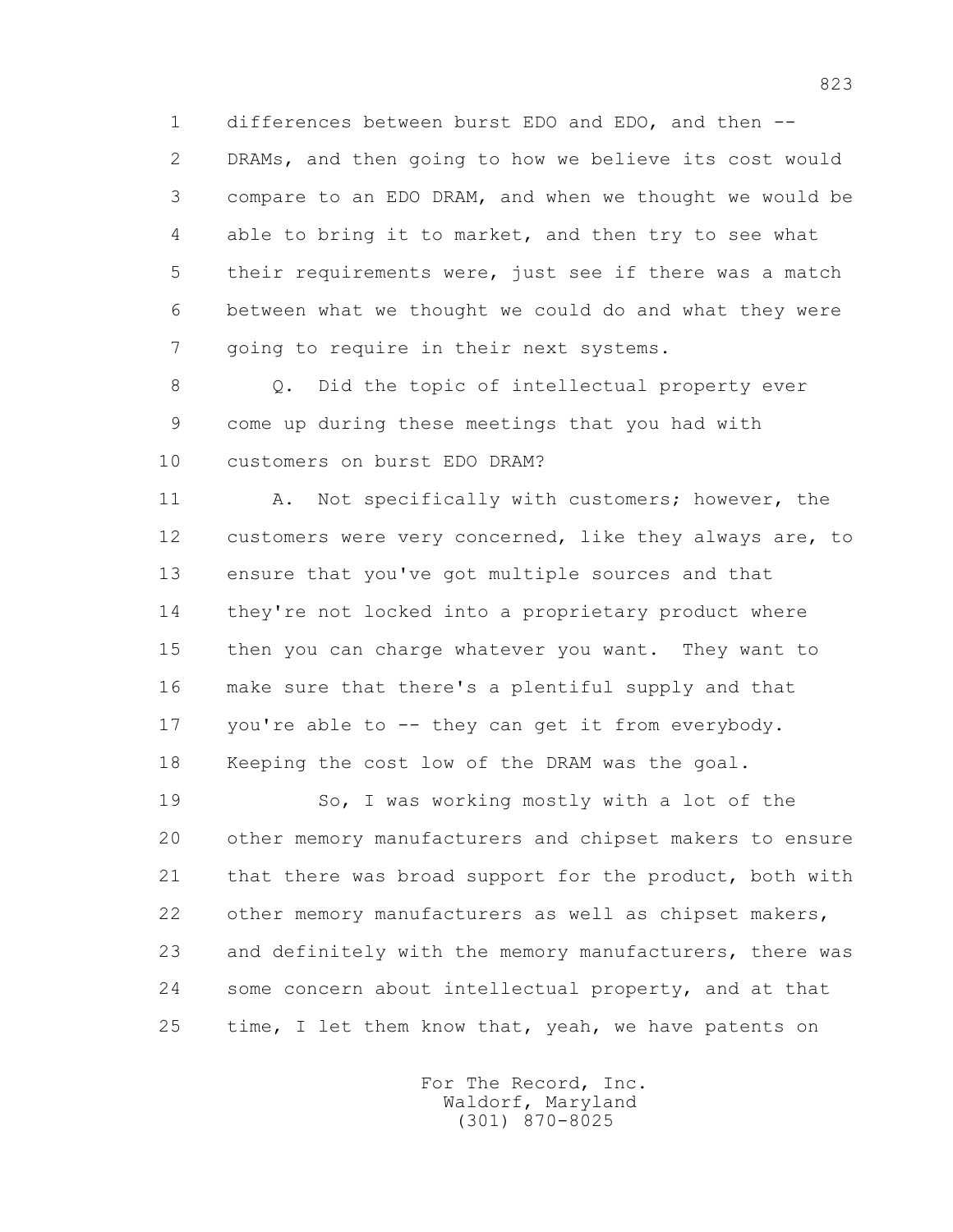1 burst EDO -- we don't have patents, we were filing 2 patents on burst EDO but assured them that they would 3 have a free use of those patents if they decided to 4 support it.

 5 Q. And just so we get the time period that this is 6 happening clear, when were you actively meeting with 7 DRAM customers to talk about burst EDO?

 8 A. This is in the '9 -- late '93, '94, early '95 9 time frame.

 10 Q. Okay. Now, you testified just a moment ago 11 that after 1993, you were not an official JEDEC 12 representative for Micron; however, did you attend any 13 meetings of JC-42.3 or other committees after 1993?

14 A. After I was no longer the JEDEC rep, I attended 15 a couple meetings to talk about burst EDO, at least one 16 that I remember.

 17 Q. Okay. I'd like to direct your attention to 18 JX-23. Do you have that in front of you?

19 A. Yes, I do.

20 Q. Are you familiar with this exhibit?

21 A. Yes, I am.

22 Q. Can you explain what this exhibit is?

 23 A. Yeah, these are meeting minutes of the JC-42.3 24 committee that was held on January of '95 in San Jose. 25 Q. Okay. And I see that there are two Micron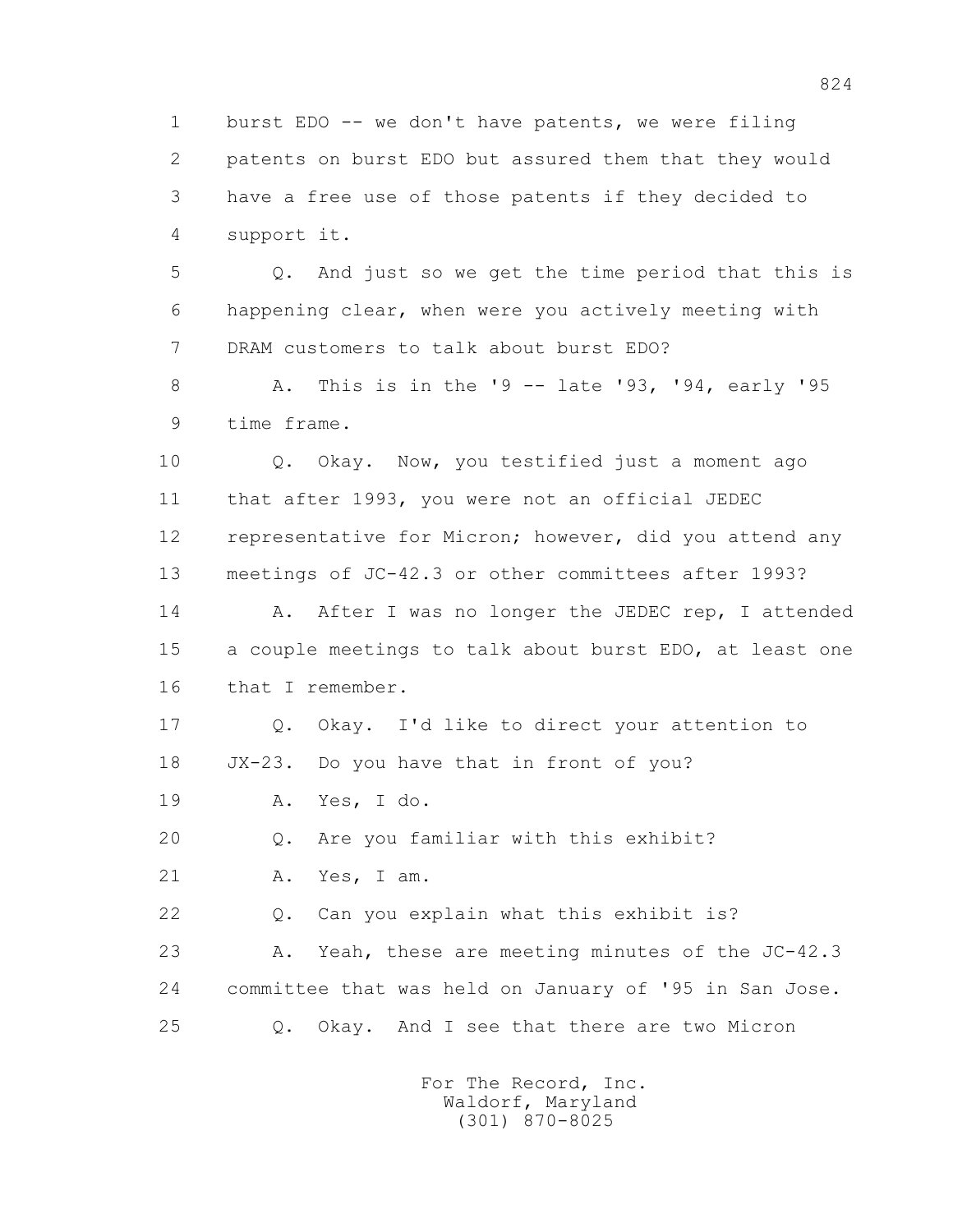1 individuals listed on the attendance roster at this 2 meeting. I see that you're there and also an R. C. -- 3 I'm sorry, a Bob Fusco. 4 Do you see that? 5 A. Yes. 6 Q. Does this indicate that you attended the 7 January 17th, 1995 JC-42.3 meeting? 8 A. Yes. 9 Q. Did Bob Fusco -- or Bob Fusco also attend the 10 JC-42.3 meeting in January 1995? 11 A. Yes, he did. 12 Q. And just down the page, there appears a Craig 13 Hampel next to Rambus. Do you see that? 14 A. Yes. 15 Q. Does this indicate that a representative from 16 Rambus attended the January 1995 JC-42.3 meeting? 17 A. Yes, it does. 18 Q. Okay. If you could turn to page 68, which is 19 also JEDEC 16293. 20 A. Okay. 21 Q. Are you familiar with this page of Exhibit 23? 22 A. Yes. 23 Q. Can you tell the Court what this page is? 24 A. Yes, this is a presentation that I put together 25 for the -- for various reasons, but this was also shown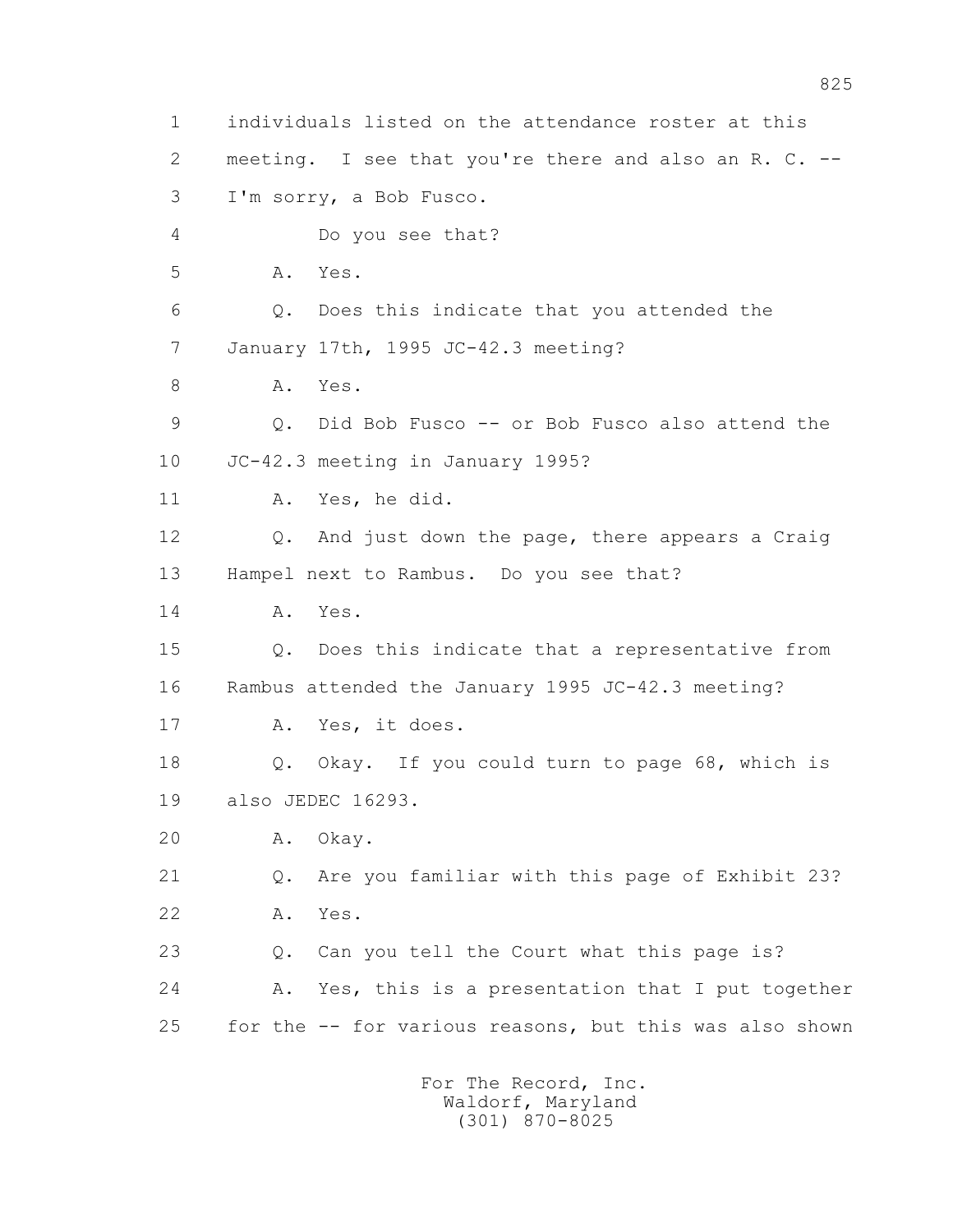1 to the committee as a description of burst EDO 2 operation.

 3 Q. Okay. What, if anything, did you propose with 4 respect to how CAS latency would be determined in burst 5 EDO DRAM at this meeting?

 6 A. Actually, that's described on the next page 7 where CAS latency is fixed, not programmable.

 8 Q. Okay. And what, if anything, did you propose 9 with respect to the burst length and how that would be 10 determined in burst EDO DRAM?

 11 A. The burst was also fixed to a four-cycle burst. 12 Q. Okay. At the time of your presentation at the 13 January 1995 JC-42.3 meeting, had you analyzed how the 14 performance of a burst EDO part would compare with an 15 SDRAM part?

16 A. I don't know if I made the comparison 17 specifically prior to this meeting, but at some time, 18 yes, I did do that comparison.

 19 Q. And what did you do to analyze the performance 20 of a burst EDO DRAM as compared to an SDRAM?

 21 A. Took a look at their access cycles and compared 22 that in a typical system to see what the comparative 23 performance would be.

 24 Q. Okay. And based on that and your analysis, how 25 did you expect the performance of a burst EDO DRAM part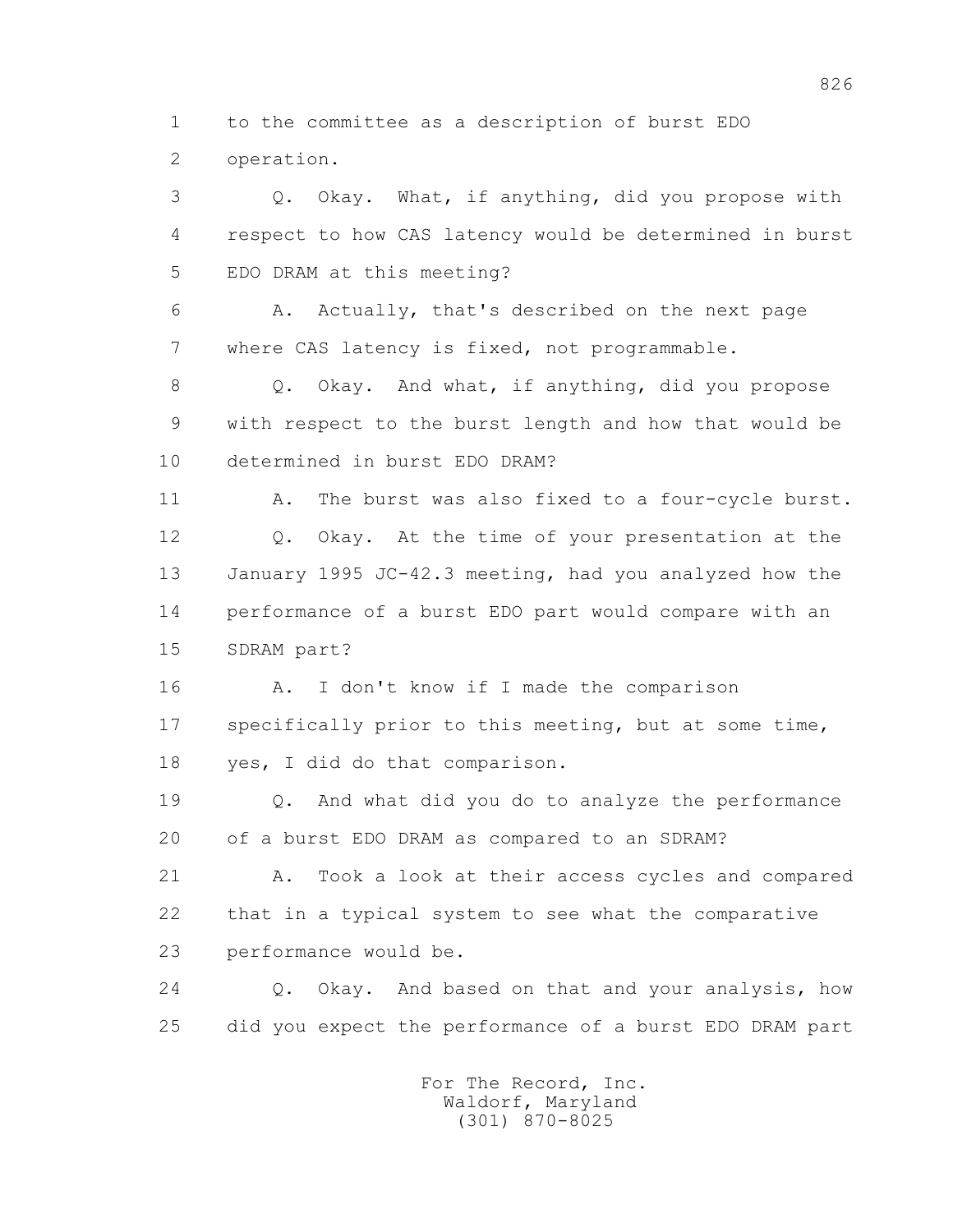1 to compare with an SDRAM part?

 2 A. At this point in time, at 66 megahertz, which 3 was the prevalent data rate at that time, it would be 4 equal or better than SDRAM based upon its lower 5 latency.

 6 Q. What was your understanding of the potential 7 performance of a burst EDO DRAM?

8 A. At this time, as we were looking at coming to 9 market with a part, SDRAM had moved or was in the 10 process of moving from 66 megahertz up to 100 11 megahertz, and the committee was undertaking work from 12 66 megahertz to 100 megahertz -- actually it could have 13 happened prior to this, but -- so, we knew we had -- if 14 we were going to be competitive, we had to be able to 15 support the data rate.

 16 And we had looked at 75 megahertz, we were 17 easily at 75 megahertz and could achieve that, and 18 actually had the design engineer looking at the lab, 19 and we had it cycling at 125 megahertz, and so that 20 gave me the indication that we had for this part to at 21 least go to 125 megahertz.

 22 Q. And if I could introduce CX-2632, which should 23 be in your set of documents.

24 A. Okay.

25 Q. Are you familiar with this document?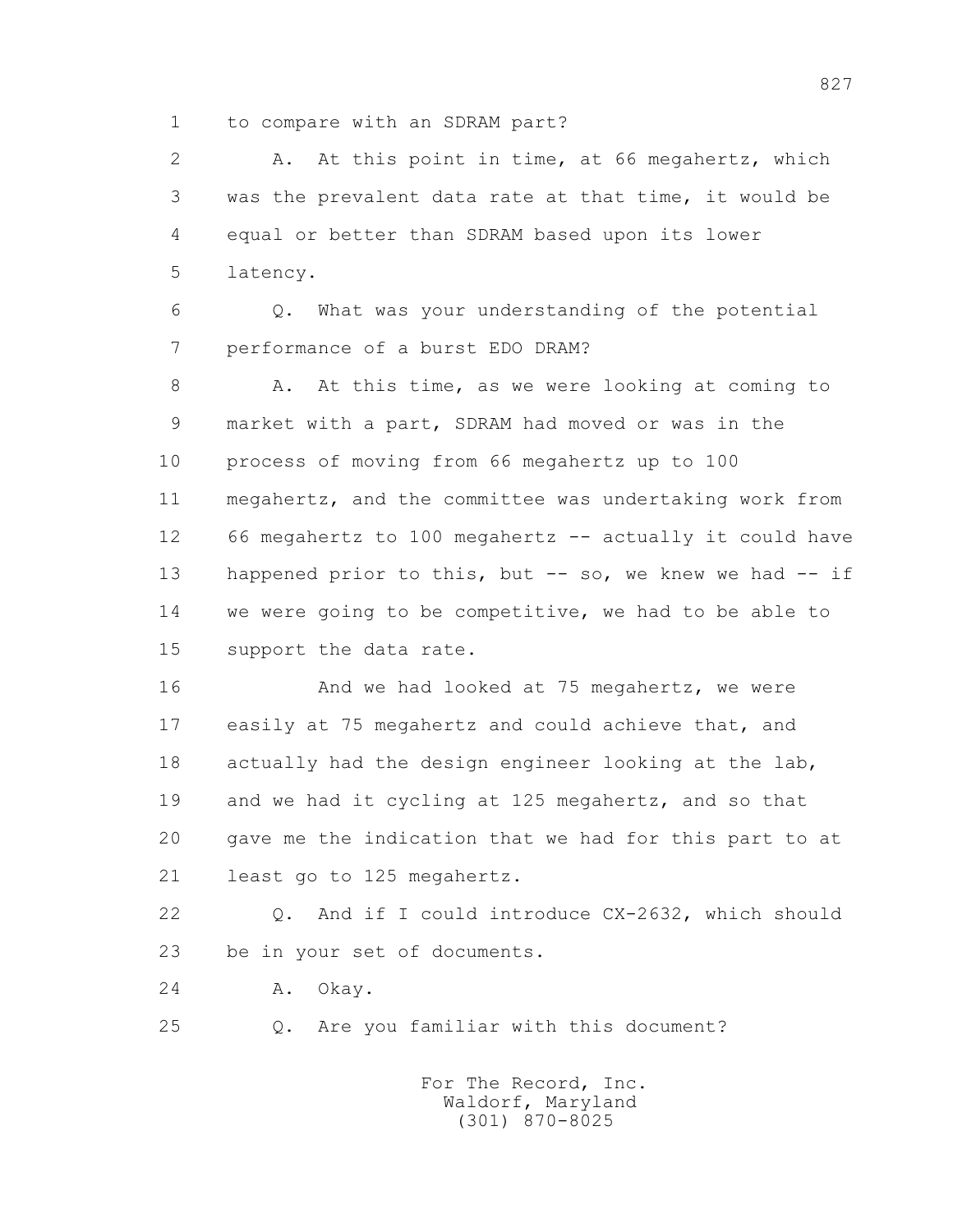1 A. Yes, I am.

2 0. What is this document?

 3 A. This is a quarterly document that is -- was 4 issued by Micron for design engineers where various 5 articles of new technologies or tech -- how to use the 6 technologies and devices would appear, and on this 7 specific one, the front page was my article that I 8 wrote for this specific Design Line on burst EDO.

 9 Q. If you could turn to page 5 of CX-2632, and the 10 sentence at the bottom left column of this page reads 11 in part, "Burst EDO is currently being specified for 75 12 megahertz operation. This specification will be 13 available shortly. The cycle time of burst EDO is not 14 an issue -- burst EDO is currently cycling at 125 15 megahertz over temperature and voltage."

16 Do you see that?

17 A. Yes, I do.

 18 Q. And was this consistent with your experience of 19 how burst -- what the current cycling potential of 20 burst EDO at the time this document was written was -- 21 was achieving?

 22 A. Yes, it was. There were some naysayers of 23 SDRAM components that said that burst EDO couldn't keep 24 up with it, and this was showing that yeah, it did. In 25 fact, we were cycling in the 125 megahertz not at room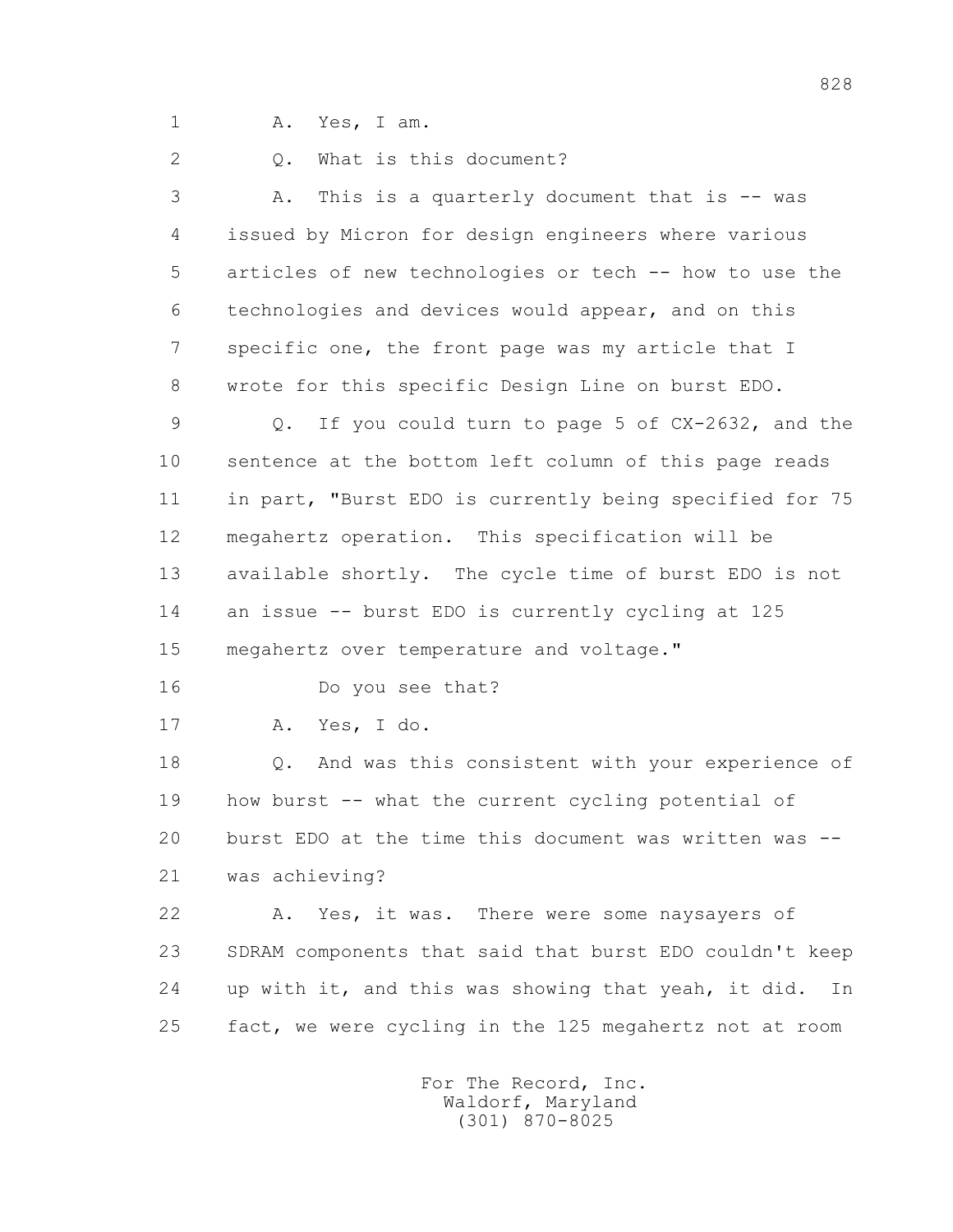1 temperature, but over voltage and temperature where 2 various parameters would slow down, and so it was 3 showing good head room.

 4 Q. In general terms, can you explain what 5 ultimately happened to burst EDO?

 6 A. Synchronous DRAM gained sufficient momentum in 7 the industry that burst EDO was not accepted even 8 though there were many suppliers that had it on their 9 parts, there were many chipset manufacturers that had 10 support for it. It just did not emerge in the market 11 as a mainstream part. Synchronous DRAM -- the momentum 12 behind the Synchronous DRAM actually killed burst EDO.

 13 Q. And based on your understanding and experience 14 with burst EDO, did you have an understanding that if 15 burst EDO were chosen at that time, improvements could 16 have been made to burst EDO?

 17 A. Yes, and in fact, even in this document, we 18 thought that right around 120 -- 100 megahertz, 19 somewhere in that area, it would need to have more work 20 done on it to increase the performance beyond that, 21 whether that was changing the I/O signaling levels or 22 whatever, there would be more work that needed to be 23 done, and actually I indicated that on page 5 of that 24 same document. So, we knew that more work needed to be 25 done on it. Where ultimately it could have gone would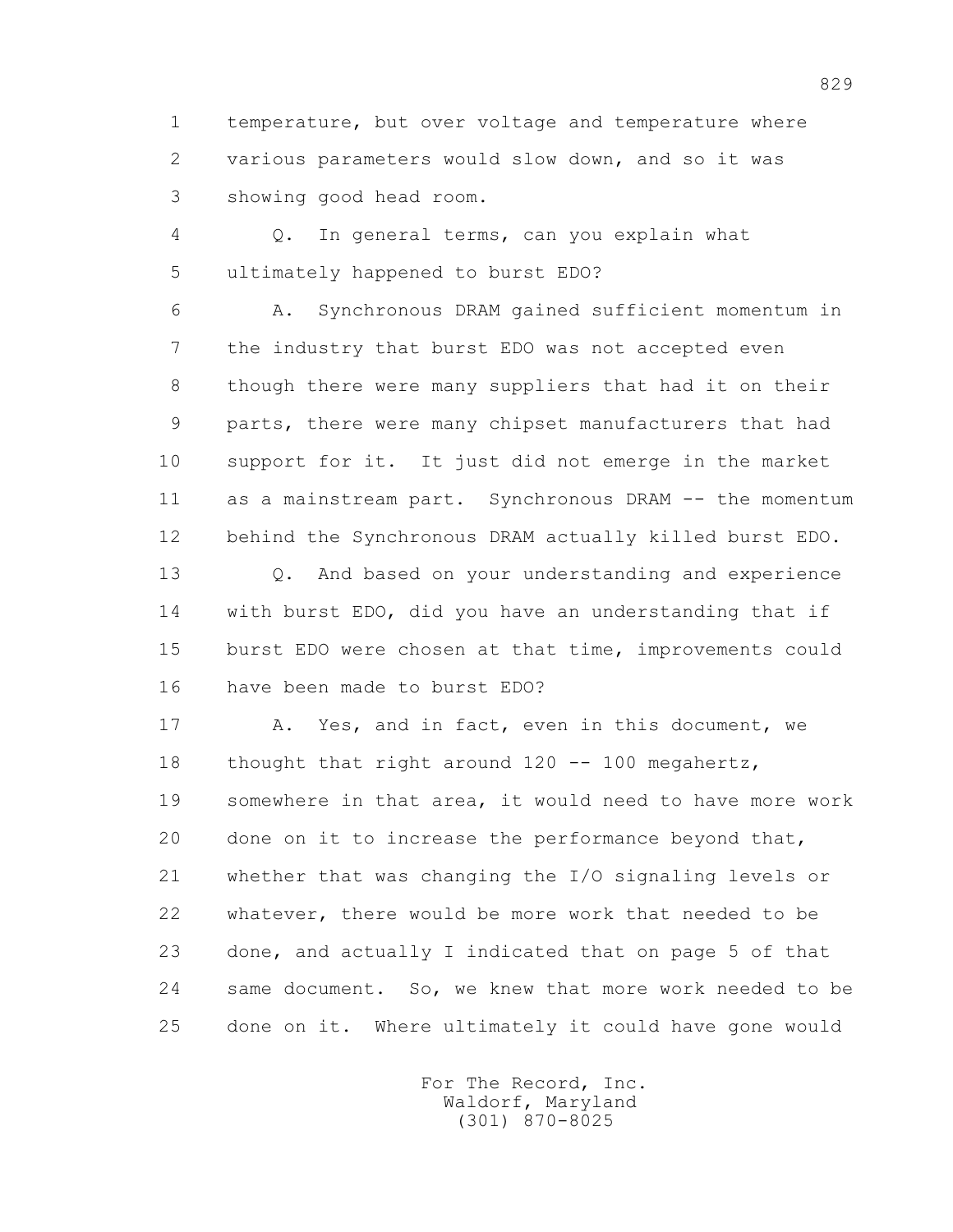1 just be based upon the work that we did.

 2 Q. In the 1993 time frame, did you ever try to 3 compare SDRAM to Rambus DRAM?

4 A. Yes, I did.

5 Q. Why did you do that?

 6 A. More as a training tool for the field 7 application engineering force and salespeople inside 8 Micron.

 9 Q. What exactly did you do when you tried to 10 compare SDRAM with Rambus DRAM?

 11 A. With the information that I had, I tried to 12 just gather the similarities and differences and tried 13 to determine what direction the market would go based 14 upon that, and from the technical standpoint, just look 15 at the technical differences between the two 16 architectures.

 17 Q. Did you prepare a presentation on the 18 difference between SDRAM and Rambus DRAM?

19 A. Yes, I did.

20 Q. I'd like to show you Respondent's Exhibit 340.

21 Do you have that in front of you?

22 A. Yes, I do.

 23 Q. And if you could turn to page 11 of this 24 exhibit.

25 A. Okay.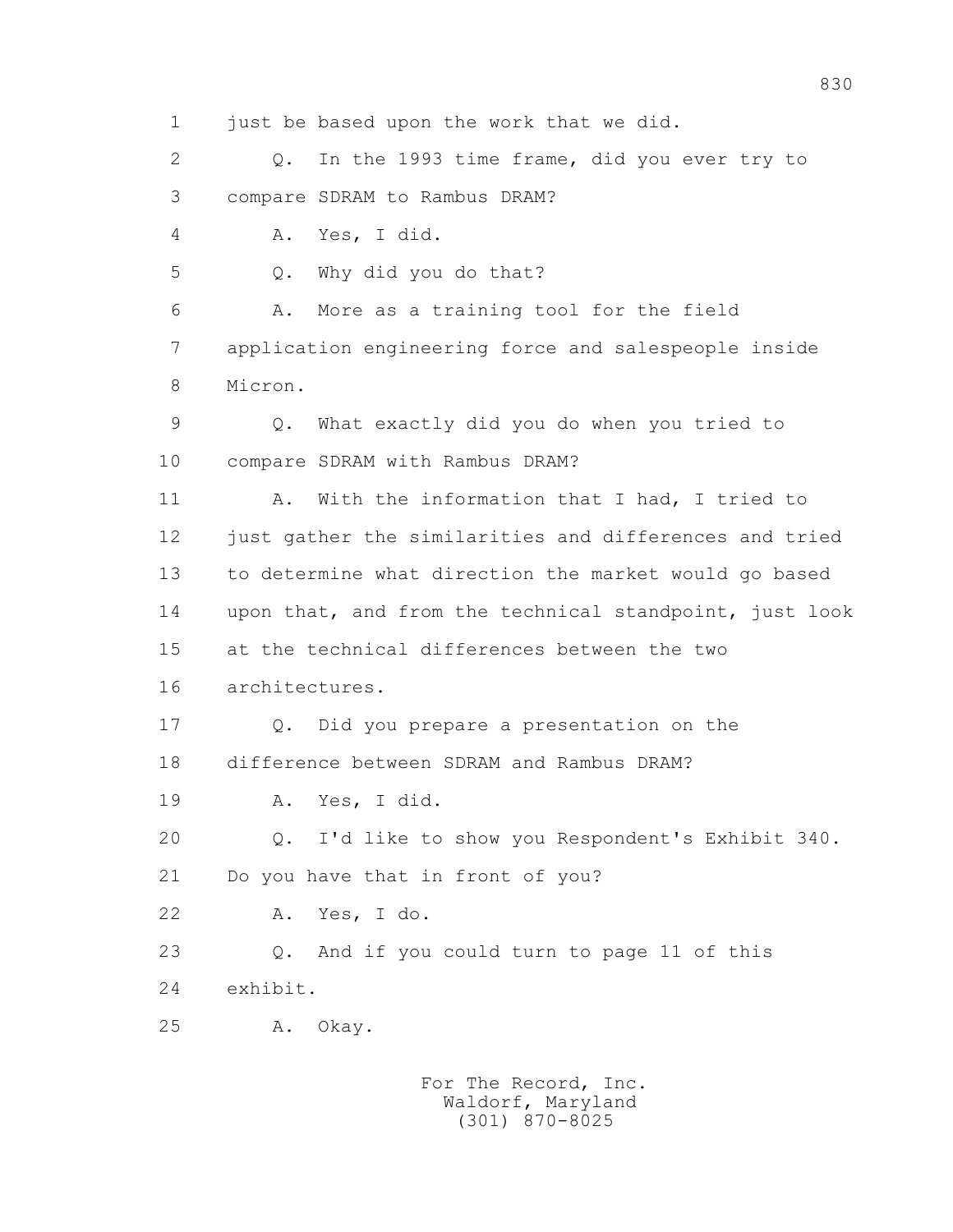1 Q. Now, what were you trying to do on this page? 2 A. What I was trying to do is take a look at what 3 Rambus was saying in their literature and in the 4 industry as what they thought their advantages were 5 over SDRAM and try to refute those advantages. 6 Q. Okay. And if you could look at the sixth 7 bullet point on this page, it reads, "Uses both edges 8 of the 250 megahertz clock." 9 Do you see that? 10 A. Yes. 11 Q. What did you mean when you included this bullet 12 point on this page? 13 A. That the Rambus DRAM actually used two edges of 14 the clock versus the single edge that was being used in 15 the SDRAM. 16 Q. And how did you know that? 17 A. From the documentation that Rambus was 18 providing in the industry. 19 Q. Did anyone at Rambus ever tell you that they 20 had intellectual property on using both edges of the 21 clock? 22 A. No. 23 Q. Did you ever show a representative from Rambus 24 your presentation on sync -- Synchronous DRAMs versus 25 Rambus DRAM?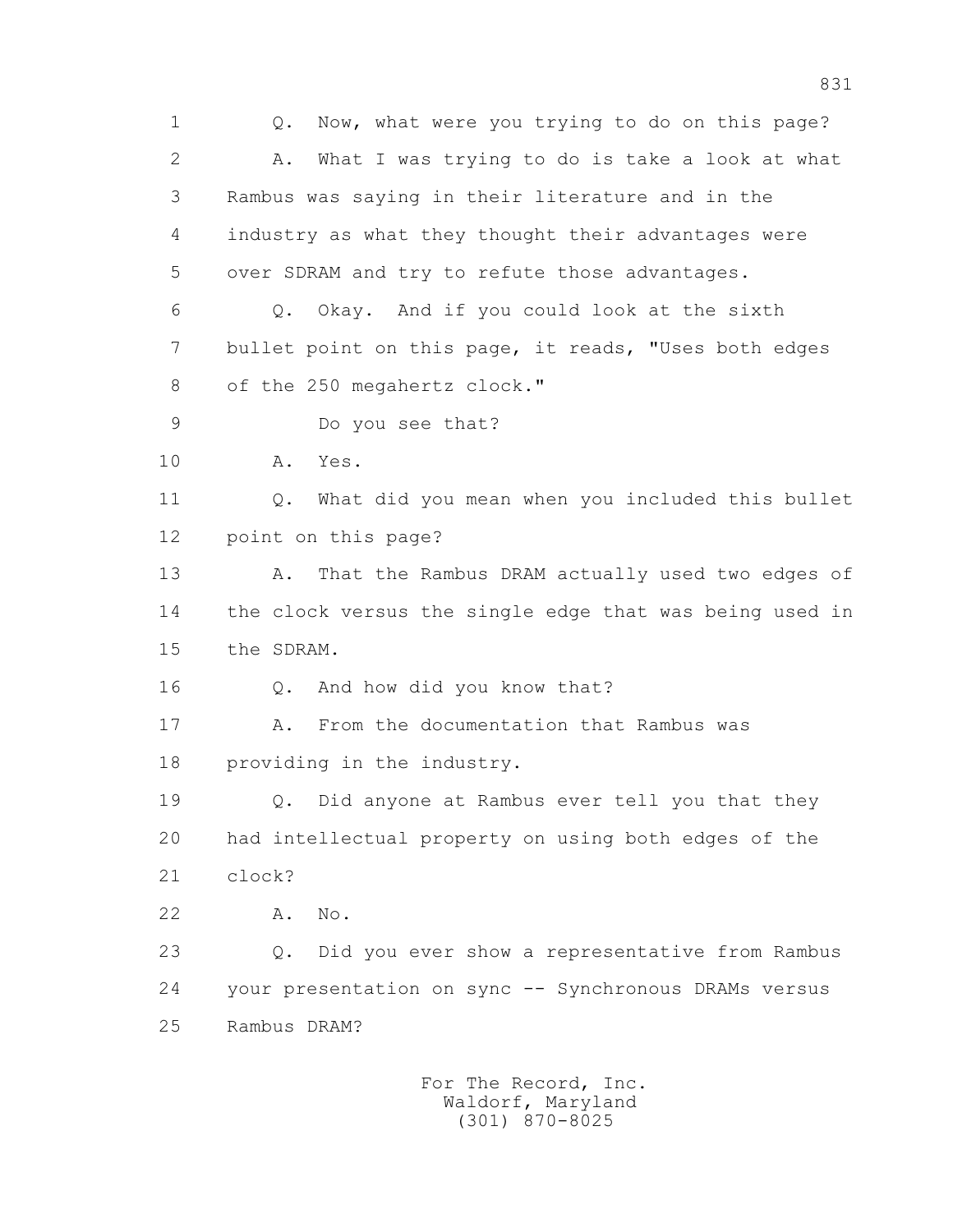1 A. No, I didn't.

 2 Q. Okay. Did you ever show someone from Rambus, 3 either inside or outside of JEDEC, your slides from 4 this presentation on SDRAM versus Rambus DRAM? 5 A. No, this was really an internal training tool 6 as well as -- I believe I gave it to some customers, 7 but no, I didn't have any direct relationship with 8 Rambus regarding this presentation. 9 Q. Did you ever have occasion to discuss with a 10 representative of Rambus the substance of the 11 presentation that we just looked at? 12 A. I wouldn't call it a discussion, but yes, at 13 one JEDEC meeting, I don't know how they got a copy of 14 it -- I assume from a customer -- but I got a marked-up 15 copy of my presentation back from the Rambus JEDEC 16 representative at one of the JEDEC meetings. 17 Q. If I could refer you to Respondent's Exhibit 18 2250, which is the last document in your set. 19 A. Okay. 20 Q. Are you familiar with this exhibit? 21 A. Yes. 22 Q. Can you tell the Court what this exhibit is? 23 A. Yes, this is the marked-up copy of my 24 presentation that actually was handed to me by Richard 25 Crisp at one of the JEDEC meetings.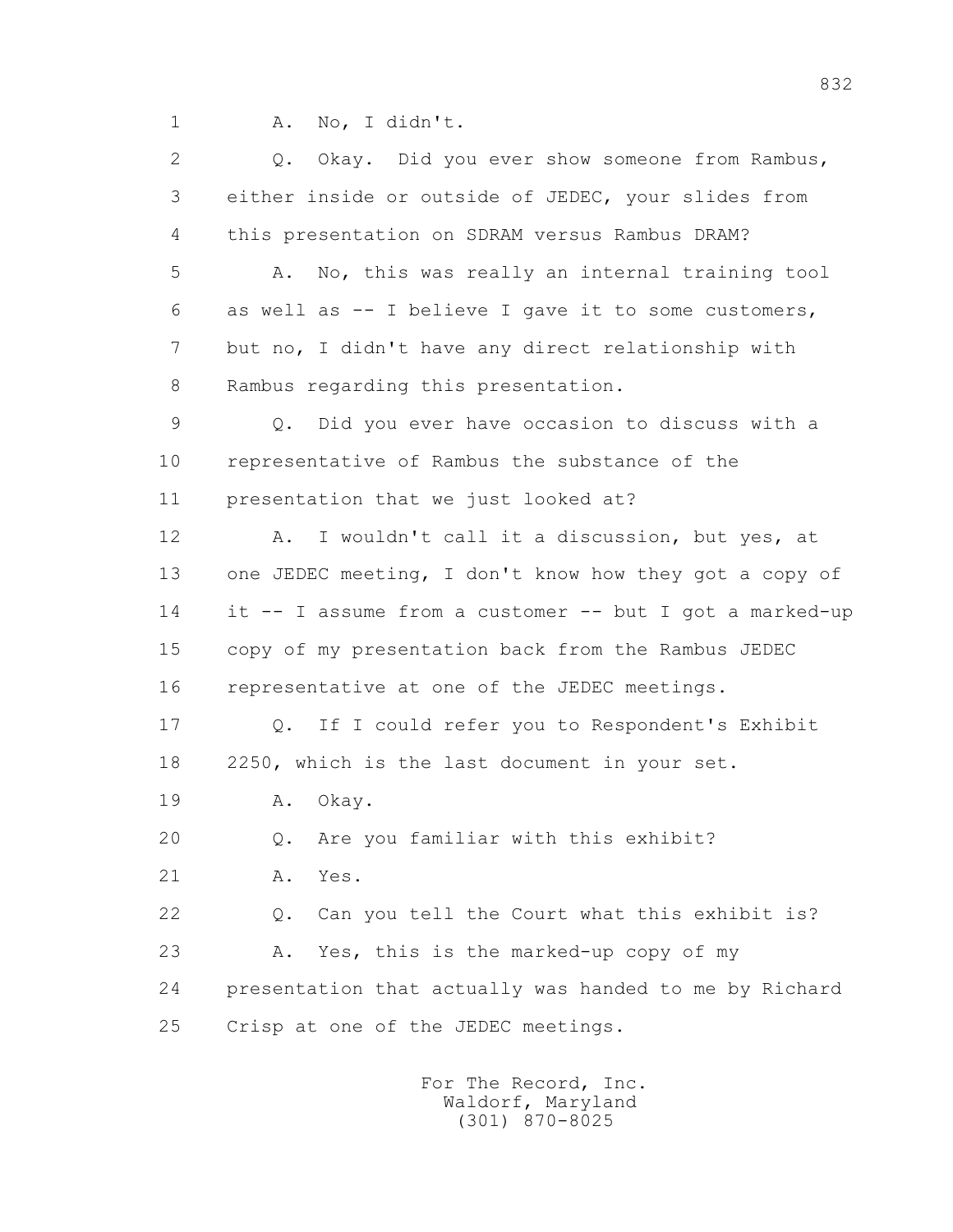1 Q. If you could turn to page 6 of Respondent's 2 Exhibit 2250. 3 A. Okay. 4 Q. Now, was this page a page from the exhibit that 5 we just looked at, which was Respondent's Exhibit 340? 6 A. Yes. 7 Q. Okay. 8 A. With the Rambus mark-ups. 9 Q. Now, what were you doing on this page of your 10 presentation? 11 A. On the original presentation, what I was trying 12 to show was the advantages of Sync DRAM versus Rambus, 13 both from a royalty standpoint, from a standardization 14 standpoint, and from a bus length standpoint. 15 Q. Okay. And underneath Sync DRAM, the first 16 bullet point reads, "No royalties, industry standard 17 part." 18 Do you see that? 19 A. Yes. 20 Q. Why did you include that in your original 21 presentation? 22 A. Because at this time it was known that on the 23 Rambus DRAM, there were royalties associated with it, 24 and this was a big sticking point with all memory 25 manufacturers to ensure that the DRAM is as cheap as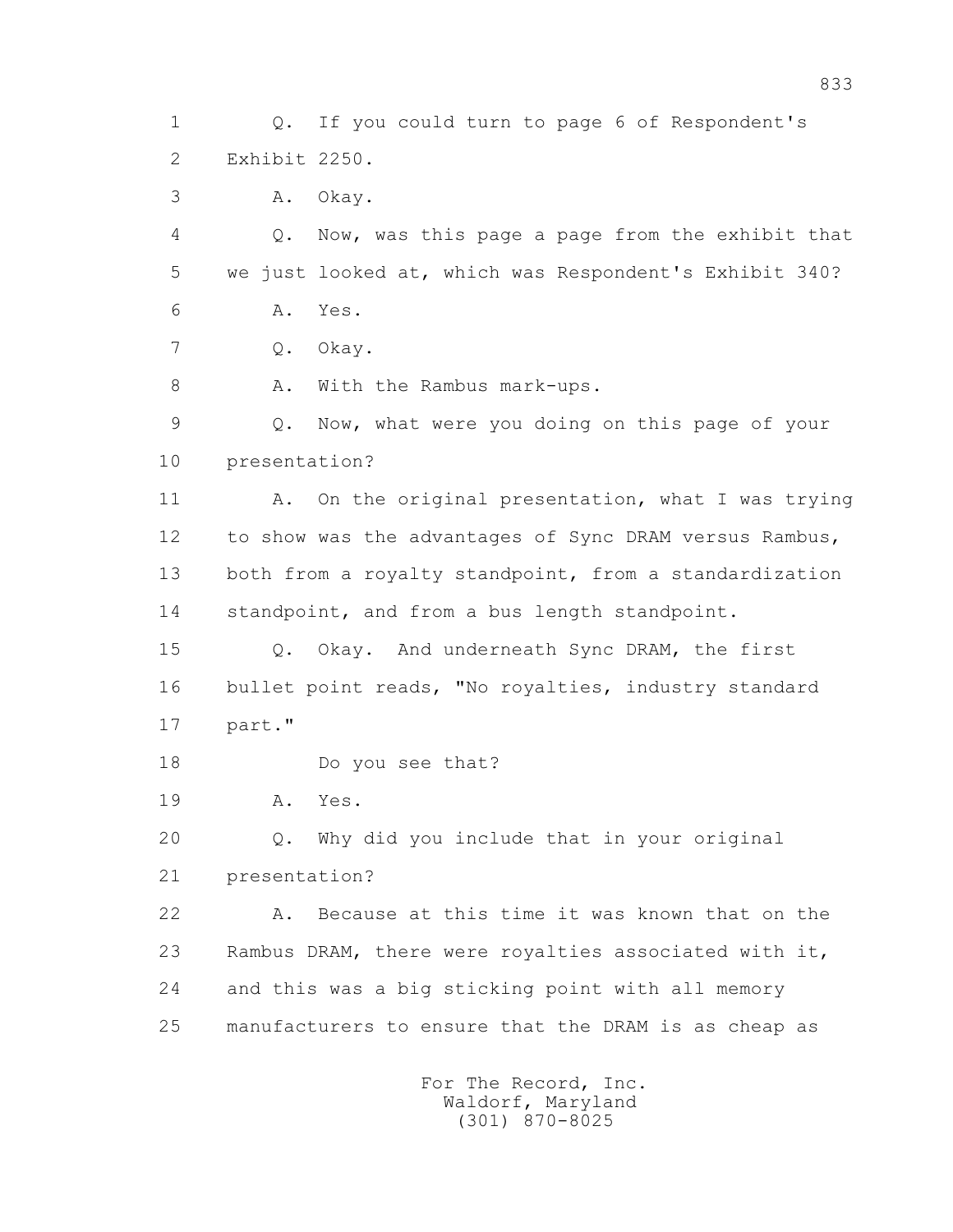1 possible, and so what I was pointing out here is that 2 with Sync DRAM, it's an industry standard, it's not a 3 proprietary part and required no royalties.

 4 Q. Now, there is an arrow that points up to this 5 bullet point that you made, and it's at the bottom of 6 the page, and it reads, "Motorola and other have SDRAM 7 patents."

- 8 Do you see that?
- 9 A. Yes.

 10 Q. Does this indicate that Mr. Crisp made a 11 comment with respect to no royalty -- your no 12 royalty -- no royalties point about Sync DRAM?

13 A. Yes, he was trying to indicate that he 14 believed -- and I believe at this time at JEDEC, some 15 information came forth that Motorola might have an 16 SDRAM -- a patent on synchronous devices that might 17 apply, and I think he was trying to point that out. 18 Q. Now, he -- Mr. Crisp also mentions "other have

- 19 SDRAM patents."
- 20 Do you see that?
- 21 A. Yes.

 22 Q. Did Mr. Crisp ever indicate who those other 23 people -- other companies might be that had IP that 24 contradicted your point that Sync DRAMs had no 25 royalties?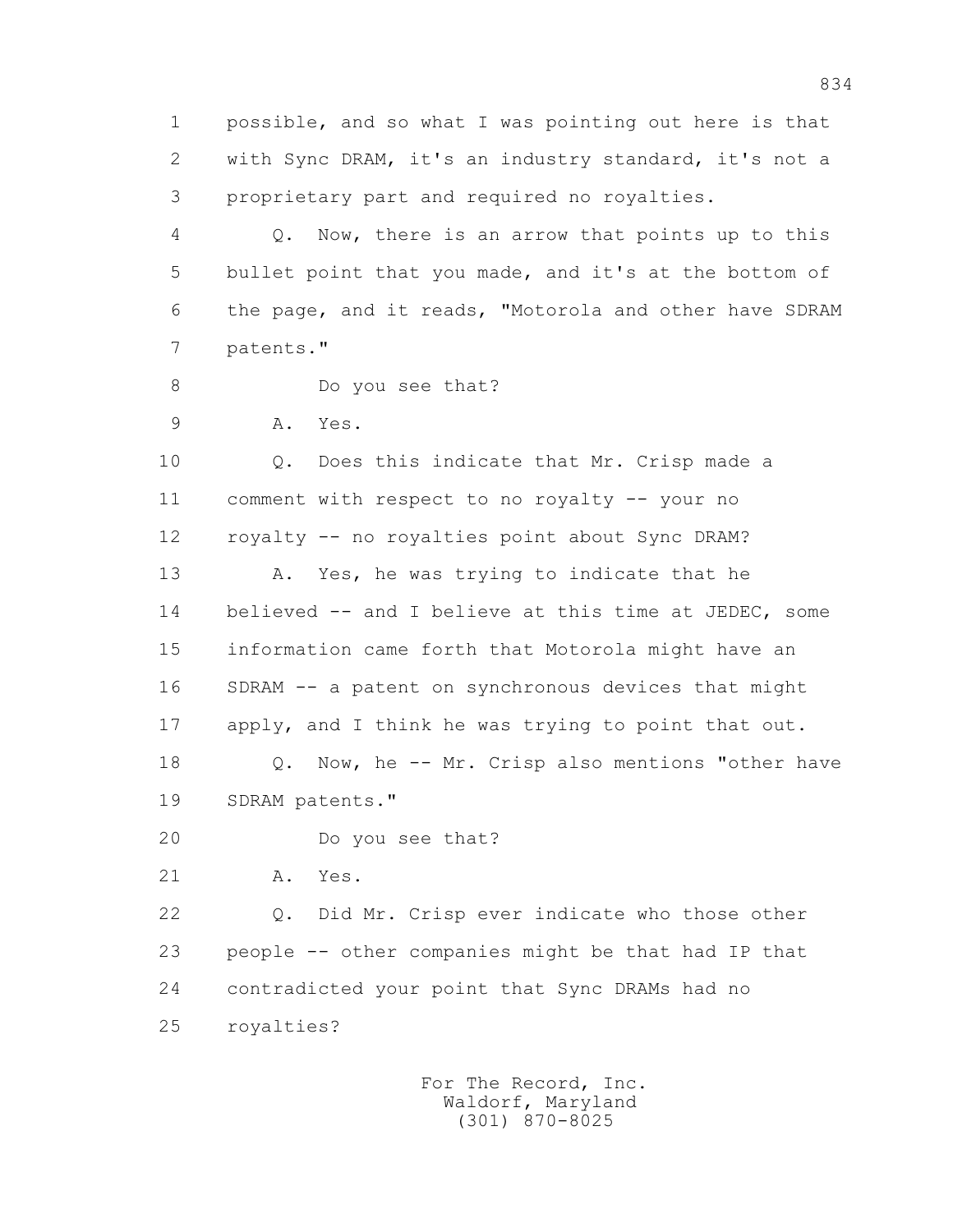1 A. No, I just took this comment as trying to state 2 that, you know, there could be some other royalties 3 associated with it based upon the work that was being 4 done at JEDEC, and I believe we were then able to 5 determine what he states here, that the Motorola having 6 patents, they actually did not apply to Sync DRAM. 7 Q. I just need a moment to gather my thoughts. 8 Okay, if you could turn to page 2 of 9 Respondent's Exhibit 2250. 10 A. Okay. 11 Q. Now, this looks an awful lot like the page we 12 just looked at in your presentation on Sync DRAM versus 13 Rambus. Is this the page that -- a version of the page 14 that we were just looking at? 15 A. Yes, it is, with the Rambus comments. 16 0. Okay. And we looked at -- recently at bullet 17 point six of your presentation, and -- which states, 18 "Uses both edges of the 250 megahertz clock." 19 Do you see that? 20 A. Yes. 21 Q. Did Mr. Crisp have anything to say about your 22 statement on this page about Rambus? 23 A. Yes, it's down at the bottom. He's stated 24 that, "Rambus has patented techniques for synthesizing 25 up to 50% duty cycle on the chip," which I took to mean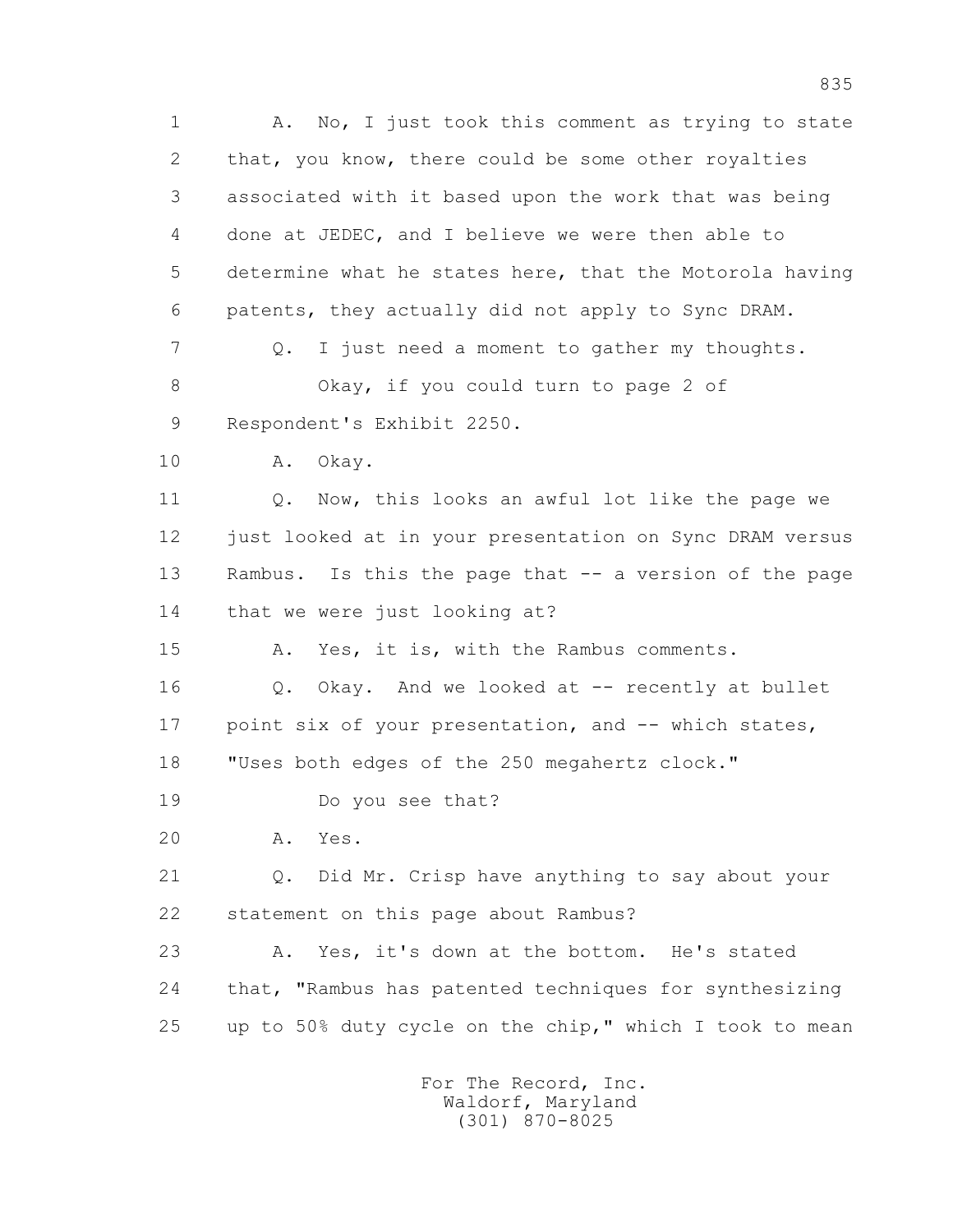1 that, okay, they have some sort of patented technique 2 on RDRAM that has to do with synthesizing the duty 3 cycle.

 4 Q. Did you also take that to mean that Rambus had 5 intellectual property over using both edges of the 6 clock?

7 A. No, I did not. I would have assumed that if he 8 meant that they had specific IP dealing with dual edge 9 clock, he would have stated such.

 10 Q. Okay. Do you have an understanding of what a 11 duty cycle is?

 12 A. Yeah, a duty cycle means that a certain portion 13 of the time, the clock cycle is high, and the other 14 portion of the time, the clock cycle is low. So, based 15 upon that percentage between the two, that's your duty 16 cycle.

 17 Q. And what is a 50 percent duty cycle? 18 A. It means that it's pretty tightly controlled 19 between the -- the high time and the low time is very 20 closely matched to each other, being 50 percent high, 21 50 percent low.

 22 Q. Do you have an understanding of why it might be 23 useful to achieve a 50 percent duty cycle?

 24 A. Yes, and in fact, in my presentation, I talk 25 about that's one of the biggest problems with the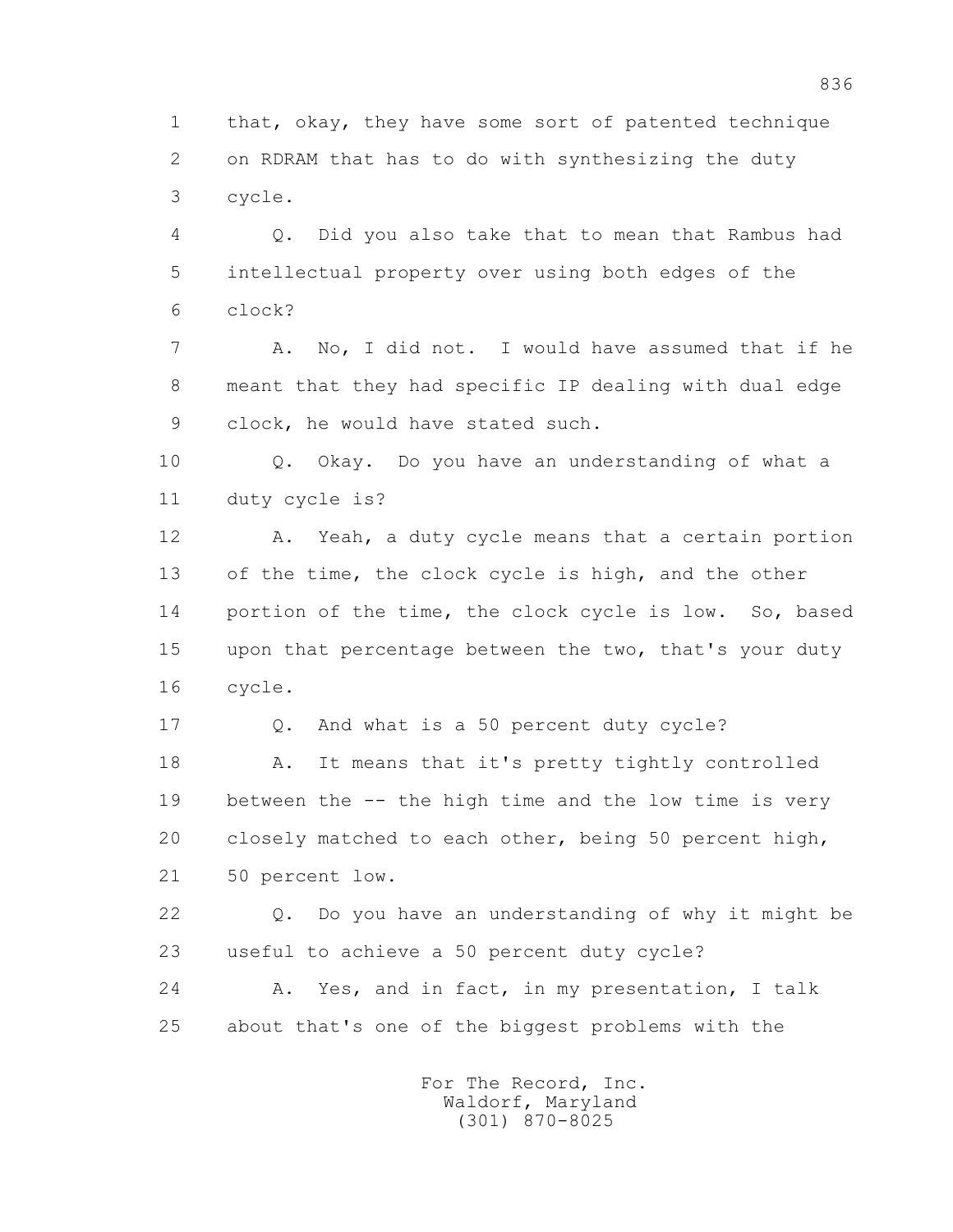1 Rambus DRAM, is that you had to control the 2 edge-to-edge clock skew. That's a real problem if 3 you're going to use both edges of the clock, and I saw 4 that as a problem, where if you use a single clock 5 edge, you don't have to worry about that edge-to-edge 6 clock skew. 7 Q. Is 50 percent duty cycle the same thing as 8 using both edges of the clock? 9 A. No. 10 Q. Okay. 11 I have no further questions, Your Honor. 12 JUDGE McGUIRE: Okay, thank you, Ms. Zuk. 13 MS. ZUK: Oh, I have a procedural thing that I 14 failed to take account of. I have to -- I would like 15 to offer certain of the exhibits I used into 16 evidence -- 17 JUDGE McGUIRE: Okay, go ahead. 18 MS. ZUK: -- at this time. The first is 19 CX-253. 20 MR. STONE: No objection. 21 JUDGE McGUIRE: Entered. 22 (CX Exhibit Number 253 was admitted into 23 evidence.) 24 MS. ZUK: The second is CX-254. 25 MR. STONE: No objection.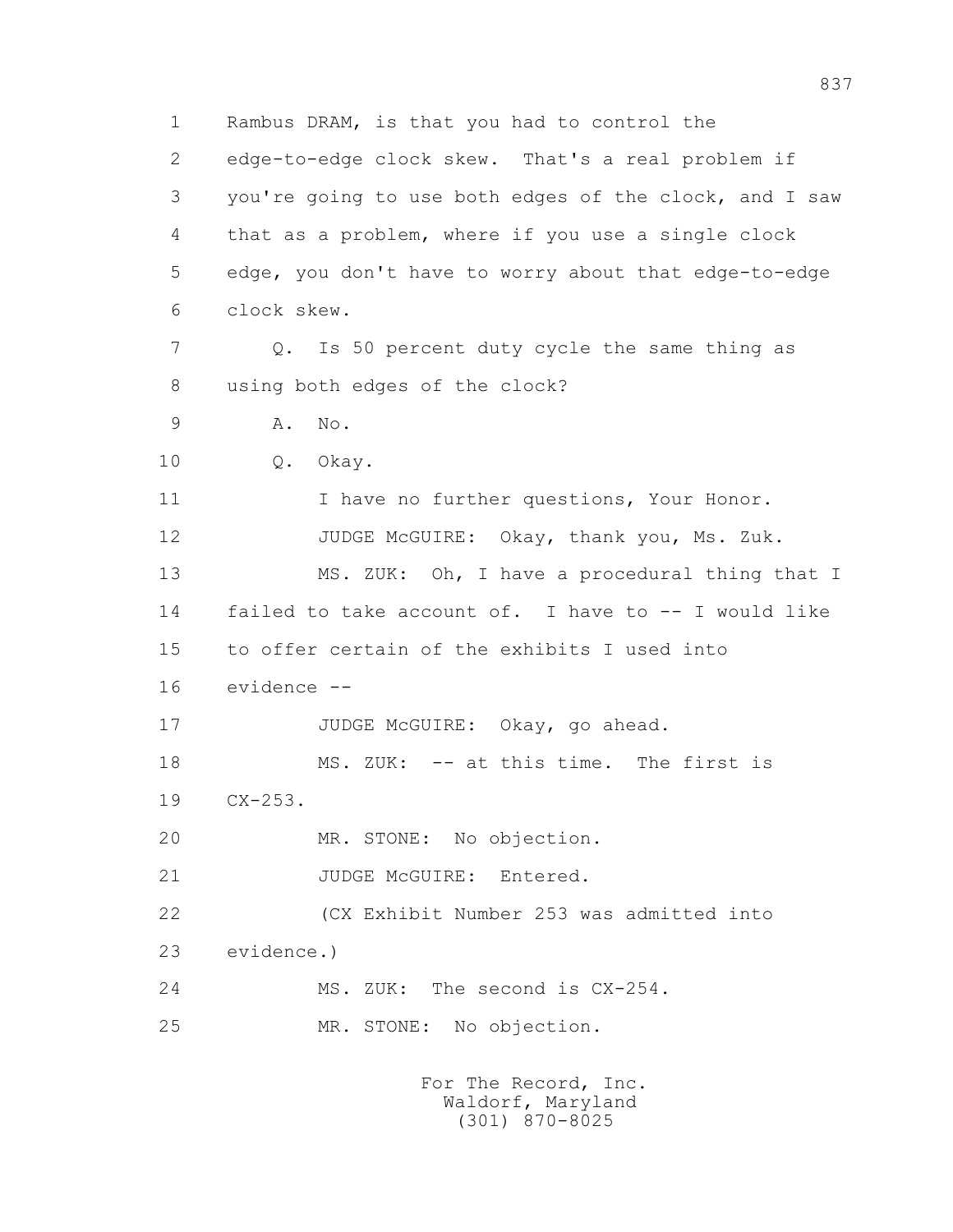```
1 JUDGE McGUIRE: Entered.
 2 (CX Exhibit Number 254 was admitted into 
 3 evidence.) 
 4 MS. ZUK: And then CX-252A. 
 5 MR. STONE: No objection. 
 6 JUDGE McGUIRE: Entered. 
 7 (CX Exhibit Number 252A was admitted into 
 8 evidence.) 
9 MS. ZUK: CX-255.
 10 MR. STONE: No objection. 
11 JUDGE McGUIRE: Entered.
 12 (CX Exhibit Number 255 was admitted into 
 13 evidence.) 
 14 MS. ZUK: CX-2632. 
 15 MR. STONE: No objection. 
16 JUDGE McGUIRE: Entered.
 17 (CX Exhibit Number 2632 was admitted into 
 18 evidence.) 
19 MS. ZUK: JX-14.
 20 MR. STONE: No objection. 
21 JUDGE McGUIRE: Entered.
 22 (JX Exhibit Number 14 was admitted into 
 23 evidence.) 
 24 MS. ZUK: And JX-23. 
 25 MR. STONE: No objection. 
                   For The Record, Inc.
```

```
 Waldorf, Maryland
  (301) 870-8025
```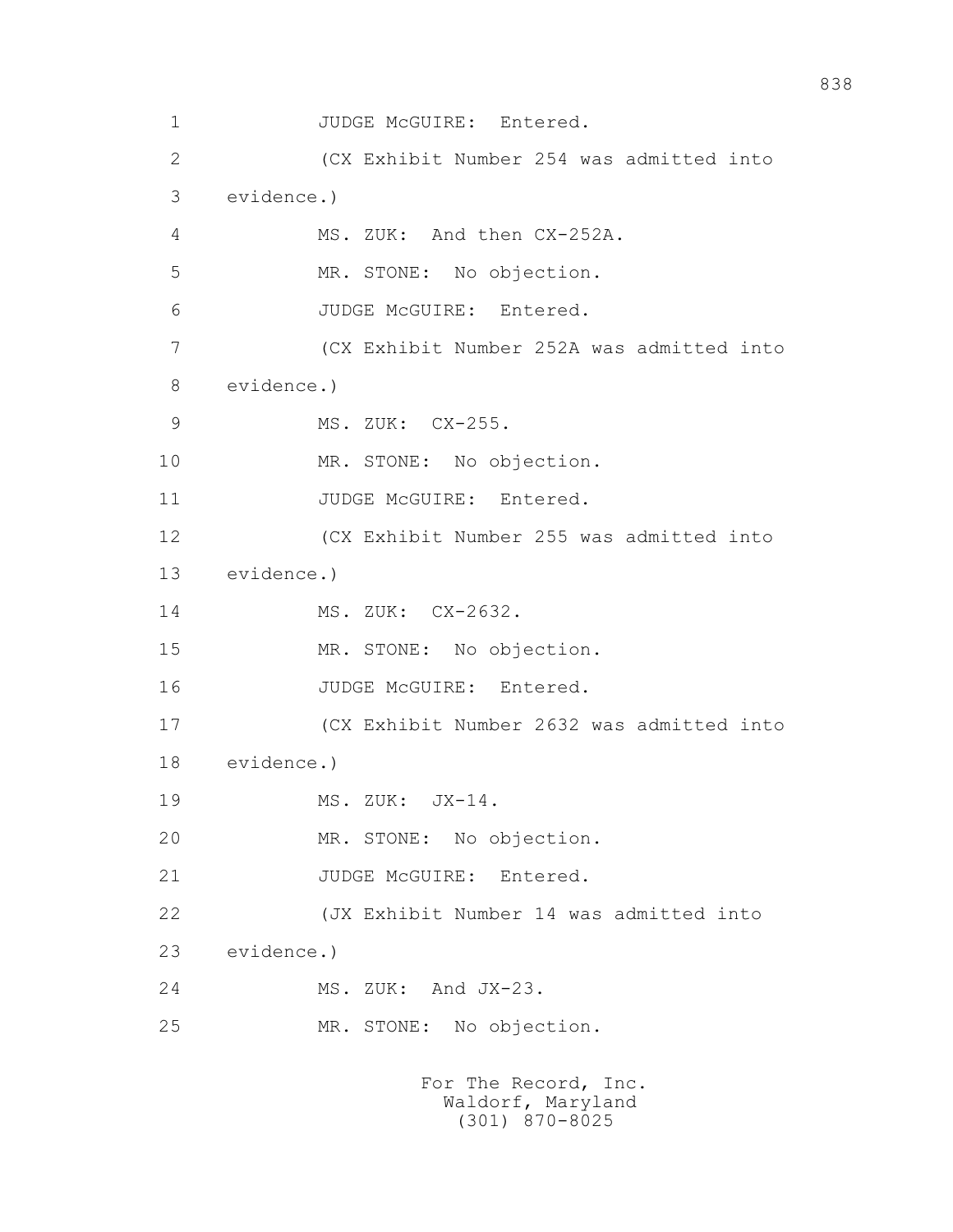1 JUDGE McGUIRE: Entered.

 2 (JX Exhibit Number 23 was admitted into 3 evidence.)

 4 JUDGE McGUIRE: All right, thank you, Ms. Zuk. 5 MR. STONE: What would you like -- would you 6 like me to go for 15 or 20 minutes and then take the 7 noon break, would that work? 8 JUDGE McGUIRE: You know, I think it would 9 almost be better at this point if we just take off now 10 at this point for lunch and come back unimpeded. 11 MR. STONE: Okay. 12 JUDGE McGUIRE: It's quarter to 12:00. Why 13 don't we come back at 1:20, is that good for everybody? 14 MR. STONE: That's fine. 15 JUDGE McGUIRE: This hearing is recessed until 16 1:20. Thank you. 17 (Whereupon, at 11:45 a.m., a lunch recess was 18 taken.) 19 20 21 22 23

24

25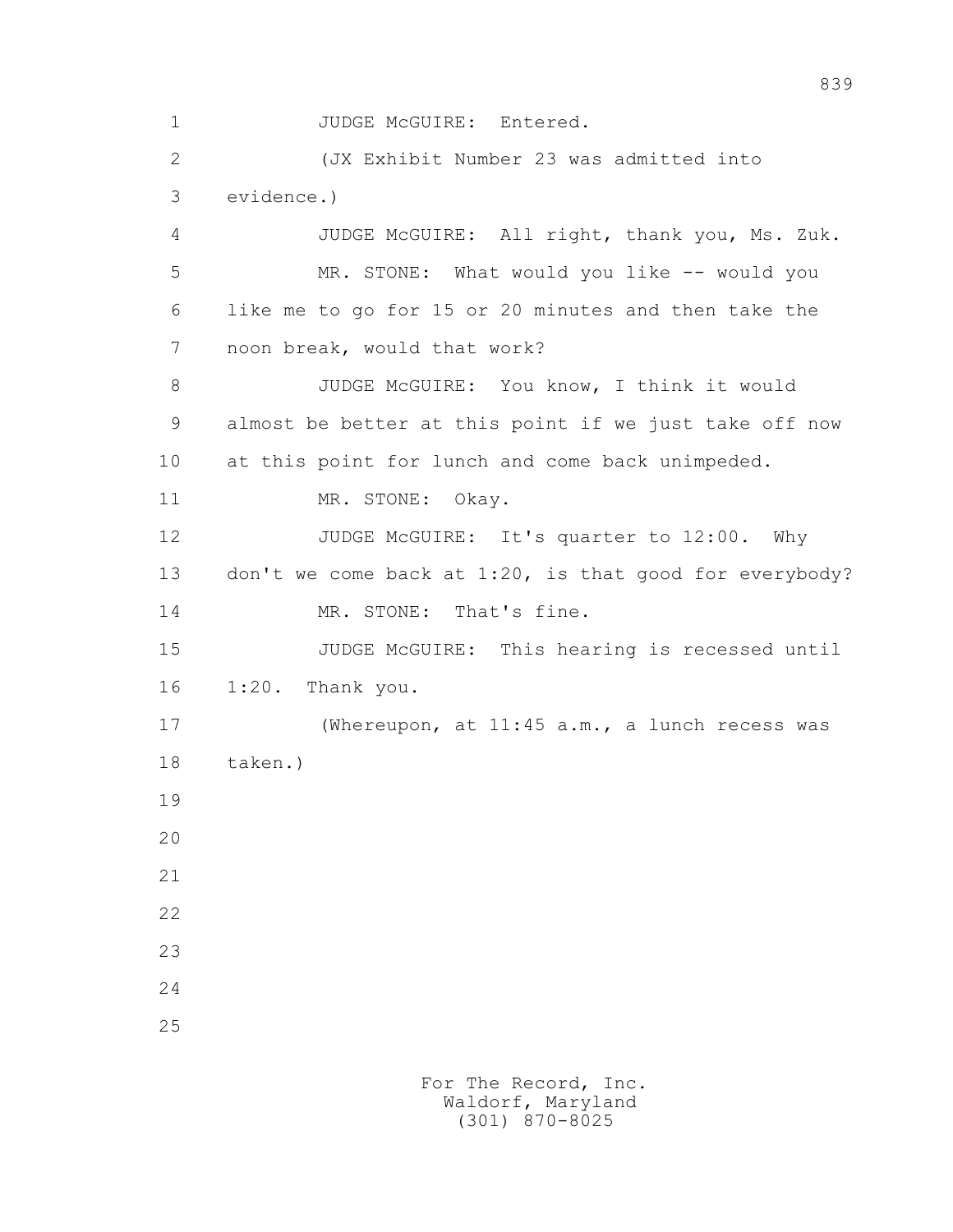| $\mathbf 1$ | AFTERNOON SESSION                                       |
|-------------|---------------------------------------------------------|
| 2           | (1:20 p.m.)                                             |
| 3           | JUDGE McGUIRE: This hearing is now in order.            |
| 4           | At this time we will entertain the cross                |
| 5           | examination of the witness.                             |
| 6           | Mr. Stone?                                              |
| 7           | MR. STONE: Thank you, Your Honor.                       |
| 8           | CROSS EXAMINATION                                       |
| 9           | BY MR. STONE:                                           |
| 10          | Good afternoon, Mr. Williams.<br>Q.                     |
| 11          | Good afternoon.<br>Α.                                   |
| 12          | You told us a little earlier today that the<br>Q.       |
| 13          | marked-up copy of this presentation on Rambus versus    |
| 14          | SDRAM, you told us the marked-up copy, Exhibit RX-2250, |
| 15          | was a marked-up version of RX-340.                      |
| 16          | Do you recall that?                                     |
| 17          | Yes.<br>Α.                                              |
| 18          | Why do you think -- what made you come to the<br>Q.     |
| 19          | conclusion that RX-2250 was a marked-up version of      |
| 20          | RX-340?                                                 |
| 21          | Because they looked very similar.<br>Α.                 |
| 22          | They're different, though, aren't they?<br>Q.           |
| 23          | I'm not aware of that if they are.<br>Α.                |
| 24          | Well, I mean, didn't you -- you looked at these<br>Q.   |
| 25          | before you came here today to testify, right?           |
|             | For The Record, Inc.                                    |

Waldorf, Maryland (301) 870-8025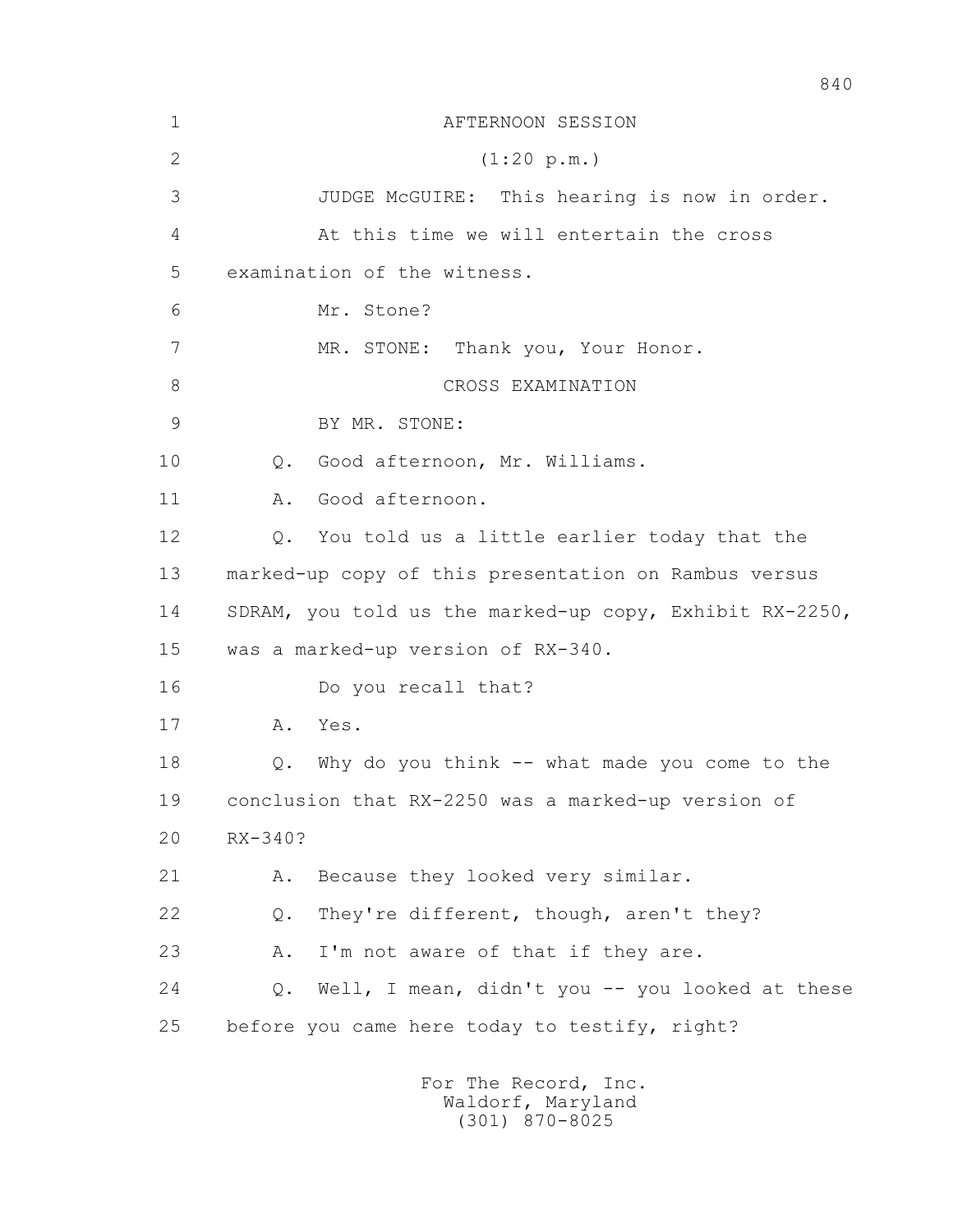1 A. Yes. 2 Q. You worked on -- you have two of your lawyers 3 here today? 4 A. Yes. 5 Q. You worked with them to get ready? 6 A. Yes. 7 Q. You knew you were going to be asked a question 8 about these two documents, didn't you? 9 A. Yes. 10 Q. You talked with Ms. Zuk before you testified? 11 A. Yes. 12 Q. So, with all those people to help you, you tell 13 us that 2250 is a marked-up version of 340, correct? 14 That's what you told us? 15 A. Yes, and -- 16 Q. Okay, look at page 12 of Exhibit 340. 17 A. 340, page 12. Okay. 18 Q. Okay, do you have page 12 of Exhibit 340? 19 A. Yes, I do. 20 Q. And what is the seventh bullet point down, what 21 does it say? 22 A. On the left or on the right? 23 Q. On the right. 24 A. "Compensate for narrowed bus through --" 25 Q. No, the seventh.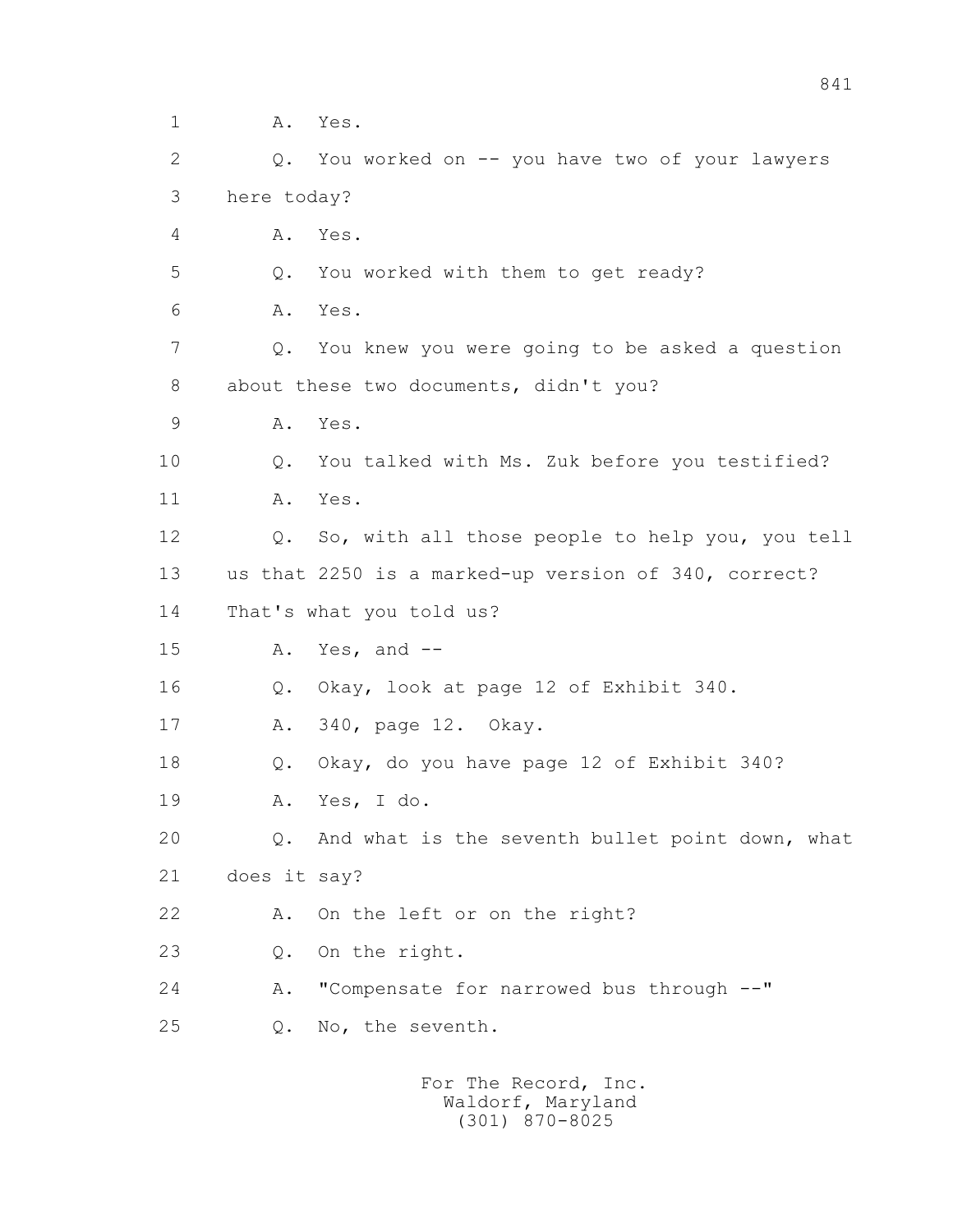2 Incorporated from all IC manufacturers; JEDEC will not 3 pass." 4 Q. Okay. Now, go if you would to document 2250, 5 RX-2250, and go to the third page. That's the 6 comparable page, isn't it? That's the one that has 7 page 12 written below the line? 8 A. Yes, it does look like the comparable page. 9 Q. And if you go to the seventh bullet point, it's 10 different, isn't it? 11 A. Yes, it's slightly different. 12 Q. Yes. It has a mention of royalties being 13 required from both standard, the IC and system 14 manufacturers, right? 15 A. Yes, it does. 16 Q. And the idea of system manufacturers paying 17 royalties to Rambus was taken out by the time you got 18 to Exhibit 340, wasn't it? 19 A. I'm not sure if it was. I made a lot of 20 variations of Exhibit 340. That was one -- one 21 revision. 22 Q. Um-hum. 23 A. And I'm not sure if what was marked up was a 24 prior revision or a later revision than what is shown 25 in 340. For The Record, Inc. Waldorf, Maryland (301) 870-8025

1 A. "Not likely - requires royalties to Rambus,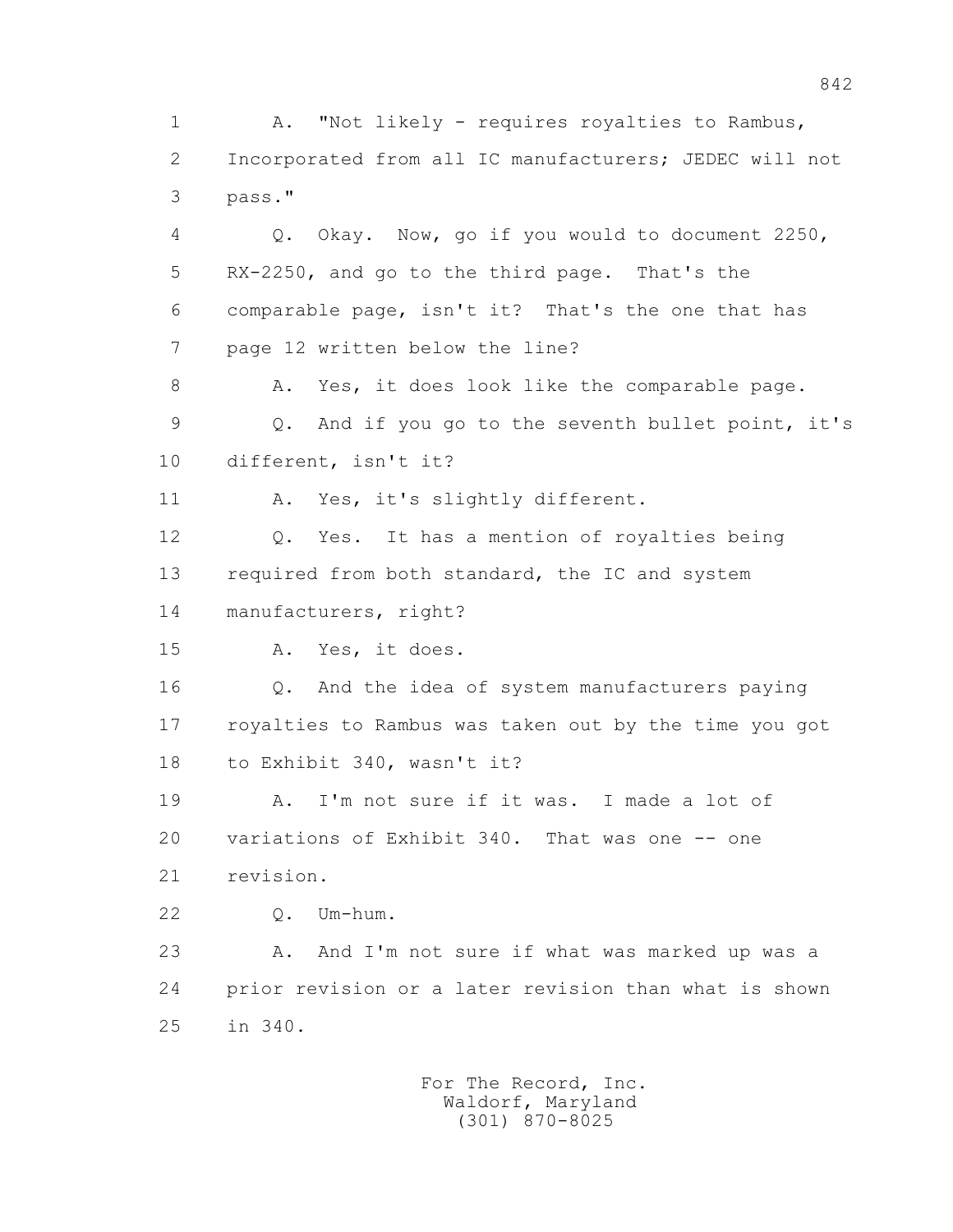1 0. I'll show you what the differences are. 2 A. Okay. 3 Q. We'll get there. 4 Turn, if you would, to -- in 2250, the 5 marked-up version, go to page 9. 6 A. Okay. 7 Q. In the handwriting on the left-hand side it 8 says, "It's October. Approval has been imminent all 9 year." Correct? 10 A. Okay, there we go. Yeah, that's the Rambus 11 notation. 12 Q. Yeah, the Rambus notation. "It's October." 13 A. That's right. 14 Q. Now, the exhibit you showed us that you said 15 had been a marked-up version was dated November, wasn't 16 it? 17 A. Correct. 18 Q. So, the marked-up version was earlier than the 19 November one, right? 20 A. Correct. 21 Q. Okay. So, your testimony earlier today was 22 incorrect. Am I correct? 23 A. It was incorrect that Exhibit 340 came later 24 than the marked-up version; however, I had done earlier 25 versions of the same work in 340.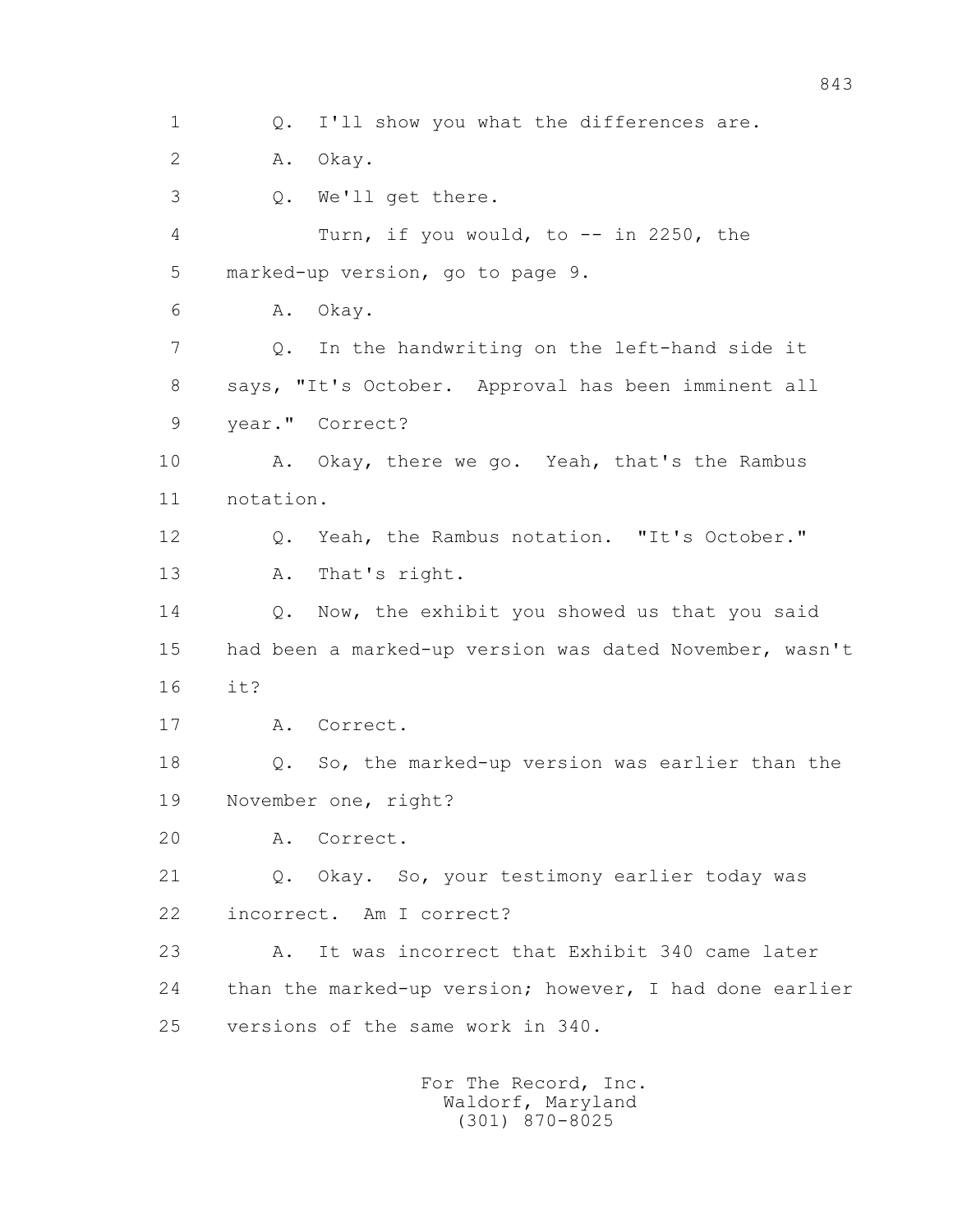1 Q. No, you gave this presentation a lot.

2 A. Yes.

3 Q. You gave it to customers.

4 A. Yes.

5 Q. You gave it to your sales force.

6 A. Yes.

 7 Q. The effort was to give information to your 8 sales force that they could use to sell SDRAM in 9 competition with Rambus, correct?

10 A. Or at least know the differences between the 11 two.

 12 Q. And the reason you wanted them to know the 13 differences was so they could sell SDRAM, right? 14 A. At that point in time, we were not making 15 SDRAM, so I just wanted -- this was for a technical 16 comparison. So, it was not to -- mainly to the sales 17 force, more to the application unit is where I applied 18 this.

 19 Q. And you wanted to enable your sales force and 20 your customers to make a decision as to which to choose 21 ultimately when they were both in the market?

22 A. I would think so, yes.

 23 Q. And your preference was that customers choose 24 SDRAM, correct?

25 A. At that point in time, yes.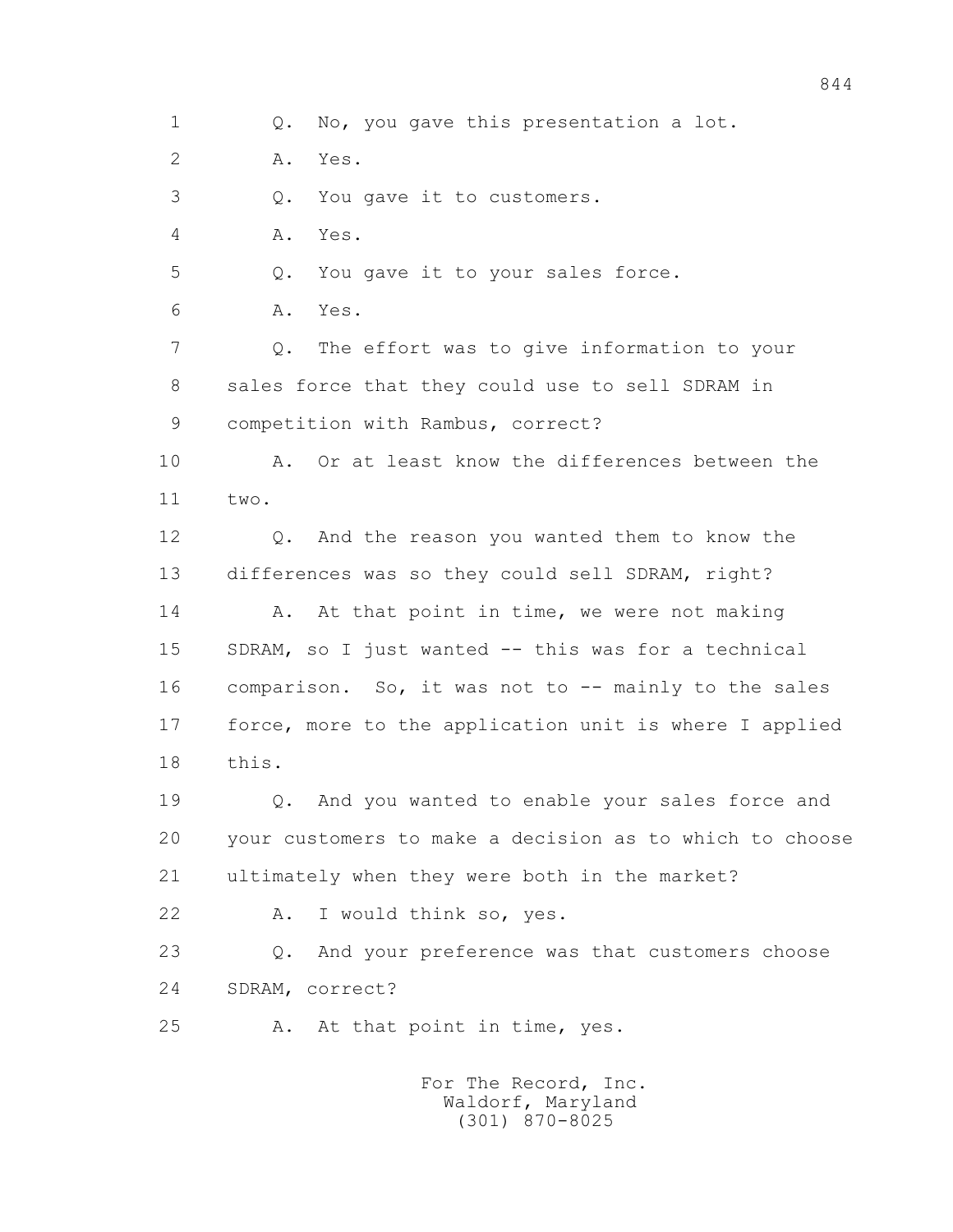1 Q. And it's been true ever since that point in 2 time that you wanted them to choose SDRAM over Rambus, 3 correct? 4 A. Ultimately, whatever our customers wanted, we'd 5 produce. 6 Q. But you never produced RDRAM, did you? 7 A. We didn't get to the full production stage, no. 8 Q. And Dell wanted you to produce RDRAM, didn't 9 it? 10 A. If they wanted us to produce it, we would have 11 done it. 12 Q. And you promised them that you would produce 13 it, but you didn't, correct? 14 A. That I'm not aware of. 15 Q. Michael Dell wrote to Steve Appleton and said, 16 we need you to hurry up and get us the RDRAM, and Steve 17 Appleton said that he would, but you never produced it, 18 did you? 19 MS. ZUK: Objection, calls for speculation. 20 JUDGE McGUIRE: Counsel, if you are going to 21 offer any objection, I want you to stand. 22 Now, what's your objection? 23 MS. ZUK: The respondent has not established 24 any foundation to allow Brett Williams to talk about 25 these issues.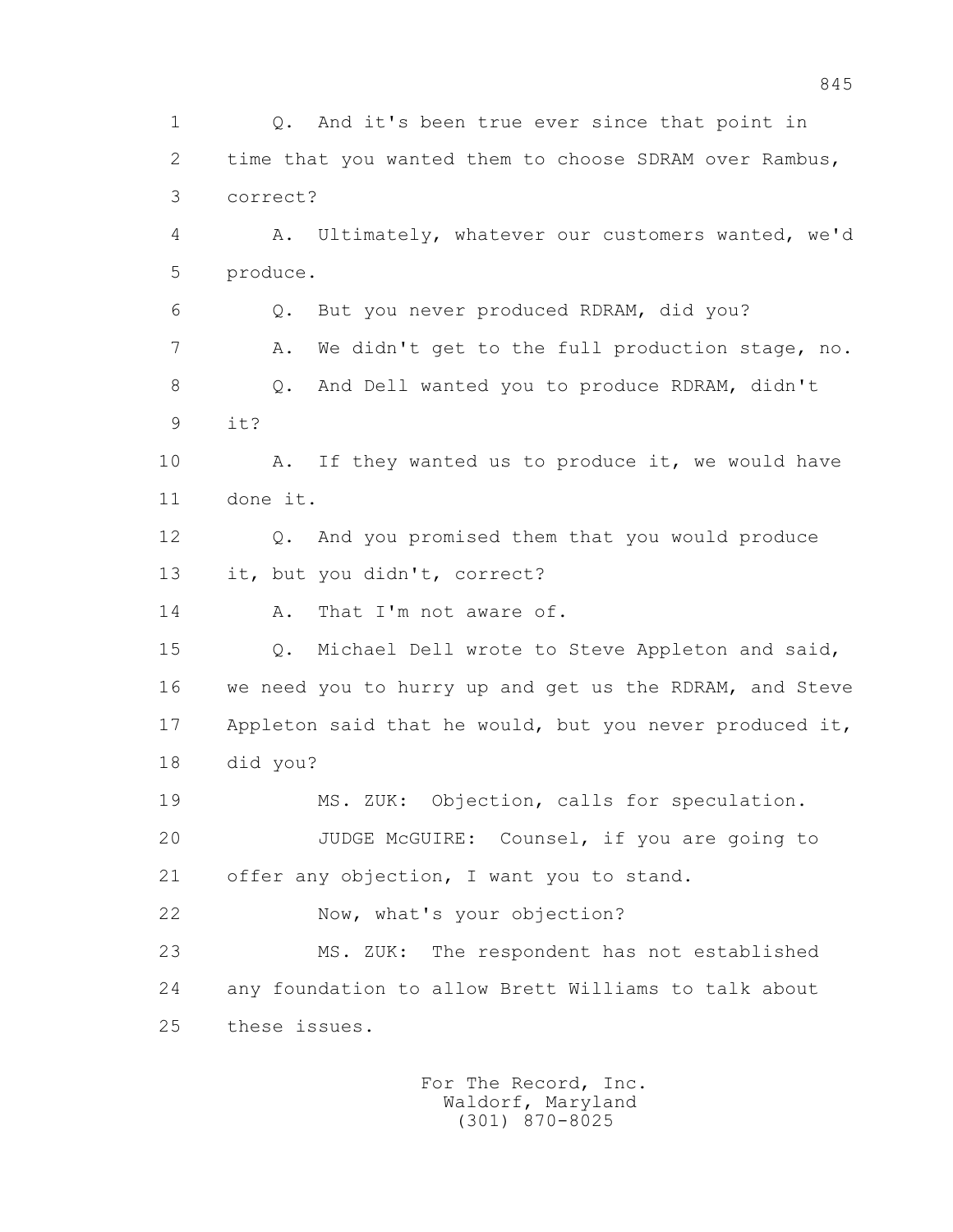1 JUDGE McGUIRE: Mr. Stone, response? 2 MR. STONE: Yes, he testified earlier that Dell 3 was one of his customers, Your Honor. Michael Dell is 4 the chairman and founder of Dell. He said he was aware 5 of their needs and what they did to meet their needs. 6 JUDGE McGUIRE: But that doesn't go to speak to 7 the point you just made that the chairman was -- in 8 fact, had done what you had indicated. There's some 9 causal connection there, but I don't see it, so 10 sustained, and you can restate. 11 BY MR. STONE: 12 Q. Steve Appleton is -- holds a position at 13 Micron, correct? 14 A. Correct. 15 Q. What's his position? 16 A. He is the chairman, CEO. 17 Q. And you know him? 18 A. Yes. 19 Q. And he gets involved with major customers, 20 doesn't he? 21 A. Yes. 22 Q. And there has been a period of several years 23 when the largest single customer for DRAMs manufactured 24 by Micron was Dell, correct? 25 A. I believe that's so.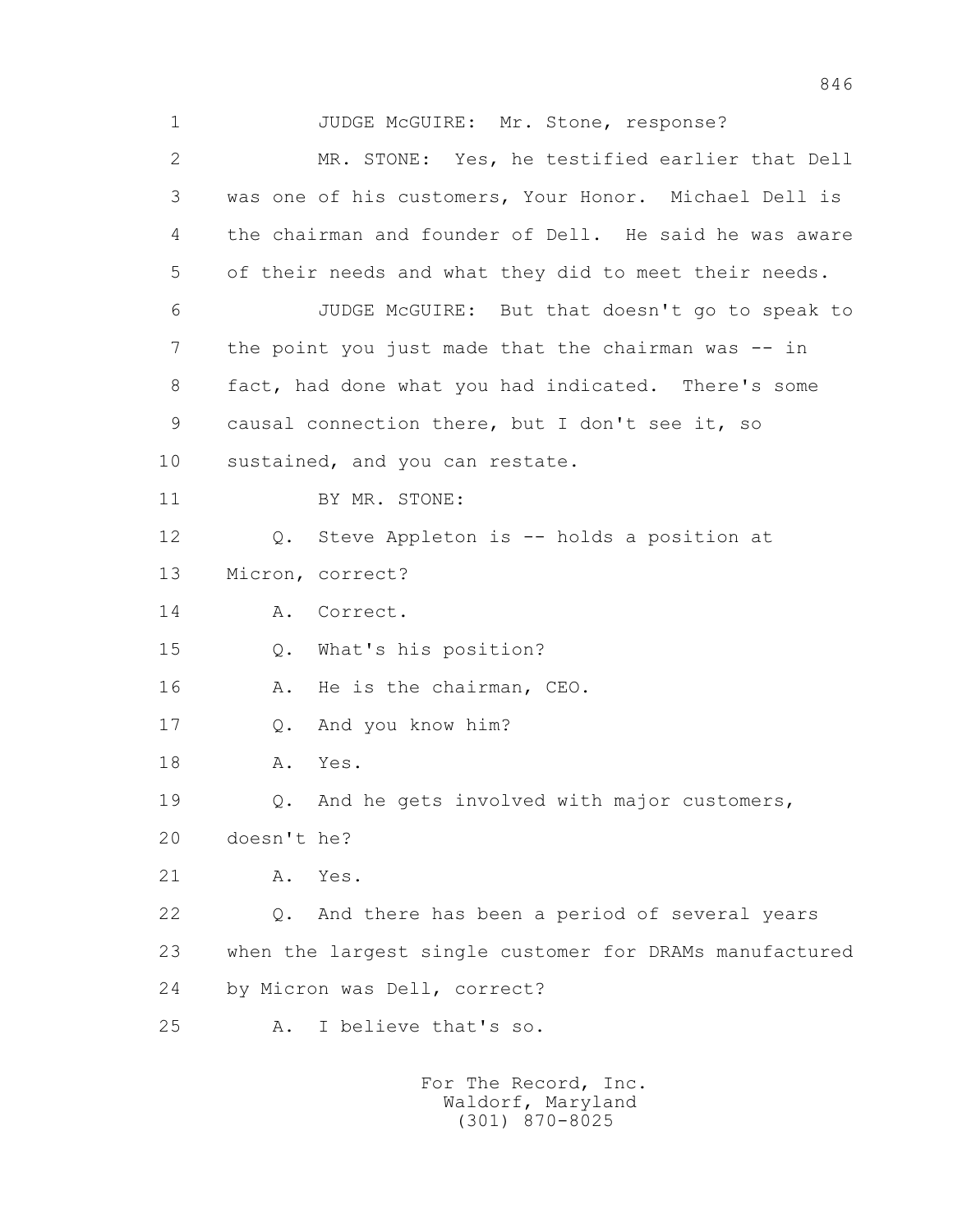1 Q. And that's something that's talked about widely 2 within the company.

3 A. I would think so.

 4 Q. And there was a time when Dell was your 5 customer, correct?

 6 A. When you say my customer, do you mean -- 7 Q. You had responsibilities for providing 8 technical advice and engineering to Dell in connection 9 with products that they were purchasing or thinking of 10 purchasing.

11 A. Yes, that's true.

 12 Q. Okay. And you know that from time to time 13 Steve Appleton had communications with Michael Dell 14 about products that Micron hoped to sell to Dell, 15 correct?

16 A. Typically I'm not privy to those discussions.

17 Q. But you knew they occurred, didn't you?

18 MS. ZUK: Objection, lacks foundation.

19 JUDGE McGUIRE: Response?

 20 MR. STONE: It's the only way I can find out 21 whether he knew it or not is to ask him, Your Honor. 22 It's proper cross examination.

23 JUDGE McGUIRE: All right, overruled.

 24 THE WITNESS: Not necessarily. In fact, that 25 specific letter you're referring to or the comment I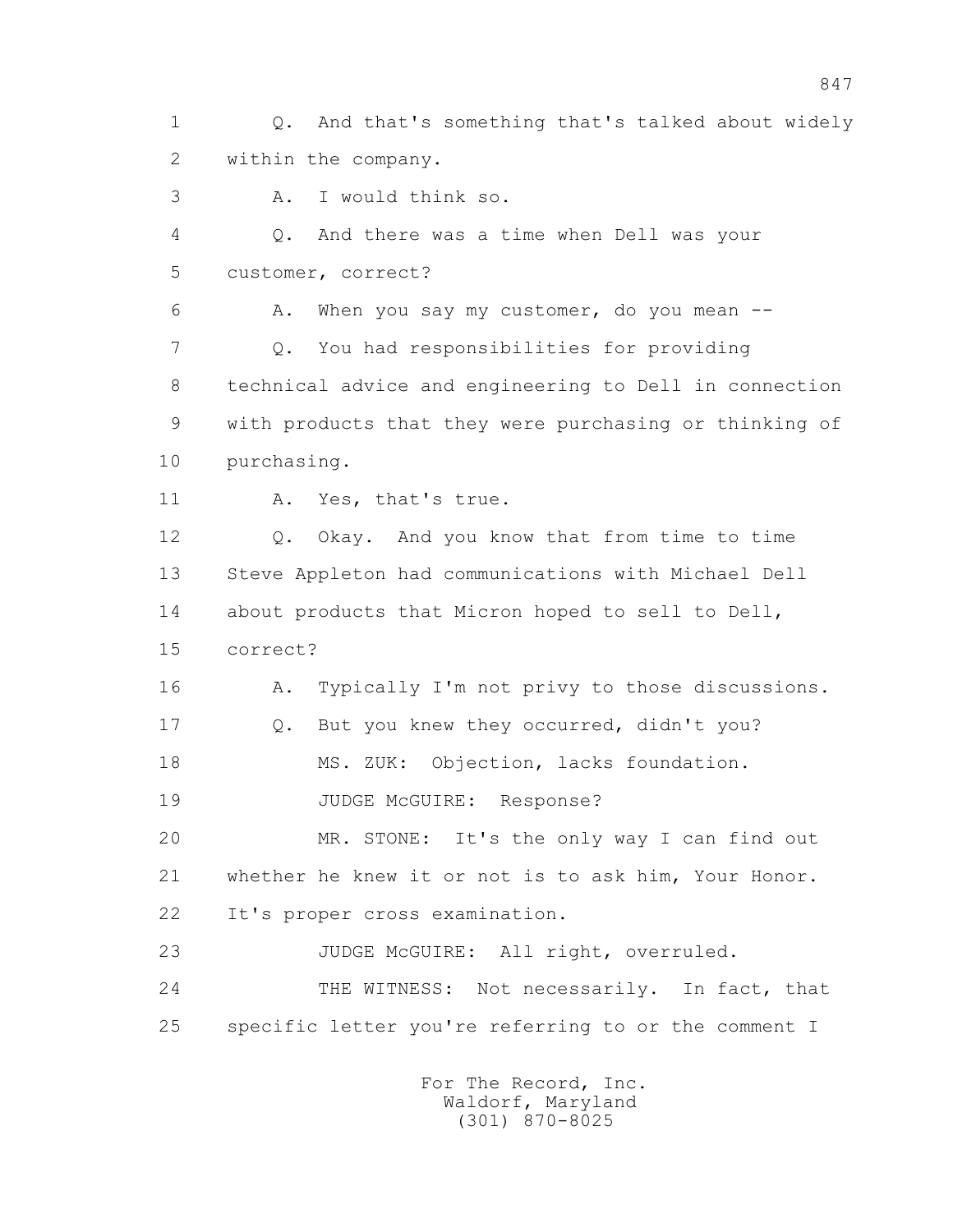1 have never even heard of.

 2 BY MR. STONE: 3 Q. Okay, but you have heard of some communications 4 between Mr. Appleton and Mr. Dell? 5 A. I couldn't state exactly what those were, and 6 it wouldn't be direct anyway. 7 Q. And you knew -- and you knew, didn't you, that 8 Dell had placed an order with Micron for RDRAM? 9 A. No, I didn't know that. 10 Q. Did you know that Micron never manufactured and 11 sold RDRAM? 12 A. Yes. 13 Q. Okay. 14 JUDGE McGUIRE: Off the record a second. 15 (Discussion off the record.) 16 JUDGE McGUIRE: On the record. 17 BY MR. STONE: 18 Q. Mr. Williams, let me show you what has 19 previously been marked as RX-317. 20 Do you want a copy? 21 JUDGE McGUIRE: No, I don't need it. I don't 22 need it if it's going to be on the ELMO. 23 MR. STONE: Okay. 24 BY MR. STONE: 25 Q. Directing your attention to the first page of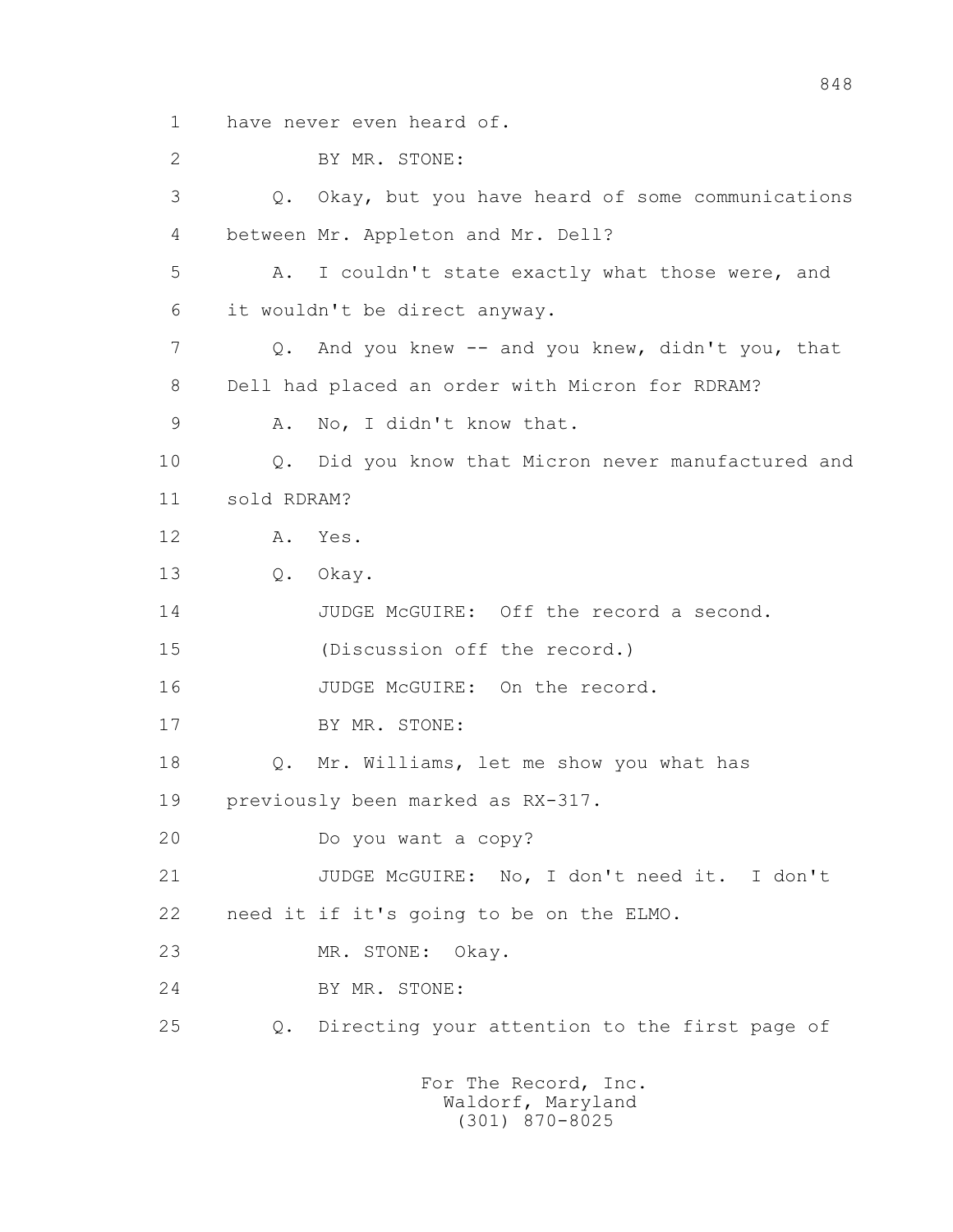1 RX-317, is this the cover of a presentation that you 2 gave at a sales meeting in August of 1992? 3 A. Yes, it is. 4 Q. And in this document, turn, if you would, to 5 page 12. Do you have page 12 in front of you? 6 A. Yes, I do. 7 Q. And does that have on it at bullet point seven 8 the language that appears on RX-2250, the one with the 9 handwritten notations? 10 A. I don't know if we're on the same page. I only 11 see four bullet points here. Is it page 12 of 34 or -- 12 Q. You know what, the way it's numbered for some 13 reason, it's going to say page 8 of 34, but it's slide 14 number 12. 15 A. Okay, all right. 16 Q. I can't -- 17 A. That's what was up on the monitor, this -- 18 okay, yes. 19 Q. So, you have the slide number 12? 20 A. Yes. 21 Q. And if you look at the seventh bullet point, 22 this has the identical language to the one that we 23 looked at in 2250 with the handwritten notations, does 24 it not? 25 A. Correct. For The Record, Inc.

 Waldorf, Maryland (301) 870-8025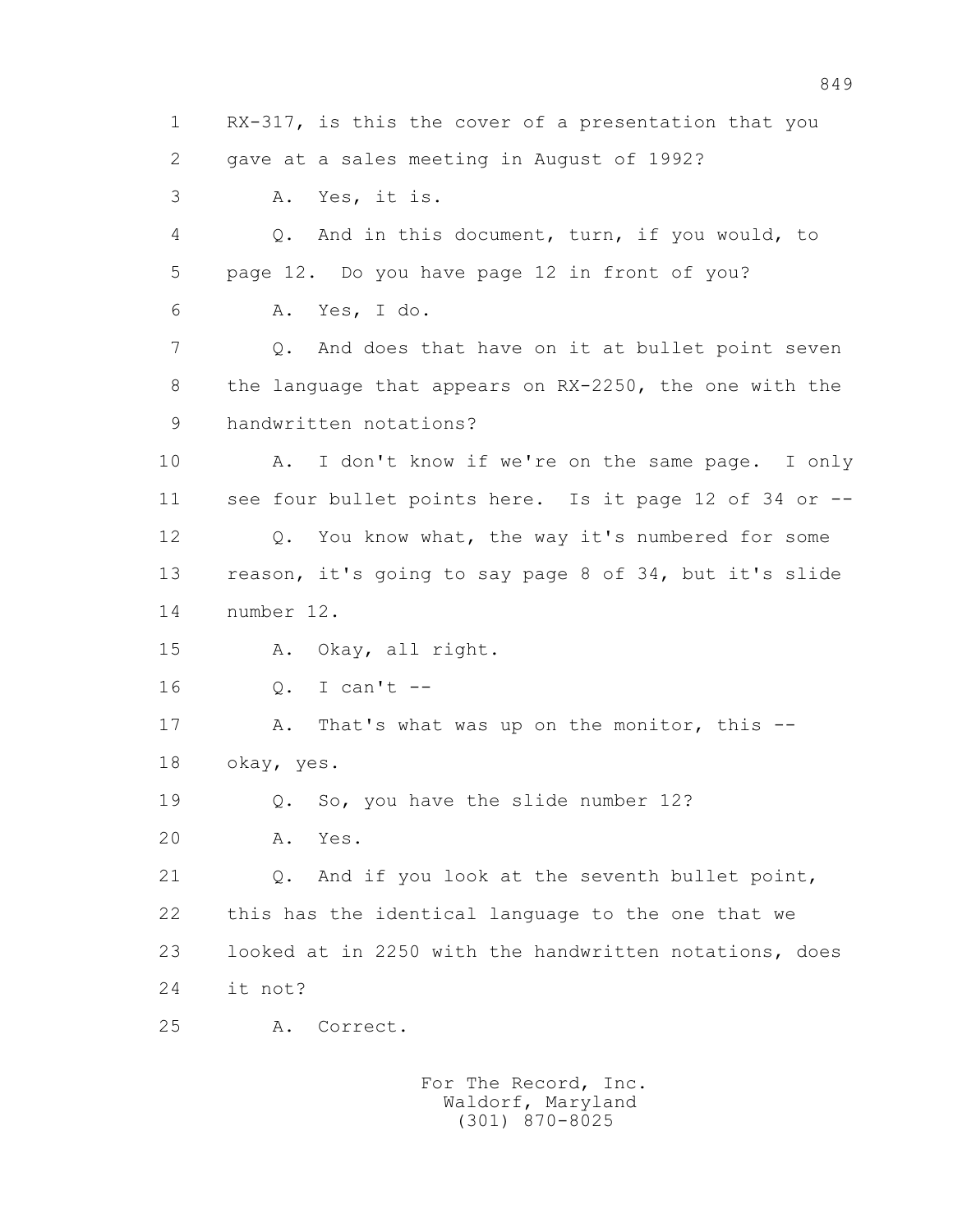1 Q. Okay. So, based on the kind of comparison you 2 did before you testified today, which is looking back 3 at the language, doesn't it now appear that what was 4 marked as 2250 is a marked-up version of some of the 5 slides from what I've shown you as Exhibit RX-317? 6 A. On that specific slide, yes, but even then I 7 made several revisions, so I couldn't even testify that 8 they're exactly the mark-up of this, but a version of 9 this, I could. 10 Q. Okay, so we're at least back in time, you would 11 agree, that the handwritten notations were made prior 12 to November of 1992? 13 A. Yes. 14 0. Okay. And you were given this handwritten 15 document at the December 1992 JEDEC meeting, weren't 16 you? 17 A. I'm not sure which JEDEC meeting it was, but it 18 was at a JEDEC meeting, yes. 19 Q. And are you clear in your recollection that you 20 were given it by Mr. Crisp rather than by Mr. Mooring? 21 A. Yes. 22 Q. And do you recognize the handwriting on this 23 document? 24 A. I do not recognize the handwriting on the 25 document.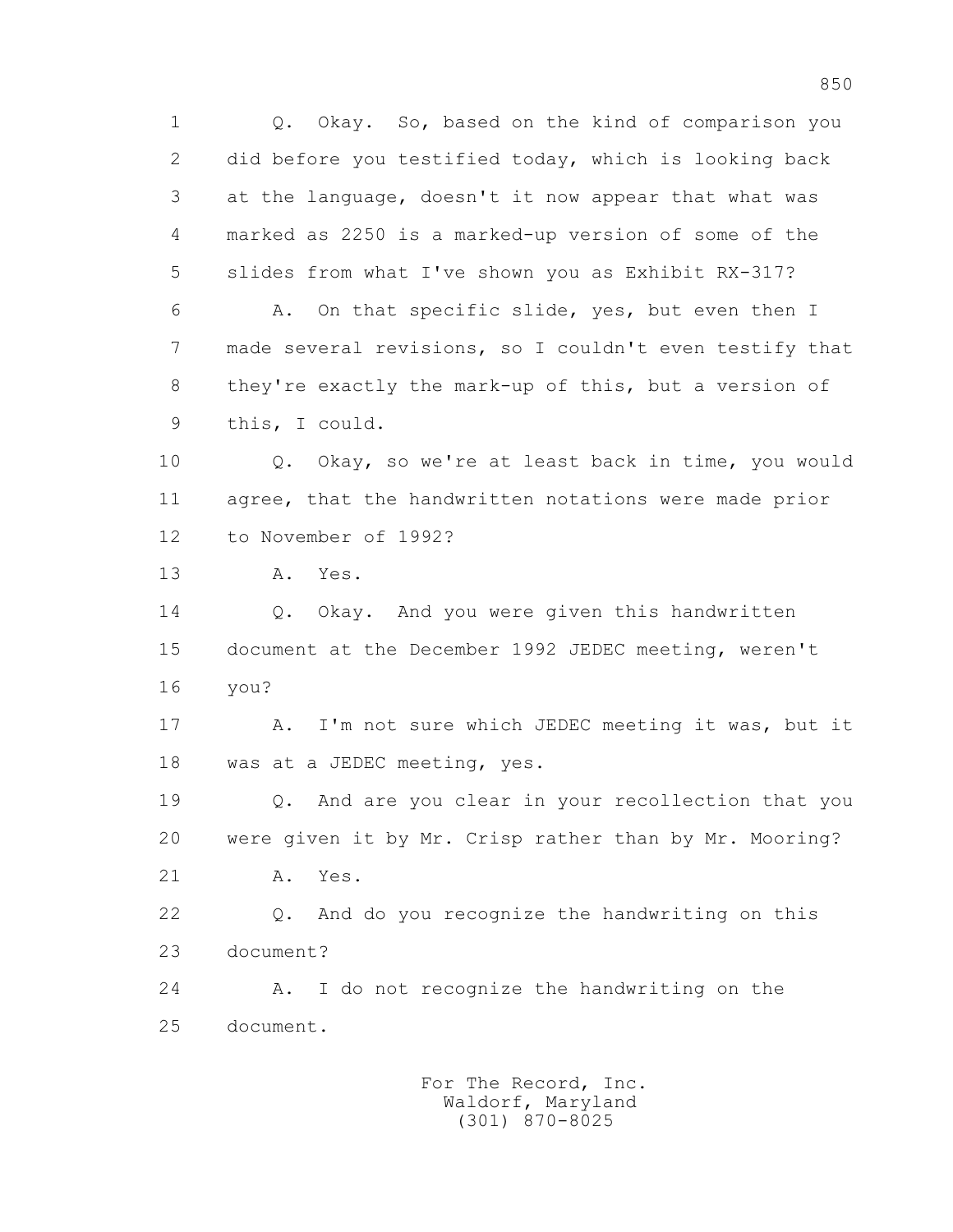1 Q. Do you know whether it's Mr. Mooring's 2 handwriting on Mr. Crisp's? 3 A. I do not know. 4 Q. So, when you talked earlier about it, "Crisp, 5 Crisp, Crisp," in reference to the handwritten notes, 6 you don't know that they're his or not? 7 A. I inferred they were his since he gave me the 8 document. 9 Q. And you're sure you didn't get it or discuss it 10 with Mr. Mooring? 11 A. Absolutely. 12 Q. Okay, but you remember him being at the meeting 13 in December of 1992? 14 A. Ah, was it -- I remember him being at several 15 meetings, yes. 16 Q. Because earlier today you were shown some 17 minutes that had his name on it as an attendee. Do you 18 recall that? 19 A. Yes, yes. 20 Q. And was one of those for December '92? 21 A. Yes. 22 Q. Okay. As of December of 1992, did you know 23 that the design of RDRAM included variable latency? 24 A. No, I didn't. 25 Q. Did you know that it included programmable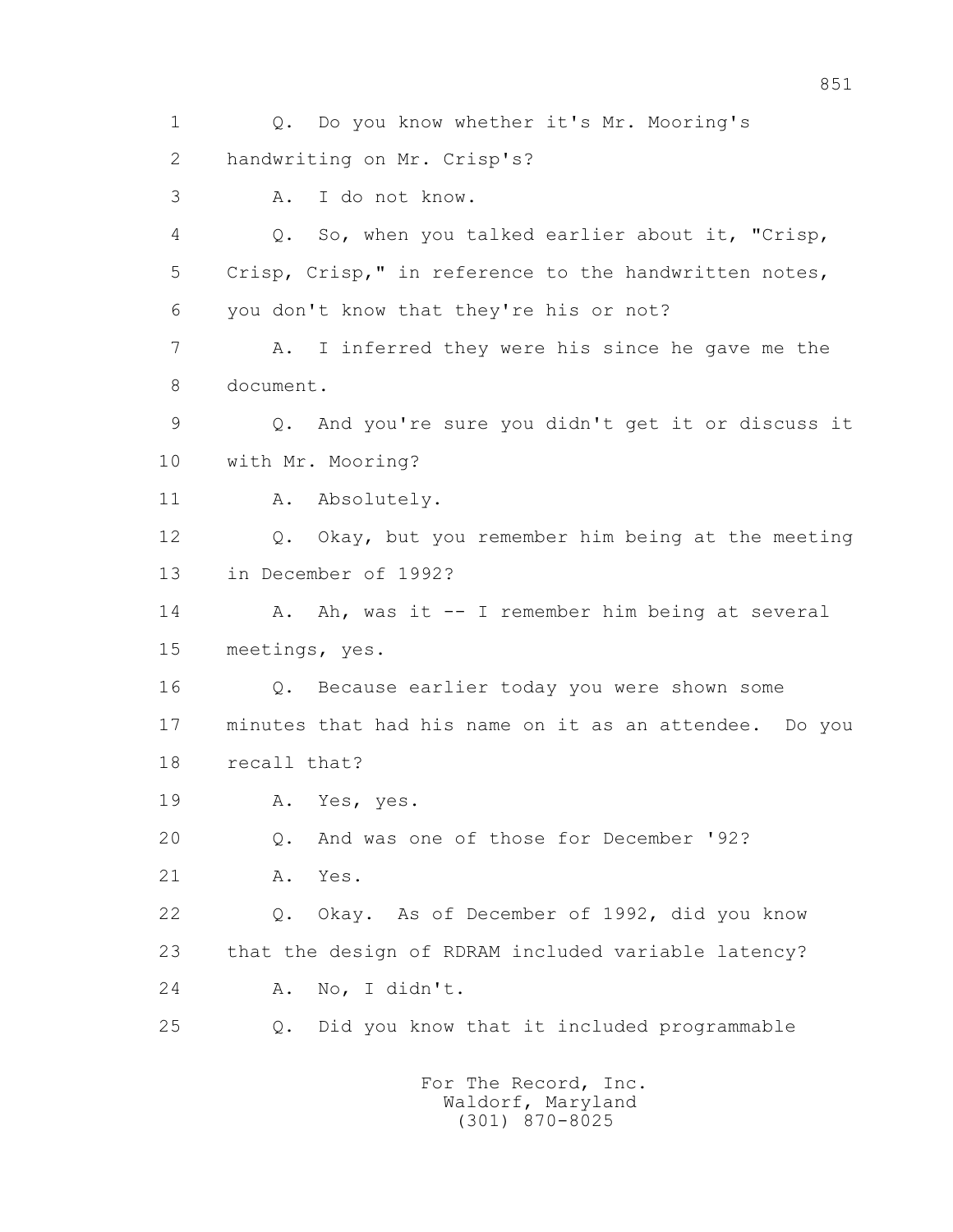1 burst length?

2 A. No, I did not.

 3 Q. Well, when you wrote in your chart -- and we 4 can look at any one of the versions. Let's take 340, 5 the one you looked at -- is that handy? 6 A. Yes. 7 Q. Let's just look at 340, the one you looked at 8 earlier today with Ms. Zuk. If you go to slide number 9 11, and it says, "Requires 256-byte block," do you see 10 that? 11 A. Yes. 12 Q. And then a couple further down, it talks about 13 smaller blocks reduce data rate. 14 A. Yes. 15 Q. Does that indicate to you that the size of the 16 blocks will vary? 17 A. That the blocks can vary, yes. 18 Q. Okay. And did you understand when you wrote 19 that that that meant that the burst length could be 20 programmable? 21 A. I didn't infer that as a programmable burst 22 length, just -- because I wasn't that familiar with the 23 entire Rambus chip operation. 24 Q. But you put this together from Rambus data 25 sheets, didn't you?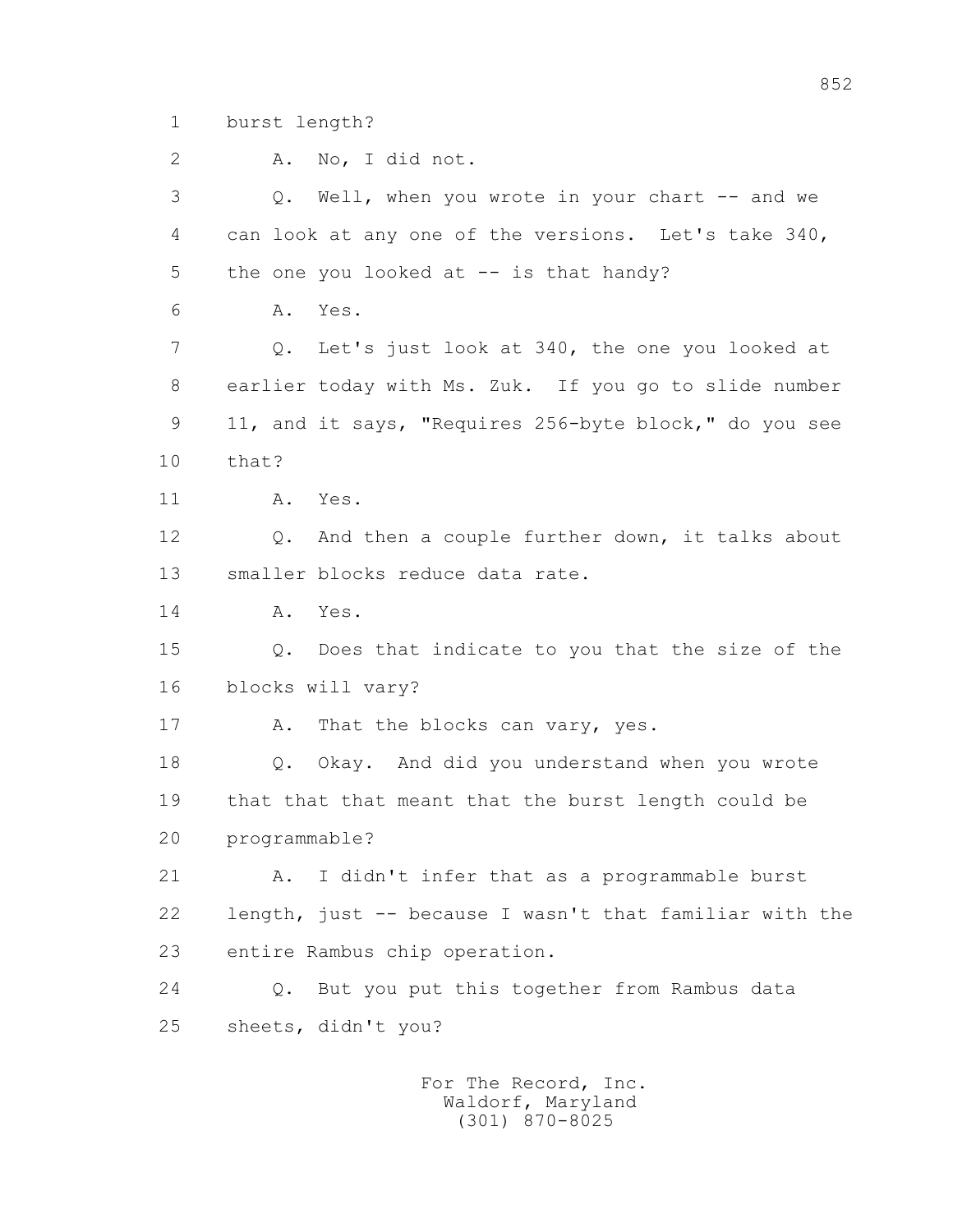1 A. No, not data sheets, from their marketing data.  $2 \qquad Q.$  Okay. And when you wrote  $-$  and we can just 3 stay on that slide 11 -- when you wrote that it uses 4 both edges of the 250-megahertz clock, you understood 5 that to be what's called dual edge clocking, correct? 6 A. I understood that they used two edges of the 7 clock. 8 Q. Okay. And when you wrote "clock skew 9 (edge-to-edge) - big problem," what did you mean? 10 A. That it was hard to control both edges of those 11 clock, and that in a system design was a big problem. 12 Q. And how did Rambus control both edges of the 13 clock? 14 A. I don't know specifically how they did that. 15 Q. Do you know today? 16 A. Not specifically, no. 17 Q. How does Micron control possible skew when they 18 use two edges of the clock today? 19 A. I am not a designer, but I've got an idea of 20 how they do it. 21 Q. PLL or DLL on the chip, correct? 22 A. That's how, yes, I believe we do it on the 23 SDRAM. 24 Q. Look at the handwritten version of this page, 25 if you would. That is RX-2250, page 2.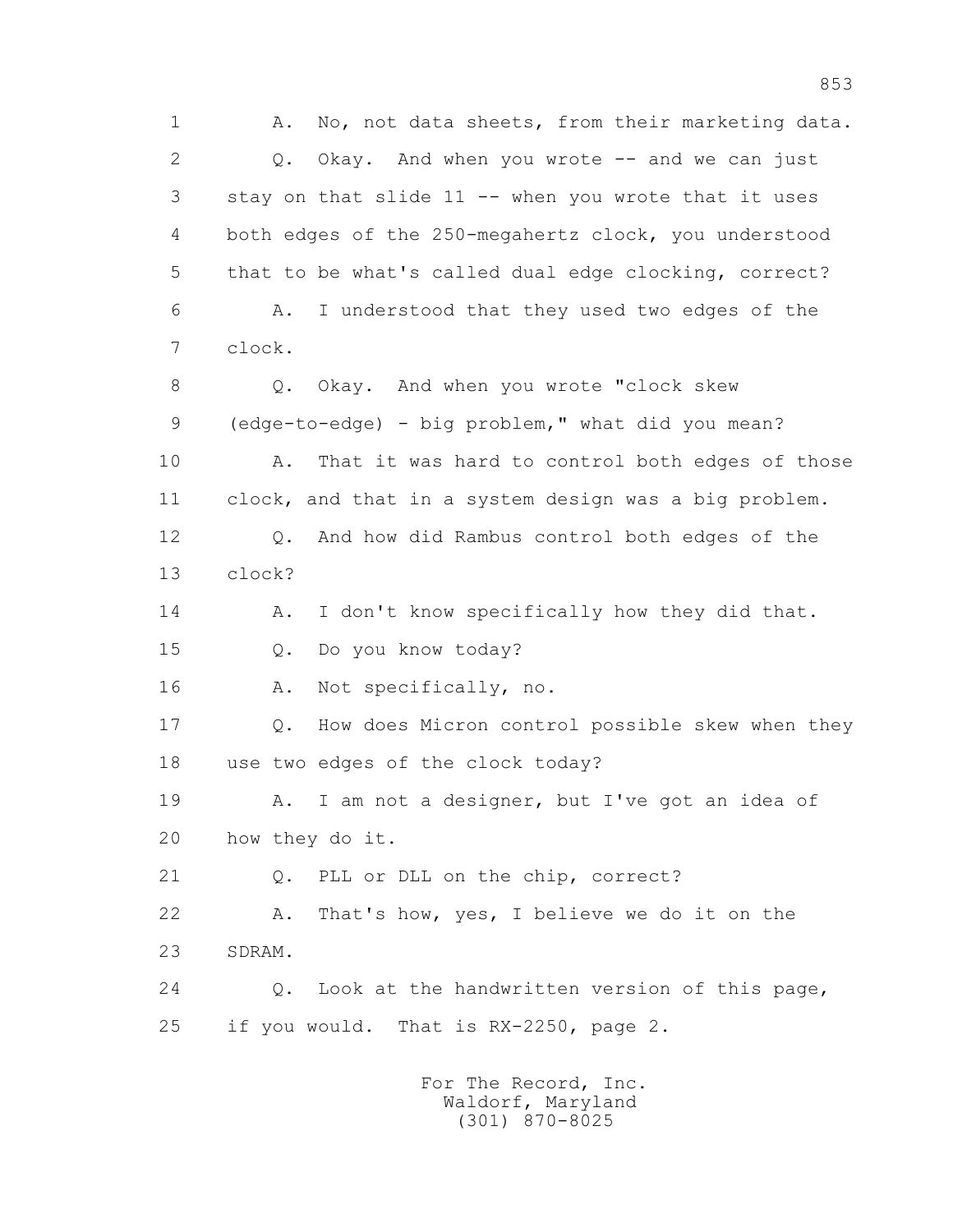1 A. Okay.

 2 Q. It says, looking at these same two bullet 3 points, uses both edges of the clock and clock skew, 4 there is a comment and an arrow drawn to each of those 5 two bullet points, correct? 6 A. Yes. 7 Q. And the uses both edges of the 250-megahertz 8 clock has a comment drawn to it which says, "Rambus has 9 patented techniques for synthesizing up the 50% duty 10 cycle on chip," correct? 11 A. Yes. 12 Q. Now, that's not drawn to the bullet point that 13 talks about clock skew, is it? 14 A. No, it's not. 15 Q. It's not drawn to the bullet point that talks 16 about the difficulty in finding a way to deal with the 17 50 percent duty cycle of a full clock cycle, does it? 18 A. Correct. 19 Q. Okay. So, the patented techniques is drawn to 20 the bullet point that talks about dual edge clocking. 21 A. It points to that bullet, that's correct. 22 Q. And your understanding at the time was such 23 that you looked at that and you said, okay, I know they 24 have a patented techniques comment that's drawn to the 25 bullet point that says both edges of the clock, but my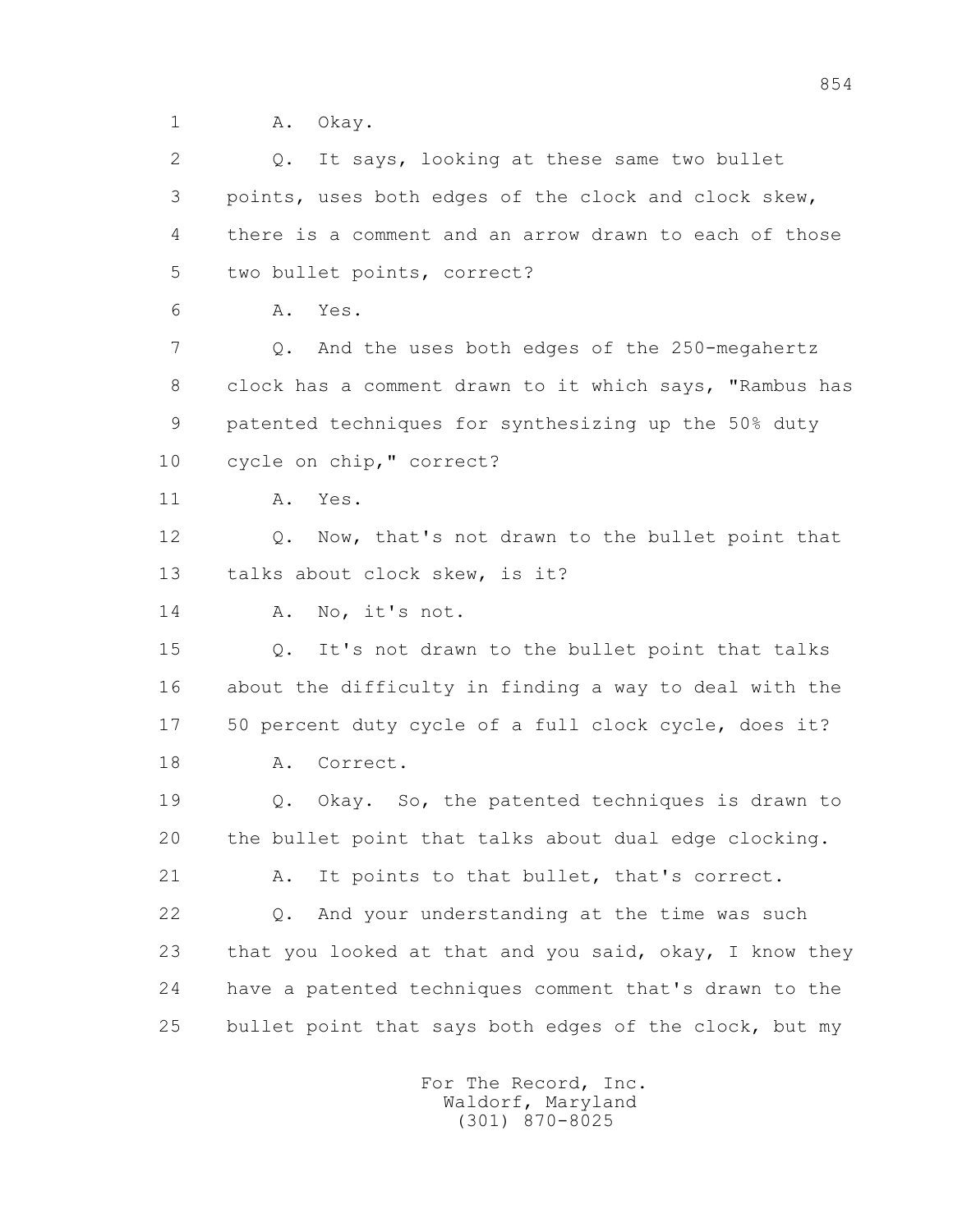1 understanding of that is that the patented techniques 2 apply to something other than the use of both edges of 3 the clock, correct?

 4 A. I didn't really take an inference from that, 5 just that whatever the patented technique was, it had 6 to do with synthesizing the duty cycle.

 7 Q. And the duty cycle has to do with addressing 8 the problem of skew when you use both the rising and 9 falling edges of the clock, correct?

 10 A. Or skew between two clocks or skew on the clock 11 itself.

 12 Q. Okay. And skew is addressed in the very next 13 bullet point, isn't it?

14 A. Yes.

 15 Q. And this comment about patented techniques 16 wasn't drawn to the clock skew point, was it?

17 A. It wasn't, but --

18 Q. Okay.

 19 A. -- I didn't infer that much from where it was 20 actually drawn to.

 21 Q. Okay. And the clock skew bullet point has a 22 comment by it which says, "Proven: That a two 23 nanosecond system specification, cleaner wave forms at 24 two nanoseconds than TTL at 20 nanoseconds," correct? 25 A. Yes.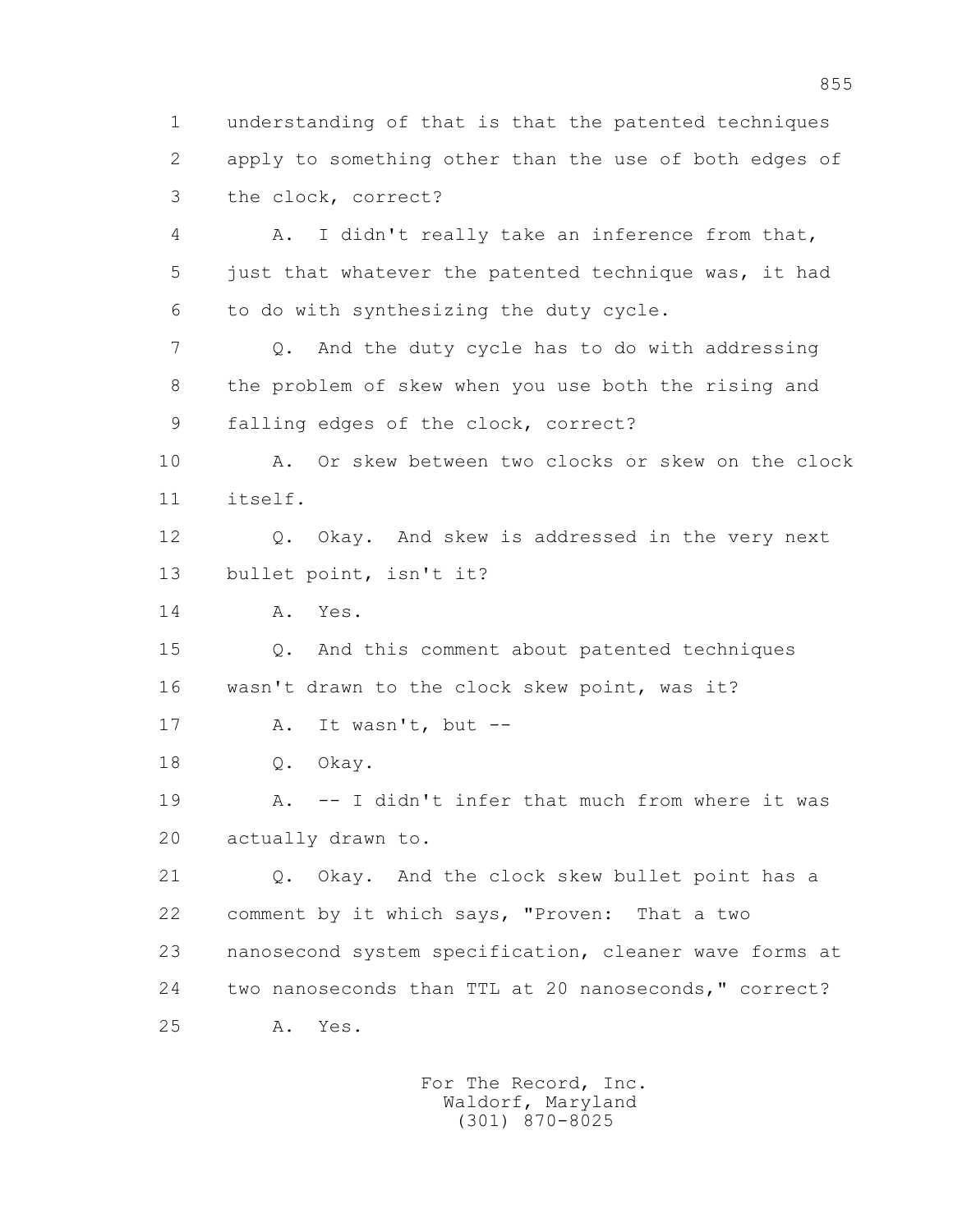1 Q. And what's TTL?

2 A. TTL is an interface standard.

 3 Q. Up above on the same page, you had written that 4 the innovative packetized address/command, in the Hype 5 column, you then said it's not a new idea, many buses 6 use this, such as Multibus II, ethernet, TCP/IP, et 7 cetera, correct?

8 A. Correct.

 9 Q. And that made you think that Rambus couldn't 10 have a patent on their innovative packetized 11 address/command structure because it was not a new 12 idea, right?

13 A. No. I was just detailing what Rambus was 14 touting -- in fact, in this whole discussion, I didn't 15 address patents whatsoever. It was never in my mind to 16 try to figure out whether Rambus had patents on some of 17 this or not. From their marketing data, I was 18 detailing the Rambus marketing talking points and 19 trying to refute those talking points.

 20 Q. Well, if Rambus didn't have patents, why did 21 you think that system manufacturers were going to have 22 to pay them royalties?

 23 A. I did not -- I know that Rambus' tech -- 24 Rambus' business plan was to patent a technology; 25 however, I did not know on exactly what they had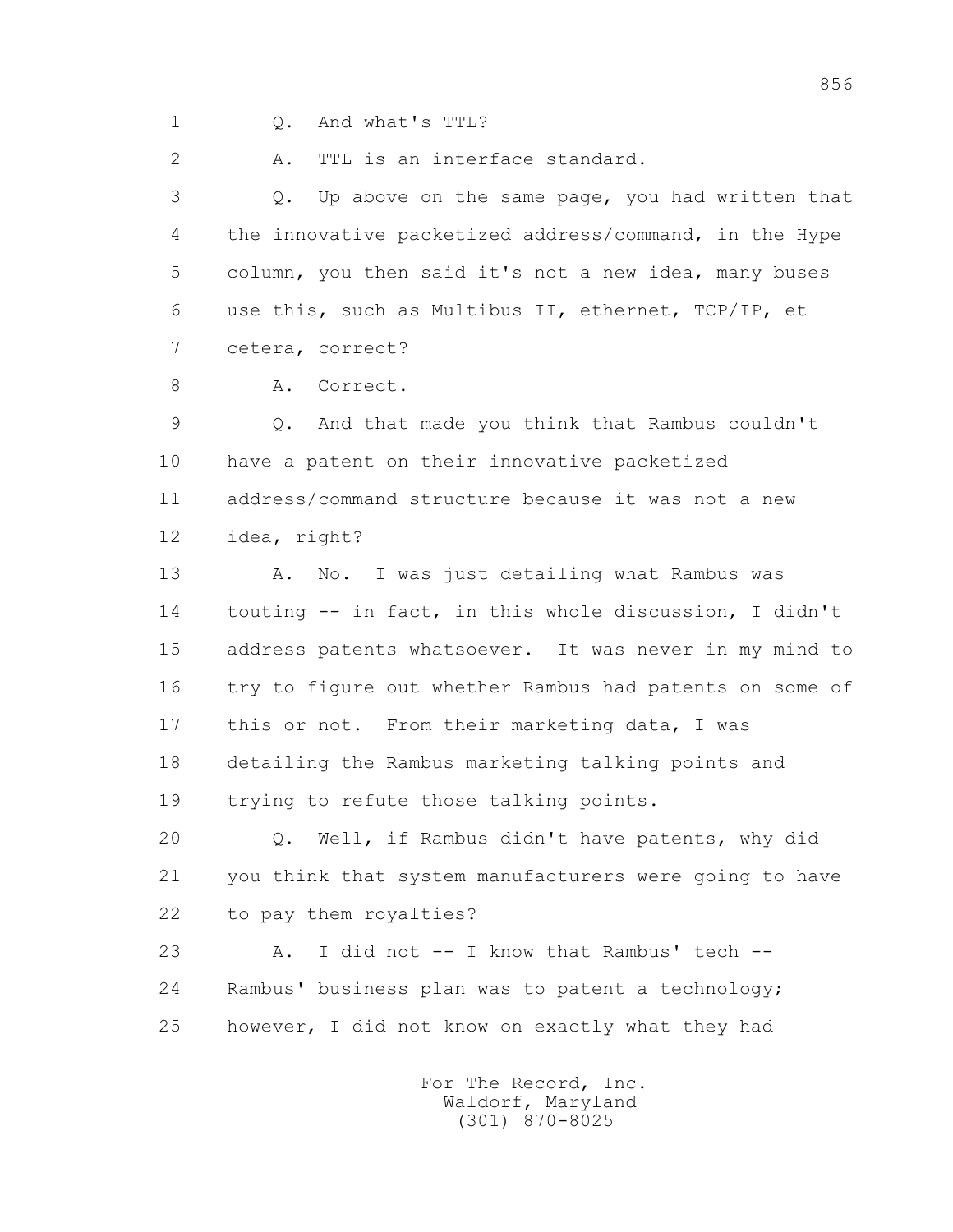1 patents on.

 2 Q. Well, why did you say that royalties would be 3 required to be paid by system manufacturers if you 4 didn't think they had any patents? 5 A. I never said that I didn't think they had any 6 patents. 7 Q. Okay, you did think they had patents -- 8 A. It was known that they had patents. Upon what 9 those patents were based, I did not know. 10 Q. Okay. So, in the time frame of 11 August-September-October of 1992, you knew Rambus had 12 patents or at least had applied for them, correct? 13 A. Or that that was their business model more 14 than -- I did not know -- to correct myself, I did not 15 know whether they had patents or applied for them. I 16 knew it was their business model to patent their 17 technology, and that's how they would gain their 18 revenues. 19 Q. Isn't it a general practice of Micron to 20 regularly search the patent office files to determine 21 who has patents in the fields that you do business in? 22 A. I'm not aware of that. 23 Q. Had you ever been told by anybody when they 24 first saw patents issued to Rambus? 25 A. I'm sorry, say that again.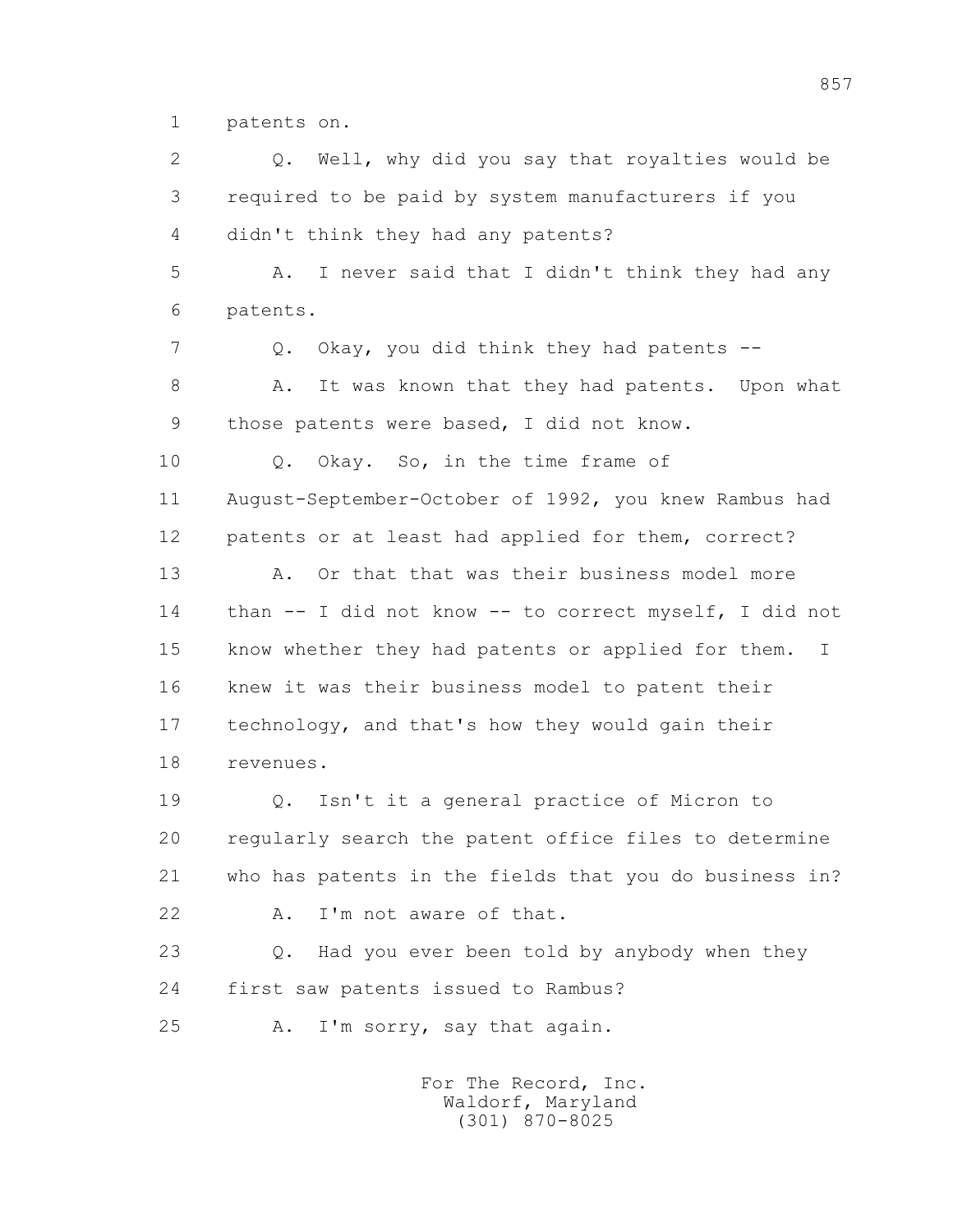1 Q. Had you ever been told by someone else at 2 Micron when they first saw patents that had been issued 3 to Rambus? 4 A. No. 5 Q. Does Kevin Ryan work for you? Did he at the 6 time, '95-'96? 7 A. No, not in that time frame. 8 Q. When did he report to you? 9 A. Earlier than the '9 -- let's see, when did he 10 join? Probably in '91-'93 time frame. 11 Q. And did you report to Mr. Cloud up until the 12 time of his retirement? 13 A. Maybe not the total time before his retirement, 14 but for most of the time before he retired I did, yes. 15 Q. Okay. Turn, if you would, to -- we're on 16 Exhibit 2250, and turn to the third page of that 17 document, which is slide number 12. In the upper 18 left-hand corner, the handwritten notation says, 19 "Rambus provides a 'cookbook' system solution." 20 Do you see that? 21 A. Yes. 22 Q. Did you at this time understand that it was 23 part of Rambus' business plan not just to apply for 24 patents, but also to provide a cookbook to its 25 customers so that they would be able to manufacture the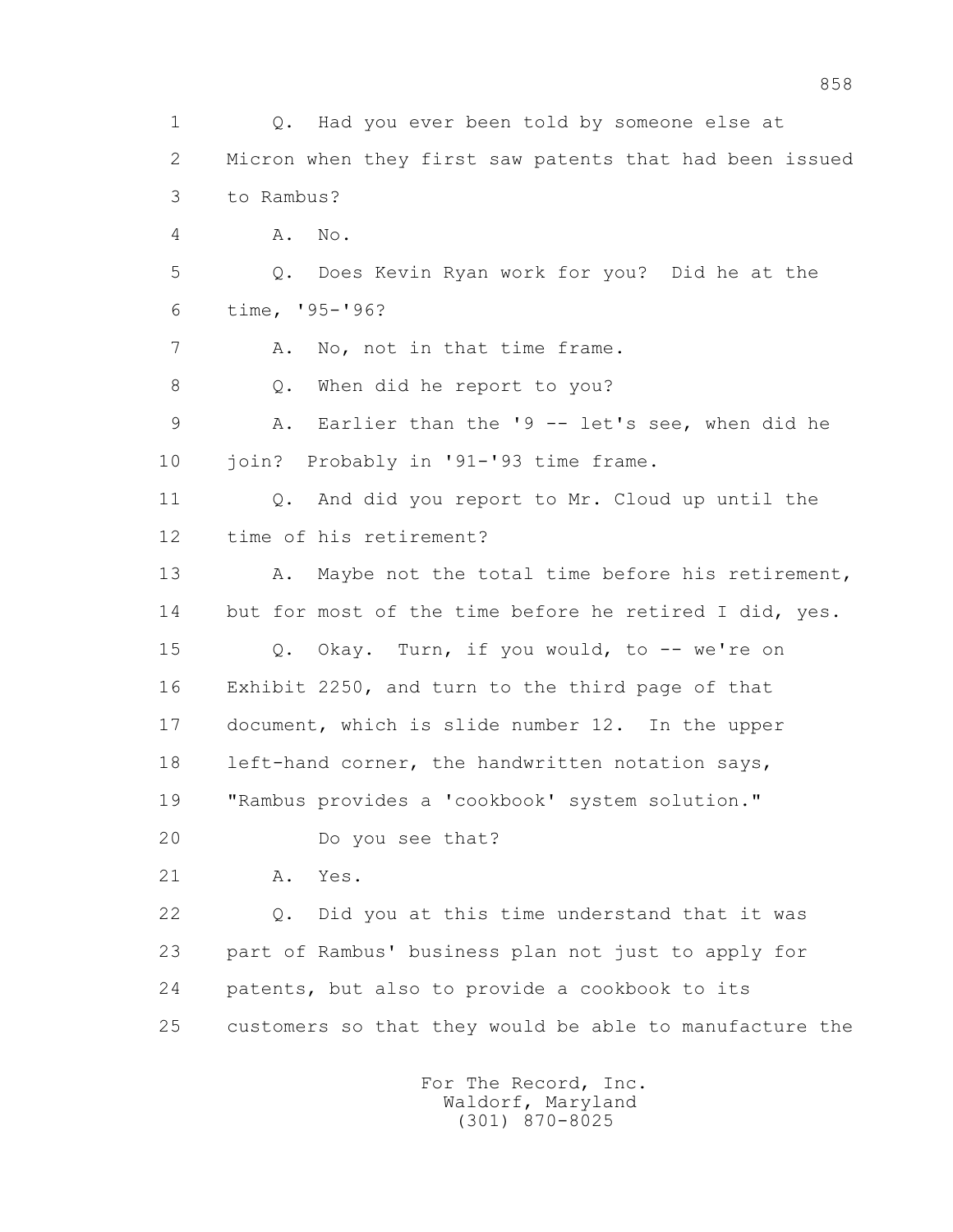1 product and make use of the Rambus technology? 2 A. I don't believe I knew that at this time. 3 Q. Okay. So, the first time you heard that was 4 when you got this handwritten note? 5 A. Yes, and I didn't know exactly what that meant. 6 Q. Did you ask Mr. Crisp or Mr. Mooring what these 7 notes meant? 8 **A.** No. 9 Q. After you got these notes and had a chance to 10 look at them, did you pick up the phone and call them? 11 A. No. 12 Q. You had known Mr. Mooring from your days at 13 Intel, right? 14 A. I did. 15 Q. And you had called on Mr. Crisp when he had 16 been a customer, correct? 17 A. Correct. 18 Q. And was there any reason that you would have 19 not called them if you had wanted to find out more 20 information? 21 A. If I wanted to find out more information, yeah, 22 I probably would have called them, but I didn't. 23 Q. Okay. Look at the -- we've been -- we've 24 focused a lot or I drew your attention, at least, to 25 the seventh bullet point on the right-hand side, and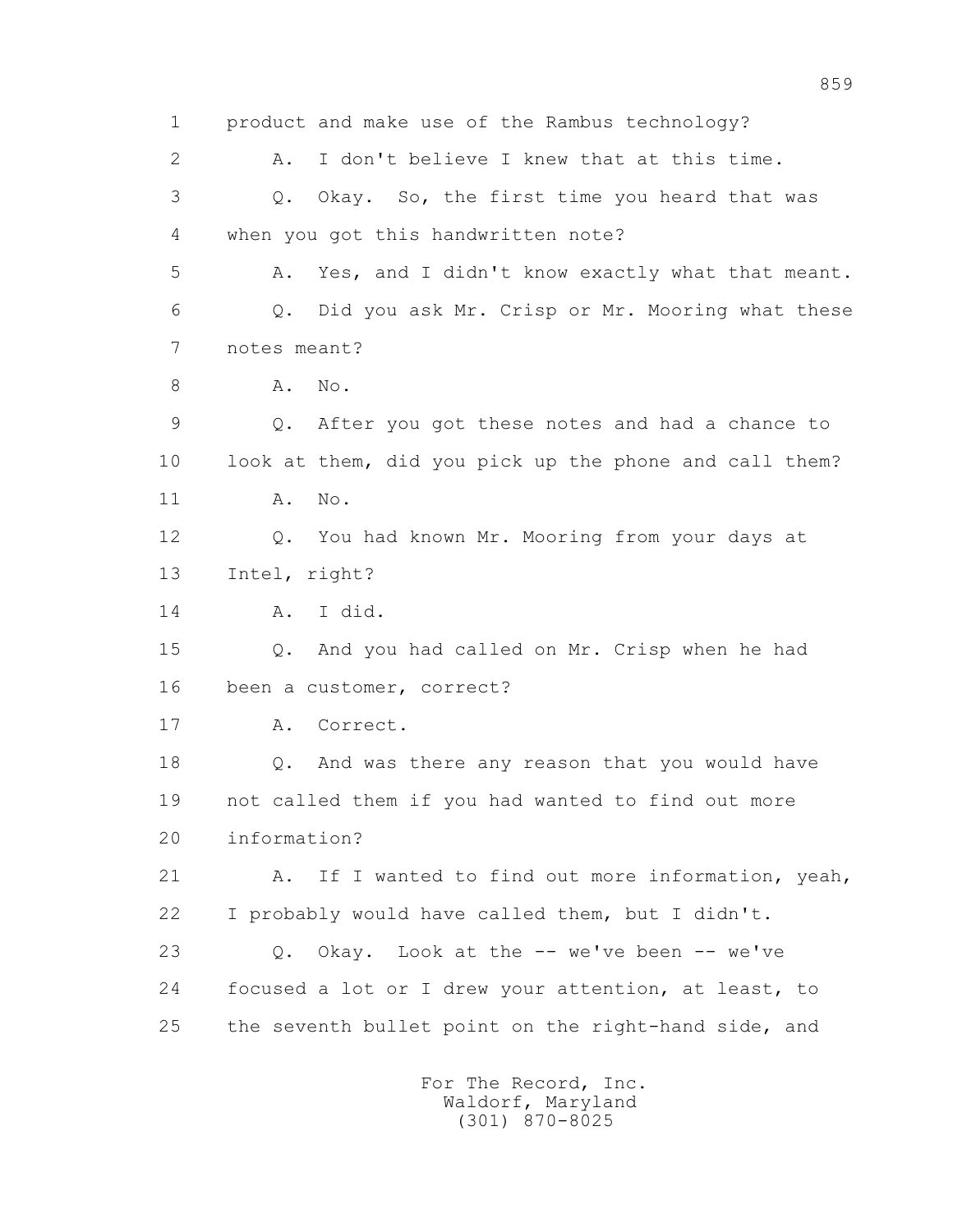1 the language in this particular version which says, 2 "Requires royalties to Rambus from both standard, the 3 IC and system manufacturers." 4 Do you see that language? 5 A. Yes. 6 Q. What's that mean, "from both standard, the IC"? 7 A. I think it is a typo. I think it should say, 8 "both standard, IC and system manufacturers." 9 Q. Okay. So, the word "the" should just be taken 10 out? 11 A. I believe so. 12 Q. And you can see one of the things that's 13 written in hand is somebody wrote sort of lines around 14 the letters "system manufacturers" and then brought it 15 down to a comment which says, "Not true," correct? 16 A. Correct. 17 Q. And isn't it correct -- and you can look at all 18 the versions you wrote of this document -- but isn't it 19 correct that after you received these handwritten 20 comments from either Mr. Crisp or Mr. Mooring where 21 they said it's not true that royalties from system 22 manufacturers would be required, you dropped that 23 language from all your subsequent slides? 24 A. Based upon what I'm seeing here, it is not in 25 the subsequent slides, so it looks like it was dropped.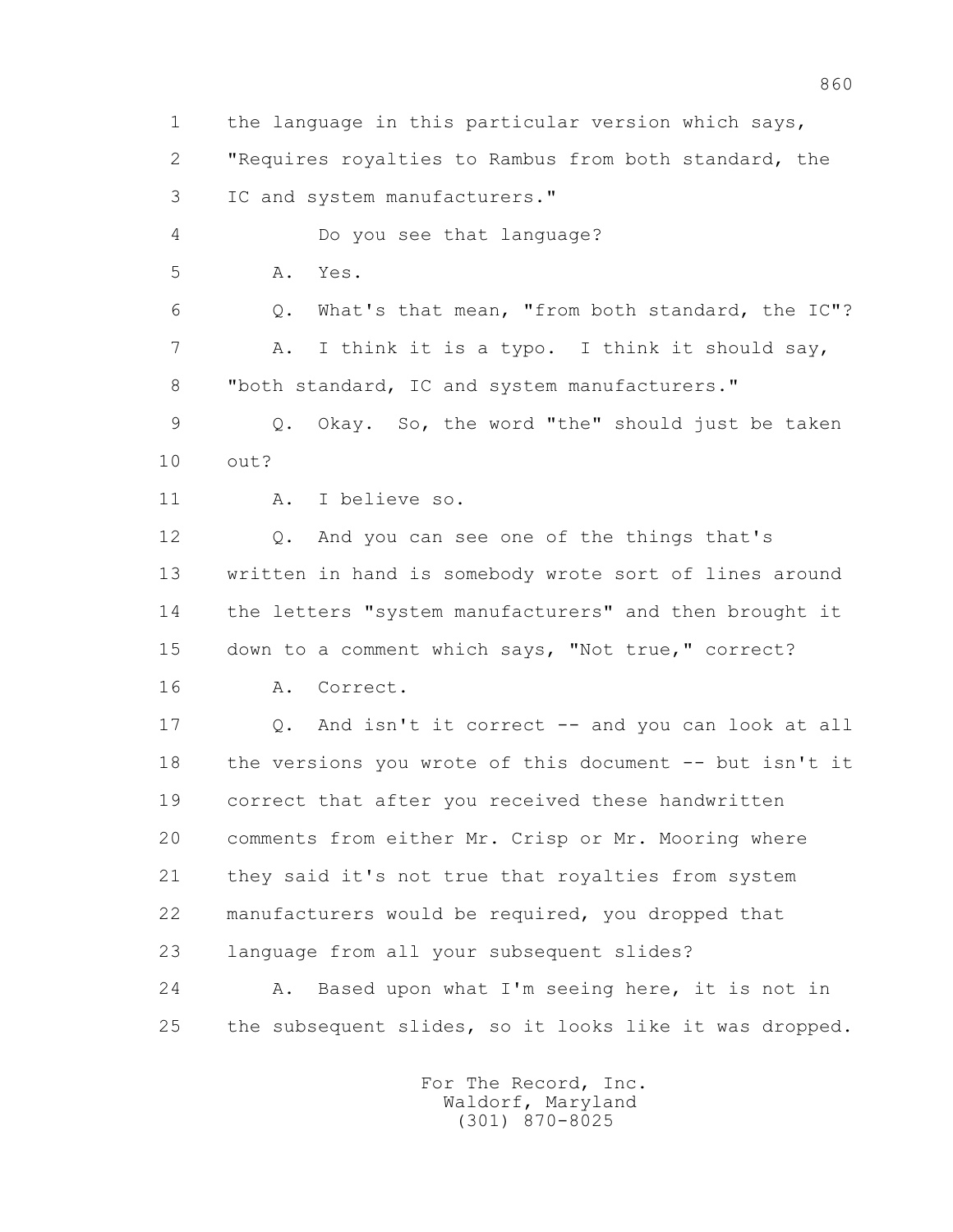1 Q. And the reason you dropped it was because of 2 the information they provided you, correct? 3 A. I'm not sure if it was that information or 4 whether I discussed it with people back at Micron to 5 see or other people to determine whether or not system 6 manufacturers had to pay. I'm not sure exactly where I 7 got that information. 8 Q. Who else at Micron did you discuss the comments 9 with that you received from Mr. Crisp or Mr. Mooring? 10 A. I can't remember specifically who I discussed 11 them with. 12 Q. At that point in time, you reported to Mr. 13 Cloud, correct? 14 A. Correct. 15 Q. And at that point in time, Mr. Ryan reported to 16 you, correct? 17 A. Correct. 18 Q. And at that point in time, Mr. Walther was in a 19 parallel position with you, also reporting to Mr. 20 Cloud, didn't he? 21 A. Let's see, this was the '92 time frame? 22 Q. Yes, it is. 23 A. I believe at that point Mr. Walther was 24 applications manager over in Europe. 25 Q. Okay. And then when he came back in '93, he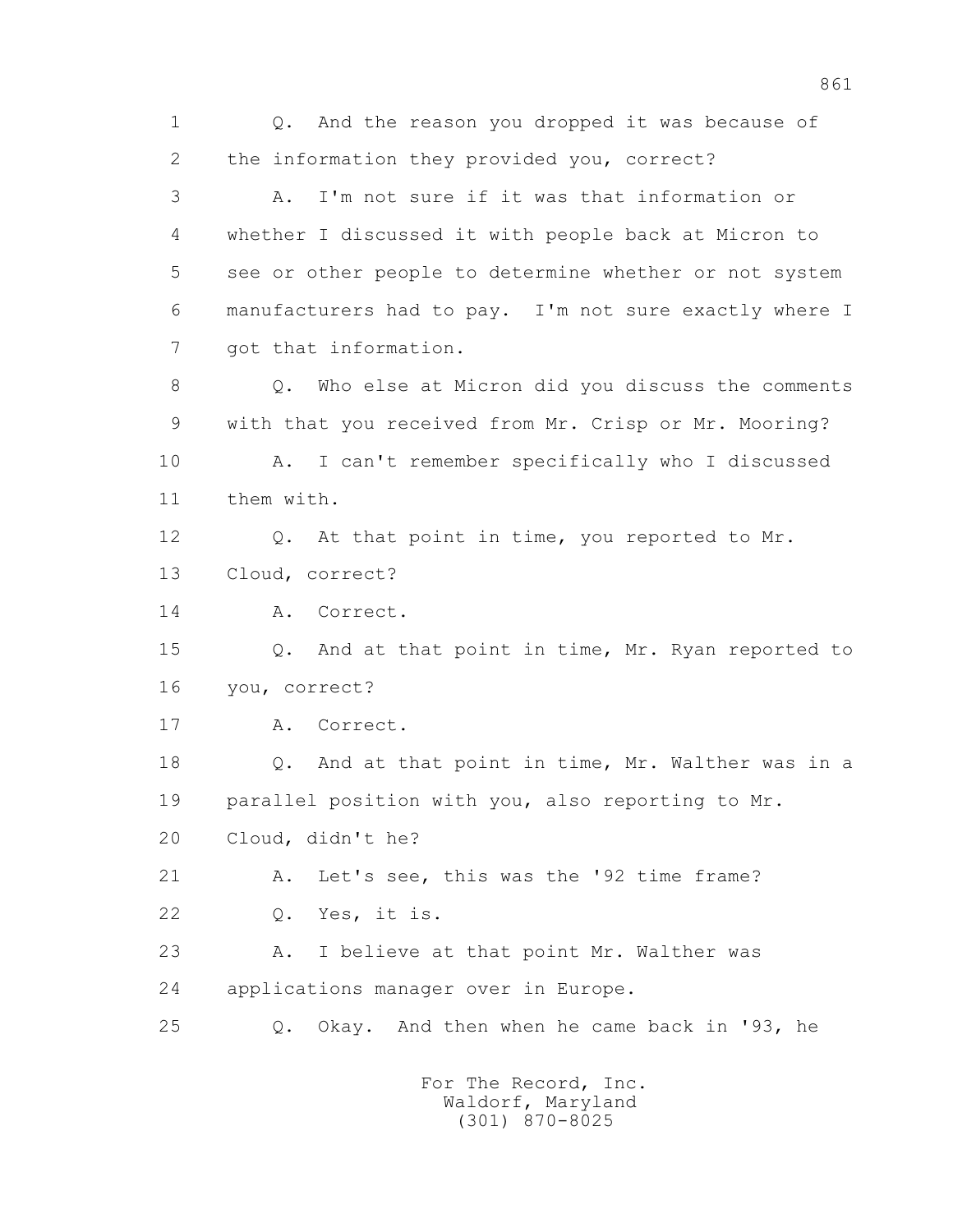1 became the JEDEC rep and took your spot or at least 2 shortly after Mr. Fusco. 3 A. Right. 4 Q. And Mr. Walther had been the JEDEC 5 representative before you took over that position, 6 correct? 7 A. Correct. 8 Q. And it says in the handwritten notes, still on 9 this third page of Exhibit 2250, slide number 12, it 10 says, -- you wrote under Hype, "Rambus will be a 11 standard," and the handwritten note is, "Rambus is 12 already a standard." 13 Do you see that? 14 A. Yes. 15 Q. Well, you knew that Rambus wasn't the JEDEC 16 standard, correct? 17 A. Correct. 18 Q. And you knew the reference was to Rambus being 19 a de facto standard, didn't you? 20 A. Which reference? 21 Q. Rambus' reference. 22 A. I didn't know to what he was actually 23 referring, because -- no, I was stating that 24 specifically Rambus wouldn't be a JEDEC standard, which 25 in my mind means it's then a standard.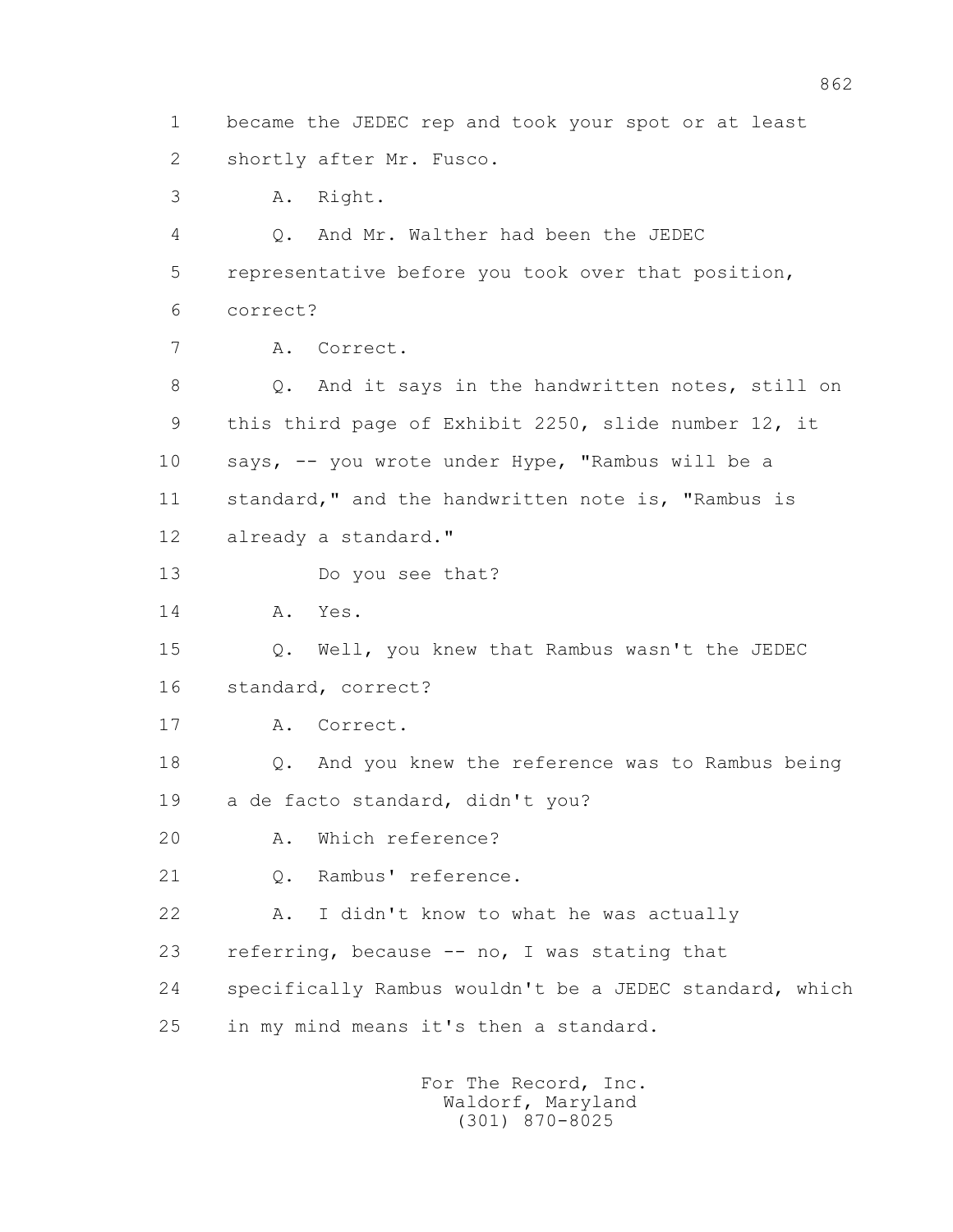1 0. It wouldn't be a JEDEC standard because they 2 required the payment of royalties?

 3 A. I don't know if I specifically had in mind why, 4 but definitely it wasn't being pushed through JEDEC at 5 that time.

 6 Q. Well, but what you wrote on your slide, you 7 have, "Rambus will be a standard," and then across from 8 it, isn't that the reality that relates to Rambus would 9 be a standard? Isn't your version of the reality where 10 you wrote, "Not likely - requires royalties to Rambus"? 11 A. Right.

 12 Q. So, your thinking when you wrote this document, 13 at least what you told your sales force and customers 14 was, Rambus won't be a standard because it requires 15 royalties.

16 A. Correct.

 17 Q. And is that what you thought at the time? 18 A. Yes.

 19 Q. Now, it's okay to charge royalties if JEDEC 20 puts patented technology into a standard, isn't it?

 21 A. As long as it's minimal and it's fair and 22 equitable.

 23 Q. Well, the words that you use are reasonable and 24 nondiscriminatory, right?

25 A. Those are some good words for it, yes.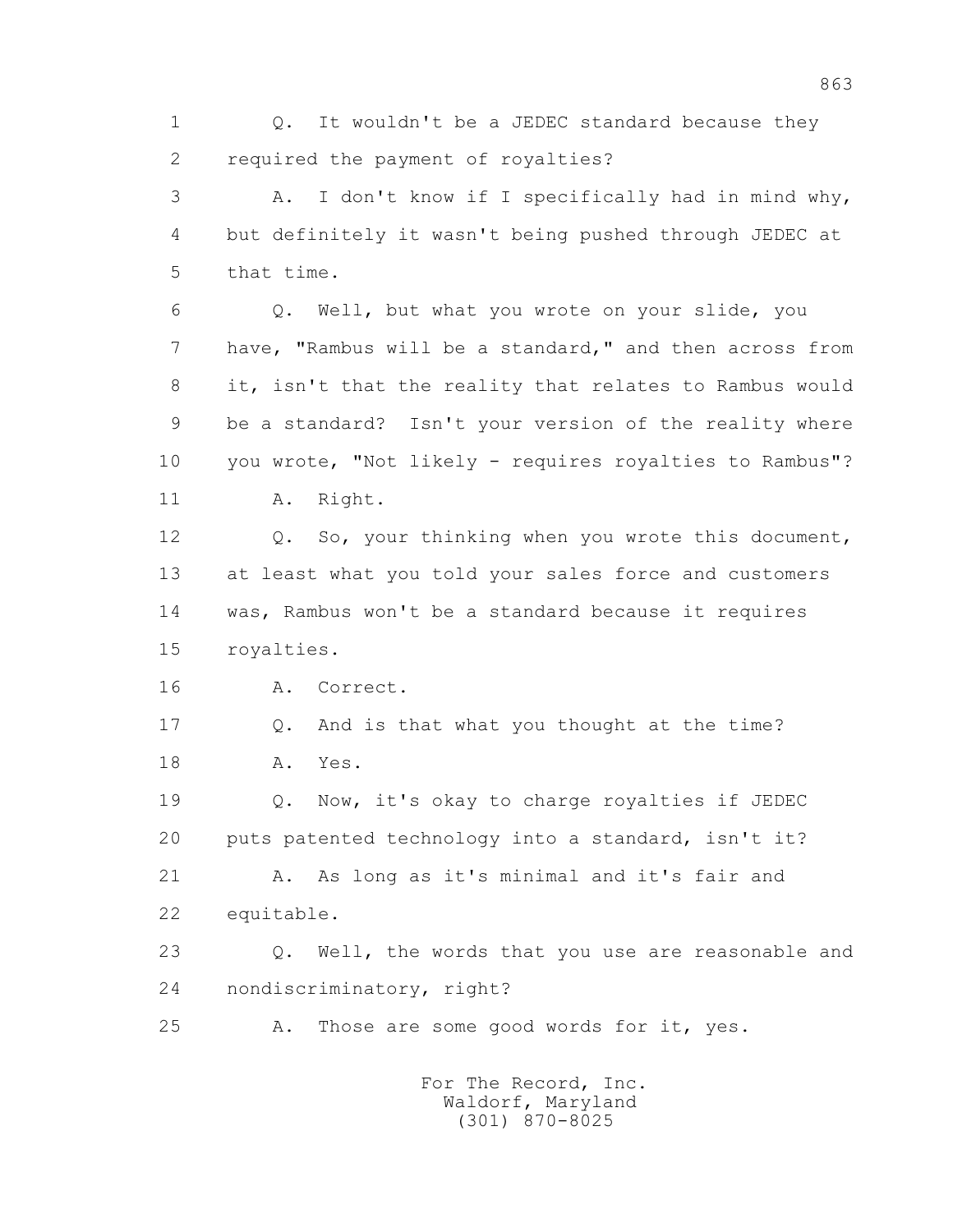1 Q. And that's when you write what's the letter 2 that you talked about before, the assurance letter that 3 you write to JEDEC, that requires that you use the 4 language which says reasonable and nondiscriminatory. 5 A. Correct. 6 Q. And you have never been involved in 7 negotiations to come to an understanding of what's 8 reasonable or not, have you? 9 A. I have not. 10 Q. Okay. Turn, if you would, to the sixth page of 11 Exhibit 2250, which is slide 18. That's the one that 12 has the no royalties, industry standard part as the 13 first bullet point on the left. 14 A. This is -- okay. 15 Q. Got it? 16 A. Yes. 17 Q. So, you wrote under Sync DRAM -- and Sync DRAM 18 was what you used to refer to what most of the time 19 during this trial we have been calling SDRAM. Those 20 are the same thing, right? 21 A. Exactly. 22 Q. And the handwritten note that points to that 23 bullet point says -- is that Infoquest? 24 A. It kind of looks like it, I'm not sure exactly. 25 Q. Or maybe it's Dataquest, one or the other?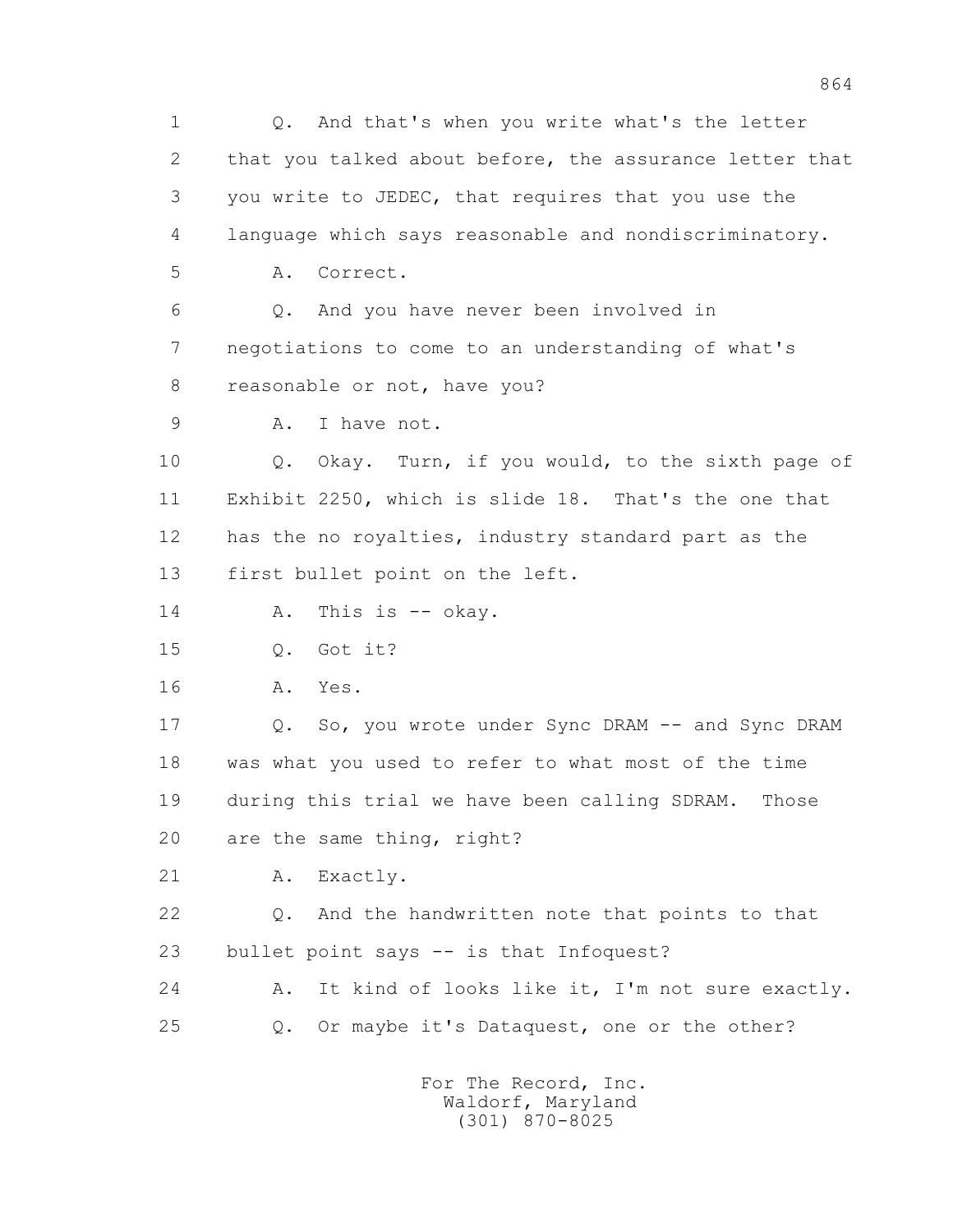1 A. I-N-something.

 2 Q. Okay. It says, "Micron pays 10% in royalties 3 on DRAMs today."

4 Do you see that?

5 A. Yes.

 6 Q. Did you from your own knowledge when you were 7 handed these -- this marked-up copy of some of your 8 slides, did you from your own knowledge at that time 9 know whether Micron was paying 10 percent royalties on 10 DRAMs or not?

11 A. I did not know that, no.

 12 Q. When you went back and talked with people at 13 Micron about these handwritten notations, did you make 14 any effort to confirm whether that information was 15 correct or not?

16 A. Not about the amount of the royalties, but I 17 did understand that, yes, based upon any DRAM we made, 18 there were certain royalties that needed to be paid 19 regardless of what DRAM it was, its fundamental DRAM 20 patents to produce the DRAM.

 21 Q. And did you come to some understanding through 22 that conversation as to whether 10 percent royalties 23 was more or less in the ballpark of what, in fact, was 24 being paid?

25 A. I -- no, I didn't try to confirm the amount.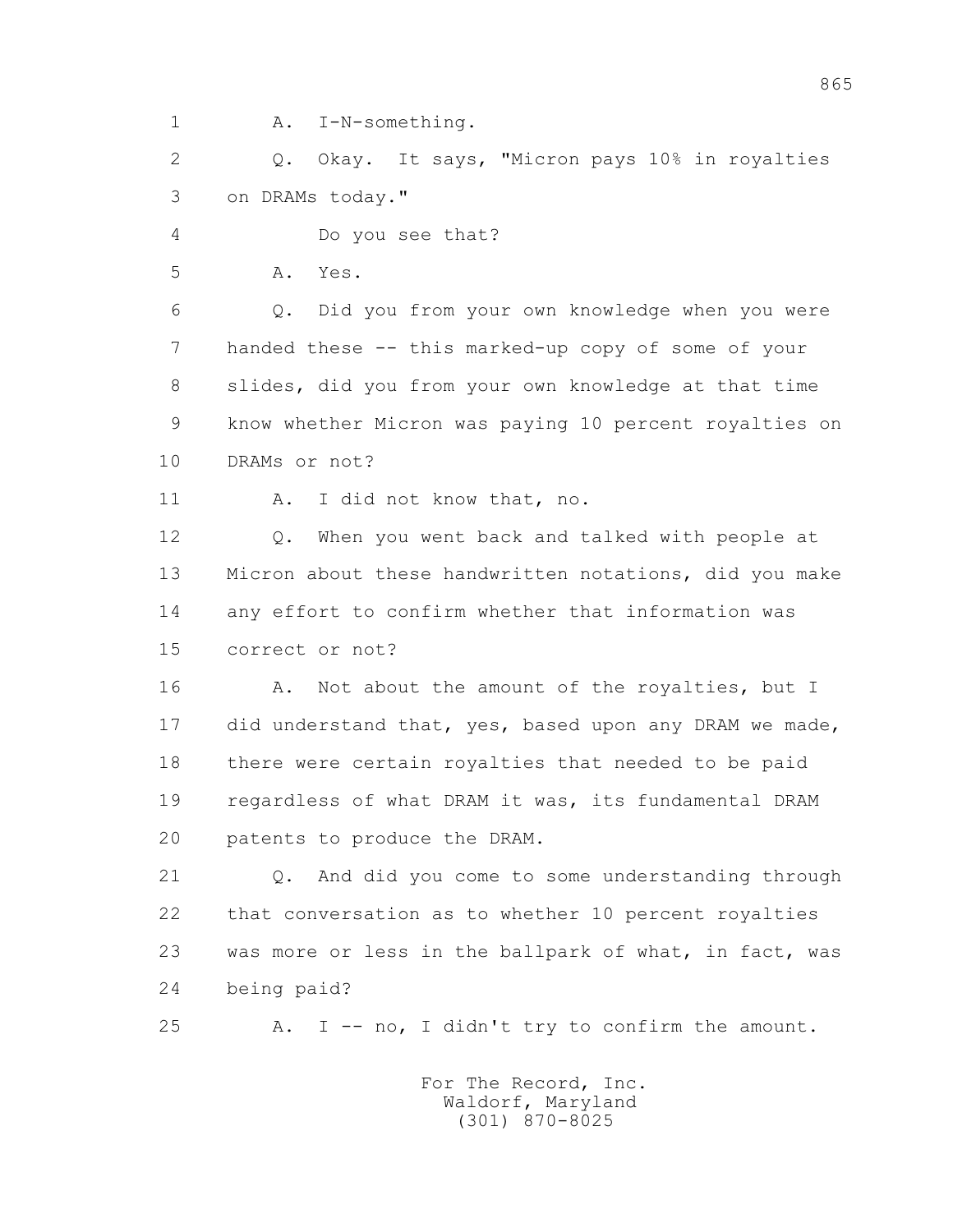1 Q. On this same page, you were asked about it 2 earlier by Ms. Zuk, down at the bottom, the handwritten 3 notation that points back to this same bullet point. 4 It says, "Motorola and others have SDRAM patents." 5 Do you see that? 6 A. Yes. 7 Q. And I -- as I recall your testimony when you 8 were asked questions by Ms. Zuk, you answered that you 9 looked at that Motorola patent and determined it did 10 not apply? 11 A. No, I didn't specifically look at the patent. 12 I -- in the course of the JEDEC committee, and I don't 13 know who actually made the determination, it was 14 determined that the Motorola patents did not apply to 15 the SDRAM. 16 Q. Didn't apply or people thought they were not 17 going to be valid? 18 A. I did not make a distinction between the two. 19 Q. Okay. So, in your mind, it could have been 20 that somebody said that the Motorola DRAM patent didn't 21 look to them like it would be valid? 22 A. It was that we didn't need to consider it any 23 longer in the committee because it wouldn't have impact 24 upon the standard. 25 Q. And the Motorola patent was brought up at a For The Record, Inc.

866

 Waldorf, Maryland (301) 870-8025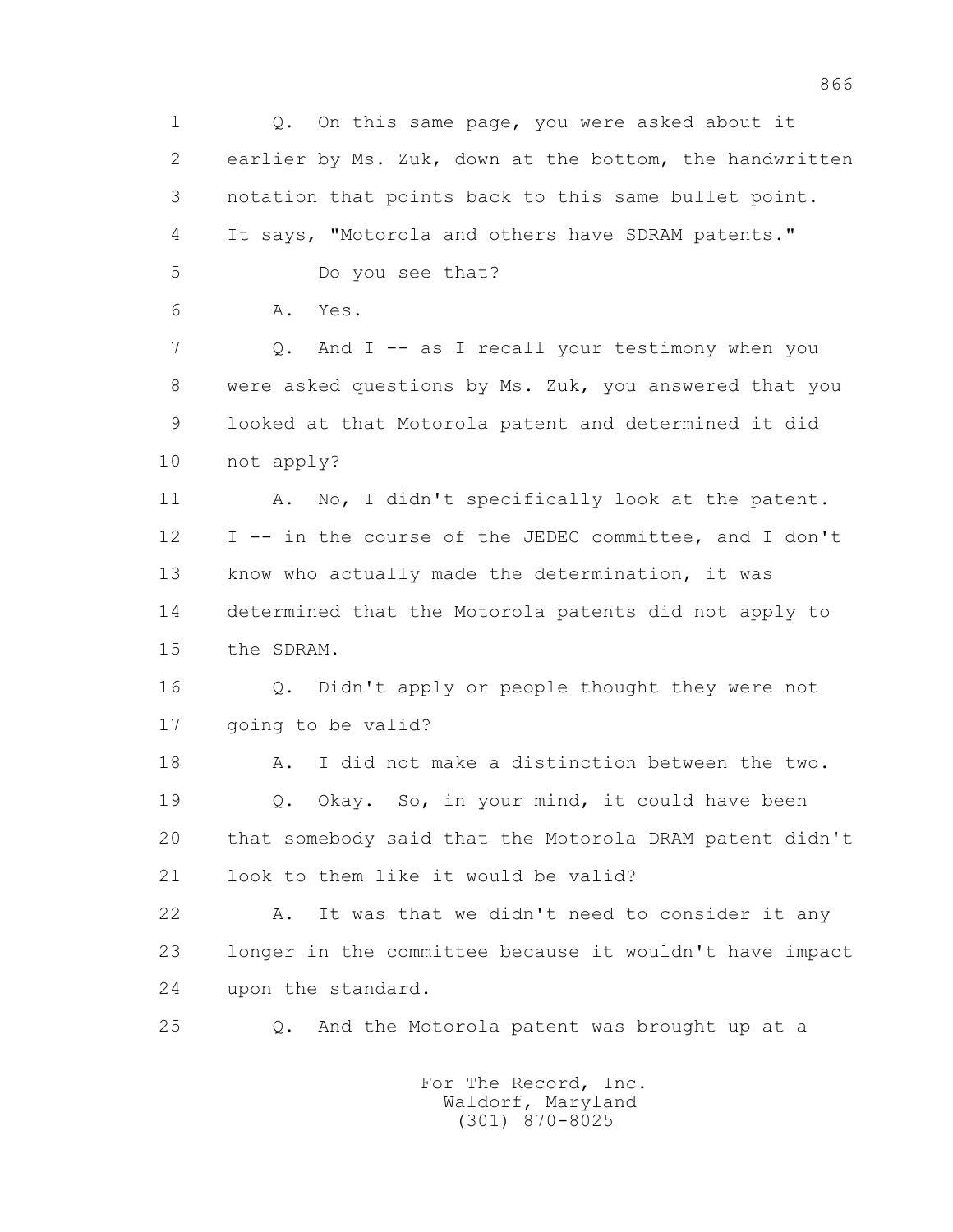1 JEDEC meeting the same time the possibility of Rambus 2 patents were brought up, correct? 3 A. I'm not sure of the exact time they were 4 brought up. 5 Q. Wasn't it brought up by the representatives 6 from Siemens and IBM? 7 A. I can't remember specifically who did that. 8 Q. Do you remember who said we don't need to worry 9 about the Motorola patent? 10 A. No. It was just a -- it was just that the 11 committee didn't -- we weren't talking about it 12 anymore. 13 Q. Do you know when that Motorola patent issued, 14 more or less? 15 A. I don't. 16 Q. Would it be consistent with your recollection 17 if that patent issued about December 31st of 1991? 18 A. I couldn't say. 19 Q. Let me ask you about this. I'm going to read 20 to you from the summary of the invention of a Motorola 21 patent with the patent number 5,077,693 that issued on 22 December 31st of 1991, and here's the summary of the 23 invention. It says: 24 "A particular --" 25 MS. ZUK: Objection, Your Honor. I think this For The Record, Inc. Waldorf, Maryland

(301) 870-8025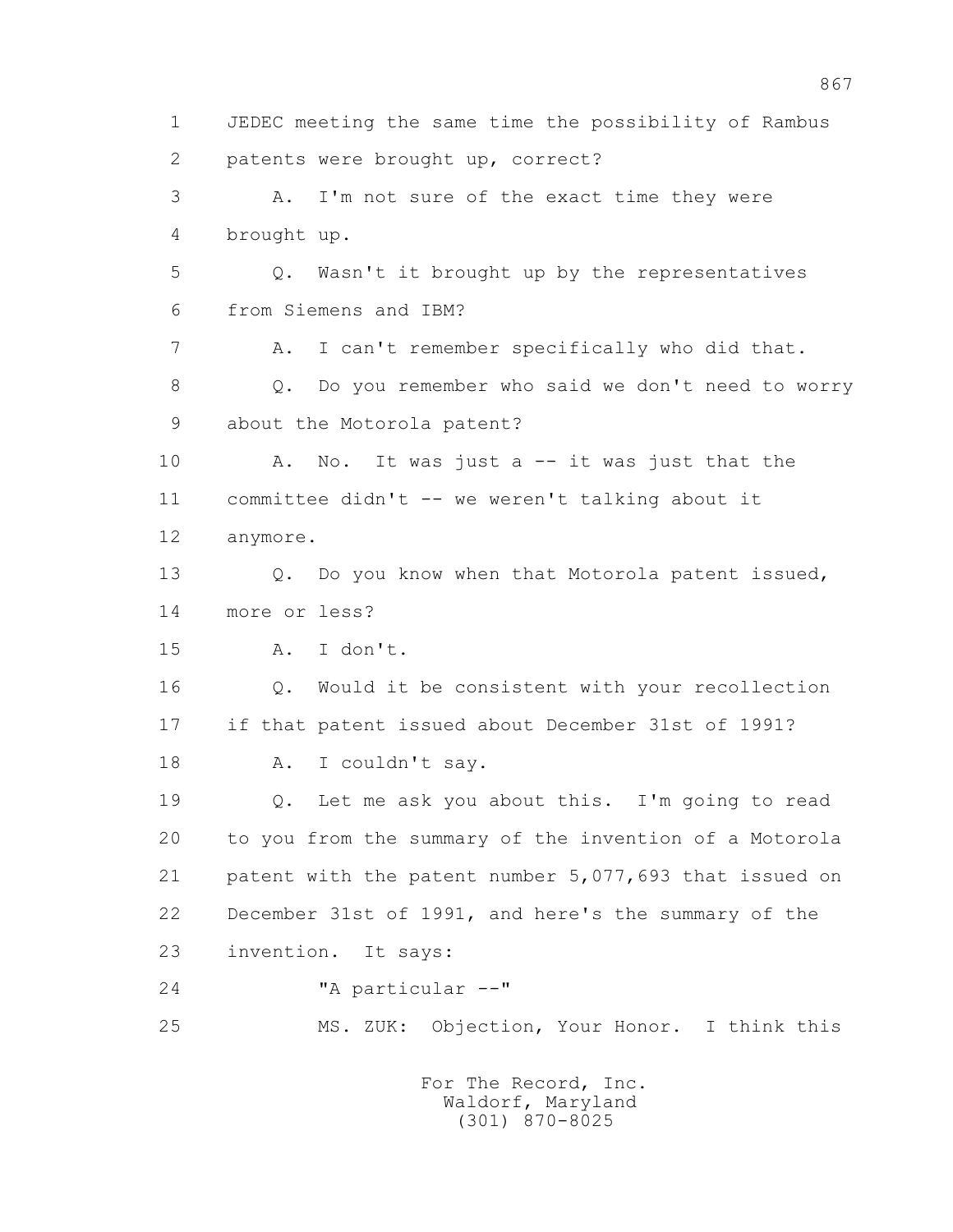1 line of questioning lacks foundation. The witness 2 already testified that he's not familiar with the 3 Motorola patent.

 4 MR. STONE: And I am going to ask him, Your 5 Honor, whether as I represent this description -- and 6 I'm happy to let counsel read it as well -- simply 7 going to ask him whether it does not, in fact, describe 8 an SDRAM. He's testified to a --

 9 JUDGE McGUIRE: Overruled. You may ask the 10 question.

11 BY MR. STONE:

 12 Q. The summary of the invention from the patent I 13 just described is as follows:

 14 "A particular embodiment of the present 15 invention consists of a DRAM having a clock input, a 16 column enable and a row enable. In operation, the DRAM 17 is accessed and row and column addresses are latched 18 based on the clock input."

 19 Those words, sir, all make sense to you? 20 A. Yes.

21 Q. And does that describe an SDRAM?

 22 A. I couldn't say specifically whether it does or 23 not.

 24 Q. Okay. That's beyond your technical expertise? 25 A. Yes.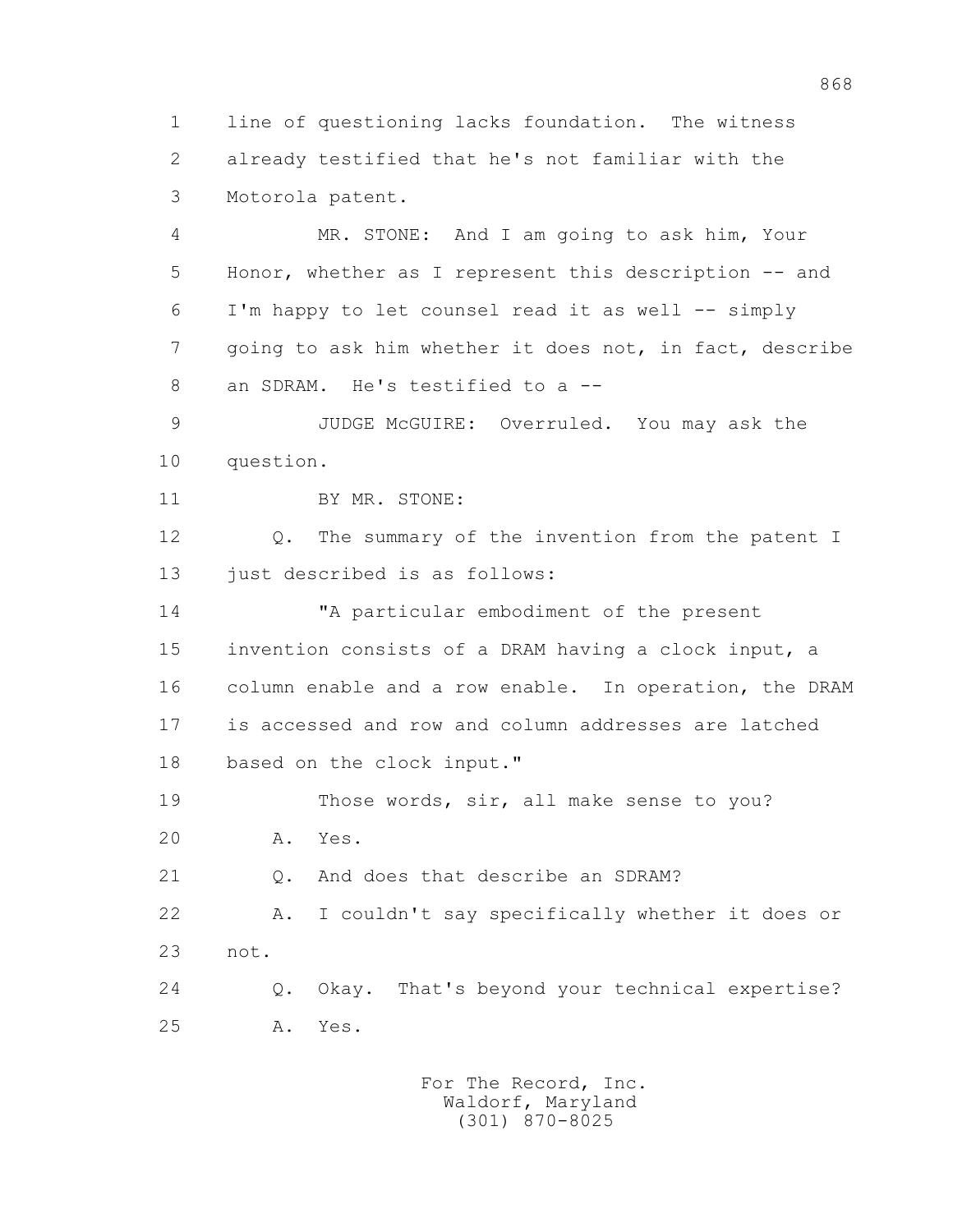1 Q. So, earlier today when you showed us that 2 demonstrative of what's an SDRAM, is that something 3 within your technical expertise? 4 A. That's at a higher level, yes. 5 Q. That's at a higher level? 6 A. Yes. 7 Q. So, what I read you you think is more detailed 8 than what you showed us? 9 A. Well, I can't determine how those lines 10 interconnect or how they actually operate. 11 Q. Okay. Pull up, if you would, DX-4, which is 12 the demonstrative you showed us earlier. 13 Yeah, we don't have that on our computer, Your 14 Honor -- 15 JUDGE McGUIRE: That's all right, go ahead. 16 MR. STONE: -- perhaps complaint counsel want 17 to bring it up, because -- 18 JUDGE McGUIRE: Oh, you don't have it for the 19 witness. Is that correct? 20 MR. STONE: The witness has it. 21 JUDGE McGUIRE: Go ahead and proceed. 22 THE WITNESS: I'm looking for it. 23 MR. STONE: Did you bring it up? 24 THE WITNESS: Oh, here it is. 25 MR. STONE: Thank you. Complaint counsel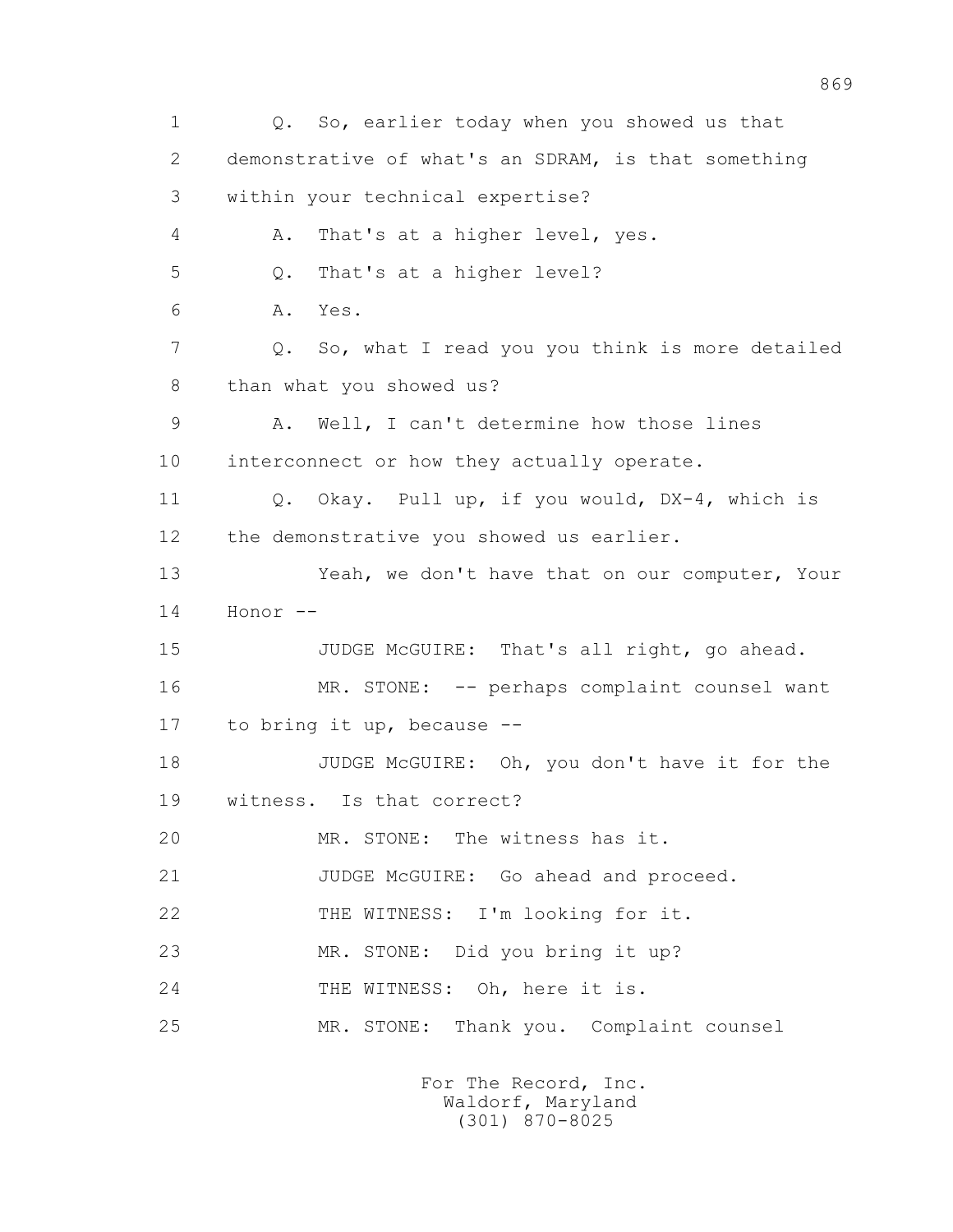1 brought it up for us, thank you. I appreciate your 2 help. 3 BY MR. STONE: 4 Q. So, this is a description of an SDRAM at a 5 level of technical detail that you do understand? 6 A. At a block diagram level, yes. 7 Q. I'm sorry? 8 A. Yes. 9 Q. Over on the left-hand side, you show something 10 called the memory controller. 11 A. Yes. 12 Q. And then you show -- from that you show 13 address/command bus? 14 A. Yes. 15 Q. Isn't that really two buses? 16 A. You have the address bus and then you have the 17 command signals. 18 **Q.** So, those are two separate buses, because they 19 have dedicated lines for address and dedicated lines 20 for command, correct? 21 A. They do have dedicated lines, yes. 22 Q. And you would -- and you would agree with me 23 that that really is two separate buses? 24 A. It could be two separate buses, but they always 25 operate in concert, so...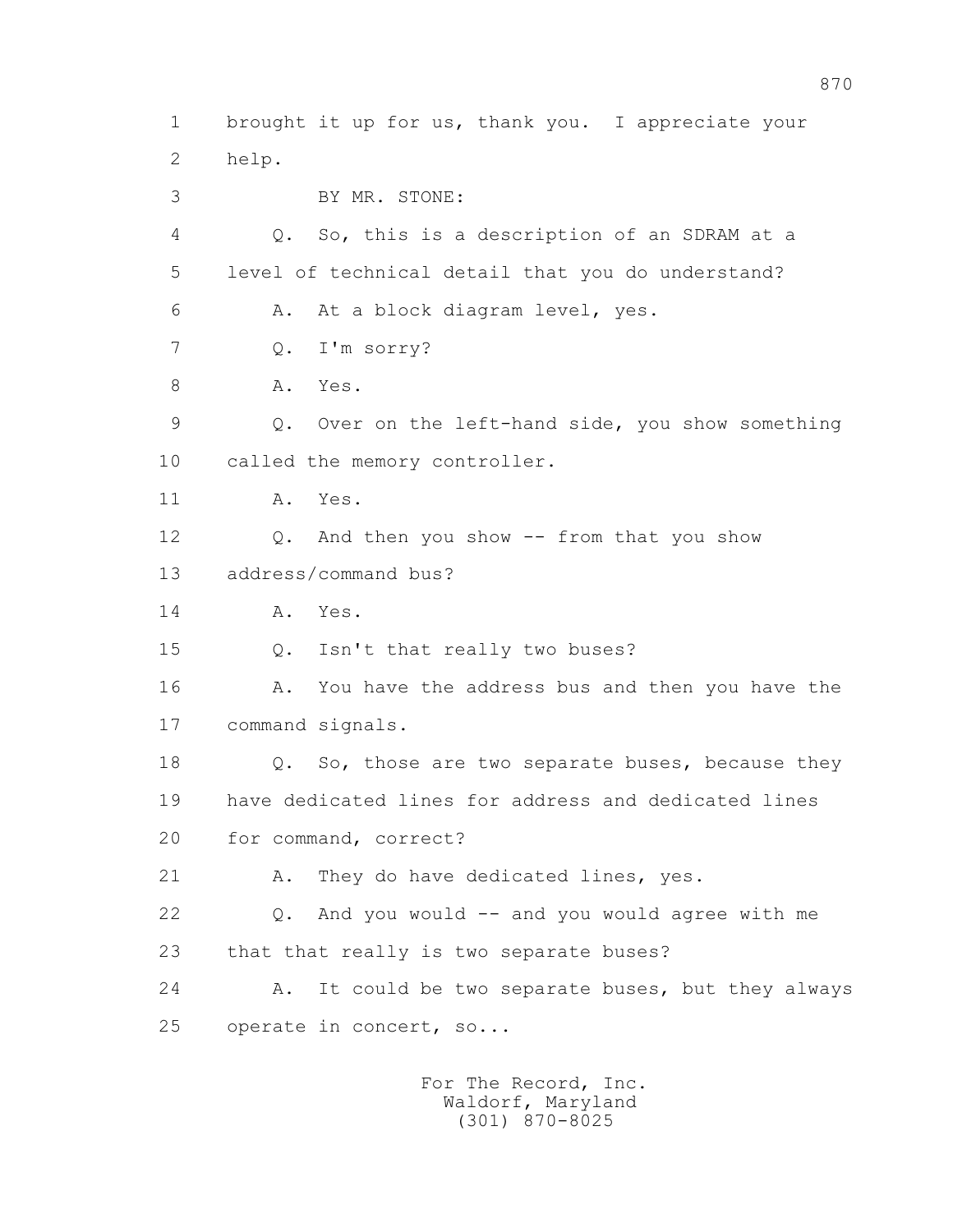1 Q. And do you know whether or not the SDRAM that 2 you described on DX-4 does or does not infringe Rambus 3 patents?

4 A. State that again, please.

 5 Q. Do you know whether the SDRAM that you've 6 depicted on DX-4 does or does not infringe any Rambus 7 patents?

8 A. I do not know that.

 9 Q. Do you know whether at any point in time when 10 Rambus was attending JEDEC meetings it had any patents 11 or patent applications with claims that were essential 12 to the use of an SDRAM as described in DX-4?

13 A. No, I wouldn't know that.

 14 Q. Let me take you back to Exhibit 2250, if we 15 can, and we'll go to page 8, which is slide 13. Do you 16 have that one in front of you?

17 A. Yes, I do.

 18 Q. Look at the comment, the handwritten comment in 19 the lower left corner, if you would. "DRAMs and RDRAMs 20 are based on the same core -- both benefit from 21 manufacturing economics -- I'm sorry, both benefit from 22 manufacturing economies and both something improve with 23 faster cores."

24 Do you see that?

25 A. Yes.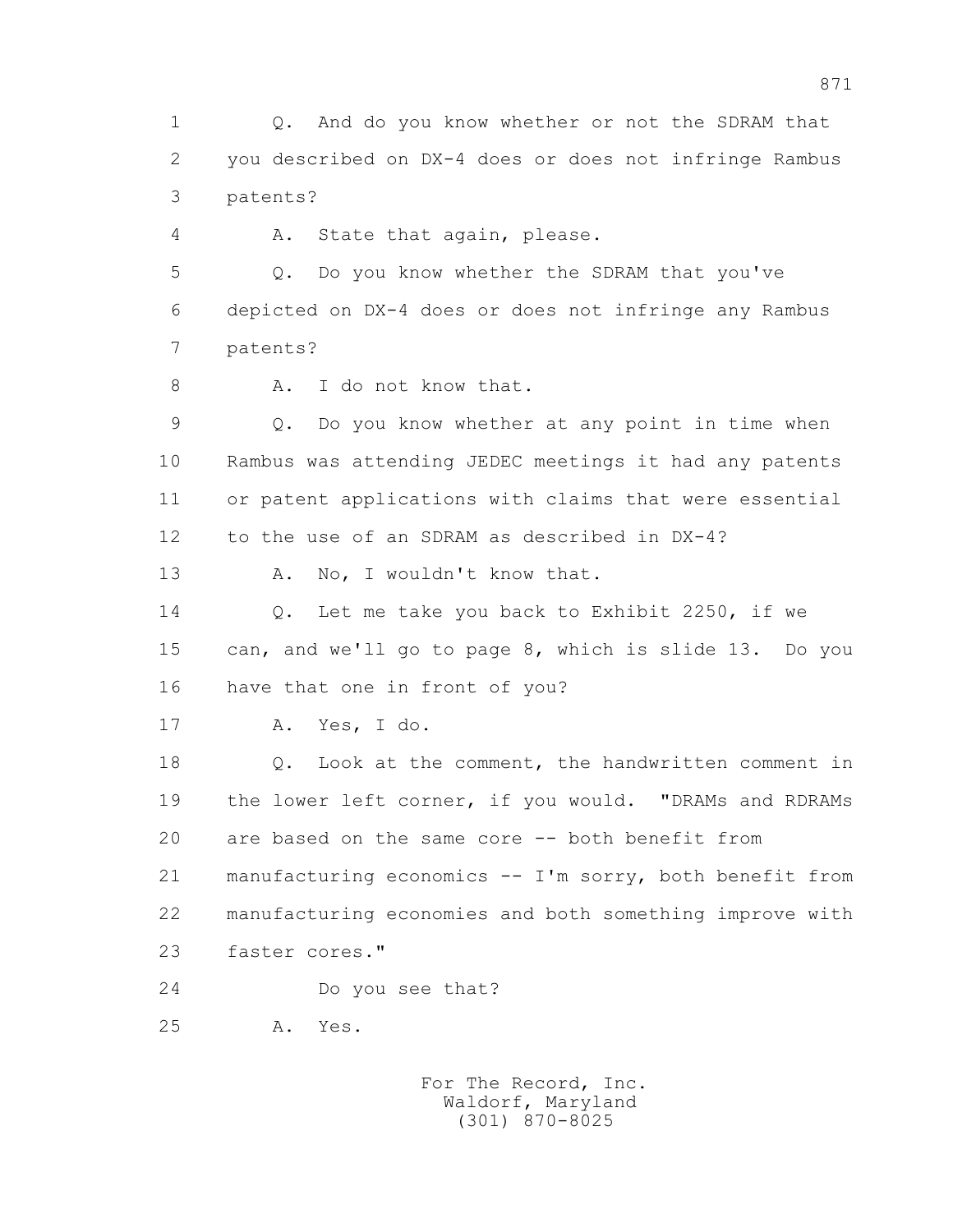1 Q. Was it your understanding at the latter part of 2 1992 when you received this document, Exhibit RX-2250, 3 that the majority of the die for an RDRAM was identical 4 to the majority of the die for an SDRAM in that they 5 both had the same core? 6 A. No, that wasn't my understanding. 7 Q. So, did you disagree with the handwritten 8 comment here? 9 A. I thought what he was trying to say with that 10 handwritten comment was that they were about the same 11 and they would shrink the same, and as I understand it, 12 SDRAMs shrink better than RDRAMs. 13 Q. What did you understand the "based on the same 14 core" to mean? 15 A. I had no idea specifically what he was 16 referring to. 17 Q. And it's been your experience that there are 18 economies of scale which are realized in the 19 manufacture of integrated circuits, correct? 20 A. Correct. 21 Q. The higher the volume, generally the cheaper 22 the cost of manufacture? 23 A. Correct. 24 Q. Turn, if you would, to the paper you wrote, 25 CX-2636. I'm sorry, CX-2632.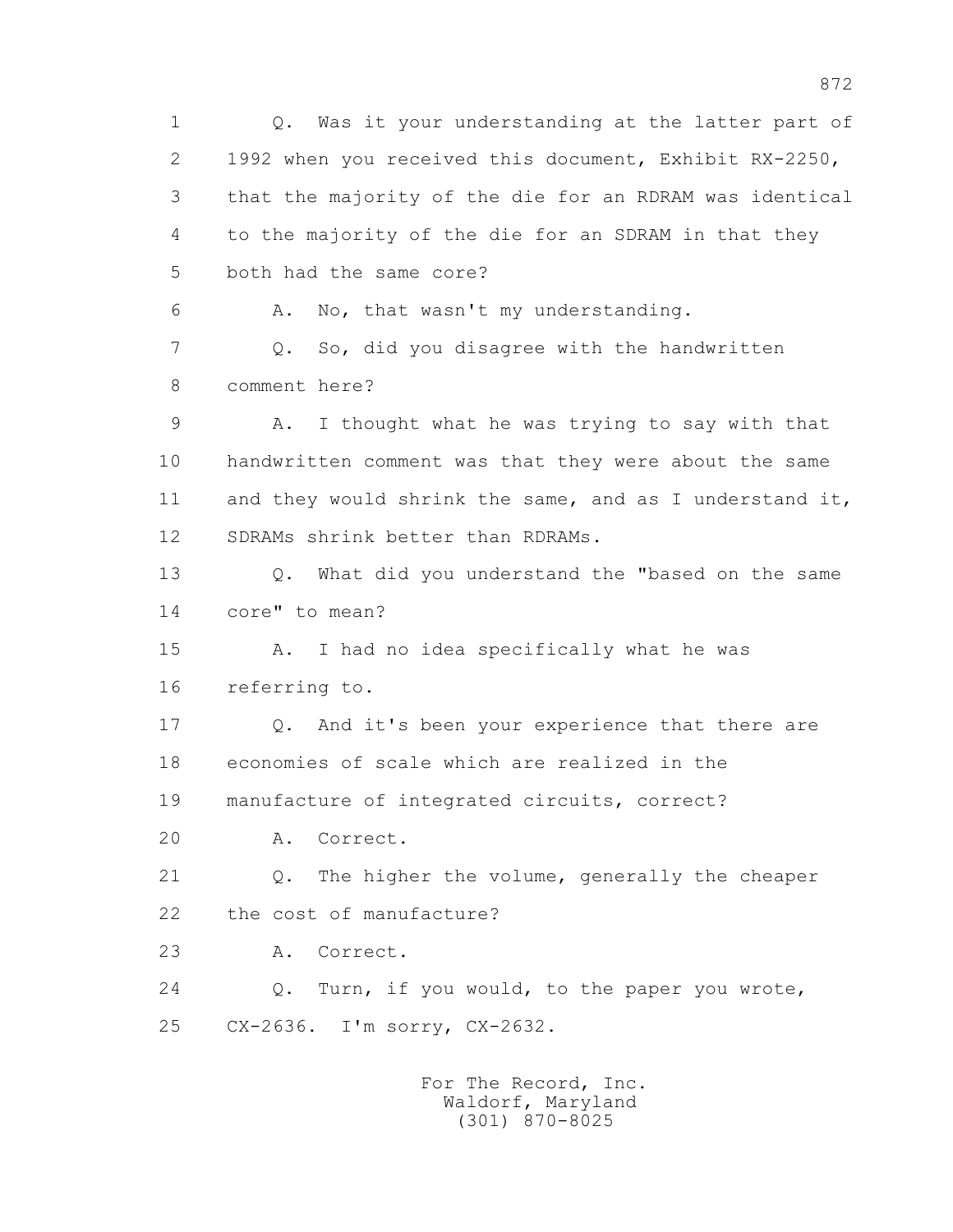1 A. Okay. 2 0. What's the date of this publication? 3 A. Q4 '95. 4 Q. And do you know when that was released? 5 A. That was -- it would be right in that time 6 frame. 7 Q. And Micron was then selling burst EDO devices? 8 A. I'm not sure if we were actually selling them 9 at that time frame or not. I know we produced a few, 10 but did -- but never went to volume production. 11 0. Never went to volume production on any? 12 A. On -- no. 13 Q. But burst EDO was standardized by JEDEC, wasn't 14 it? 15 A. Yes, it was. 16 Q. And if I remember Mr. Rhoden's testimony from 17 the other day, he told us that once you -- once you 18 were standardized as a JEDEC product, you were assured 19 of a certain market share. Was that not your 20 experience with burst EDO? 21 A. If -- no, that's correct, it was not. 22 Q. Was Mr. Rhoden familiar with burst EDO? 23 MS. ZUK: Objection, that lacks foundation. 24 MR. STONE: Well, let me withdraw it. 25 BY MR. STONE: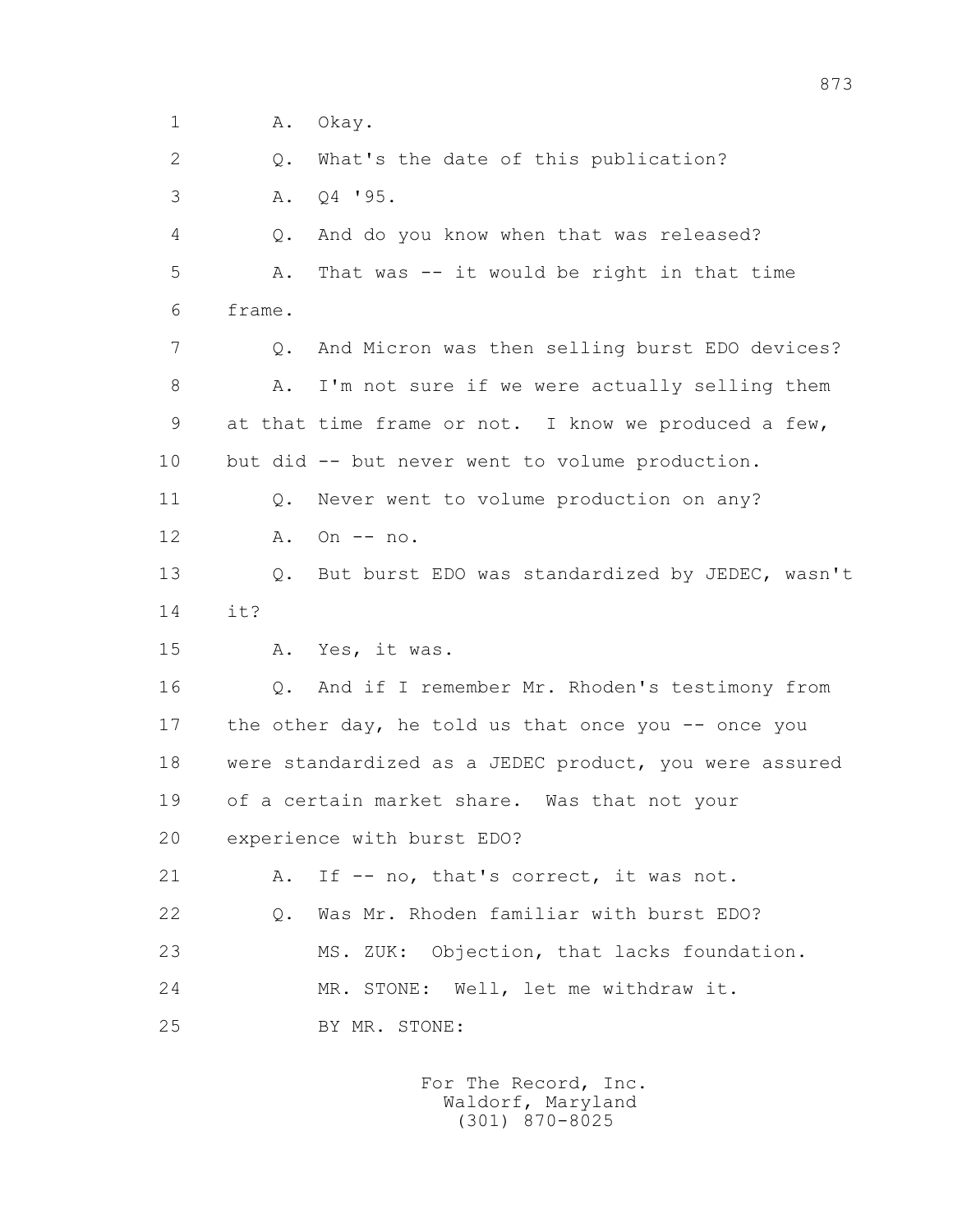1 Q. Mr. Rhoden worked for VLSI at one point in 2 time, didn't he? 3 A. Yes. 4 Q. You went on a tour with Mr. Rhoden to potential 5 customers in an effort to sell them burst EDO, didn't 6 you? 7 A. Yes, I did. 8 Q. So, he was out there on a sales call with you 9 trying to sell burst EDO? 10 A. I don't think it was a sales call, more than I 11 was trying to promote the acceptance of it. 12 Q. You were trying to promote the acceptance; he 13 went along with you. 14 A. I believe so, yes. 15 Q. He was well aware that you never went into full 16 production of burst EDO, wasn't he? 17 A. I don't know if I could say that or not. 18 Q. In any event, it is true, isn't it, that the 19 fact that burst EDO was standardized by JEDEC did not 20 assure it any particular market share in the DRAM 21 market? 22 A. Not for this specific product. 23 Q. Okay. Now, is that the product you were 24 writing about in CX-2632? 25 A. Yes.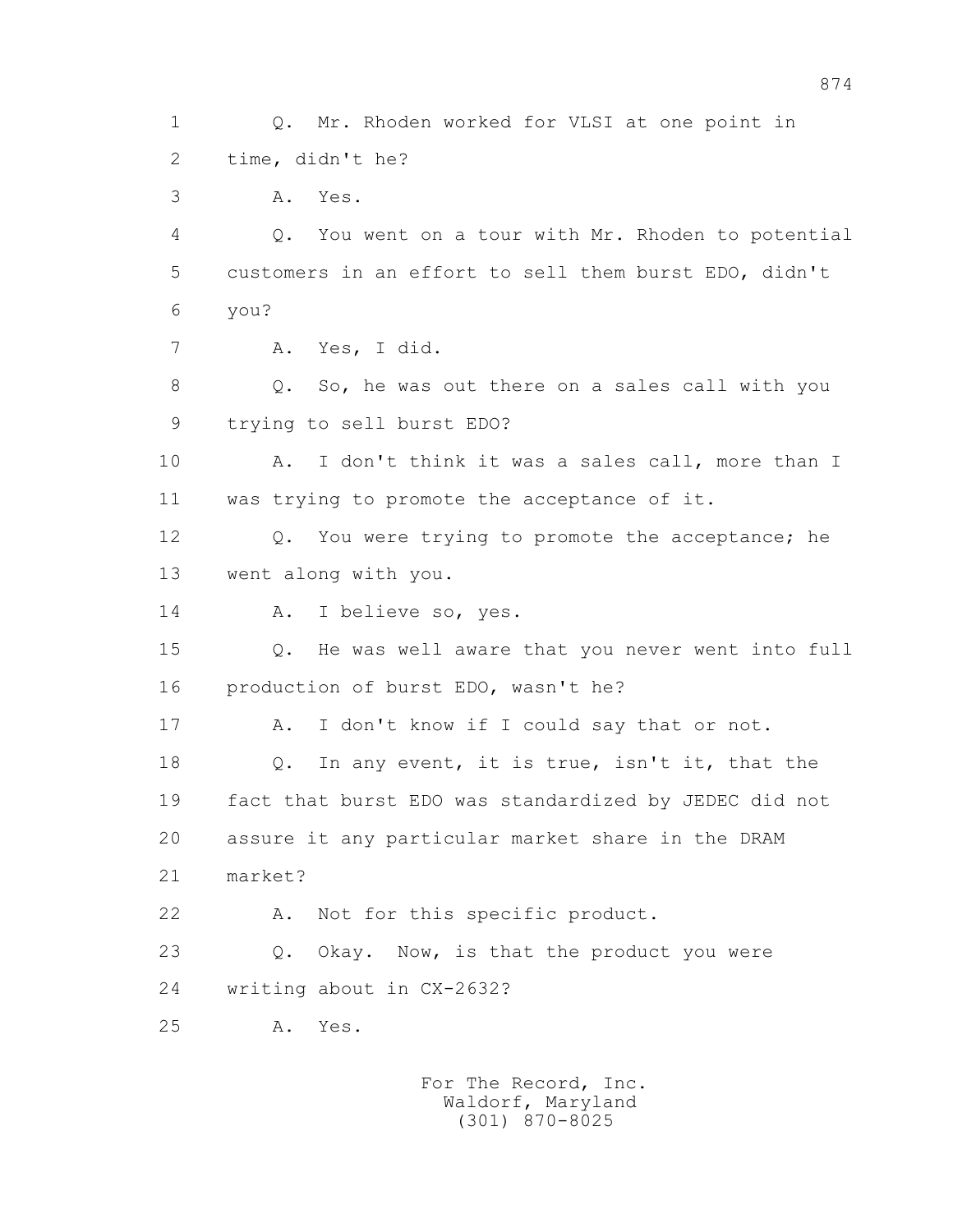1 Q. Okay. You told us earlier that it had a -- 2 this burst EDO had a CAS latency of two. Is that 3 correct? 4 A. Yes, yes. 5 Q. Now, burst EDO was asynchronous, correct? 6 A. That's correct. 7 Q. And the latency was not a function of clock 8 cycles, was it? 9 A. It was not. 10 Q. So, it didn't have a CAS latency of two clock 11 cycles, did it? 12 A. Well, when you say a CAS latency of two, if you 13 look for a typical system clock external to it and you 14 matched up the time for CAS latency, it would be in 15 essence two clock cycles. 16 Q. It would be roughly in the neighborhood of two 17 clock cycles? 18 A. Correct. 19 Q. But it could vary because it was asynchronous? 20 A. It was asynchronous. 21 Q. Okay. So, when you told us earlier that it had 22 a CAS latency of two cycles, that's really not correct, 23 because what it really had was it had a latency of some 24 nanoseconds, correct? 25 A. It did have a latency of so many nanoseconds For The Record, Inc.

 Waldorf, Maryland (301) 870-8025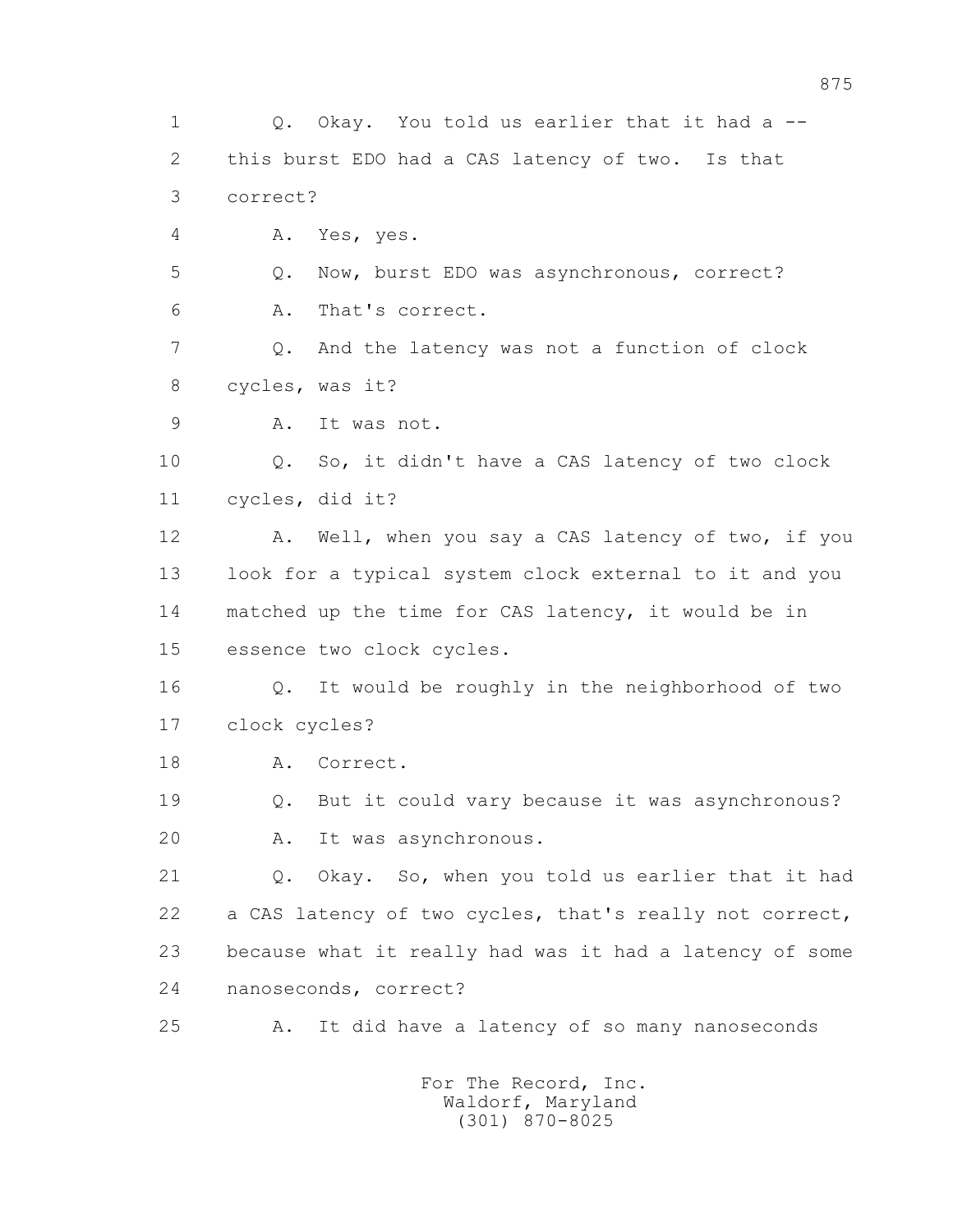1 based upon -- and where I got the two was from based 2 upon the latency time and you map that into the clock 3 cycle, but once you get the address there at a specific 4 clock, you had a certain amount of latency, and that 5 mapped into two 66-megahertz system clock cycles. 6 Q. And what it took to get the data there was two 7 toggles, correct? 8 A. Two toggles of? 9 Q. You had two toggle signals before data came 10 out. Am I right? I'm looking at the -- 11 A. Of the system clock? 12 Q. No, of the asynchronous toggle. 13 A. Of which signal? 14 Q. Take a look at page 5 of 2632. If we look at 15 that diagram, is the top one the external clock? 16 A. Yes, the top one -- let me -- 17 Q. Okay, what's the next one? 18 A. That is the RAS signal. 19 0. And what's the next one? 20 A. That is the CAS signal. 21 Q. And does it show toggles? 22 A. It shows toggles, but it's not that you get 23 data out. You have to toggle the CAS twice to get data 24 out. What it's showing is that I can toggle the CAS up 25 to four times to get four data items out. You have to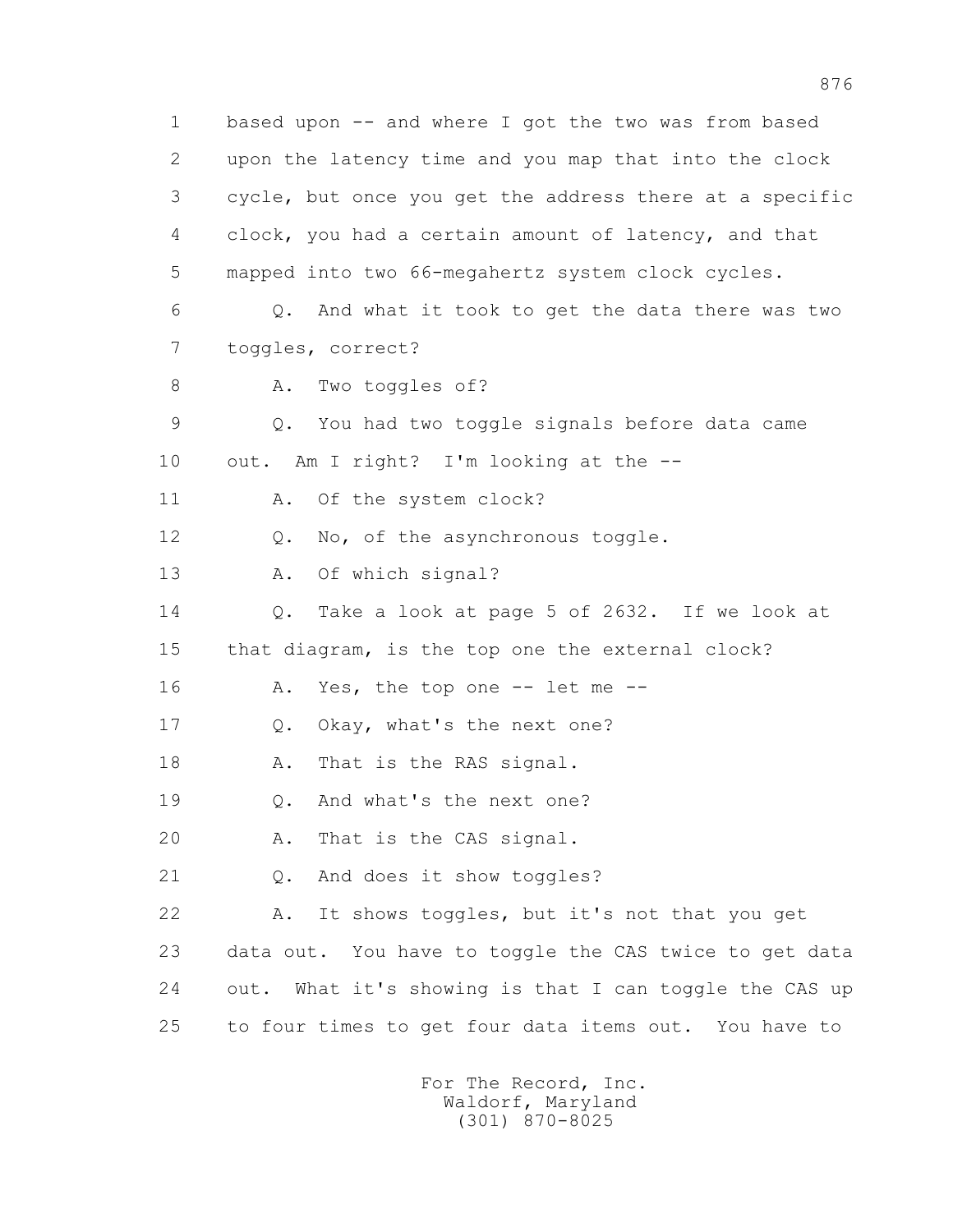1 toggle the CAS for each data item.

2 Q. And isn't there --

 3 A. And from the first time you toggle at CAS, if 4 you map that into the system clock, there is two clocks 5 before that application is valid.

 6 Q. And doesn't it take two toggles before you get 7 the first piece of data out? Isn't that what we see on 8 this diagram?

9 A. No.

 10 Q. Don't we see -- on the CAS toggle line, don't 11 we see every time it dips down, isn't that a toggle? 12 A. Yeah, when it -- when it goes low and it goes 13 back high, that's a toggle.

14 0. Don't we see it dip down twice before the first 15 data bit comes out?

 16 A. You do see it dip down twice, but I can toggle 17 every -- from the first toggle, you've got an access 18 time by the nomenclature TAA.

19 Q. Um-hum.

 20 A. From the first toggle you have an access time 21 of when the first data would be valid. From the second 22 toggle is when you get your CAS access time. So --

 23 Q. And isn't the period until you get your CAS 24 access, isn't that what we call the CAS latency? 25 A. It would determine -- well, actually, you want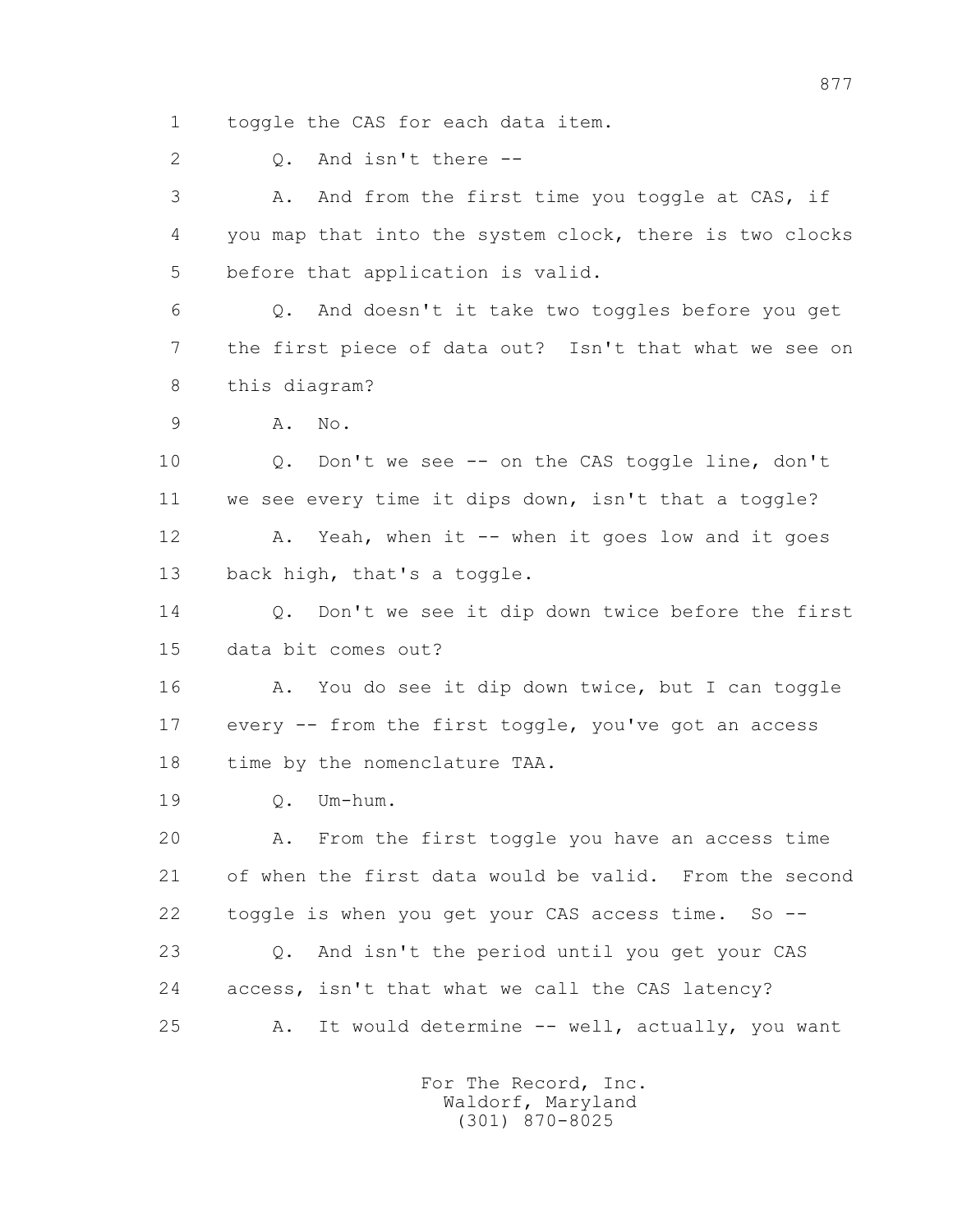1 to -- what I was calling CAS latency was from the time 2 you started -- you latched in the CAS address. So, 3 from when you latch in the CAS address until the time 4 you get valid data out on the bus, that's what in 5 essence is determined as CAS latency.

 6 Q. And on this diagram, isn't that two toggles? 7 A. If I latch the address on the first toggle and 8 then I -- yes, I latch the address on the first toggle. 9 The second toggle is when I start getting data out.

10 Q. Thank you.

 11 Didn't you when you wrote this say that burst 12 EDO will probably reach its limit somewhere around 100 13 megahertz?

14 A. We knew it was going to be -- without some more 15 development work, that with the current design, yeah, 16 it would be around 100 megahertz. We had it cycling at 17 125, so we knew that we could get there, and that was 18 over temperature and voltage, not just at room 19 temperature. So, we knew we were there -- we could 20 achieve that.

 21 Now, that was just a few parts, it wasn't the 22 mass production, but yeah, we knew what we would have 23 to do is do more development work. What that 24 development work entails, I mean, could be lower 25 voltages on the bus, I mean, who knows what it would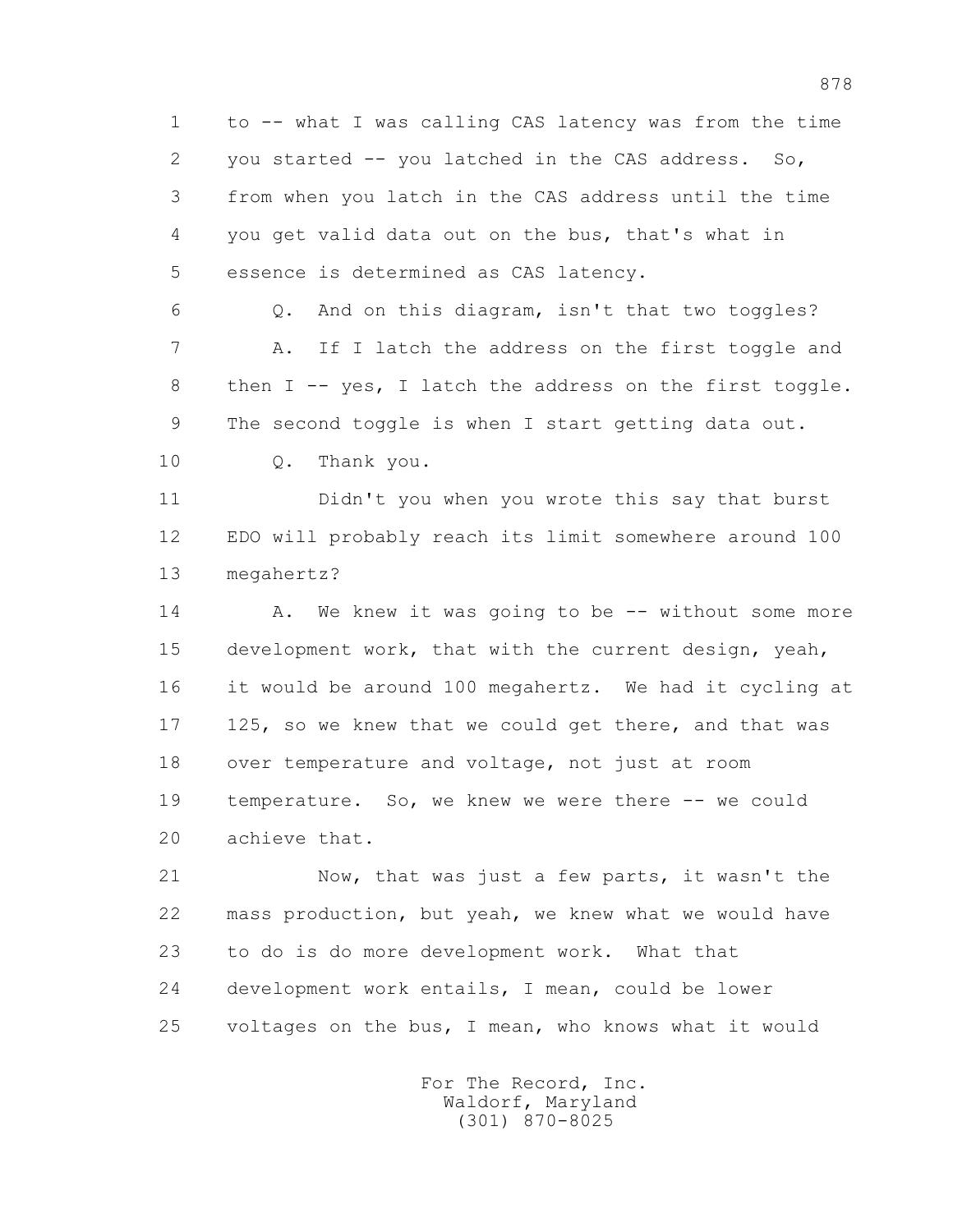1 entail? I'm not a chip designer, so I couldn't give 2 you all the points. 3 Q. And you were very strongly pushing the use of 4 burst EDO, weren't you? 5 A. Yes, I was. 6 Q. And after that specification was issued for 7 burst EDO, you put together a -- some materials for 8 some of your sales force to use, correct? 9 A. Which specification? 10 Q. You wrote a memo to Mr. Lin, didn't you? 11 A. An email to Mr. Lin? 12 Q. Yeah, an email or a fax to Mr. Lin. 13 A. Yes. 14 0. I'm looking for that. Give me one second. 15 Let's bring up Exhibit RX-585, if we could. 16 If I may approach, Your Honor? 17 JUDGE McGUIRE: Please. 18 BY MR. STONE: 19 Q. I hand you, Mr. Williams, what we have marked 20 as RX-585. Am I correct that this is a fax that you 21 prepared and sent to Mr. Lin? 22 A. Yes. 23 Q. And you prepared it when? August 1st of 1995? 24 A. Yes. 25 Q. And was one of the first things you wanted to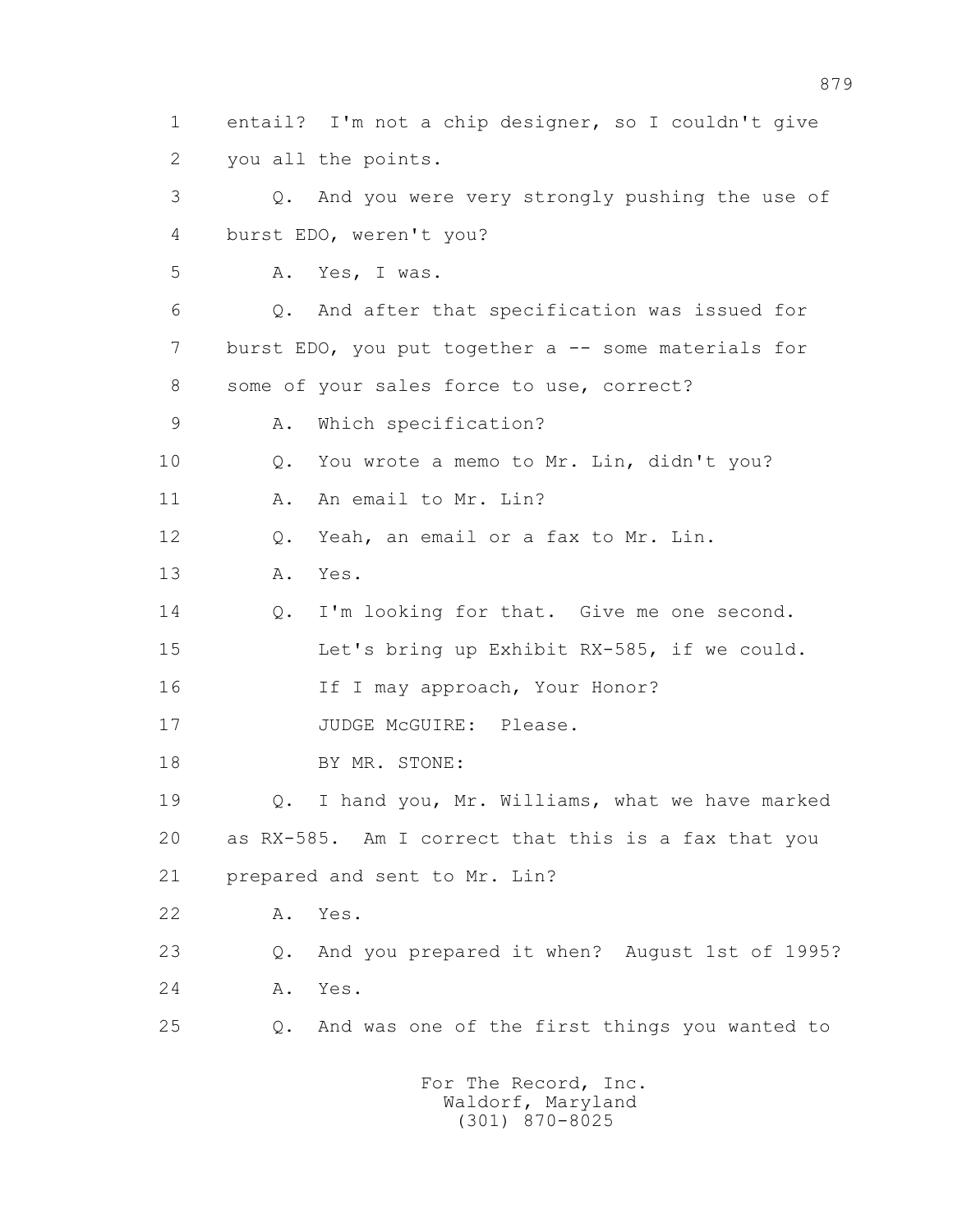1 communicate to him that you now had standardized burst 2 EDO?

3 A. Yes.

 4 Q. And you had been a big part of obtaining that 5 standard, because you had worked out the remaining 6 issues between Micron and Samsung yourself, correct? 7 A. Correct. 8 Q. And then did you tell him that one of the 9 advantages of burst EDO was that everybody who was 10 making it was going to design it to the Micron 11 specification? 12 A. If it's in here, then yes, I said it. 13 Q. Well, I want you to see it. Don't take my word 14 for it. 15 A. Okay, I'm trying to find it. 16 Q. Look at the very top of the second page. It 17 goes, "Now, let's look at the SDRAM. Unlike BEDO where 18 all suppliers are designing to the Micron 19 specification --" do you see that? 20 A. Okay, yes. 21 Q. Okay. So, in August of 1995, your 22 understanding was the great advantage -- one of the 23 great advantages of burst EDO was everybody who made it 24 would make it to the Micron specifications, correct? 25 A. Right, they were using Micron's data sheet as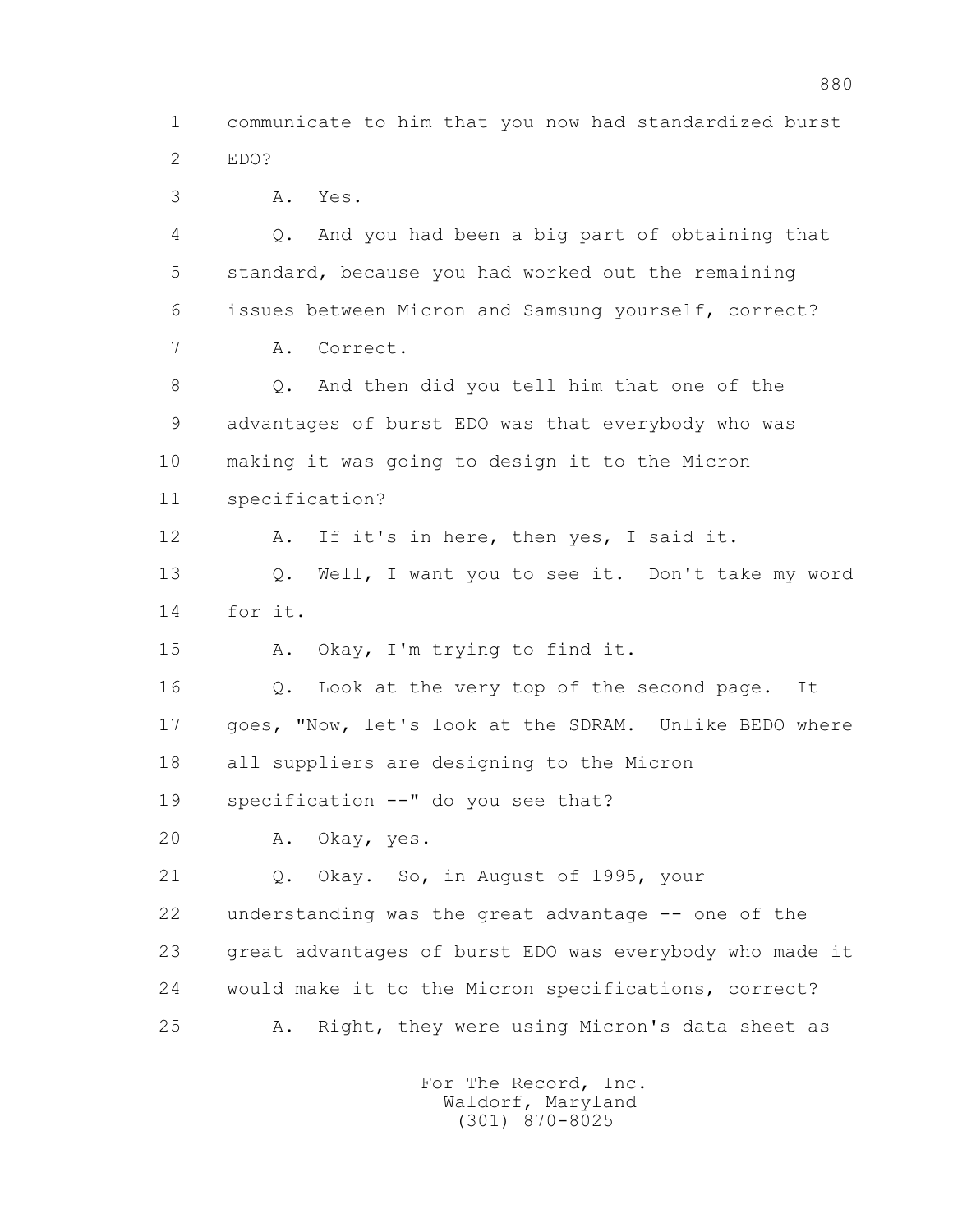1 the guide.

2 0. Okay. And by contrast, SDRAM suppliers, each 3 supplier had a different set of specifications that 4 they were using, correct?

 5 A. Even though the features were the same based 6 upon the JEDEC standard, there were some nuances, like 7 setup and hold weren't quite exactly the same, the 8 access times weren't quite exactly the same, so 9 there -- all that hadn't been standardized, the actual 10 parameters.

11 0. And you thought it was a real benefit to have 12 everybody using all the same specifications as opposed 13 to allowing variation, correct?

14 A. What I was stating is that an advantage is that 15 everybody was using -- using Micron's specification, 16 that's correct.

 17 Q. Okay. Did you understand in August of 1995 18 that one of the things that Rambus was pushing was that 19 everybody would manufacture RDRAM to the Rambus 20 specifications?

21 A. No, I wasn't aware of that.

 22 Q. Okay. Were there other products out there that 23 you were aware of other than burst EDO where you saw 24 the benefit being achieved because everybody was 25 manufacturing it to the specifications put together by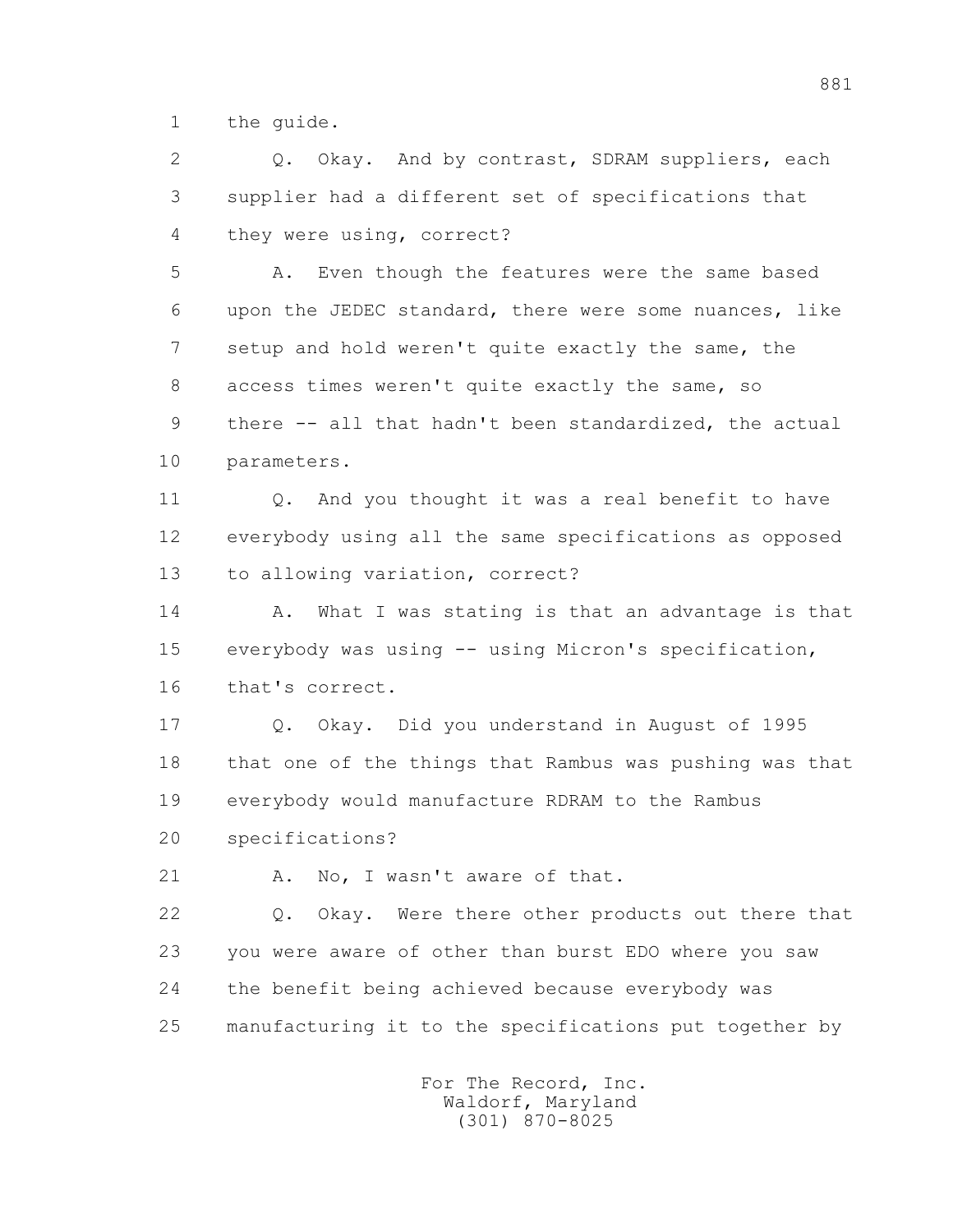1 a single company?

2 **A.** No.

 3 Q. Okay. You told us earlier -- you mentioned the 4 VPAK patent as an example of someone who disclosed a 5 patent at a JEDEC meeting. Do you recall that? 6 A. Yes. 7 Q. Later you determined that the VPAK patent that 8 Micron had wasn't necessary in order to meet the JEDEC 9 standard for packaging, correct? 10 A. I didn't make that determination, but I -- 11 it -- I believe it was determined that our patent did 12 not apply to the VPAK standard of JEDEC. 13 Q. Okay, but at the time the disclosure was made, 14 did people know that then? 15 A. That it didn't apply? 16 Q. Yes. 17 A. No, because if they knew that, we wouldn't have 18 had to disclose. 19 Q. If they had known that it didn't apply, they 20 wouldn't have had to disclose? 21 A. That it didn't apply to what was being 22 discussed. 23 Q. And that was your understanding of the JEDEC 24 patent policy, correct? 25 A. Yes, that if it didn't -- if whatever the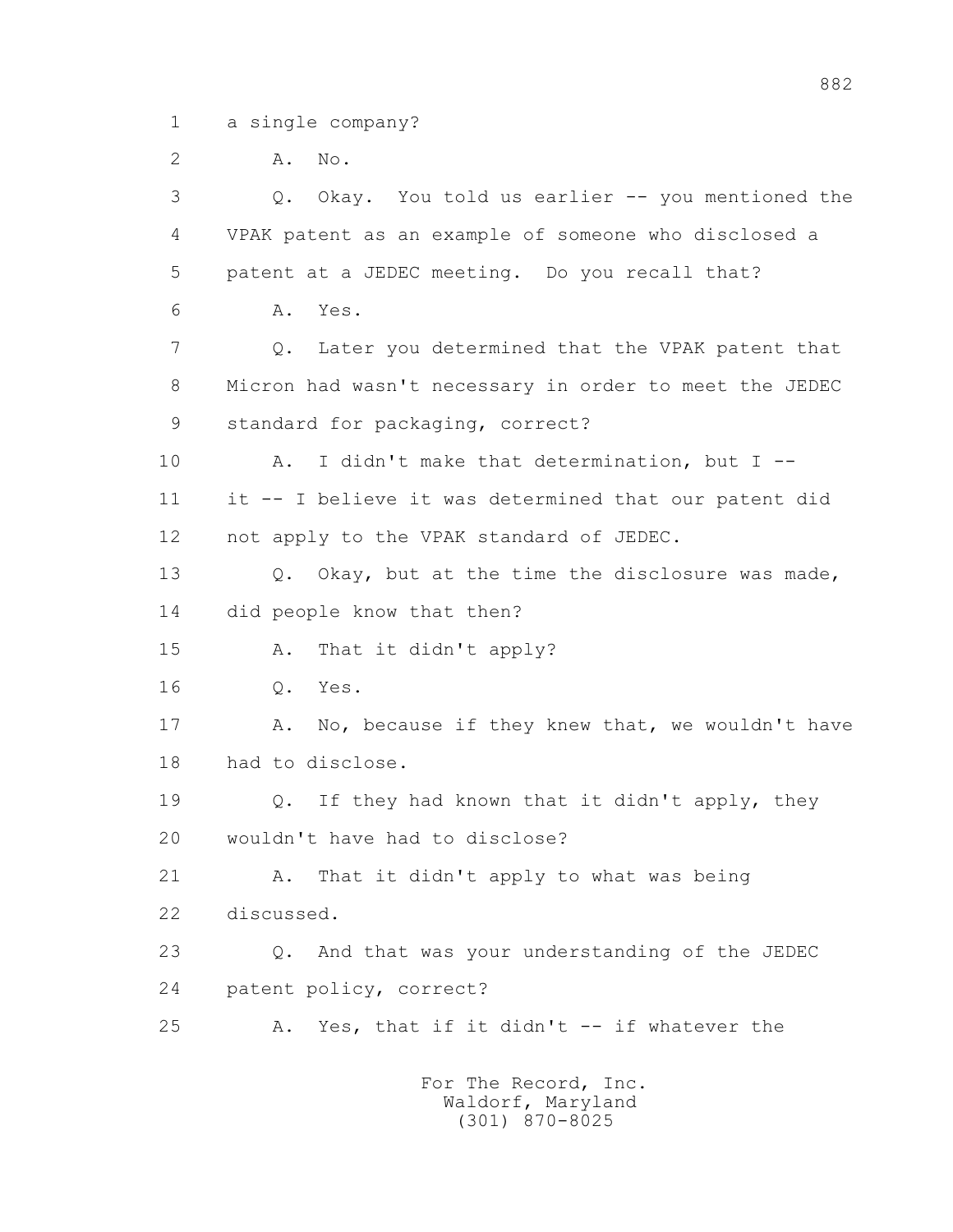1 patent was that didn't apply to the material being 2 discussed, no need to disclose it, only if it could 3 have applied.

 4 Q. And by "could have applied," you meant was 5 necessary in order to practice the standard?

 6 A. No, the -- I meant that if there was a 7 possibility that it could apply, then you need to -- 8 and that's why we -- why we disclosed it, because we 9 didn't know whether it did or not, but it could have. 10 So, we decided, okay, we better disclose.

 11 Q. And the "apply" part of that means -- I just 12 want to understand the words you're using -- okay, when 13 you said if there was a possibility that it could 14 apply, I understand the possibility part of that, and I 15 want to ask you just about the "could apply."

 16 "Could apply" means that the patent applied to 17 the standard, correct?

18 A. Or that there was a possibility, there was a 19 reasonable possibility that it could apply to the 20 standard.

 21 Q. And I want you just to set aside the 22 possibility part for a second. I'm not taking it out 23 of your answer.

24 A. Okay.

25 Q. You have said it to me. I just want to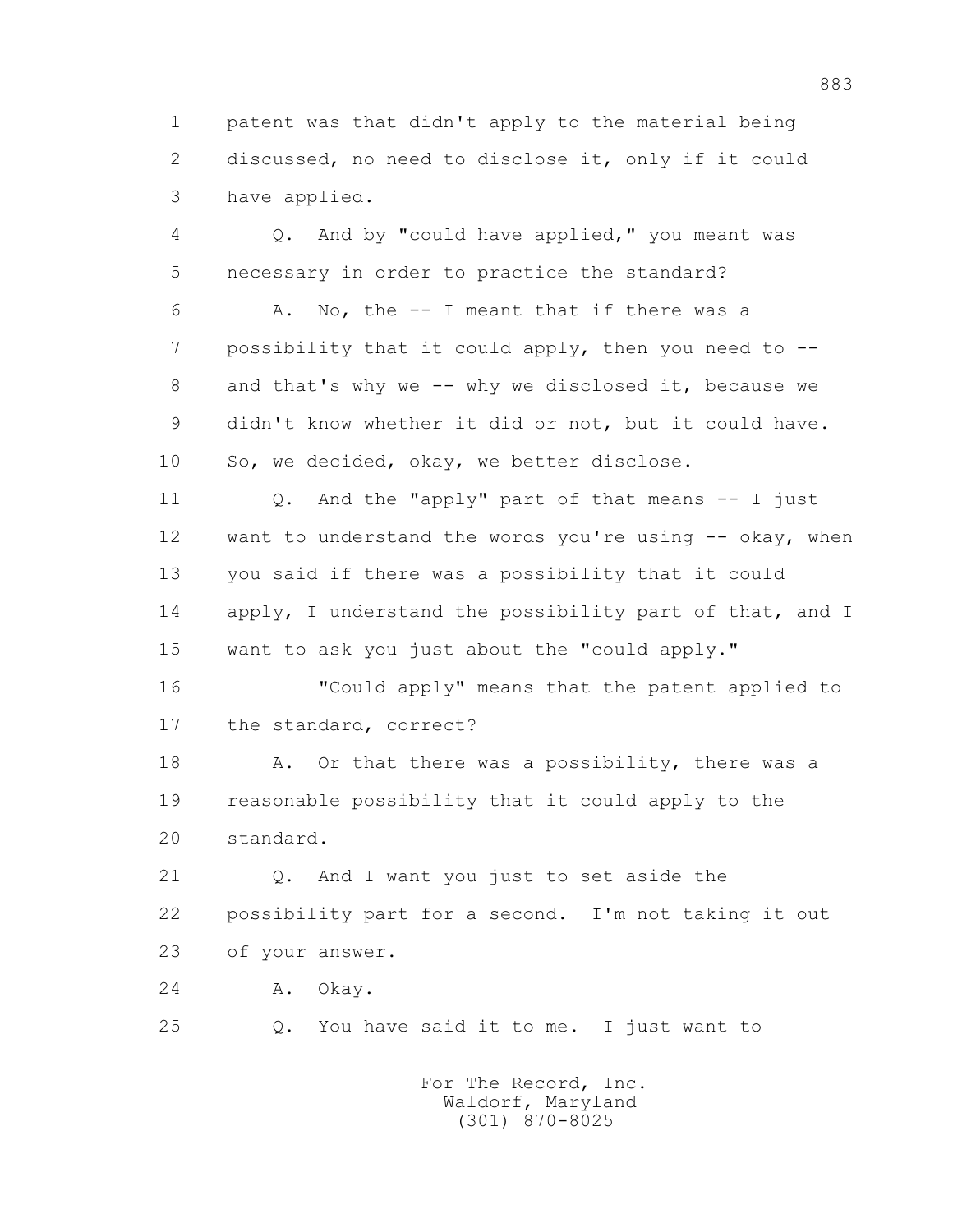1 understand when you said apply, you meant that 2 manufacturing something to the standard would 3 necessarily infringe the patent. That's what "apply" 4 means? 5 A. Well, I don't know if it just has to do with 6 manufacturing, but if it had to do with the standard, 7 if it could have implication on the standard, then it 8 needed to be disclosed. 9 Q. Okay. Let's look, if you can find it in your 10 stack, at RX-356. Those are what you referred to 11 earlier as draft minutes. Do you recall that? 12 A. That helps. Yes. 13 Q. Got them? 14 A. Yes. 15 Q. Okay. And remember I stood up and objected and 16 I wanted -- 17 A. Yes. 18 Q. Okay. Did you attend the meeting in Fort 19 Lauderdale, Florida in December of 1992? 20 A. Yes. 21 Q. Okay. And were these draft minutes that came 22 to you from JEDEC? 23 A. They came from the JEDEC secretary. 24 Q. Directly to you? 25 A. Yes.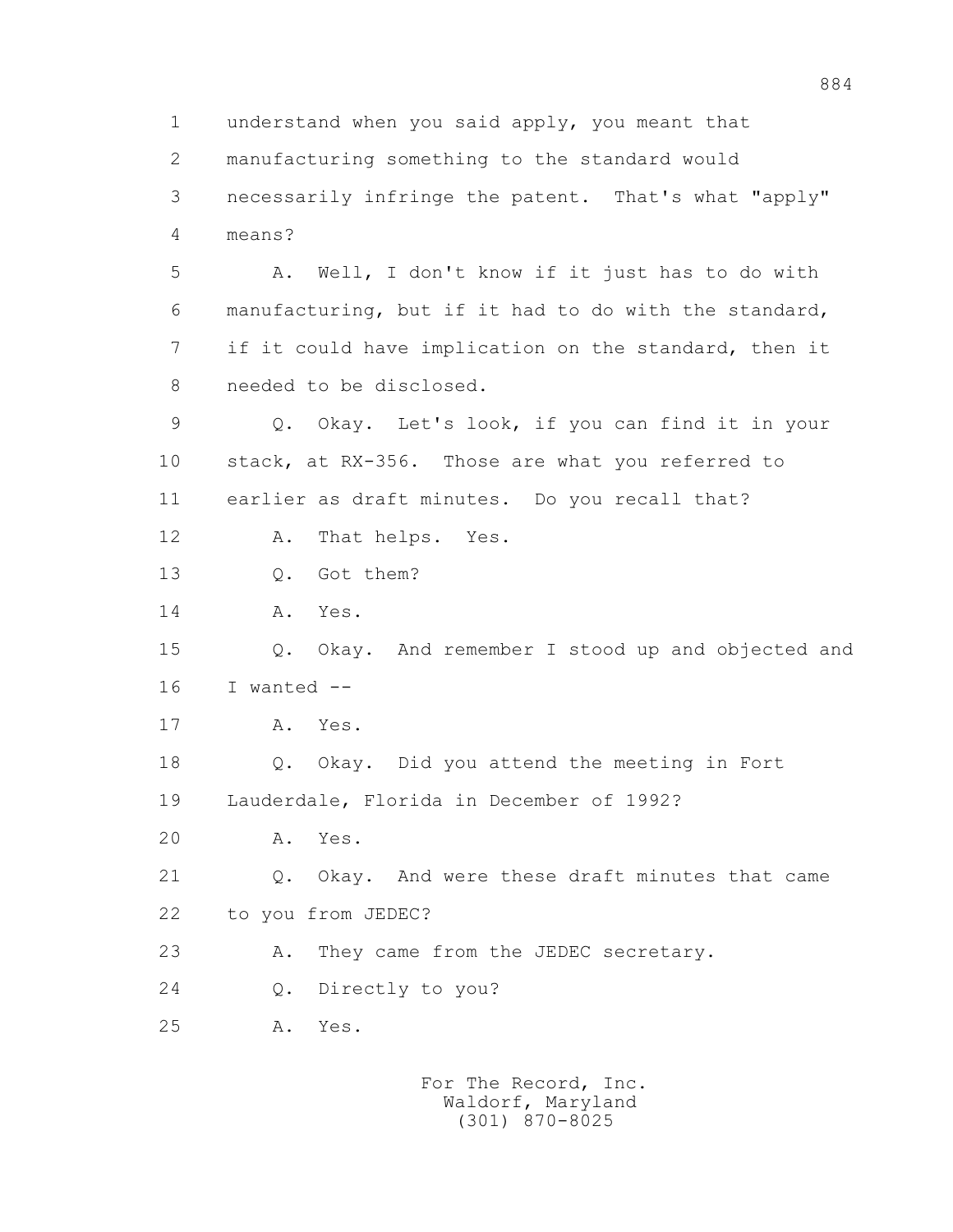1 Q. And you recall that? 2 A. Yeah. 3 Q. You're not just guessing at it? 4 A. No, I would have received the minutes. 5 Q. Okay, let's bring up RX-361. It's not going to 6 be in your stack. You are going to have to look at  $7$  the  $-$ 8 A. Okay. 9 Q. Do you see RX-361 on the screen? 10 A. Yes. 11 Q. Is that a memo to you from Mr. Fusco? 12 A. It is. 13 Q. Okay, dated December 16th of 1992? 14 A. Correct. 15 Q. And he says, "Attached are the minutes from the 16 December --" 17 A. Right. 18 Q. " -- JEDEC meeting"? 19 A. Right. 20 Q. Is that the final minutes or the draft minutes 21 or some other set of minutes? 22 A. This is Bob Fusco -- Bob Fusco was in the 23 process of learning how to take over the responsibility 24 of the JEDEC rep, and these were important items that 25 he sent to me based upon what he gathered from the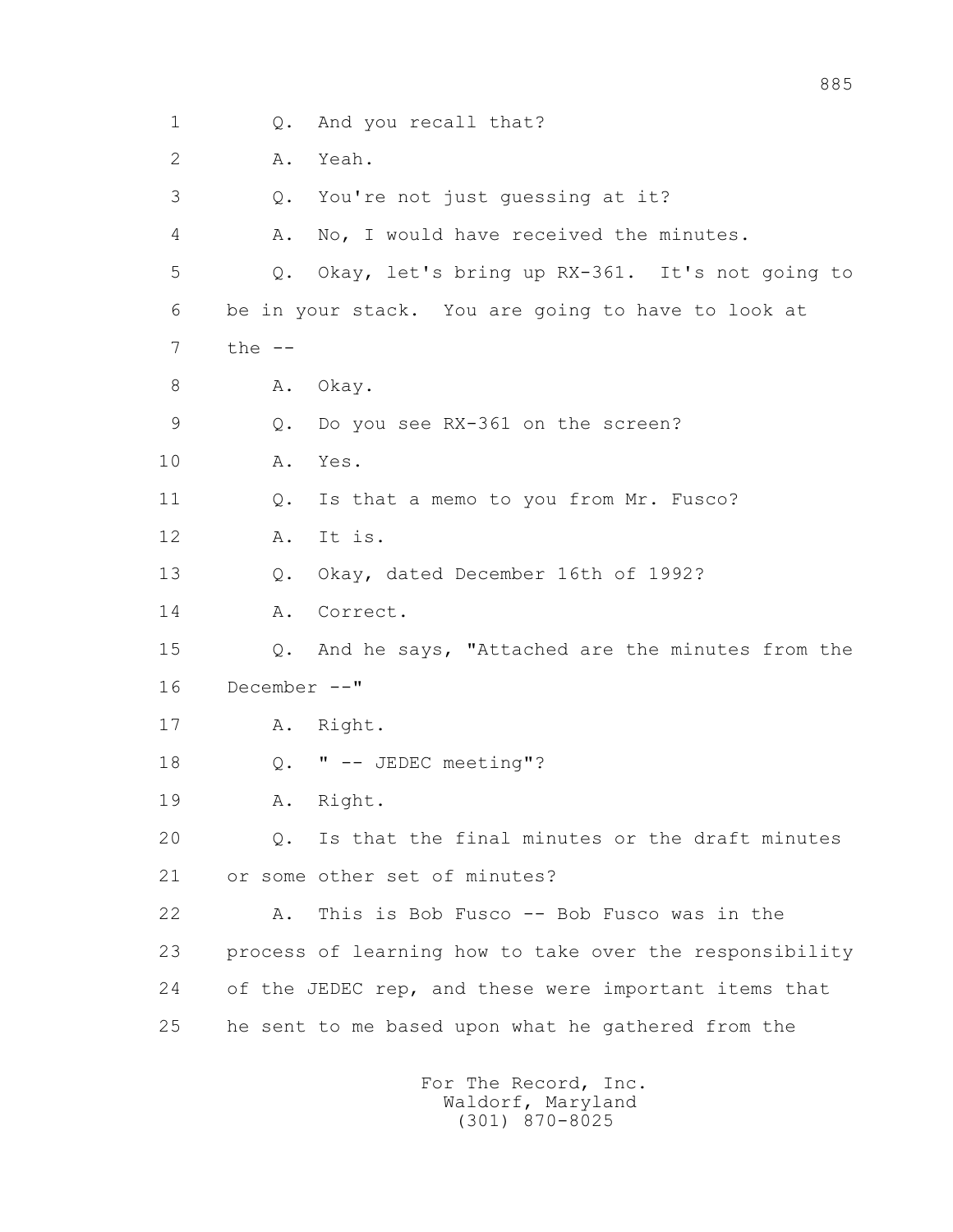1 JEDEC meeting.

 2 Q. And when he says, "Attached are the minutes," 3 what's he referring to? 4 A. From this, I couldn't tell. 5 Q. If you go to the next page, you'll see it says, 6 "Attachment"? 7 A. Um-hum. 8 Q. And if you look at the very bottom of that 9 page, you'll see it has an MR number stamped on it? 10 A. Yes. 11 Q. Do you see that? 12 And it calls it MR-20427, and it also calls it 13 M-167.002? 14 A. Yes. 15 Q. And then the -- what you told us earlier were 16 the draft minutes, Exhibit RX-356, you will notice 17 those are numbered also M-167.007 through something? 18 A. Um-hum, yes. 19 Q. And it appears from that -- it appears from 20 that that RX-361 came right ahead of RX-356 with just 21 about pages 3, 4, 5 and 6 of document 167 in between. 22 Do you see that? 23 A. No, say that again. 24 Q. Okay. If you look at what I marked as 25 RX-361 --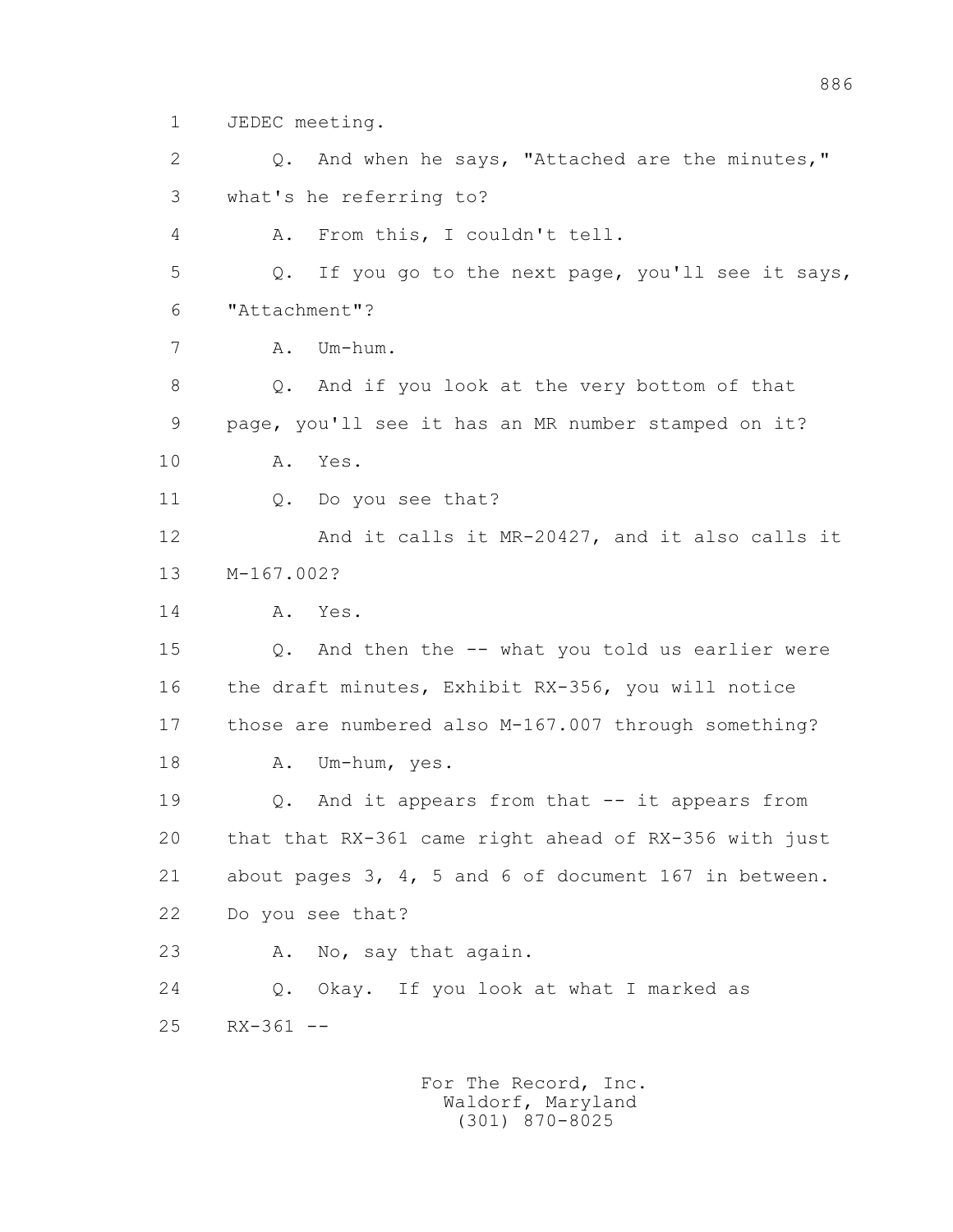1 MS. ZUK: I will object to the lack of 2 foundation. 3 MR. STONE: I am trying to lay the foundation, 4 Your Honor, that the attachment to Exhibit 361 was -- 5 JUDGE McGUIRE: On what foundation are you 6 talking about it, Counselor, that you say that he is 7 not already in the process of laying? 8 MS. ZUK: The witness has not testified that 9 he's familiar with the numbering system that -- 10 JUDGE McGUIRE: Overruled. I'll give him a 11 chance to ask the question first. 12 BY MR. STONE: 13 Q. Mr. Williams -- 14 JUDGE McGUIRE: Actually, why don't we just ask 15 that question now, Mr. Stone. 16 MR. STONE: I will, that's what I'm going to 17 ask. 18 JUDGE McGUIRE: And then you will decide what 19 to do. 20 BY MR. STONE: 21 Q. I want you to look at the bottom of either one 22 of the documents. Do you see where it has M000167.00 23 and then a page number that runs consecutive? 24 A. Like the 02, yes. 25 Q. Yes. So, you have 02, and then on the draft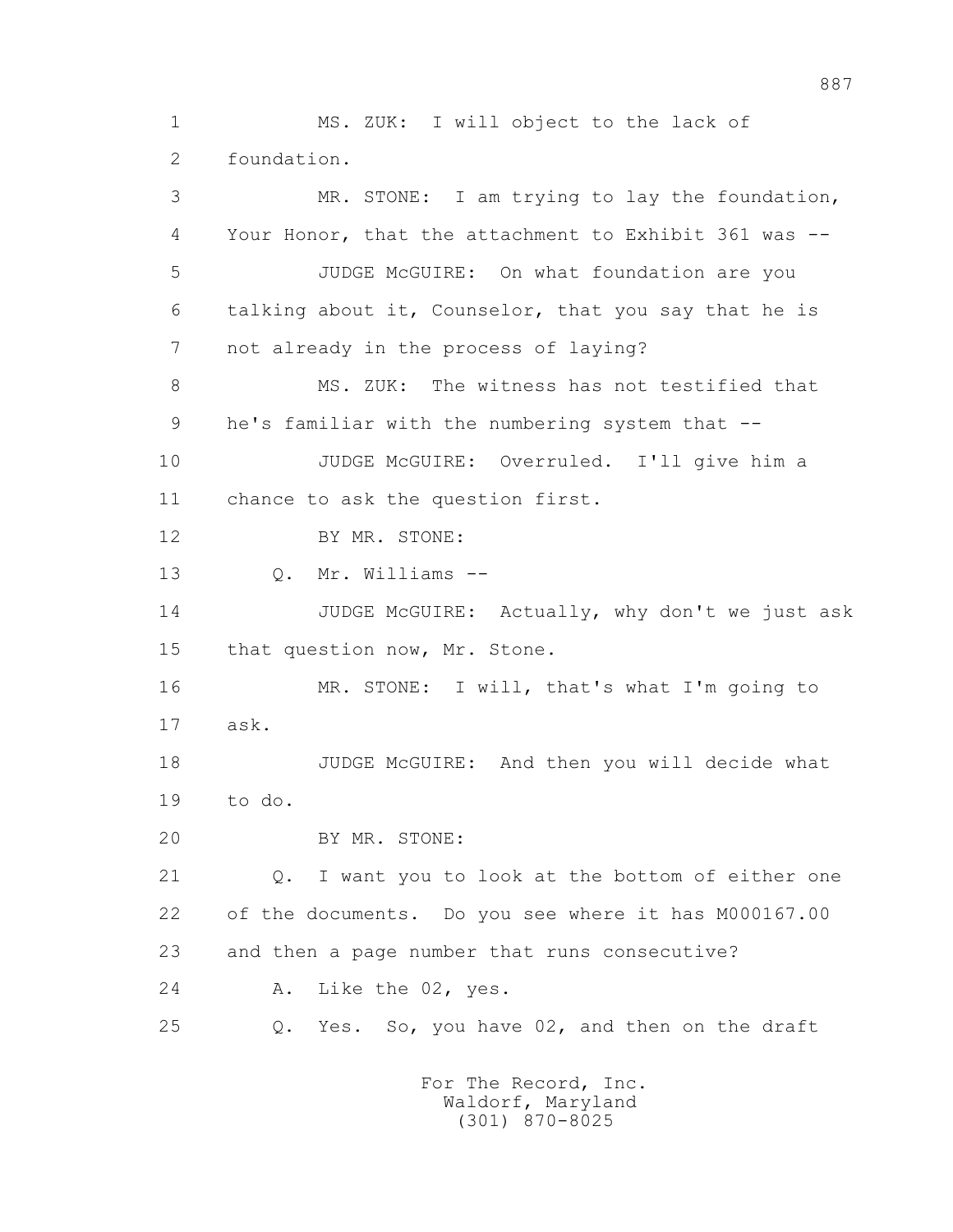1 minutes that you were shown earlier by Ms. Zuk, it goes 2 07 through 013?

3 A. Yes.

 4 Q. Is it your -- do you have an understanding that 5 the way Micron numbered the documents that they 6 produced to us was each document was given a number, 7 like 167, and each page was given a page number, like 8 .001, 2, 3, 4 and so on?

 9 A. No, I don't know specifically how they did 10 that.

 11 Q. Okay, then let me just ask it this way: Can 12 you testify whether or not Exhibit RX-356 was sent to 13 you attached to a memo from Mr. Fusco?

14 A. No, I can't.

 15 Q. And do you know why if Exhibit 356 came to 16 Micron from JEDEC it would be marked under the terms of 17 the protective order as outside counsel only?

18 A. No, I wouldn't know why it is marked that. 19 Q. Do you know whether or not what was marked as 20 Exhibit RX-356 was simply Mr. Fusco's notes of the 21 meeting?

 22 A. I know this wasn't the notes of the meeting 23 from Fusco.

 24 Q. You know that this is not Fusco's notes? 25 A. No, this is a typical draft minutes that we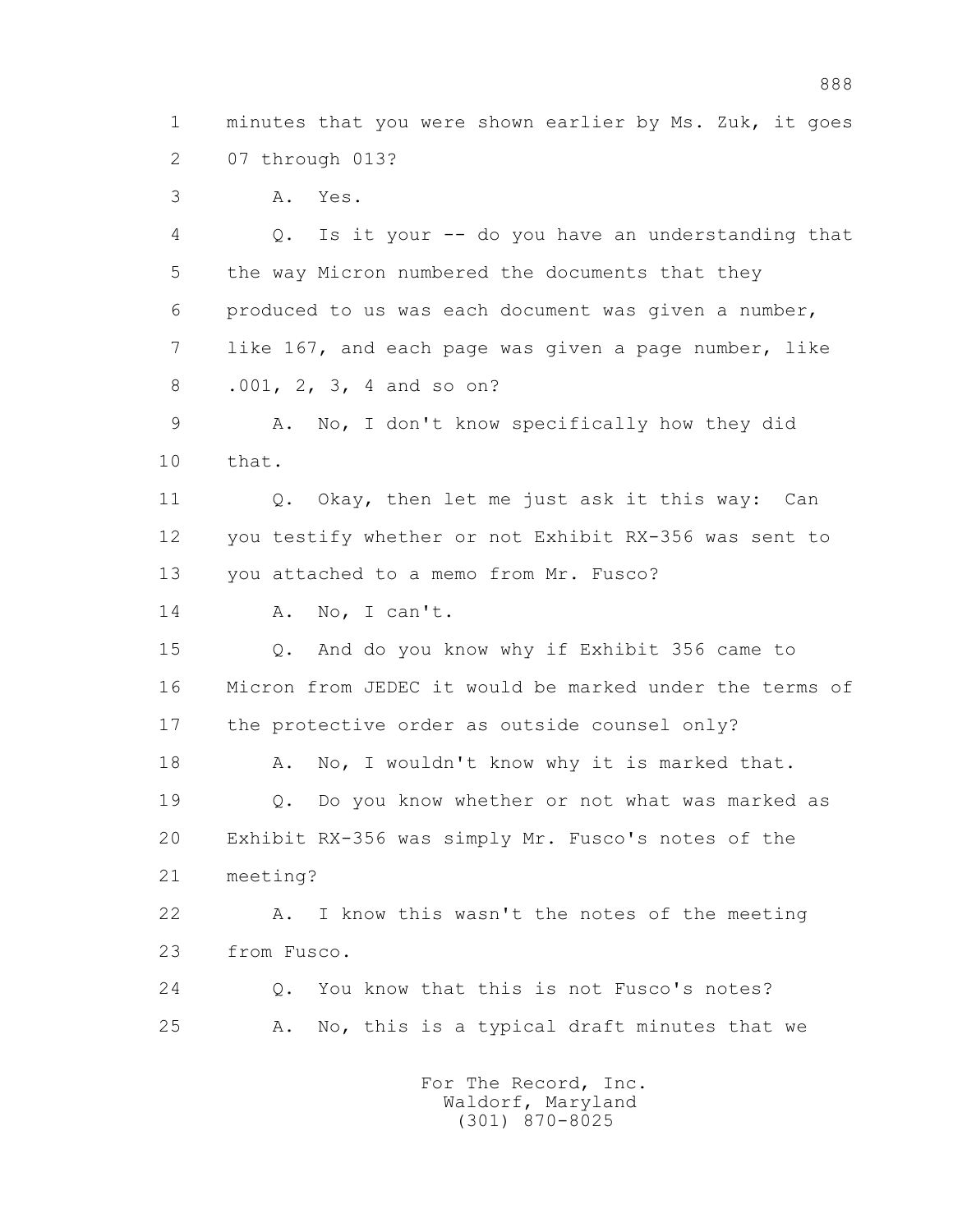1 would normally get from the JEDEC -- these were the 2 typical draft minutes, typical state of the draft 3 minutes that normally the members would get before the 4 final ones were issued from the JEDEC office.

 5 Q. Okay. And you were shown -- and I guess one 6 reason, then, that draft minutes were circulated was so 7 members could make corrections?

8 A. Corrections, additions, make sure everything's 9 included, right.

 10 Q. And you pointed us earlier or in response to 11 questions by Ms. Zuk, you responded down here to a 12 discussion in the draft minutes where there's a mention 13 of patent applications, correct? Do you remember that?

14 A. Ah, yes, yes.

15 Q. It's on page 2 of Exhibit 356.

16 A. Right, yes.

 17 Q. And it says, "Call to order - Jim Townsend," 18 and then it says, "Review of patent items - members are 19 cautioned to disclose their relevant patent

20 applications."

21 Do you see that?

22 A. Yes.

 23 Q. That language is not in the final minutes, is 24 it?

25 A. I believe not.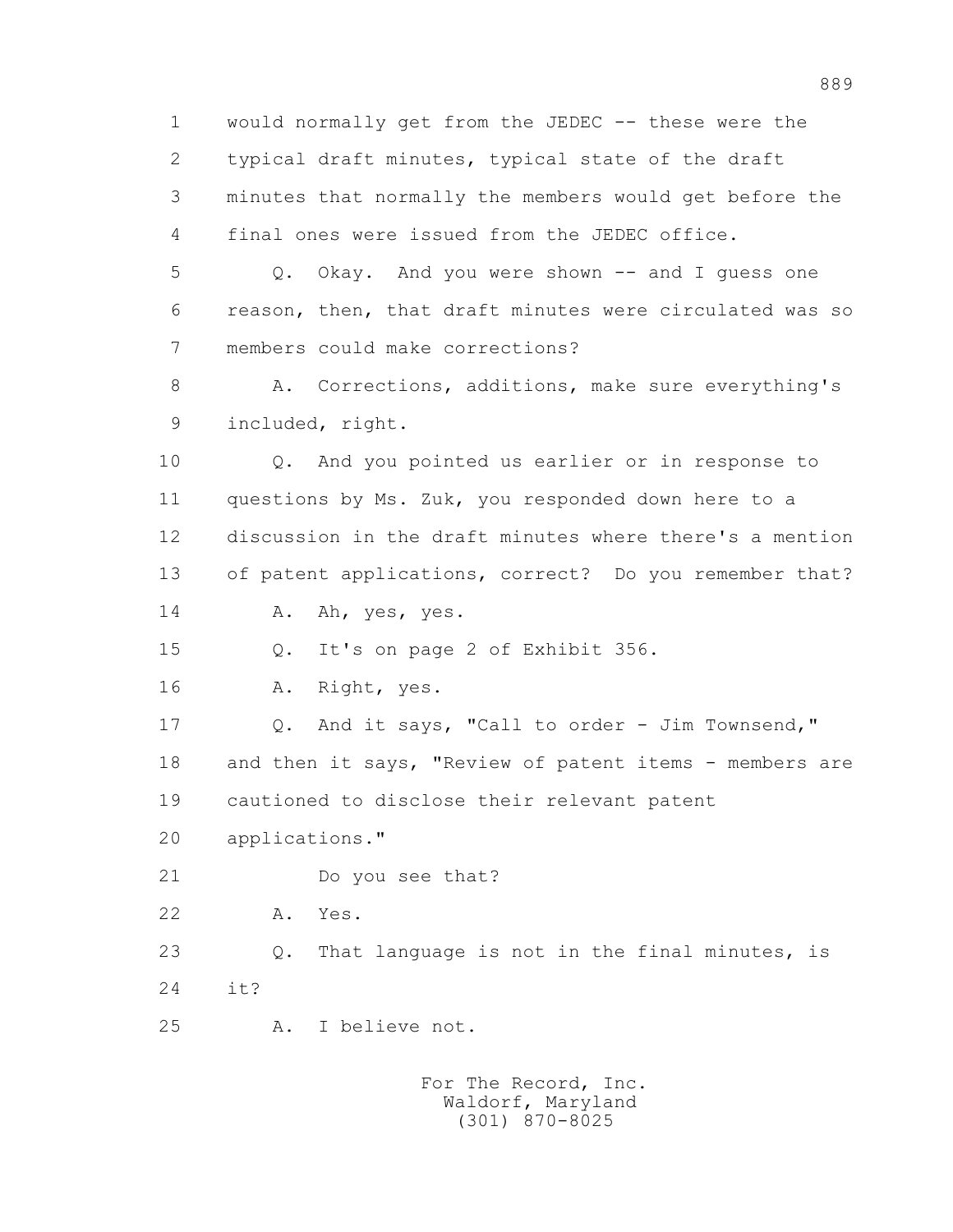1 Q. Okay. So, that could mean that somebody called 2 up the preparer of the minutes and said, that's 3 erroneous, we need to change it, that needs to be 4 deleted because it didn't happen that way? Any of 5 those things could be an explanation for why it was 6 taken out? 7 A. Or it could have been that the final minutes 8 were just abbreviated. 9 Q. But the final minutes are pretty long, aren't 10 they? We have them. It's --11 A. Well, that's just because in the final minutes, 12 you have all the attachments and presentations that 13 were given. 14 0. Well, let's look at JX-14. Those are the final 15 minutes from the meeting, right? 16 A. Yes. 17 Q. Okay. And there's an item 5 on the final 18 minutes which appears on page 3, and it says, "Patent 19 Policies," correct? 20 A. Yes. 21 Q. And it has just as many lines in it as the 22 Review of Patent items from page 2 of Exhibit RX-356, 23 doesn't it? 24 A. Yes. 25 Q. So, nobody shortened it by taking information For The Record, Inc.

 Waldorf, Maryland (301) 870-8025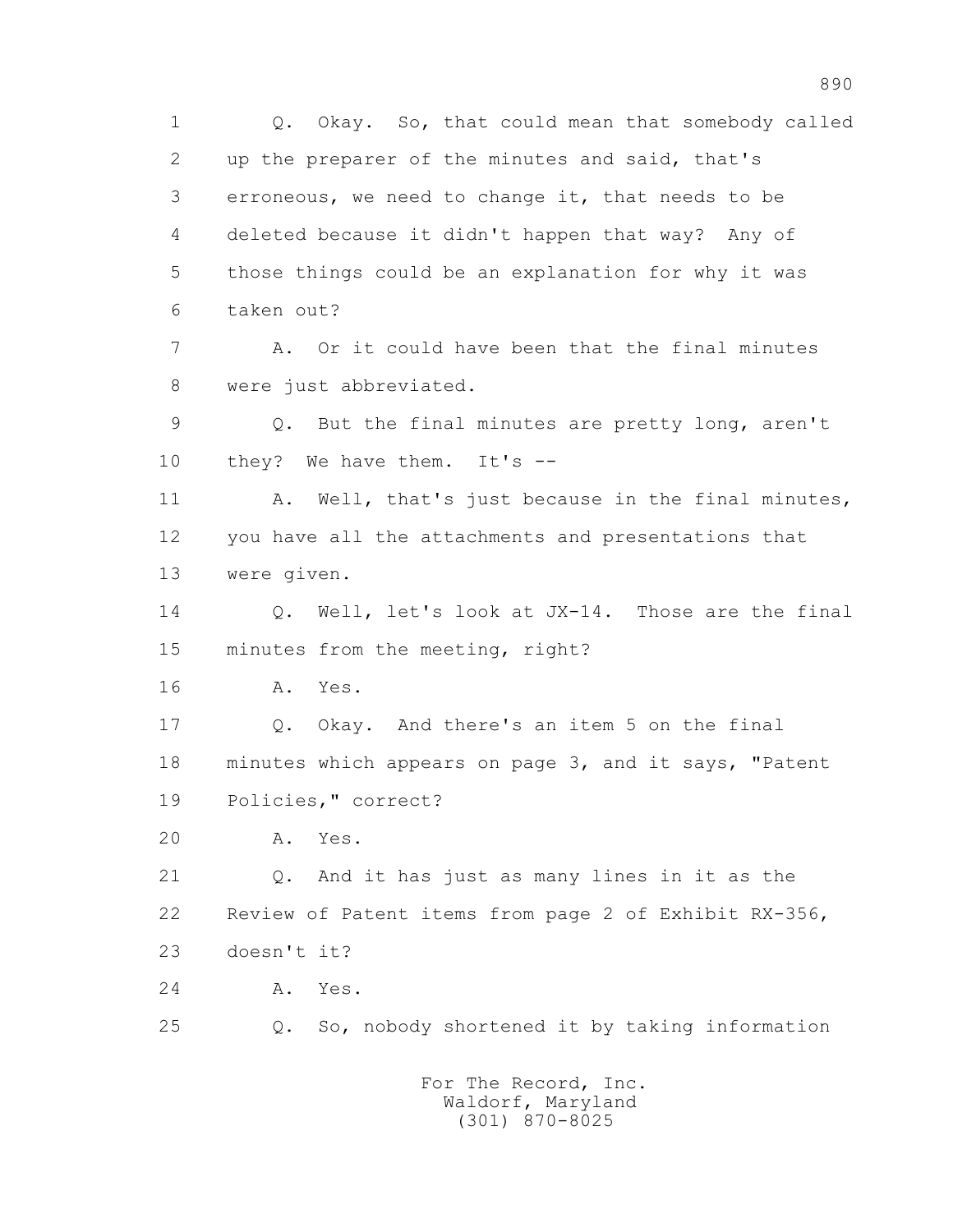1 out; they changed the information, didn't they? 2 A. I notice that they added things to it. 3 Q. Um-hum, they added things. They talked about 4 that what he showed was a draft of proposed changes to 5 the manual, correct? 6 A. Correct. 7 Q. Okay. Now, the draft language that he showed 8 is in the document, Exhibit JX-14, at the page numbered 9 15107. I can't tell you the direct pagination number, 10 because I -- it's cut off on my copy. 11 A. JEDEC 15107? 12 Q. Yeah. Do you have 15107? 13 A. I'm getting there. Yes. 14 Q. And it says Appendix F. 15 A. Yes. 16 Q. Patent Policy Guidelines. This was not as of 17 December of 1992 the part of any existing manual, was 18 it? 19 A. I don't know if it was or not. 20 Q. Did you ever look at any of the JEDEC manuals? 21 A. Not specifically. 22 Q. Were you given one when you became a member? 23 A. I can't remember if I did or not. Terry might 24 have given me one. I don't remember. 25 Q. Okay. And then what follows that page on page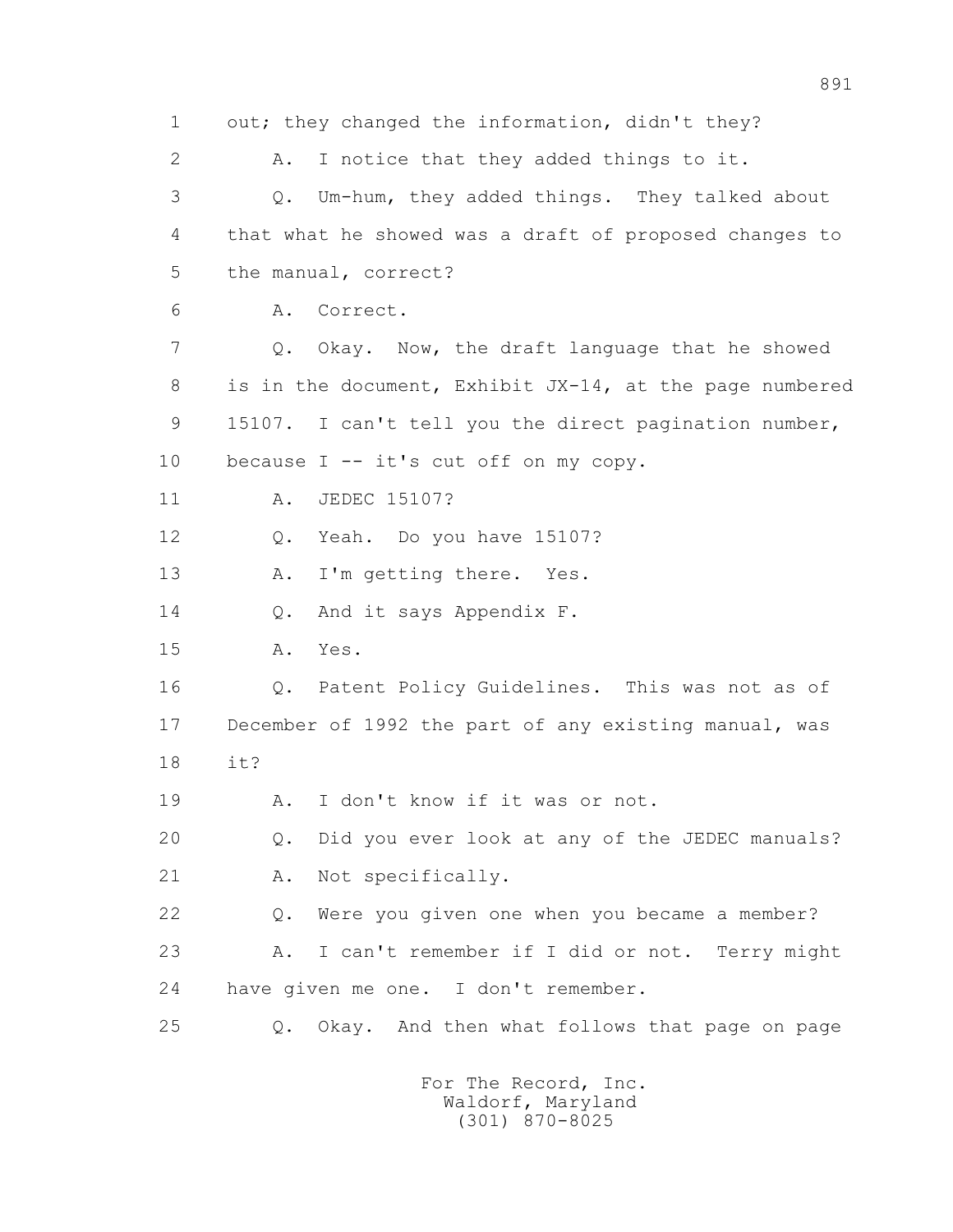1 15108 and 15109 and 15110, those three pages are the 2 pages that you recall being put up as overhead slides. 3 Is that right or not? If you recall. 4 A. Overhead slides for what? 5 Q. By Jim Townsend. Do you recall what he put up 6 on the overheads? 7 A. He put up stuff on overheads multiple times. 8 He would have -- these specific ones were on the 9 overheads when we were discussing -- I don't know if it 10 was specifically at this meeting, but when we were 11 discussing modification to the standard, these were 12 presented, yes. 13 Q. Okay. So, those went up as the drafts at this 14 meeting. Do you recall if they ever went up at another 15 meeting? 16 A. I don't recall specifically, but I do know that 17 we did discuss it at multiple meetings. 18 Q. Okay. You discussed changing the manual, 19 correct? 20 A. Correct, as well as, of course, the patent 21 policy was discussed at each meeting. 22 Q. And JEDEC, am I correct that JEDEC was a 23 function within the engineering department of EIA? 24 A. Yes. 25 Q. It did not have any separate standing as a For The Record, Inc.

 Waldorf, Maryland (301) 870-8025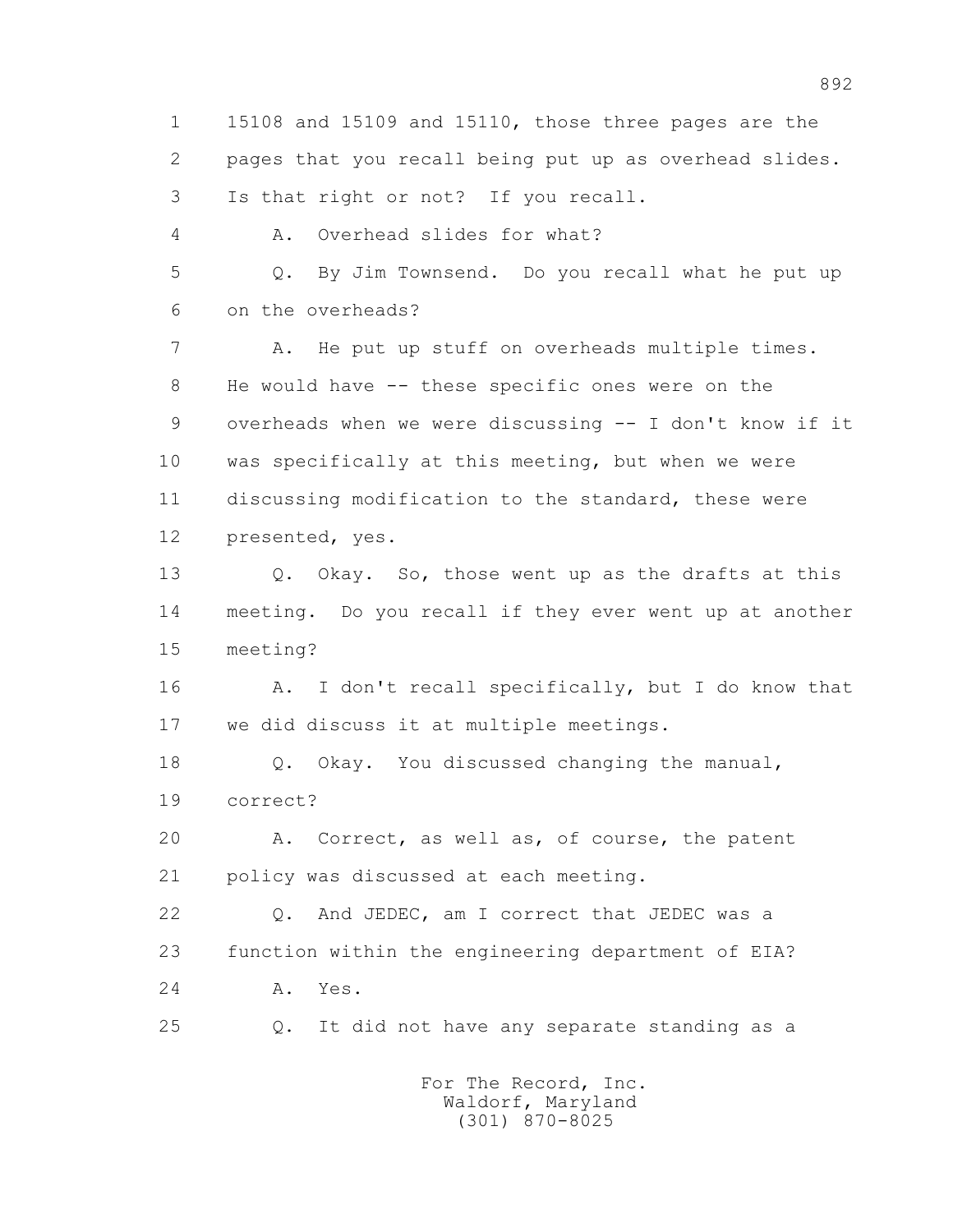1 company or corporation or so on, it was just a

2 function?

 3 A. I don't know exactly how it was organized, but 4 yeah, it was under the auspices of EIA. 5 Q. Okay. I want to -- did we -- JX-15, I'm going 6 to bring up JX-15, because I don't think we have enough 7 copies. We'll bring it up on the screen, and as you'll 8 see, these are the minutes of the JC-42.3 meeting, 9 Scottsdale, Arizona, March 3 and 4, 1993. 10 Do you see that? 11 A. Yep. 12 Q. And it shows Bob Fusco in attendance from 13 Micron on the first page. Do you see that? 14 A. Yes. 15 Q. And I didn't see your name anywhere in there, 16 and would that be consistent with your recollection 17 that you did not attend? 18 A. Yes. 19 Q. Okay. So, this would be the meeting following 20 the Fort Lauderdale meeting, correct? 21 A. Yes. I don't know if there was an interim 22 meeting, because sometimes you do have interim 23 meetings, but yeah, this would be the -- you will have 24 it every quarter, and this would have been the meeting 25 in the first quarter.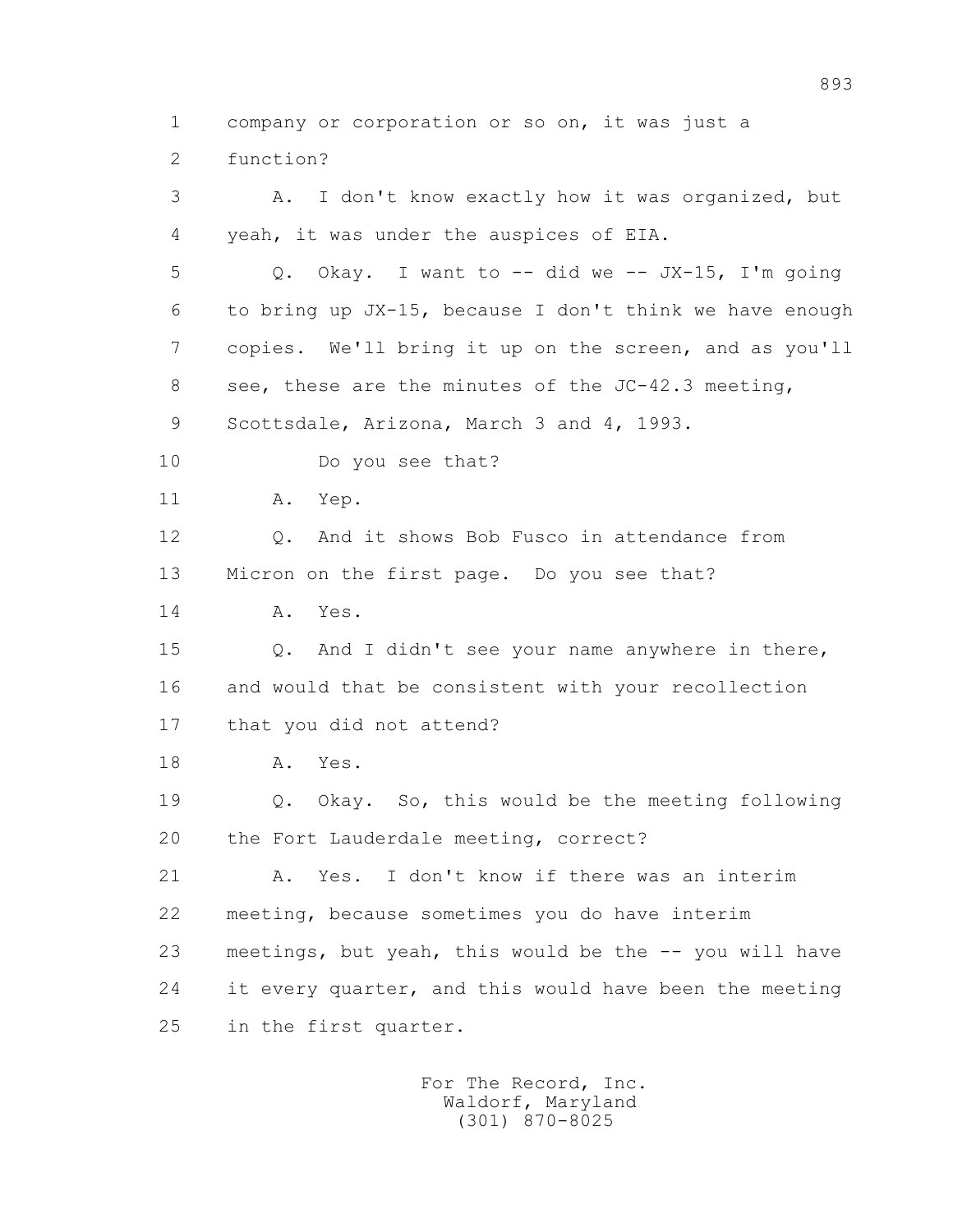1 Q. Okay. So, the normally scheduled meetings 2 would be one in December and one in March? 3 A. Maybe not specifically, but once a quarter, 4 within those three months. 5 Q. Okay, okay. So, let me ask you to look at page 6 5 of JX-15. Do we have that one up there? 7 A. Yes. 8 Q. And do you see where it says, "Micron for 9 clarity, change items to all banks idle on the timing 10 diagram," about two-thirds of the way down? 11 A. Yes. 12 Q. And then right above that it says, "Hitachi: 13 Patent alert"? 14 A. Yes. 15 Q. Did anybody talk with you about these -- this 16 meeting or those minutes and a Hitachi patent alert? 17 A. No. 18 Q. And then turn to the next page, which is page 19 6. At the top it says, "MOSAID: Patent issue." Then 20 it says, "The Committee was aware of the Hitachi 21 patent. It was noted that Motorola has already noted 22 that they have a patent." 23 Do you know if in this time frame that was a 24 reference to the Motorola patent you and I discussed 25 earlier?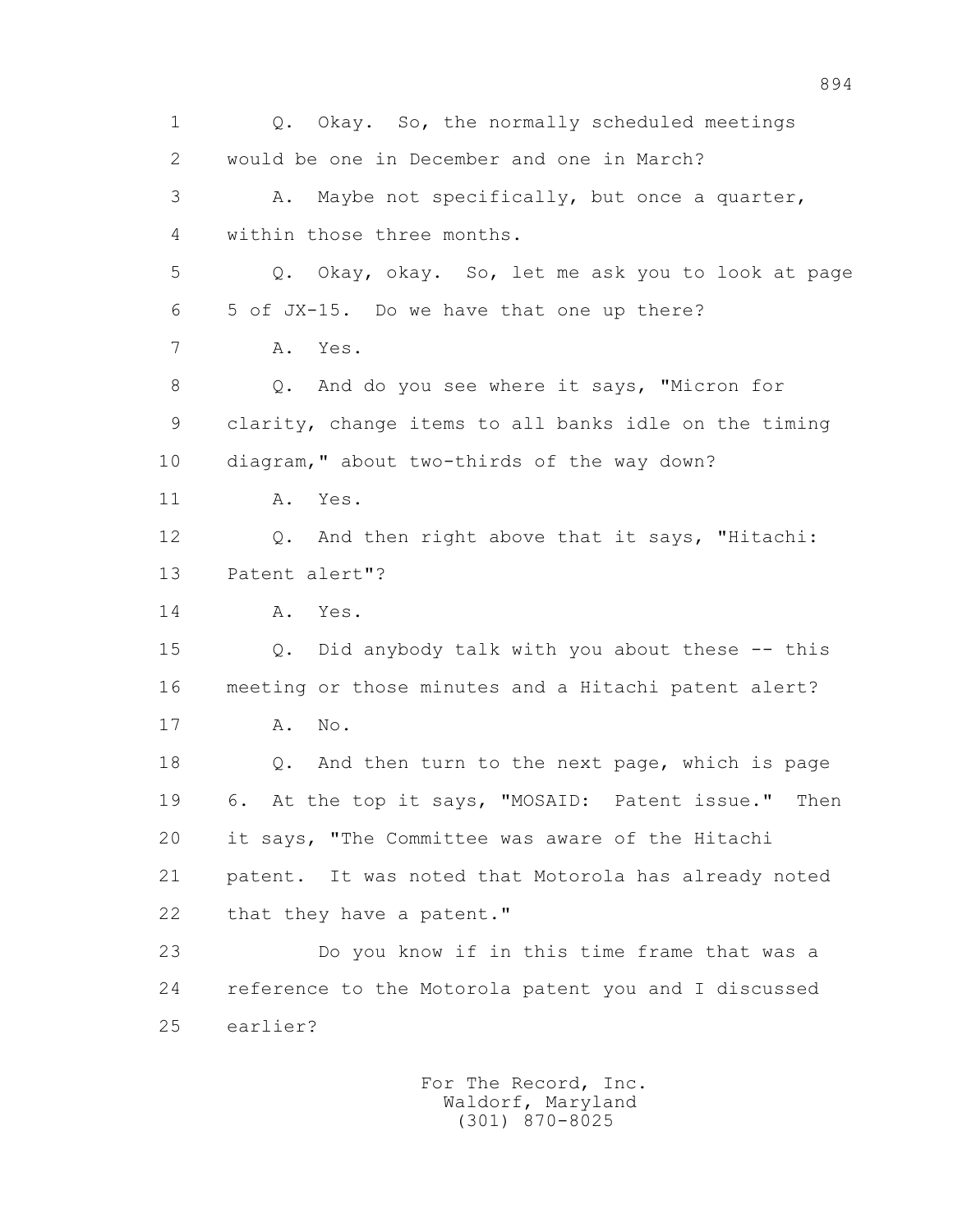1 A. I don't know that.

 2 Q. Okay. And then it says, "IBM noted that their 3 view has been to ignore patent disclosure rule because 4 their attorneys have advised them that if they do then 5 a listing may be construed as complete."

6 Do you see that language?

7 A. Yes.

 8 Q. Well, after the December 1992 meeting when you 9 talked about amending the language, talked about patent 10 applications, and Mr. Fusco went with you --

11 A. Yes.

 12 Q. -- and he circulated -- you got from some 13 source the draft minutes, and then you got the final 14 minutes that included the proposed amendments, and you 15 recall a discussion of patent applications at that 16 meeting, did Mr. Fusco come back from this meeting in 17 March in Scottsdale and tell you, you know, despite 18 what we both heard together in December, IBM has just 19 announced that they're not going to talk -- they're not 20 going to disclose patents or applications. They're 21 going to ignore it.

 22 A. That isn't the information that I got. It was 23 more that IBM had so many patents, they couldn't go 24 research all the patents on every issue, but that they 25 would comply as best they could. But they were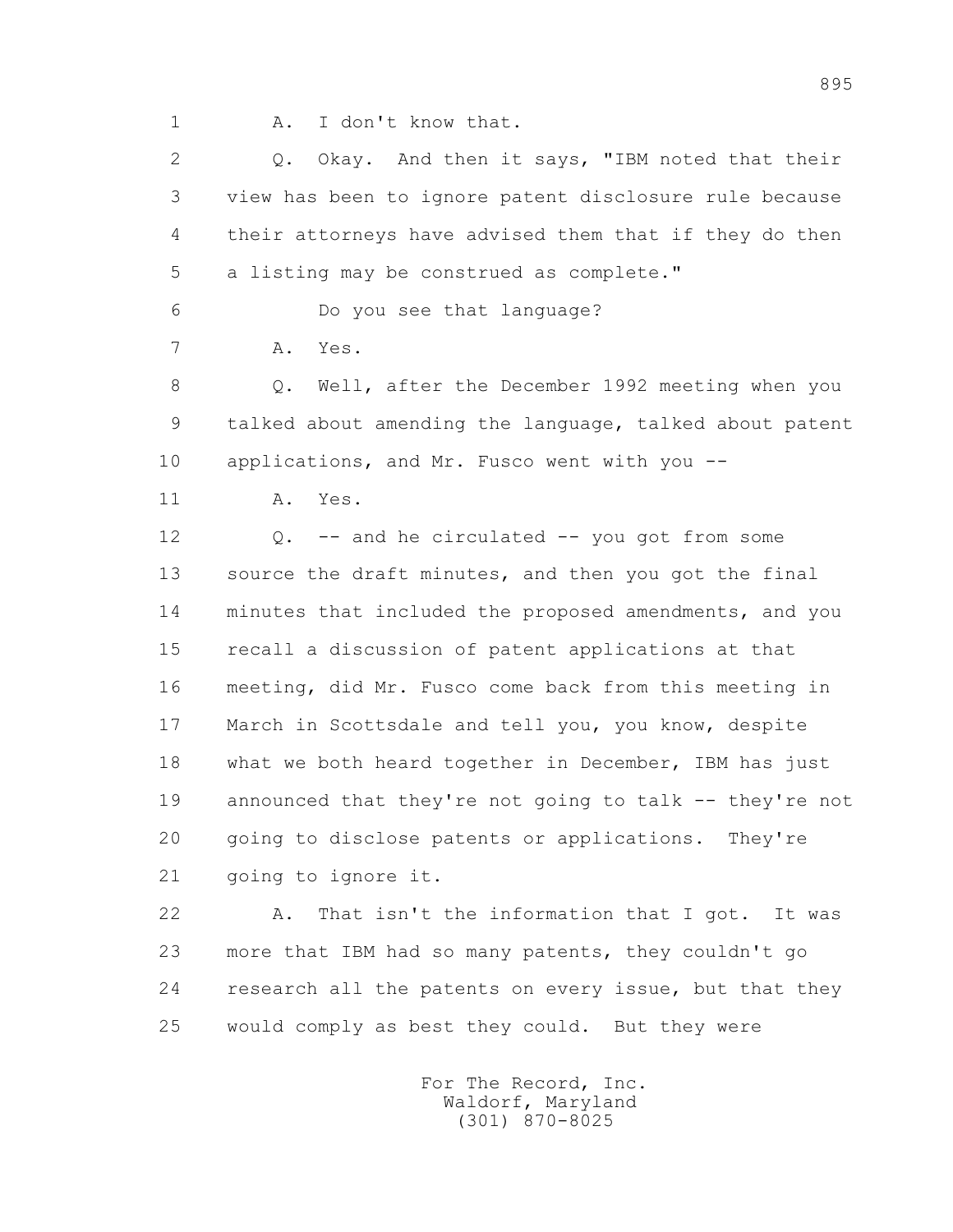1 concerned that if they gave a list of patents, that it 2 would be thought of as complete, and then they would be 3 reprimanded for that.

 4 Q. And you were still getting the minutes, weren't 5 you?

6 A. Yes.

 7 Q. And so when you read in the minutes that IBM 8 noted that their view has been to ignore the patent 9 disclosure rule, did you understand that to be 10 consistent with what you had seen IBM do in the past? 11 A. It was explained to me that it wasn't that they 12 were going to ignore the rule but that they couldn't

13 give a full list of all their patents.

14 0. And did you ever see the email or fax that they 15 sent to Mr. Townsend explaining the advice they had 16 received from their lawyers about ignoring the patent 17 disclosure rule?

18 A. I can't remember if I saw that or not.

19 Q. Okay. You were shown some ballots earlier.

 20 We are going to take one of these minutes 21 first. Let's take a look at JX-10, which I think you 22 will have in front of you.

23 A. Yes.

 24 Q. You were -- Ms. Zuk showed you JX-10, which is 25 the December 1991 minutes for the Maui meeting,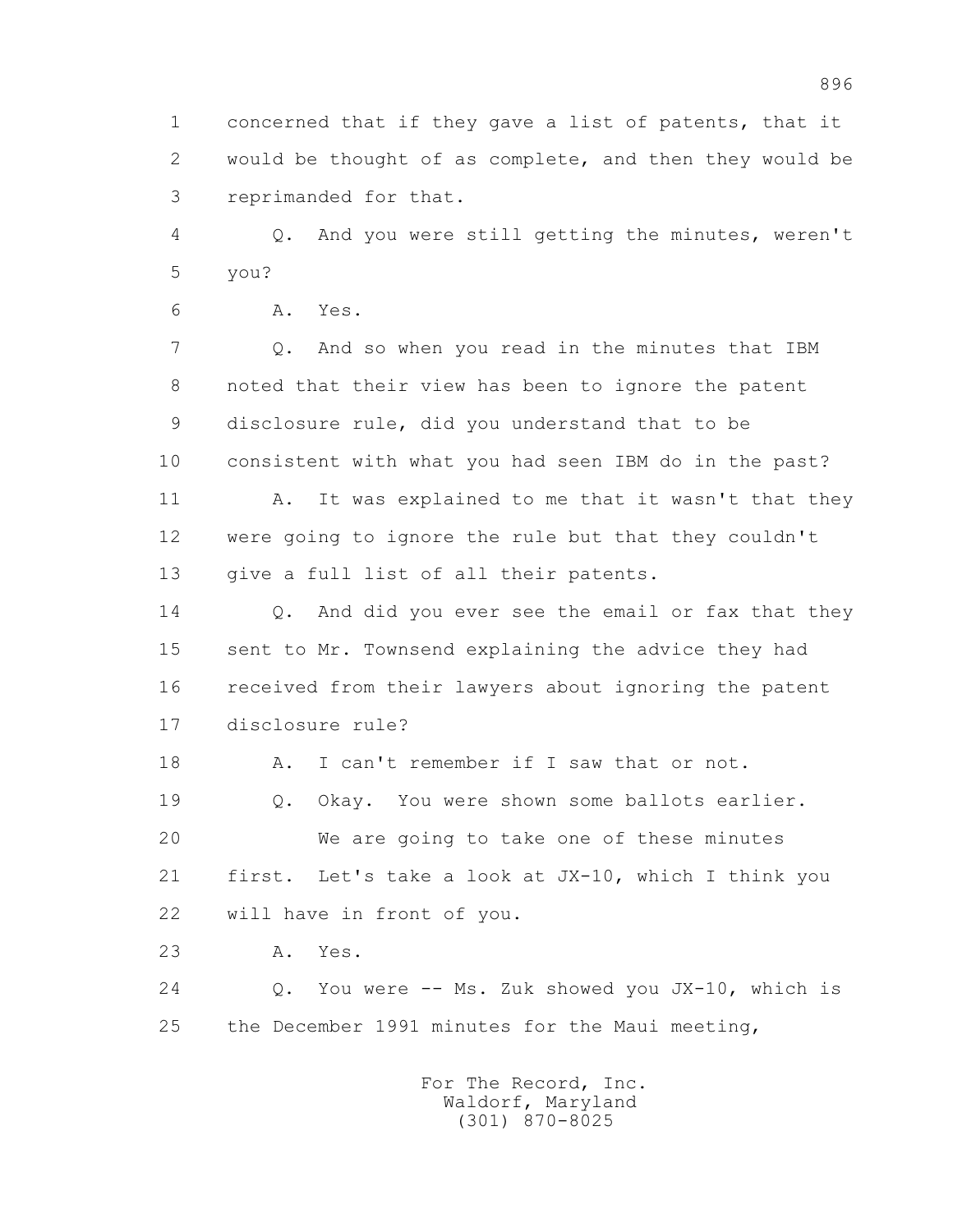1 correct?

 2 A. Yes. 3 Q. And was this the first meeting that you can 4 recall anyone from Rambus ever attending? 5 A. I can't remember which was the first meeting. 6 Q. Do you recall whether the first person from 7 Rambus who ever attended was Mr. Garrett? 8 A. No, I can't. 9 Q. Does this show anybody from Rambus present as a 10 member? 11 A. They're not listed -- Rambus isn't listed under 12 the Members Present, but under the Others Present. 13 Q. And if you come as someone's guest, would you 14 be listed as Others Present? 15 A. You could be either others or you could be an 16 alternate, not be a regular member. 17 Q. So, you don't -- you don't know if in December 18 of '91 Rambus was a member or not? 19 A. No, I don't. 20 Q. Okay. Now, was there a discussion of VPAK at 21 this meeting? 22 A. I can't remember if it was specifically at this 23 meeting. VPAK was discussed at several meetings. 24 Q. Who for Micron disclosed the VPAK patent? 25 A. I did.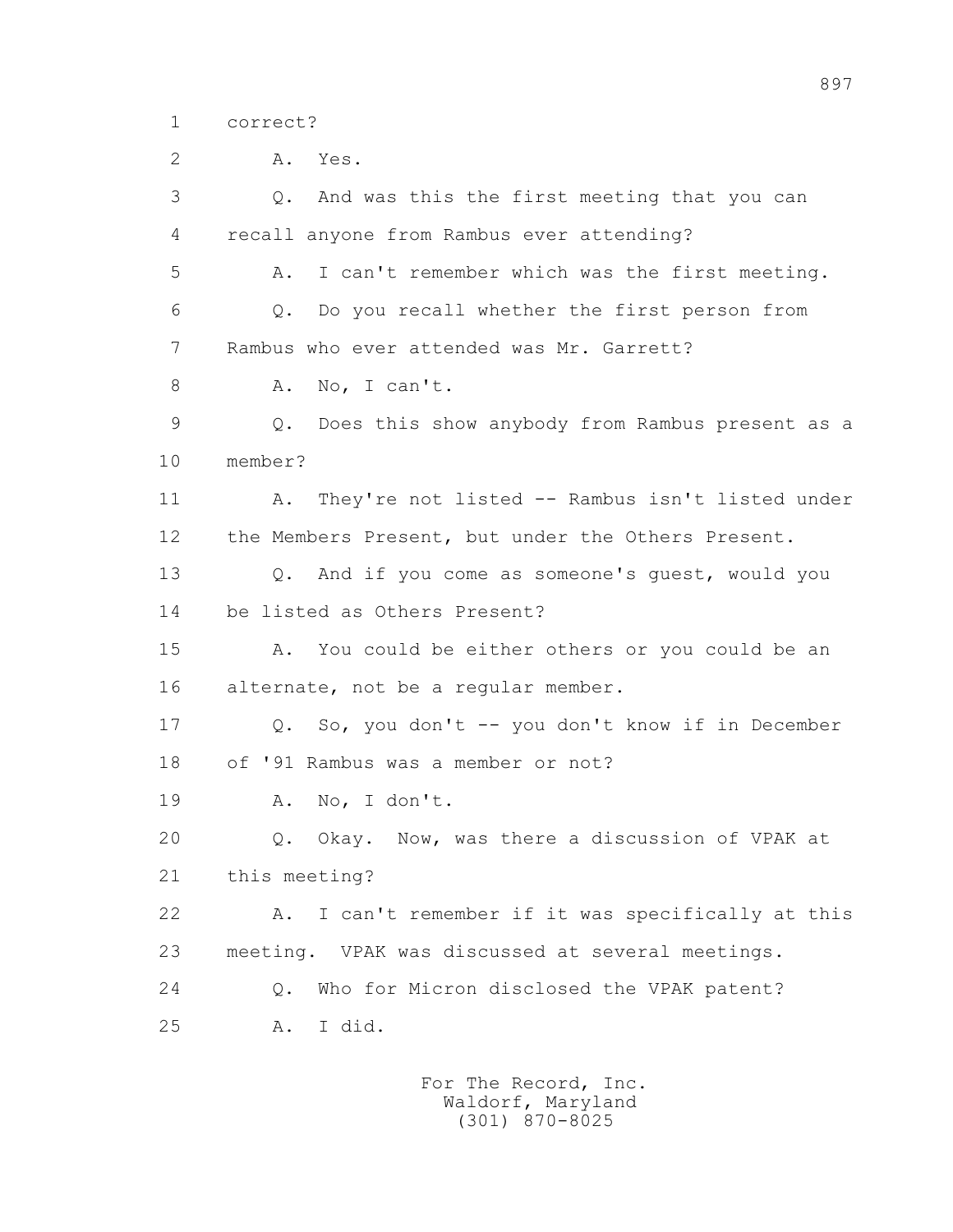1 Q. When did you disclose it?

 2 A. At one of the early meetings. It might have 3 been this meeting. It would be contained in the 4 minutes when it was disclosed. 5 Q. Was there a patent tracking list that existed 6 as of December of 1991? 7 A. I don't know if it was at that specific time, 8 but it was either late '91 or early '92 when they 9 started circulating a patent tracking list. 10 Q. Was it December of 1991 when there was a 11 discussion that maybe that would be a good thing to 12 start doing? 13 A. I can't remember specifically if it was at that 14 specific meeting, but yes, it was discussed that that 15 was something we needed to start doing. 16 Q. Okay. And then -- that's all my questions on 17 that particular document at the moment. 18 If you would go to JX-13, which you were also 19 shown earlier, and is this the July 21st meeting in 20 1992? 21 A. Yes, it is. 22 Q. In Denver, Colorado? 23 A. Correct. 24 Q. And you were present at this one? 25 A. Yes.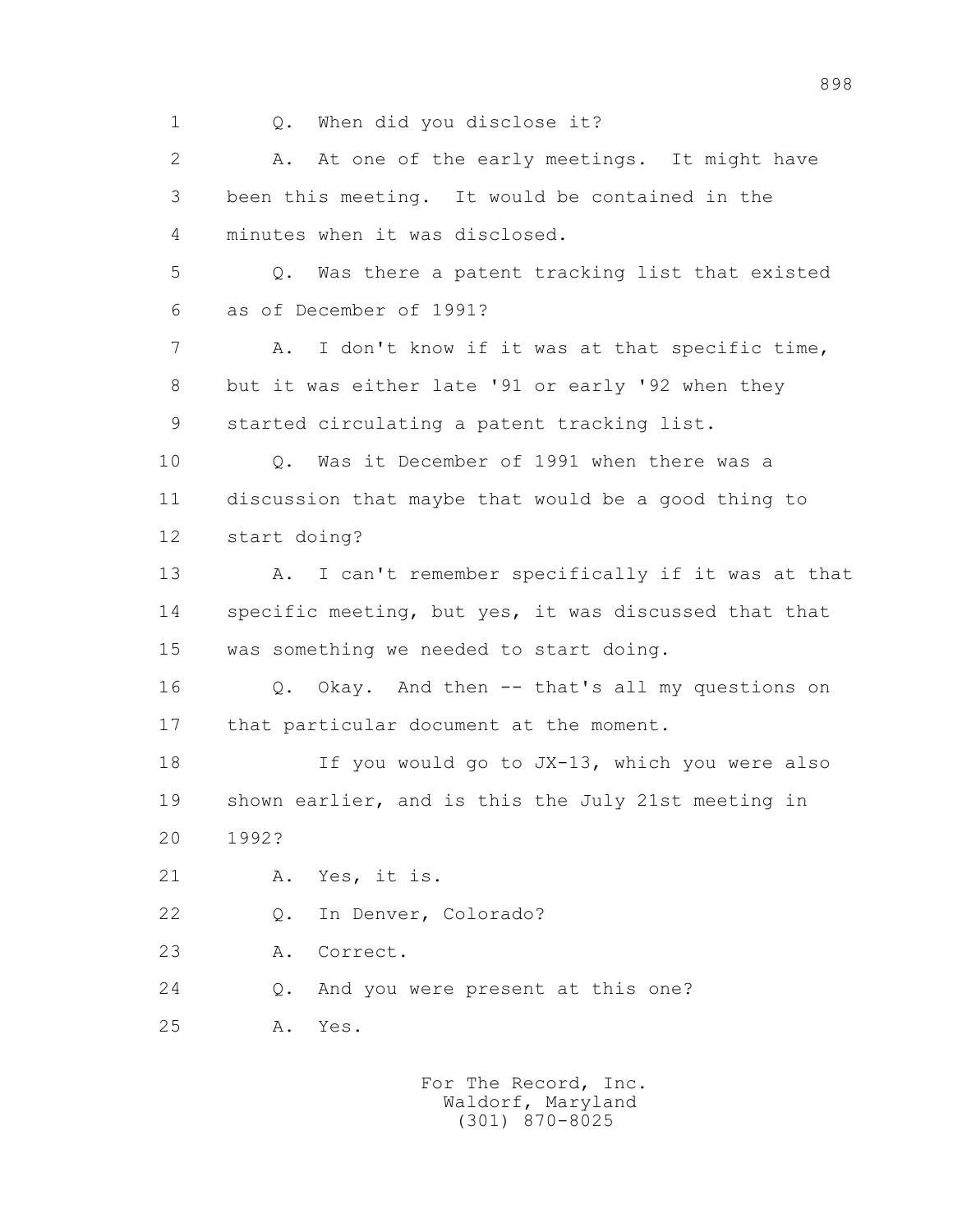1 Q. And you were asked about some ballots that 2 occurred at this meeting by Ms. Zuk. Do you recall 3 that? 4 A. Yes. 5 Q. And you were asked about some "no" votes? 6 A. Yes. 7 Q. Now, am I -- is it correct that the way the 8 balloting works is you send your ballots in ahead of 9 time, somebody tallies the ballots and reports on the 10 results at the meeting? 11 A. Correct, the ballots are sent in to the JEDEC 12 office. The secretary -- I can't remember his name -- 13 would tally the votes, and it would come back with the 14 vote tallied as well as any comments that were on the 15 ballots. 16 Q. And that's Ken McGhee, right? 17 A. Correct, that's him. 18 Q. So, you weren't the person who tallied the 19 ballots? 20 A. No. 21 Q. And did you ever see the ballots Rambus filled 22 out? 23 A. No. 24 Q. You told us earlier that the language in the 25 minutes was exactly the words that Rambus had written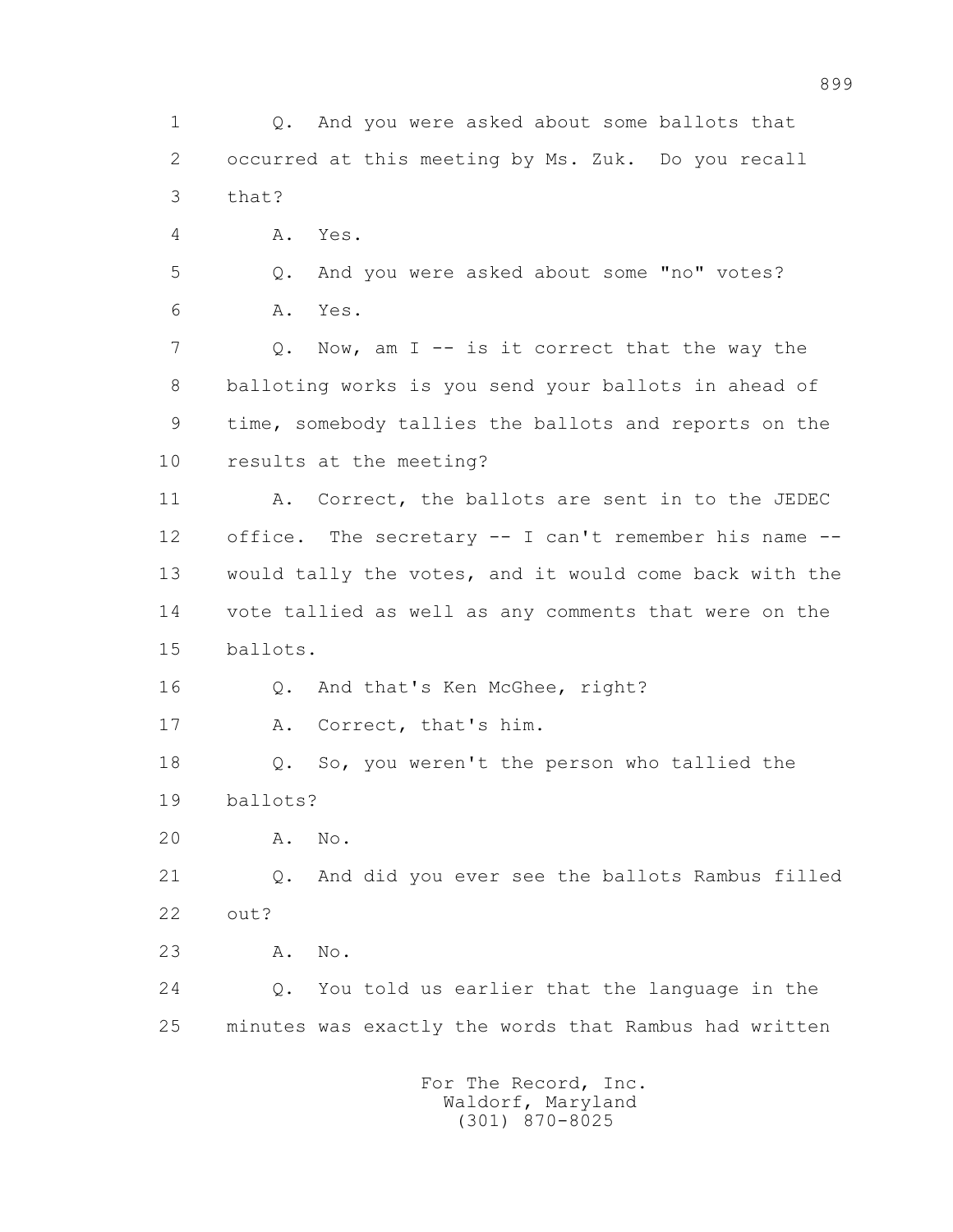1 on their ballot. Do you recall that testimony?

2 A. Yes.

3 Q. But how do you know that?

 4 A. Only based upon the practice. The practice was 5 that whatever the comments needed -- that were on the 6 ballot had to be discussed and resolved.

 7 Q. Okay. And so it's consistent with your 8 practice that whatever somebody wrote on the ballot, 9 Ken McGhee would accurately transcribe that information

10 into the minutes?

11 A. Correct.

 12 Q. And you never had an occasion when he didn't 13 get it right, correct?

14 A. He might have -- I'm not saying he was 100 15 percent fallible, no, but typically he copied the 16 minutes fairly accurate, especially the comments, 17 because that's what had to be resolved in order to move 18 the ballot along.

 19 Q. And I think you meant, "I'm not saying he's 100 20 percent infallible." Is that what you meant?

21 A. Yeah, right.

 22 Q. In other words, he might not be right all of 23 the time, but he was right almost 100 percent of the 24 time?

25 A. Right.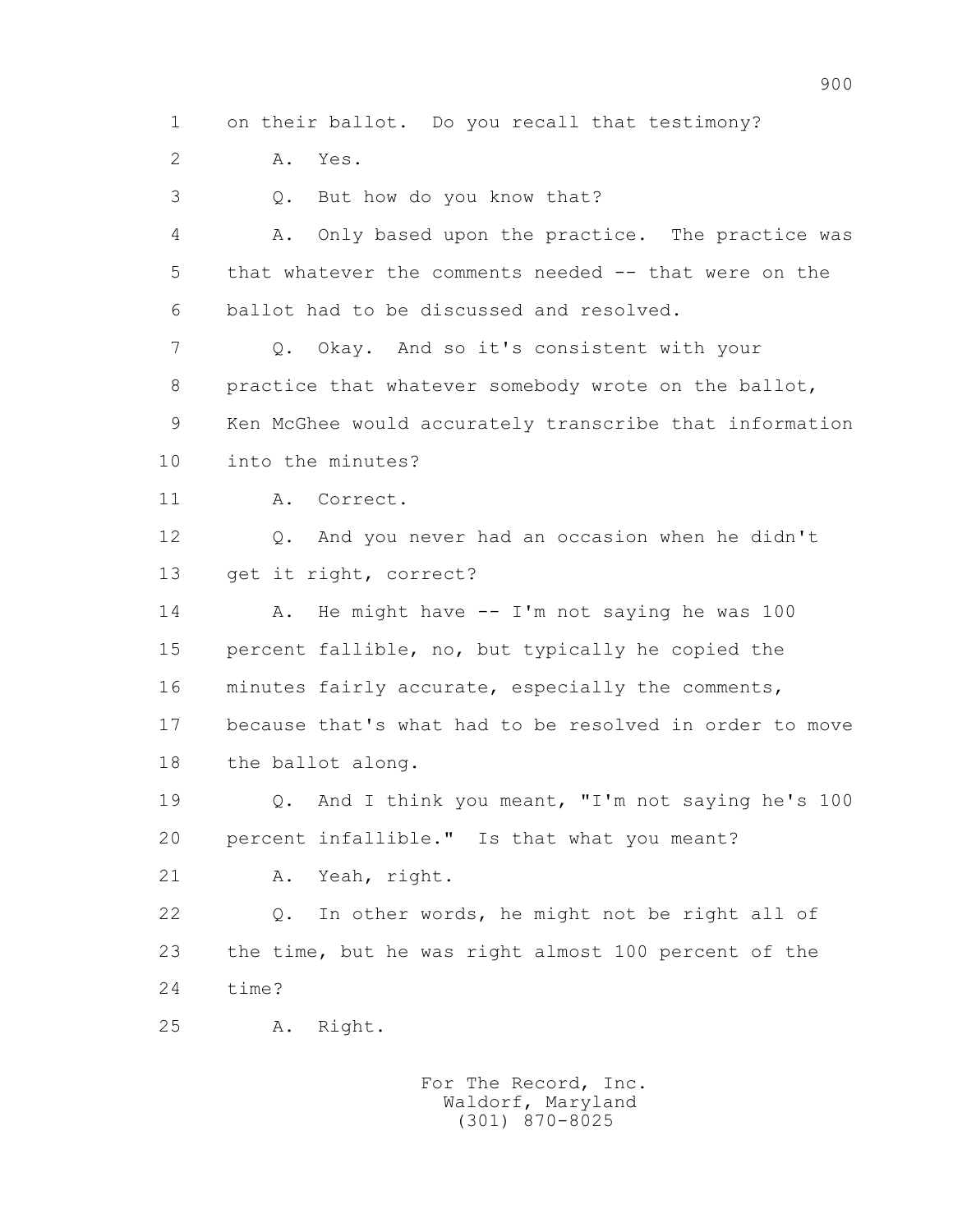1 Q. So, these ballots that are voted on at the 2 meeting, are they kept by JEDEC so if we wanted to know 3 how somebody voted later, we can go back and look at 4 the ballots? 5 A. I believe so. 6 Q. So, you think JEDEC should have all the ballots 7 that would show exactly what Rambus said? 8 A. Yes, I believe they kept them all. 9 Q. Was it your practice to write trip reports when 10 you went to these meetings? 11 A. From time to time I would try to, yes. 12 Q. And you keep all your trip reports? 13 A. Yes. 14 0. So, in the production of all the documents from 15 Micron, we ought to be able to go find your trip 16 reports? 17 A. If I wrote one, yeah, it would be there. 18 Q. Okay. And if it's not there, that would be 19 inconsistent with your practice? 20 A. Or that I didn't write a trip report for that 21 specific meeting because I got too busy afterwards. 22 Q. Okay. 23 A. But yes, that was the practice, trying to write 24 them. 25 Q. And did you review any of your trip reports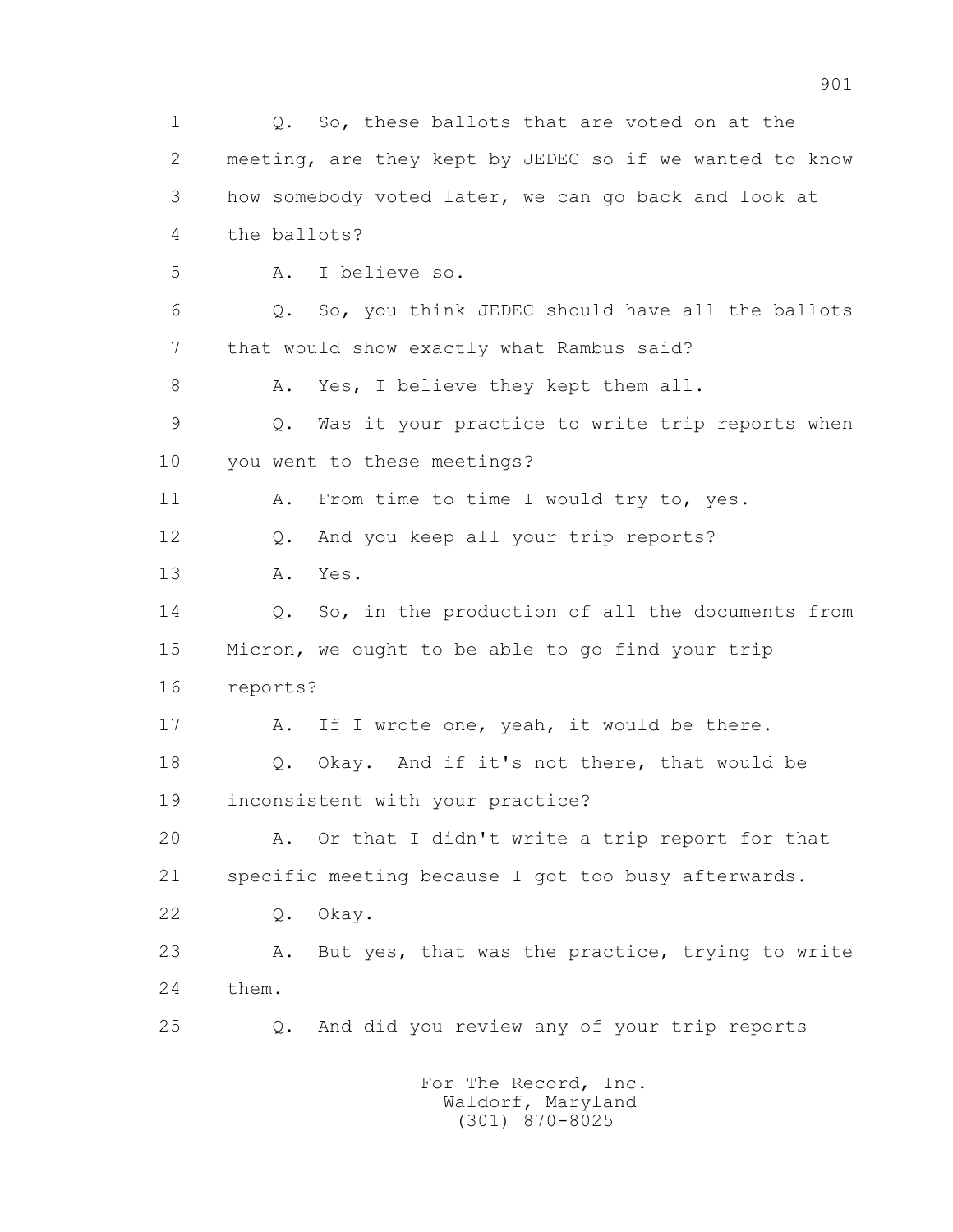1 before you came up here to testify this morning? 2 **A.** No. 3 Q. Has anybody shown you any of your trip reports 4 with respect to any of your JEDEC meetings in 5 connection with your depositions in this or any other 6 case? 7 A. I can't remember any. 8 Q. Have you ever gone back to look and see if you 9 still have them? 10 A. Yes, I have. I gathered all my documents from 11 timing planners, et cetera, and gave all those 12 documents to my lawyers. 13 Q. And did you see trip reports in there? 14 A. I can't remember if I saw any or not. 15 Q. Okay, let me show you Exhibit CX-40. I have a 16 copy for you, and we can bring it up on the screen. Do 17 you recognize this document? 18 A. Yeah, this is one of the JC-16 minutes. 19 Q. Okay. And it shows you in attendance, does it 20 not? 21 A. Yes. 22 Q. And then if you would go to page 7 of the 23 document, it says CX-0040-007 on it. Did you find 24 that? 25 A. Yes.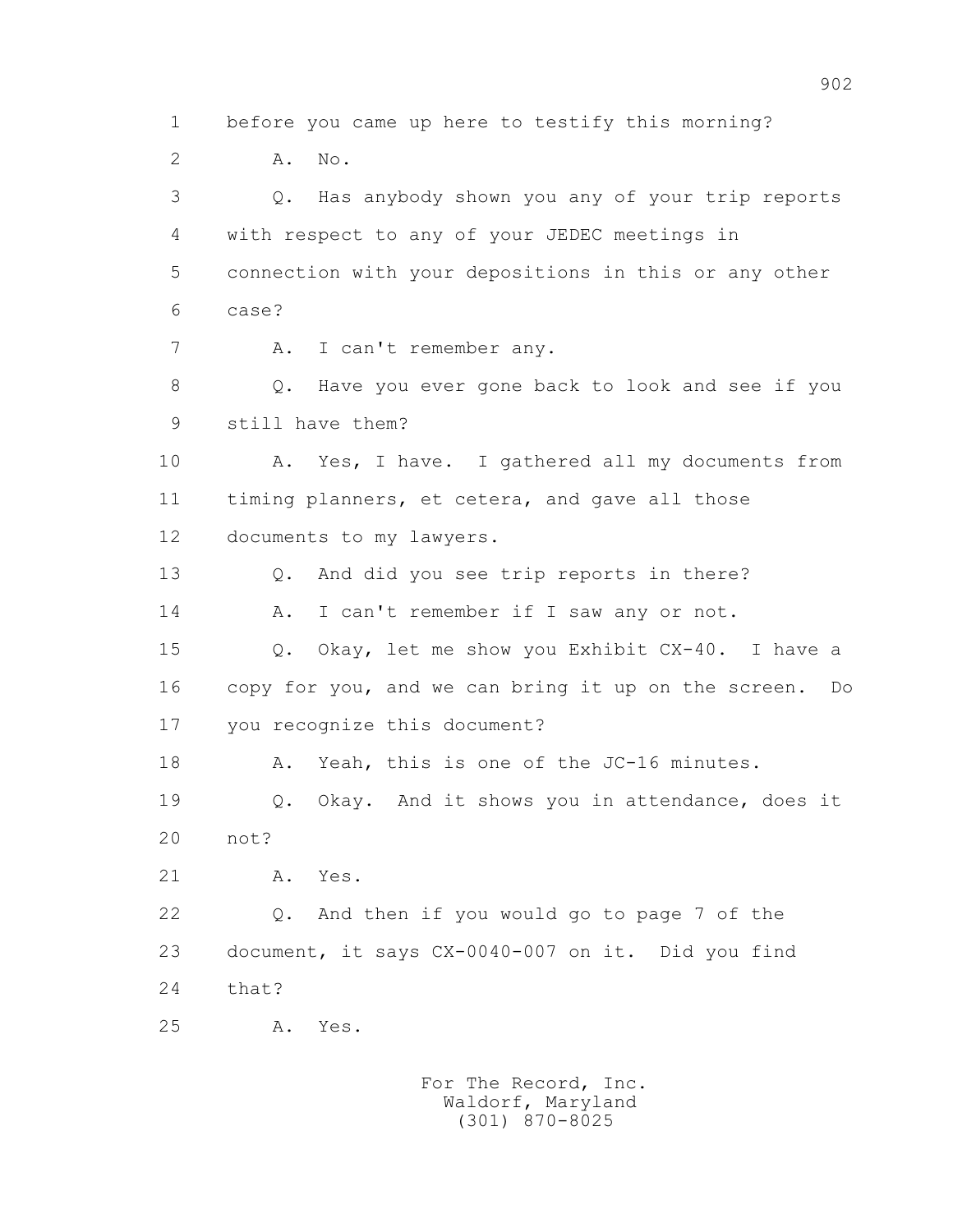1 Q. And then if you look at the right-hand side of 2 the document, you'll see a sheet which is the first 3 page of the patent tracking list, isn't it?

 4 A. It discusses the -- yes, it's the first page of 5 the patent tracking list.

 6 Q. And wasn't it the practice that prior to a 7 JEDEC meeting, Mr. Townsend would fax out to certain 8 people this cover memo, along with the list of patents 9 that had been disclosed to date?

 10 A. Yes, anybody who was on the patent list, that 11 had something on the patent tracking list was sent this 12 memo.

13 0. Okay. So, you were the person who got this 14 memo on behalf of Micron the entire time that Mr. 15 Townsend was sending it out. Isn't that right?

16 A. I don't know if it was the entire time, but at 17 this specific time, yes, I received it.

18 Q. Okay. We will get to the last one at least I 19 can find in the minutes --

20 A. Okay.

 21 Q. -- and I think you'll see your name is still 22 there, but let me ask it this way. Do you recall that 23 what happened was after you stopped being a JEDEC 24 official member, you would still get the patent 25 tracking list, and you would pass it on to somebody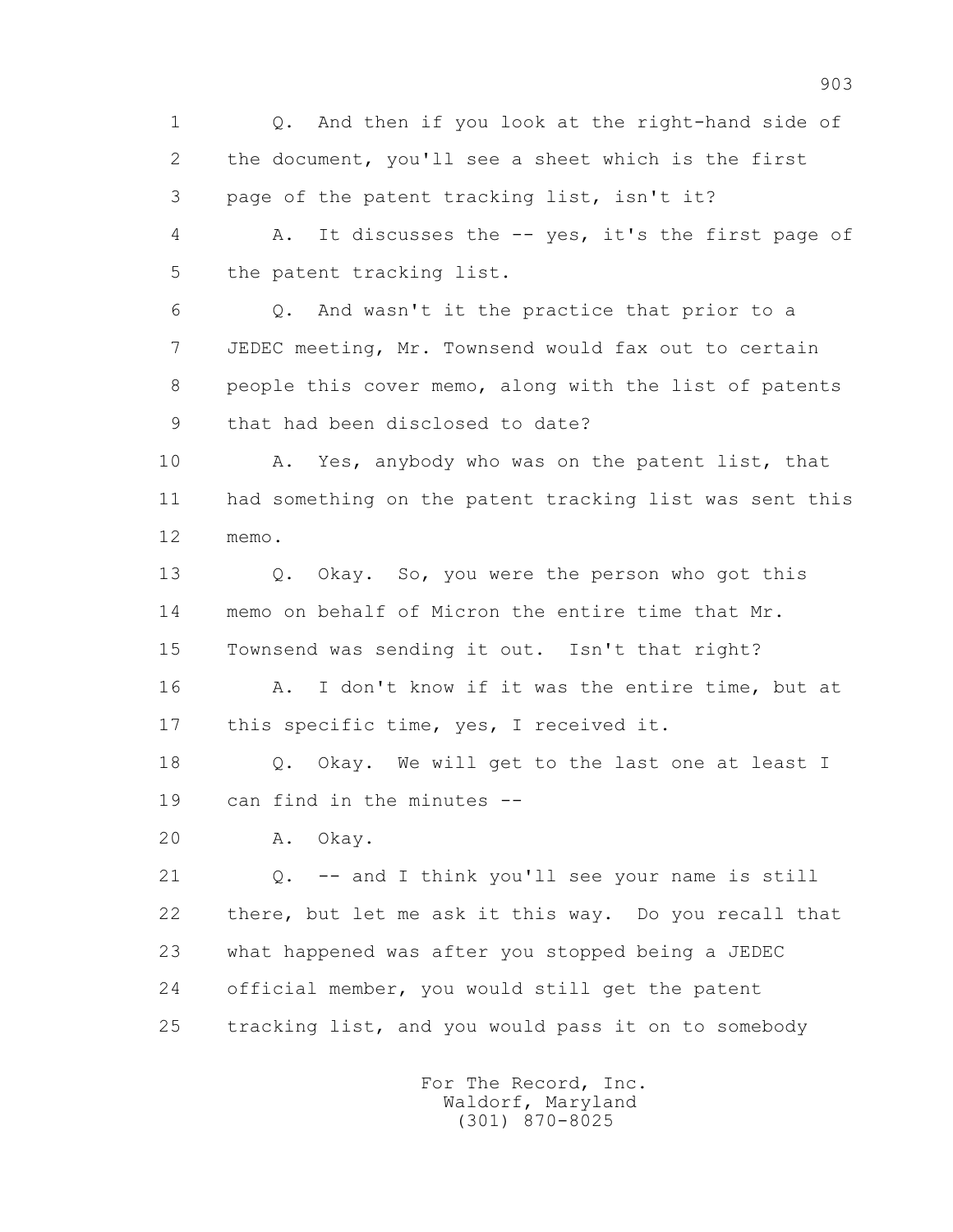1 else at Micron?

 2 A. I can't remember if I received it and passed it 3 on or they received it.

 4 Q. Okay. Did you ever see among a list of people 5 to whom this patent tracking list was sent, did you 6 ever see anybody at Rambus?

 7 A. I can't remember all that it was sent to. I 8 just wanted to determine -- I mainly looked for myself 9 to see if we had something that we needed to take care 10 of.

 11 Q. Okay. And do you recall when you got the first 12 patent tracking list sent to you in that fashion that 13 you've just talked about?

14 A. I don't.

 15 Q. Well, let me ask you to take a look at CX-336. 16 A. Thanks.

 17 Q. This is an easier to read copy. This one's 18 dated May 26th of 1992, correct?

19 A. Yes.

20 Q. And it shows you as the person at Micron who

21 received it?

22 A. Yes.

 23 Q. And do you remember that to be your fax number 24 at the time?

25 A. I believe so.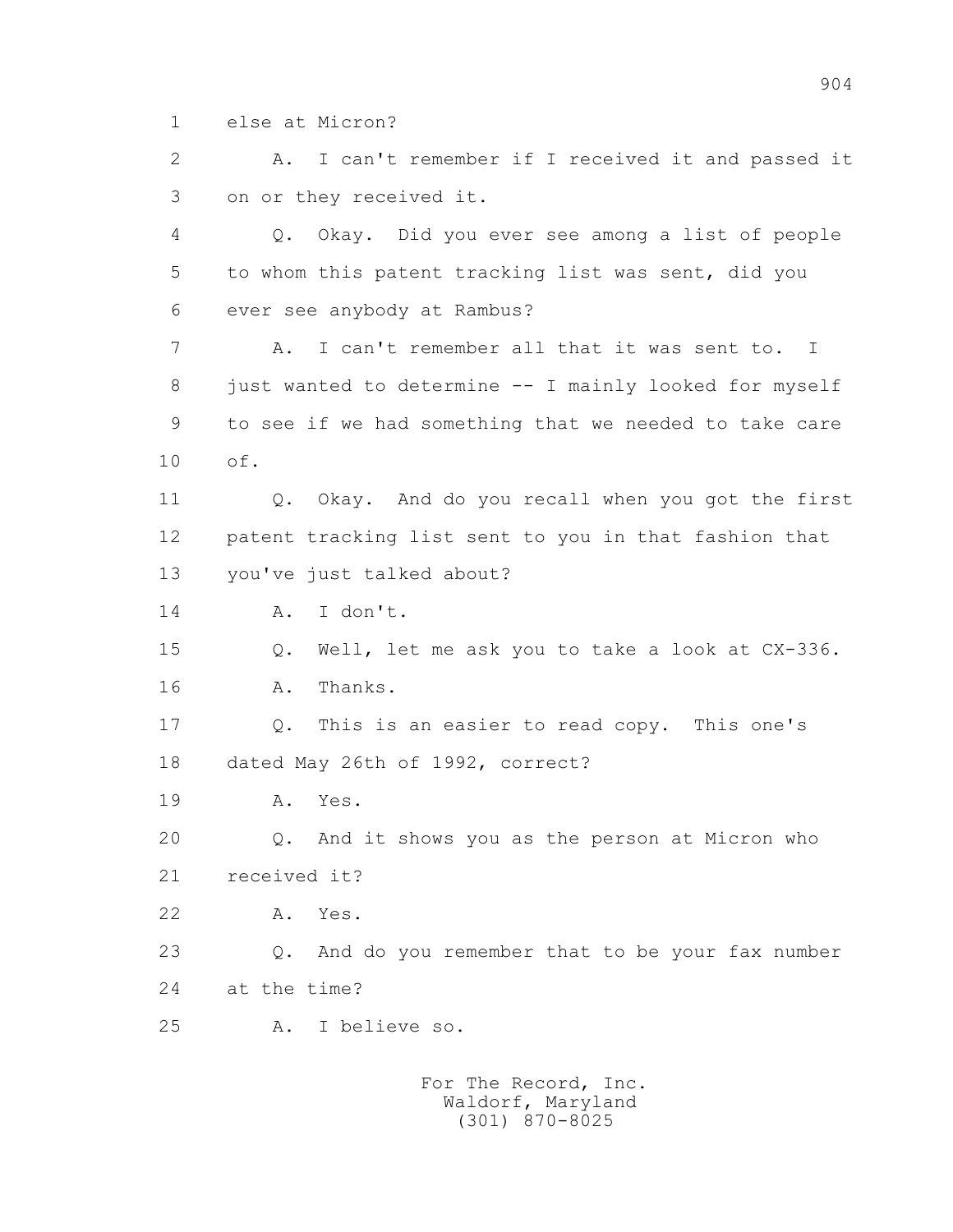1 Q. Okay. And then it says -- the text of this 2 says, "Please refer to the existing rules of the EIA 3 governing patentable matters, which follow." 4 Do you see that? 5 A. Yes. 6 Q. And then following that material is a list of 7 matters that had been brought to the attention of the 8 JEDEC memory committee. 9 Do you see that? 10 A. Yes. 11 Q. And the next page, Patent Tracking, Jim 12 Townsend, Toshiba, was this one of the rules of EIA 13 governing patentable matters? 14 A. I couldn't state whether it was EIA 15 specifically, but it was definitely what was talked 16 about as the responsibility of the members of the 17 committee. 18 Q. Okay. And then if you turn to the third page 19 of Exhibit 336, the one that's headed EIA Policy at the 20 top and is pretty much a full page of text, is that a 21 page of information that was part of Jim Townsend's 22 slides that you recall him putting up at the meetings? 23 A. It looks like it is, yes. 24 Q. Okay. And that you understood to also be the 25 part of the EIA rules governing patentable matters?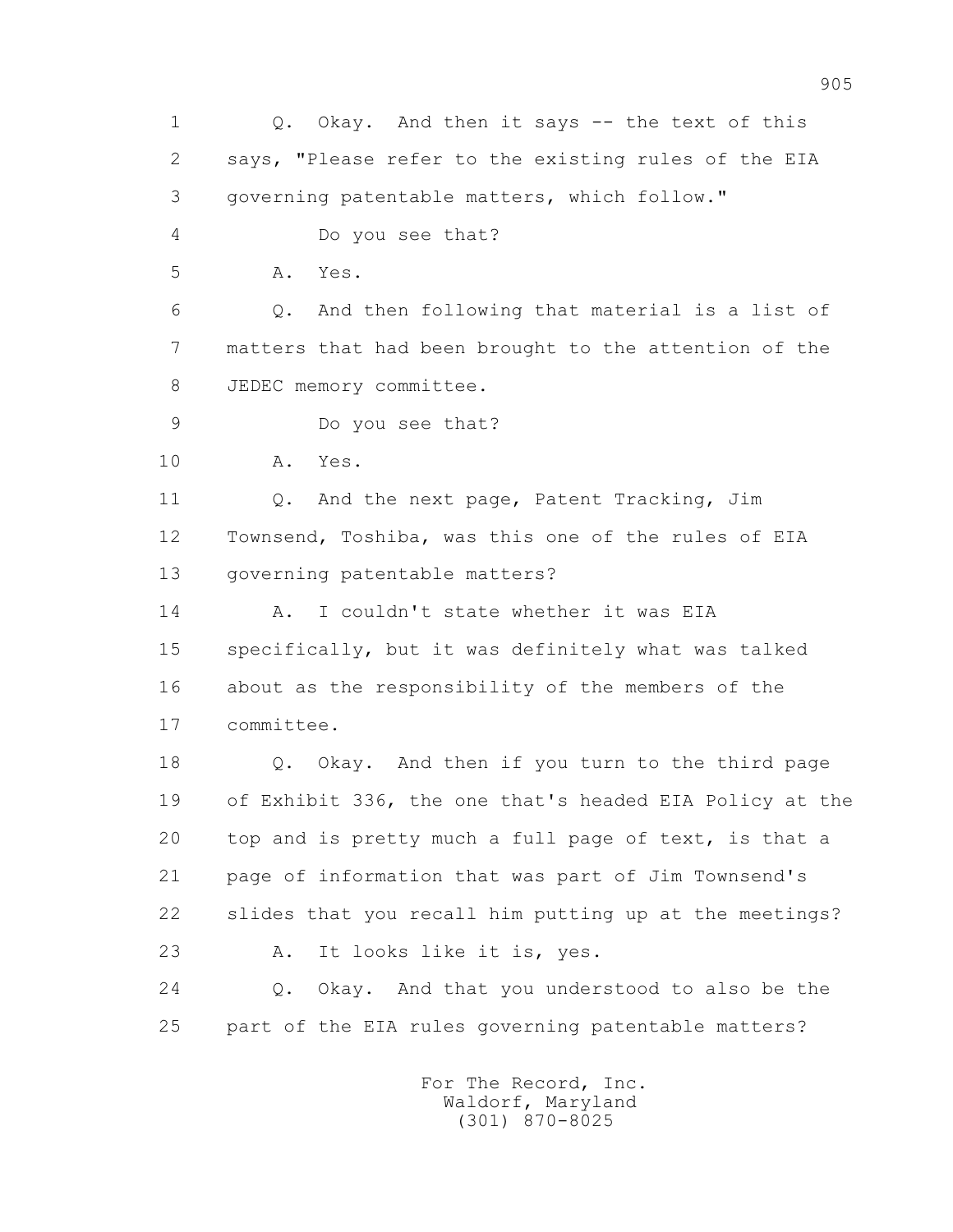1 A. This actually came out of the Style Manual, 2 yes, as well as the Manual for Committees. 3 Q. And if you look at the bottom, it has what came 4 out of the EP-3-F Manual for Committee? 5 A. Yes. 6 Q. And so this has information both from the Style 7 Manual and the Manual for Committee, right? 8 A. Yes. 9 Q. Turn, if you would, to the fourth page, and is 10 page 4 together with page 5 the list of patents that 11 had been disclosed to JEDEC as of that time? 12 A. Those that were under consideration and needed 13 resolution. 14 Q. Did you ever see any patents taken off of the 15 list? 16 A. I can't remember if they were. 17 Q. Okay. If you go down almost to the bottom of 18 page 4, you'll see it says, "Moto." 19 A. Yes. 20 Q. That refers to Motorola? 21 A. Yes. 22 Q. And you'll see the patent number listed there? 23 A. Yes. 24 Q. And the patent I read you earlier was 25 5,077,693, and is that the number we see there?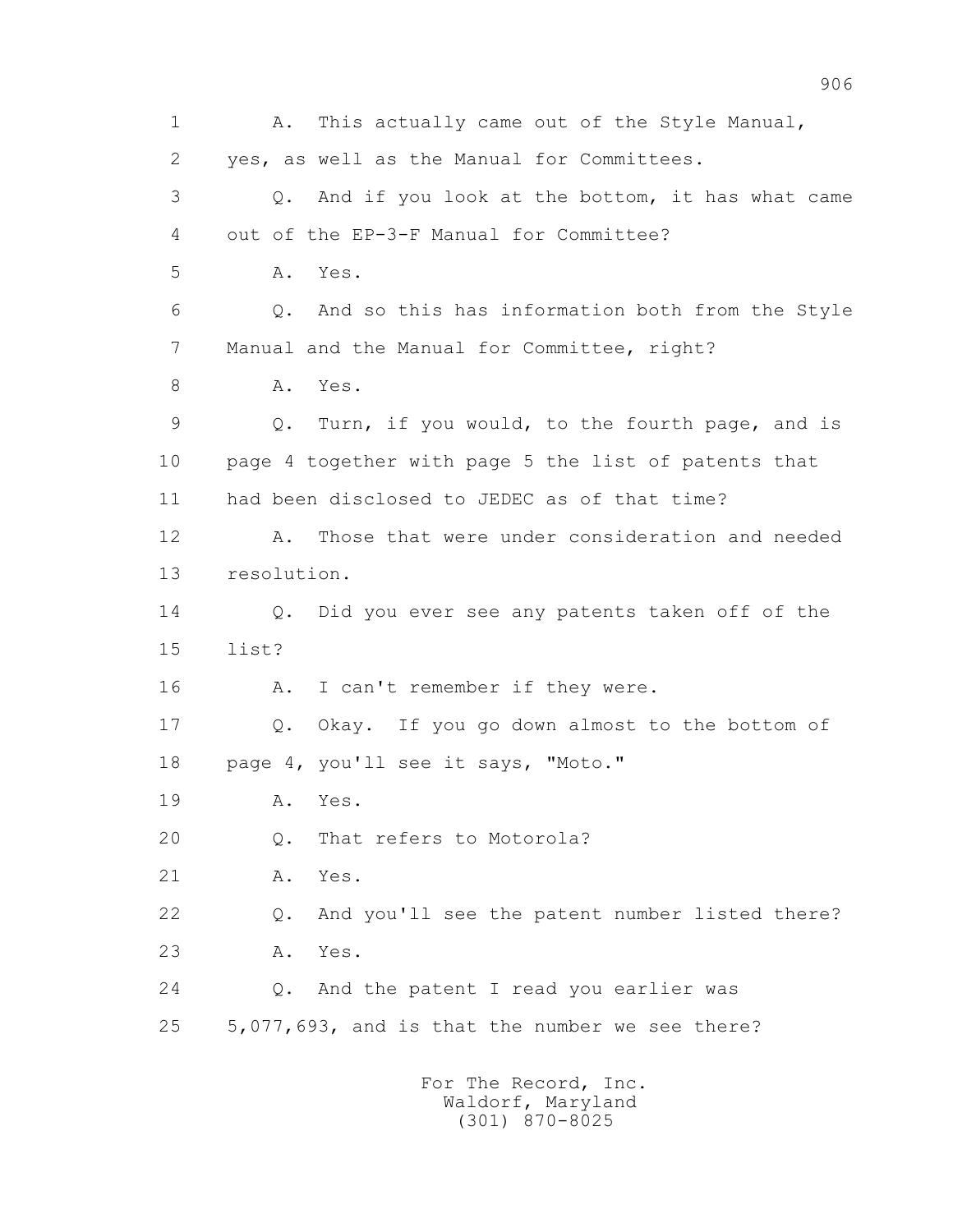1 A. That's correct.

 2 Q. Okay. And does the L next to Moto mean that 3 Motorola had given a letter of assurance? 4 A. I can't remember what that actually refers to, 5 but that might be it. 6 Q. Okay. And then if we go up above for Micron, 7 we see two listings, a VPAK and a 3-port VRAM. 8 Do you see that? 9 A. Yes. 10 Q. Are you familiar with the 3-port VRAM 11 reference? 12 A. Absolutely. 13 Q. Did Micron have a patent on that? 14 A. I believe so. I'm not really sure. 15 Q. Did you ever give that patent number to anybody 16 at JEDEC so they could add it to the list? 17 A. Not to my knowledge. 18 Q. Okay. Did you ever disclose any patents to Mr. 19 Townsend to include on this patent tracking list? 20 A. Yeah, the VPAK patent. 21 Q. Okay, and other than the VPAK patent, did you 22 ever disclose any others? 23 A. No. 24 Q. And did you ever disclose any patent 25 applications?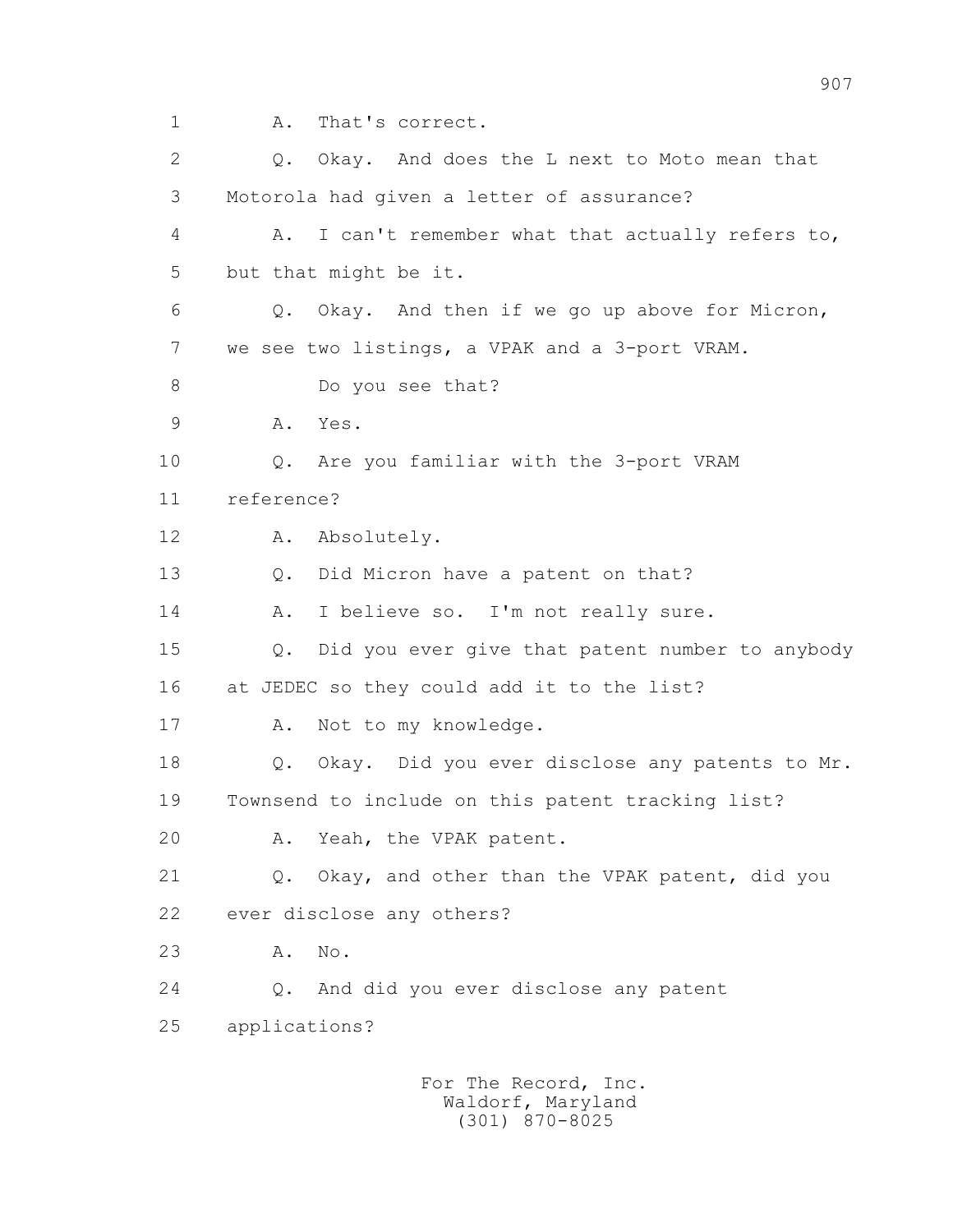1 **A.** No.

 2 Q. I am going to show you another document, 3 CX-342. There you are, Mr. Williams. 4 Do you recognize Exhibit 342 to be another copy 5 of the patent tracking list, this time October of 1992? 6 A. Yes. 7 Q. Okay. And my particular interest here is on 8 one of the attachments, and if you could go all the way 9 to the last page of the document -- someone wants to 10 know the page number -- three, four, five, six --11 seven. Eight, try eight. There we go. Maybe you can 12 focus in on that. 13 This is an article entitled Don't Lose your 14 Patent Rights. Do you see that? 15 A. Yes. 16 Q. And that -- I'm not going to -- you can take 17 time to read it if you want. I'm not going to rush you 18 on it, but let me see if I can draw your attention to 19 something. 20 Part way down in the left-hand column in bold, 21 it says, "Keep it under your hat." 22 Do you see that? 23 A. Yes. 24 Q. And it says, "In the United States, if an 25 invention is publicly disclosed more than one year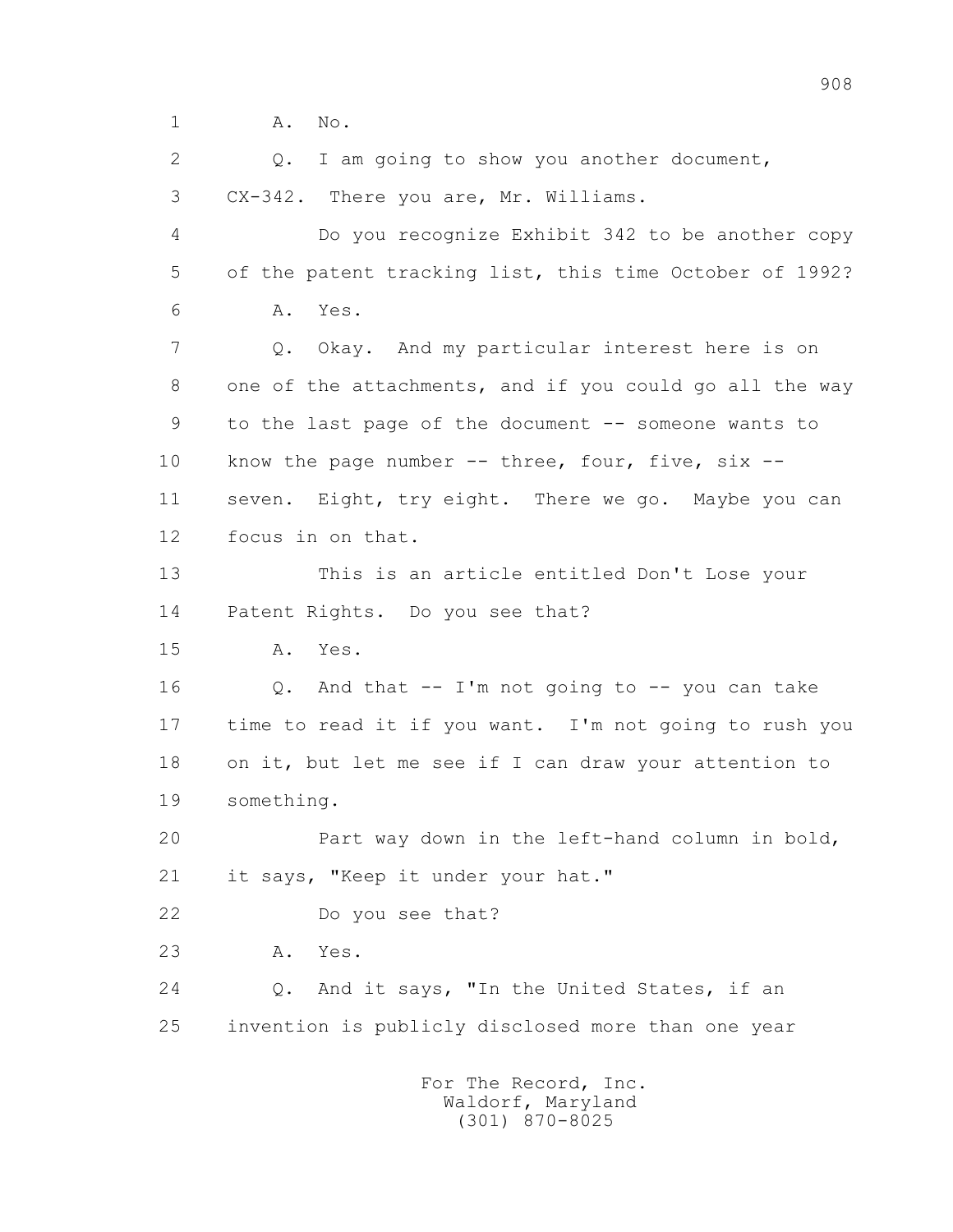1 before a patent application is filed, one is not 2 entitled to the patent -- the invention is considered 3 to be in the public domain."

4 Do you see that reference?

5 A. Yes.

 6 Q. And then if you skip to the next paragraph, it 7 says, "Moreover, premature disclosure can severely 8 jeopardize non-U.S. rights. While the inventor may 9 enjoy a one-year grace period in the United States, 10 many countries, including Belgium, Greece, Great 11 Britain, Spain and Taiwan, require absolute novelty. 12 Any disclosure before the filing of a patent 13 application will bar rights to a patent."

14 Do you see that?

15 A. Yes.

 16 Q. Did this subject ever come up at a JEDEC 17 meeting where they talked about what would happen if 18 people disclosed patentable inventions before they had 19 filed for a patent?

 20 A. I can't remember specific discussion on it, no. 21 Q. Was it ever your understanding that you were 22 obligated to disclose a patentable invention before you 23 had filed your application?

 24 A. I typically would file -- if we were going to 25 disclose, I would want to file as soon as I possibly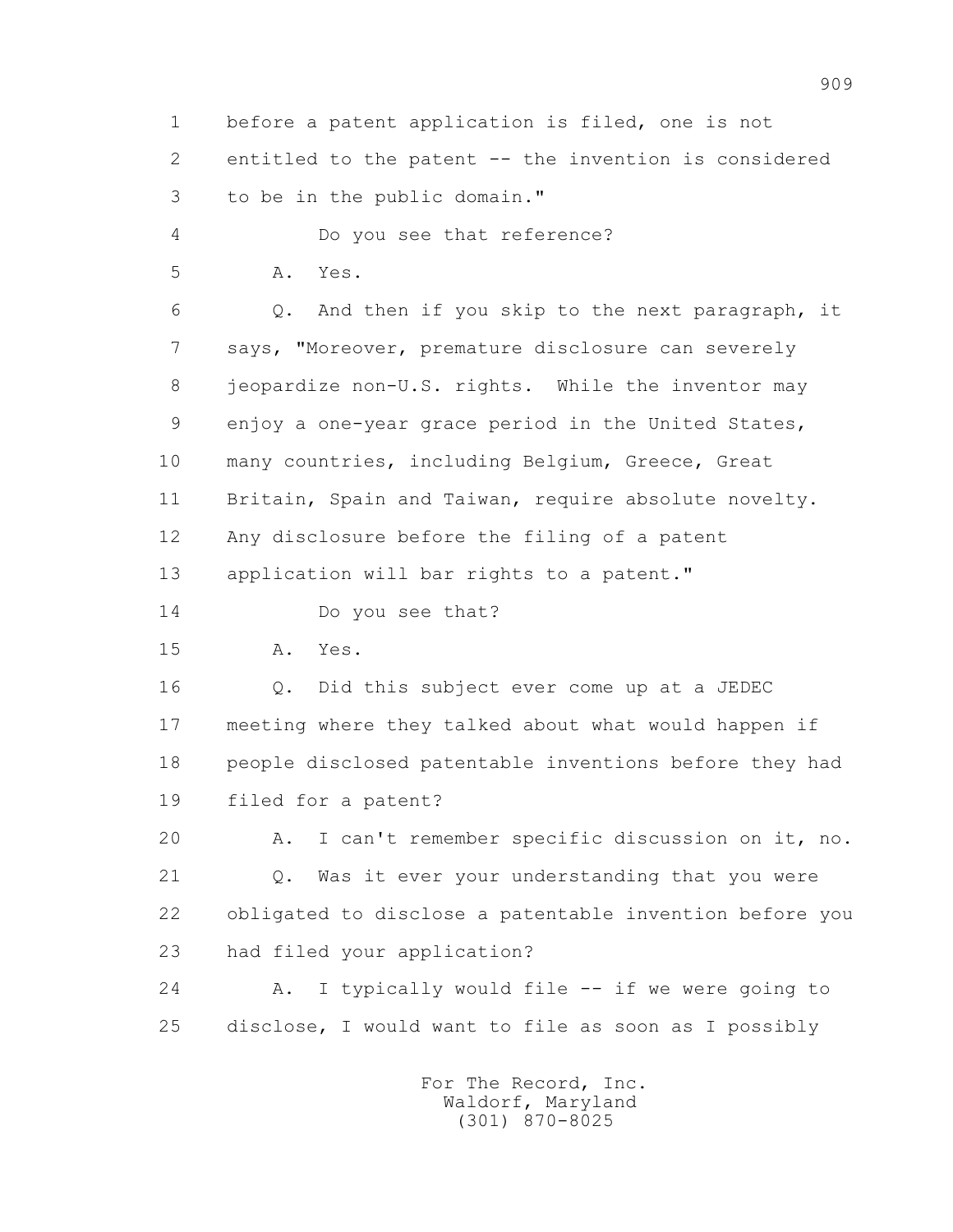1 could to protect it, yes.

 2 Q. And was it ever your understanding that the 3 JEDEC practice or policy was to have somebody disclose 4 a patentable invention before they had filed? 5 A. It wasn't that specific. It was -- the rules 6 were more you need to file -- I mean, you need to 7 disclose as soon as you could if you thought it was 8 going to be applicable to the work that was being

9 discussed.

 10 Q. After this article was circulated, did you ever 11 recall Mr. Rhoden saying, you have to disclose your 12 patentable ideas as soon as you have them, even if it's 13 before you filed for them, even if it means you're 14 going to lose your rights in certain foreign countries?

 15 A. I don't remember those specific words, no. 16 Q. Was there ever a JEDEC meeting that you recall 17 where anyone discussed you have to disclose your 18 patentable inventions as early as you know you might 19 file for a patent, even if it means you're going to 20 lose rights in foreign countries?

21 A. I don't remember those specific words, but yes, 22 the spirit was to disclose, especially if you thought 23 that there was going to be a reasonable -- that there 24 would be a reasonable possibility that the patent was 25 going to be associated with the work of JEDEC, that you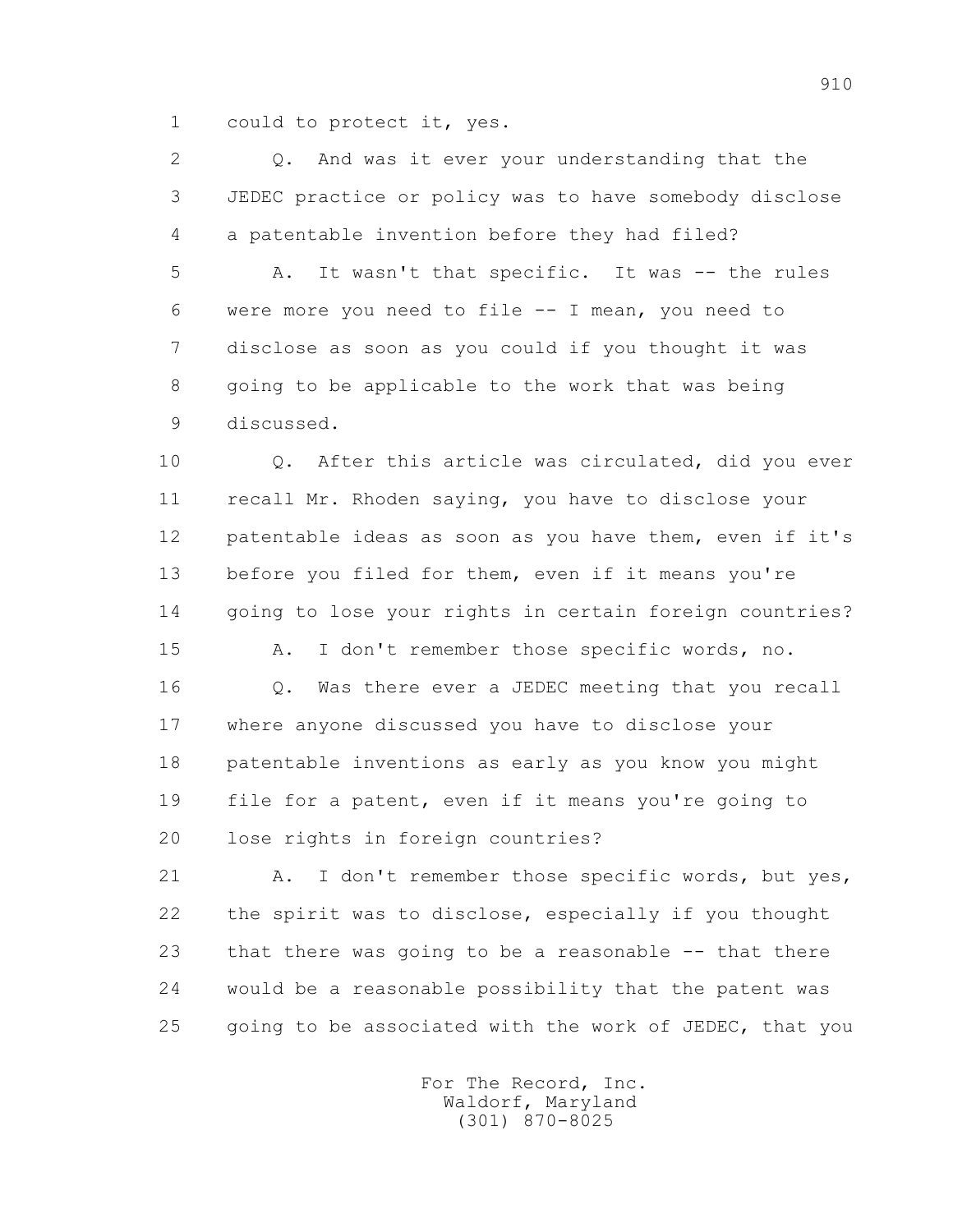1 ought to say, hey, I've got something I'm patenting 2 here or there's something that you're talking about 3 that I've got some IP on.

 4 Q. Now, did anybody ever disclose a patentable 5 invention before they filed?

6 A. I don't know if they did or not.

 7 Q. Okay. At Micron, the practice is to do an 8 invention disclosure when you have an invention that 9 you think may be patentable, send it in to somebody in 10 the organization who decides whether to file a patent, 11 correct?

12 A. Correct.

 13 Q. And you did invention disclosures on burst EDO, 14 correct?

15 A. Yes.

 16 Q. Okay. Let me just show you the last tracking 17 list I was able to find. Let's pull RX-691, if we 18 could. Just go forward a couple pages on that, because 19 I don't seem to have the copy in the box. That's okay, 20 I'll come back to it. I'll come back to it.

 21 Let me show you a different one. Let me show 22 you RX-559. You recognize this to be a patent tracking 23 list, correct?

24 A. Yes, it is.

25 Q. And this one is dated May 10 of 1995?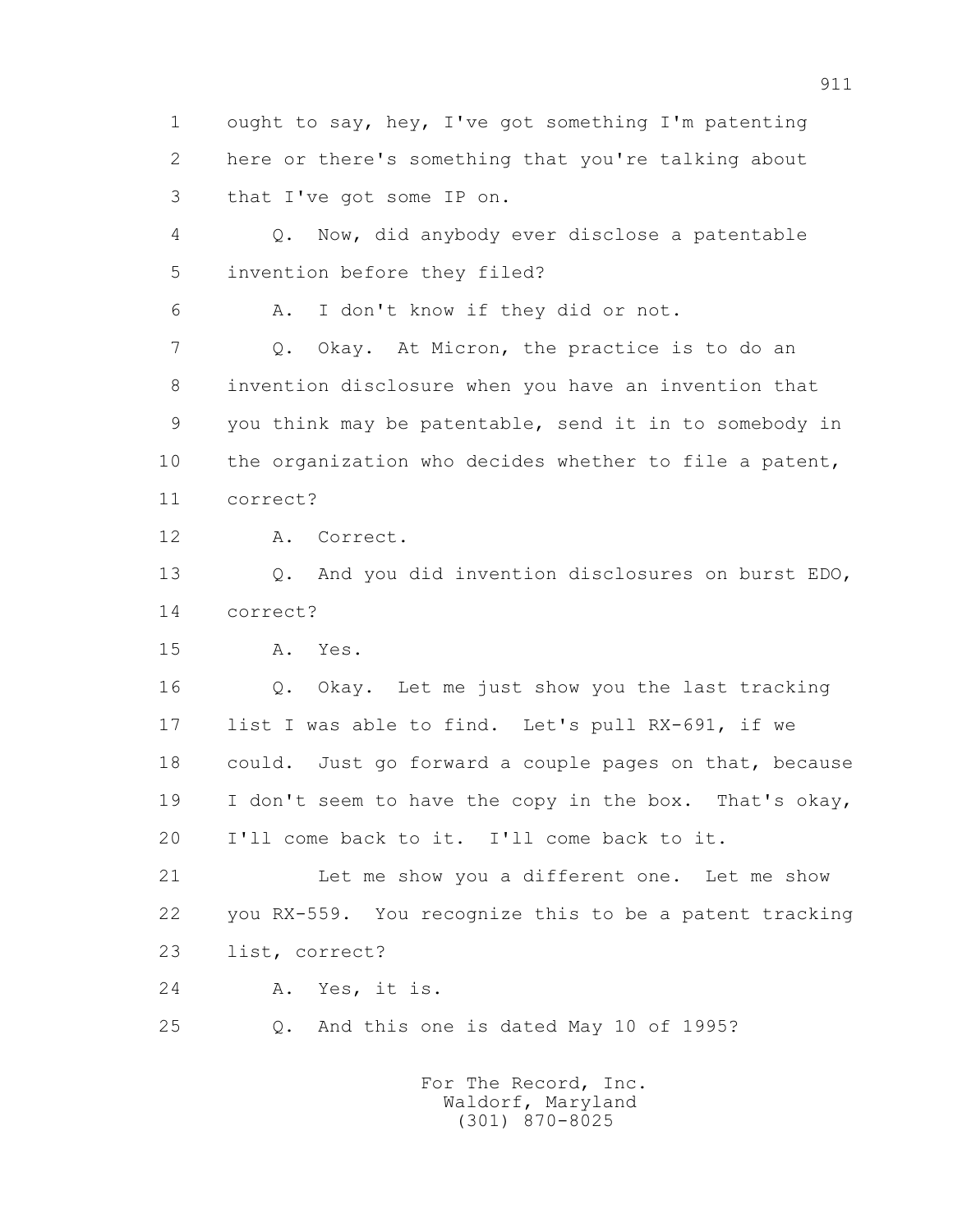1 A. Yes.

2 0. Okay. And then turn, if you would, to the -- 3 let me count the pages. One, two, three, four -- the 4 fifth page, and you'll see about a third of the way 5 down there's a reference to Rambus sync clock with a 6 patent number. 7 A. Yes. 8 Q. Okay. Then if you go back to the first page, 9 even though there's now a Rambus patent listed on that 10 list, there's no Rambus person and no reference to the 11 Rambus company in the people to whom this list was 12 sent, is there? 13 A. That's correct. 14 0. Okay. And then for Micron on this particular 15 document, RX-559, you have listed the same two patents 16 we saw earlier, VPAK and 3-port VRAM, correct? 17 A. Yes, those are still listed. 18 Q. And there is still no patent number for the 19 3-port VRAM, is there? 20 A. Correct. 21 Q. Did you ever provide a written assurance letter 22 to JEDEC saying that with respect to any particular 23 patent, Micron would be willing to license it on 24 reasonable and nondiscriminatory terms?

25 A. Yes, we presented that on the VPAK.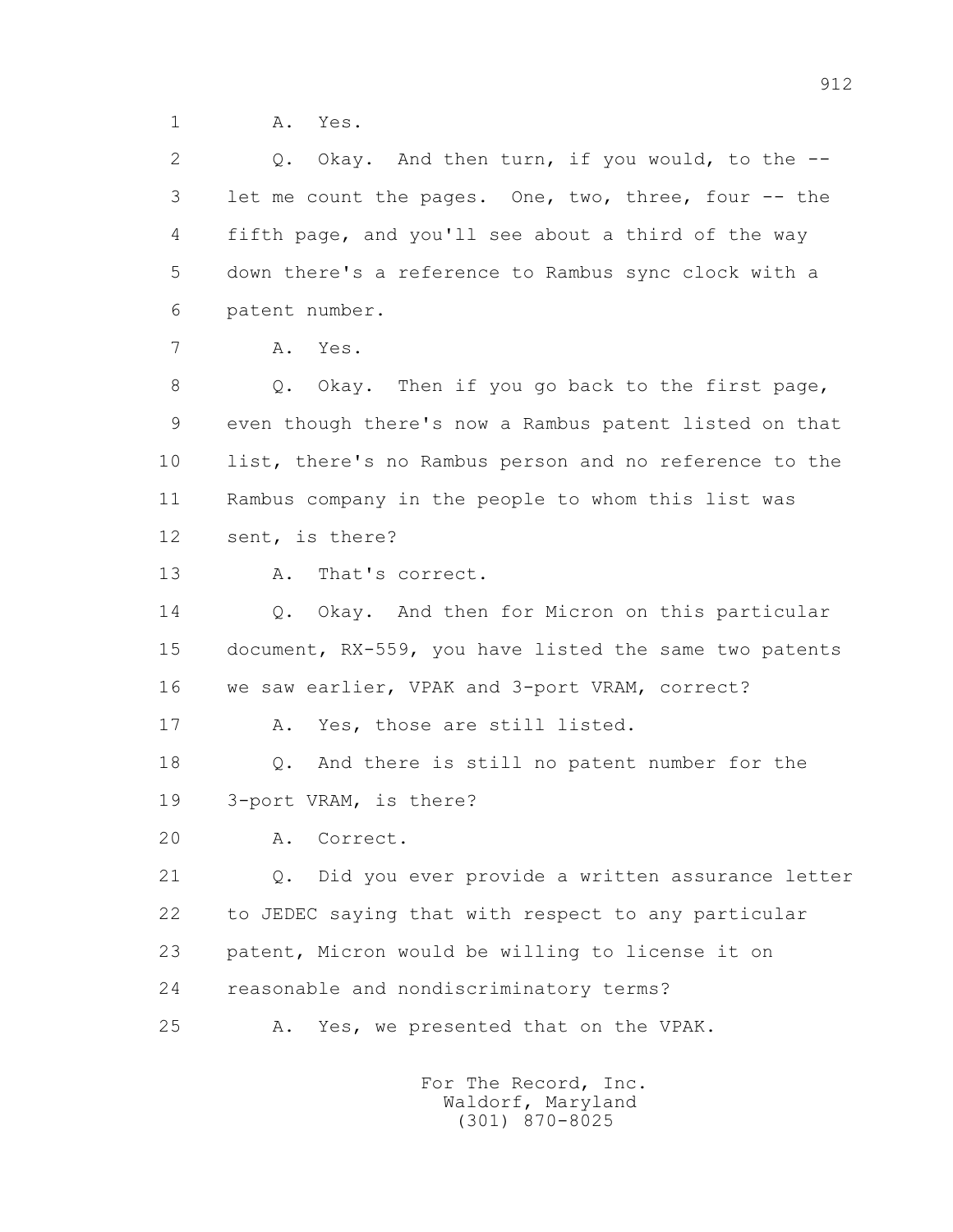1 Q. And you presented that on VPAK?

2 A. Yes.

3 Q. When did you do that?

 4 A. I'm not sure exactly when. It would have been 5 during my tenure there. I'm not sure exactly when that 6 was.

 7 Q. And were you aware that there was a list of 8 patent assurance letters that was circulated within 9 JEDEC?

10 A. I don't recall that.

 11 Q. And did you ever look at any list to see if 12 your assurance letter was listed there?

13 A. No.

14 0. Okay. That's the only letter you ever

15 provided?

16 A. Correct.

 17 Q. You told us in your testimony earlier, if I 18 heard you correctly, that when you were trying to 19 interest manufacturers in burst EDO, you told them that 20 if they started to manufacture burst EDO, it would be 21 free.

 22 A. That our IP on burst EDO would be free. 23 Q. Who at Micron was required to approve the

24 offering of free licenses?

25 A. I'm not sure exactly who can approve that.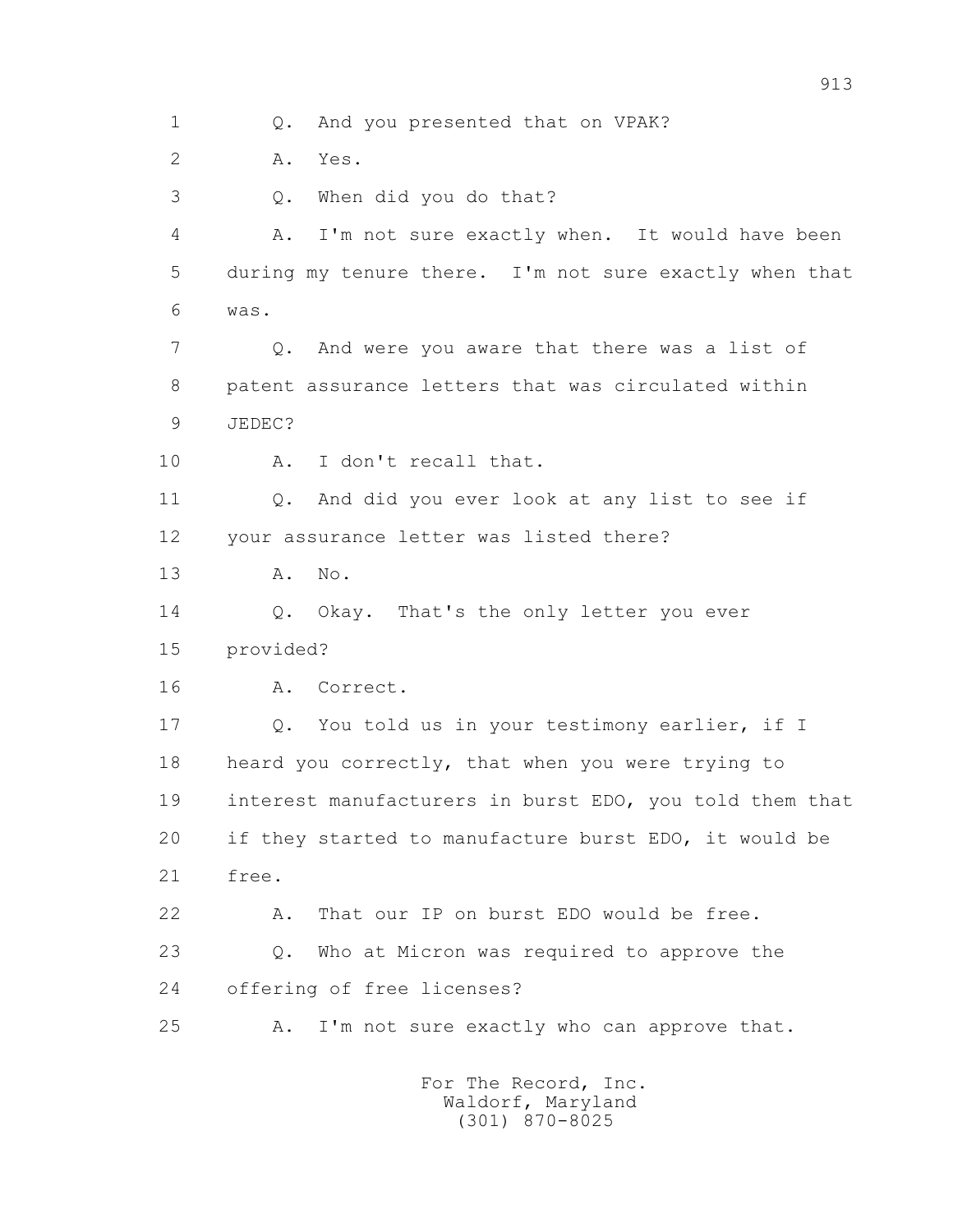1 Q. Was that within your authority? Could you just 2 offer it on your own? 3 A. I offered it on my own. 4 Q. You offered it on your own? 5 A. Yes. 6 Q. Without any approval from anybody? 7 A. Well, my manager knew what I was doing. 8 0. And that was Mr. Cloud? 9 A. Yes. 10 Q. And you were asked about this at your 11 deposition in this case, weren't you? 12 A. I don't recall the specific question. 13 0. I sat it someplace here. I've got it. 14 Well, you were deposed in this case by Ms. 15 Jeffries who came out to Boise and took your 16 deposition. Do you recall that? 17 A. Yes. 18 Q. Let me give you a copy of your transcript from 19 that deposition. You were -- after you were deposed, 20 you had an opportunity to review the transcript and 21 make any changes you needed to make, didn't you? 22 A. I think I did, yes. 23 Q. Okay. 24 Your Honor, would you like one so you can see 25 the references to the pages? For The Record, Inc.

 Waldorf, Maryland (301) 870-8025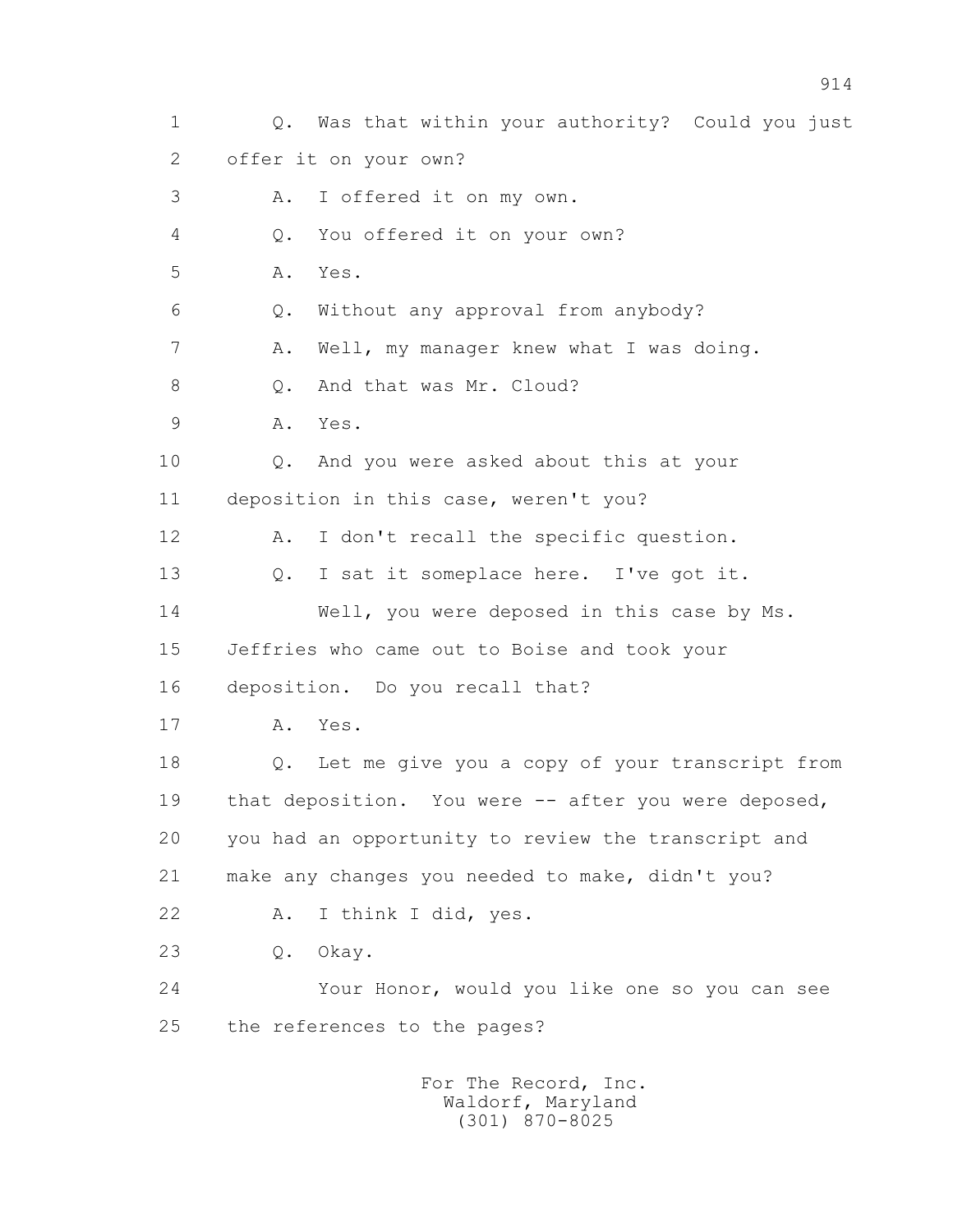1 JUDGE McGUIRE: Yes, please, thank you. 2 BY MR. STONE: 3 Q. Well, let me ask you to turn to page 28, Mr. 4 Williams. Isn't it correct -- starting on line 8, 5 weren't you asked the following question: 6 "QUESTION: Regarding burst EDO, were you ever 7 involved in any discussions about whether Micron would 8 seek royalties on its burst EDO patents? 9 "ANSWER: I can't remember any discussions to 10 that effect, no." 11 And then weren't you asked: 12 "QUESTION: Have you ever heard about or become 13 aware of discussions regarding whether Micron would 14 charge royalties or seek royalties for its burst EDO 15 patents?" 16 And after having the question read again, 17 didn't you say, "No, I'm not aware of those 18 discussions"? 19 A. And in this context, I thought she was talking 20 about royalties or discussions taking place within 21 Micron of whether or not there was a decision made to 22 do royalties on burst EDO. 23 Q. Okay, well, turn to the next page. 24 A. Okay. 25 Q. Look at the top of page 29 beginning at line 3 For The Record, Inc.

915

 Waldorf, Maryland (301) 870-8025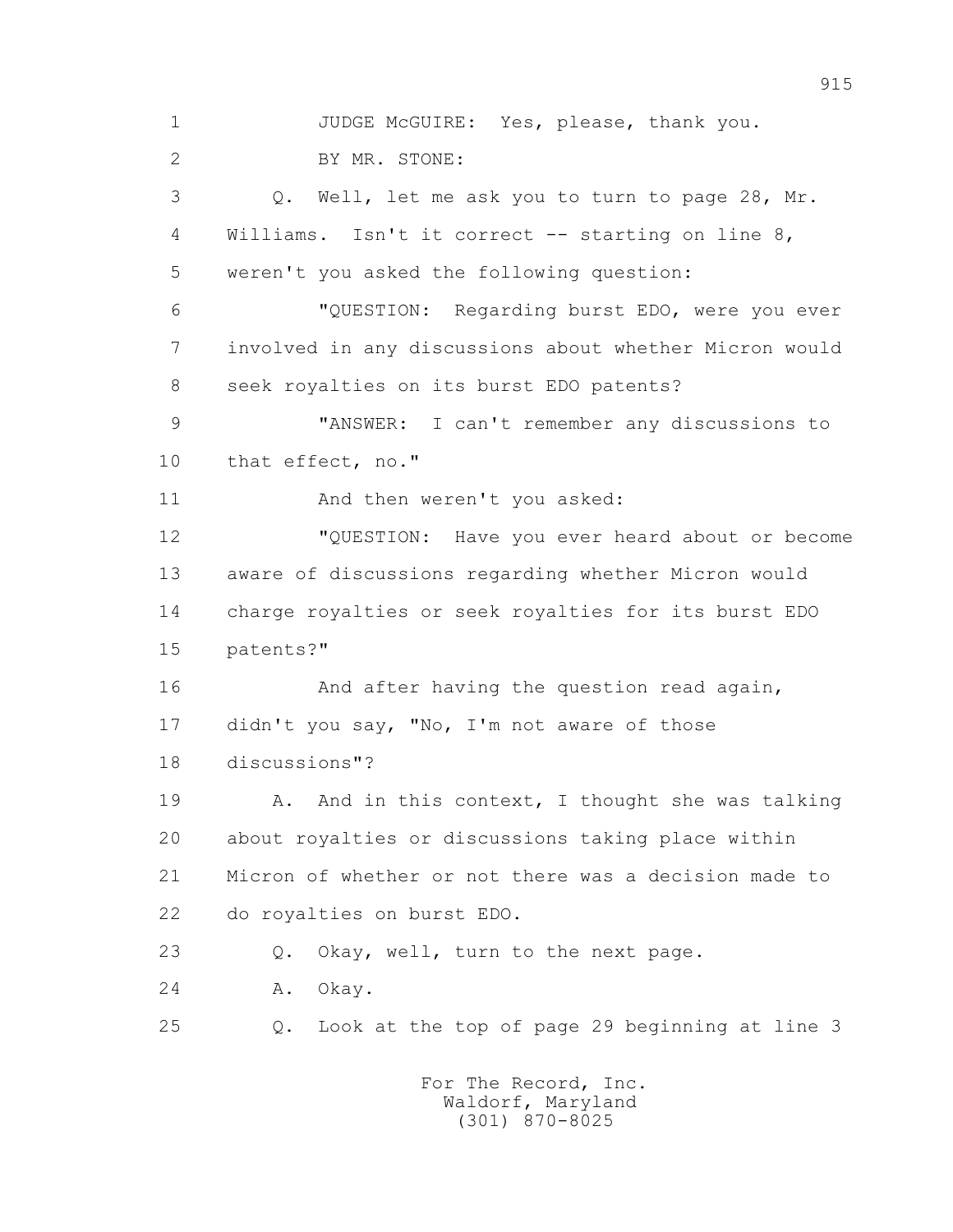1 through line 5. Were you asked the question: 2 "QUESTION: Are you aware of any decision by 3 Micron not to assert its burst EDO patents in any way? 4 "ANSWER: I have not been privy to those 5 decisions. 6 "QUESTION: Are you aware of whether any of 7 Micron's burst EDO patents are part of any 8 cross-license? 9 "ANSWER: I'm not aware of that." 10 But do you see the one that precedes it? 11 A. Yes. 12 Q. "QUESTION: Are you aware of any decision by 13 Micron not to assert its burst EDO patents?" 14 A. Correct. 15 Q. Then the bottom of page 28, last line, "Are you 16 aware of any decision by Micron not to seek royalties 17 on its burst EDO patents? 18 TANSWER: I'm not aware of any of those 19 discussions." 20 But your testimony today is that you had 21 discussions about this with Mr. Cloud, correct? 22 A. Not specific discussions of whether or not we 23 were going to seek royalties, just that in order to 24 garner support from the other memory manufacturers, 25 that we would allow them to use the patents without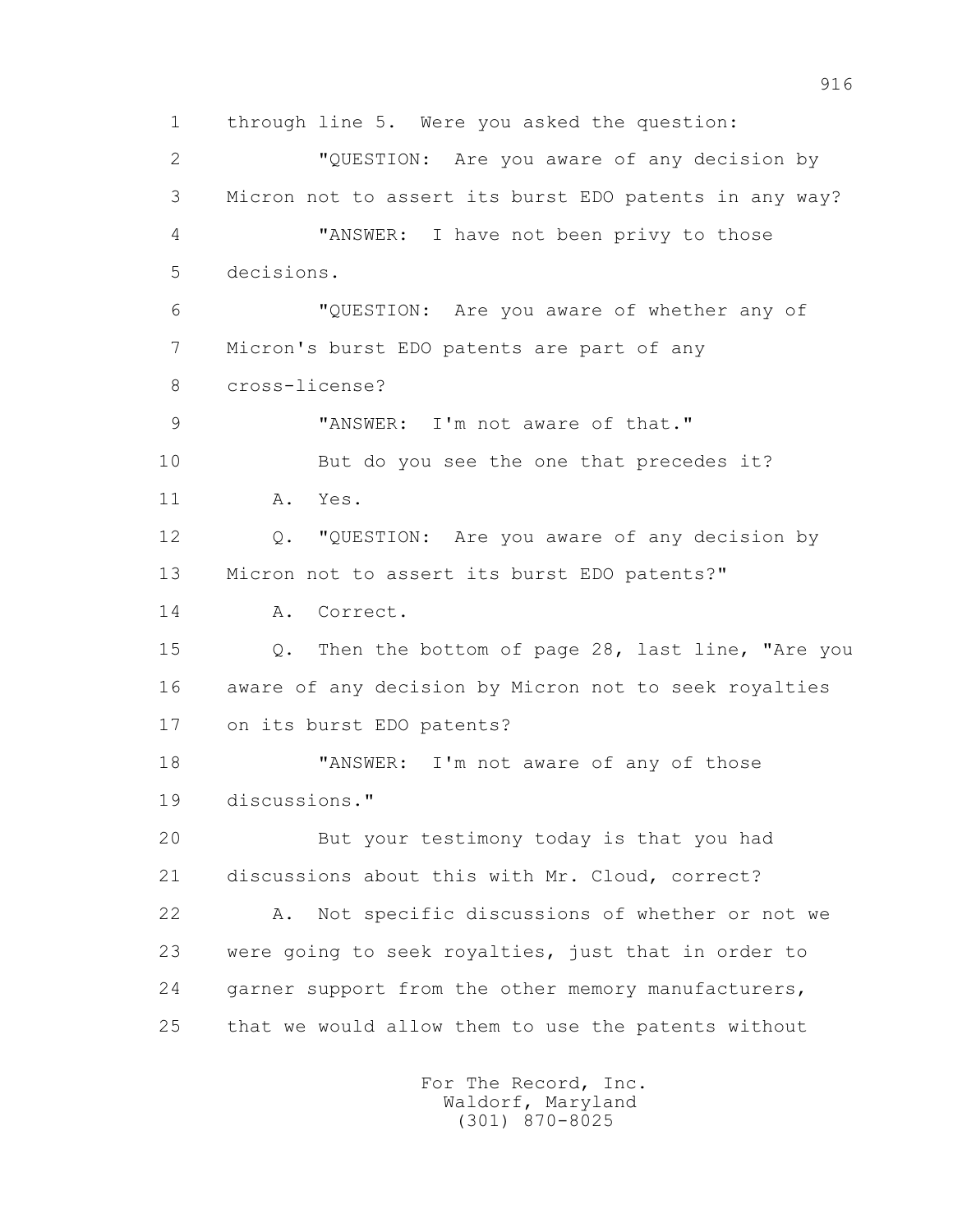1 charge.

 2 Q. So, you had a discussion with Mr. Cloud that 3 you were not going to charge royalties? 4 A. And I'm not sure exactly to what extent that 5 discussion was, but there was an understanding that I 6 could go ahead and do that. 7 Q. And you had discussions with manufacturers 8 about that? 9 A. Various manufacturers, correct. 10 Q. And you didn't in your deposition in answer to 11 the question I just read, you didn't talk about either 12 your discussions with Mr. Cloud or your discussion with 13 manufacturers, correct? 14 A. No, I did not. 15 Q. Okay. Now, you complied with what you 16 understood to be the JEDEC patent policy while you were 17 a member, didn't you? 18 A. Yes. 19 Q. And in connection with the burst EDO patents, 20 you complied, didn't you? 21 A. I believe so. 22 Q. Okay. You don't think there's anything you did 23 during your time at JEDEC or afterwards where the burst 24 EDO patents were not handled and disclosed in 25 accordance with JEDEC policy. Is that right? For The Record, Inc.

 Waldorf, Maryland (301) 870-8025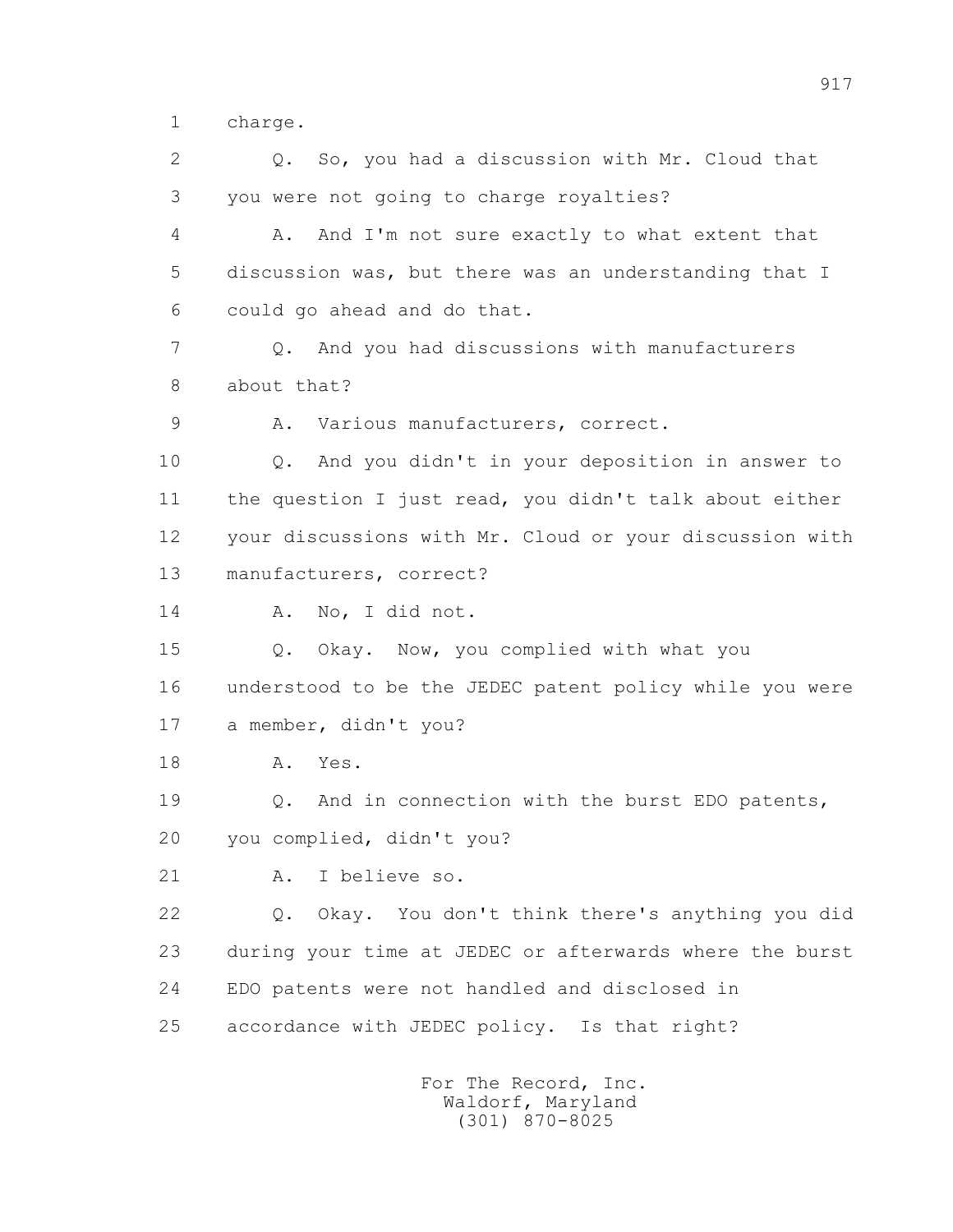1 A. Well, I think you need to understand that at 2 the point that I was no longer the JEDEC 3 representative, I was on to other things, and so I 4 didn't concern myself that much with what needed to be 5 done at JEDEC.

 6 Q. Well, you came back to JEDEC meetings after you 7 finished being an official representative, didn't you?

8 A. Yes, one or two to do a presentation.

 9 Q. And at one of them you gave a fairly extensive 10 presentation on burst EDO?

11 A. Correct.

12 Q. And at that time, you were aware that anybody 13 who attended a JEDEC meeting, whether they were the 14 official representative or not, had an obligation to 15 disclose whatever it was they were required to 16 disclose.

17 A. True.

 18 Q. And you didn't feel at that time that you 19 needed to disclose any of the patents or patent 20 applications on burst EDO that were then pending, did 21 you?

 22 A. Actually, at that time, I didn't know what had 23 been disclosed. I mean, this wasn't the first 24 discussion on burst EDO, and I did not know exactly 25 what had or had not been disclosed to the committee.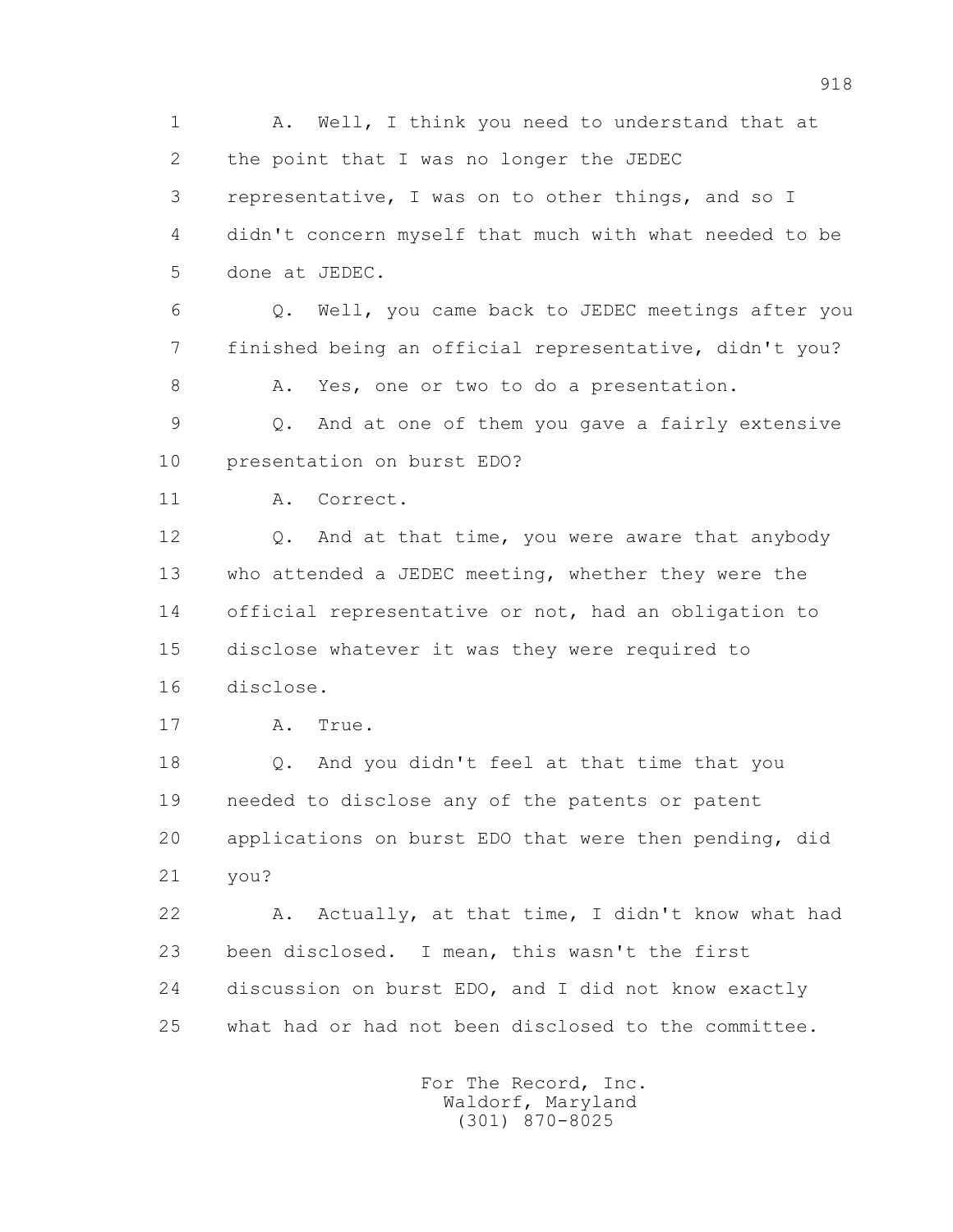1 Q. That meeting was January of 1995, right? 2 A. That was one of them, yes. 3 Q. That was the one where you gave your big 4 presentation? 5 A. I don't -- there was two, January and there was 6 one later, and I can't remember which one I presented 7 at and which one maybe Bob Fusco might have presented 8 the information. 9 Q. Well, I think Ms. Zuk showed you the January 10 1995 minutes of the meeting. 11 A. Right, I was present then. 12 Q. You were there in January '95? 13 A. Yes. 14 Q. You saw a presentation given by somebody from 15 Micron? 16 A. Right, either myself or Bob. 17 Q. Okay. And then we looked just a moment ago, we 18 looked at RX-559, remember, the May 10, 1995 patent 19 tracking list? 20 A. Yes. 21 Q. And the one that was sent to you, Brett 22 Williams? 23 A. And at that point in time, I don't know -- it 24 was sent to my mail slot, but I'm not sure if I 25 received this specifically and Bob picked it up or For The Record, Inc.

 Waldorf, Maryland (301) 870-8025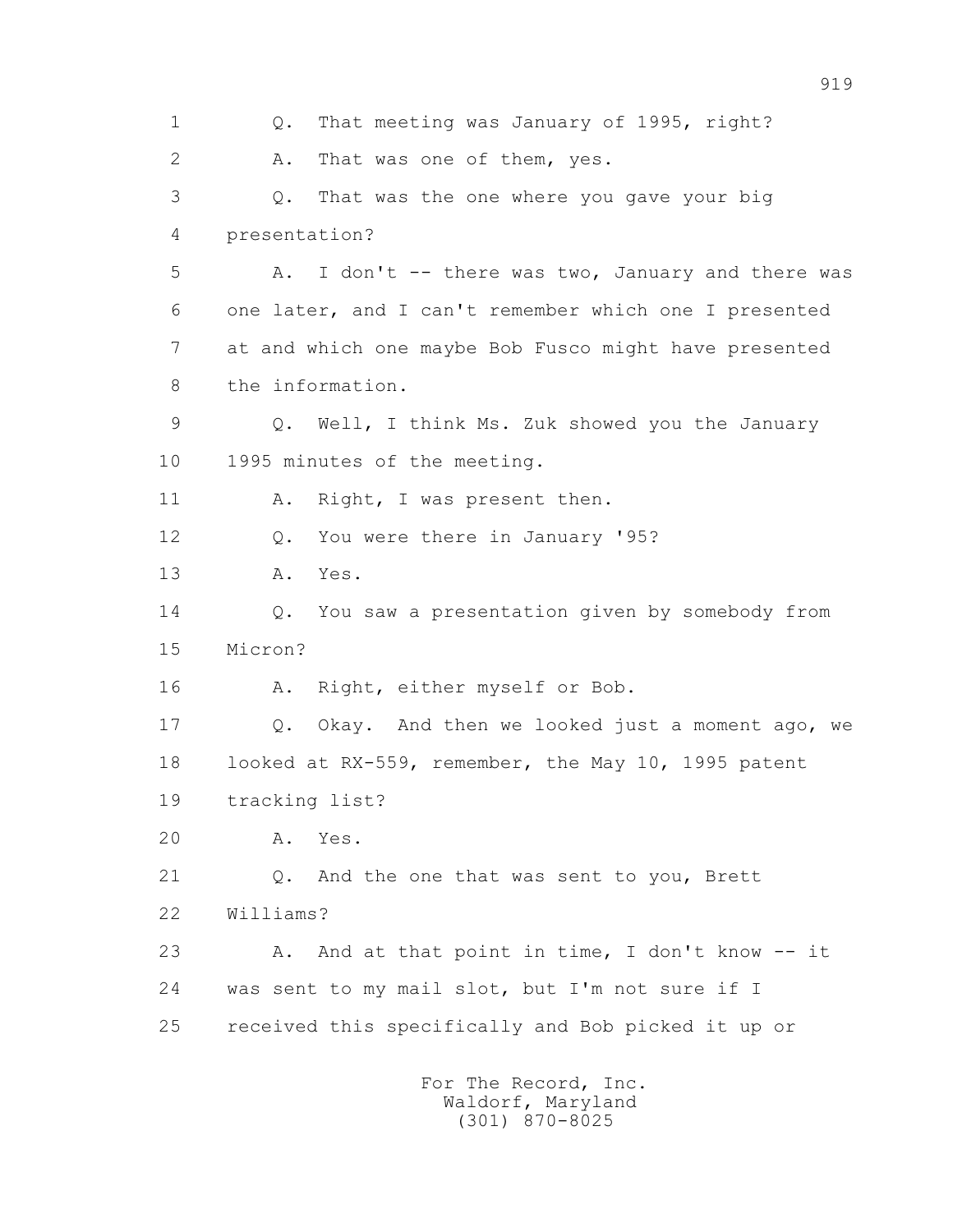1 whether I got it specifically. 2 Q. Well, it was sent to your fax number, right? 3 A. That's my -- our fax number is on it, but 4 typically it's received in the mail. 5 Q. And it doesn't list any burst EDO patents, does 6 it, from Micron? 7 A. No, it doesn't. No, it doesn't. 8 Q. Does it list burst EDO patents from anybody? 9 A. No. 10 Q. Are you sure? 11 A. Well, let me take a look. 12 Q. Why don't you take a look at the fourth page 13 of -- the fifth page of it. Doesn't OKI list a burst 14 DRAM -- something? 15 A. It is a burst DRAM, but I don't know if that's 16 actually burst EDO. 17 Q. Okay. So, either you or Mr. Fusco got the 18 patent tracking list in May of 1995, right? 19 A. Should have, yes. 20 Q. And both of you had been at a meeting in 21 January of '95 where burst EDO was discussed, correct? 22 A. Correct. 23 Q. And both of you thought that the fact that in 24 May of 1995, none of the Micron burst EDO patents or 25 applications was on the list was okay, it was in For The Record, Inc.

 Waldorf, Maryland (301) 870-8025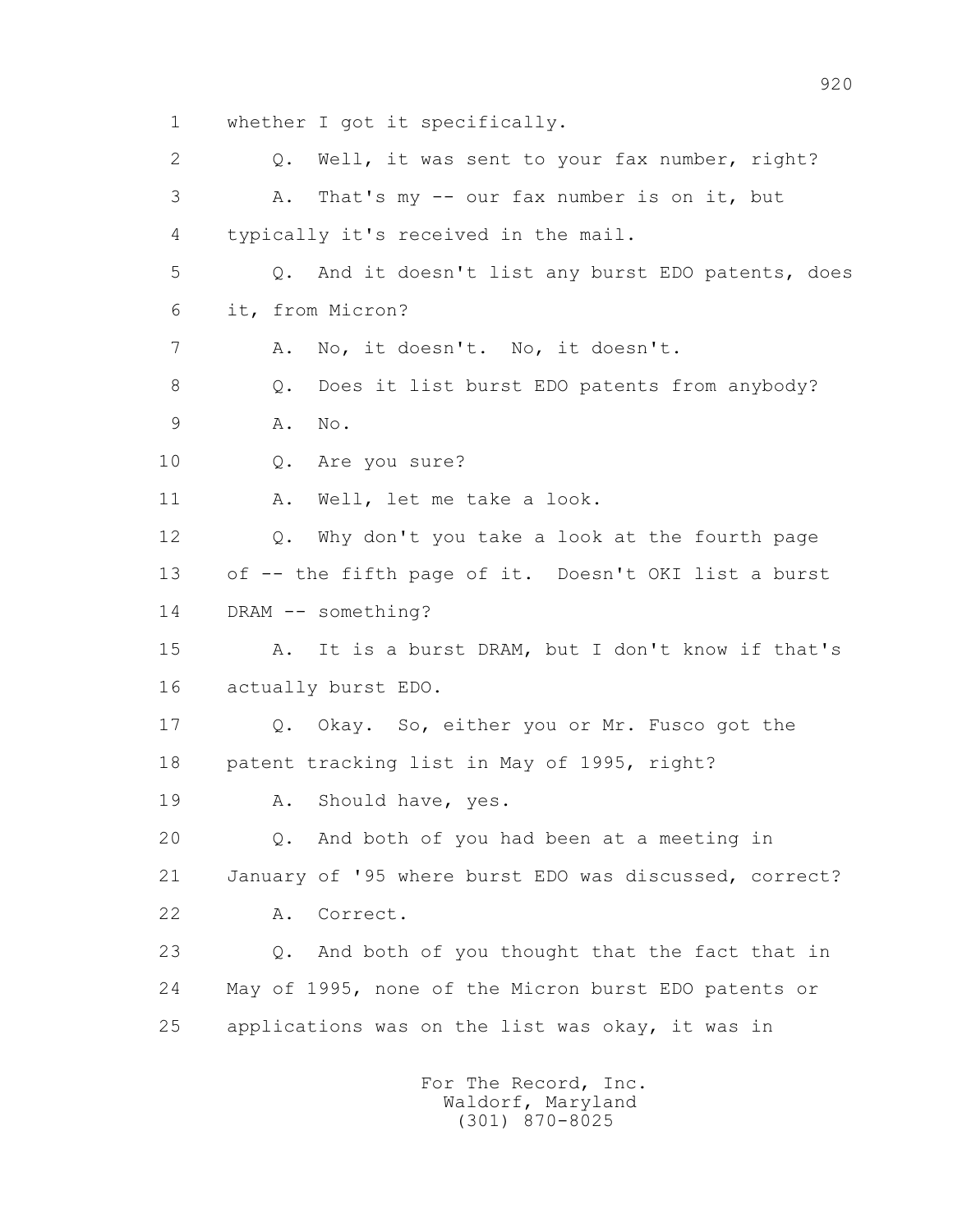1 compliance with the rules, right?

2 A. State that again.

3 Q. Sure.

 4 When the tracking list was received at Micron 5 by either you or Mr. Fusco in May of '95, following the 6 January of '95 meeting, either you or Mr. Fusco 7 concluded that Micron had complied with the rules even 8 though it hadn't disclosed any burst EDO patents or 9 applications, correct?

10 A. I don't know if I could say that.

 11 Q. Well, do you looking back today think you 12 complied with the rules?

13 A. I think -- I know that there was a disclosure, 14 and I don't know if those disclosures contained 15 everything that needed to be disclosed or not. 16 Q. Well, you know there was a disclosure in April

17 of '96.

18 A. Yes, I believe that's when it was.

 19 Q. Um-hum, okay, but as of May of '95, was there 20 any need to have disclosed any of the patents or 21 applications as of that date as you understood the 22 rules?

23 A. I'm not sure. I wasn't -- and maybe this was a 24 mistake, but I wasn't that involved in what needed to 25 be disclosed at that time. I wasn't regularly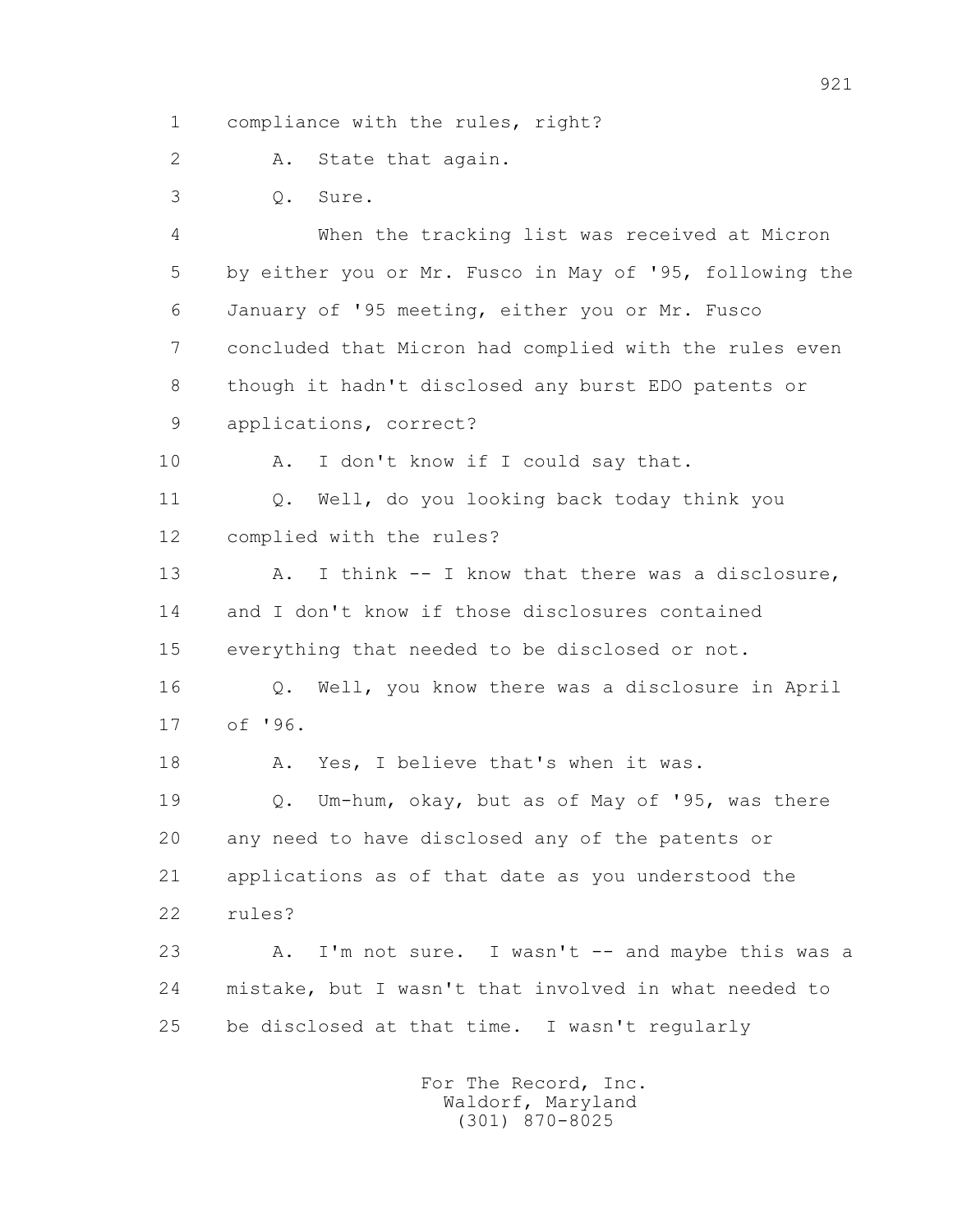1 attending the meetings. That was typically Bob or 2 Terry Walther, and at that point in time, I did not 3 actually discuss with them -- and maybe we should 4 have -- of what actually had been disclosed and what 5 hadn't.

 6 Also, I am not sure at that specific time how 7 many disclosures we had actually made -- how many 8 patent applications or disclosures for applications had 9 been made and where they were in the process.

 10 Q. The -- well, as of this time, both Mr. Walther 11 and Mr. Fusco knew you were applying for patents on 12 burst EDO, correct?

13 A. I don't know if they did or not.

 14 Q. Wasn't it well known within the company that 15 you were seeking intellectual property on burst EDO? 16 A. I worked with two specific engineers and the 17 legal department, and I don't know exactly what I had 18 communicated to Mr. Walther and Mr. Fusco.

 19 Q. Okay. And one of the patents, one of the burst 20 EDO patents, has been asserted in litigation by Micron, 21 hasn't it?

22 A. Not to my knowledge.

 23 Q. Haven't they asserted the '376 patent against 24 Mosel Vitalic?

25 A. I'm not aware of that.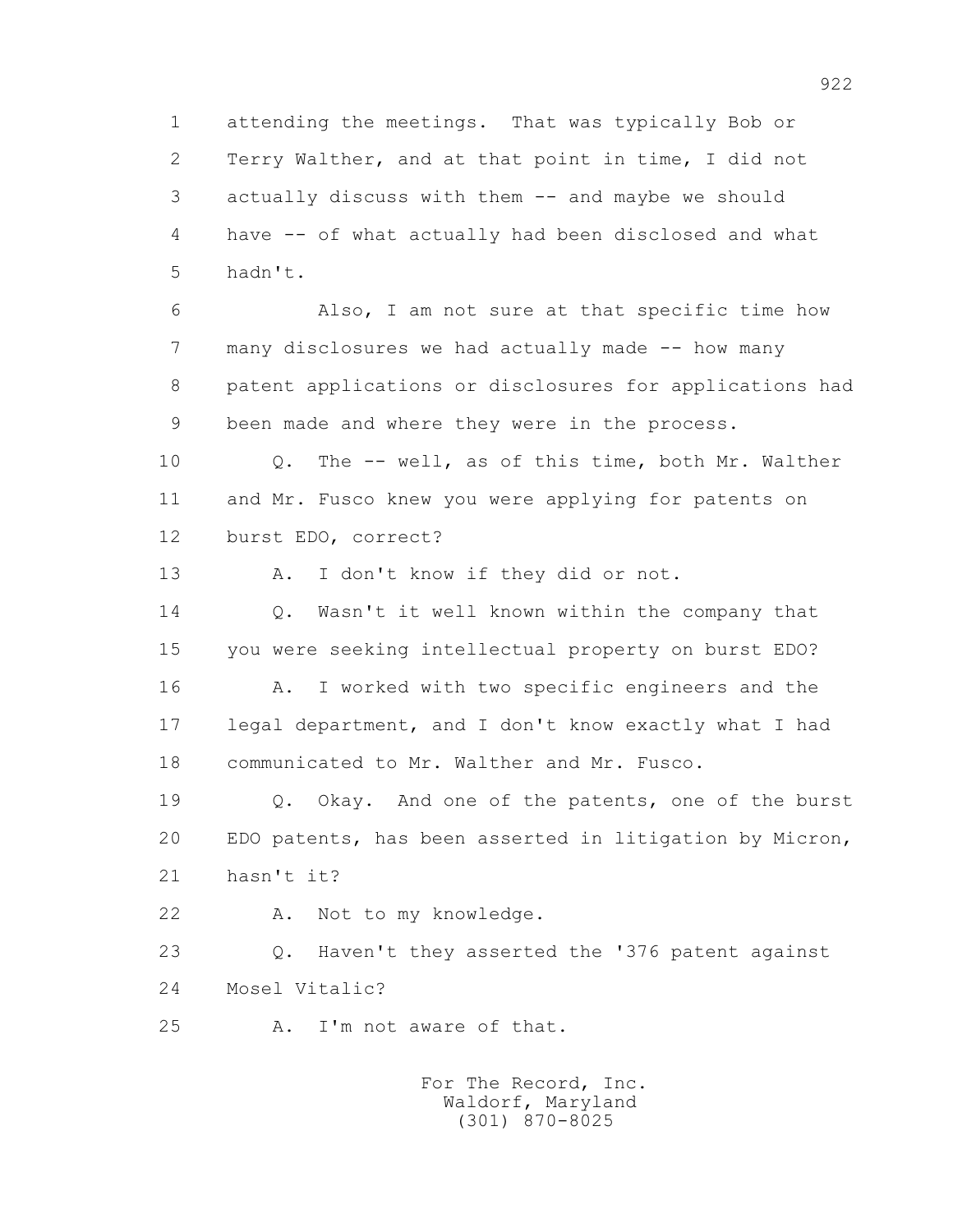1 Q. Nobody's told you that?

2 **A.** No.

 3 Q. You're an inventor on the '376 patent, correct? 4 A. I'm not -- I don't track those that closely, so 5 if I'm listed on it, I am. I'm not sure if -- what 6 specifically those numbers refer to.

 7 Q. If at a JEDEC meeting someone was asked about 8 their intellectual property, they were asked do you 9 have any or something like that and they refused to 10 answer that question, was that something you would have 11 considered to be a violation of the rules?

12 A. Yes, I would think that -- well, whether it's a 13 violation of rules, we would ask them why they were not 14 responding, and I think people would -- from the 15 committee would dig into it to see if there were 16 some -- something there that needed to be taken care 17 of.

 18 Q. Now, do you recall a meeting where Mr. Crisp 19 was asked if he cared to comment, and he said no, he 20 didn't want to comment?

21 A. I don't remember that specifically.

 22 Q. And your understanding is if you -- if that 23 event had occurred in your presence, that would have 24 caused you to do more digging, right?

25 A. Maybe, maybe not. It depended on the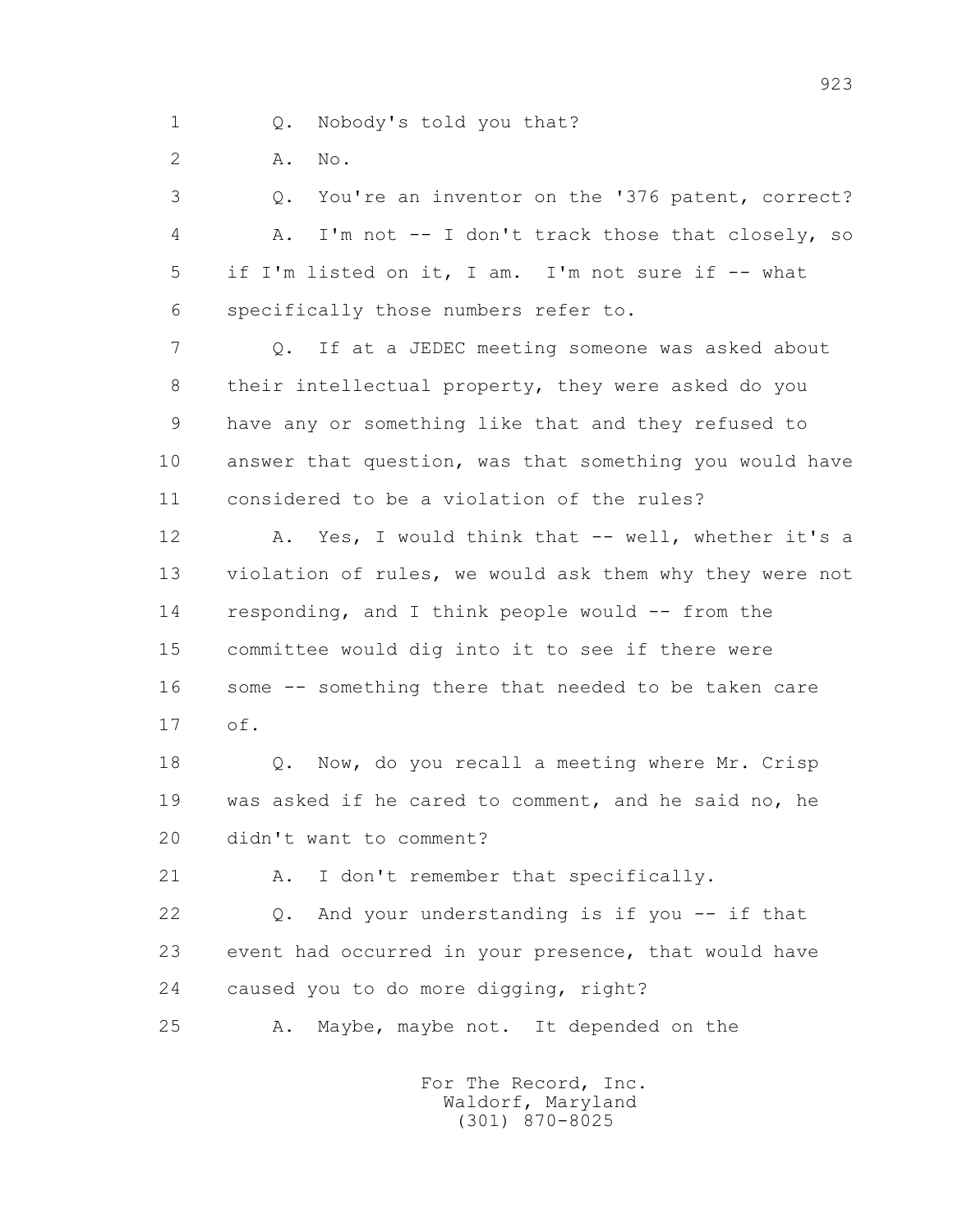1 situation.

 2 MR. STONE: Your Honor, were you going to take 3 an afternoon break? Would now be convenient? I'm 4 going to go to another demonstrative. 5 JUDGE McGUIRE: It's up to the parties. I'm 6 fine right now. 7 Counsel, any suggestions in that regard? 8 MR. OLIVER: I think a break would be fine, 9 Your Honor. 10 JUDGE McGUIRE: Let's go off the record. We'll 11 break for ten minutes. 12 (A brief recess was taken.) 13 JUDGE McGUIRE: On the record. 14 At this time, you may proceed with your cross 15 examination, Mr. Stone. 16 MR. STONE: Thank you, Your Honor. 17 BY MR. STONE: 18 Q. Could we bring up the first page of the first 19 EDO demonstrative? 20 What I would like to do if we could, Mr. 21 Williams, is put up a time line of events that relate 22 to the first EDO standardization at JEDEC, and did you 23 have an opportunity -- I had provided a copy of this 24 demonstrative to complaint counsel yesterday. Had you 25 seen it before?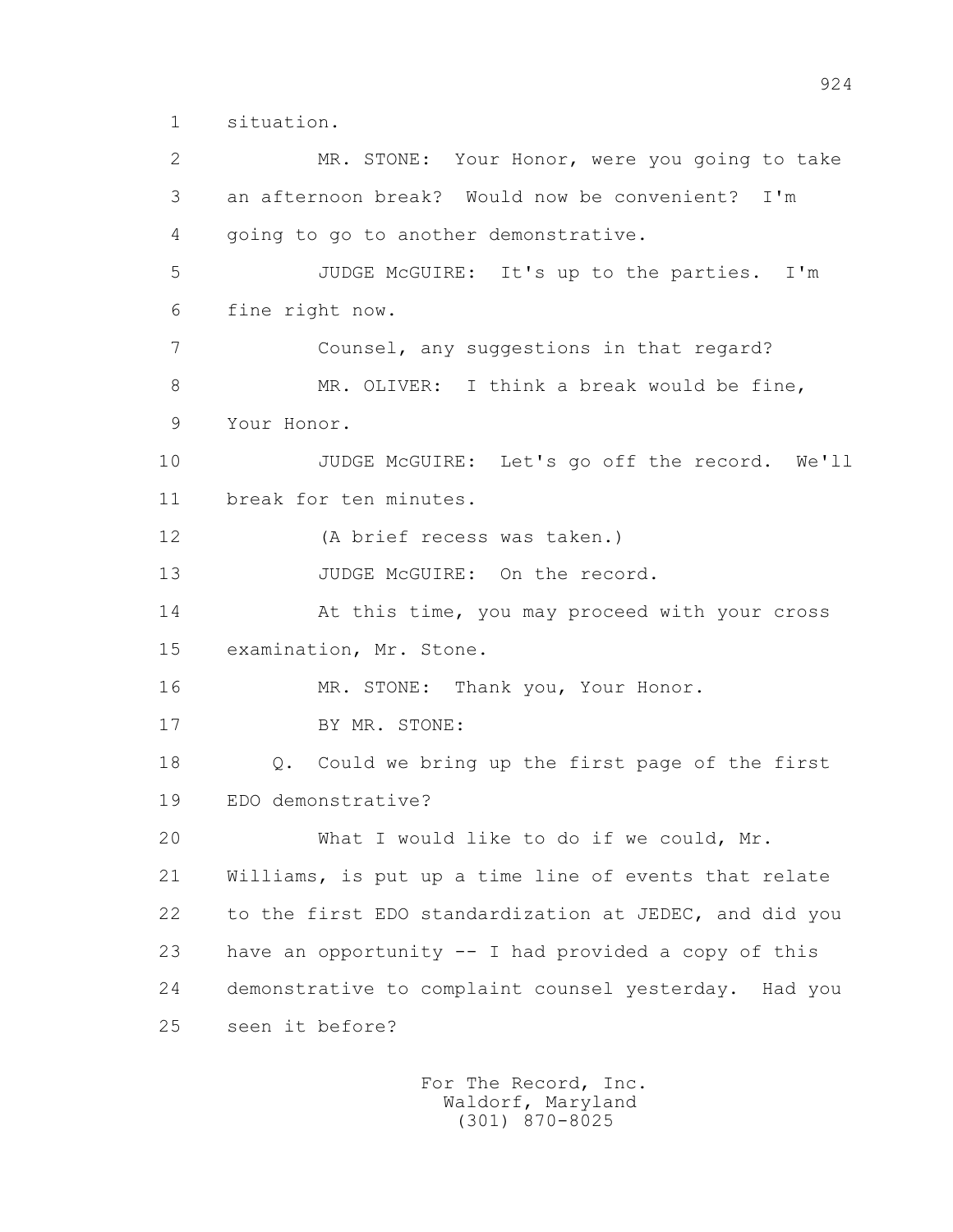1 A. Just briefly, yes.

 2 Q. Well, I am going to see if -- did you look at 3 it and see anything that was wrong with it?

 4 A. I didn't actually look at it in detail to 5 determine if there was anything wrong.

 6 Q. Let me -- I'll move as quickly as I can, but if 7 you need me to slow down, you tell me, okay?

 8 If we can bring up the reference to the JC-42.3 9 meeting on September 13, 1994.

10 Is it consistent with your understanding, Mr. 11 Williams, that the first JEDEC meeting at which burst 12 EDO was discussed was September 13 of 1994?

 13 A. I'm not sure if that's the exact first meeting, 14 but it was I think being discussed in that time frame.

 15 Q. Would you like me to show you the minutes from 16 that meeting and you can confirm it?

 17 A. I don't think from the minutes of the meeting 18 it will say it's the first, but it will say that it's 19 being discussed during the meeting.

 20 Q. Okay. Well, during the application process, 21 during the -- when you were prosecuting your patents in 22 the patent office, one of the things you did is you 23 disclosed to the patent office prior art, correct? 24 A. Yes.

25 Q. And one of the things you disclosed to them was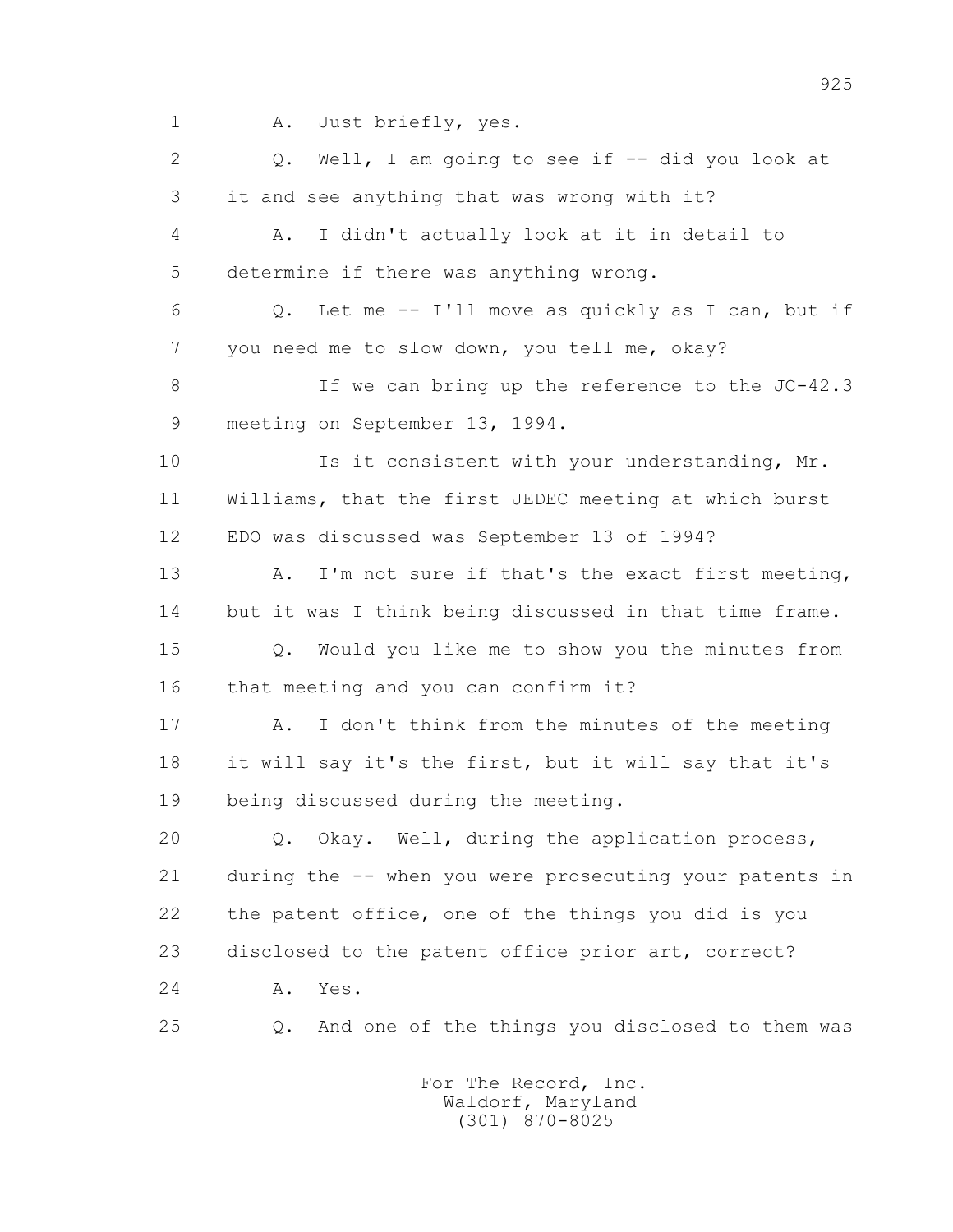1 the JEDEC meetings that were prior art, correct? 2 A. I can't remember exactly what I disclosed to 3 them.

 4 Q. Okay, we will skip ahead for just a moment and 5 see if we can clarify that point. Let's just bring 6 up -- let me get the document number here. Let's bring 7 up RX-730. We have a cover page of RX-730, which is a 8 patent 5,526,320, on which you are a named inventor, 9 correct?

10 A. Yes.

 11 Q. And under the Other Publications portion -- go 12 ahead and bring up that whole thing like you're doing. 13 Under Other Publications, you'll see it says, "Samsung 14 Electronics, Samsung Synchronous DRAM, March 1993, 15 pages 1 to 16," and then it says, "OKI Electric 16 Industries Company, Limited, Burst DRAM Function & 17 Pinout, Second Presentation, Item 619, September 1994." 18 Do you see that?

19 A. Yes.

 20 Q. And then if we go to the next column, pick up 21 the top part there, and then you'll see that the first 22 one is, "Toshiba Pipelined Burst DRAM, December 1994, 23 JEDEC, JC-42.3, Hawaii."

24 Do you see that?

25 A. Yes.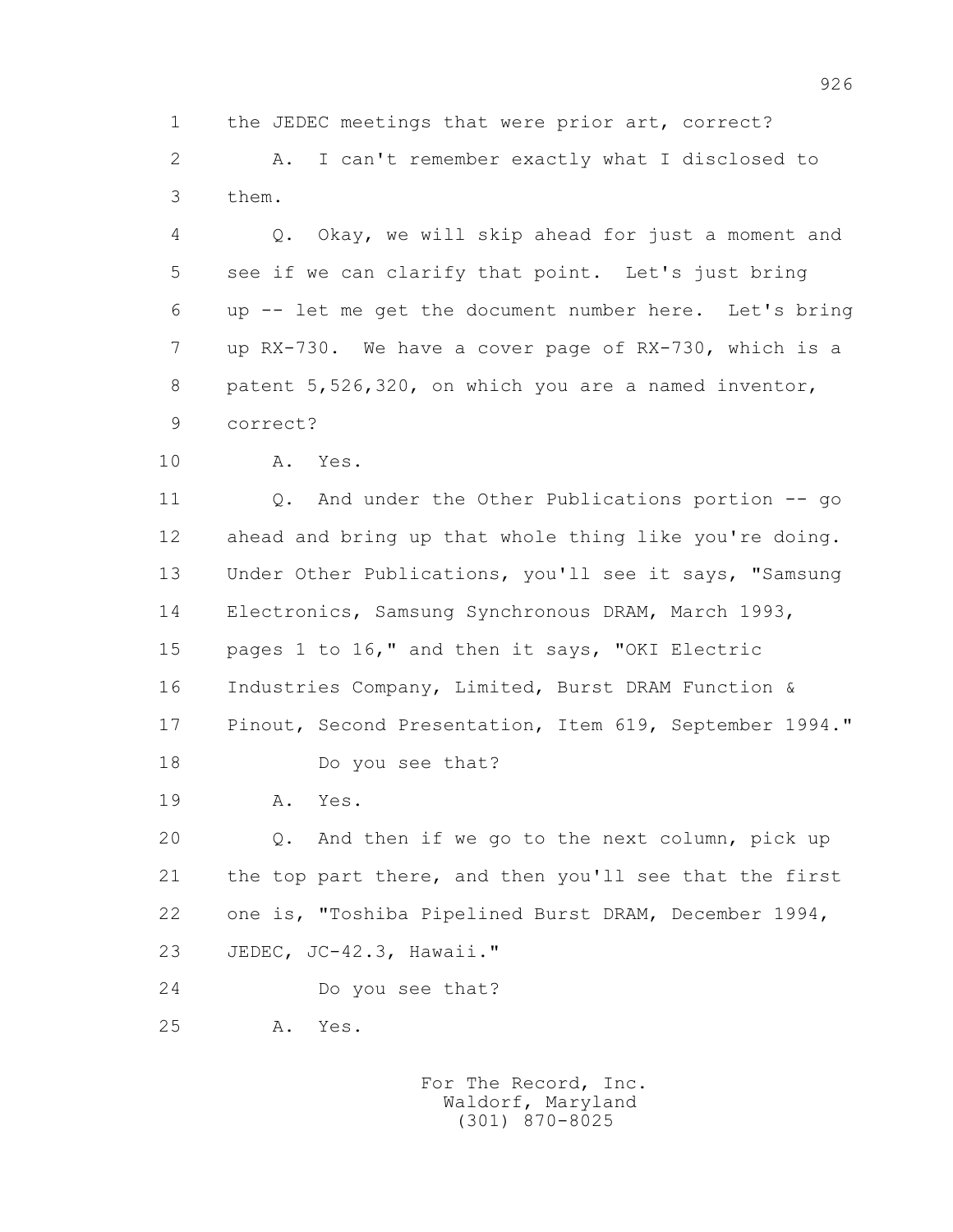1 Q. So, do those references indicate that at least 2 for purposes of what you filed with the patent office, 3 you thought one of the pieces of prior art was an OKI 4 presentation in September of 1994 as shown on my 5 demonstrative, if we can go back to it? 6 A. Yeah, I don't know if I gave this information 7 or whether the patent counsel gathered that 8 information. 9 Q. Okay, but somebody from Micron gathered it. 10 A. Somebody, yes. 11 Q. And it's in a patent that issued in your name, 12 right? 13 A. As one of the inventors, yes. 14 0. Right, okay. 15 And then if September '94 wasn't the first 16 discussion, it was at least a discussion. Would you 17 agree with that? 18 A. Yes. 19 Q. And then let's go to the next event, and was 20 there another discussion in December of '94 which, as 21 we saw on the patent we just looked at, was the one in 22 Hawaii? 23 A. I'm sorry, the question again was? 24 Q. Was there another discussion of burst EDO -- 25 I'll just hand you the cover page of that patent if it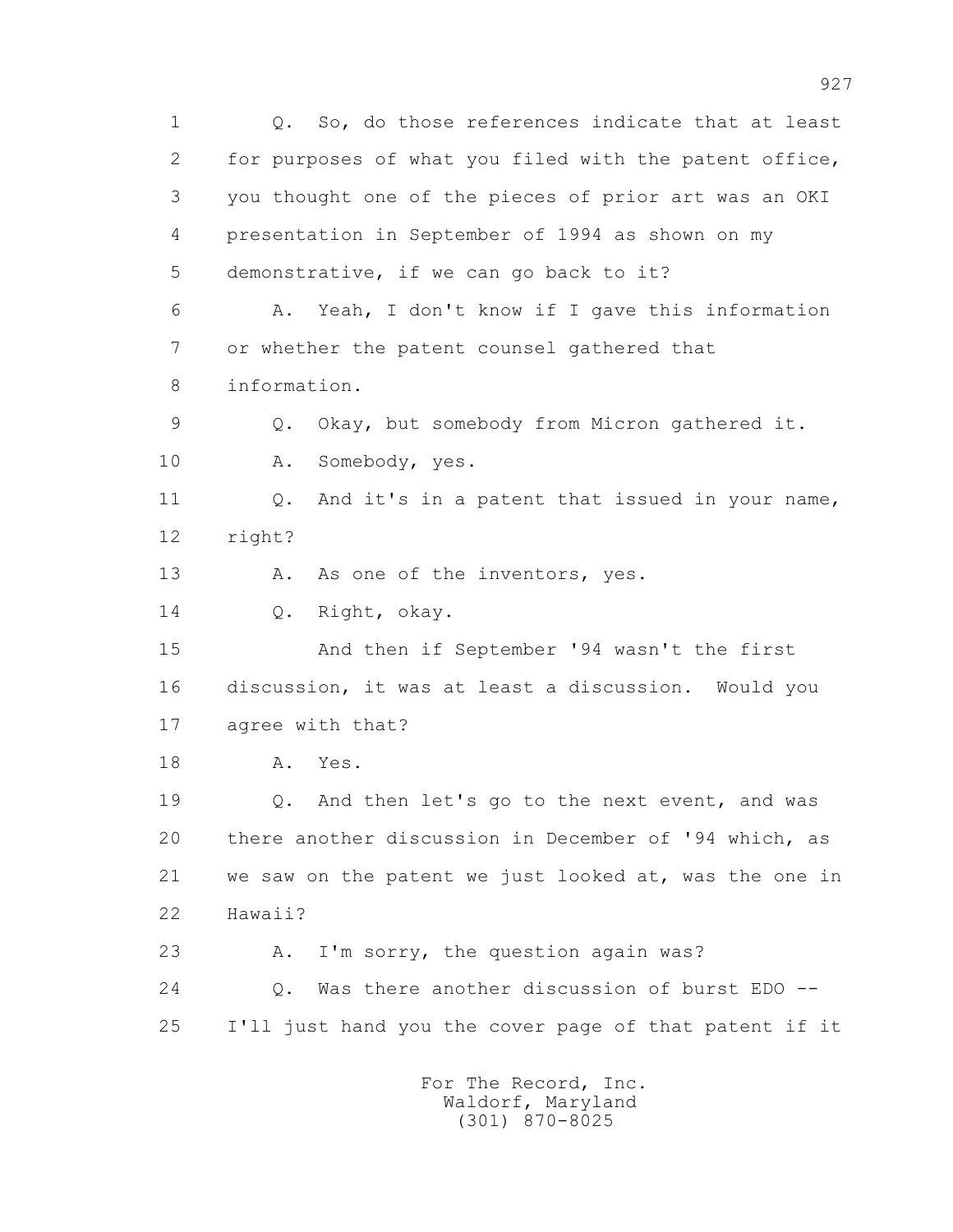1 helps you to reference it.

 2 Was there another discussion of burst EDO at a 3 JEDEC meeting in December of 1994, and was that the 4 Toshiba presentation? 5 A. It looks like that, yes. 6 Q. Okay. And then the next one that you're aware 7 of and you attended is January of 1995, correct? 8 A. Yes. 9 Q. Okay. And there was a presentation given by 10 either you or Mr. Fusco at that one? 11 A. Correct. 12 Q. And the minutes have a copy of that entire 13 presentation attached to them, don't they? 14 A. Yes, it does. 15 Q. Okay. And then if we go to the next event, 16 March 15th of '95, this is the meeting where JEDEC 17 essentially approved the burst EDO standard as you 18 wrote in your fax to Mr. Lin, correct? 19 MS. ZUK: Objection, the respondent's counsel 20 has not established that Mr. Williams was present at 21 this meeting. 22 JUDGE McGUIRE: Sustained. 23 BY MR. STONE: 24 Q. Okay, let me go back. 25 Let me show you -- if you'd pull it out, Mr.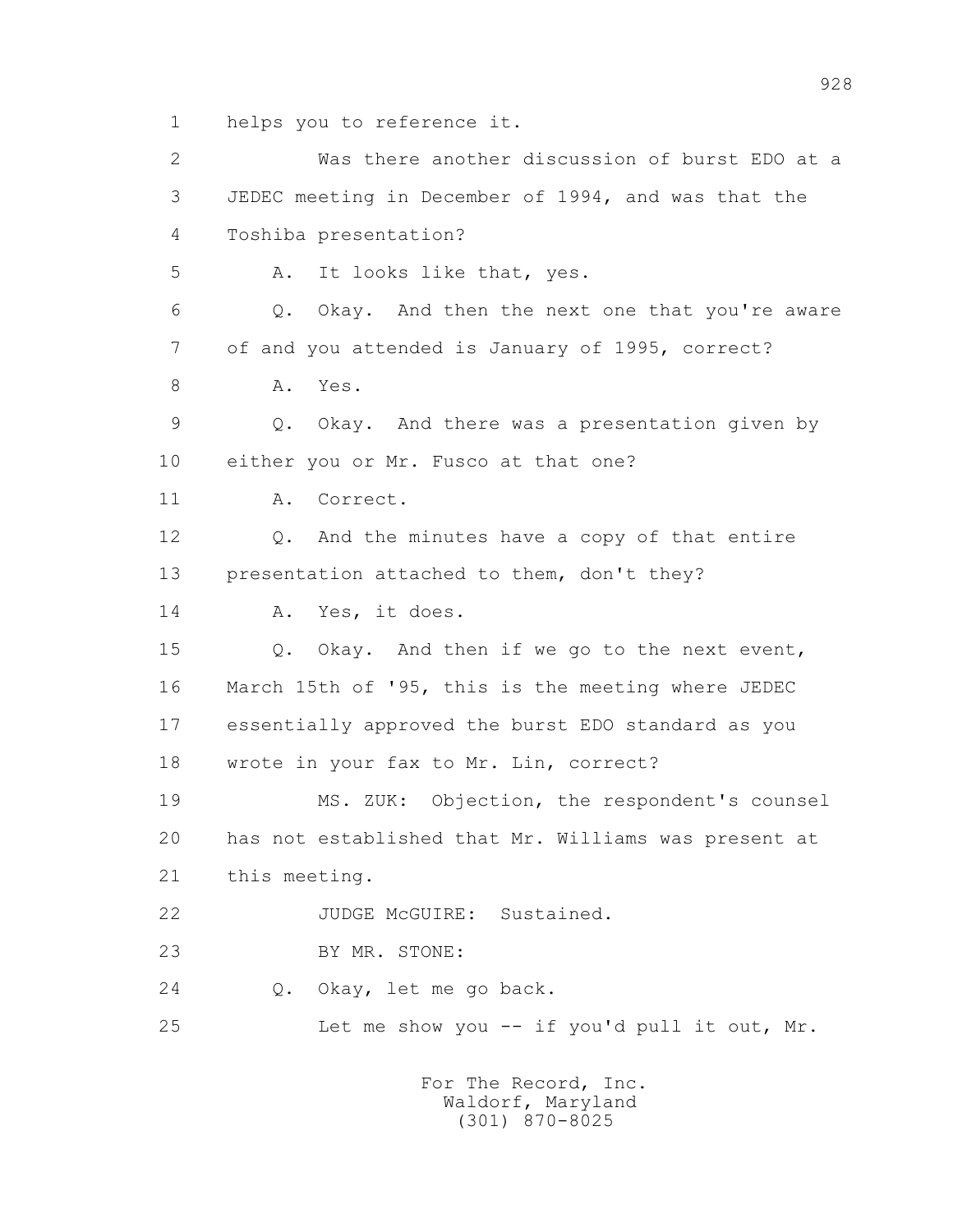1 Williams, Exhibit RX-585.

2 A. The fax communication?

3 Q. Yes.

4 A. Okay.

 5 Q. Okay. This is a document you wrote to Mr. Lin, 6 correct?

7 A. Yes.

 8 Q. And you said in the first line, "I have 9 included the minutes from the JEDEC meetings in March 10 (Las Vegas) and May (New Orleans)," correct?

11 A. Yes.

 12 Q. And you were referring to the meeting in March 13 of 1995 and May of 1995, right?

14 A. Yes.

 15 Q. Then you say, "The March meeting minutes show 16 the vote, the following discussion to clear up some 17 problems and how it passed unanimously as a standard," 18 correct?

19 A. Yes.

 20 Q. So, it was your understanding when you prepared 21 Exhibit 585 that the vote was taken at the March 22 meeting in Las Vegas of 1995 and that it passed 23 unanimously, correct?

24 A. Yes.

25 Q. Okay, let me go back to the demonstrative.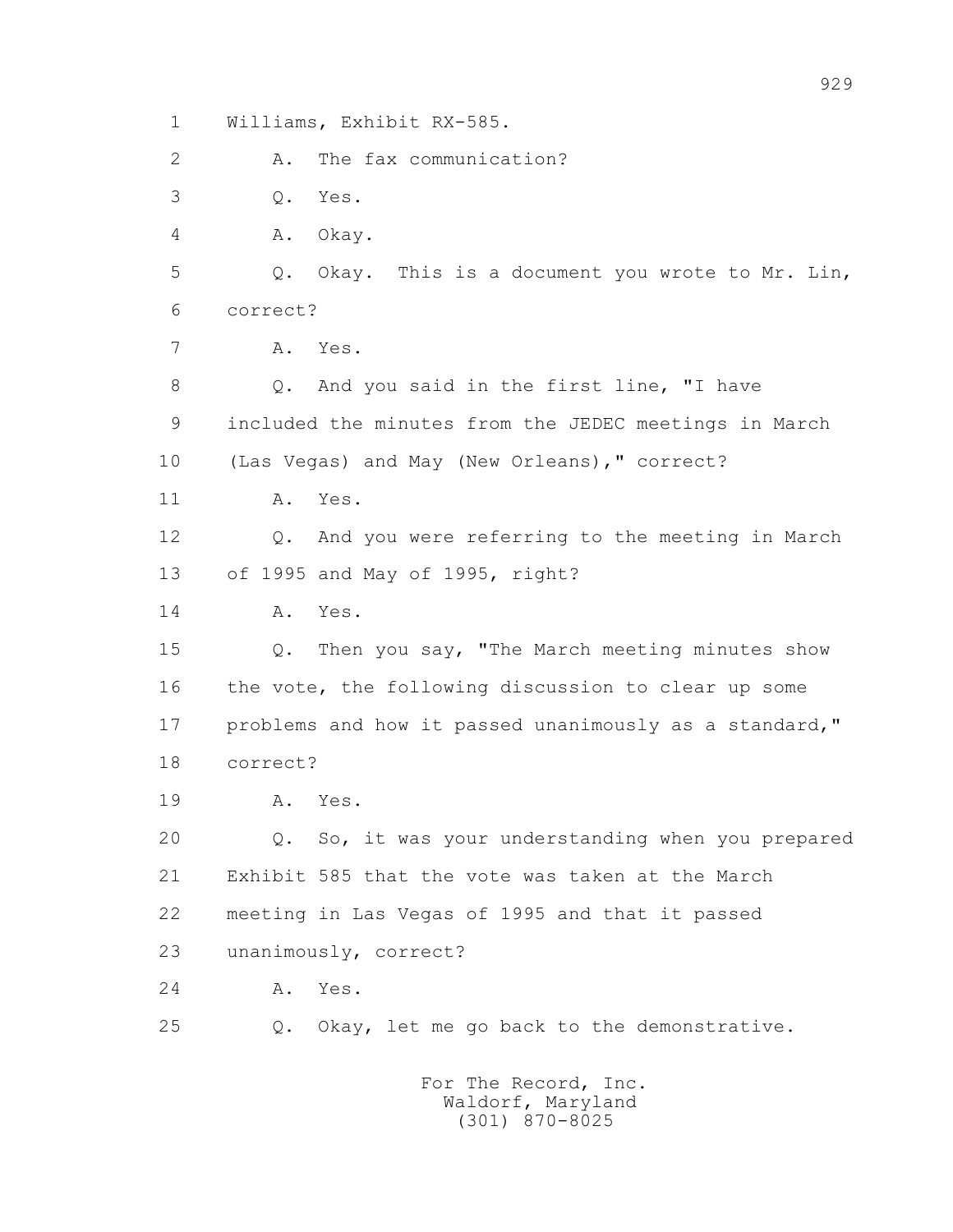1 So, would you agree that the description on my 2 demonstrative is correct, that JEDEC approved the 3 Micron burst EDO proposal that had been made in January 4 and then additional presentations were made at this 5 meeting? 6 A. I'm sorry, state that again. 7 Q. Sure. 8 Look at the description on your screen. 9 A. Right. 10 Q. Just tell me if that description is an accurate 11 summary of what occurred at the March 15, 1995 meeting. 12 A. I would tend to think it is, but I'd like to 13 look at the specific meeting ballot to determine if it 14 was the Micron burst EDO. 15 Q. Okay, I can at least show you the minutes from 16 that meeting. I'll give you my set. Bring up JX-25, 17 if you would. 18 A. (Document review.) So, your question again 19 was, if you can state that? 20 Q. Was this the meeting at which the Micron burst 21 EDO standard was passed? 22 A. And I guess my concern is with the Micron 23 standard, and even in the fax I state that with 24 reference to the March meeting that BEDO was voted on 25 as a standard. Now, whose exact standard that is, I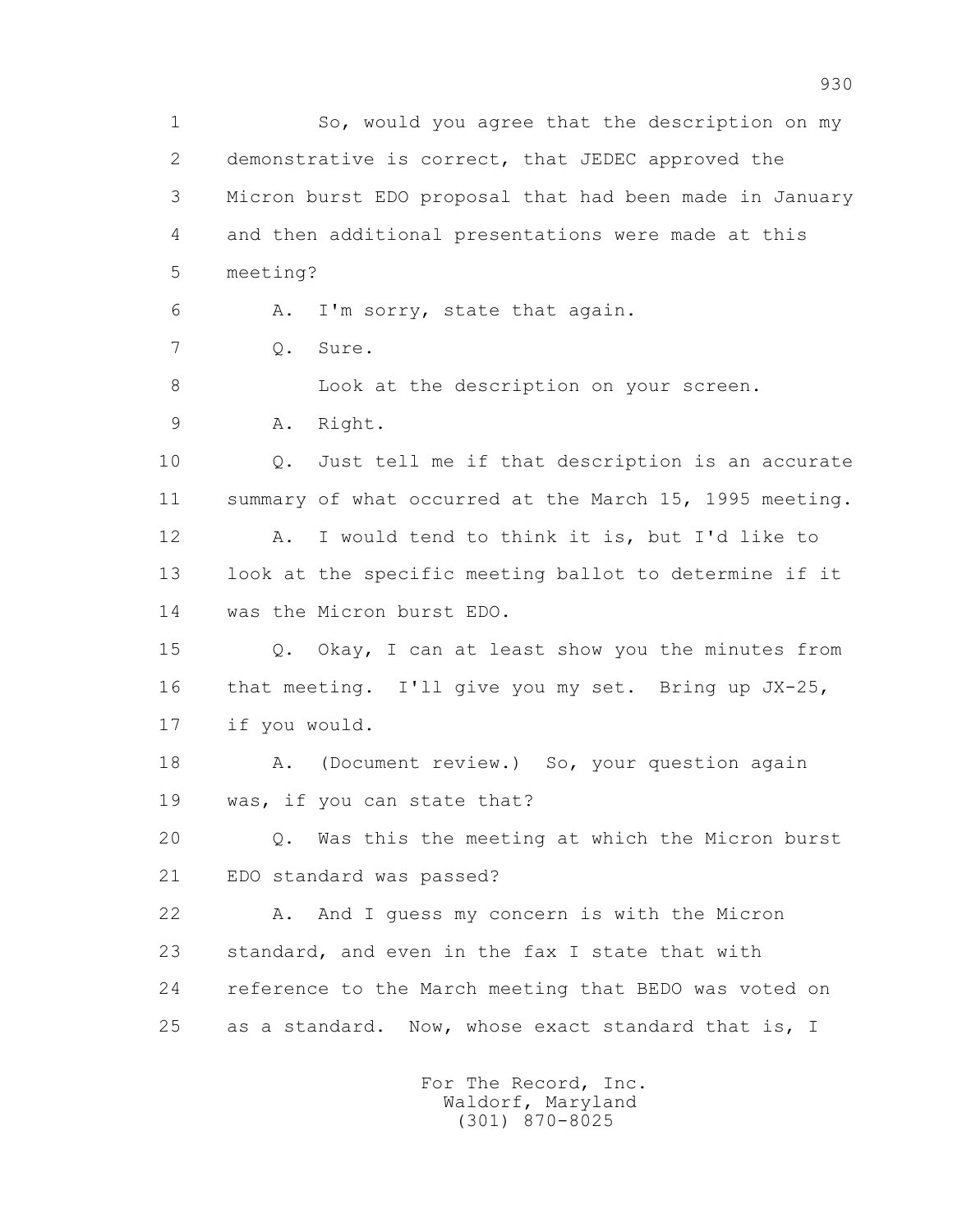1 guess that's -- that's my question.

2 Q. Okay.

 3 A. Is it Micron or -- but there was a burst EDO 4 standard.

5 Q. That's fair.

 6 Let's bring back up the demonstrative. If we 7 took the word "Micron" out and just said, "JEDEC 8 approves burst EDO proposal," would you then agree with 9 that description?

10 A. Yes.

11 0. Okay, I'll make that change in the 12 demonstrative when we're done today.

 13 There's one more meeting I wanted to bring up, 14 if we could. There's a May 24 meeting, and you talk 15 about that one in your memo to Mr. Lin as well, and you 16 say that the May meeting minutes show that on the 17 second ballot, there was some confusion by Samsung, 18 which was cleared up, and a new ballot was voted 19 unanimously to be issued.

20 Do you see that?

21 A. Yes.

 22 Q. Okay. So, do you agree with my description on 23 the demonstrative as to what happened at the May 24 meeting?

25 A. Without looking at the actual ballot, I can't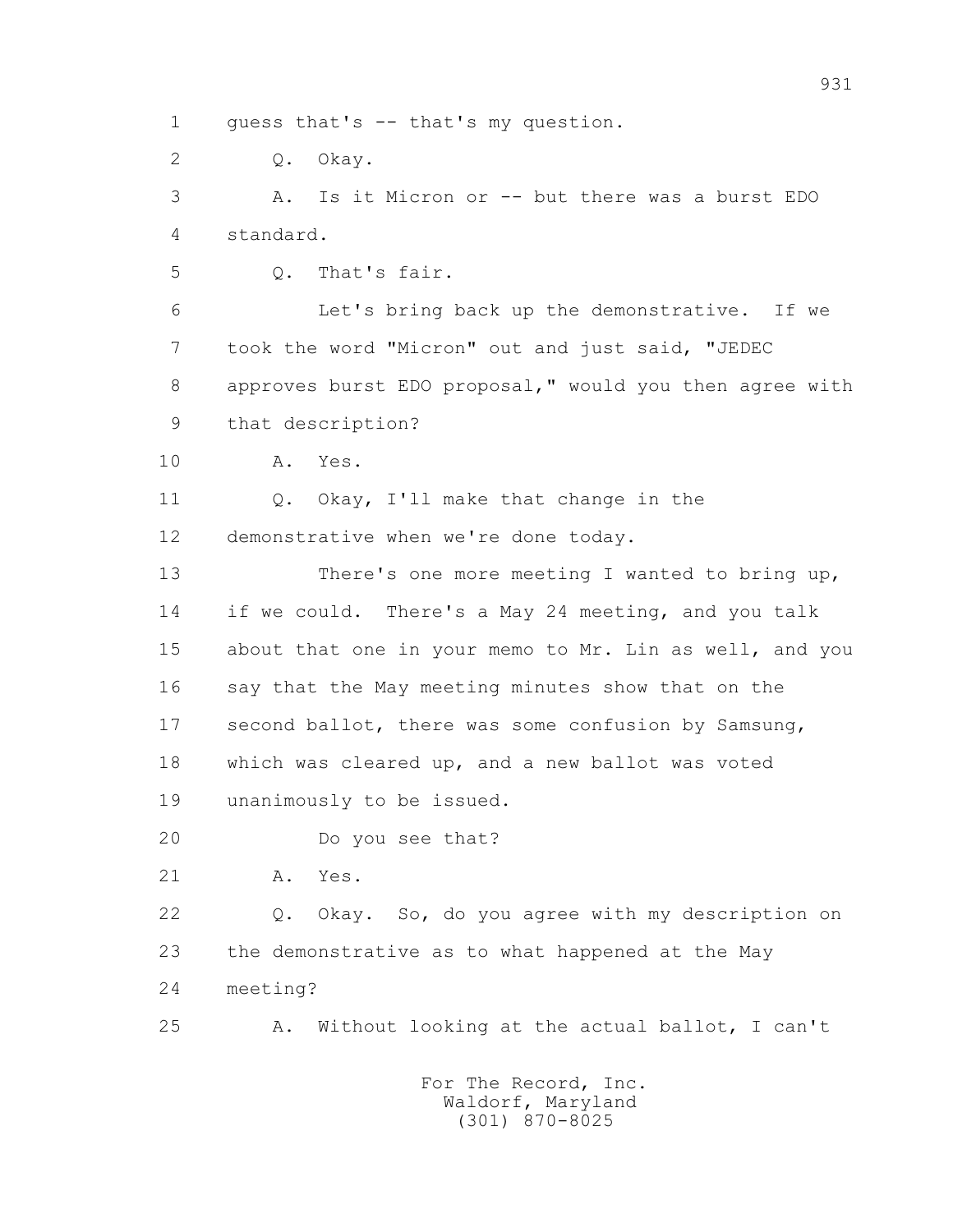1 confirm that was actually the burst EDO dual CAS 2 operation, but there was some clarification that got -- 3 and I can't remember specifically if that was what it 4 was.

 5 Q. Okay. So, let me -- I'll correct the 6 demonstrative to remove that specific reference, which 7 is not important for these purposes, and with that, if 8 I take that out and it will just say that a burst EDO 9 proposal was brought out, that would be correct,

10 wouldn't you agree?

11 A. Yes.

 12 Q. Okay. Then following that -- following those 13 events up through May, I want to now go back and look 14 at the history of the patent applications, if we can, 15 on burst EDO.

16 A. Okay.

 17 Q. Okay? Because your best testimony today is 18 that your disclosure of those applications and patents 19 was consistent with what you understood the rules to be 20 at the time, right?

21 A. I believe so.

 22 Q. Okay. Let's look, if we can, at the first 23 event on this time line. No, no, I'm sorry, the first 24 of the next events. The next one. That was the fax we 25 just looked at. Forward. One more. There we go.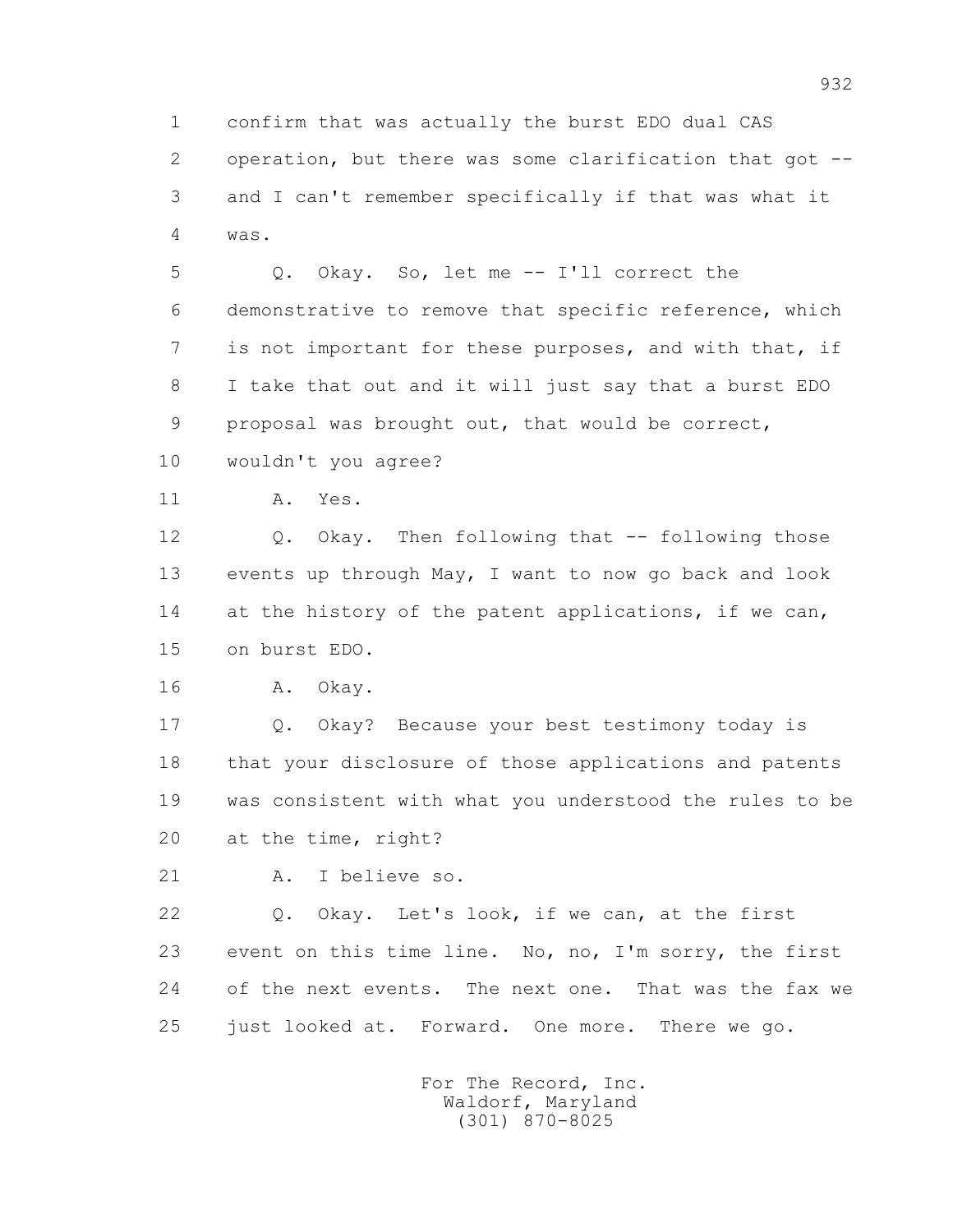1 Okay, is it correct that the first patent 2 application that you filed for burst EDO was filed 3 December 23 of 1994? 4 A. I filed some applications in that time frame. 5 I don't know if that's the first or if that's the exact 6 date, but yes, in that time frame. 7 Q. Look at the cover sheet, if you would, on the 8 patent that I showed you earlier. Does that show you 9 when it was filed? 10 A. Yes, and it's listing Paul Zager as the primary 11 inventor, so actually Paul could have been the one 12 filing it and I was just added to it. 13 Q. As a co-inventor? 14 A. As a co-inventor. 15 Q. And what's the filing date on that one? 16 A. That is -- this one? 17 Q. The filing date, not the issue date. 18 A. December 23rd, 1994. 19 Q. Okay. So, the -- and is it consistent with 20 your recollection that that is as early as any of the 21 applications were filed by Micron employees on burst 22 EDO? 23 A. I'm not sure when that -- they first got filed, 24 but this states that it was filed on this date. 25 Q. Okay. And that patent issued with what number?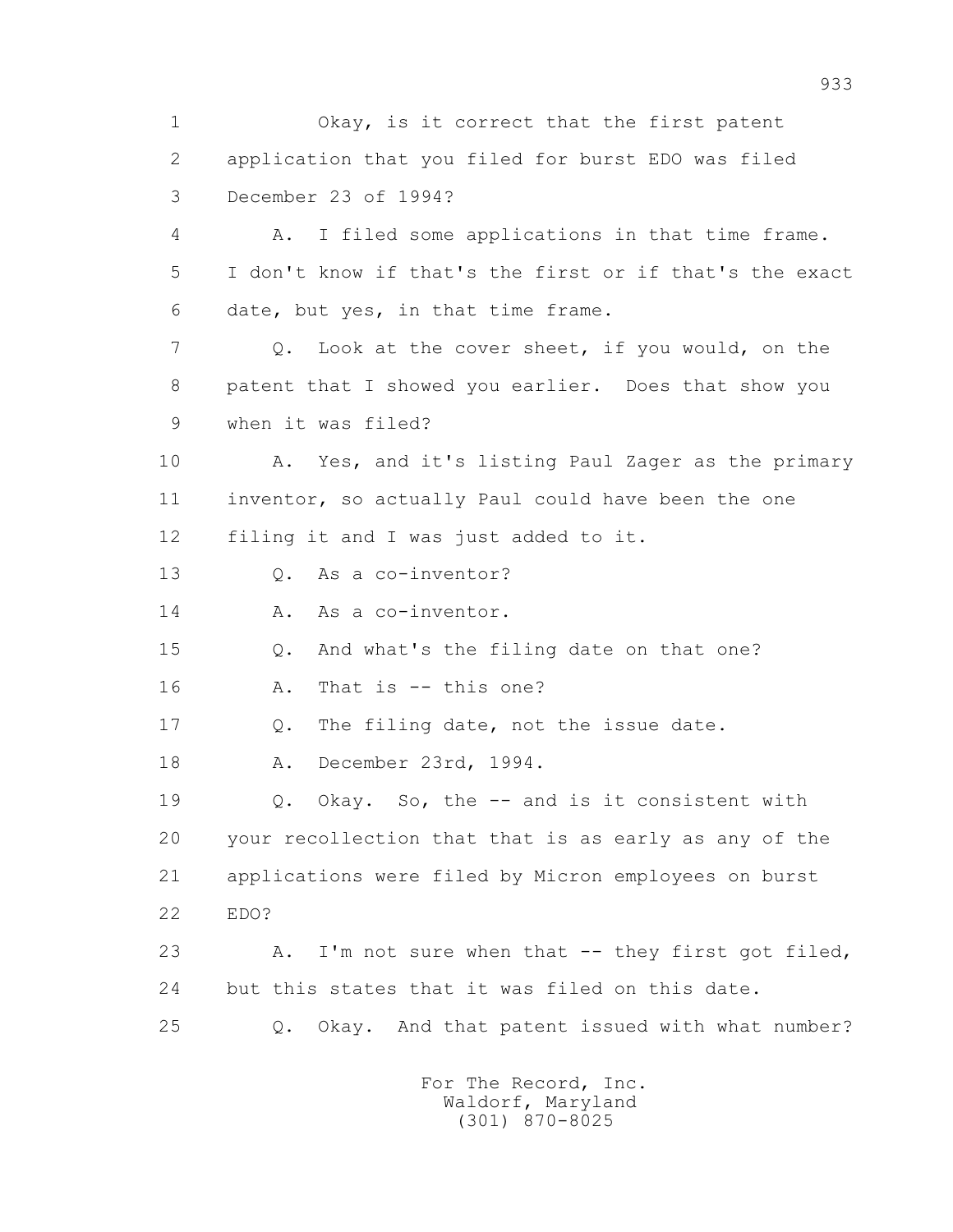1 A. 5,526,320.

 2 Q. Okay. And out of that -- and that original 3 application number was the '761 application? 4 A. I'm sorry, state that again. 5 Q. The original application number there was the 6 '761 application? Do you see the application number? 7 A. I'm looking for it. Oh, yes, 370,761. 8 Q. About 20 patents issued from that initial 9 application. Is that right? 10 A. I'm not sure how many. 11 0. Is that in the ballpark of what you recall? 12 A. I think so. 13 Q. And is it consistent with your recollection 14 that the first patent application that anyone at Micron 15 filed on burst EDO came after the September meeting of 16 JEDEC in 1994 and after the December meeting of JEDEC 17 in 1994? 18 A. According to these dates in the demonstrative, 19 it was filed in December, which would be after those 20 two meetings. 21 Q. And according to the citations to prior art in 22 that document, the first page of the patent, there were 23 some JEDEC meetings that occurred before that patent 24 was filed, correct? 25 A. Correct.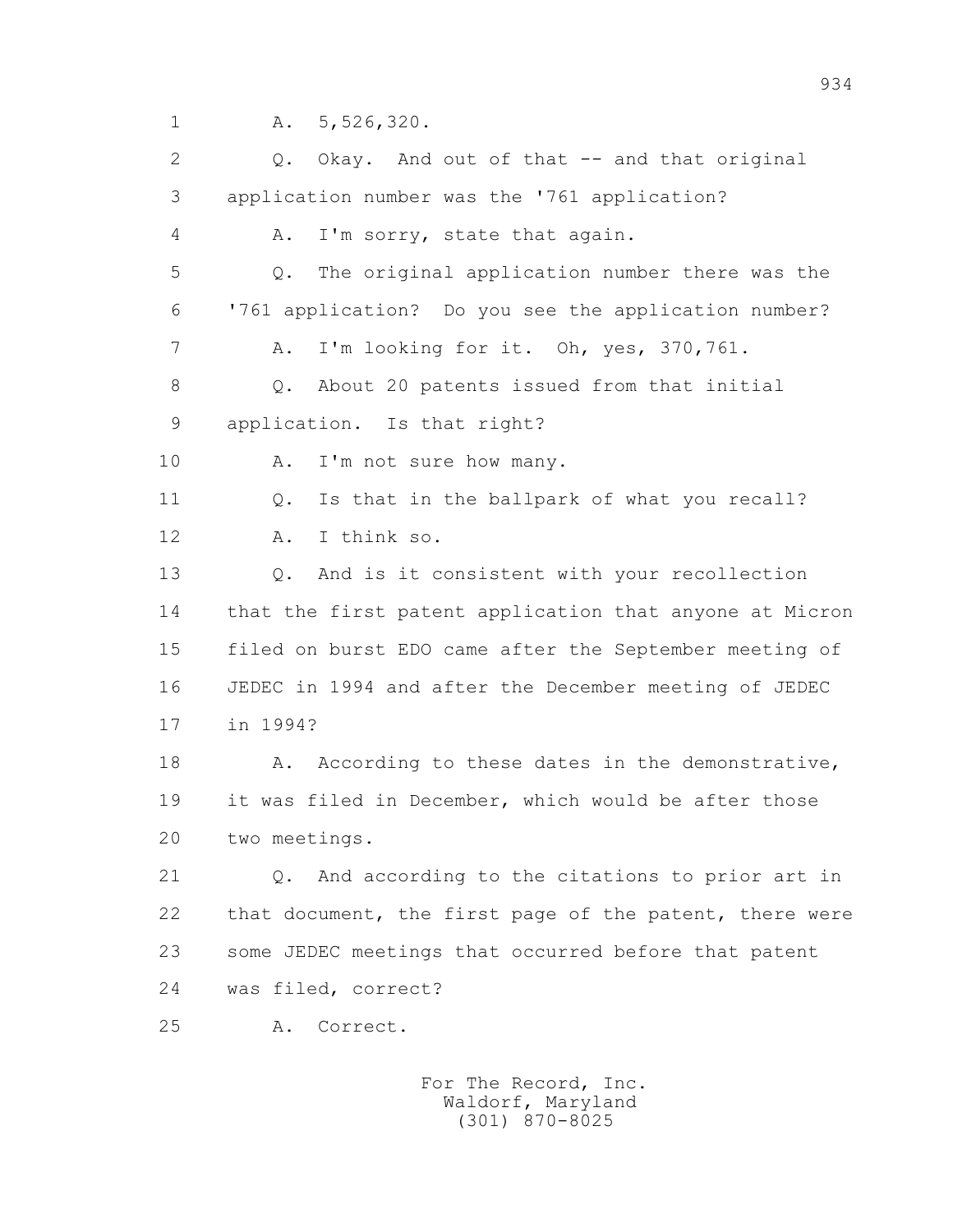1 Q. Now, there wasn't anything in your view -- you 2 weren't violating any JEDEC policy by filing for a 3 patent on something that had been discussed at earlier 4 JEDEC meetings, were you?

 5 A. I'm not sure if what the patent covered was 6 actually discussed at JEDEC.

 7 Q. Okay, but the fact that the general subject of 8 burst EDO was talked about at a meeting didn't in your 9 mind mean that you couldn't file for a patent, did it?

10 A. State that again, please.

11 Q. Sure, I'm sorry.

 12 Did you think you did anything improper in 13 filing for this patent after there had been some 14 discussion of burst EDO at a JEDEC meeting?

15 A. No, because there was many different types of 16 operation of what was termed either burst EDO or 17 pipelined nibble mode EDO, so no, I didn't think it was 18 improper to file it.

 19 Q. Okay. And you didn't think that -- JEDEC 20 didn't have any rules that said you couldn't file a 21 general subject matter that had been discussed at a 22 JEDEC meeting before you filed, right?

 23 A. I think -- I don't know if I gave it that much 24 thought at this point in time since I wasn't part of 25 JEDEC. I was just filing patents on things that we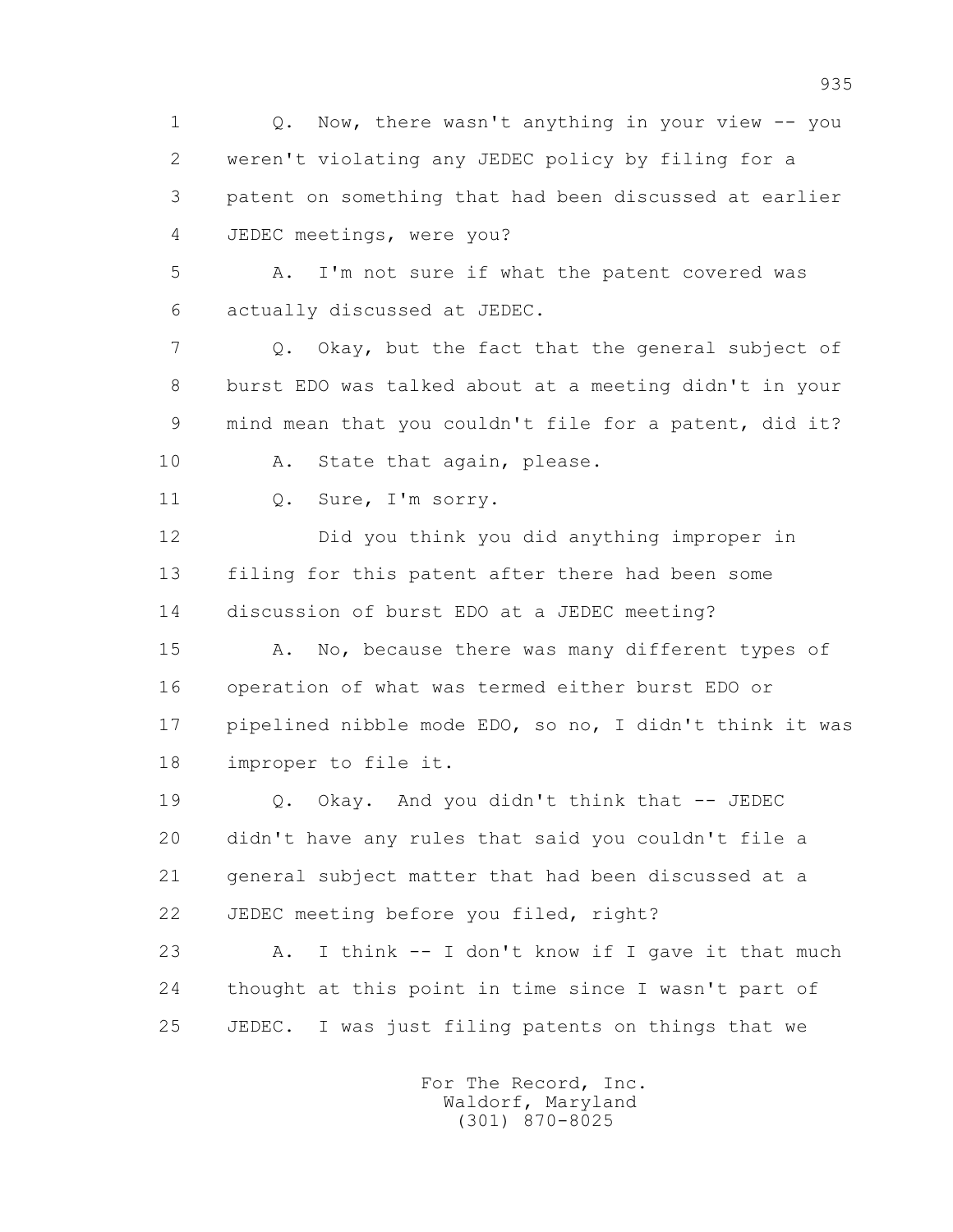1 thought we invented.

| 2  | And nobody ever told you in the course of<br>$Q$ .      |
|----|---------------------------------------------------------|
| 3  | applying for these patents, nobody at Micron ever told  |
| 4  | you that you were doing something improper, did they?   |
| 5  | No, they didn't.<br>Α.                                  |
| 6  | Okay, let's look at the next patent, if we can.<br>Q.   |
| 7  | What I'm going to do is let's skip all the way ahead    |
| 8  | and fill out the demonstrative, okay, because I can put |
| 9  | these patents in through a stipulation or in some other |
| 10 | fashion if that speeds things up.                       |
| 11 | JUDGE McGUIRE: That would be helpful.                   |
| 12 | MR. STONE: Otherwise, I will ask you to take            |
| 13 | judicial notice.                                        |
| 14 | JUDGE McGUIRE: All right.                               |
| 15 | BY MR. STONE:                                           |
| 16 | There's a large number of patents and<br>Q.             |
| 17 | applications listed on the bottom of this time line.    |
| 18 | Do you see that, Mr. Williams?                          |
| 19 | Yes.<br>Α.                                              |
| 20 | And is it consistent with your general<br>Q.            |
| 21 | recollection that that's about the number of patent     |
| 22 | applications that Micron employees filed on burst EDO?  |
| 23 | I think that's pretty close.<br>Α.                      |
| 24 | Okay. And is it consistent with your<br>$Q$ .           |
| 25 | recollection that the first time anybody at Micron      |
|    | For The Record, Inc.                                    |

Waldorf, Maryland (301) 870-8025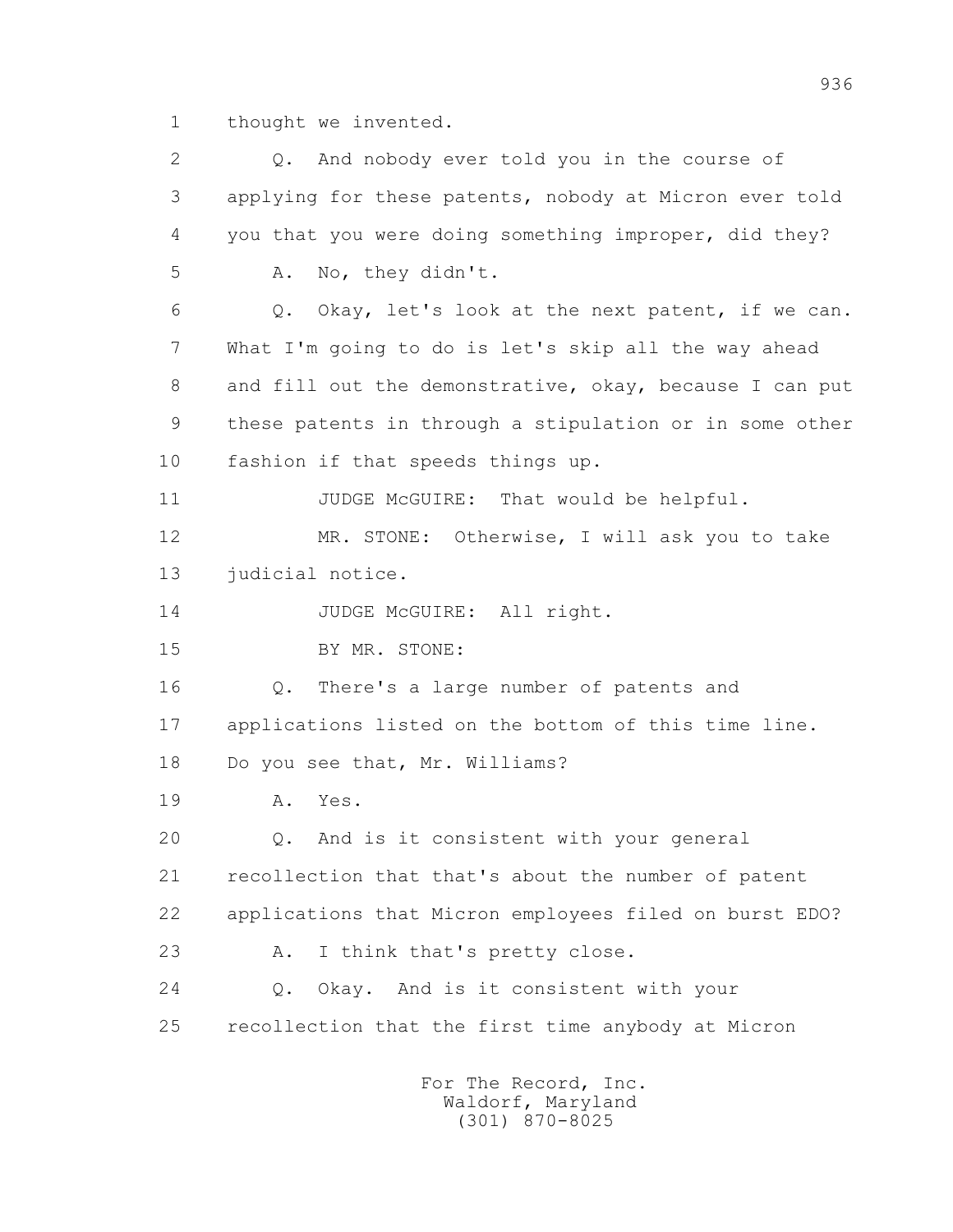1 notified JEDEC of any of these applications was in 2 April of '96?

 3 A. I know that there was a letter that was issued, 4 and I'm not sure exactly of the -- of the exact date of 5 that issuance.

 6 Q. Well, let me show you that document. It's 7 CX-364, and for some reason, Mr. Williams, there's some 8 stuff attached to the back of this letter which may or 9 may not go with it, but you can tell us, if you know.

 10 Let's look at the first page of CX-364. Is 11 this the letter you were thinking of?

12 A. Yes, this is the letter that Terry actually put 13 together to issue to the JEDEC committee.

14 0. And it references three patent applications, 15 correct?

16 A. Yes.

 17 Q. And it says, "In accordance with the policy, if 18 the patent issues and the patented invention is 19 required for use of the standard, Micron will license 20 the patents under reasonable terms and conditions that 21 are demonstrably free of any unfair discrimination."

22 Do you see that?

23 A. Yes.

 24 Q. Do you know why in this letter it didn't refer 25 to the offer you told us you made to everybody, which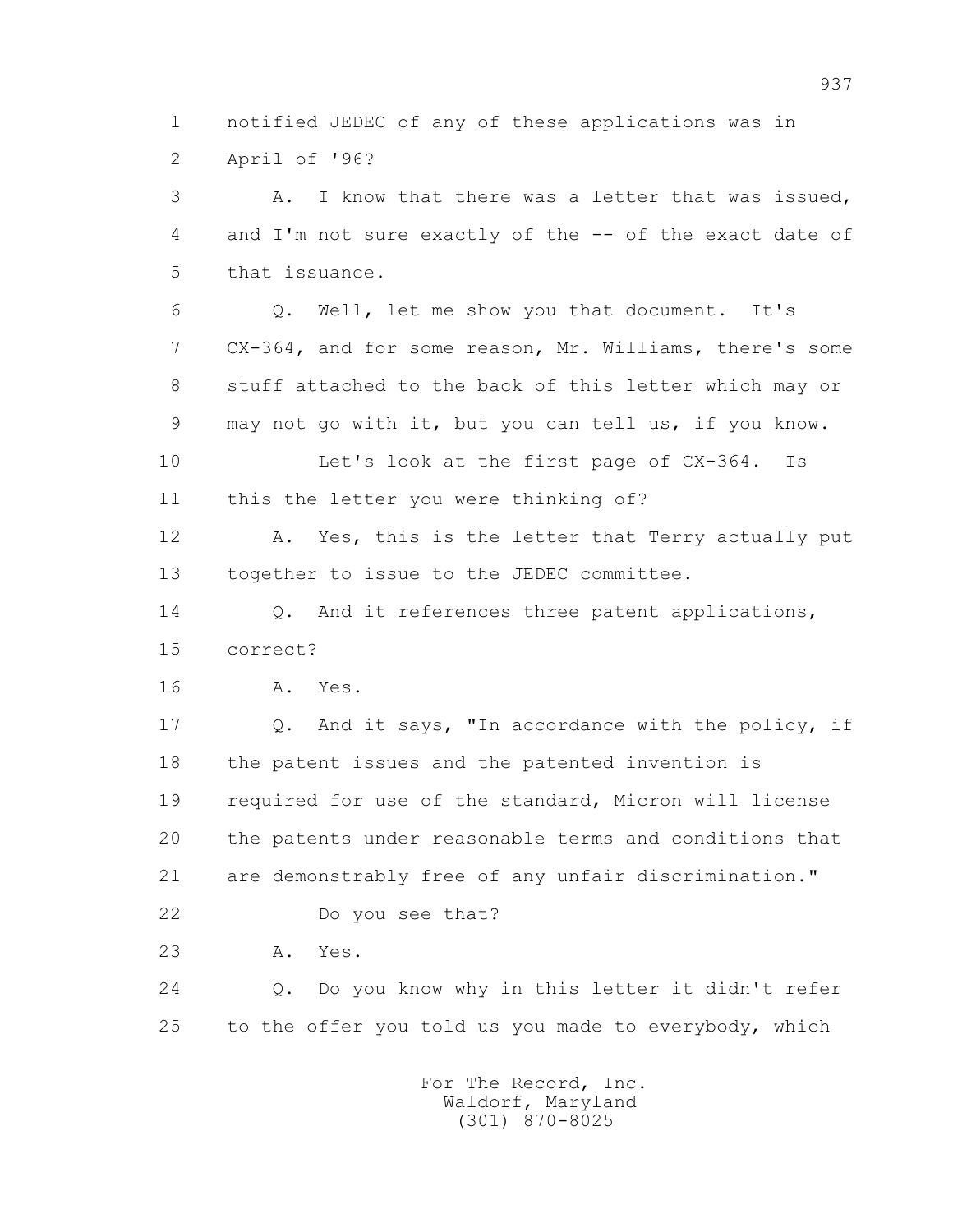1 was that manufacturers could have it for free?

2 A. I don't.

 3 Q. Okay. And then it goes on to say, "I will 4 provide the appropriate patent numbers if and when any 5 of the pending applications issue."

6 Do you see that?

7 A. Yes.

 8 Q. Now, go back to the time line, if we could. Do 9 you know which of the applications shown on my time 10 line that predate April 11 of '96, or the one that was 11 filed on April 11 of '96, are the three referred to in 12 this letter?

13 A. I don't.

14 Q. Don't know?

15 A. Nope.

 16 Q. And do you know if the patent numbers were ever 17 provided to JEDEC?

18 A. I don't.

 19 Q. Okay. And so far as you know, even though the 20 standard had been approved by JEDEC before April 11 of 21 1996, as you told Mr. Lin in your August of '95 memo, 22 waiting until April of '96 to disclose these 23 applications was as far as you understand consistent 24 with your understanding of the rules? 25 A. No, I wouldn't say that. I would say that I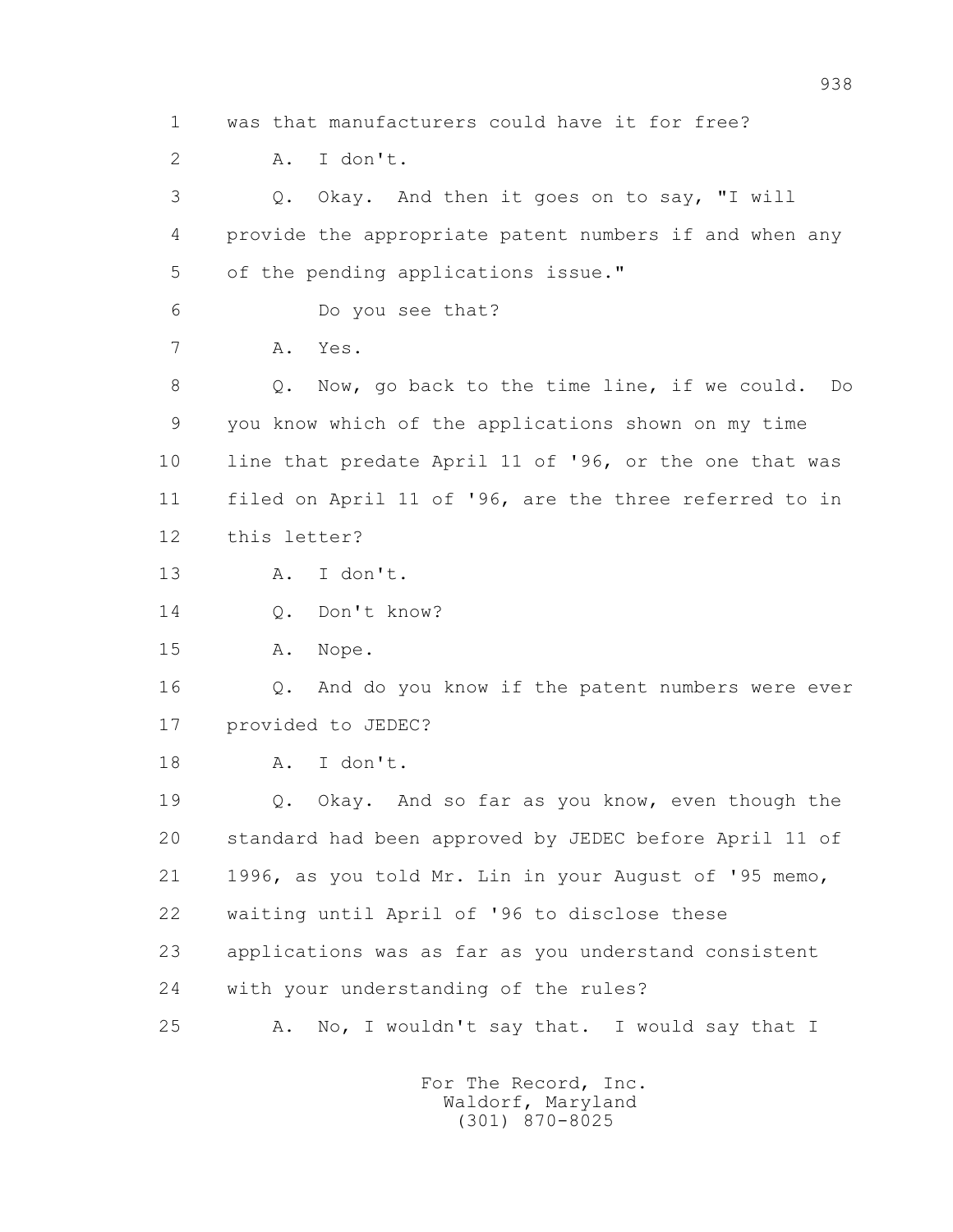1 was not aware that they hadn't been disclosed. Terry 2 and I did not talk regarding these. I was off doing 3 other things, and he was off doing his stuff, and maybe 4 that was an error. I mean, maybe I should have been 5 more diligent in informing him of patents that we had 6 submitted application for.

 7 Q. Well, in May of '95 when the -- when the patent 8 tracking list was addressed to you and you could have 9 looked at it and seen that there weren't any burst EDO 10 patents on it, if you had seen it and looked at it, 11 would that have caused you to think, oh, we should 12 disclose now, or would you have thought you were okay 13 because you had told the manufacturers about your 14 patents?

15 A. Actually, I thought that in -- actually, I 16 didn't even think about it, but I don't know if I got 17 that or not. At that point in time, other people were 18 taking care of JEDEC, and I didn't know if they had 19 disclosed or not, nor did -- was I at that point 20 concerning myself whether or not it got disclosed. I 21 expected other people were taking care of it.

 22 Q. And if somebody who was at JEDEC was sort of 23 watching the Micron representatives to see what was 24 expected of a JEDEC member, it's true, isn't it, that 25 what they would have seen was Micron made a disclosure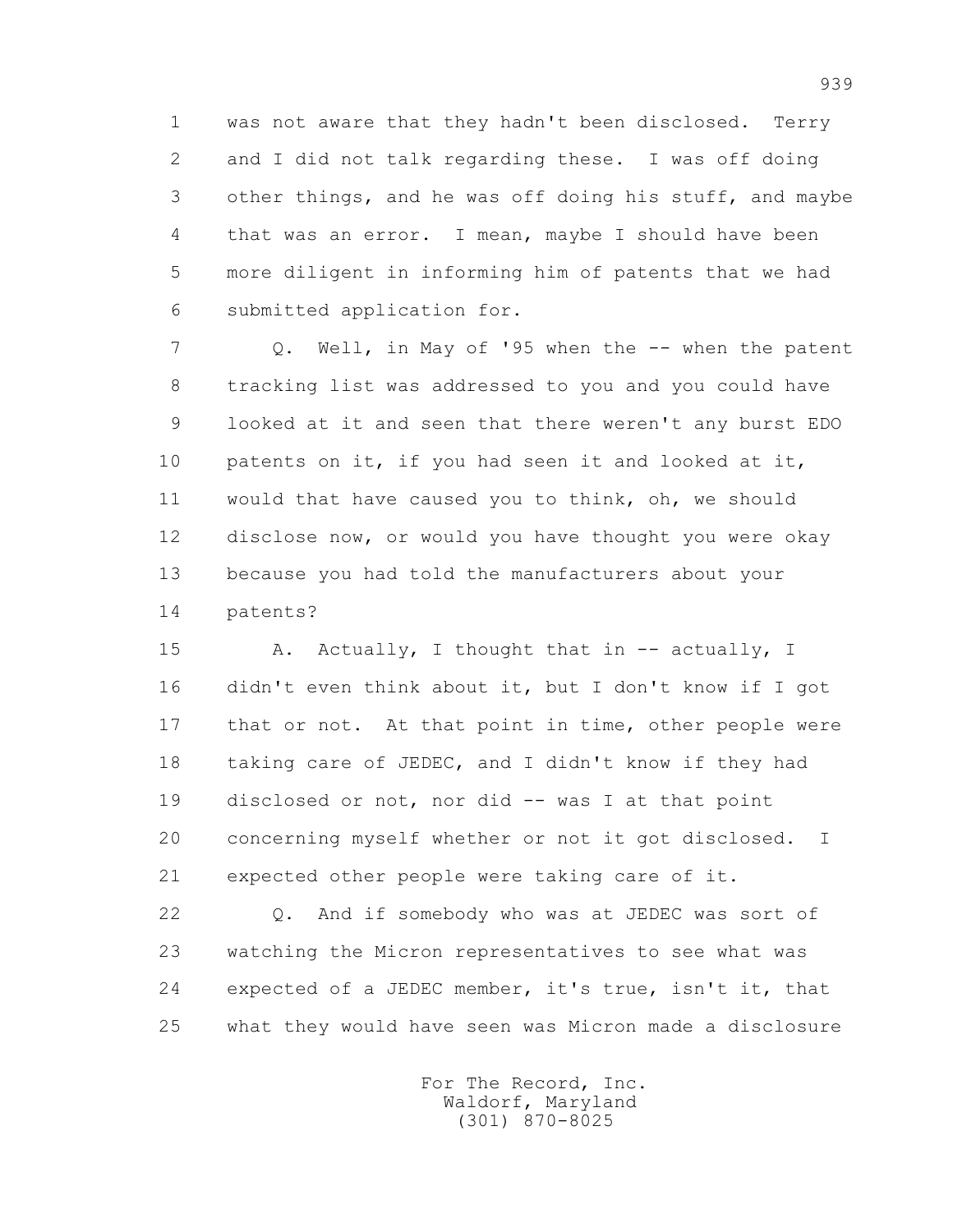1 of burst EDO patent applications after the standard was 2 approved?

3 A. State that again.

4 Q. Certainly.

 5 If another JEDEC member was sort of watching 6 Micron and saying, well, I want to see how the other 7 members behave so I can see what's expected of me, if 8 they had been watching Micron, what they would have 9 seen was a disclosure of applications made after the 10 standard had been approved?

11 A. In this point, yeah, there was a disclosure of 12 some of the -- and maybe it was all that apply, I'm not 13 sure which actually applied to the standard, after the 14 standard was actually made.

 15 Q. Okay. And they also, had they been a 16 manufacturer of DRAM, they would have known that you 17 had disclosed the patents earlier in meetings with the 18 manufacturers in trying to interest them in 19 manufacturing it and that you hadn't disclosed them at 20 JEDEC, correct?

 21 A. I didn't actually disclose patents. I just 22 said that we had IP and that there wouldn't be an issue 23 with them using that IP if they would manufacture the 24 standard.

25 Q. Okay. So, a manufacturer who had been watching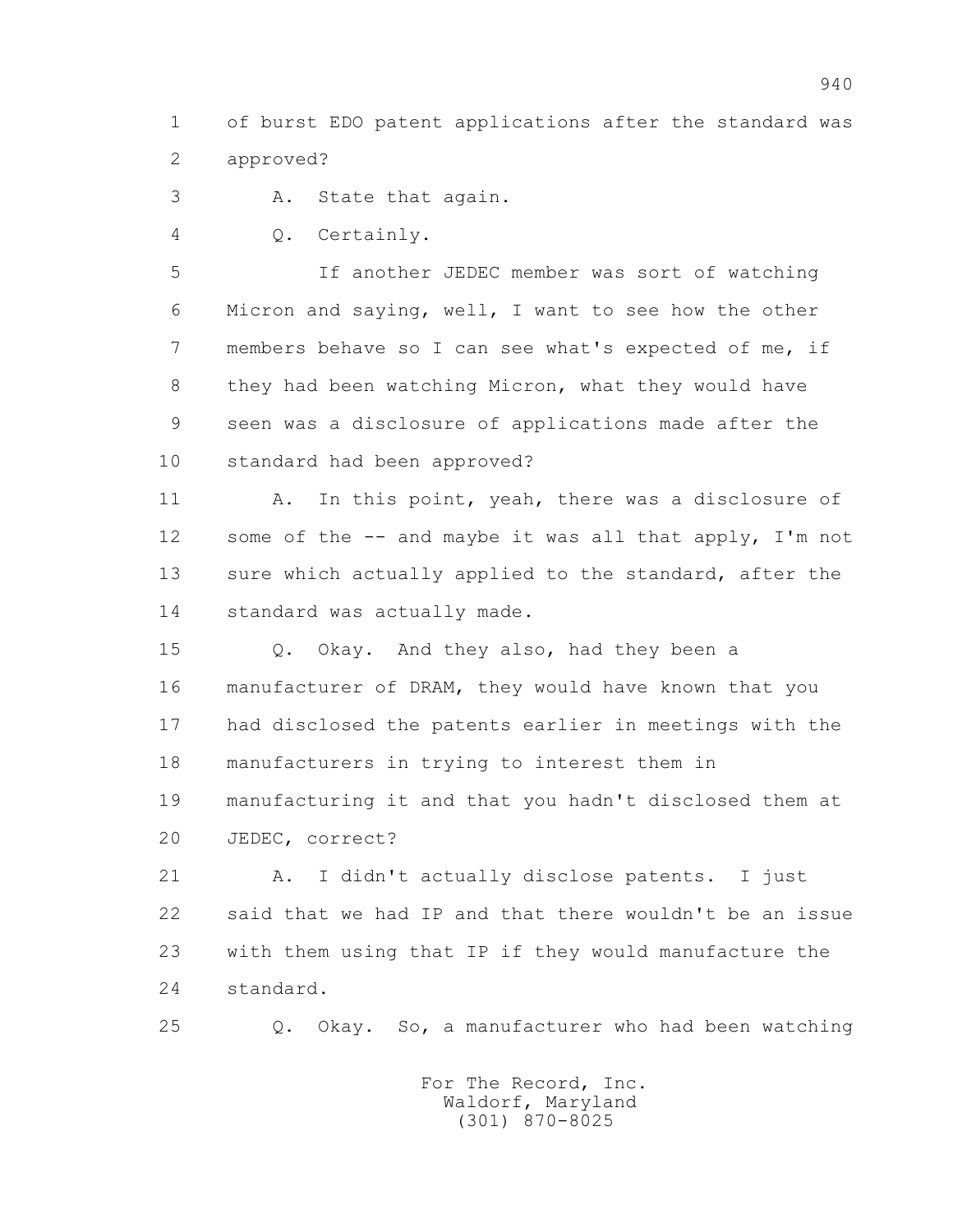1 who was a JEDEC member -- and most of them were, right? 2 A. Yes.

 3 Q. -- they would have seen that someone who had 4 IP, like Micron did for burst EDO, might tell them 5 about it in a meeting, but might not disclose it at 6 JEDEC until after the standard was developed, correct? 7 A. You might get that inference, and it could be 8 that why they weren't concerned about it is that burst 9 EDO died, it didn't become the next memory part, or 10 maybe they weren't concerned about it because I had 11 already talked to them about that there wasn't going to 12 be a -- a royalty associated with it. I'm not sure why 13 they didn't bring it up. 14 0. And the first of the Micron patents to issue 15 was June of '96, correct, which is the date of the 16 patent that I gave you earlier? 17 A. Yes, this one issued in June of '96. 18 Q. Okay. So, once the patent issued in June of 19 '96, if somebody had gone back and looked at that 20 patent, they would have seen -- by just looking at the 21 patent, they would have seen, well, Micron cited as 22 prior art early JEDEC meetings, and Micron applied for 23 the patent in December of '94, after some of the early 24 meetings and before -- right before the January '95 25 presentation that you and Mr. Fusco attended, and the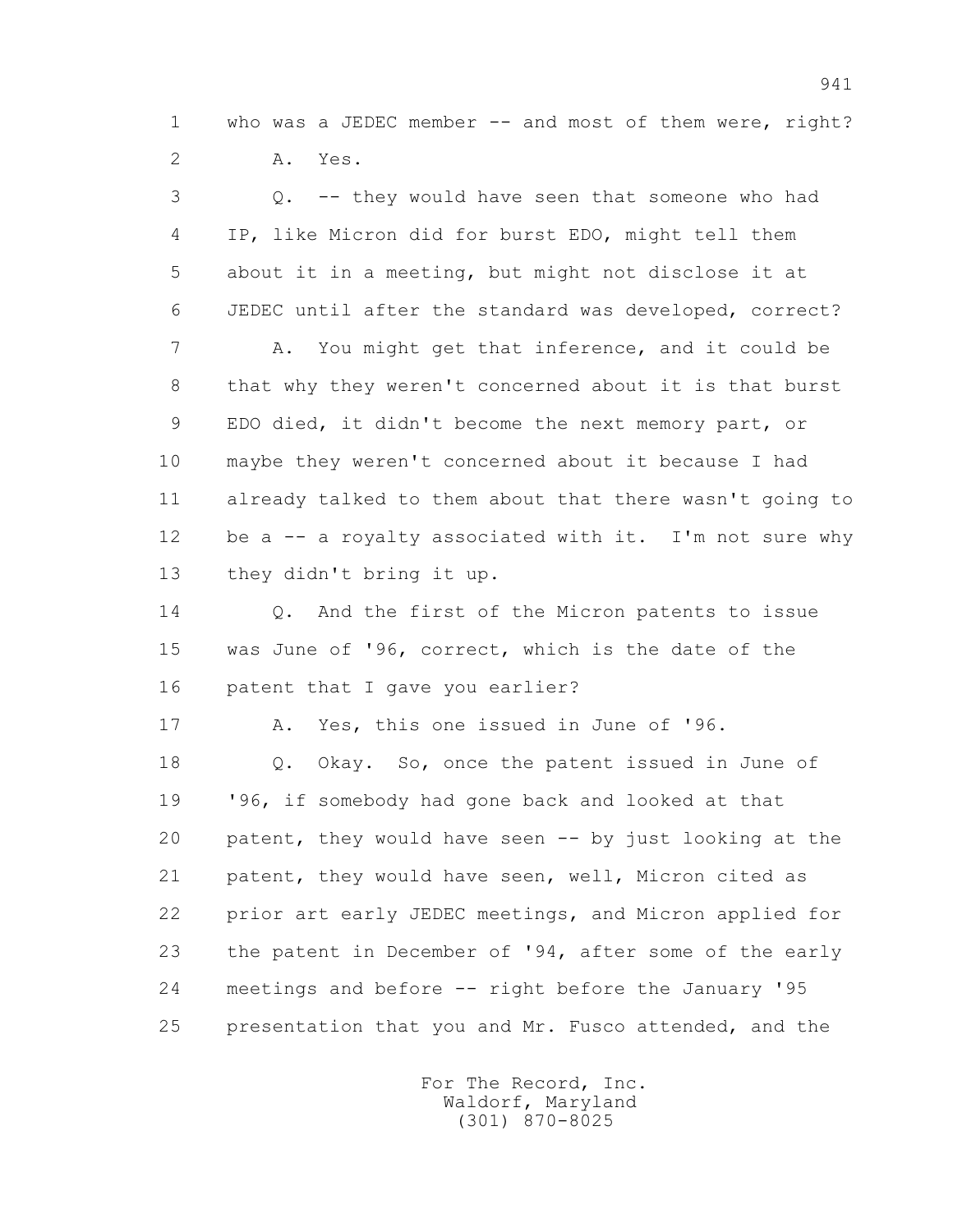1 patent issued in June of '96, and Micron made the 2 disclosure to JEDEC in April of '96. That's the facts 3 they would have seen.

4 A. Yes.

 5 Q. And to your knowledge, nobody seeing those 6 facts, no JEDEC member, came to Micron and said, you 7 guys acted in a way inconsistent with the JEDEC policy, 8 did they?

 9 A. I'm not sure if anybody talked to Micron about 10 that or not. Nobody talked to me about it.

 11 Q. Okay. Nobody ever -- Mr. Walther never called 12 you in and said, you know, I think between us or maybe 13 it's all my fault, but it's your patents, Mr. Williams, 14 and between us somehow, we didn't comply with the JEDEC 15 policy. Nobody ever called you in and said anything 16 like that?

17 A. He never stated that, no.

 18 Q. Okay. And did you ever hear from anybody at 19 JEDEC directly that they wanted to talk to you about 20 it?

21 A. No.

 22 Q. Okay. So, you've never been called on the 23 carpet by anybody for anything to do with the burst EDO 24 patent disclosures at JEDEC.

25 A. No, but maybe I should have been.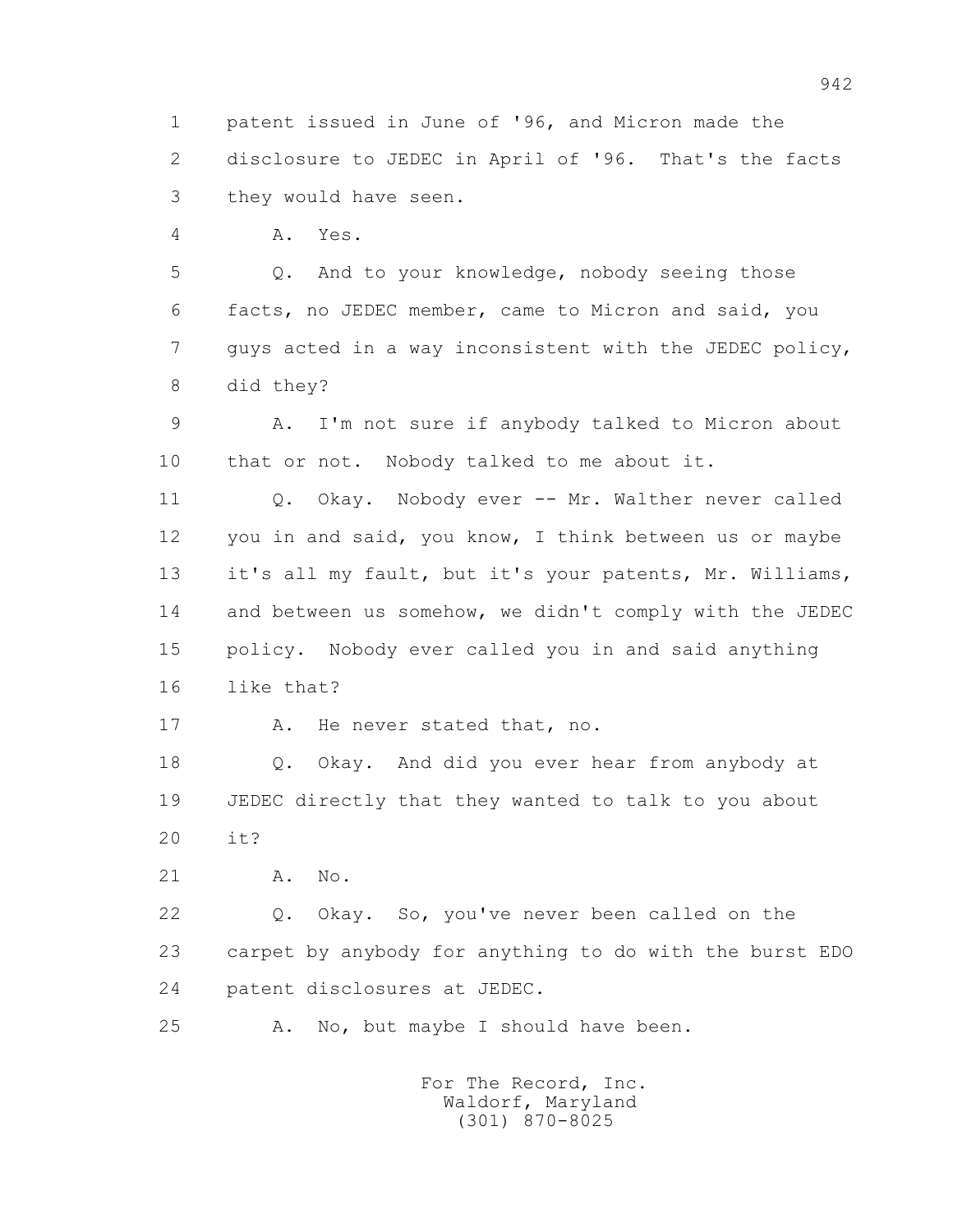1 Q. And even today, after this presentation in this 2 hearing, right up until today, nobody has ever said to 3 you that your conduct was in violation of the JEDEC 4 policies, have they? 5 A. Nobody's specifically said that, no. 6 Q. Okay. 7 A. But maybe that's because the standard was never 8 adopted. It died shortly after in the middle of '95. 9 I'm not sure why they didn't do that. Maybe it was 10 irrelevant. 11 0. But the standard was adopted, right? 12 A. It was adopted, but nobody ever made the part. 13 0. One more topic. Maybe I should be -- maybe I 14 should be more cautious and say let me switch topics as 15 opposed to saying just one more. 16 Patents are very important to Micron, aren't 17 they? 18 A. Yes. 19 Q. Last year, Micron was number three on the list 20 of U.S. -- on the list of companies in the world in 21 terms of the number of U.S. patents it was issued, 22 correct? 23 A. I'm not sure. I haven't seen the specific 24 statistics, but I know we issue a lot. 25 Q. And it's something that is talked about within For The Record, Inc. Waldorf, Maryland

(301) 870-8025

943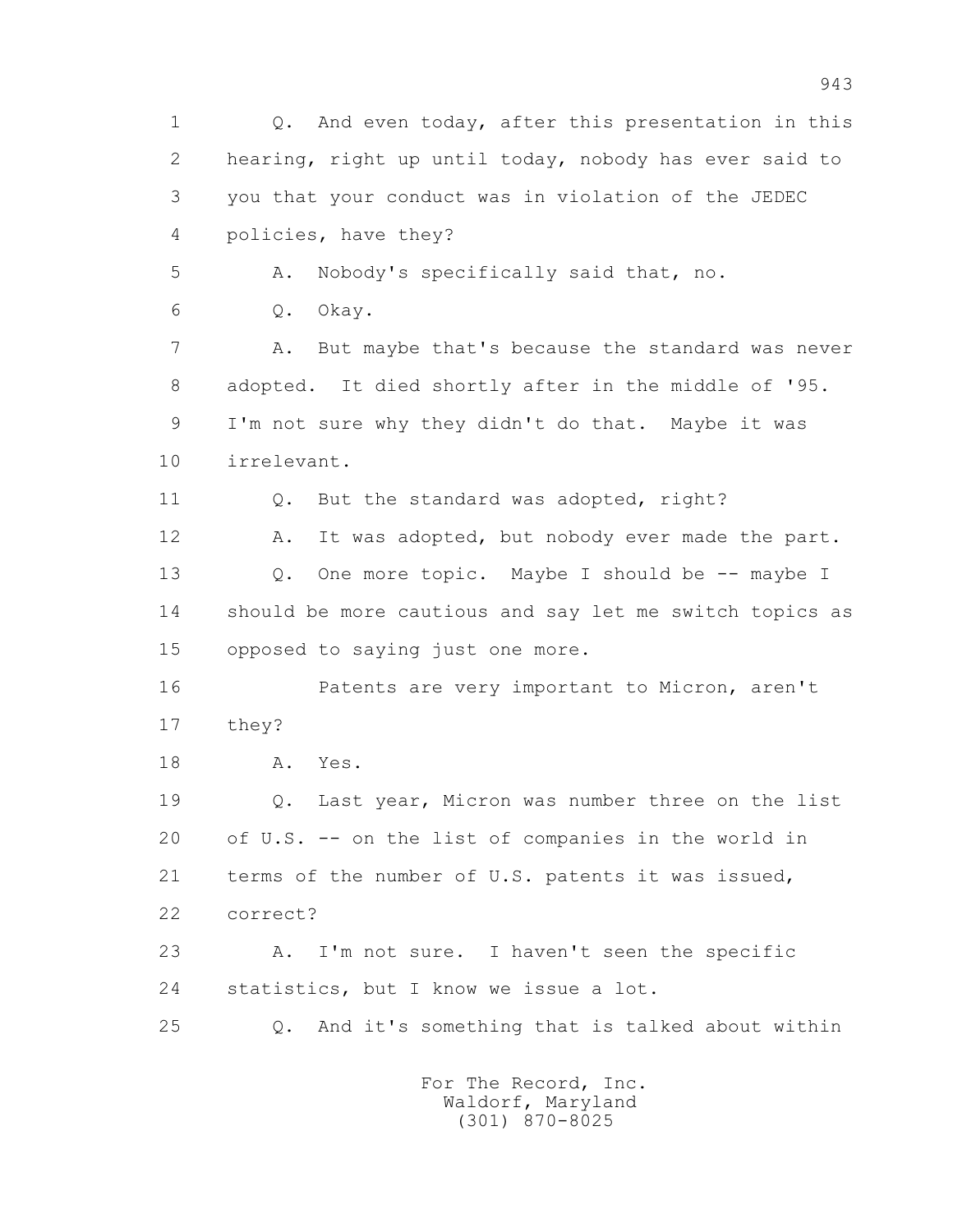1 the company as it's important to do and we're proud of 2 how well we've done in gathering intellectual property? 3 A. Yes. 4 Q. Okay. Are you aware that Micron signed a 5 license agreement with Rambus to manufacture RDRAM? 6 A. I have heard of it. 7 Q. And you're aware that they never actually went 8 to production with any RDRAM, correct? 9 A. Yes. 10 Q. When -- you did go to production with burst 11 EDO, or no? 12 A. Not full production. We produced a few parts, 13 but no, we never went to volume production. 14 0. Did you produce those at a facility that also 15 produces DRAM of other kinds? 16 A. I couldn't state specifically which fab they 17 were produced in, whether it was a developmental fab or 18 a full production. I don't know which fab it came out 19 of. 20 Q. Were they produced at a fab that is devoted 21 solely to burst EDO? 22 A. I couldn't even say that. 23 Q. Okay. Let me show you a document, RX-629, if 24 we could bring that up. 25 Directing your attention to Exhibit 629, Mr.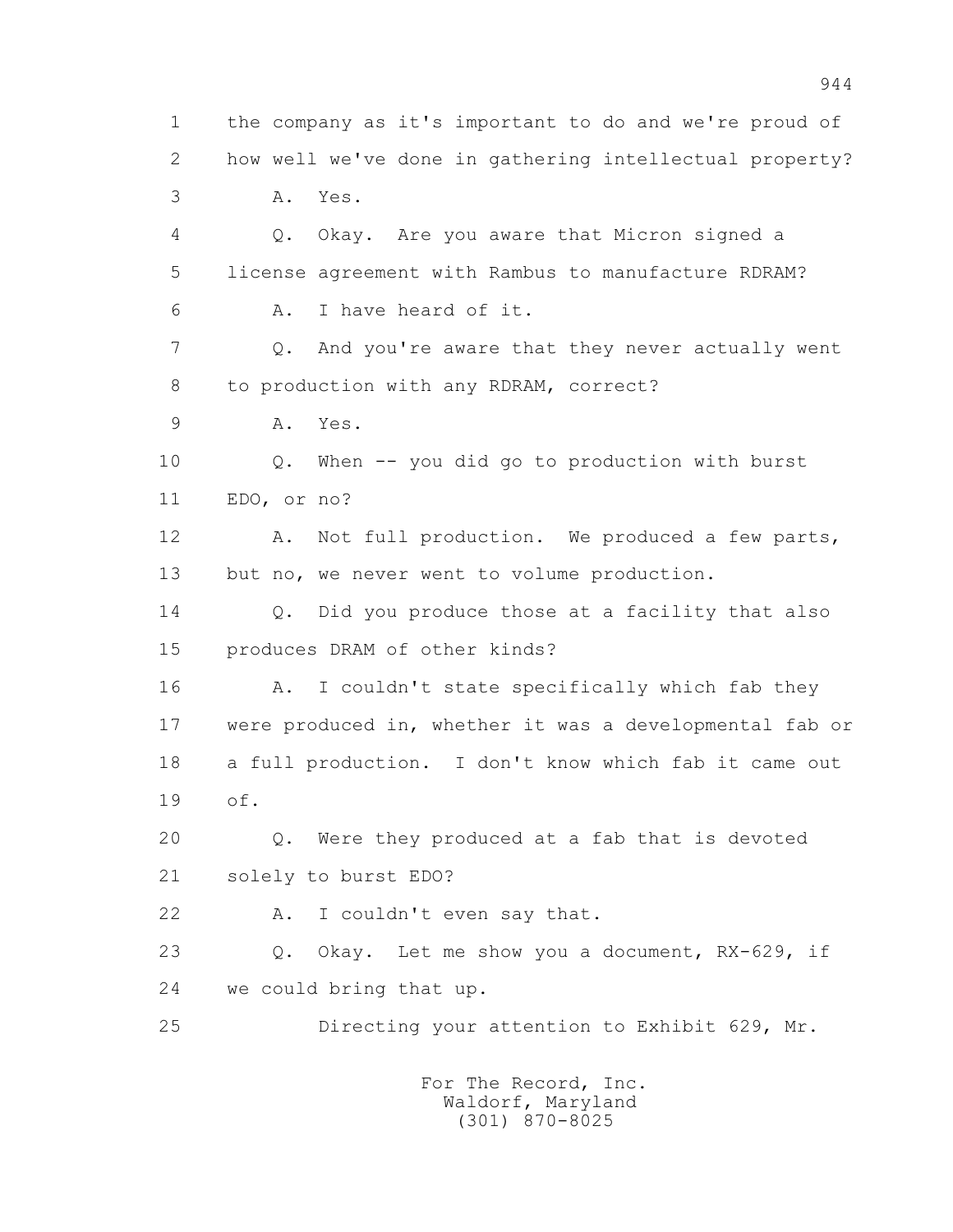1 Williams, did you know who Jeff Mailloux was in

- 2 November of '95?
- 3 A. Yes.
- 4 Q. What was his position then?
- 5 A. I think at that time he was marketing manager.
- 6 Q. For DRAMs?
- 7 A. For -- I don't know if it was specifically all 8 DRAMs -- all products or just DRAMs.
- 9 Q. And what position did Steve Casper have at the 10 time?
- 11 A. I believe at that time he was a designer, may 12 have even been a product engineer.
- 13 Q. What position did Gene Cloud have?
- 14 A. I think he was VP of marketing.
- 15 Q. And Ed Heitzeberg, what was his position?
- 16 A. I believe he was at this time vice president of
- 17 QA.
- 18 Q. Now, I don't know whose name is next, and it 19 had been at some point highlighted. Do you?
- 20 A. I can't read it.

 21 Q. Okay, I can't either. In the left column, at 22 this time, November of 1995, what was Tyler Lowrey's 23 position?

 24 A. I don't know if he was vice president of 25 design. He was very high in the design organization or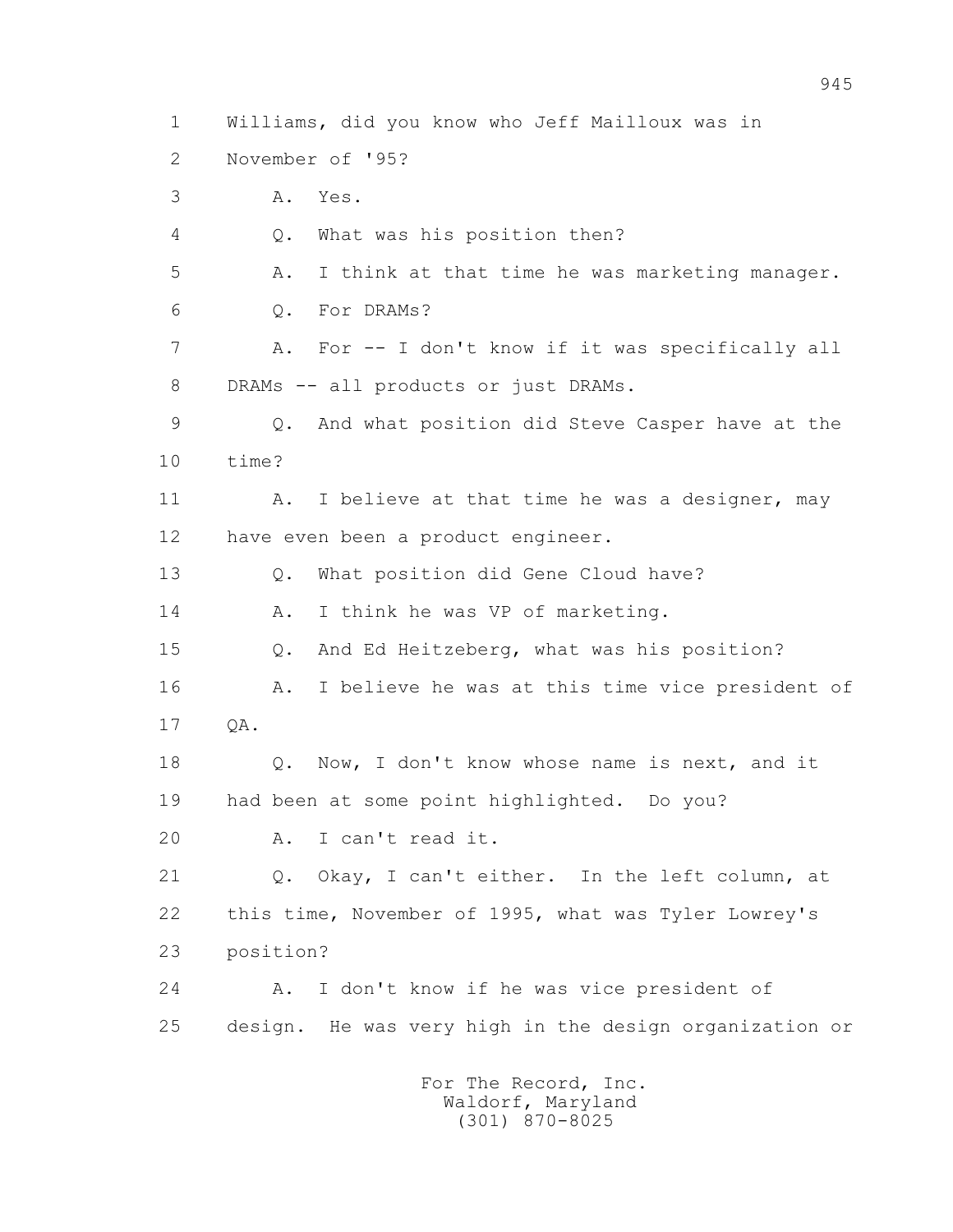1 in the process organization.

 2 Q. And Kevin Ryan, what was his position? 3 A. At this time, he was in -- he might have still 4 been in apps or strategic marketing. 5 Q. And when he was in apps, did he report to you? 6 A. Yes, and this is the time frame that I moved 7 away from the main DRAM products and went into the 8 motherboard arena and the startups, so -- 9 Q. And in November of '95, were you still 10 reporting to Gene Cloud? 11 A. I don't think so. I can't recall specifically 12 when I made that transition. 13 Q. And Tom Trent, what was his position in 14 November of '95? 15 A. He was involved in the design area somewhere. 16 Q. And Terry Walther, what was his position? 17 A. He was in applications and I believe at this 18 time was a JEDEC rep. 19 Q. And do you recall whether this memorandum was 20 shared with you? 21 A. No, it was not. 22 Q. And did anybody share with you in this time 23 frame, November and December of '95, any abstracts or 24 actual patents that had been issued to Rambus? 25 A. No.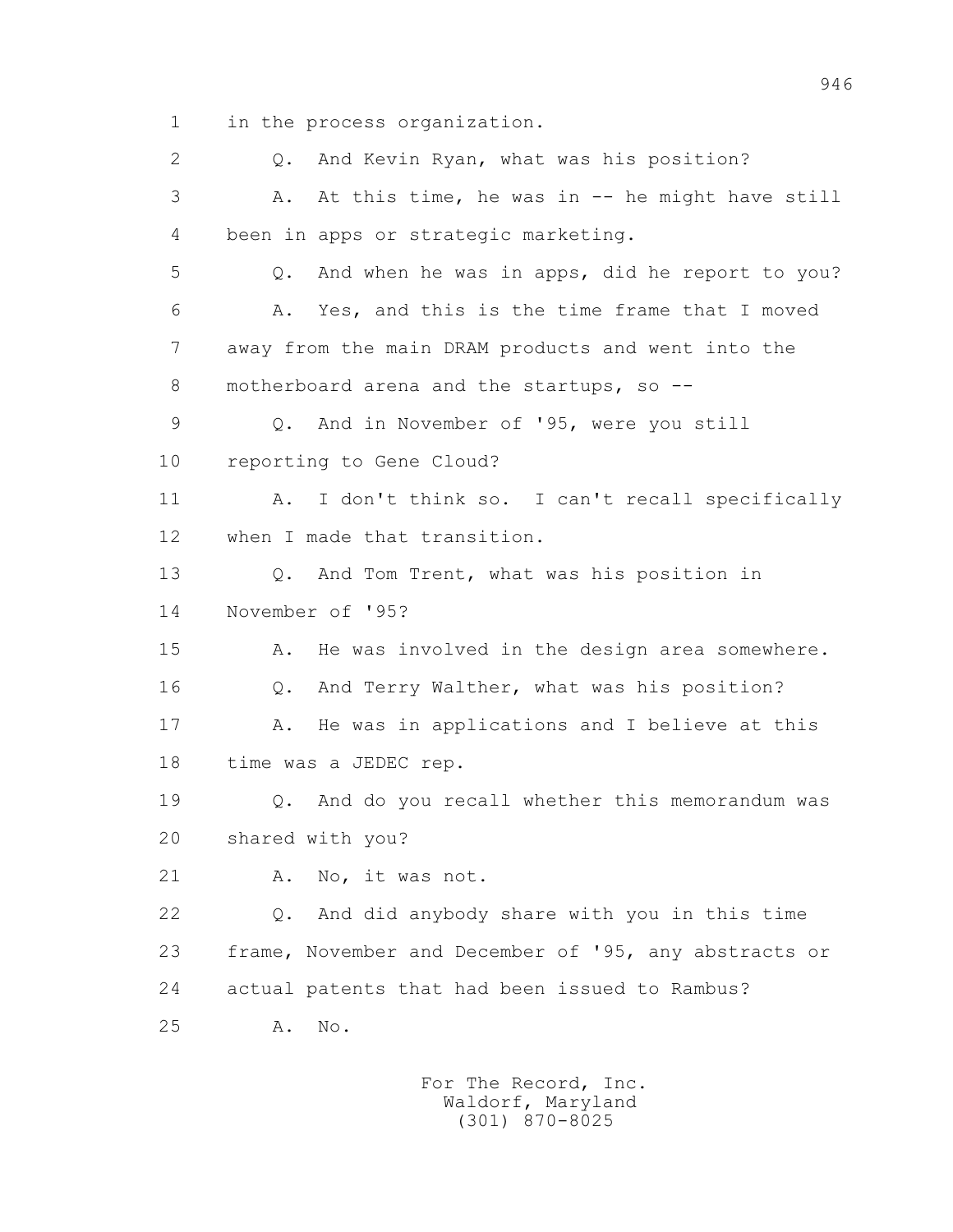1 Q. Did anybody ever discuss with you their views 2 on any of the Rambus patents? 3 A. No. 4 Q. Let me show you what's been marked as RX-663. 5 You're familiar with SyncLink, are you not? 6 A. I have heard of it. 7 Q. And if you look at the cover page of Exhibit 8 663, you'll see there's a reference to Kevin Ryan of 9 Micron, and is that the person we talked about a moment 10 ago who is shown on the addressee list of 629? 11 A. Yes. 12 Q. Okay. And if you turn to the second page of 13 663, do you see this is the -- another list of 14 attendees that's sort of a repeat of the same one, and 15 it shows Kevin Ryan, and then at the bottom it shows 16 Terry Walther? 17 A. Yes. 18 Q. He's also on the first page as well, do you 19 see? 20 A. Yes. 21 Q. If you look then right on the second page of 22 Exhibit 663, if you look right below the attendee list 23 in that first paragraph, you'll see in brackets where 24 it says, "Rambus has 16 patents already with more 25 pending. Rambus says their patents may cover our For The Record, Inc. Waldorf, Maryland (301) 870-8025

947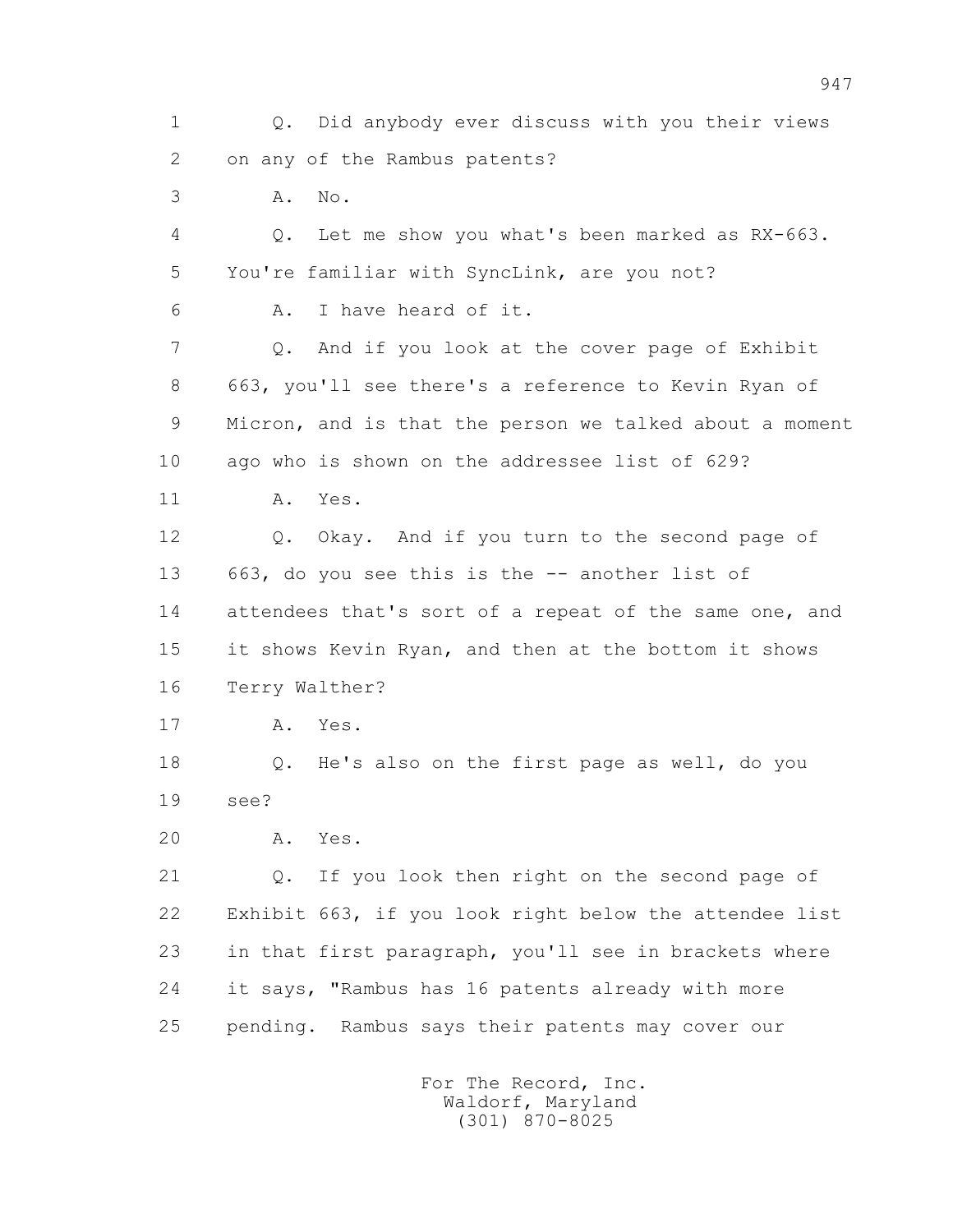1 SyncLink approach, even though their method came out of 2 early RamLink work. Micron is particularly concerned 3 to avoid the Rambus patents, though all of us share 4 this concern." 5 Do you see that? 6 A. Yes. 7 Q. Did any -- either Mr. Walther or Mr. Ryan in 8 the January of '96 time frame discuss with you 9 whether -- what level of concern they or others at 10 Micron had about Rambus' patents? 11 A. No. 12 Q. Did anyone -- and is that -- in January of '96, 13 were you off at this other startup company? 14 A. Yes. 15 Q. And when did you come back to sort of Mother 16 Micron, if you will? 17 A. Late 1999, early 2000. 18 Q. Okay. So, beginning right around the time -- 19 the November time frame of Exhibit 629, you were sort 20 of out of the loop for being involved with issues that 21 might relate to SDRAM or DDR SDRAM until you returned. 22 Is that right? 23 A. That's correct. 24 Q. Had Micron commenced production of SDRAM when 25 you left?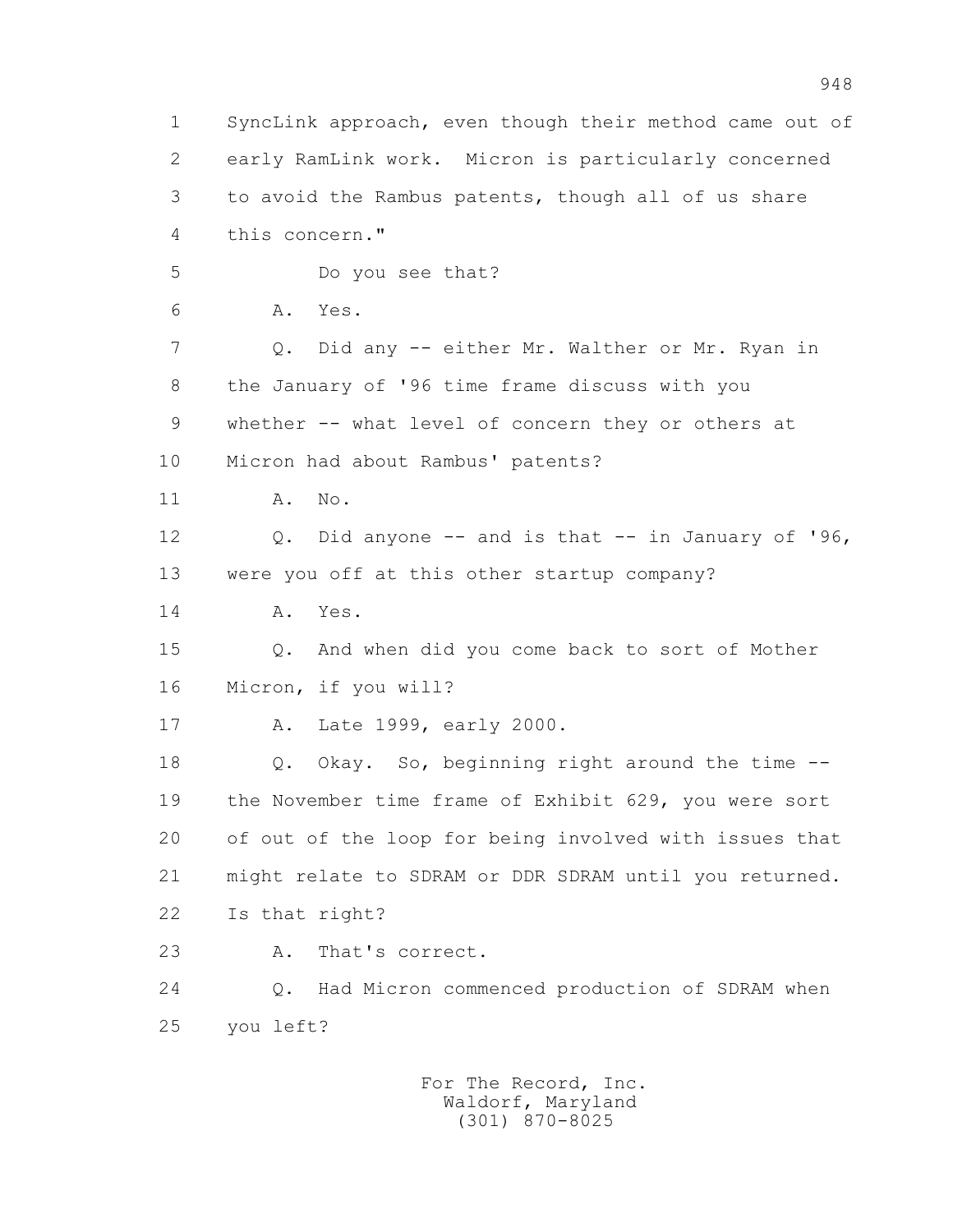1 A. I don't believe so. 2 Q. So, earlier today when you showed us that 3 diagram of SDRAM, is that a product that you've ever 4 been involved with? 5 A. Yes. 6 Q. And did you get involved with it when you came 7 back? 8 A. No, we made motherboards and used -- that used 9 SDRAM. 10 Q. When you were out at the startup company, you 11 made the motherboards? 12 A. Right, as well as when we were doing Crucial, 13 we sold SDRAM modules. 14 0. Okay. But at that point in time, were you 15 concerned then about the comparative benefits and 16 performance of RDRAM and SDRAM? 17 A. No. 18 Q. Okay. So, is it a fair statement, then, or a 19 correct statement, then, that as of November of '95 and 20 January of '96, the extent to which Rambus had patents 21 that covered SyncLink or other products was not 22 something of concern to you in your job 23 responsibilities at the time? 24 A. That's correct. 25 Q. Okay.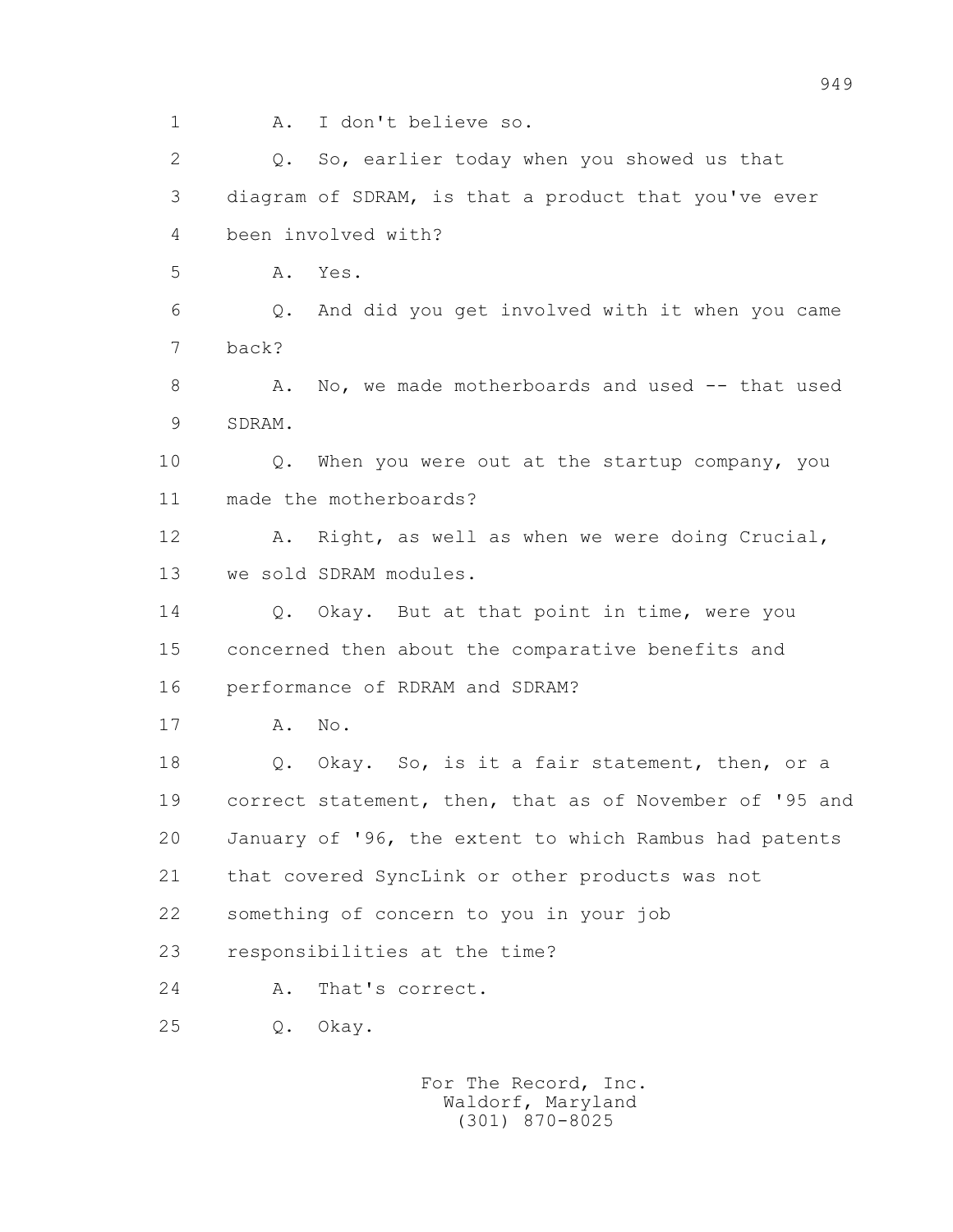1 No further questions at this time, Your Honor. 2 JUDGE McGUIRE: Okay, thank you, Mr. Stone. 3 Does complaint counsel wish to proceed on to 4 redirect? 5 MS. ZUK: Your Honor, may I have a few minutes 6 to do a short -- 7 JUDGE McGUIRE: Sure, let's go off the record, 8 take a couple minutes. 9 (A brief recess was taken.) 10 JUDGE McGUIRE: Let's go back on the record, 11 and I want to advise you, Counselor, that you are to 12 confine the scope and your inquiries to that covered 13 under the cross examination. 14 MS. ZUK: Okay. 15 JUDGE McGUIRE: Thank you. You may proceed. 16 REDIRECT EXAMINATION 17 BY MS. ZUK: 18 Q. Now, Mr. Williams, Mr. Stone showed you a lot 19 of examples of patent tracking lists that you received 20 from Mr. Townsend -- 21 JUDGE McGUIRE: Ms. Zuk, I can't quite hear -- 22 you are going to have to pull that closer to you. I'm 23 having trouble hearing you at this time. I don't 24 know -- perhaps it's just gotten off base a little bit 25 there. Do you want to try again?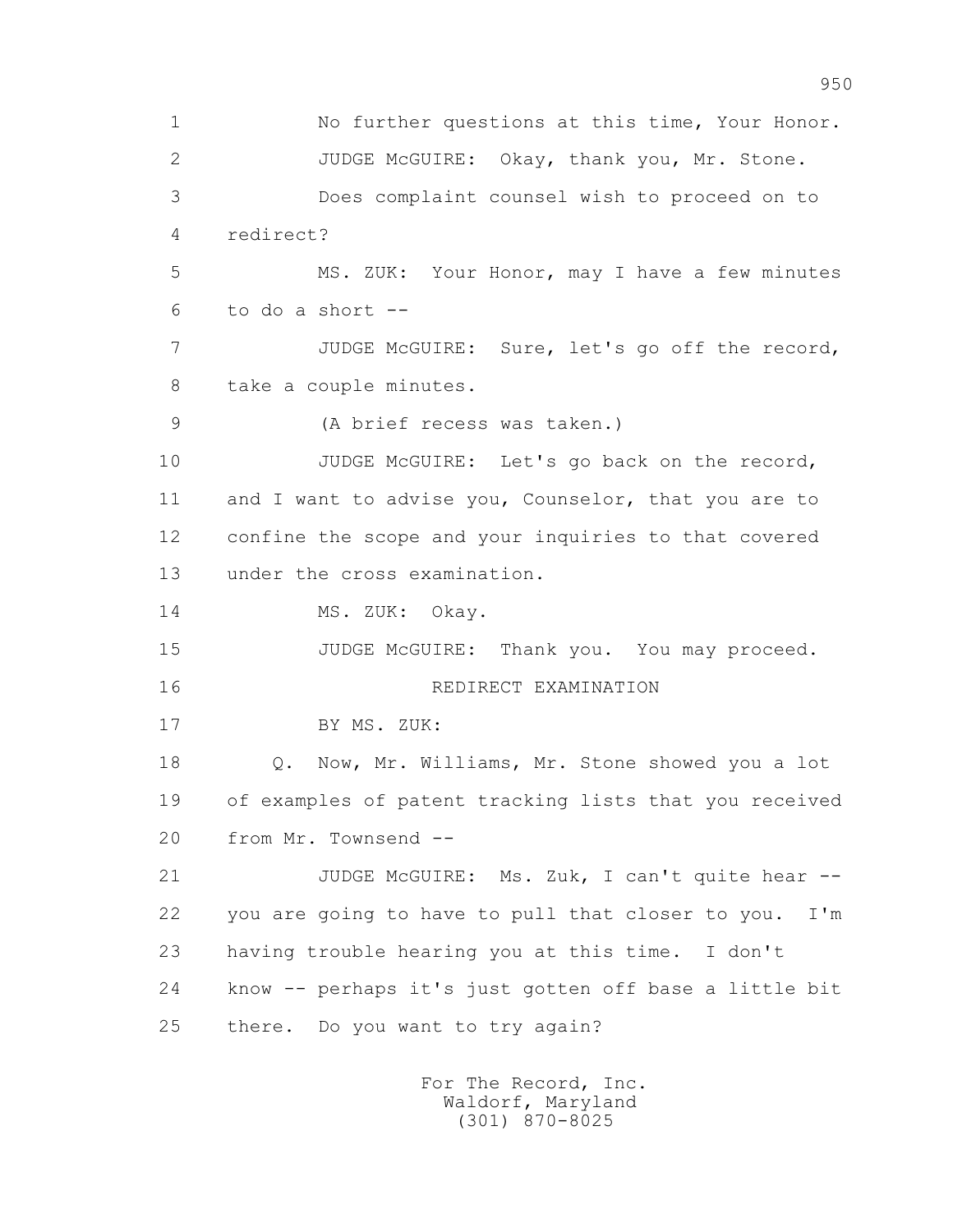1 MS. ZUK: How about now? 2 JUDGE McGUIRE: That's much better. Thank you. 3 BY MS. ZUK: 4 Q. Do you remember looking at those patent 5 tracking lists? 6 A. Yes. 7 Q. I would like to draw your attention back to an 8 exhibit we looked at earlier today. It's JX-13. 9 A. Okay. 10 Q. And you testified earlier that you attended 11 this -- this meeting, but perhaps first I should ask, 12 are you familiar with this document? 13 A. Yes. 14 Q. And can you please tell us what this document 15 is again? 16 A. This is minutes of the JC-42.3 committee of 17 July of '92 in Denver, Colorado. 18 Q. Now, earlier today you testified that you 19 attended this meeting in July -- 20 A. Yes. 21 Q. -- 1992, and we flipped the attendance roster, 22 and we saw that the minutes indicated that Richard 23 Crisp attended and Dave Mooring attended on behalf of 24 Rambus at this meeting. 25 Do you see those references in the attendance For The Record, Inc.

 Waldorf, Maryland (301) 870-8025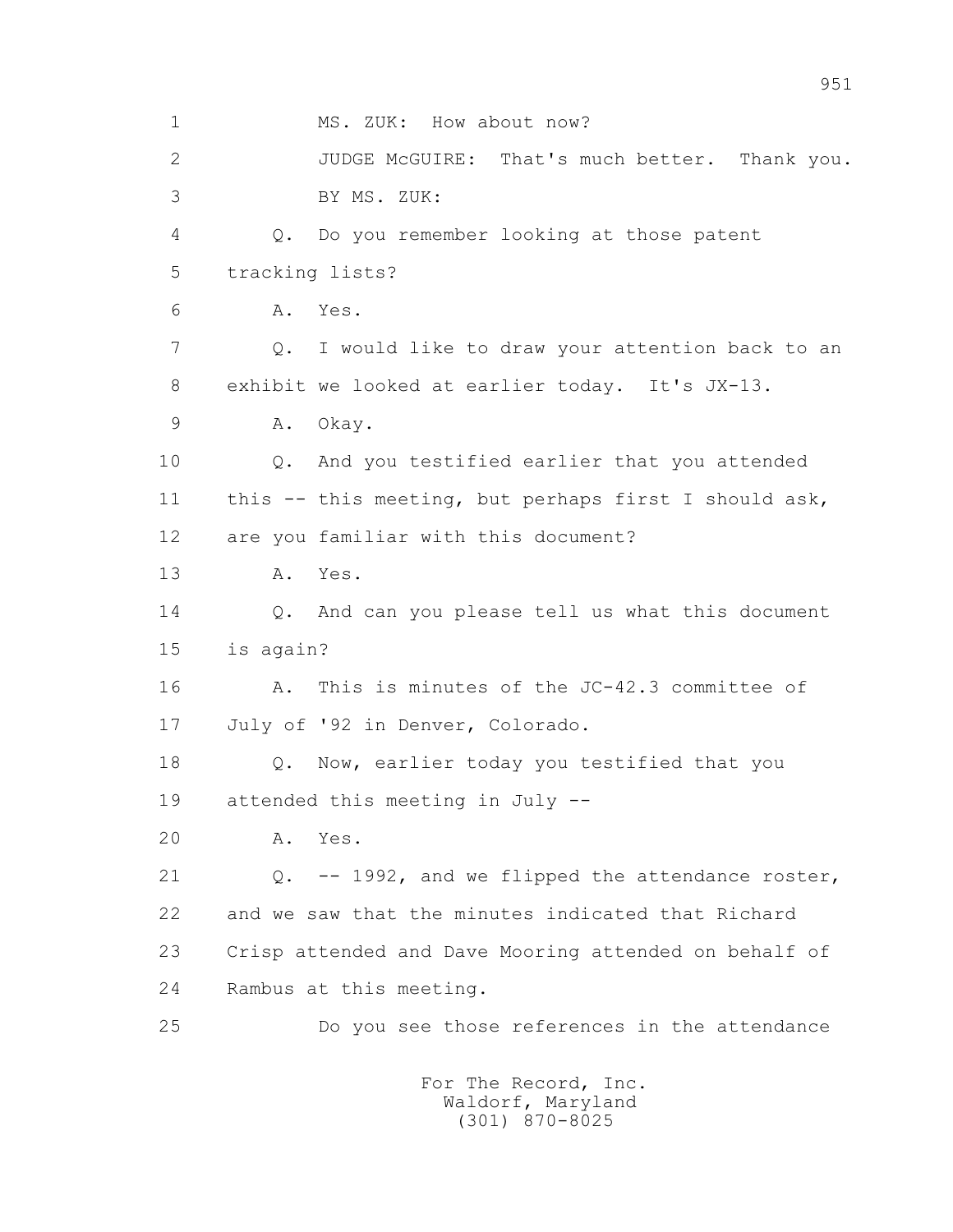1 roster?

 2 A. Richard Crisp is listed as a member that is 3 present, and Dave Mooring is listed as Others Present. 4 Q. If I could direct your attention to page 14 of 5 JX-13, which is also JEDEC 14781. 6 A. Okay. 7 Q. Are you familiar with this page in the minutes 8 of the July 1992 meeting? 9 A. Yes, this is a typical page that would be shown 10 at the meeting. 11 0. Can you describe what this page is? 12 A. This specific page is the first page of the 13 patent tracking or patent issues or maybe this isn't 14 the first -- yeah, actually, this looks like the first 15 page of what Jim Townsend would put up on his 16 presentation. 17 Q. Okay. And how often would Chairman Townsend 18 use this particular page in his patent presentations 19 that you talked about earlier today? 20 A. These and the subsequent pages were typically 21 always part of his explanation of the duties of each 22 member to -- to disclose their patents and patent 23 applications. 24 Q. Okay. And I'd like to direct your attention to 25 the paragraph, written paragraph on this page. It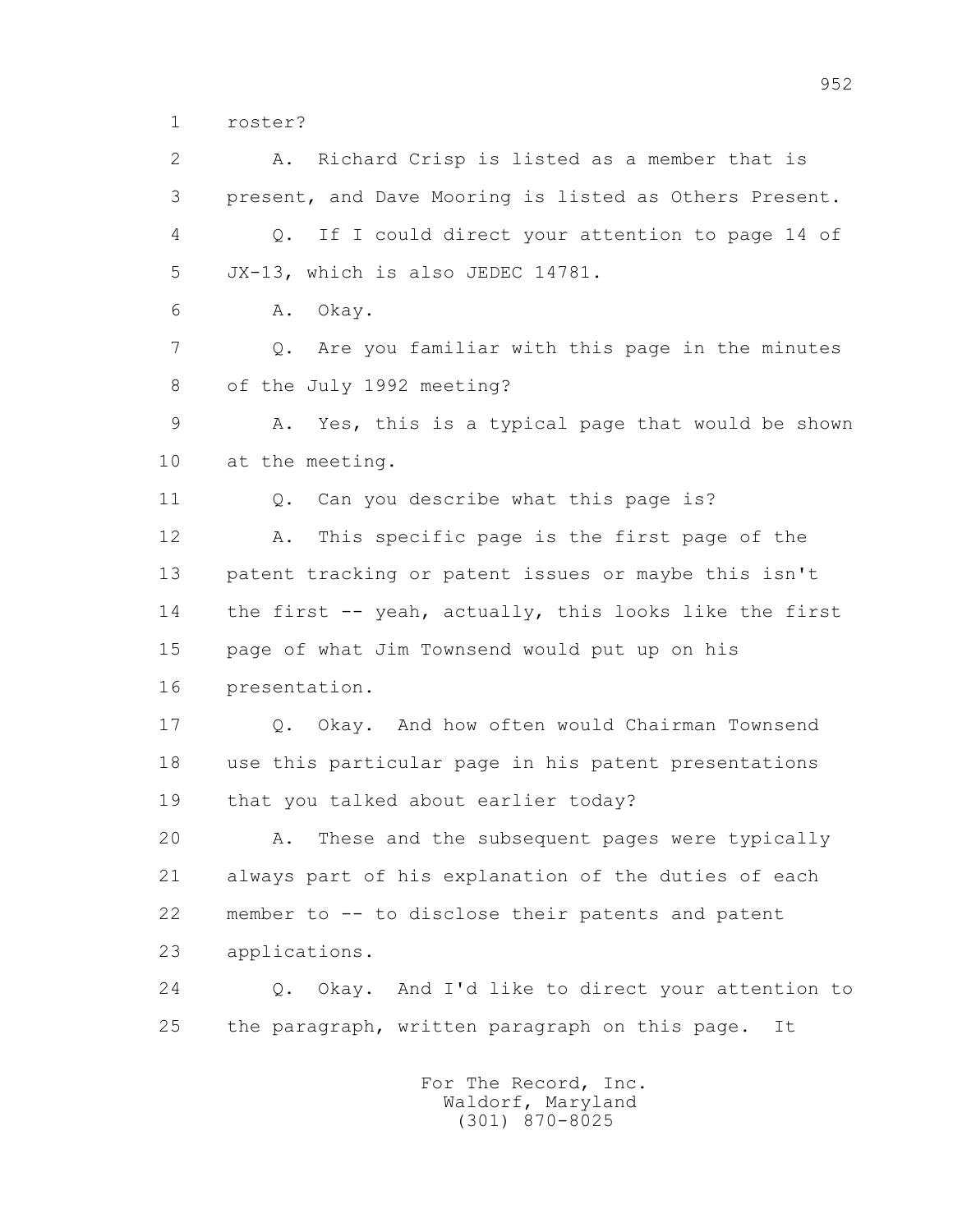1 reads, "Please refer to the existing rules of the EIA 2 governing patentable matters, which follow. Following 3 that material is a list of matters which have been 4 brought to the attention of the JEDEC Memory Committee. 5 In some cases, a patent number is already identified. 6 Please examine the list and research your company's 7 position on patents held or applied for on the items 8 next to your company name in the 'Holder' column, and 9 reply with the patent number, application number, or 10 letter indicating the intent of your company to patent 11 or not patent the subject matter."

12 Do you see that?

13 A. Yes.

 14 Q. Did Mr. -- or did Chairman Townsend go over 15 this material in this slide during his patent 16 presentations?

17 A. Yes, he went over it quite often, at every 18 meeting.

 19 Q. And when he used this particular slide in his 20 presentation, do you have -- do you have any memory of 21 what he would explain when he used this document? 22 A. I can't remember the exact words he would use, 23 except I do know that he would always stress the 24 necessary requirement of all the members to disclose 25 patents or patent applications as early in the JEDEC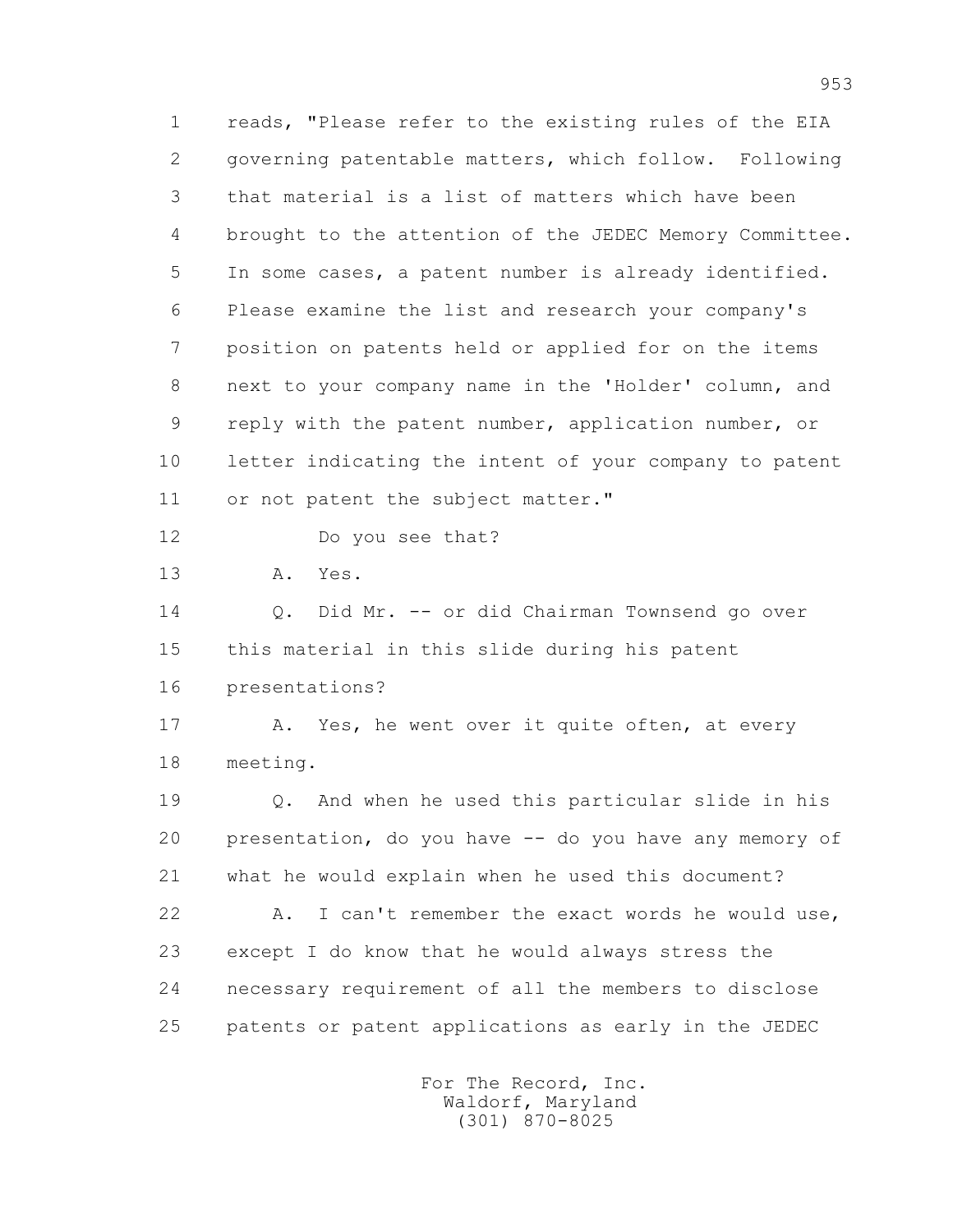1 process as possible.

 2 Q. Okay. Now, is this -- is this a page that 3 you -- or I'll strike that.

 4 Could you explain for the Court the 5 relationship between this page and some of the exhibits 6 that respondent's counsel showed you during his 7 examination?

8 A. Which exhibits?

 9 MR. STONE: Objection, Your Honor, vague with 10 respect to exhibits I showed the witness during my 11 examination. I think she needs to draw the witness' 12 attention to some specific exhibit.

13 JUDGE McGUIRE: Yeah, Counselor, when you say 14 "this page," it's not clear which page you're talking 15 to, so please cite to the proper exhibit number and/or 16 page.

17 MS. ZUK: Okay.

18 BY MS. ZUK:

 19 Q. Well, the page I was directing your attention 20 to was page 114 of JX-13.

21 A. Okay.

 22 Q. And my question is directed at your explanation 23 of the relationship between -- or if any, of this page 24 and, for example, one of the patent tracking lists that 25 Mr. Stone showed you earlier.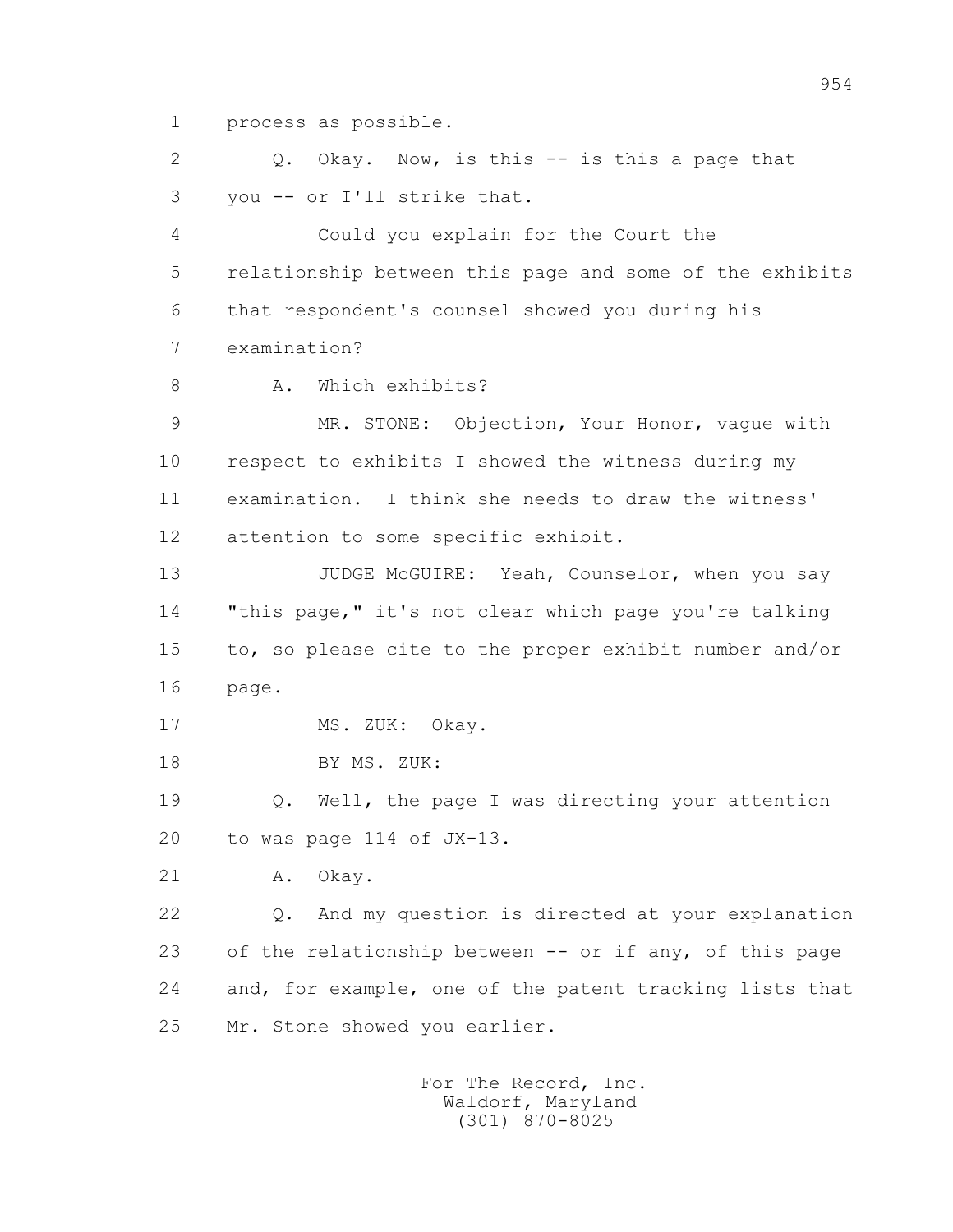1 A. Can you refer me to a specific exhibit? 2 Q. I don't have the number in front of me, but it 3 is Bates number TAEC 0032031, and the date of the 4 document appears to be June 8, 1992. 5 A. I do have several here. I don't know which one 6 you want me to refer to in comparison. I don't seem to 7 find the Bates. I found a Kelly. 8 Q. Well, I can -- may I approach the witness  $9$  and  $-$ 10 JUDGE McGUIRE: Go ahead. 11 BY MS. ZUK: 12 Q. Here you go. 13 A. Great, thanks. 14 Q. Do you remember taking a look at that document? 15 A. Yes. 16 Q. And what is that document in front of you that 17 respondent -- Mr. Stone used with you earlier today? 18 A. This is one of the patent tracking documents 19 that was sent out prior to a meeting. 20 Q. And what is the date of that document? 21 A. This document is May 26th, '92. 22 Q. And Mr. Stone mentioned that Rambus wasn't one 23 of the recipients of the patent tracking list that you 24 have before you that's dated May 26th, 1992. 25 A. They are not listed on the -- the "To" area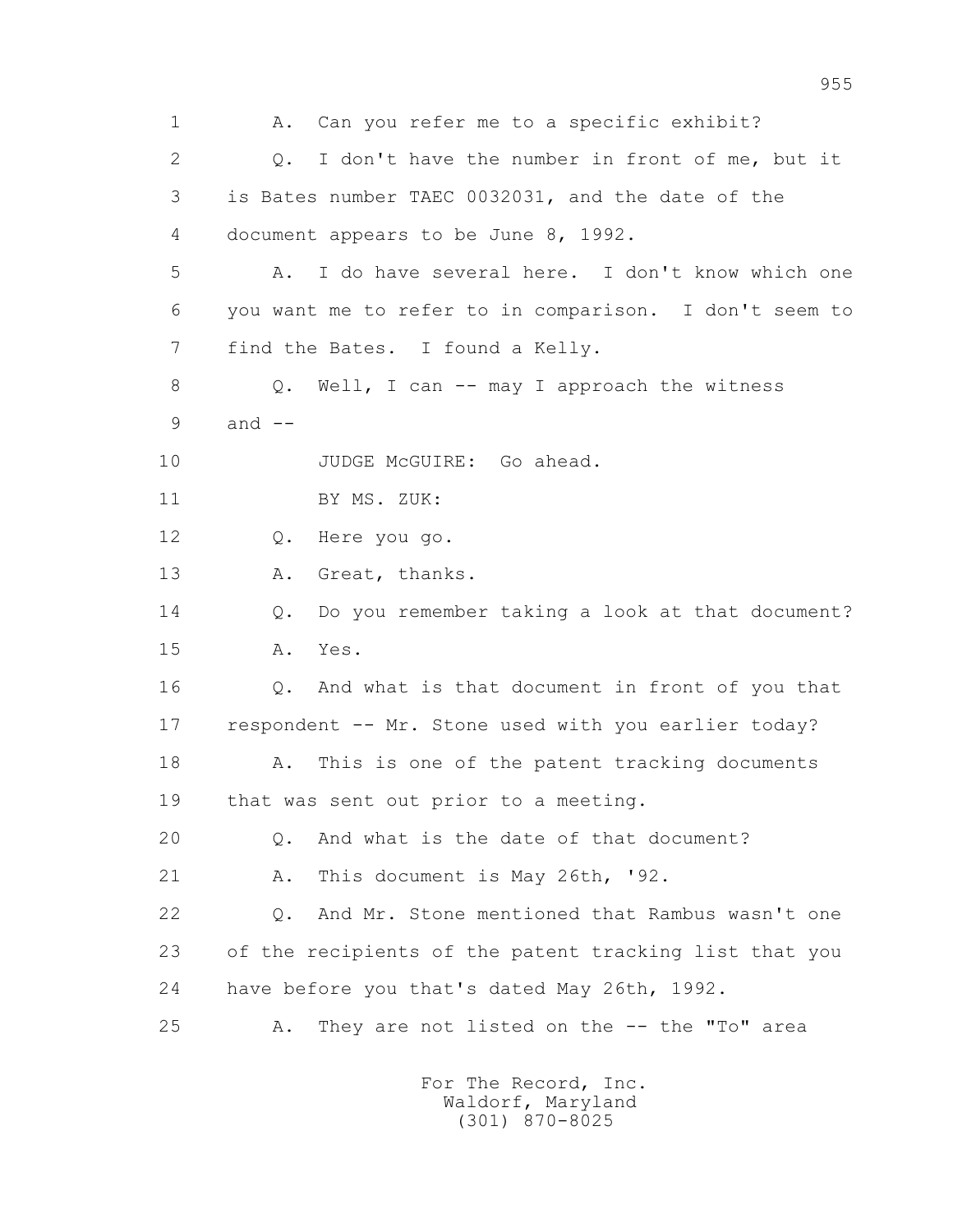1 where supposedly they were all sent to.

 2 Q. Was there another opportunity for Rambus to 3 look at this patent tracking -- at the same patent 4 tracking list that you have before you? 5 A. Of course, at every meeting, such as the one 6 you pointed to, it has the same verbiage and has the 7 same patent tracking information, and that was 8 presented at each meeting. 9 Q. Okay. And I'd like to direct your attention to 10 JX-28, and I think the easiest way to do it is for you 11 to look at your screen. I didn't use this with you 12 earlier today. 13 A. Oh, okay. 14 MS. ZUK: And unfortunately, I don't have 15 copies for Your Honor or -- 16 JUDGE McGUIRE: It's on the screen, so I assume 17 that's all right. 18 BY MS. ZUK: 19 Q. Are you familiar with this document? 20 A. I can't say that I am. 21 Q. Okay. Well, perhaps I can direct your 22 attention to another page and see if you're familiar 23 with that page in this document. Would you turn to  $24$  page  $-$ 25 JUDGE McGUIRE: Well, hold on again. I'm not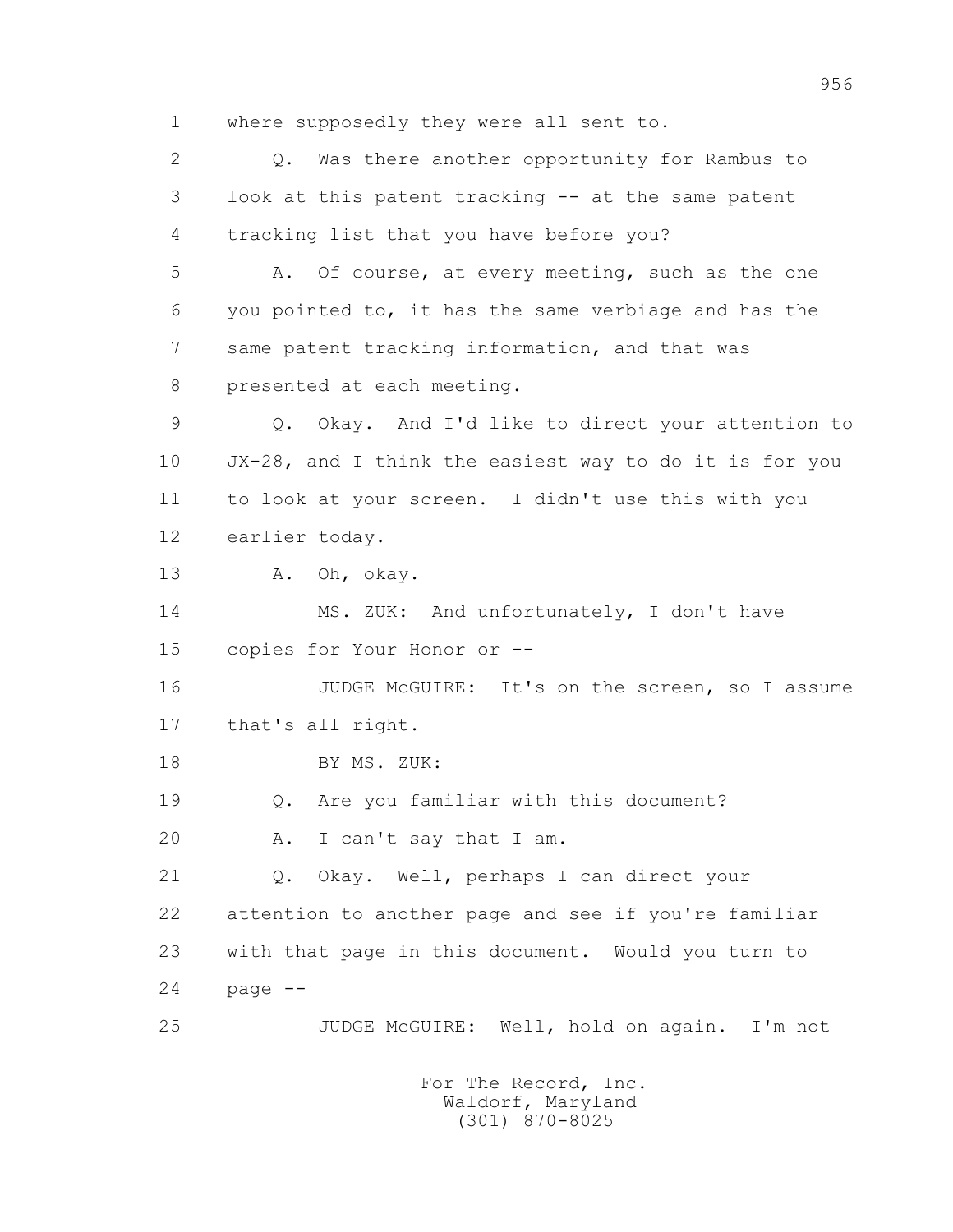1 clear now what you're talking about. What document 2 number is this?

 3 MS. ZUK: This is JX-28. 4 JUDGE McGUIRE: Twenty-eight, okay. 5 BY MS. ZUK: 6 Q. And if you could turn to page 12 of JX-28, are 7 you familiar with this document, which is page 12 of 8 JX-28? 9 A. I can't say specifically that I am, because in 10 this time frame I was no longer the JEDEC rep, and even 11 though my name is on it, I can't state that I actually 12 received it. It could have been that it was just 13 mailed, and even though my name is on it, Bob Fusco or 14 Terry Walther or whoever the JEDEC rep was actually 15 received it. 16 Q. Are you familiar with this kind of document? 17 A. This looks like the typical language that would 18 be attached to the patent tracking document, yes, which

 19 would be mailed out prior or that would be also gone 20 over in the JEDEC meetings.

 21 Q. Okay. And if you could turn back to the first 22 page of this exhibit, which is JX-28, now, the top of 23 the page reads, "December 6th, 1995, JC-42.3 Committee 24 on RAM Memories and Minutes of Meeting Number 77."

25 Do you see that?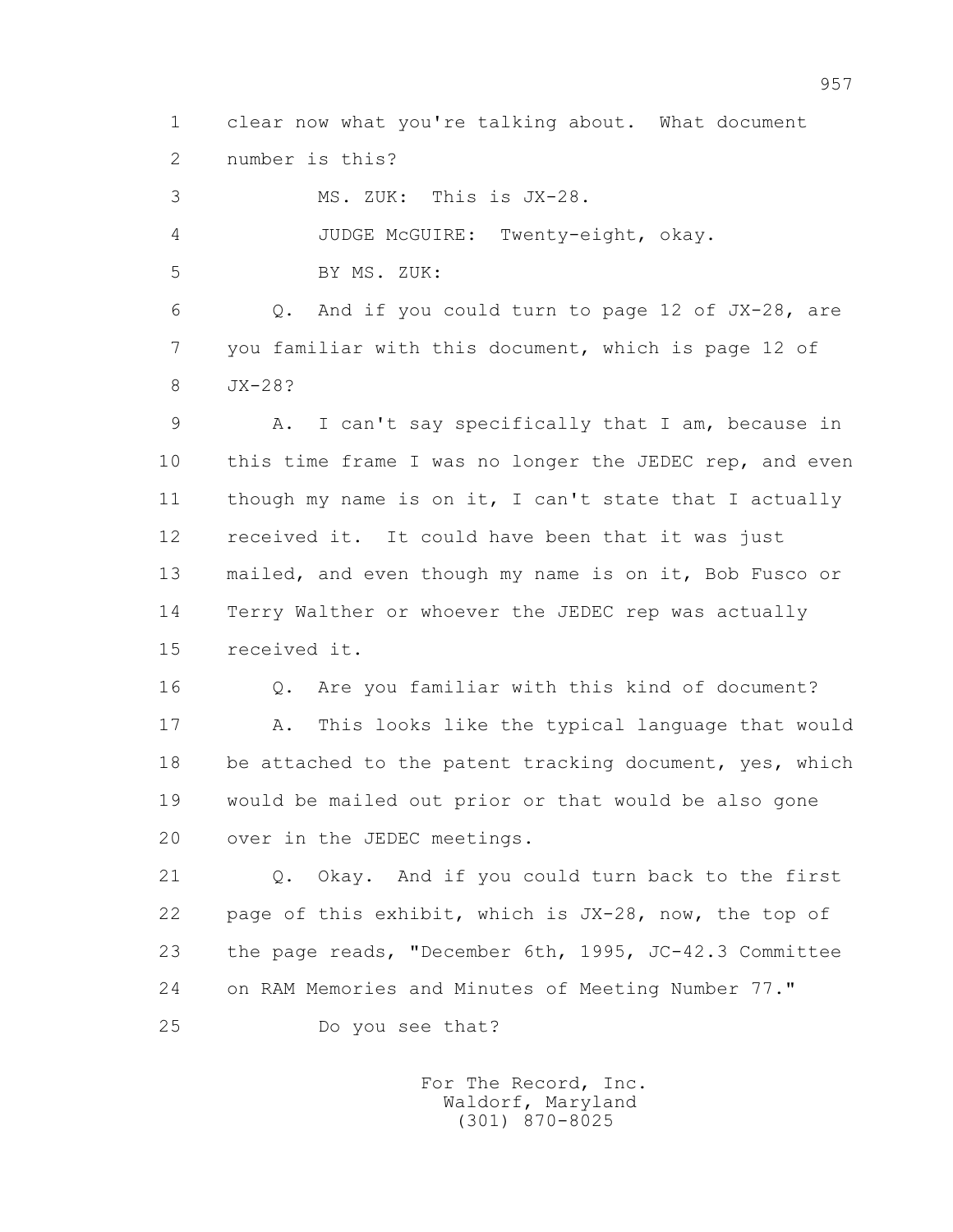1 A. Yes.

 2 Q. Does this indicate that JX-28 is a set of 3 minutes from the December 6th, 1995 JC-42.3 meeting? 4 A. Yes, it says that. 5 Q. Now, Mr. Stone walked you through a lot of 6 burst EDO patents or you had a discussion about burst 7 EDO patents, and he referred you to a document that 8 showed an April 1996 letter from Terry Walther 9 disclosing three patent applications on burst EDO. 10 Do you remember that? 11 A. Yes. 12 Q. Do you have an understanding of the 13 circumstances surrounding the disclosure of three 14 applications related to burst EDO in 1996? 15 A. I'm not sure exactly why they were disclosed, 16 no, I don't know what precipitated that event. 17 Q. Well, in your discussion of the various burst 18 EDO patents and applications that Micron either filed 19 or had at various points in time, you said at one point 20 that maybe you made a mistake by not -- or you 21 indicated that maybe you made a mistake about -- by not 22 disclosing patents and/or patent applications related 23 to burst EDO to JEDEC. 24 Do you remember that? 25 A. I don't know if that was my specific testimony,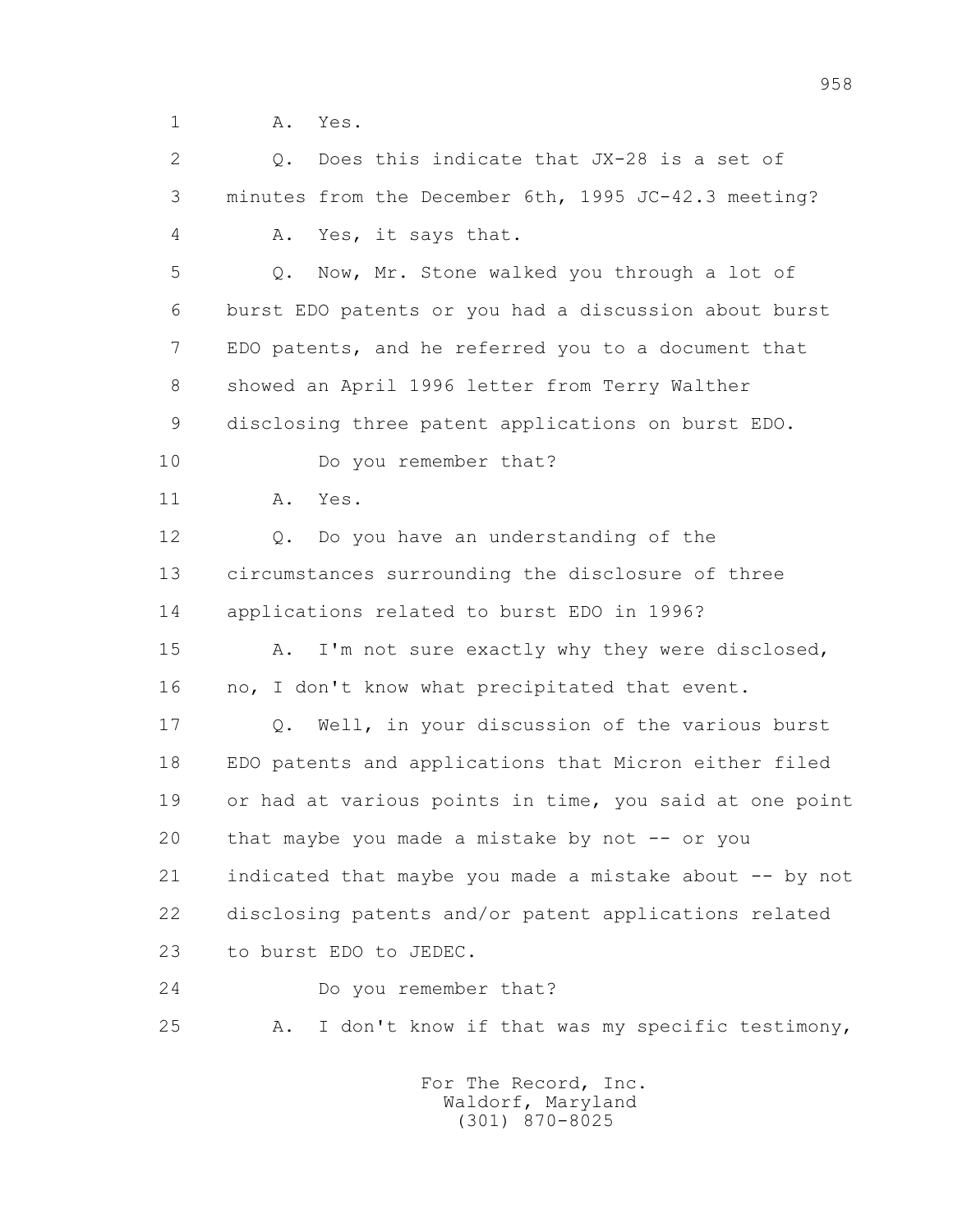1 but I remember saying that, yeah, I could have made a 2 mistake by not telling Terry more directly instead of 3 relying on him to know what was going on. Maybe I 4 should have said, hey, look, we're filing IP here, and 5 you need to disclose it. Maybe that was the mistake I 6 made.

 7 Q. Okay. Did you think that under the terms of 8 the JEDEC patent policy, as you understood it between 9 1991 and 1993, that perhaps you should have done 10 something differently with respect to the patents and 11 patent applications in 1996?

12 A. In retrospect, yeah, we should have done 13 something different, I believe. I think we should have 14 disclosed them earlier.

15 Q. Now, I want to get some more facts about the 16 sequence of your involvement in burst EDO. As I 17 understood it from your testimony earlier today, you 18 were involved at some point at Micron in promoting 19 burst EDO in the industry.

20 A. Yes.

21 Q. Would that be fair?

22 A. That's correct.

 23 Q. And when did your activity surrounding the 24 promotion of burst EDO begin at Micron?

25 A. Probably in the early '94 time frame.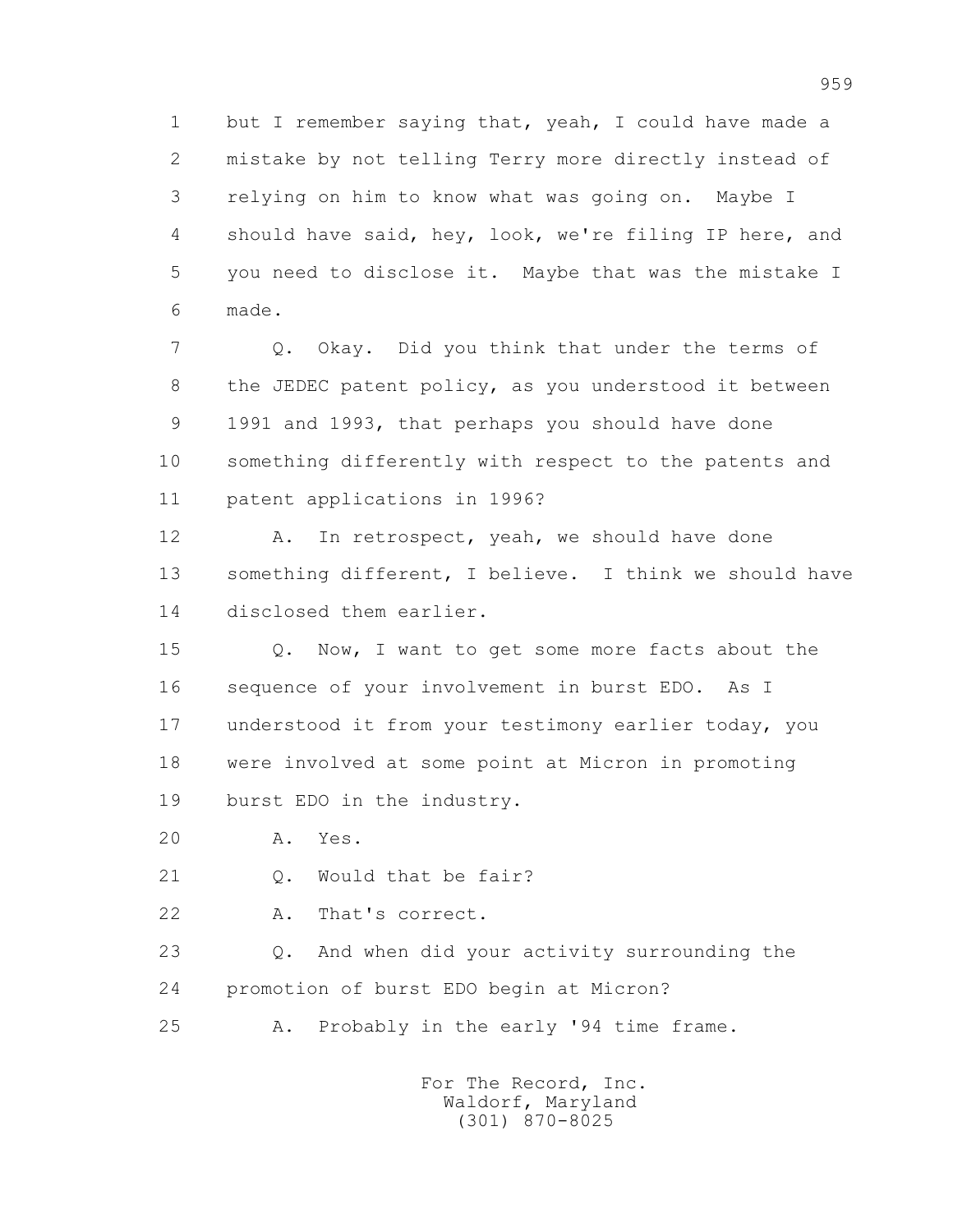1 Q. Okay. And did you have meetings in 1995 with 2 DRAM customers and perhaps manufacturers about burst 3 EDO?

 4 A. I can't remember exactly when we had meetings, 5 but in the '94-'95 time frame, I did have meetings with 6 the manufacturers of DRAM to support burst EDO. 7 Q. And when would you say your activity in 8 relation to promoting burst EDO in the industry 9 stopped?

 10 A. Either the -- probably be early '96, early to 11 mid-'96.

 12 Q. Okay. In late 1993 to 1994, to the best of 13 your knowledge, did Micron ever intend to seek 14 royalties on the burst EDO patents that list you as a 15 co-inventor or inventor?

16 A. No, we did not.

 17 Q. In the 1995 time frame, to the best of your 18 knowledge, did Micron ever intend to seek royalties on 19 the burst EDO patents that list you as a co-inventor or 20 inventor?

21 A. No, they did not.

22 Q. And how about in early 1996?

23 A. No.

24 0. Okay. Why not?

25 A. I think there are several reasons. First of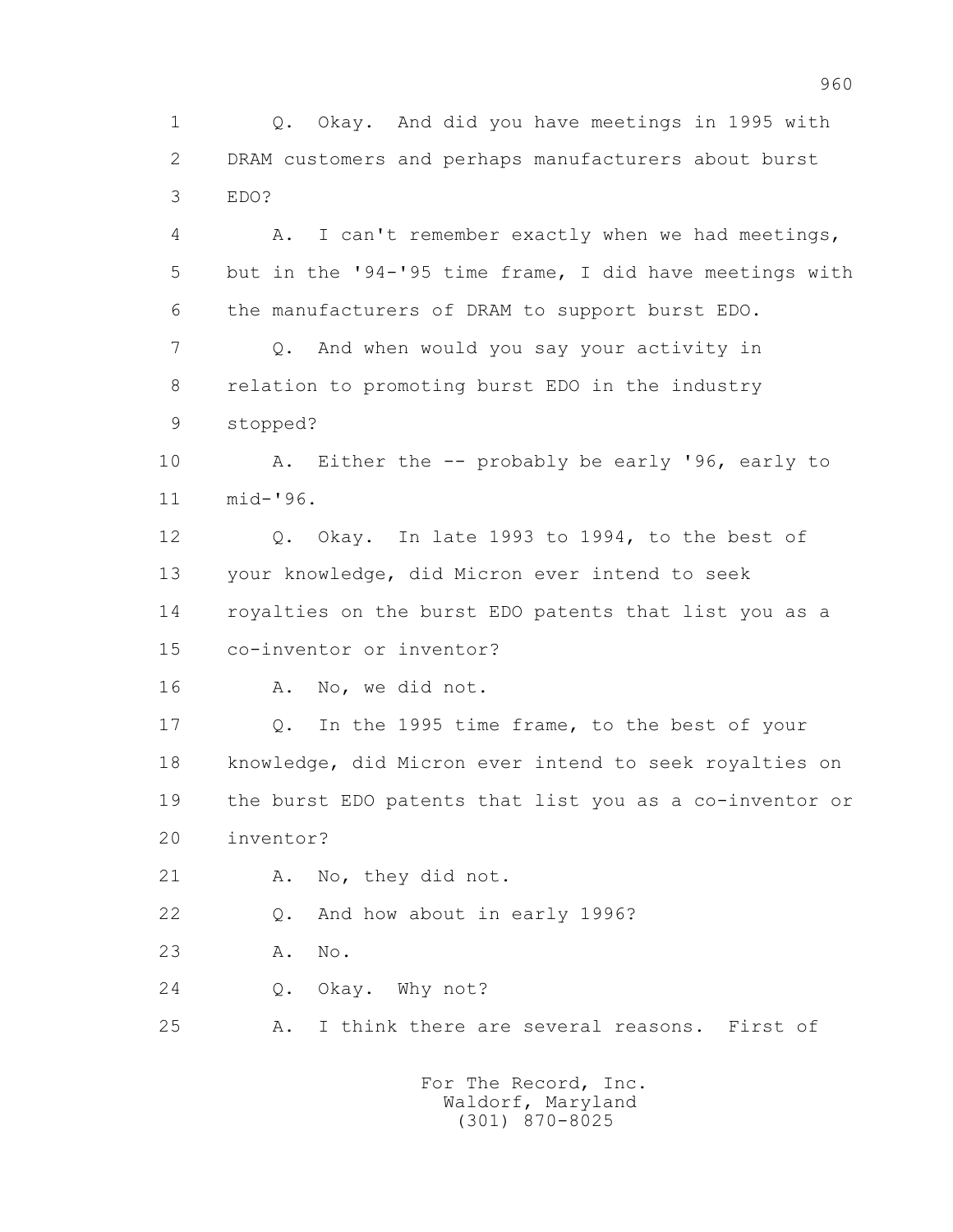1 all, from my discussions with the manufacturers and 2 chipset -- both the memory manufacturers and the 3 chipset manufacturers, I'd already given them an 4 assurance that they could use the patents, whatever 5 those patents were, with regard to burst EDO without 6 any royalties in order to garner their support for the 7 standard and to produce it.

8 Then later, it was never produced by anybody 9 else. Even though they had the capability on their 10 die, they never did come to market with the product. 11 So, it wasn't required.

 12 Q. Now, focusing outside of DRAM manufacturers and 13 your interaction with them, at any time up to April 14 1996, were you aware of any intention within Micron to 15 enforce burst EDO patents against companies practicing 16 to the burst EDO standard?

 17 A. Say that again. I'm sorry, I got daydreaming 18 for a second.

 19 Q. At any time up until April 1996, were you aware 20 of any intention within Micron to enforce burst EDO 21 patents against companies practicing to a burst EDO 22 standard?

23 A. No.

 24 Q. Do you have an understanding as to why? 25 A. Not specifically. I think in general it's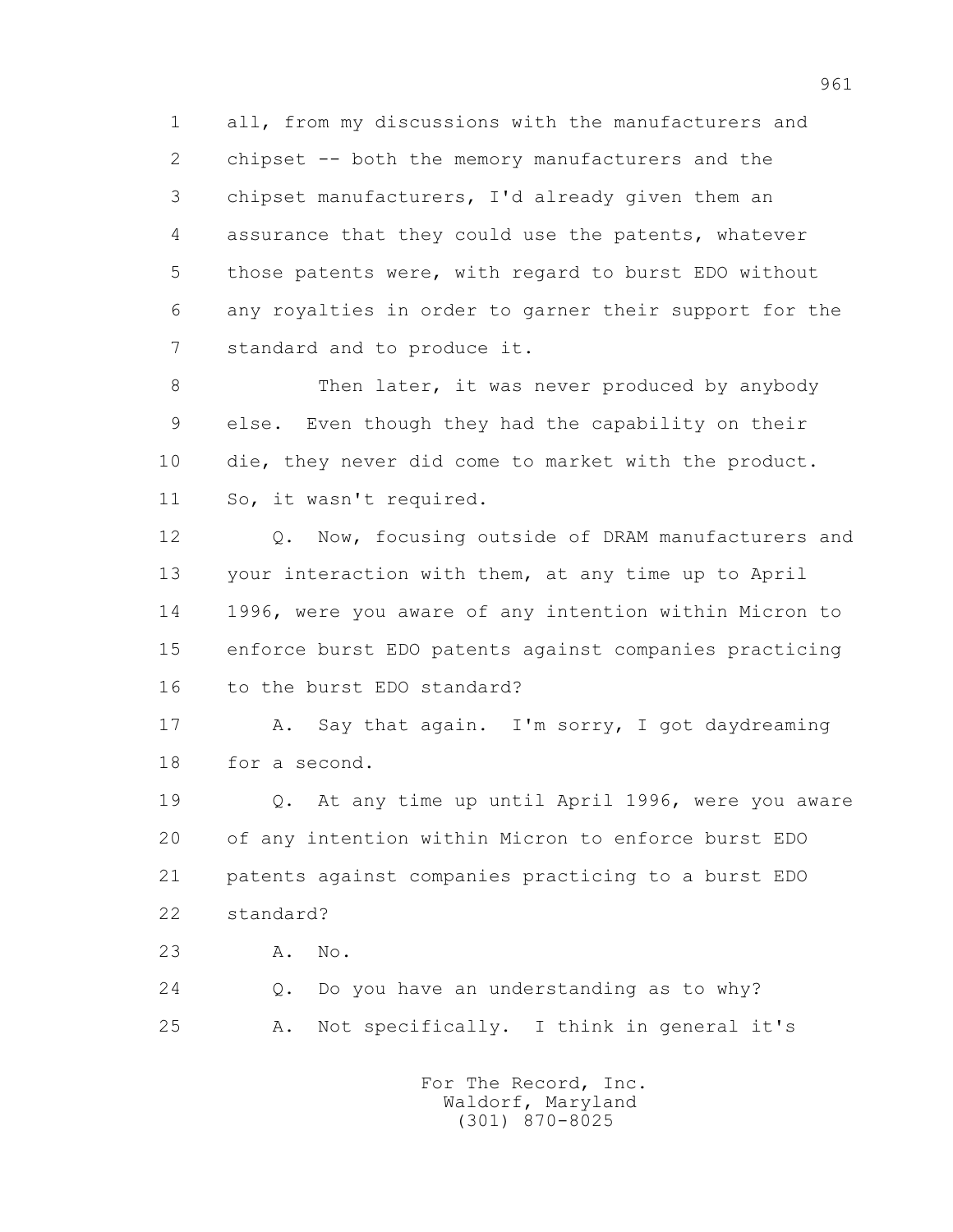1 because the standard never did come to the market. 2 Also, the -- we stated that we wouldn't prosecute any 3 patents against anybody who used that standard. Those 4 are two thoughts that I have. 5 Q. Would it be fair to say, then, that neither you 6 or your company, to the best of your understanding, 7 ever had any intention of enforcing burst EDO patents 8 against companies that -- which might choose to 9 practice to the burst EDO standard? 10 A. Yes, I think that's a fair statement. 11 MS. ZUK: No further questions. 12 JUDGE McGUIRE: Thank you, Ms. Zuk. 13 Mr. Stone, any further recross? 14 MR. STONE: Briefly, Your Honor. 15 JUDGE McGUIRE: And again, you are under the 16 same caution regarding the scope and inquiry. 17 MR. STONE: Thank you. 18 RECROSS EXAMINATION 19 BY MR. STONE: 20 Q. Mr. Williams, January of 1995, burst EDO 21 presentation, you and Mr. Fusco were there, right? 22 A. Yes. 23 Q. The meeting started with a presentation of the 24 patent tracking list the way it did at all the other 25 meetings you attended, right?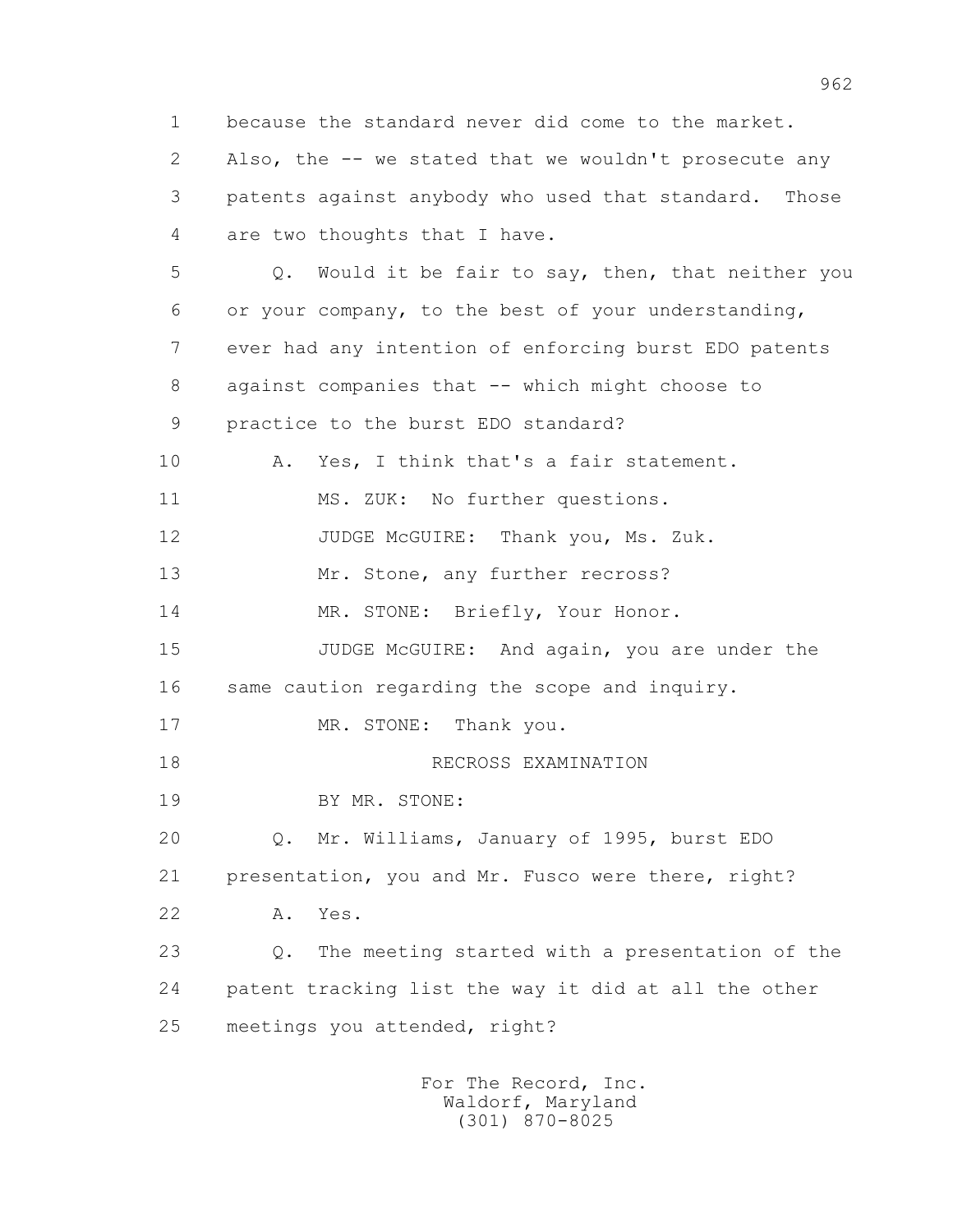1 A. Yes.

 2 Q. Up came the patent tracking list, not a single 3 Micron burst EDO patent was on that list that went up 4 on the screen, was it? 5 A. That's correct. 6 Q. You knew in January of '95 that Mr. Walther, 7 Mr. Fusco and yourself had not disclosed a single burst 8 EDO patent to JEDEC, correct? 9 MS. ZUK: Objection, lacks foundation. 10 JUDGE McGUIRE: Overruled. 11 THE WITNESS: I did not know that they were 12 disclosed or not. 13 BY MR. STONE: 14 Q. You knew when the patent tracking list came up 15 on the screen and you had a chance to look at it that 16 no Micron burst EDO patents were listed, were they? 17 A. They were not listed on the patent tracking 18 list. 19 Q. And you knew from your years at JEDEC, as you 20 tell us today you knew, that you should have disclosed 21 patent applications, right? 22 A. Somebody should have disclosed. 23 Q. And you knew in January of '95 that nobody had, 24 because they didn't come up on the list, right? 25 A. No, I don't think I could infer that they --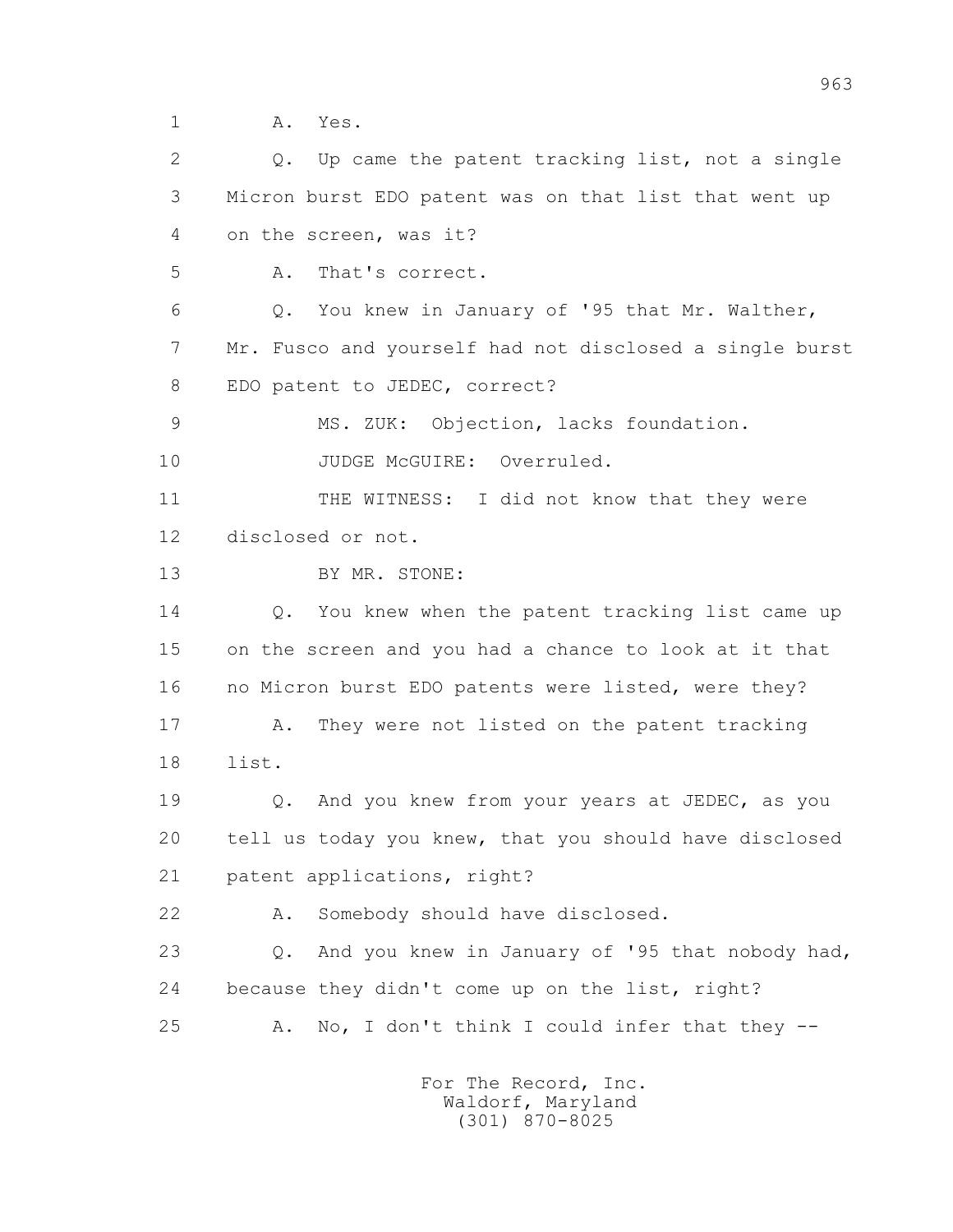1 they hadn't been disclosed because they weren't on the 2 list.

 3 Q. Well, what does the list say at the very 4 beginning? Doesn't it say this is a list of all the 5 patents that have been disclosed to date? 6 A. I don't know if it has those exact words, but 7 it says -- 8 0. Take a look at one of them. 9 A. Let me read it. 10 Q. It's right on the cover memo. What's it say in 11 the first paragraph that Mr. Townsend wrote that you 12 said came up at every one of the meetings? 13 A. "This is the list of matters which have been 14 brought to the attention of the JEDEC Memory 15 Committee." 16 Q. Okay. So, that was up, January of '95, this is 17 a list of the matters that have been brought to our 18 attention. It's followed by a list. There's no Micron 19 burst EDO patents on that list, correct? 20 A. Correct. 21 Q. Okay. And in January of '95, with what you 22 knew then about the JEDEC patent policy, you didn't 23 raise your hand and say, Jim Townsend, I'm here from 24 Micron, I'm an inventor, I have a lot of patents that 25 have been applied for on burst EDO, and I want to make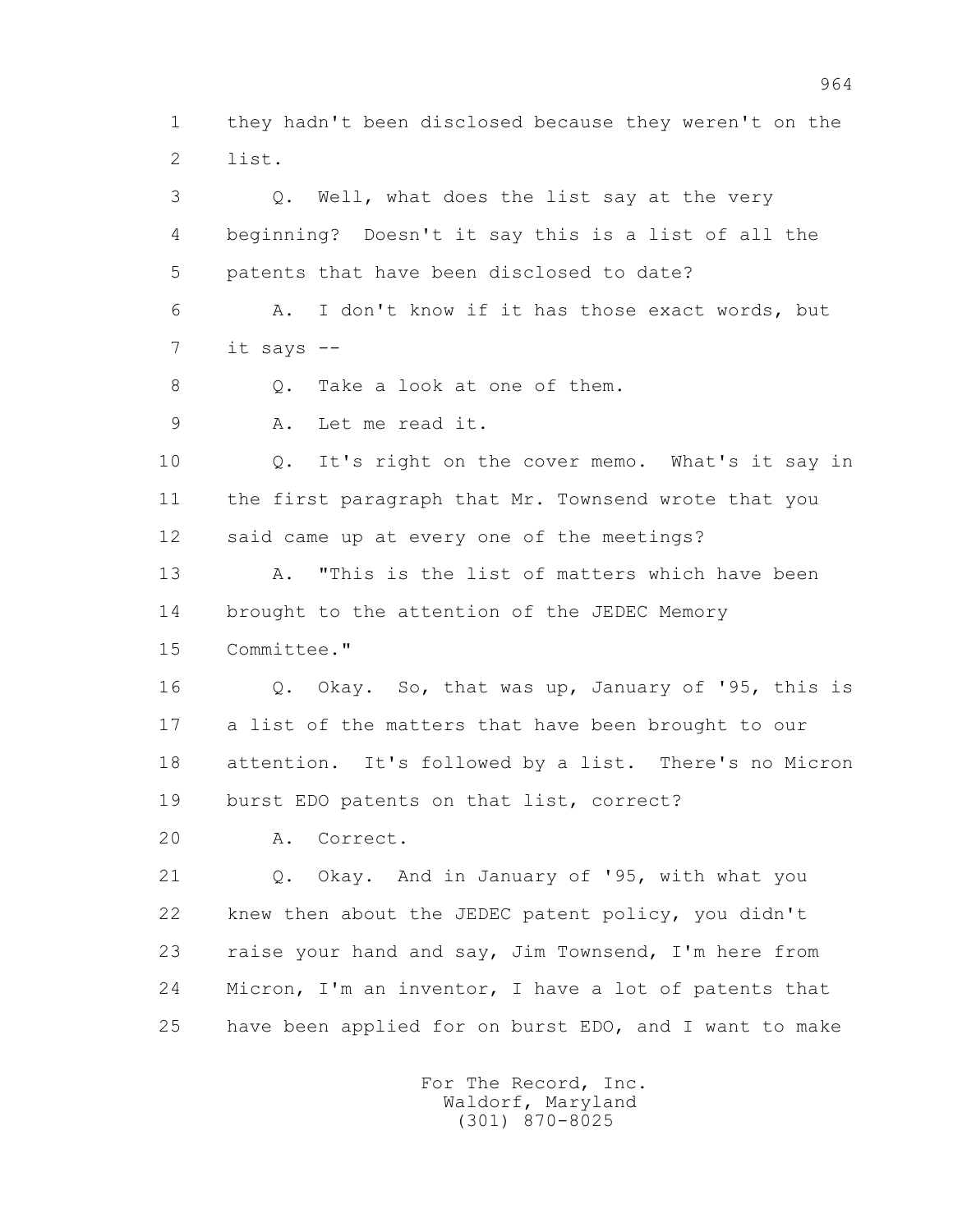1 sure they get on the list, because that's what I 2 understand I should do. You didn't do that, did you? 3 A. No, I didn't.

 4 Q. And you didn't nudge Mr. Fusco and say, hey, 5 Bob, if you're the rep today and it's your 6 responsibility maybe instead of mine, raise your hand, 7 because I'm about to talk about burst EDO at this 8 meeting, and I and some other guys at Micron have 9 applied for a lot of patents on burst EDO. You didn't 10 do that either, did you?

11 A. No, I didn't.

 12 Q. So, if we were to look at your conduct in 13 January of '95, we would see a man who knowing that the 14 list didn't show any Micron burst EDO patents, didn't 15 feel he should raise his hand and say anything about 16 it. That's what we'd see if we looked at your conduct, 17 wouldn't we?

 18 A. I don't know if you could characterize it that 19 way. I think you would -- you could characterize it 20 that maybe I should have.

 21 Q. Well, you didn't feel in January of '95 when 22 you flew back to Boise, you didn't go back into Mr. 23 Cloud's office and say, I think I goofed, I should have 24 disclosed it in January '95, and I didn't. You didn't 25 do that, did you?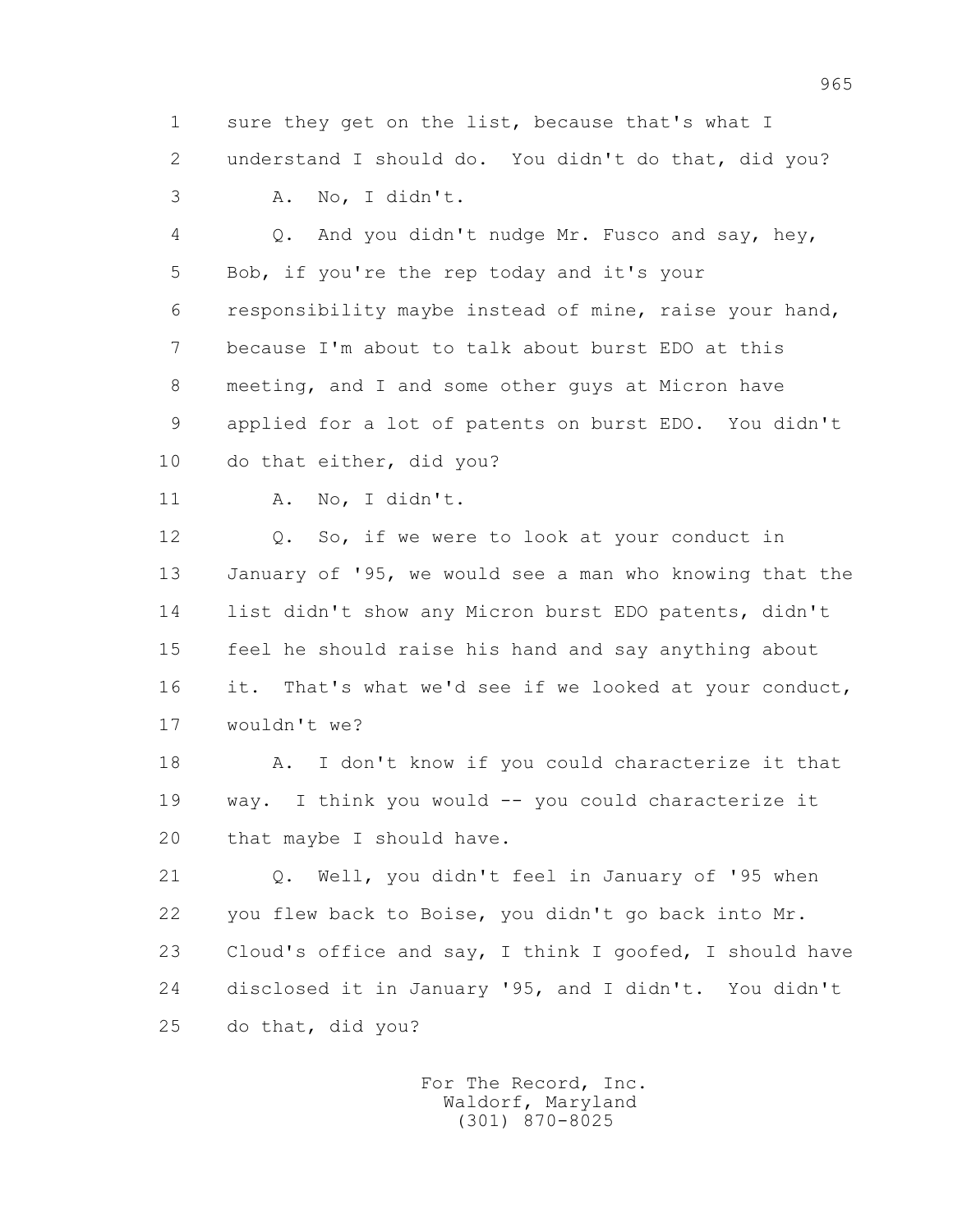1 A. No, I didn't.

2 0. You didn't go back to Boise and tell Mr. 3 Walther or Mr. Fusco, you know, probably I should have 4 disclosed them, because I saw they weren't on the list, 5 probably I should have disclosed them then, but next 6 meeting, you guys do it. You didn't do that either, 7 did you? 8 A. No, I didn't. 9 Q. The first time you've ever said in public -- 10 the first time you've ever said, I should have 11 disclosed those applications, was when you came here 12 today and testified, right? 13 A. Yes. 14 0. Okay. In your depositions in the Micron case 15 against Rambus, you never said that. 16 A. I can't remember everything I said in the 17 deposition, but you can probably show me. 18 Q. And in your deposition that Ms. Jeffries took 19 of you in this case, you never said, I goofed, I should 20 have disclosed them, did you? 21 A. I don't know if I was asked the specific 22 question. 23 Q. The first time you've ever told a supervisor, a 24 subordinate, a colleague at Micron that you now realize 25 that the patent policy in effect in '95 was one that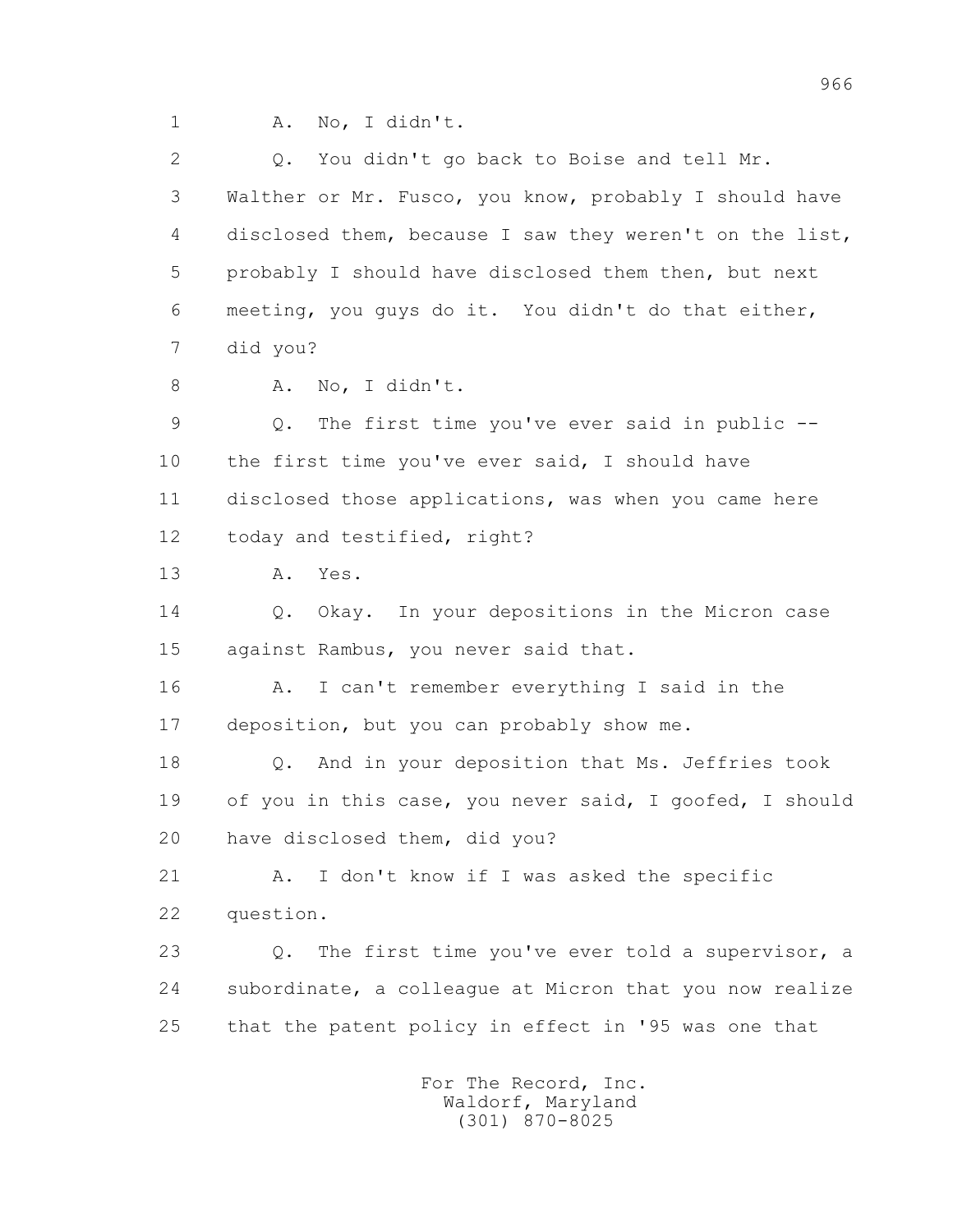1 required you to have disclosed patent applications that 2 you didn't disclose, the first time you've ever come up 3 with that is here today, right?

4 A. State the question again.

 5 Q. The first time you've ever told any other 6 Micron employee that you think back in January of '95 7 maybe you should have acted differently, the first time 8 you've ever said that to anybody at Micron, is today.

 9 A. I don't know if I could characterize it that 10 I've never said that anybody, that I goofed and should 11 have disclosed earlier, was the first time today.

 12 Q. Well, when did you realize that the patent 13 tracking list that you saw in January '95 didn't have 14 any burst EDO patents on it from Micron? Didn't you 15 realize it that day?

16 A. I don't think I looked at it that day.

 17 Q. Okay. And you didn't look at the ones that I 18 showed you earlier that were faxed to the general fax 19 number for your group either, right?

 20 A. I looked at those prior to those meetings, 21 yeah.

 22 Q. Okay. So, the one I showed you for May of '95, 23 you looked at that one after your January meeting? 24 A. I'm sorry, which one did you refer to? 25 Q. May of 1995. I showed you the patent tracking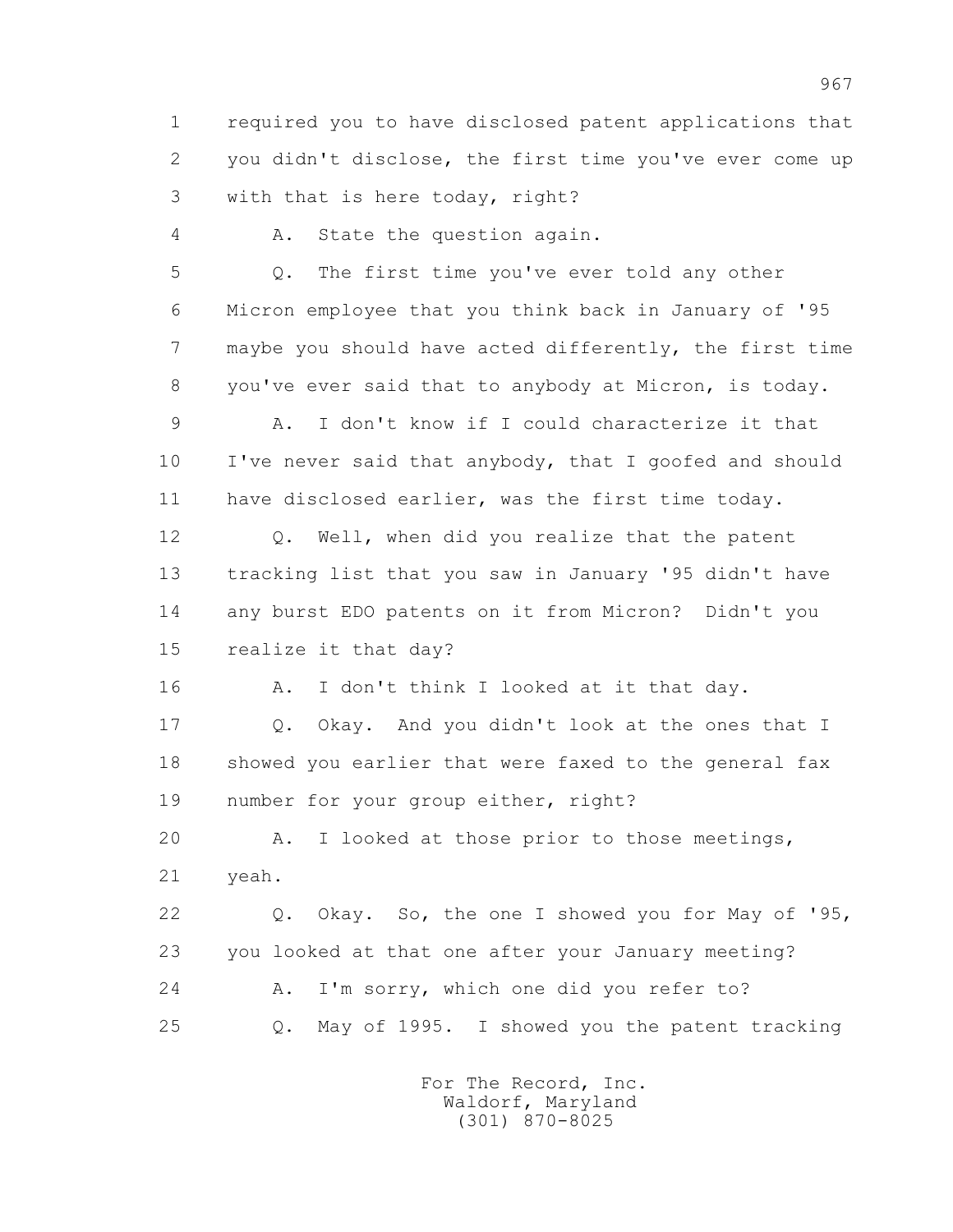1 list sent to your attention, May of '95. Did you look 2 at that one to see if they had picked up the 3 applications that related to the presentation you had 4 given in January? 5 A. At that point in time, I didn't know where the 6 patents actually were, whether I knew that I did a 7 disclosure, but I didn't know where they were in the 8 process. 9 Q. You don't mean to tell me, seriously, that you 10 didn't sign the patent applications that went to the 11 patent office? 12 A. Yes, I did. 13 Q. Okay. You signed them under oath with a notary 14 before they went to the patent office, right? 15 A. Yes. 16 Q. Okay. And you signed those applications well 17 before January of '95, didn't you? 18 A. I believe -- yes, I believe so. 19 Q. Okay. Ms. Zuk showed you JX-28. Do you still 20 have it in front of you? 21 A. Which one was that? 22 Q. That was the minutes of the meeting in December 23 of '95. Do you remember she showed you those? 24 A. Oh, I think this is one I don't have a copy of.  $25$  Is this  $-$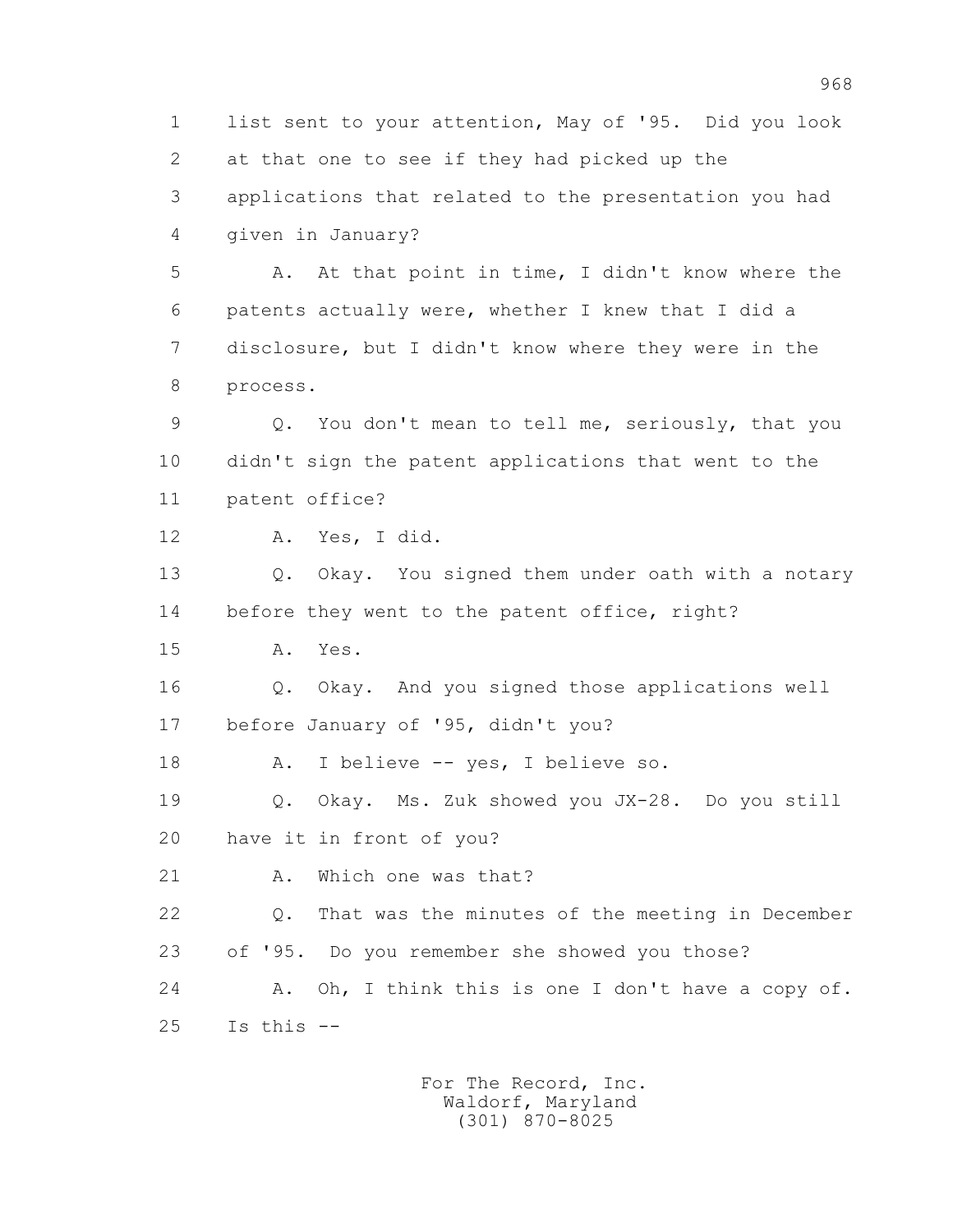1 Q. Yeah, maybe she just brought it up on the 2 screen. 3 Do you remember this was the meeting in 4 December of '95, Fairmont Hotel, Dallas, Texas? 5 A. Right. 6 Q. And then she asked you to look at a couple of 7 pages of the document? 8 A. Right. 9 Q. Take a look at page 20, if you would. We will 10 just bring it up on the screen. 11 You'll see it says Toshiba in the bottom 12 right-hand corner. 13 A. Yes. 14 Q. And that was the company that Jim Townsend 15 worked for? 16 A. Yes. 17 Q. And do you see that it tells you how to find 18 patents by going to this worldwide web address? 19 A. Yes. 20 Q. And do you see what is listed on this slide as 21 the source of the information for how to get patents? 22 A. Yes. 23 Q. What's it say? 24 A. It says, "R. Crisp, email, 5/23." 25 Q. And do you understand that R. Crisp to be a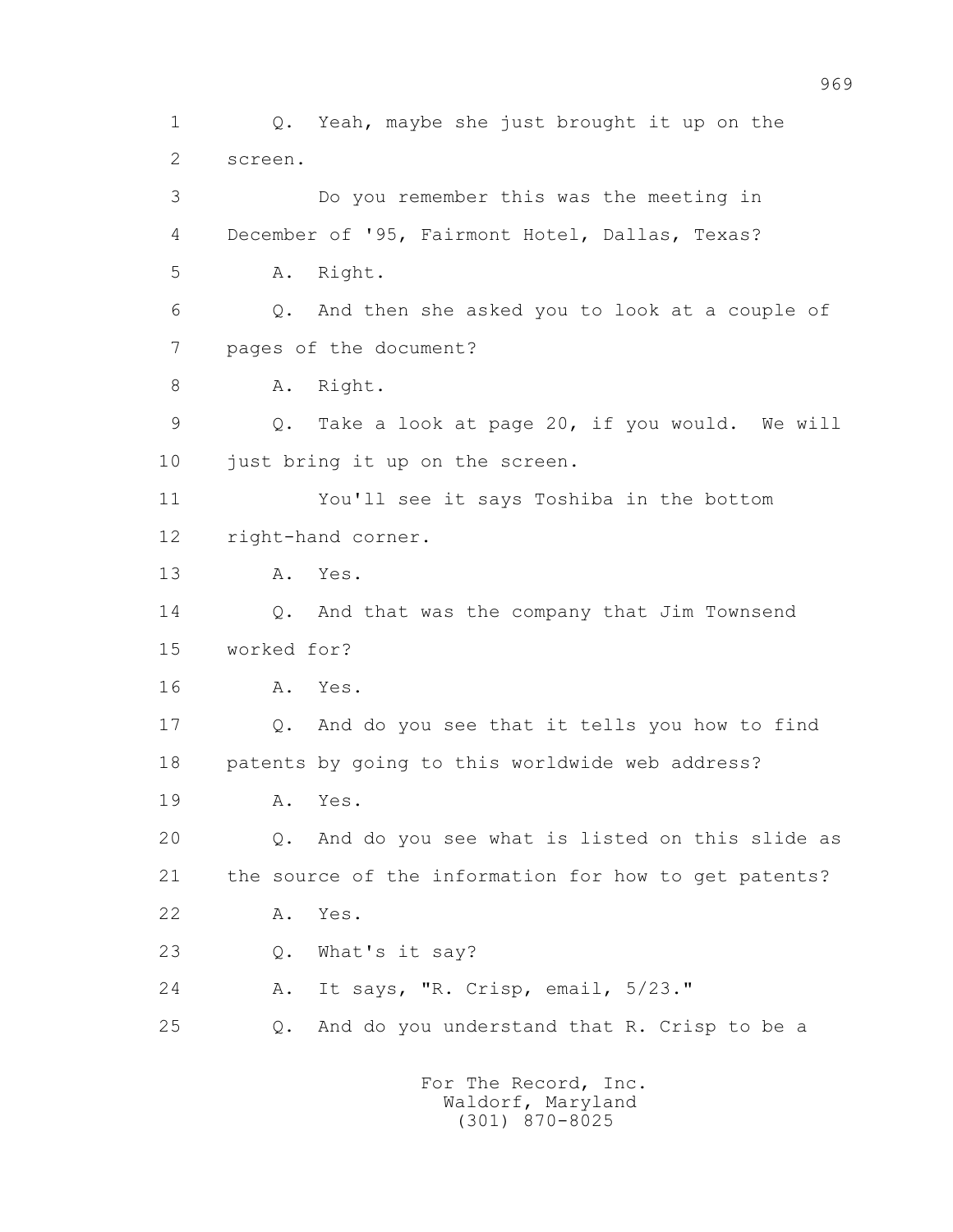1 reference to Richard Crisp?

2 A. I would think so.

 3 MS. ZUK: Objection, lacks foundation. 4 JUDGE McGUIRE: I think at this point that's 5 overruled. 6 BY MR. STONE: 7 Q. And did you answer? I'm sorry. 8 A. Yeah, I believe it does. 9 Q. Okay. This intent not to seek royalties for 10 any of the burst EDO patents, you testified to that 11 earlier, okay? Do you remember? 12 A. Yes.

 13 Q. You would agree, wouldn't you, that it's not 14 within your authority to make a decision on behalf of 15 Micron as to whether they are going to seek royalties 16 or not seek royalties for any particular patent?

17 A. In general, that's true.

 18 Q. And one of the burst EDO patents that I put up 19 on my demonstrative earlier is -- I'll try to get the 20 number right here -- just give me a minute. I'm slow, 21 but I'll get there.

 22 It's the '376 patent, which is Distributed 23 Write Data Drivers for Burst Access Memories, that's 24 the name of it, and I'm going to show you that patent. 25 Well, I thought I was.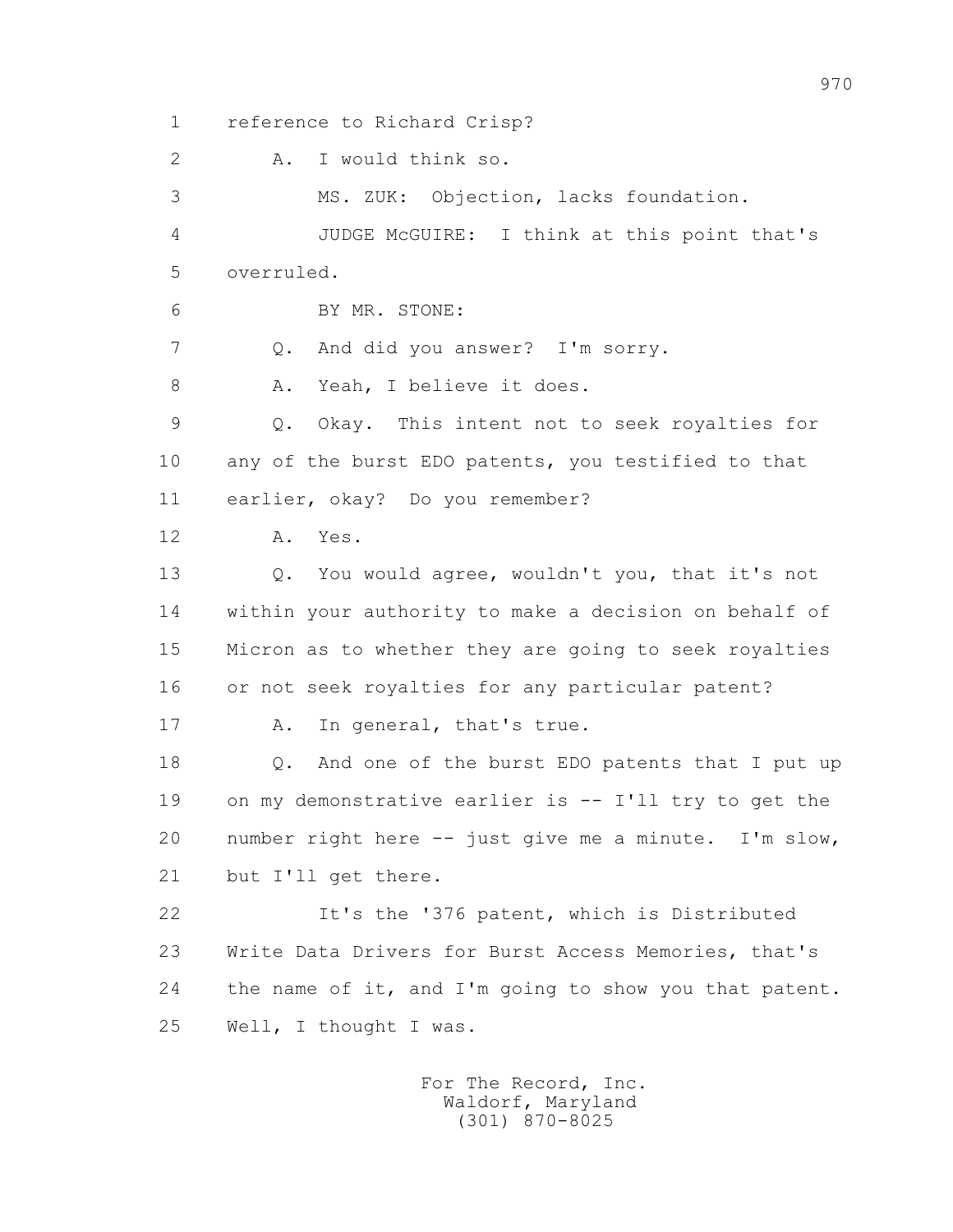1 If we could bring it up on the screen, it is 2 RX-861. 3 Now, if we take a look at this patent, you'll 4 see the title of it is Distributed Write Data Drivers 5 for Burst Access Memories. Do you see that? 6 A. Yes. 7 Q. Just bring it up the way you had it before. 8 Do you see that it was filed January 30 of 9 1995? 10 A. Yes. 11 Q. And it was a continuation-in-part of -- a 12 continuation-in-part of one that was filed back on 13 December 23rd of '94 that we talked about earlier? Do 14 you see that under Related Patent Data? 15 A. Yes. 16 Q. And this is a patent that relates to burst EDO, 17 isn't it? 18 A. I'm not sure without reading it. 19 0. Well, if you look under the Other Publications, 20 do you see in the prior art it lists the Samsung 21 Synchronous DRAM presentation from March of '93, the 22 OKI presentation from September of '94, the Toshiba 23 presentation from December of '94, down at the bottom, 24 and then it -- do you see that? 25 A. Yes, I see those.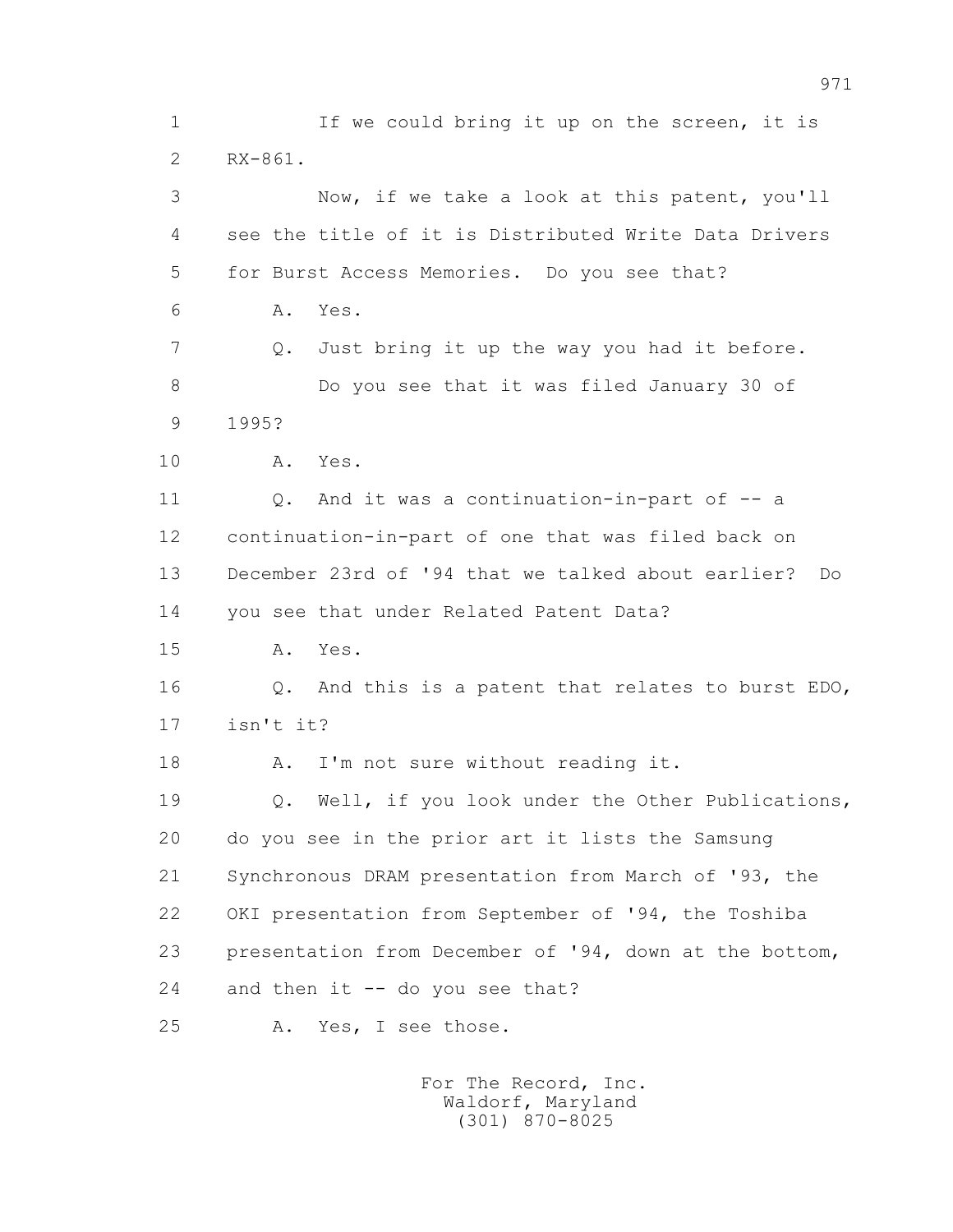1 Q. If this is a patent that relates to burst EDO, 2 is this one that you're testifying today Micron has no 3 intention to enforce or seek royalties for? 4 A. I can't state that, because I had no 5 involvement with this patent. 6 Q. Well, do you know which of the patents that I 7 showed you earlier on my chronology are ones that you 8 think you can testify today Micron has no intention of 9 seeking to enforce or to seek royalties for? 10 MS. ZUK: Objection, mischaracterizes his 11 testimony. 12 JUDGE McGUIRE: I'm sorry, I can't hear you, 13 Ms. Zuk. 14 MS. ZUK: Objection, I believe respondent's 15 counsel is mischaracterizing Mr. Williams' earlier 16 testimony. 17 MR. STONE: Let me rephrase, Your Honor. 18 JUDGE McGUIRE: All right, go ahead. 19 BY MR. STONE: 20 Q. Mr. Williams, did you testify earlier today 21 that Micron has no intention of seeking at this point 22 in time to enforce certain of the burst EDO patents? 23 A. Yes. 24 Q. Okay. And which of the patents -- do you know 25 which patents that applies to?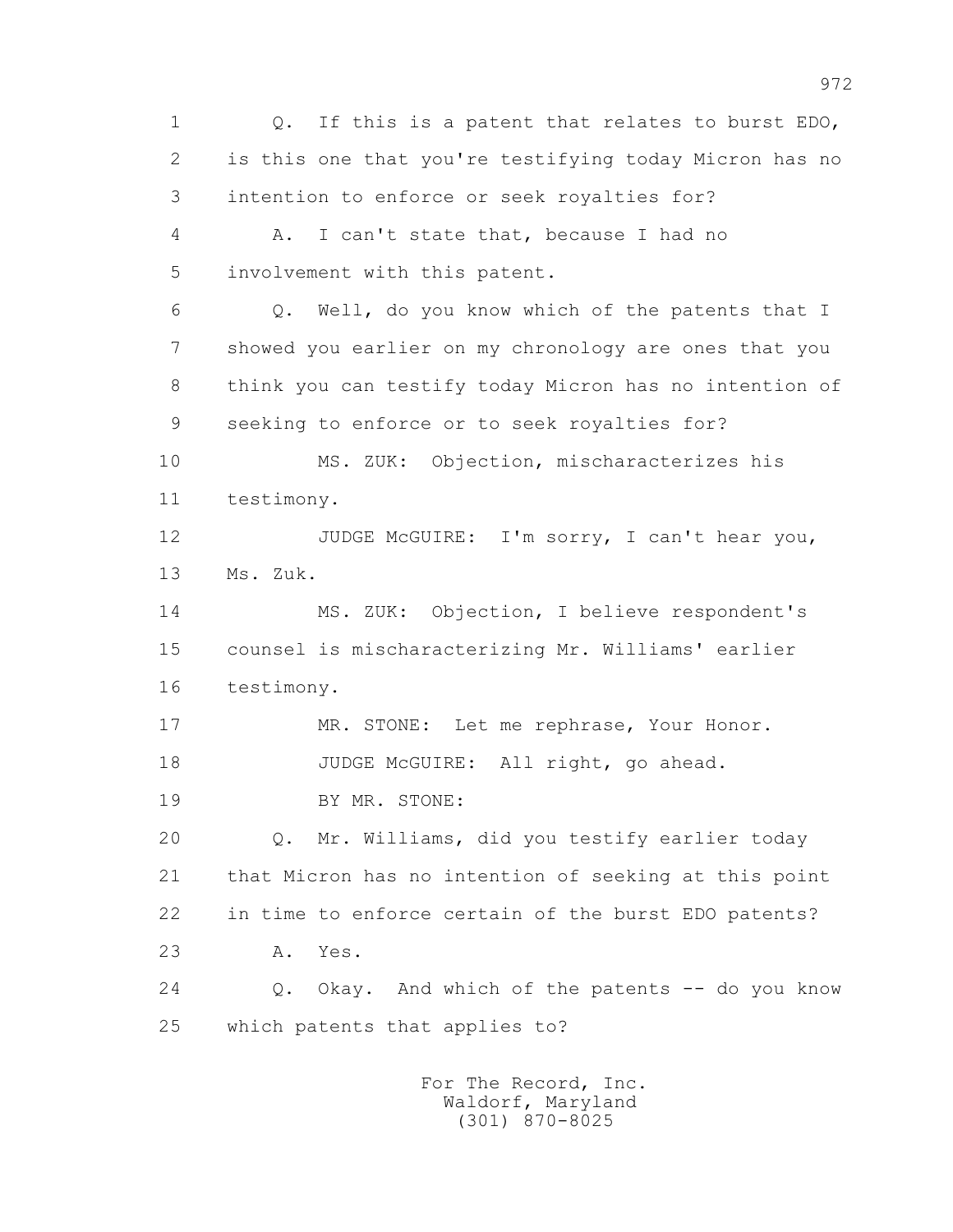1 A. I don't.

2 Q. You don't know?

3 A. No.

 4 Q. Who at Micron told you that a decision had been 5 made not to enforce certain of the burst EDO patents?

6 A. Nobody at Micron told me.

 7 Q. Okay. So, that's just -- do you have any basis 8 for that understanding other than that's what you think 9 you should do?

 10 A. Correct. At that point in time when I was 11 trying to get people to support the standard, other 12 memory manufacturers to support the standard, in the 13 late '94 time frame or '94 time frame, the work that we 14 had done on burst EDO up to that time would not apply 15 to whatever they were going to use in the standard.

 16 Q. So, the fact that the patent I just showed you 17 on the screen has been asserted -- I represent to you, 18 it's been asserted in a lawsuit in Delaware by Micron 19 against Mosel Vitalic -- did I say that correctly?

20 A. Vitalic.

 21 Q. -- Mosel Vitalic, that's not inconsistent or is 22 it inconsistent with your understanding of what you 23 were authorized to say?

24 A. I am not aware of whether or not we've -- we 25 have actually asserted a patent, a burst EDO patent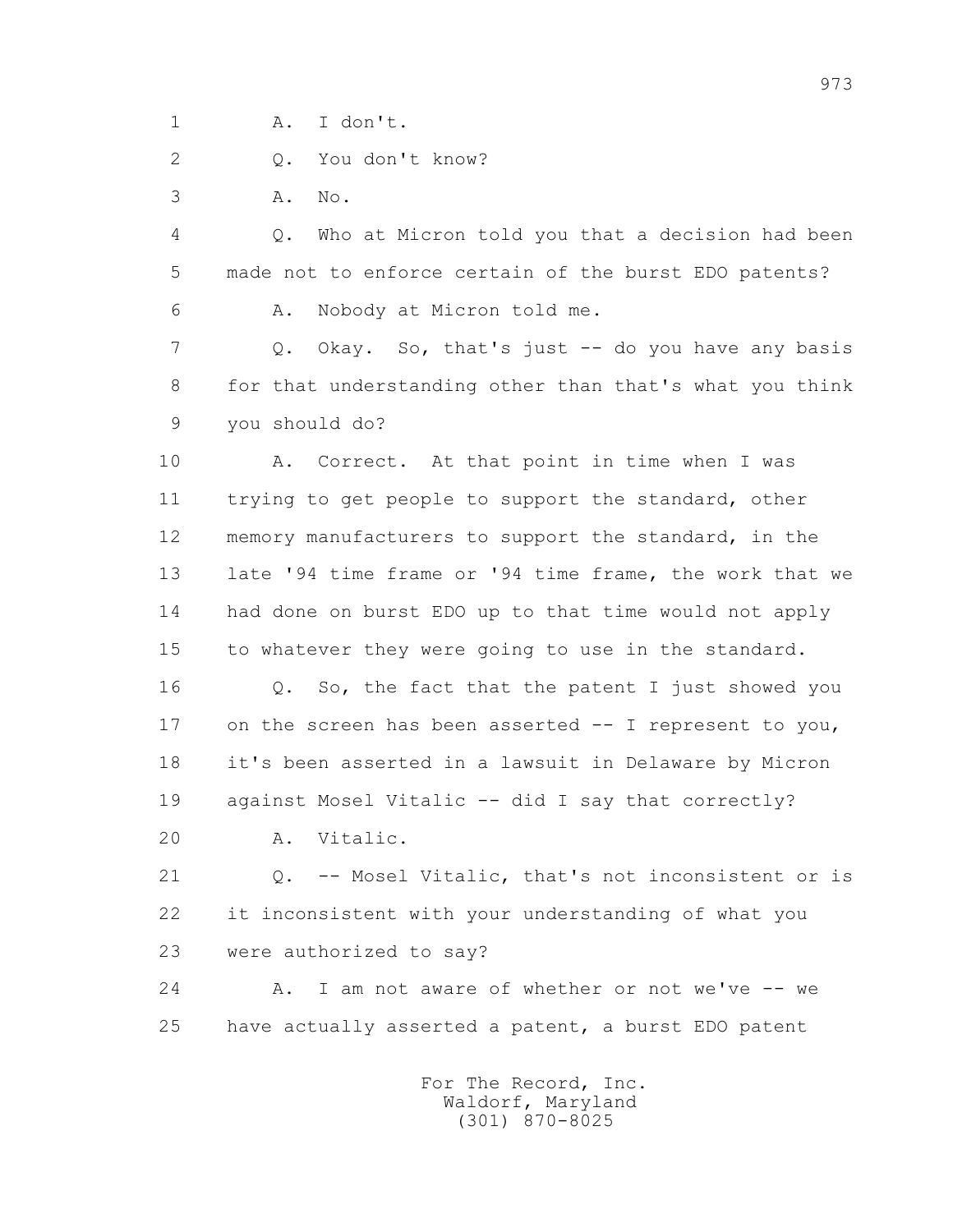1 against them, nor whether this applies to burst EDO. 2 Q. And how many of the manufacturers that you met 3 with and discussed burst EDO with participate in 4 cross-license agreements with Micron? 5 A. I'm not sure how many. 6 Q. When you met with them and said not to worry, 7 it would be free, did you tell them that it would be 8 free because it would be part of an existing 9 cross-license? 10 A. No. 11 Q. Did you tell them it would be part of a patent 12 pool? 13 A. No. 14 Q. Did you have an understanding that it was part 15 of a cross-license or a patent pool? 16 A. No. 17 Q. Who would know that at Micron? 18 A. I'm not sure exactly who that would be. 19 Q. Do you know if Mr. Cloud would know that? 20 A. I don't know. 21 Q. Okay. And is it your understanding that in 22 order to give or spend money on behalf of Micron above 23 a certain amount, you have to be at a certain level 24 within the company? 25 A. Yes.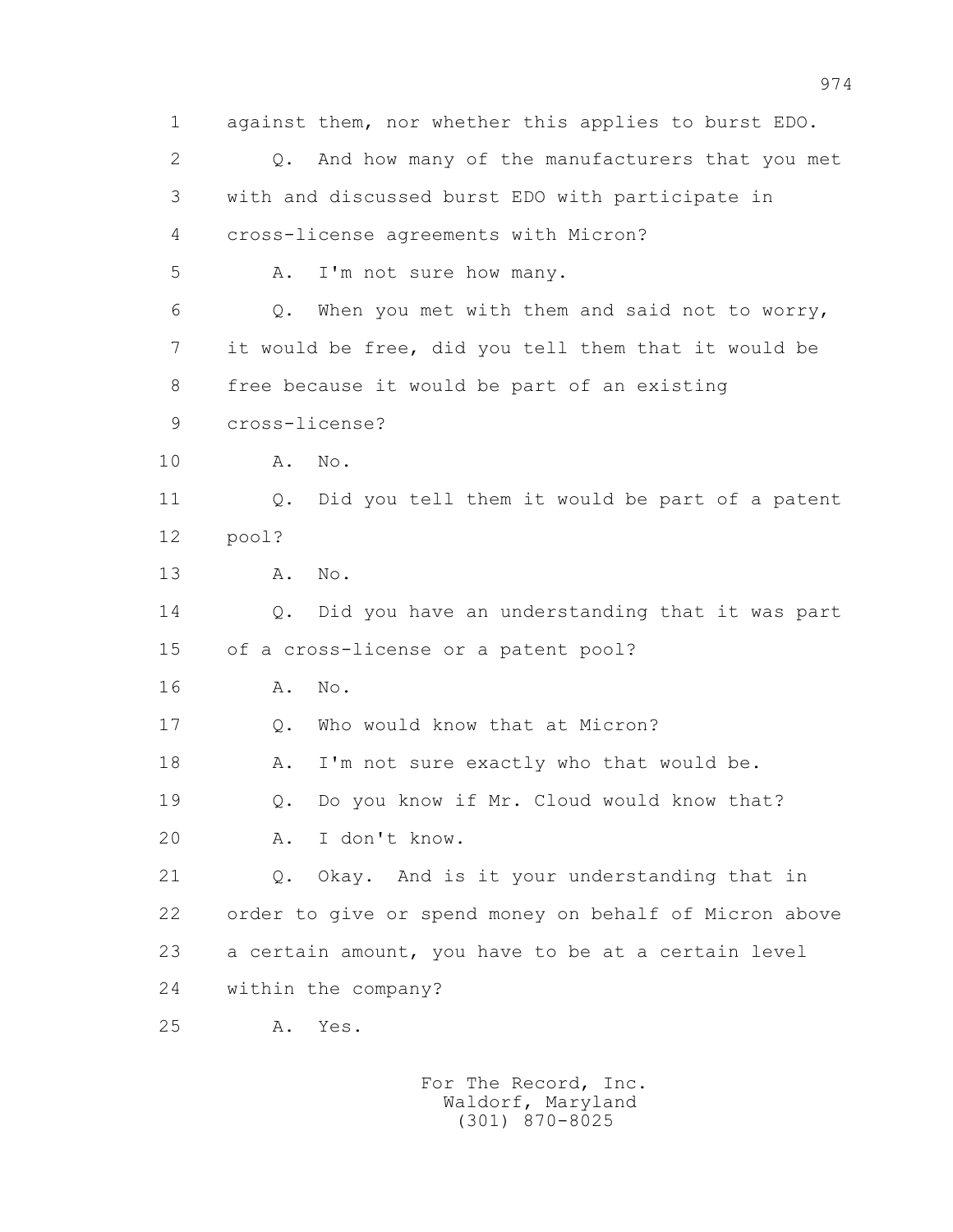1 Q. And do you have a certain level of authority 2 that you can spend on your own? 3 A. I did at that time. 4 Q. Okay. And did that authority allow you to give 5 away for free patents? 6 A. Probably not. 7 Q. Okay. 8 Thank you, no further questions, Your Honor. 9 JUDGE McGUIRE: Okay, thank you very much, 10 Counsel. 11 MR. STONE: Could I move in some exhibits, Your 12 Honor? 13 JUDGE McGUIRE: Oh, yes, let's please do that. 14 MR. STONE: And the ones that I believe I used 15 that I haven't moved in are the following: CX-40 -- 16 JUDGE McGUIRE: Do you want to take them as we 17 did, one at a time, or just have them all moved in and 18 then we can ascertain whether there's any opposition? 19 MR. STONE: Could I suggest maybe this is a -- 20 why don't I move in the ones that I'd like to move in, 21 and then if they want to advise us of objections even 22 in the morning or in the afternoon tomorrow, whenever 23 we start up, we can do it that way, or what's easiest? 24 JUDGE McGUIRE: I would like them to do it now. 25 Let's do it as we did earlier today and just do it one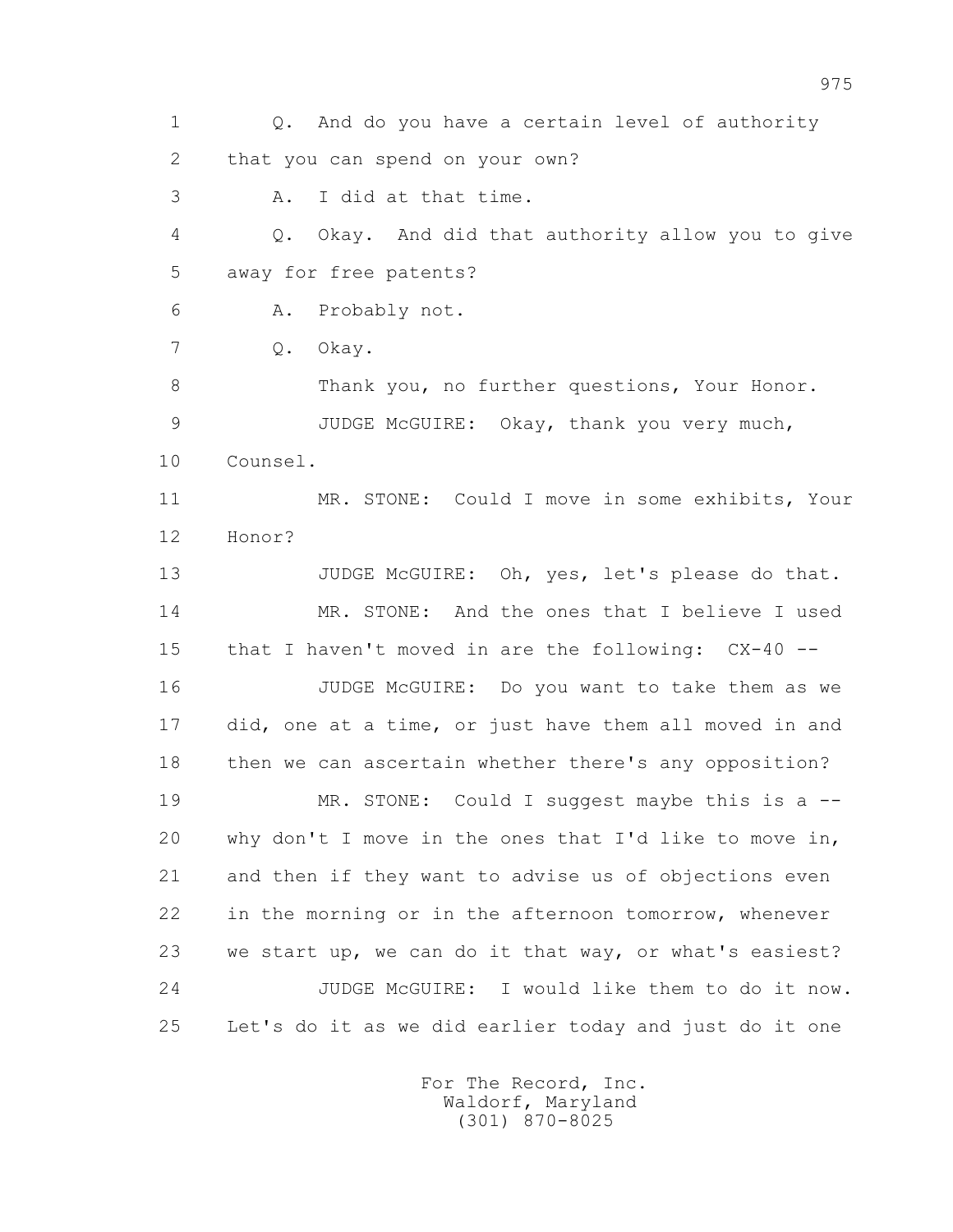1 at a time, one at a time, and then counsel can advise 2 whether there's any objection to each individual 3 exhibit. 4 All right, go ahead, Mr. Stone. 5 MR. STONE: CX-40. 6 JUDGE McGUIRE: Any objection? 7 MS. ZUK: There is no objection. 8 MR. STONE: CX-336 -- 9 JUDGE McGUIRE: Hold it, one at a time. 10 Entered. 11 (CX Exhibit Number 40 was admitted into 12 evidence.) 13 MR. STONE: CX-336. 14 MS. ZUK: No objection. 15 JUDGE McGUIRE: Entered. 16 (CX Exhibit Number 336 was admitted into 17 evidence.) 18 MR. STONE: CX 342. 19 MS. ZUK: No objection. 20 JUDGE McGUIRE: Entered. 21 (CX Exhibit Number 342 was admitted into 22 evidence.) 23 MR. STONE: CX-364. 24 MS. ZUK: No objection. 25 JUDGE McGUIRE: Entered.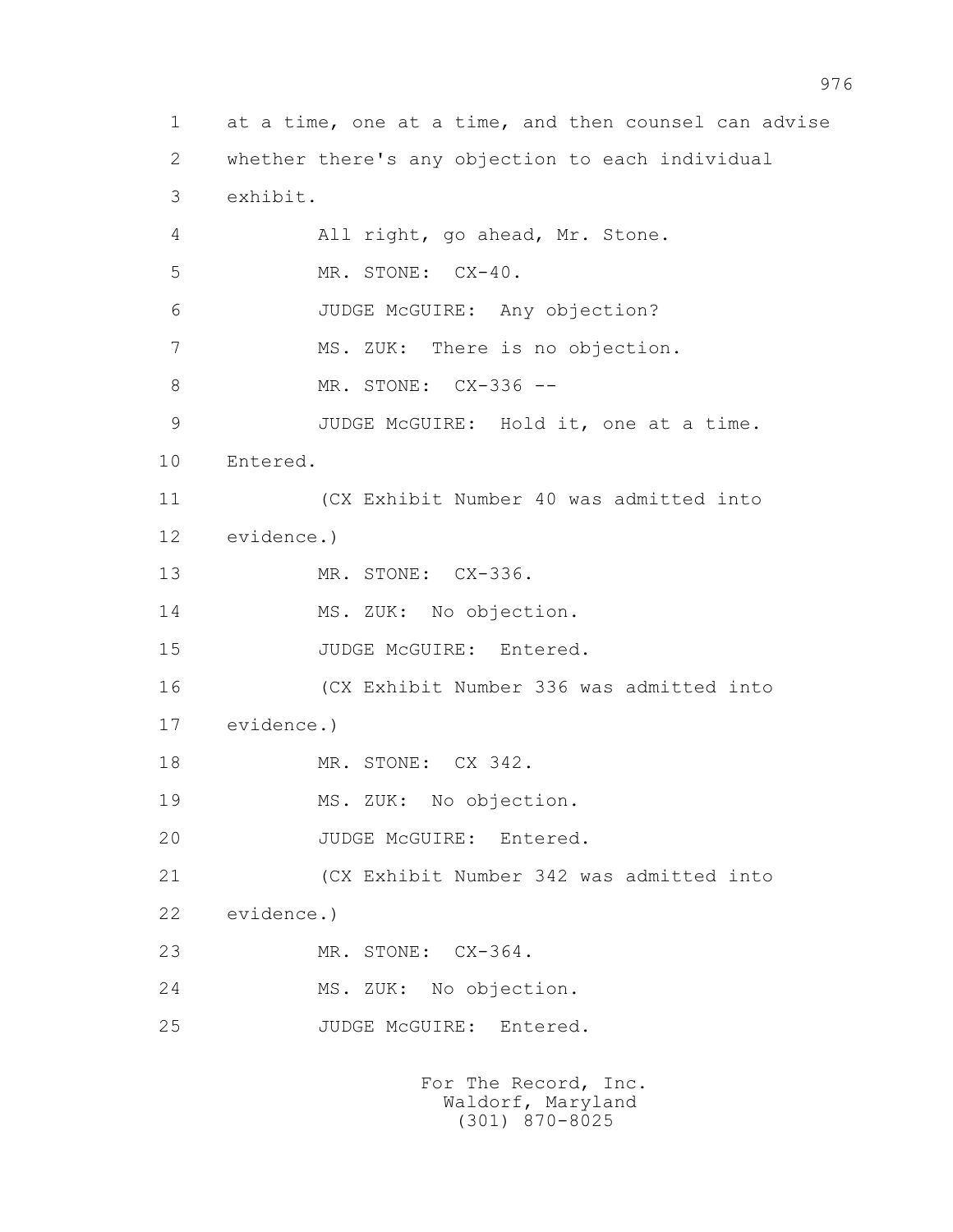1 (CX Exhibit Number 364 was admitted into 2 evidence.) 3 MR. STONE: CX-2632. 4 MS. ZUK: No objection. 5 JUDGE McGUIRE: Entered. 6 (CX Exhibit Number 2632 was admitted into 7 evidence.) 8 MR. STONE: RX-559. 9 MS. ZUK: I'd like to ask what that -- what -- 10 which respondent's exhibit that is. 11 MR. STONE: Yeah, why don't we bring them up. 12 That was one of the patent tracking lists. 13 MS. ZUK: No objection. 14 JUDGE McGUIRE: Entered. 15 (RX Exhibit Number 559 was admitted into 16 evidence.) 17 MR. STONE: RX-629. 18 MS. ZUK: If it would be possible to take a 19 look at that. 20 MS. ZUK: No objection. 21 JUDGE McGUIRE: Entered. 22 (RX Exhibit Number 629 was admitted into 23 evidence.) 24 MR. STONE: RX-663. 25 MS. ZUK: No objection. For The Record, Inc.

 Waldorf, Maryland (301) 870-8025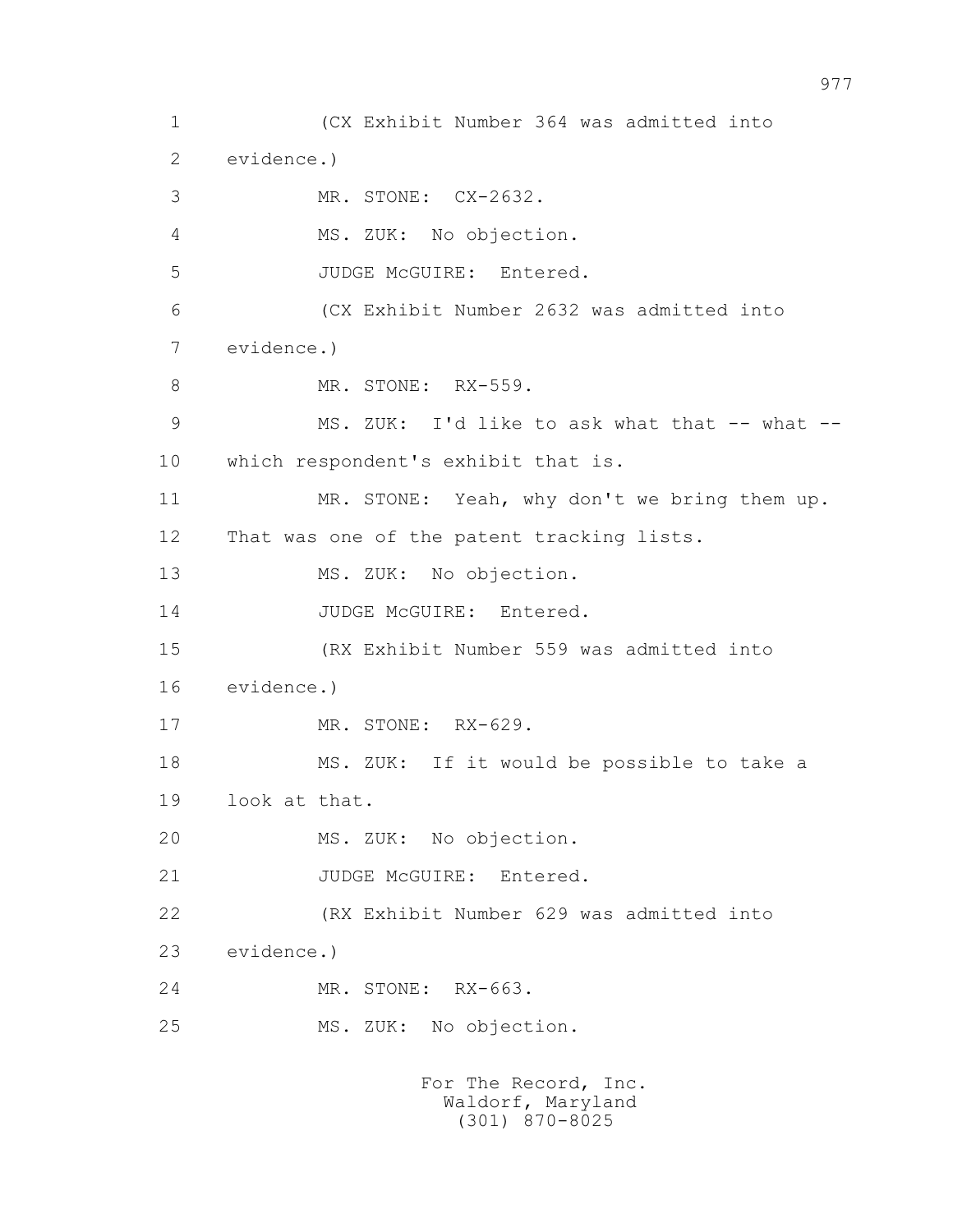1 JUDGE McGUIRE: Entered. 2 (RX Exhibit Number 663 was admitted into 3 evidence.) 4 MR. STONE: RX-361. 5 MS. ZUK: No objection. 6 JUDGE McGUIRE: Entered. 7 (RX Exhibit Number 361 was admitted into 8 evidence.) 9 MR. STONE: RX-356. 10 MS. ZUK: No objection. 11 JUDGE McGUIRE: Entered. 12 (RX Exhibit Number 356 was admitted into 13 evidence.) 14 MR. STONE: RX-585. 15 MS. ZUK: No objection. 16 JUDGE McGUIRE: Entered. 17 (RX Exhibit Number 585 was admitted into 18 evidence.) 19 MR. STONE: RX-340. 20 MS. ZUK: No objection. 21 MR. STONE: This is really complaint counsel's, 22 but I have no objection to moving it in. 23 MS. ZUK: No objection. 24 JUDGE McGUIRE: Entered. 25 (RX Exhibit Number 340 was admitted into For The Record, Inc.

 Waldorf, Maryland (301) 870-8025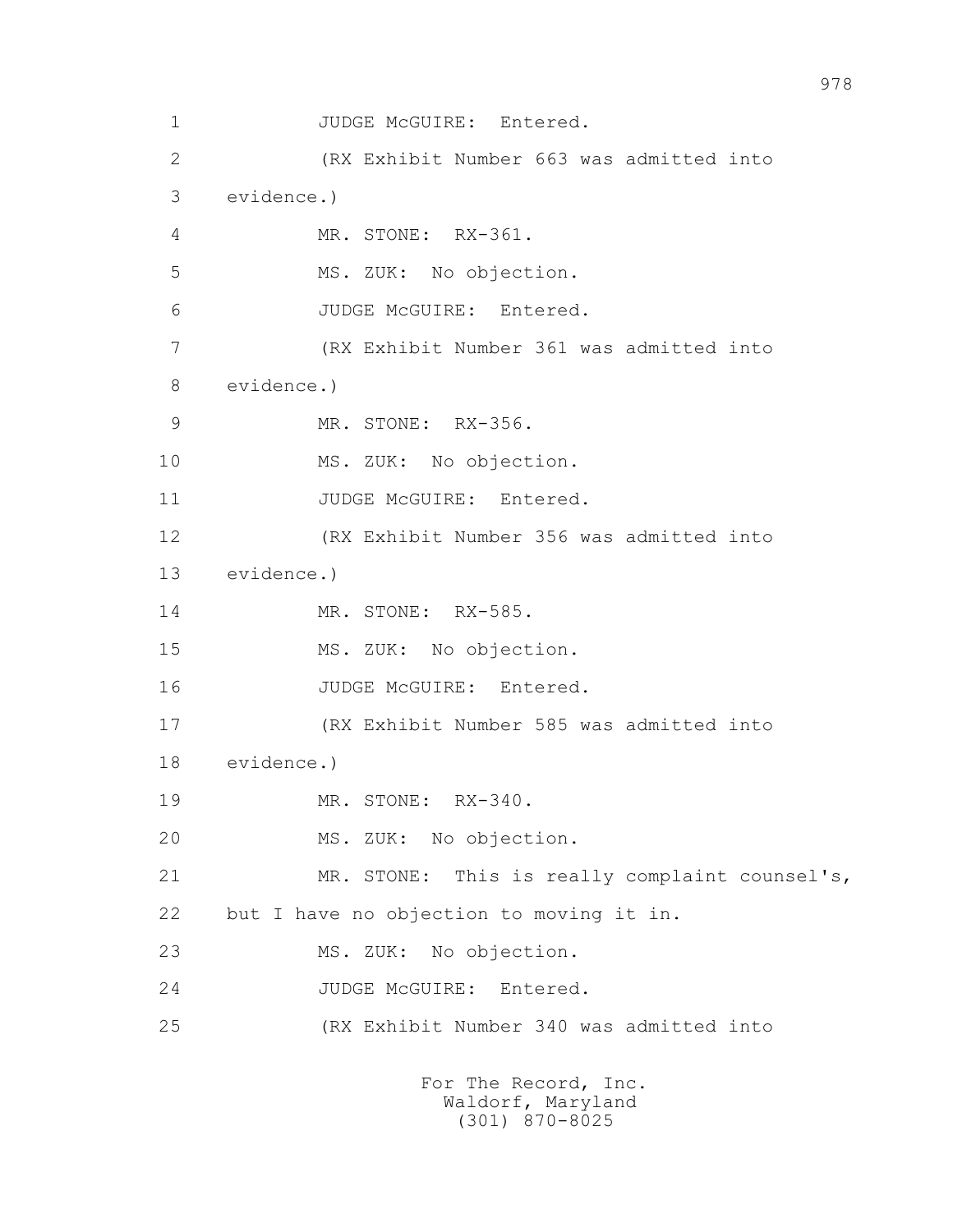1 evidence.)

 2 MR. STONE: RX-317. 3 MS. ZUK: No objection. 4 JUDGE McGUIRE: Entered. 5 (RX Exhibit Number 317 was admitted into 6 evidence.) 7 MR. STONE: And my last one is RX-2250. 8 MS. ZUK: No objection. 9 JUDGE McGUIRE: Entered. 10 (RX Exhibit Number 2250 was admitted into 11 evidence.) 12 MR. STONE: Thank you, Your Honor. 13 JUDGE McGUIRE: Okay, very good. 14 All right, sir, you're excused. We do 15 appreciate you being here today and your testimony. 16 Counsel, just to advise everyone again, we're 17 going to convene the hearing tomorrow, on Tuesday, at 18 1:00 p.m., and let me ask complaint counsel at this 19 time to advise me as to who you intend to call at that 20 time. 21 MR. OLIVER: Yes, Your Honor, we intend to call 22 Mr. Sam Calvin, recently retired, formerly of Intel. 23 If I could also just mention very briefly, 24 following the comments on Friday afternoon, that we 25 have been giving some further consideration to our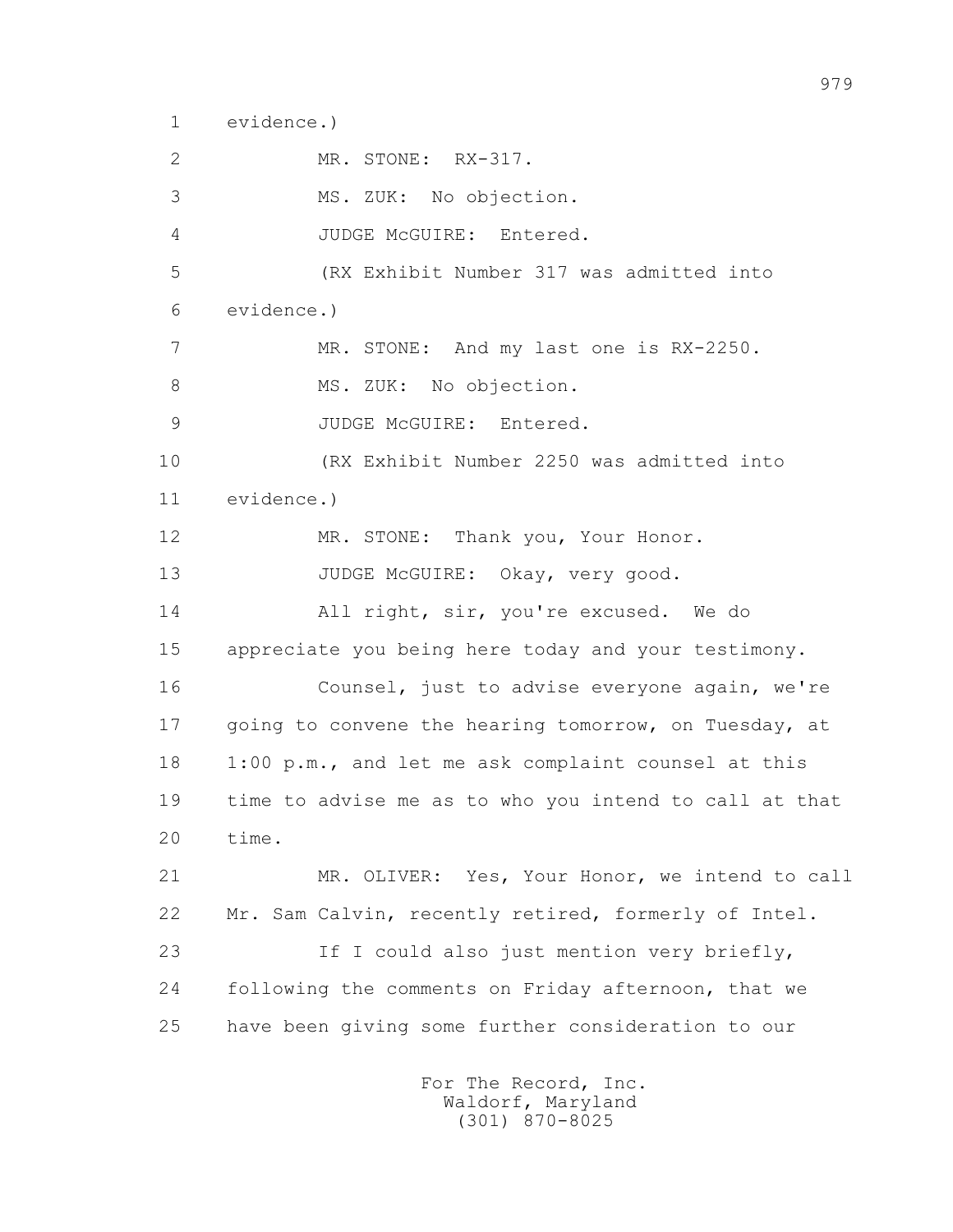1 schedule and have been trying to work to loosen it 2 somewhat. We have tentatively planned to leave this 3 coming Friday free, as one of our alternate Fridays 4 free, and I hope that shortly we will be able to give 5 you more information about the changes in our schedule. 6 JUDGE McGUIRE: Okay, all right, very good. 7 Anything you want to add to that, Mr. Stone? 8 MR. STONE: I would just say that we have asked 9 complaint counsel not to leave this Friday dark if we 10 can avoid it at the moment, because we're concerned -- 11 they gave us a new time estimate of how long it's going 12 to take, and we're concerned about that, and we're 13 really -- 14 JUDGE McGUIRE: Well, let's leave that open for 15 the next day or so and see how it looks, and we will be 16 happy to take that up again should it become an issue. 17 MR. STONE: We appreciate it. 18 JUDGE McGUIRE: Hopefully the two sides can 19 determine for themselves what's going to be in their 20 best interests. 21 MR. STONE: Thank you, Your Honor. 22 JUDGE McGUIRE: Otherwise, we will see you on 23 Tuesday at 1:00 p.m. We are adjourned. Thank you. 24 (Whereupon, at 4:30 p.m., the hearing was 25 adjourned.)